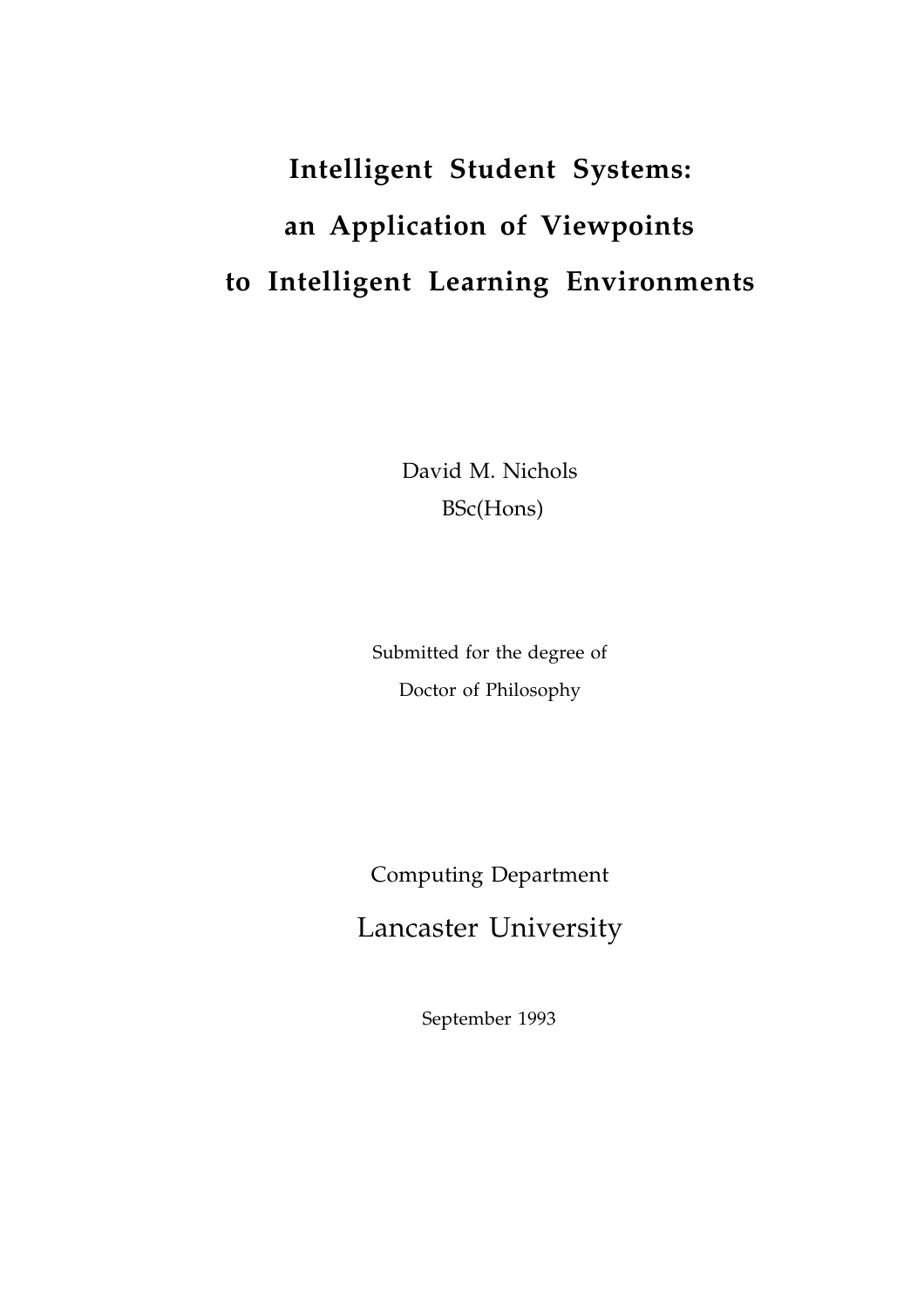#### **Intelligent Student Systems:**

### **an Application of Viewpoints**

#### **to Intelligent Learning Environments**

David M. Nichols BSc(Hons)

Submitted for the degree of Doctor of Philosophy

September 1993

#### **Abstract**

Intelligent Student Systems are a class of Intelligent Learning Environments that place the learner in the role of a tutor rather than a student. In an analogy with the educational practice of peer tutoring users learn by teaching the computer – inverting the predominant 'computer as tutor' metaphor. Intelligent Student Systems emphasize the learner's viewpoint in educational interactions in preference to the system's conception of the domain. These systems are considered to be less complex than Intelligent Tutoring Systems and to have the potential to generate novel human-computer educational interactions.

Viewpoints also have an integral part in knowledge representation in Intelligent Learning Environments and they are utilised in the design and implementation of an Intelligent Student System in economics. Testing of the system produced insights into the future application of Intelligent Student Systems.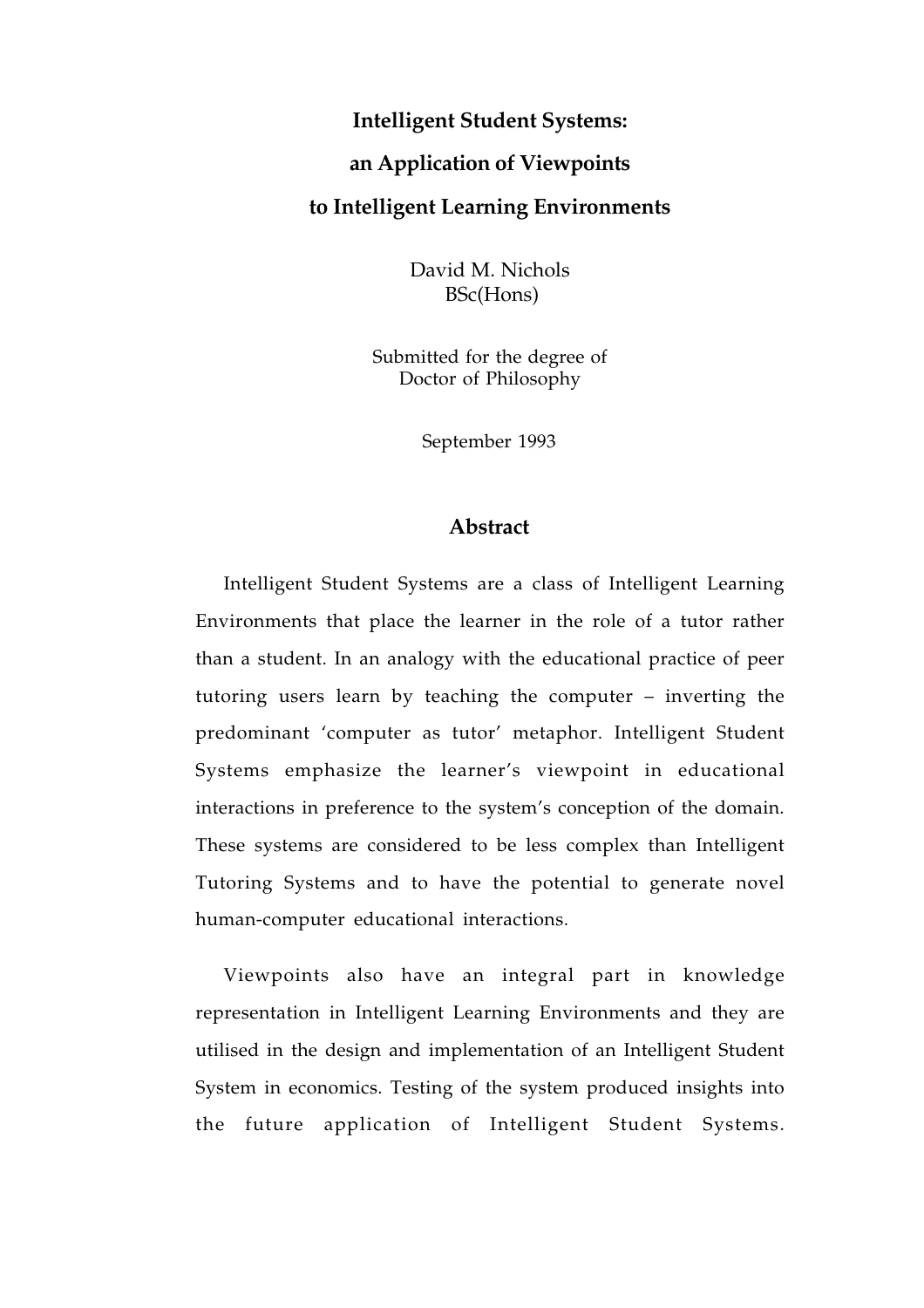To my parents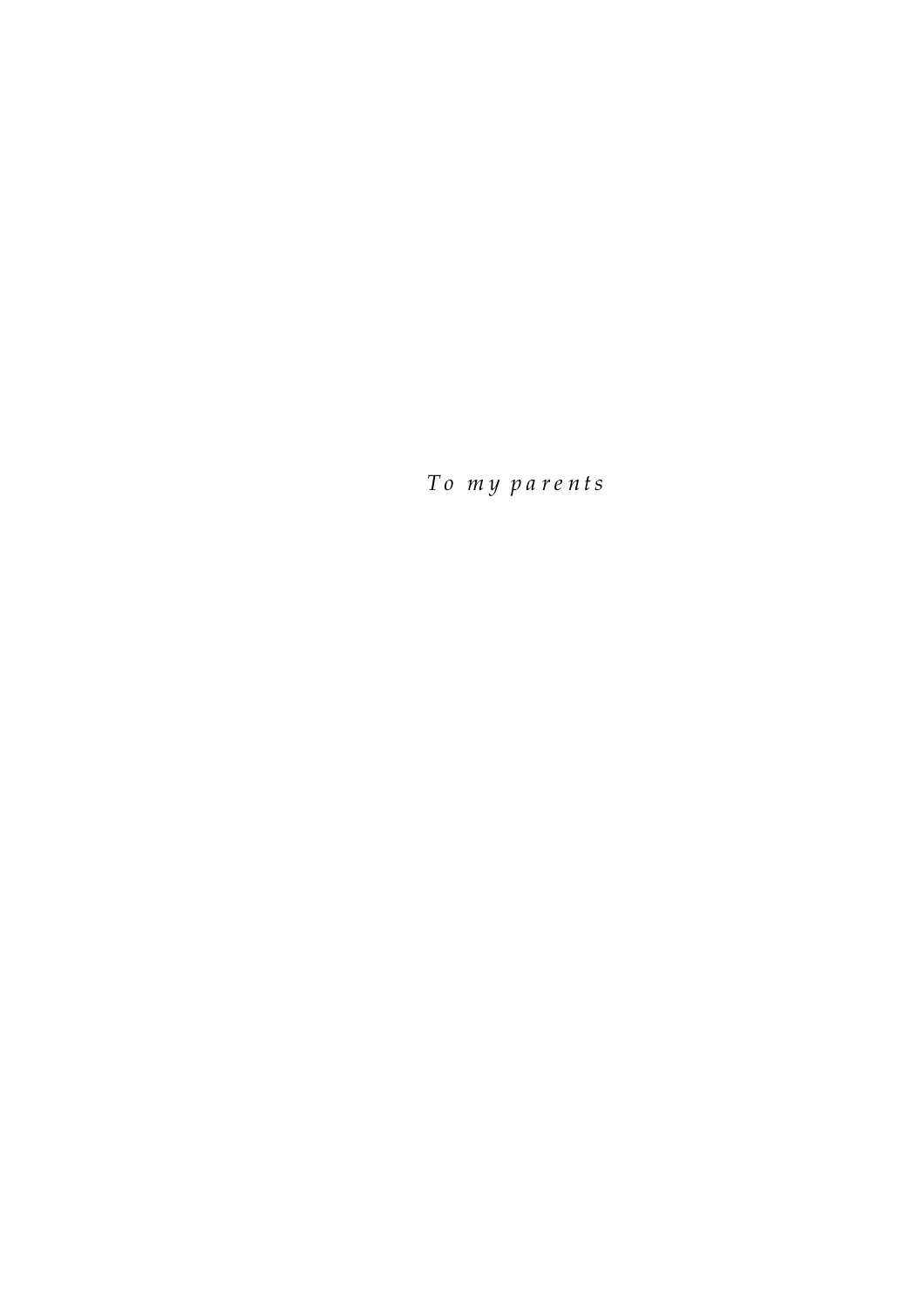# Acknowledgements

I would like to thank:

my supervisor, John Self, for constant support, encouragement and informed comments

Jo Cove, Angela Lucas and the other people at Logica Cambridge

Michael Pengelly, Michael Twidale, Gary Spiers, Sean Butler and assorted other members of CSALT for numerous constructive discussions

Gerry Steele and Paul Ferguson of the Department of Economics in the Management School

Andy, Tracy, Richard, Nick and Chris for keeping me relatively sane

the experimental subjects for their cooperation

Financial support was provided by the Science and Engineering Research Council (SERC) and Logica Cambridge Ltd.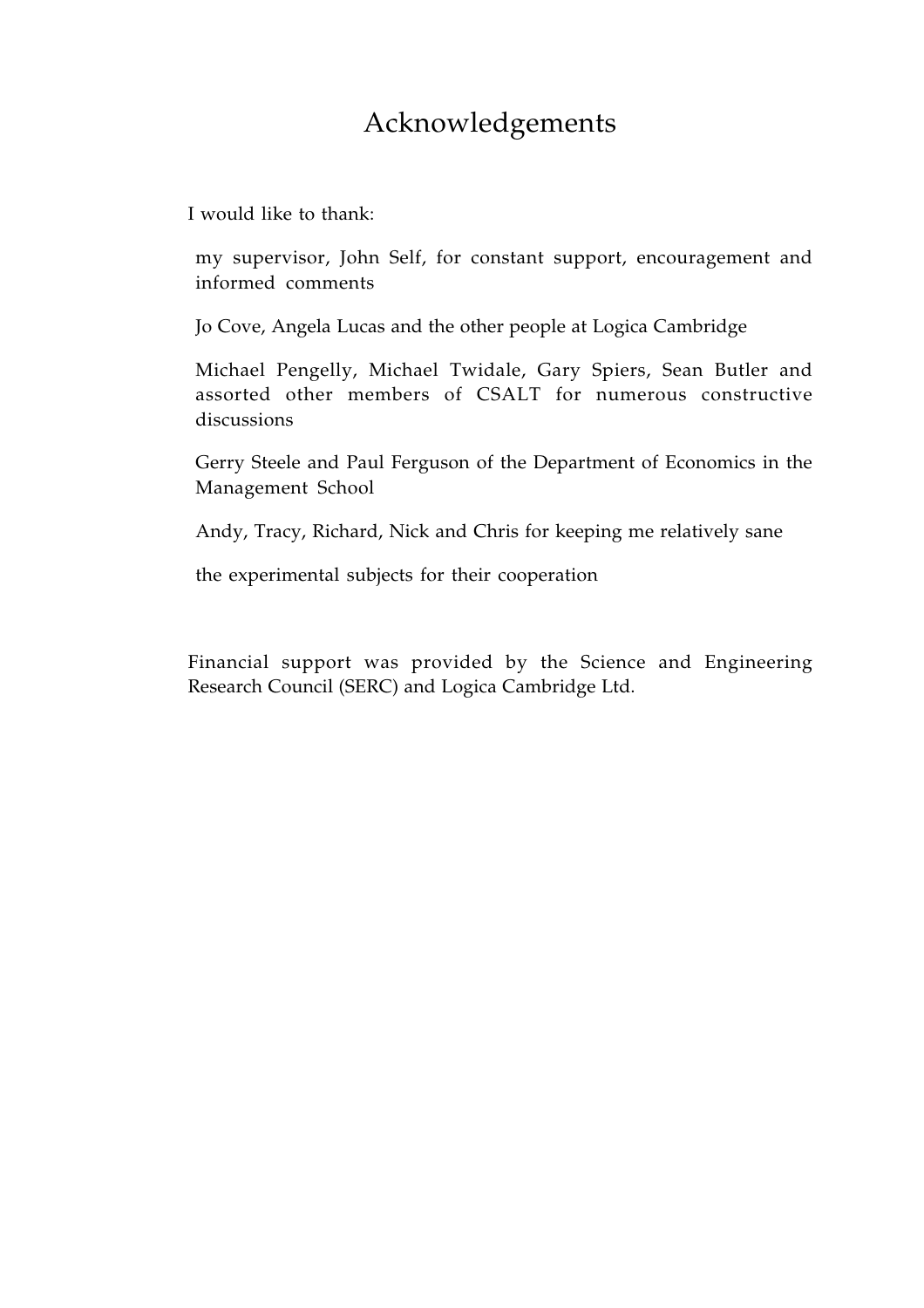# Intelligent Student Systems: an Application of Viewpoints to Intelligent Learning Environments

(Note: due to various formatting problems the page numbers below are wrong) **Contents** 

### **Chapter 1 – Intelligent Learning Environments**

| 1.2.3 The Rationale for Intelligent Student Systems10    |     |
|----------------------------------------------------------|-----|
| 1.3 Knowledge Use in Intelligent Learning Environments11 |     |
|                                                          |     |
|                                                          |     |
| 1.3.3 Communication Strategy/Pedagogical Knowledge17     |     |
|                                                          |     |
|                                                          |     |
|                                                          |     |
|                                                          | .20 |

### **Chapter 2 – Implemented Viewpoints**

| 2.2 Implemented Viewpoints in Educational Systems |  |
|---------------------------------------------------|--|
|                                                   |  |
|                                                   |  |
|                                                   |  |
|                                                   |  |
|                                                   |  |
|                                                   |  |
|                                                   |  |
|                                                   |  |
|                                                   |  |
|                                                   |  |
|                                                   |  |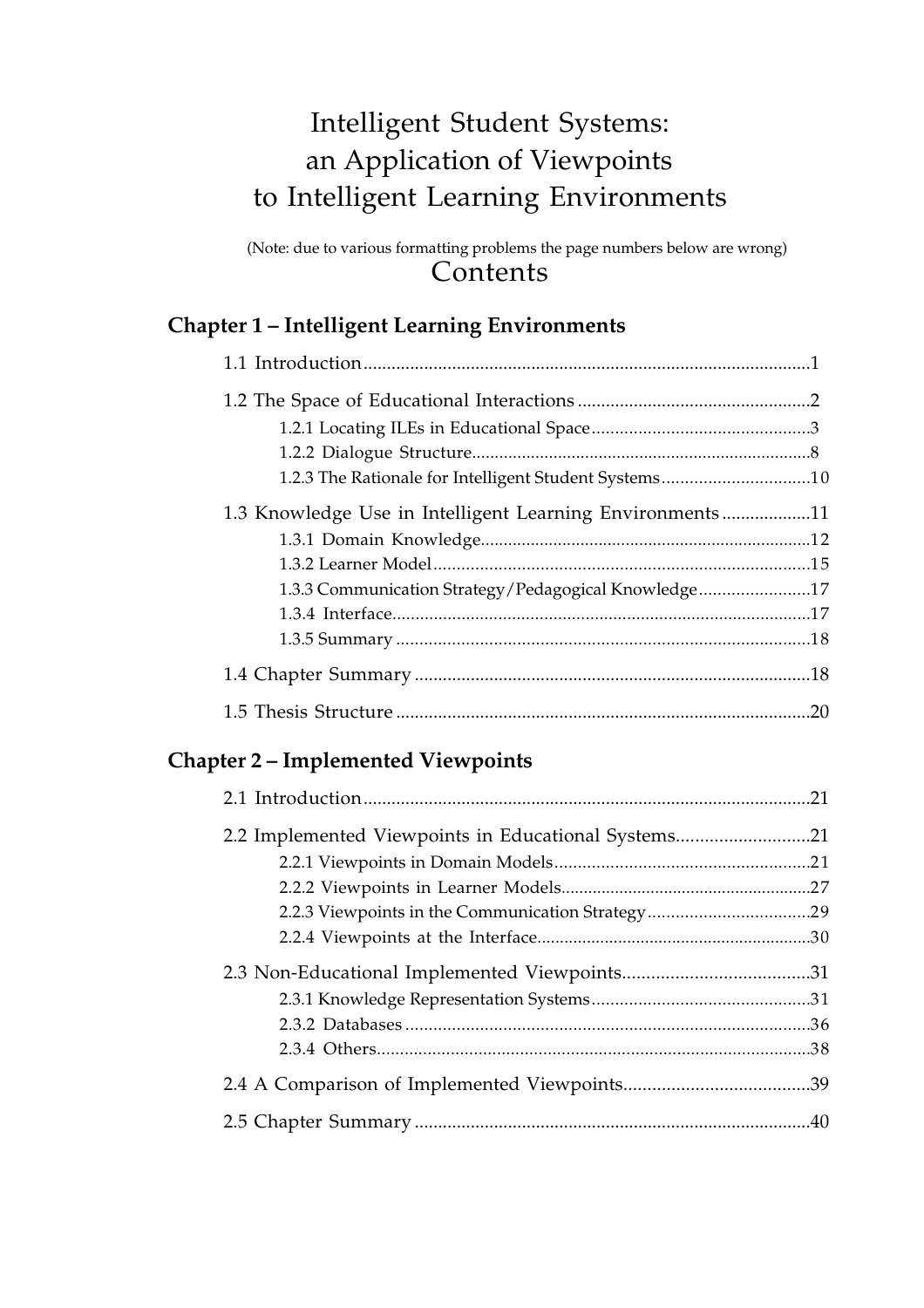## Chapter 3 - Non-Implemented Viewpoints

## Chapter 4 - Intelligent Student Systems

## Chapter 5 - DENISE: An ISS in the Domain of Economics

| 5.2.2 Related Work in Computational Economics 75         |  |
|----------------------------------------------------------|--|
|                                                          |  |
|                                                          |  |
| 5.3.1 The Learnt Model and Conceptual Syntax in DENISE81 |  |
|                                                          |  |
|                                                          |  |
|                                                          |  |
|                                                          |  |
|                                                          |  |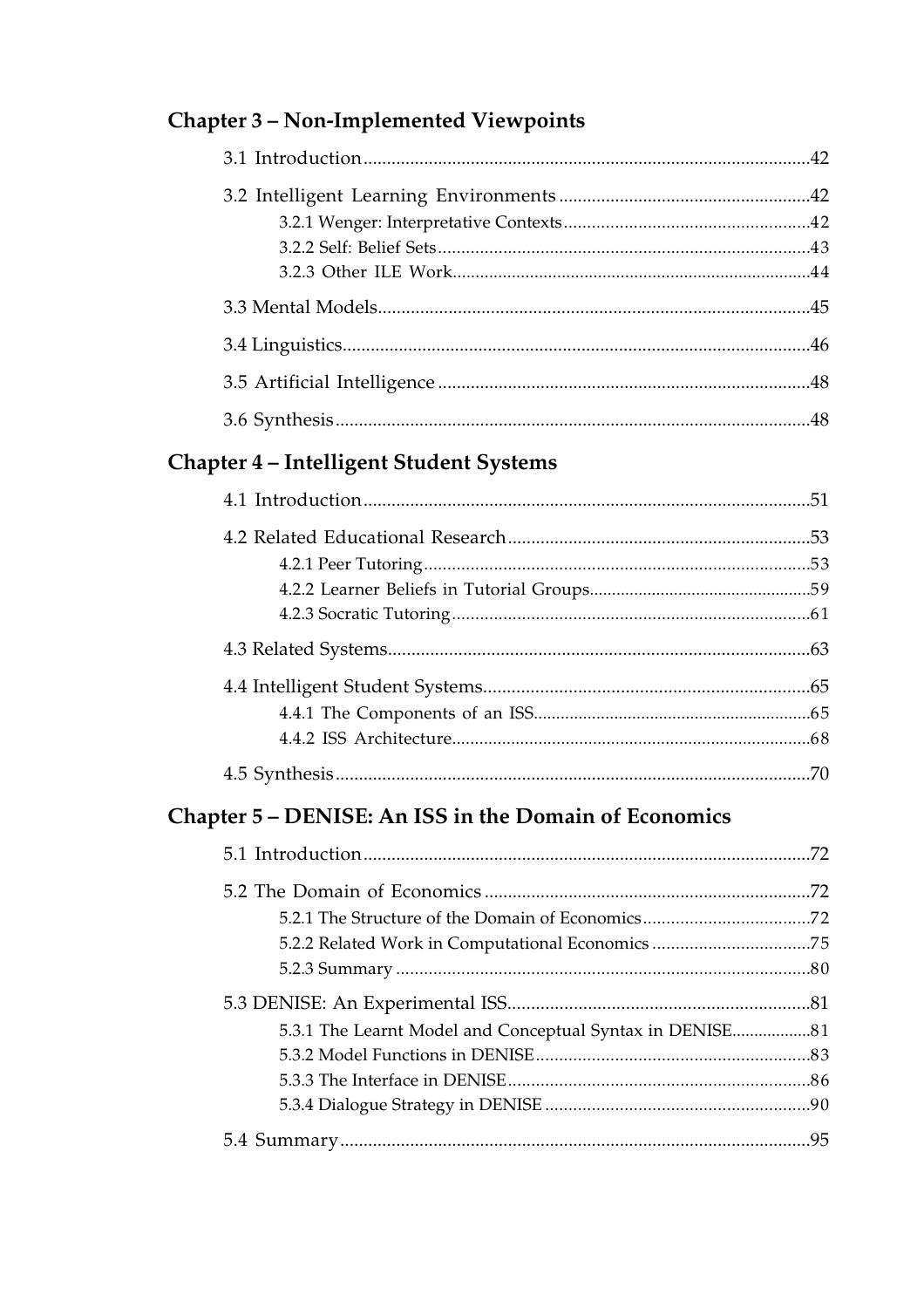### Chapter 6 - Experimentation

### Chapter 7 - Experimental Results

### Chapter 8 - Conclusions and Future Work

| 8.3 Endpiece: A One Sentence Summary of the Thesis118 |  |
|-------------------------------------------------------|--|
|                                                       |  |

### Appendix A - Dialogue Strategy Functions in DENISE

### Appendix B - The Experimental Dialogue Strategy

|--|--|

### Appendix C - Experimental Examples

|--|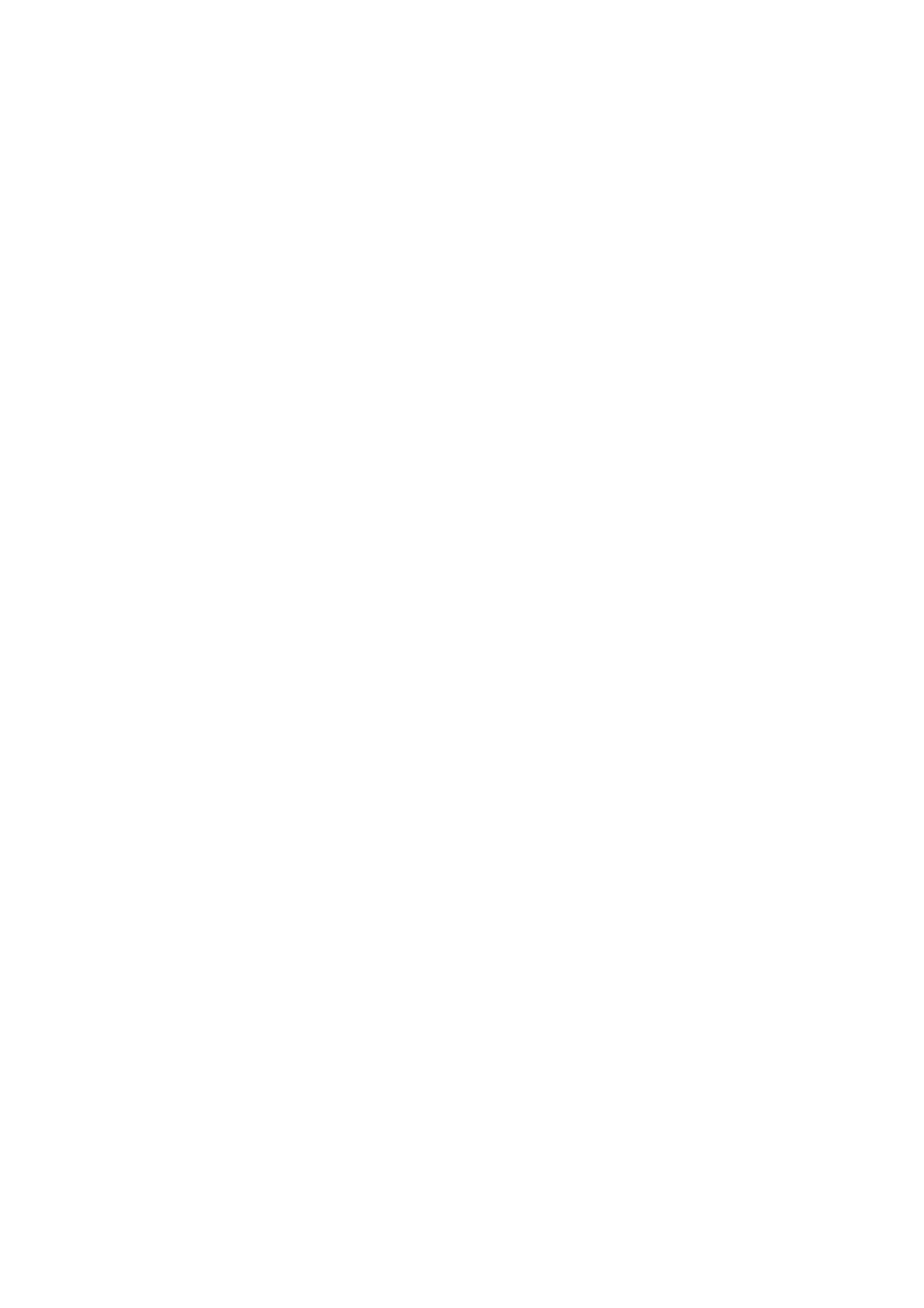# List of Figures

| Page                                                               |  |
|--------------------------------------------------------------------|--|
|                                                                    |  |
| 1.2 Conventional Teaching in Agent Knowledge Space4                |  |
|                                                                    |  |
|                                                                    |  |
| 1.5 A Spectrum of Formality                                        |  |
| 4                                                                  |  |
| 2.1 An outline structure of a viewpoint from [Moyse, 1990]         |  |
| 5                                                                  |  |
| 2.2 Beliefs about and of John from [Ballim, Wilks & Barnden, 1991] |  |
| $\overline{2}$                                                     |  |
| 2.2 Classification of viewpoints from [Self, 1992]                 |  |
| 4                                                                  |  |
| 4.1 Theoretical Architecture of an ISS                             |  |
| 9                                                                  |  |
| 5.1 Three interview extracts with an economist from [Huxor, 1988]  |  |
| 3                                                                  |  |
| 5.2 Examination questions from [Lancaster-University, 1990]        |  |
| 4                                                                  |  |
| 5.3 The Action of a Model Access Function                          |  |
| 4                                                                  |  |
| 5.4 Some Model Access Functions                                    |  |
| 5                                                                  |  |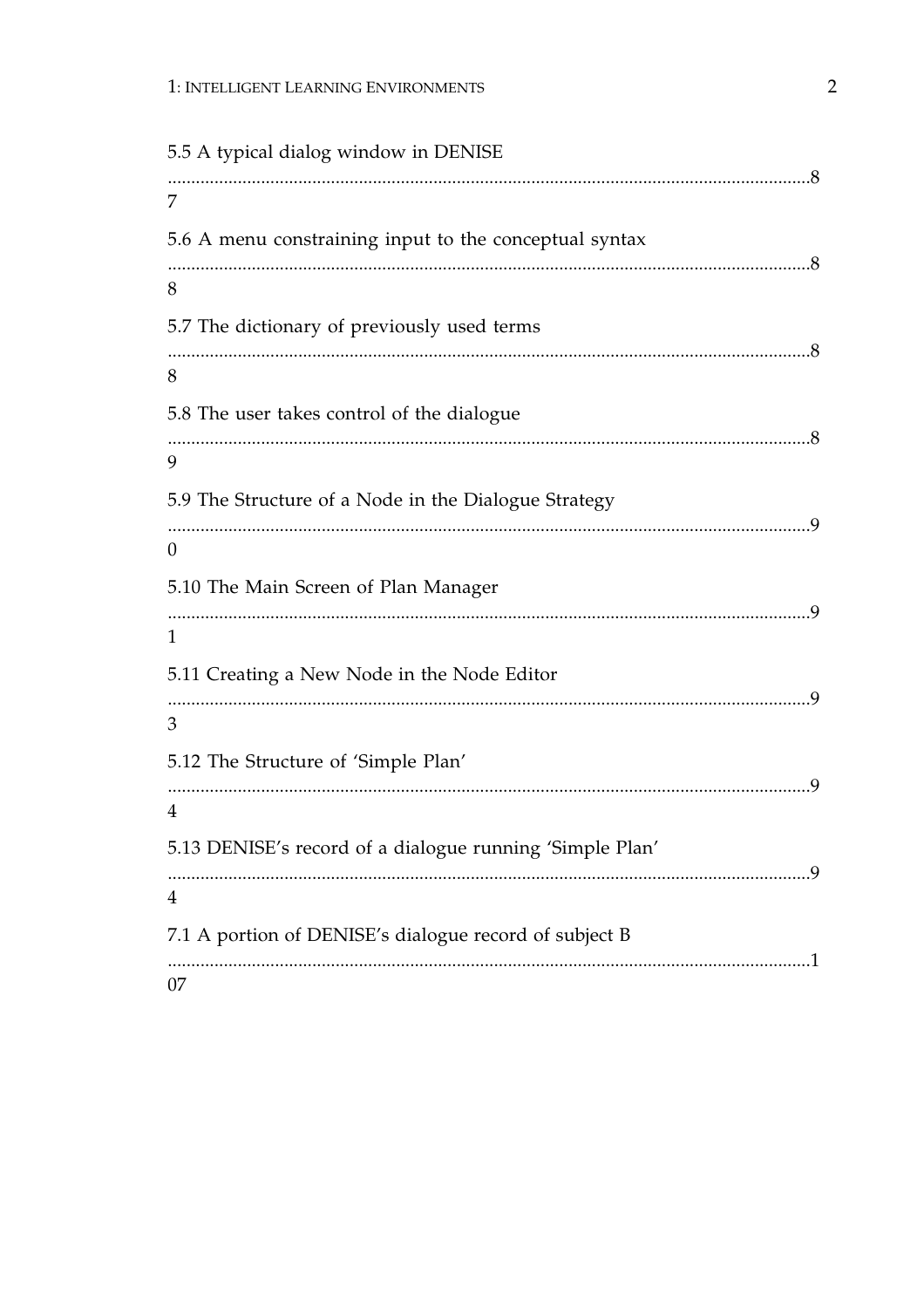# List of Tables

| Page                                                                                                                    |
|-------------------------------------------------------------------------------------------------------------------------|
|                                                                                                                         |
| 1.2 Relative frequency of ILE domains                                                                                   |
| 3                                                                                                                       |
| 2.1 View Types identified in [Acker, et al., 1991]                                                                      |
| 8                                                                                                                       |
| 2.2 A Comparison of Implemented Viewpoints                                                                              |
| $\overline{0}$                                                                                                          |
| 4.1 Selected questionnaire responses from the 'Pimlico Connection' peer<br>tutoring scheme from [Goodlad & Hirst, 1989] |
| 6                                                                                                                       |
| 4.2 Fragments of a dialogue on growing grain from [Collins, 1977]<br>2                                                  |
| 6.1Evaluation Methods for Exploratory ITS Research from [Murray, 1993]                                                  |
| 01                                                                                                                      |
| 7.1 Feature use by the experimental subjects                                                                            |
| 0 <sub>5</sub>                                                                                                          |
| 7.2 Percentage of unique concepts generated                                                                             |
| 10                                                                                                                      |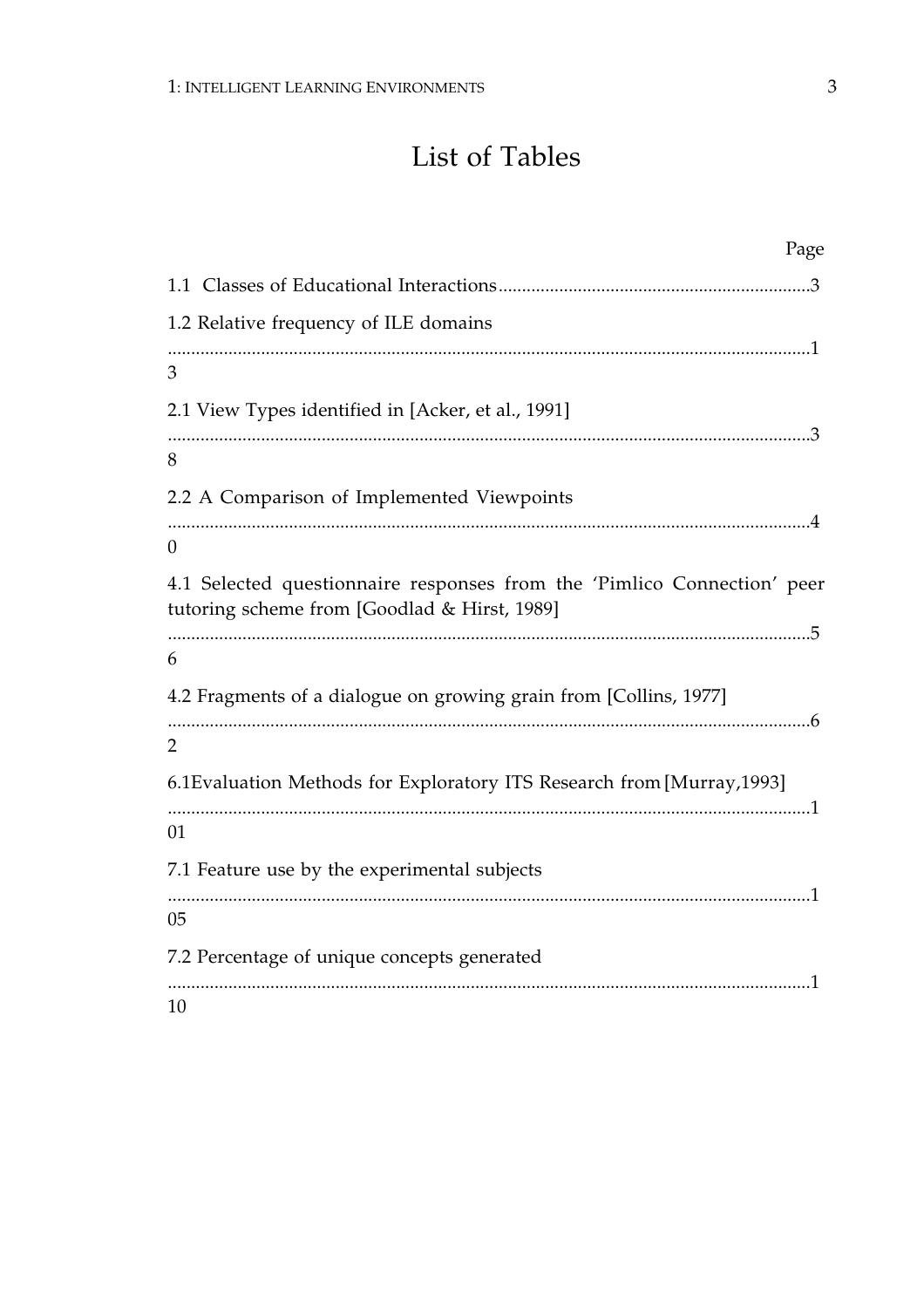# Chapter 1

### Intelligent Learning Environments

#### **1.1 Introduction**

This is a thesis about Artificial Intelligence and Education – the production of knowledge-based software that is of educational benefit to its human users. This field is often referred to as Intelligent Tutoring Systems (ITSs) or Intelligent Computer-Aided Instruction (ICAI), however as neither tutoring nor instruction constitute an adequate description of educational activities we will follow [Dillenbourg, 1991] in using the term Intelligent Learning Environments (ILEs).

Any system which manipulates knowledge encounters a range of problems involved in representing, maintaining and reasoning with it. These problems are compounded in interactive systems by real-world constraints such as response time. There are many difficulties in dealing with knowledge, not least defining what it is, but we can be sure of one thing – people (or more generally agents) disagree about it.

When agents place different interpretations on information there exists the possibility of a failure in communication. These failures happen to all of us every day and are usually minor and easily rectified. However failures in interacting with computers are more difficult to recover from as computers have fewer communication modes, lower bandwidth, less common sense etc.

Successful communication is a pre-requisite for effective education – [Douglas, 1991] reports that 20% of human teachers' time is spent repairing communication failures arising from mistaken mutual beliefs. Communication is based on the knowledge of the agents involved in the dialogue. However agents' knowledge, about both the domain and other agents, can be (re)-interpreted in different ways and it follows that an ILE should support these alternative interpretations. The term that will be used to denote these different interpretations is *viewpoints*.

Two quotations will serve to outline recent viewpoints on viewpoints:

'In spite of its importance, this topic has not been addressed by the field in principled ways. In its full generality, the problem of viewpoints is admittedly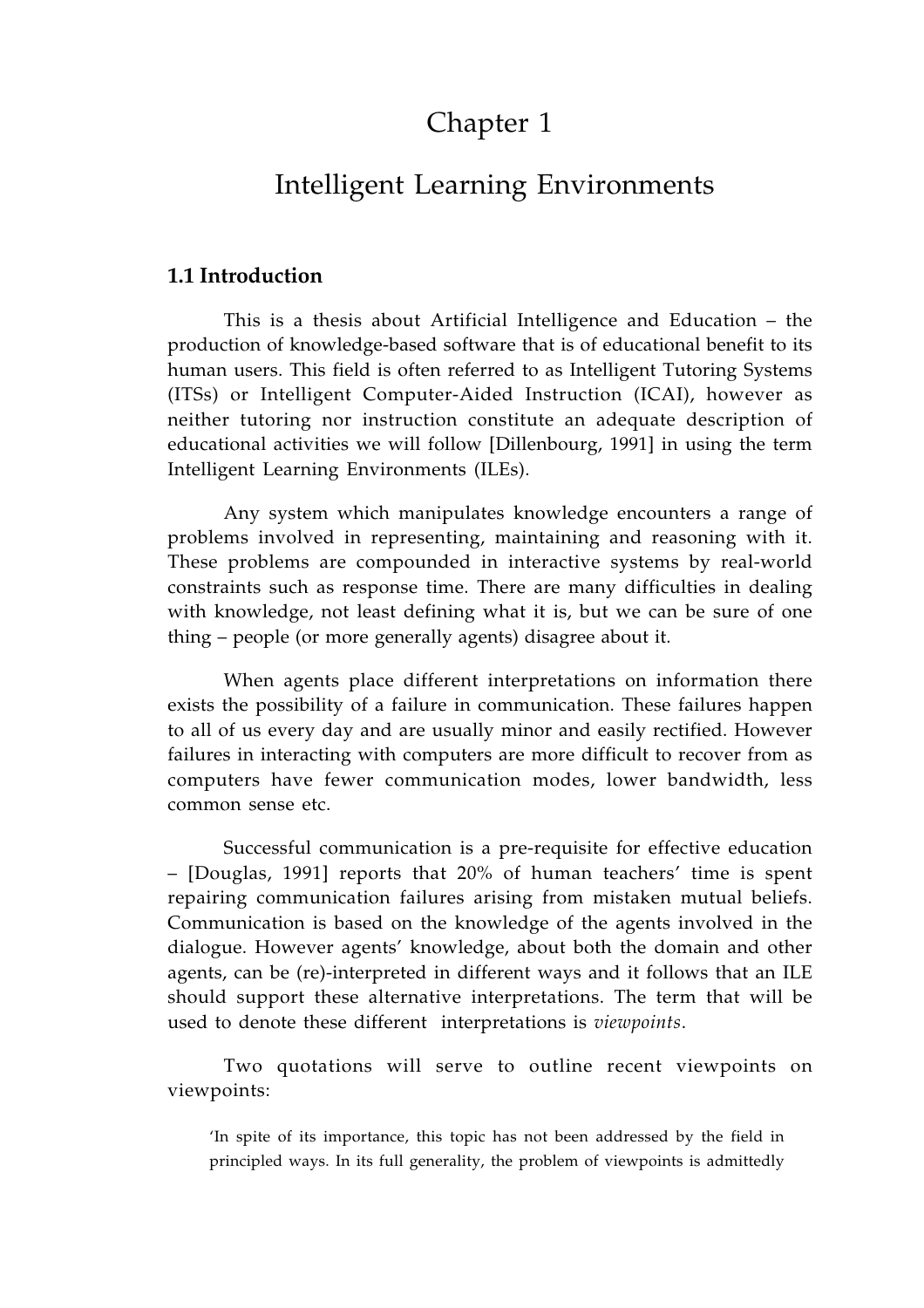very complex and difficult. However, restricted versions can still be very useful in instructional contexts and the topic seems ripe for more research.'

[Wenger, 1987] pp 355

'These issues ... indicate that the use of multiple viewpoints is of profound and general importance in the design of tutoring systems.'

[Moyse, 1990] pp 2

This comment is overly specific: viewpoints are of profound and general importance in all knowledge-manipulating systems. Viewpoints are relevant to all the knowledge-based activities involved in constructing an ILE: problem solving, domain modelling, agent modelling, explanation, diagnosis, planning, knowledge acquisition etc.

Although the term viewpoint is used by several authors there is no commonly agreed definition so that even though they refer to the same general concept one author's viewpoint is not the same as another's. The definitions of viewpoint proposed by [Ballim & Wilks, 1991; Moyse, 1991; Self, 1992; Wenger, 1987] are not interchangeable. Similarly some authors refer to contexts, perspective, worlds, representations, conceptual point of view etc. which all are equally relevant to viewpoints. A broad informal understanding of viewpoints will be sufficient until some landmark paths have been laid through the jungle of terminology.

There are, however, two general senses of the term viewpoint:

· viewpoints in the technical sense of representing and using different interpretations in ILEs.

· the desire to explore the learner's viewpoint rather than impose the system's interpretation of the domain [Self, 1988a]. This second sense has been exemplified by systems that eschew 'tutoring' in favour of other activities such as collaboration [Dillenbourg & Self, 1992].

This thesis addresses both of these issues by utilising technical viewpoints in a system design that emphasises learner beliefs. These two approaches are complementary and take the form of examining the role that an ILE takes in an educational interaction (section 1.2) and the use of knowledge within an ILE (section 1.3).

#### **1.2 The Space of Educational Interactions**

The space of educational interactions contains every situation where at least one agent learns something and is infinite. However it is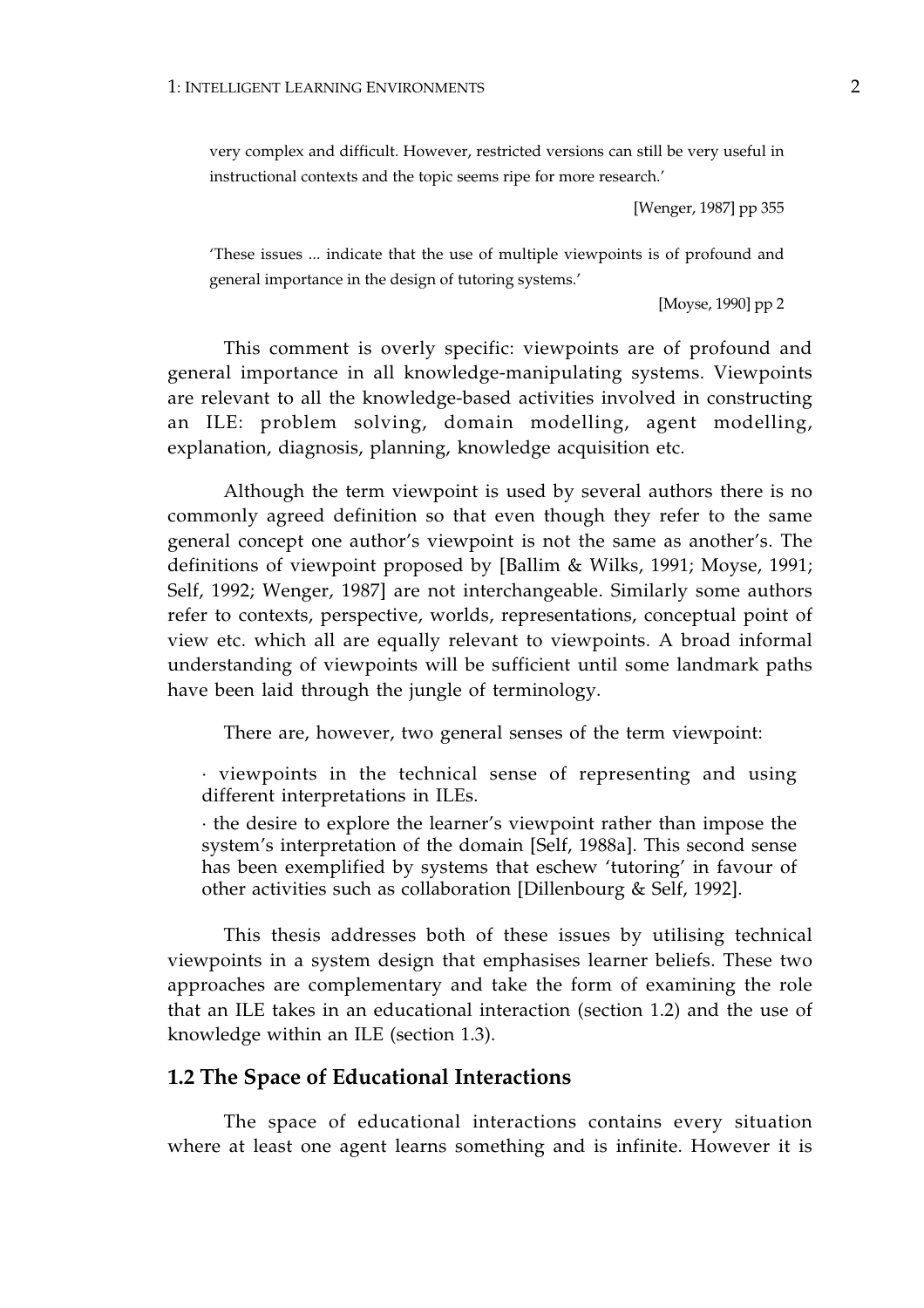| Class<br>Components |                                   | <b>Examples</b>                          |  |
|---------------------|-----------------------------------|------------------------------------------|--|
| 1                   | Human-Human-Environment           | Conventional Schools                     |  |
| 2                   | Human-Computer-Environment        | <b>Intelligent Learning Environments</b> |  |
| 3                   | Computer-Computer-<br>Environment | Computer Collaboration                   |  |
| 4                   | Human-Environment                 | Computer-Assisted Instruction            |  |
| 5                   | Computer-Environment              | Machine Learning                         |  |

Table 1.1 Classes of Educational Interactions

possible to impose some structure to illuminate the important differences between interactions.

In this section the field of Artificial Intelligence and Education is located relative to conventional educational systems. The dialogue structure of an ITS is examined to identify the sources of misinterpretations and the rationale for an alternative ILE is outlined.

#### **1.2.1 Locating ILEs in Educational Space**

The educational universe can be divided into agents and the environment. Agents [Newell, 1982] have a body of knowledge, goals and actions; anything else is environment, non-agent computers (including microworlds), objects, geography etc. Agents can be of two types, human or computer-based. Given that the environment is always present there are five classes of possible educational interaction as shown in Table 1.1.

The classification distinguishes between computer systems that use explicit knowledge in interactions, such as ILEs, and those that follow instructions determined at compile-time. As we are interested in interactive systems the crucial criterion is that of modelling other agents. Any system in classes 2 or 3 must maintain some minimal model of other participants in the interaction.

As 1, 2 & 3 and 4 & 5 are similar in form we can expect to find analogies between their elements; the ITS-human tutor (2<-->1) analogy is particularly common. In this thesis we will not consider systems in class 5 and will only discuss classes 1 and 4 as a source of ideas for the *interesting*  systems of classes 2 and 3. Some agents can interact with both human and computer-based agents and so can migrate between classes.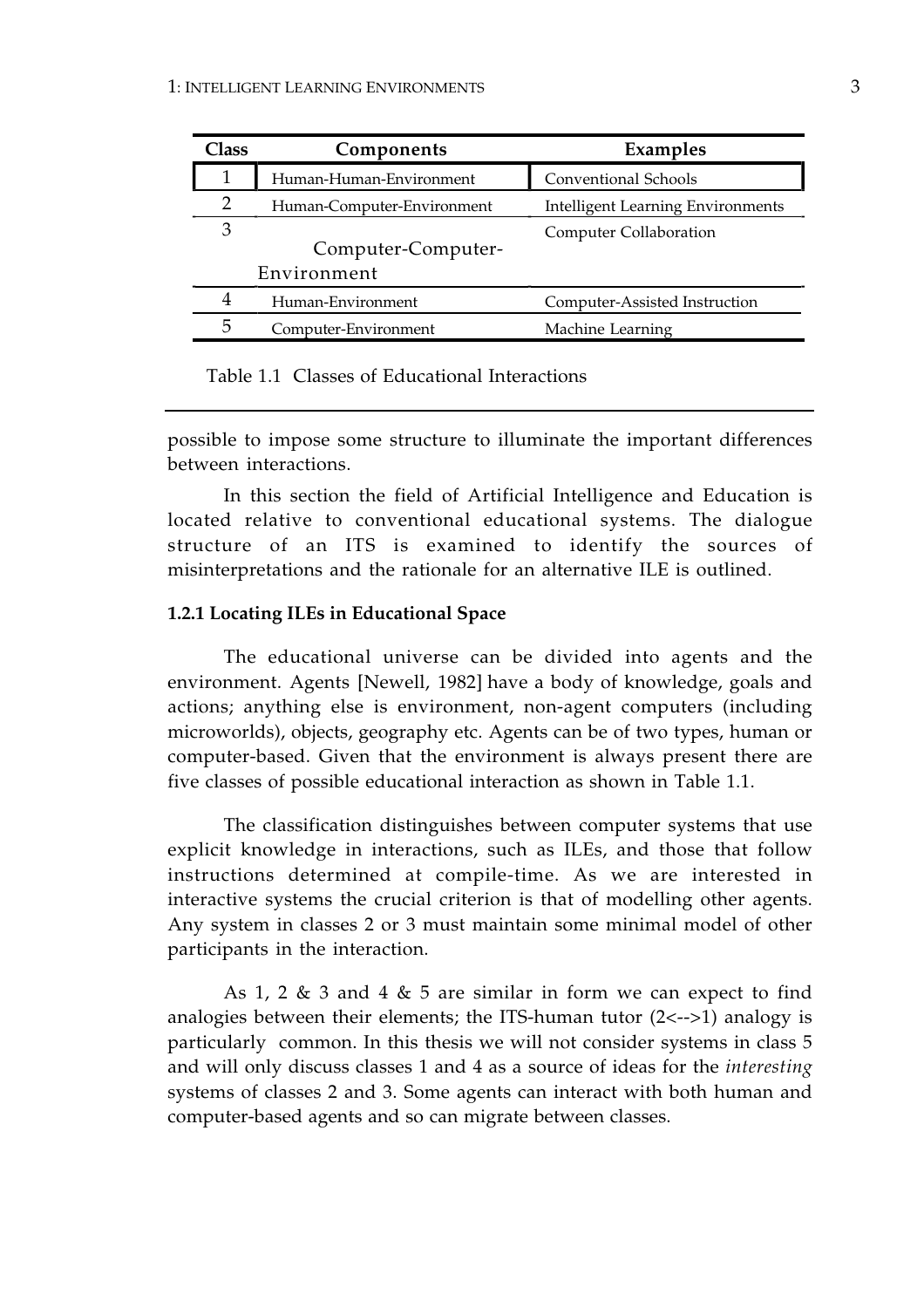The next piece of order we can impose on the interaction space is based on the knowledge that different agents possess. We will make the simplifying assumption that agents' knowledge can be partitioned into two areas: communication/pedagogical knowledge and domain knowledge: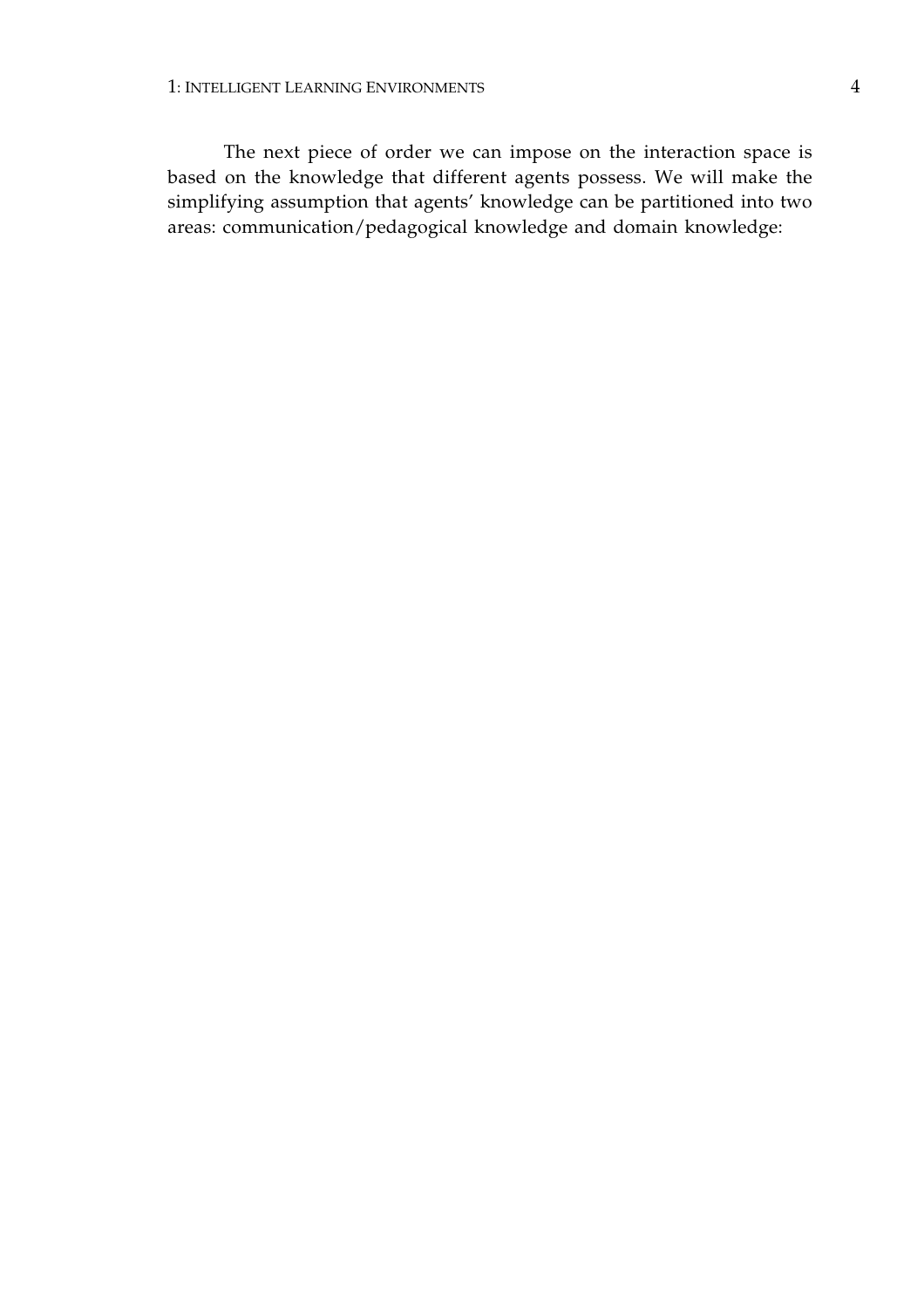



Figure 1.2 Conventional Teaching in Agent Knowledge Space

There are two key places for intelligence in an ITS. One is in the knowledge the system has of its subject domain. The second is in the principles by which it tutors and in the methods by which it applies these principles.

[Anderson, 1988]

 Consequently agents can be located in a 2-dimensional knowledge space, see Figure 1.1. The arrow indicates a possible path for a learner.

This knowledge space can be used to describe educational interactions, a typical classroom can be represented as in Figure 1.2. The teacher (solid circle, top right) interacts with many learners (hollow circles, bottom left).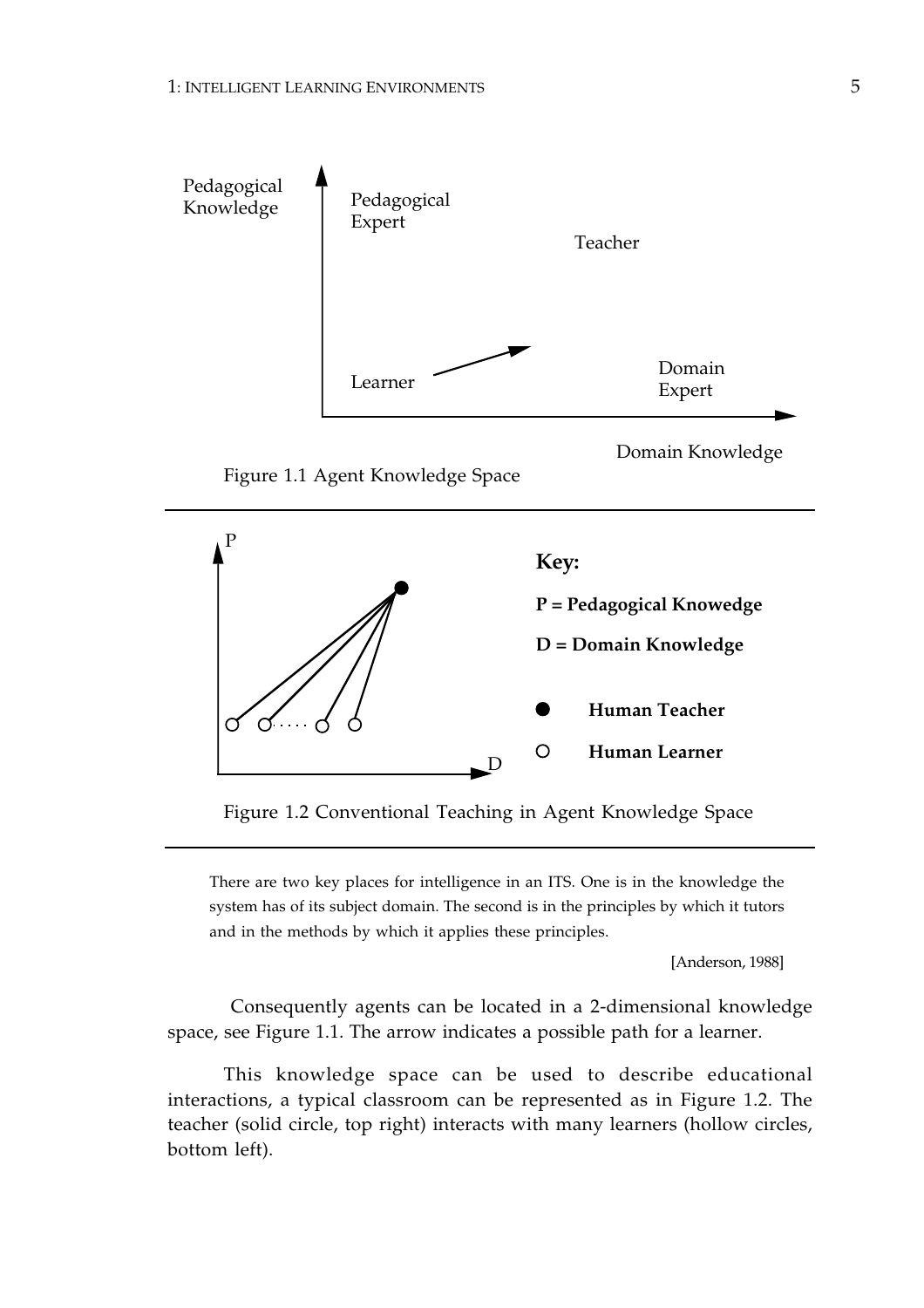As teachers possess both knowledge of the domain and of pedagogy we will further restrict ourselves to considering only learners and teachers/tutors in two-agent scenarios. The two experts can be approximated as subsets of the teacher as both types of knowledge are required for successful tutoring [Anderson, 1988]. These two agents, learners and teachers, in interaction classes 1, 2 and 3 are shown in Figure 1.3.

Figure 1.3a shows three types of human-human educational interaction. 'Tutoring' is the prevalent style of teaching in a one-to-one relationship where the tutor agent has both pedagogical knowledge and domain knowledge. In 'Peer Tutoring'1 the tutor agent is a learner who is only slightly more knowledgeable about the domain than the other 'learner' agent (or tutee) [Halff, 1988].

'Peer tutoring is a system of instruction in which learners help each other and learn by teaching.'

[Goodlad & Hirst, 1989] pp13

'Collaboration' refers to interactions where the learners cooperate over some problem and is 'characterised by a symmetrical interaction among learners' [Dillenbourg, 1991] pp60.

Figure 1.3b shows three types of human-computer educational interaction. 'ITS' shows the predominant type of ILE, one that takes the role of a tutor agent. 'Learning by Teaching' shows a scenario where the human 'tutee' agent in a 'Peer Tutoring' interaction is replaced by a computer agent. 'HCCL' (Human-Computer Collaborative Learning) [Dillenbourg, 1991] describes situations where a human agent and a computer agent collaborate on some problem.

Figure 1.3c shows three types of computer-computer interaction. These scenarios do not fulfil the initial requirement of being of educational benefit to their human users. However as they contain the same types of agents as in Figure 1.3b they are useful in the development

<sup>1 &#</sup>x27;The literature … can confuse in its uneven use of terminology. Peer tutoring if literally interpreted implies equality of status and merit, which is untrue … for many peer tutoring initiatives refer to encounters between advanced and less advanced students' [Saunders, 1992]. This is the interpretation that will be used subsequently.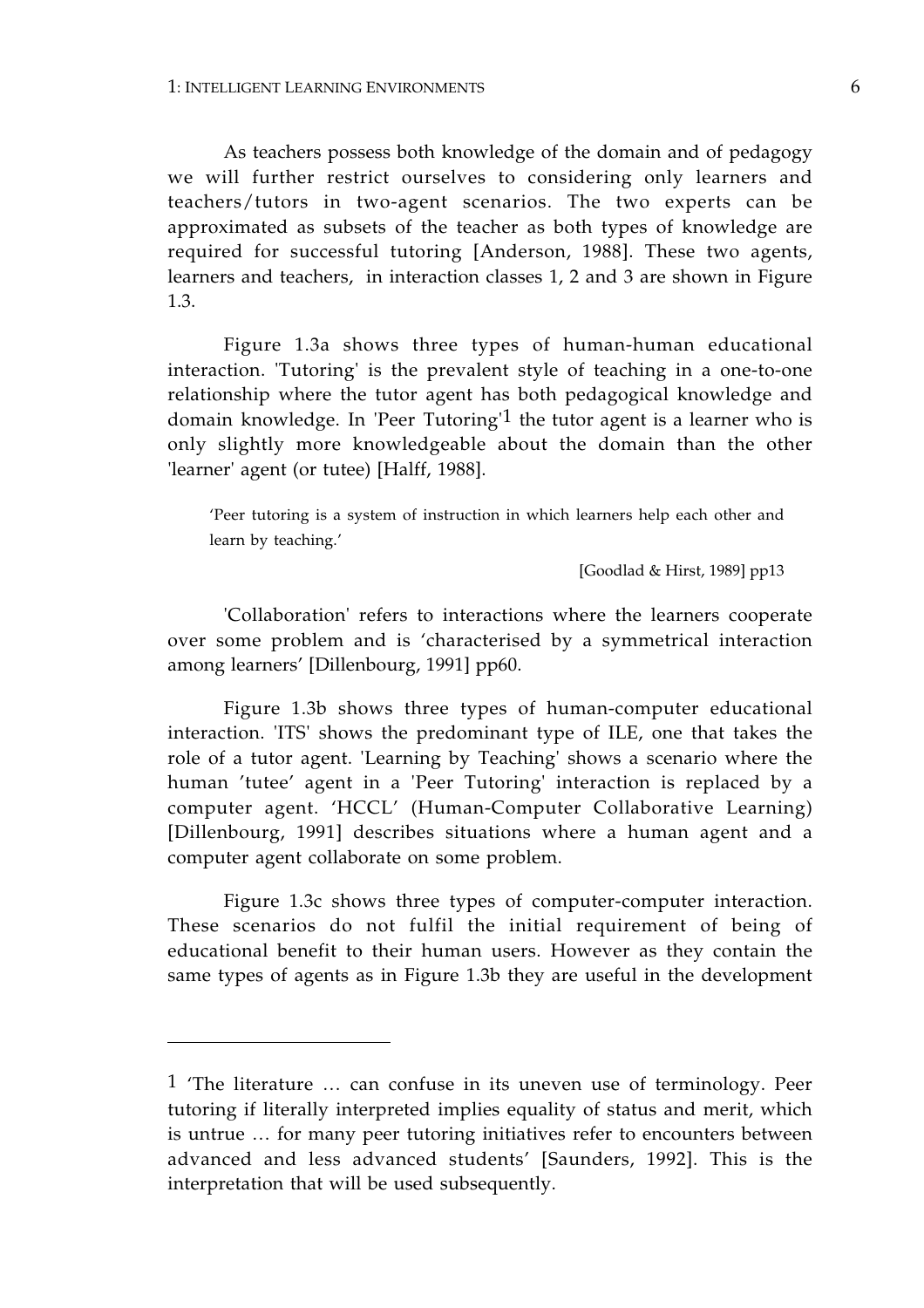of ILEs and thus indirectly satisfy a relevancy criterion [Petrie-Brown, 1990]. CCCL (Computer-Computer Collaborative Learning), adapting [Dillenbourg, 1991]'s terminology slightly, describes two computer agents collaborating on some problem. The other two configurations, of an artificial tutor with an artificial student, do not appear to have accepted names although this type of interaction has been suggested to explore tutorial dialogues [Petrie-Brown, 1989]. We will refer to such interactions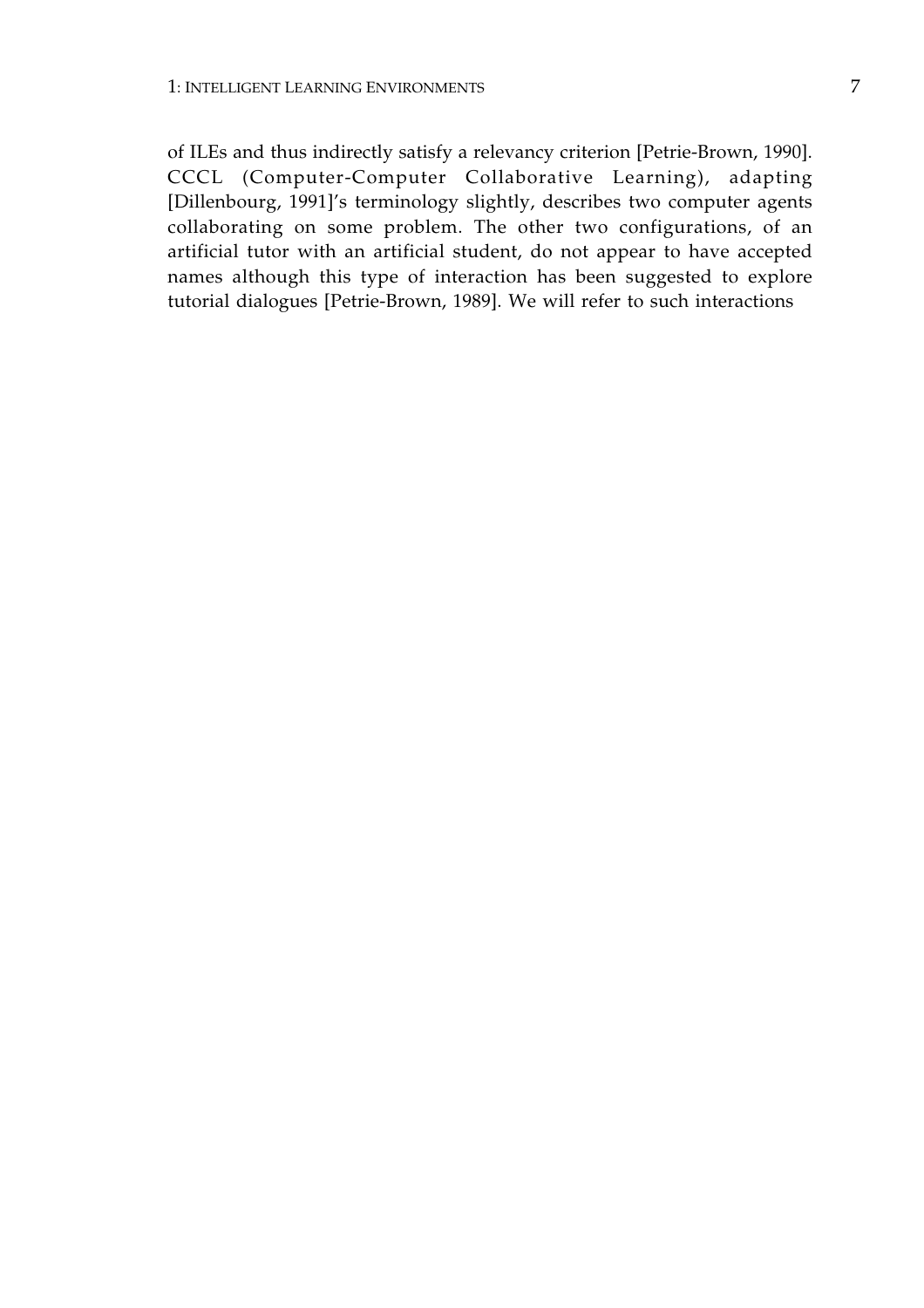

Figure 1.3 Educational Interactions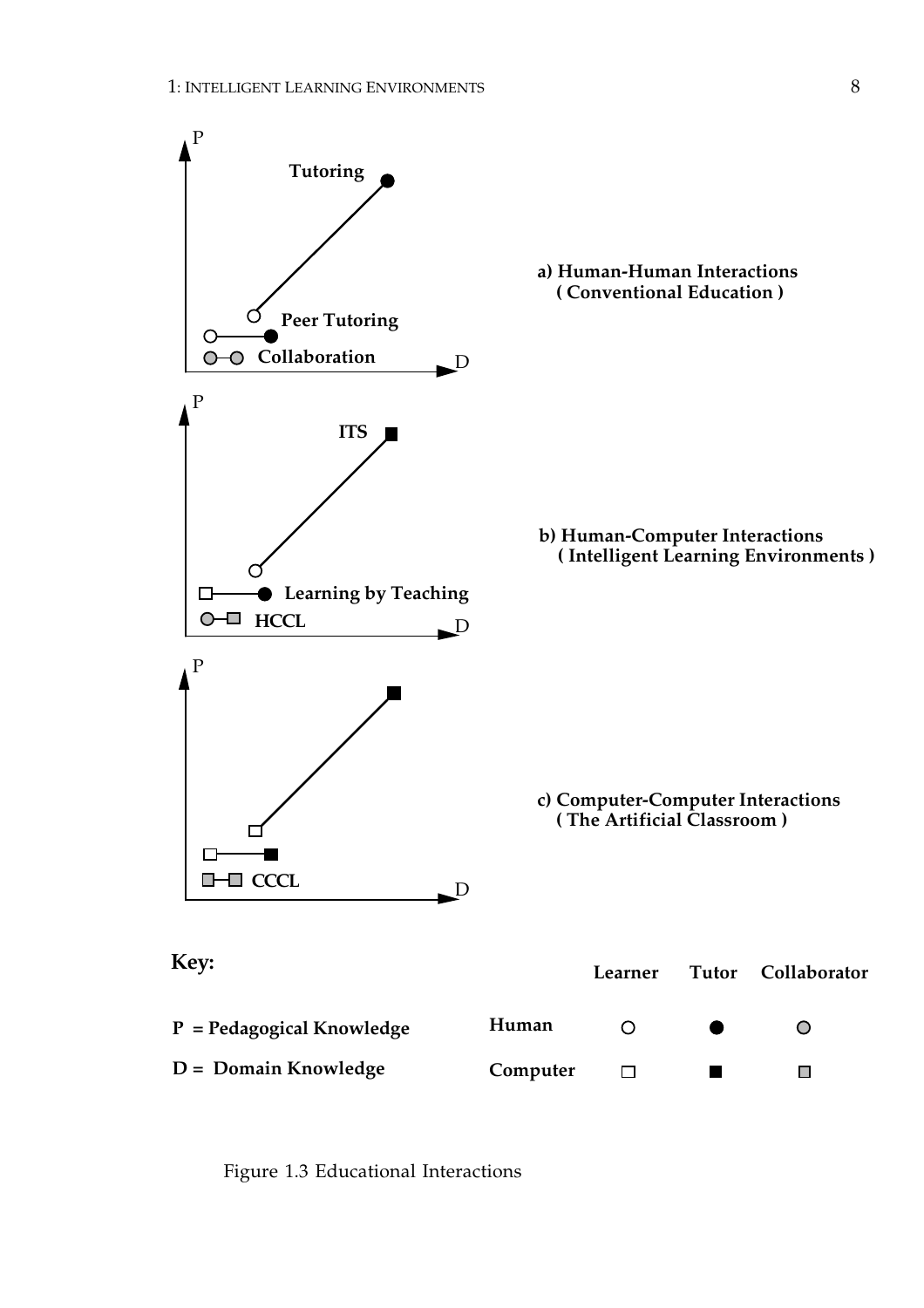as taking place inside *The Artificial Classroom*.

The dominant analogy between the three classes of interaction shown in Figure 1.3 has been that between ITS and tutoring. Recently more attention has been paid to collaborative systems that depart from the classic ITS architecture [Chan & Baskin, 1990; Cumming & Self, 1989; Dillenbourg, 1991].

The Learning Companion System (LCS) [Chan & Baskin, 1990] is a three-agent framework, computer teacher, computer companion and human student, that emphasises the social context of learning. LCSs encompass a vast range of ILE configurations as the computer agents can take on different roles2; e.g. a computer companion can be a collaborator or a competitor [Chan et al, 1992]. The scope of LCSs is so vast that only a small proportion of scenarios have been examined.

[Palthepu, Greer & McCalla, 1991] have suggested that learning by teaching may be a fruitful approach in replicating some of the effects of peer tutoring schemes [Berliner, 1989; Goodlad & Hirst, 1989; Goodlad & Hirst, 1990; Topping, 1988]. Learning by teaching is technically a subset of a teacher-less LCS where a computer companion collaborates with the human student by taking the role of a student. However the LCS paradigm appears to be more focused on collaboration on some given problem (e.g. integration problems [Chan & Baskin, 1988], game playing [Chan, et al., 1992]) than with an overtly metacognitive activity such as teaching. The Artificial Classroom remains almost totally unexplored with the only known example being some experiments with People-Power [Dillenbourg, 1991].

Of the three ILEs shown in Figure 1.3b a Learning by Teaching (LBT) system has received scant attention – just one system [Michie, Paterson & Hayes-Michie, 1989]. Is there any reason to believe that such a system may experience reduced communication failures? To answer this question we will examine the differences between an ITS dialogue and a LBT dialogue.

Although both dialogues have a tutor and a learner the learner performs a different role in an LBT scenario. The LBT learner is not really there to learn at all, but to act as a student in such a way that the human

<sup>2</sup> Or even disappear entirely. The computer teacher can be removed to leave the student and companion in a collaboration scenario.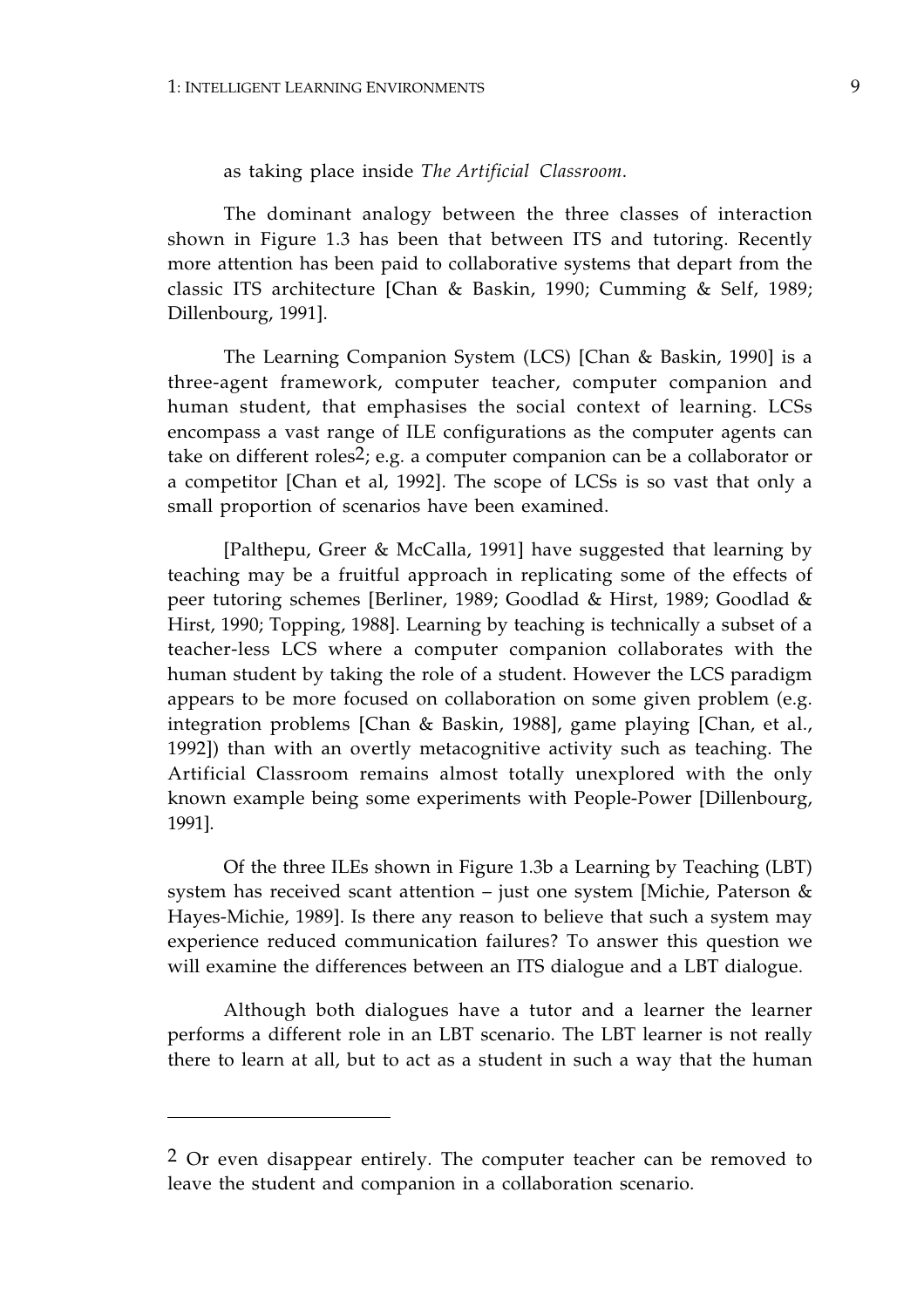tutor learns. An ILE that behaves in this way is called an *Intelligent Student System* (ISS).

This distinction also highlights the differences between LBT and machine learning systems. A definition of machine learning: 'learning denotes changes in the system to do the same task or tasks drawn from the same population more effectively the next time' [Simon, 1983]. A definition of an ISS: a system that acts as a student such that an agent acting as a teacher learns about the content, structure and limitations of its own knowledge.

#### **1.2.2 Dialogue Structure**

Figure 1.4a shows an ITS dialogue about some distinct domain (D) between a tutoring system (T) and a human learner (L). T has a domain model, TD, acquired from domain experts and L also has a domain model, LD, acquired from past experiences. L also has some domain knowledge that has been taught by T, LTD. T has a student model, TL, containing knowledge about L's capabilities.

The potential for misinterpretation is clear, L has two sources of domain knowledge – the tutor and the real domain. There is no *a priori*  reason why the learner's interpretation, LD, and the expert interpretation, TD, should be the same. Indeed given that these models are created through radically different processes there is some reason to believe they will be significantly different. These misinterpretations are present even if we assume a perfect interface and that the learner doesn't independently draw mistaken analogies with other domains. An ITS is fighting an uphill battle against misinterpretation even before it starts.

Figure 1.4b shows an LBT dialogue between a human tutor (T) and an ISS (S). The tutor has a domain model (TD) acquired from past experiences and a model of the student (TS). The ISS has a model of the domain (STD) *solely* drawn from the tutor so the tutor's domain model and the domain model are the same model for S. The conflict between the domain and the tutor is no longer present. In addition if the interface is effective then after some time STD and TS will be similar and both will be closely related to TD.

An alternative approach is to consider the central object of the dialogue. In an ITS the central object is the difference between the domain model and the student model based on the student's actions. In a LBT dialogue the central object is the human tutor's domain model. As the existence of the ILE is based on the prospect of enhancing (in some way)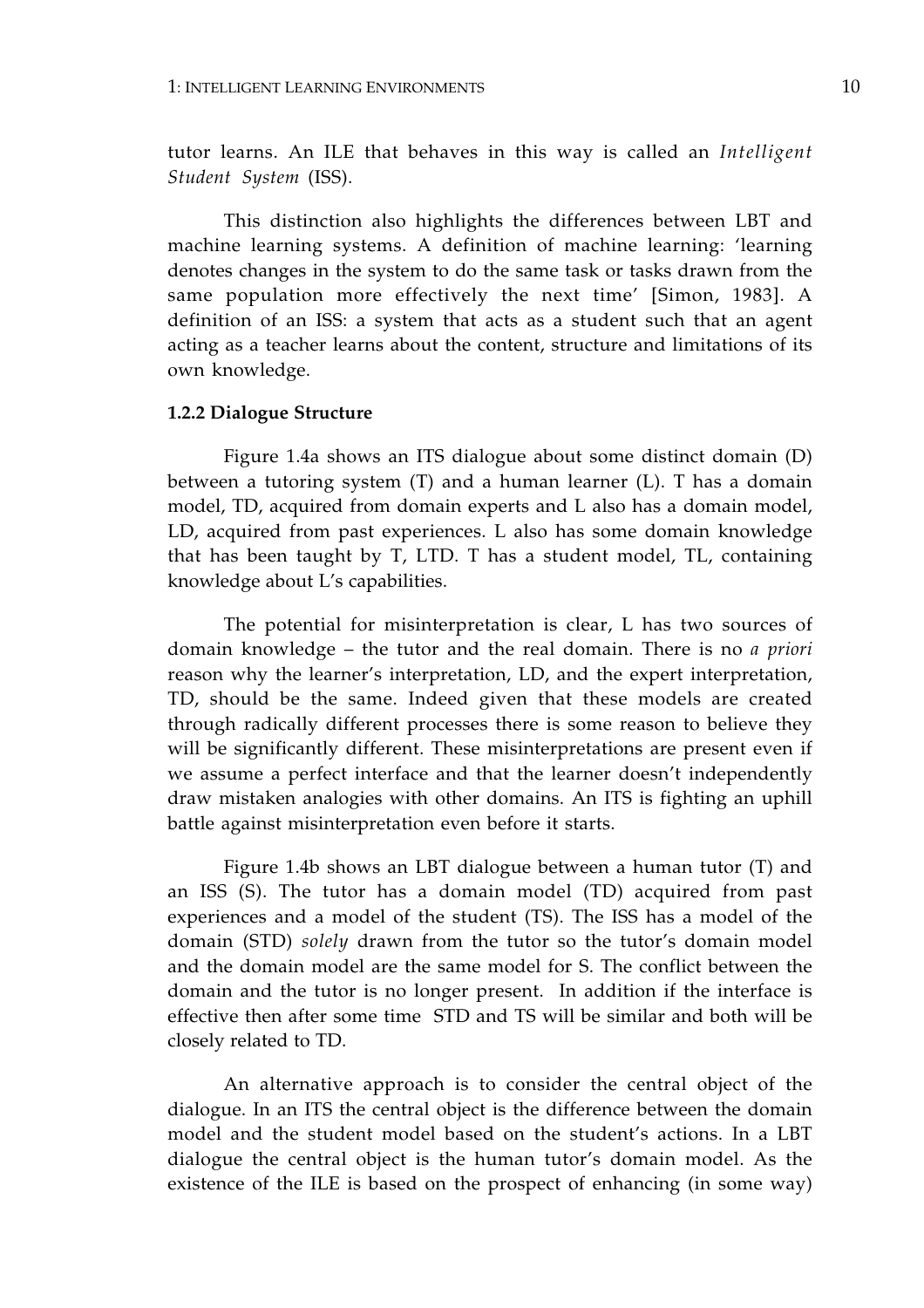





**Key:** 

| Tutor                                      | a D        | Domain Model of Agent a                                 |
|--------------------------------------------|------------|---------------------------------------------------------|
| Human Learner<br><b>Artificial Student</b> | a S<br>a L | <b>Model of Student/Learner</b><br>held by Agent a      |
|                                            | a TD       | <b>Model of Tutor's Domain</b><br>Model held by Agent a |

the human agent's domain model it seems only natural that it is *this*  model that should be the central object of the interaction.

Figure 1.4 Dialogue Structure in an ITS and a LBT system

There are theoretical reasons for believing that a LBT system may be subject to fewer communication failures arising from misinterpretation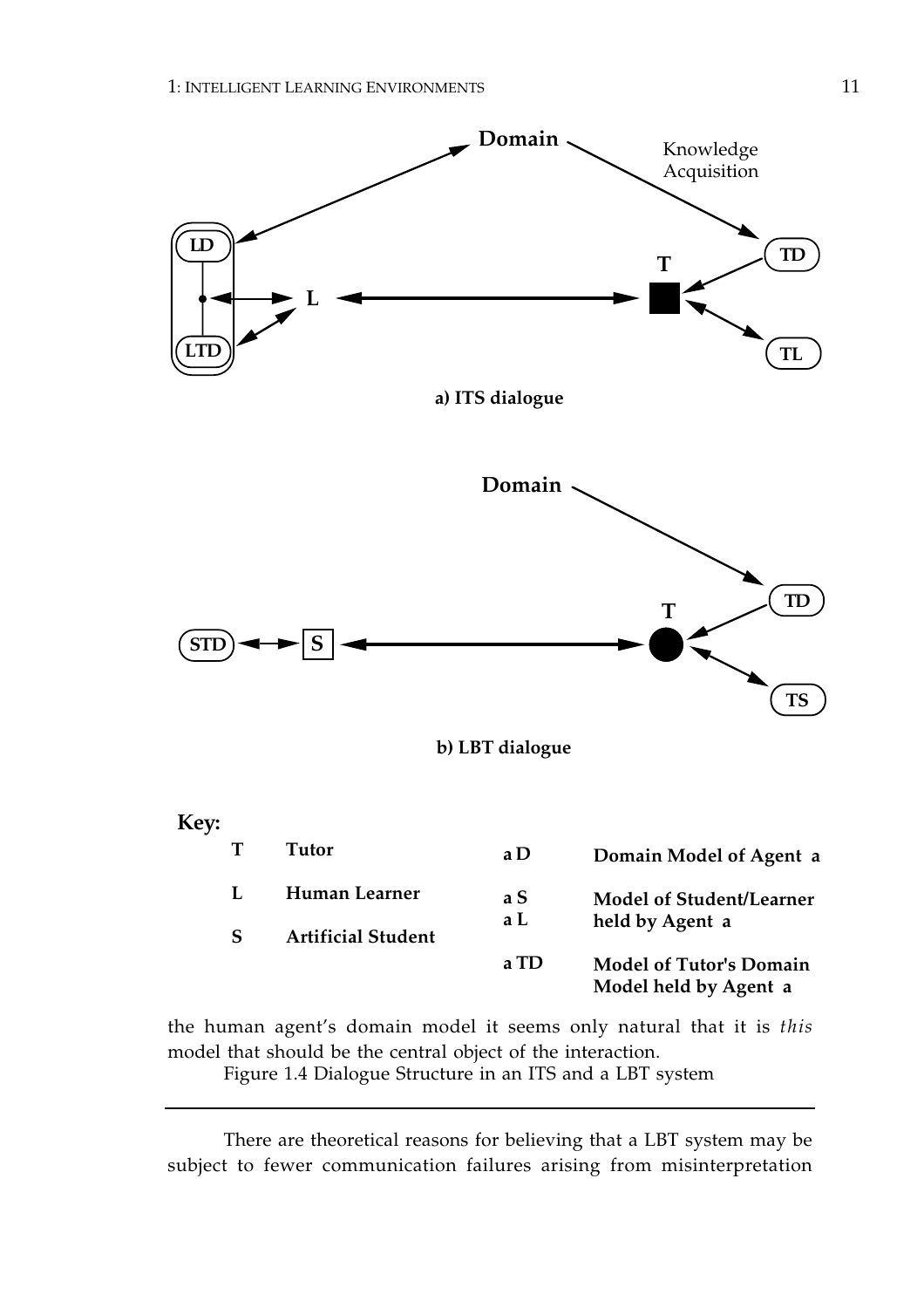than other ILEs. This does not mean we can say that a LBT system will deliver a better (or worse) educational experience than existing ILEs as the user of a LBT system will experience a radically different interaction from an ITS user.

#### **1.2.3 The Rationale for Intelligent Student Systems**

The previous section outlined a communication-based justification for investigating LBT systems; this section describes the other arguments.

As with many areas of artificial intelligence it has been easier to move from ideas to experimental systems than from the computing laboratory out into the real world. The idealised view of an intelligent tutor for every learner has had to be squared with the reality that *successful ITSs are difficult to build* [Burns & Capps, 1988; Woolf, 1988]. The absence of widespread ITS-usage in the educational system is consistent with this view – although it could be due to other factors such as teacher resistance.

In terms of Figure 1.1 it is proposed that the further an agent is from the origin the more knowledge is required and the more complex it is to build: intelligent students are easier to construct than intelligent tutors. There are two justifications to support this proposition:

· intelligent students do not need to model all of the tutor - only the domain

· intelligent students do not need a pre-defined domain model

The first justification states that a system with one model (see Figure 1.4) to reason about is simpler than one which has to combine two models [Johnson-Laird & Byrne, 1991]; the domain and agent models merge into one. Also, a student does not require the pedagogical knowledge necessary to coordinate the domain and student models of a tutor. Secondly, the knowledge acquisition effort required to generate a domain model is not needed.

The lack of any LBT work is a further strong argument for such an investigation. At the very least it would be valuable to know if LBT systems were totally useless. Not only to appropriately channel research activities but to identify human roles that computer-based agents can't adequately fill. We do not believe that this is the case but the informational returns justify the analysis irrespective of our beliefs.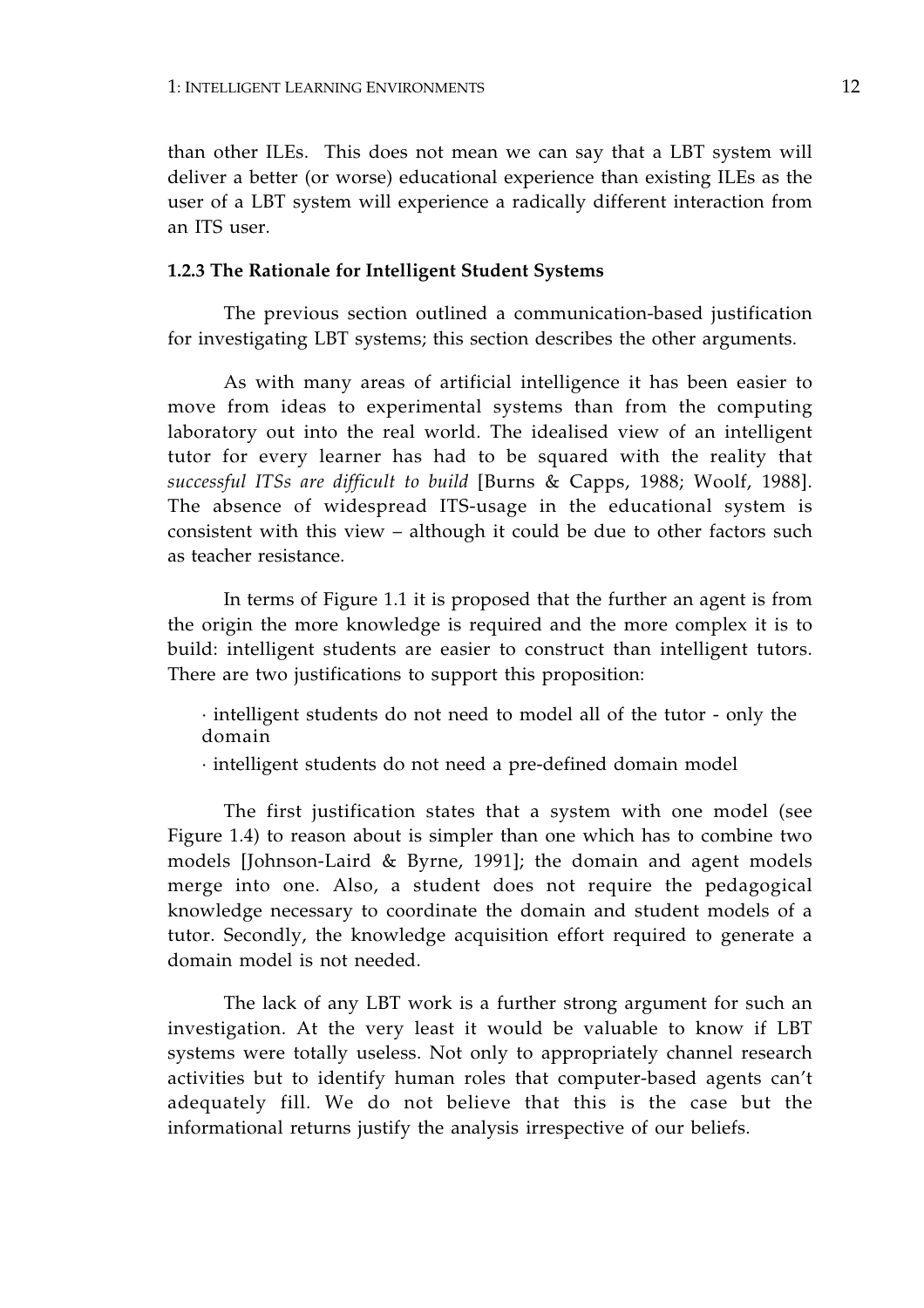The idea of evaluating ITSs through intelligent students is analogous to the concept of a programmable user model [Young, Green & Simon, 1989] for evaluating user interfaces.

A Programmable User Model (PUM) is a psychologically constrained architecture which an interface designer is invited to program to simulate a user performing a range of tasks with a proposed interface.

[Young, Green & Simon, 1989]

If the PUM is difficult to program to achieve some task on a system then it is suggested that a user may also find the task difficult. The PUM provides a mechanism for making the designer's assumptions about users explicit. For an ILE designer the user is a student and programming an intelligent student may make assumptions about students' behaviour explicit. PUMs are not artificial users but they force designers to think about their systems from the user's point of view.

Finally, intelligent students provide a consistent, modifiable, compliant, cheap, glass-box population of test subjects for ILE experiments. Before releasing ILEs on human students intelligent students allow simulations of possible interactions to evaluate an ILE. If an ITS cannot successfully tutor a student agent then it is unlikely to be successful in dealing with unpredictable and inconsistent human students. So intelligent students can function as a lower bound for evaluating the effectiveness of some ILEs. Also intelligent students could be used to train student teachers [Sandberg, Barnard & van-der-Hulst, 1992].

The arguments for investigating systems based on intelligent students can be summarised as:

· the potential replication of beneficial peer tutoring effects

· more effective dialogues through improved communication via reduced misinterpretation

· ease of construction advantages over ITSs

· providing an aid for ILE designers

· providing an evaluation environment for ITSs

The full arguments are presented in section 4.1.

In fact the rationale for exploring intelligent students rests on the disjunction of these five reasons – only one has to be true for there to be a valid justification for a LBT project. From the overall ILE perspective it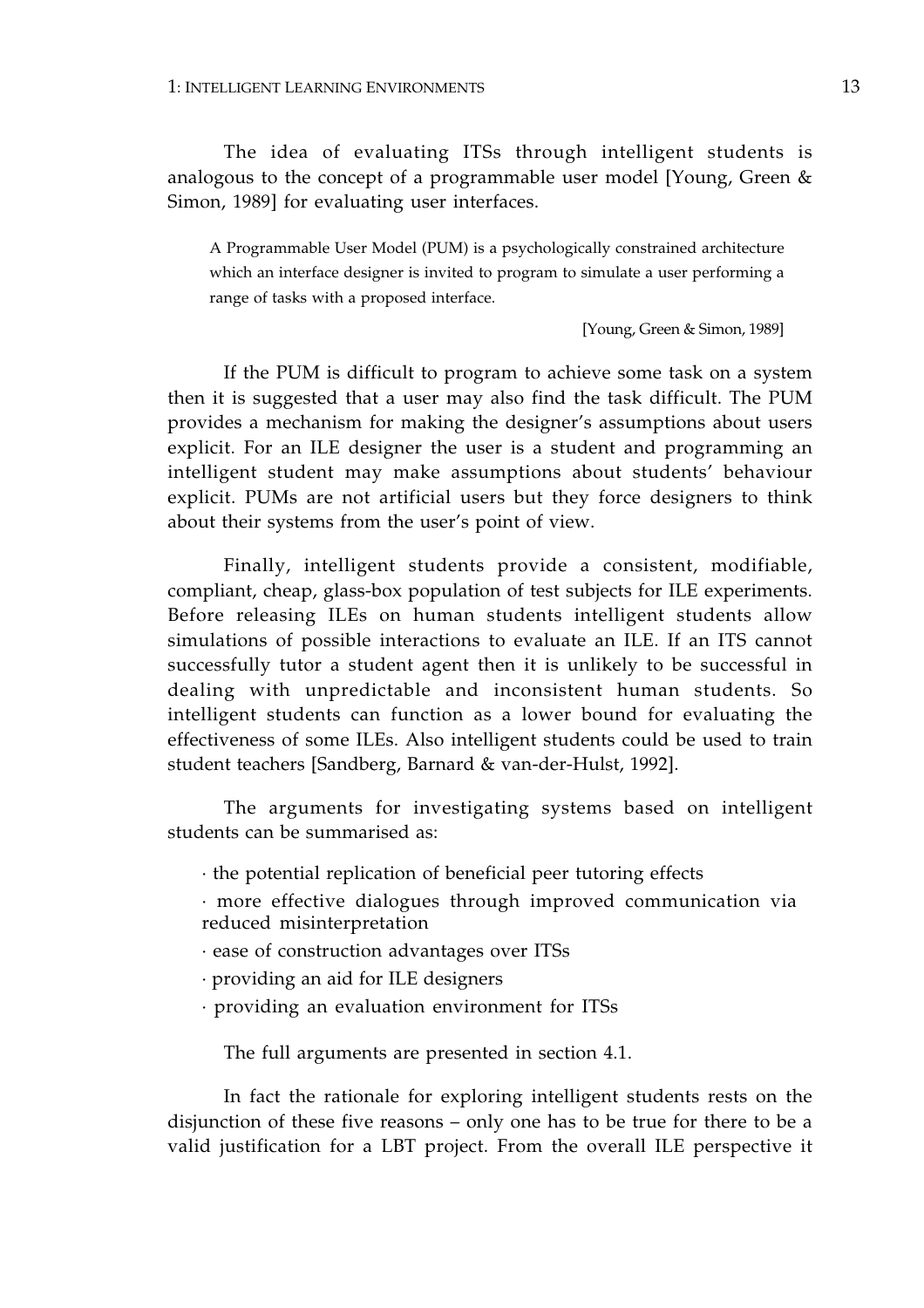perhaps makes more sense to try to walk (build artificial students) before trying to run (build artificial tutors).

#### **1.3 Knowledge Use in Intelligent Learning Environments**

Any piece of software embodies the knowledge of its designer(s) and any experts they choose to call upon. In addition ILEs create and maintain a real-time model of the user (hopefully learner) which enables them to provide an individualised adaptive interaction. The ITS field (here referred to as *knowledge communication*) has converged on a four-way division of system components:

'we follow a natural division of the task of knowledge communication into four distinct components, each corresponding to a distinct section: domain expertise, model of the student, communication strategies or pedagogical expertise, and interface with the student.'

[Wenger, 1987] pp 14

Informally this division can be regarded as relating to the questions:

· what are we communicating about? (Domain, section 1.3.1)

· who am I communicating with? (Learner model, section 1.3.2)

· how to decide what to do next ? (Communication strategy, section 1.3.3)

· in what ways can I communicate? (Interface, section 1.3.4)

The following sections will briefly outline the importance of viewpoints to these four components of an ILE.

#### **1.3.1 Domain Knowledge**

*or what are we communicating about?* 

Most artificial intelligence (AI) software does not attempt to behave intelligently in all situations but instead restricts its coverage to specific contexts. ILEs follow the same path; SOPHIE [Brown, Burton & Kleer, 1982] can conduct a dialogue about an electrical circuit but is less comfortable on insect biology. The domain knowledge embodied in SOPHIE does not extend beyond the limits determined by its designers. Almost all ILEs use this type of static pre-defined domain model. An exception was the selfimproving integration tutor [Kimball, 1982] which added superior student solutions to its domain model.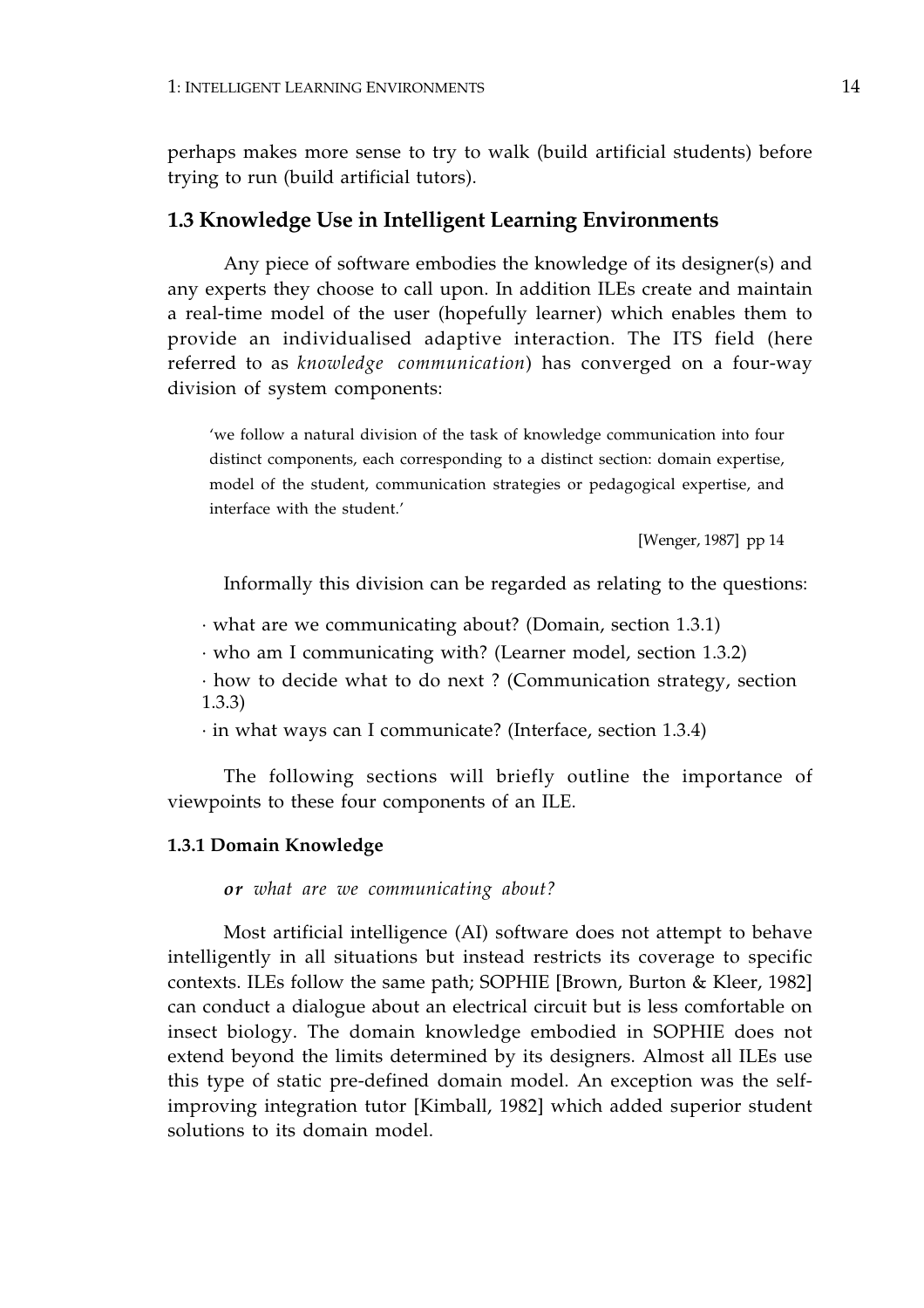| Domain      | Number | Percentage |
|-------------|--------|------------|
| Mathematics | 17     | 35.4       |
| Computing   | 14     | 29.2       |
| Electrical  | 3      | 6.3        |
| Languages   | 3      | 6.3        |
| Medical     | 2      | 4.2        |
| Meteorology | 2      | 4.2        |
| Others      |        | 14.6       |
| $\Delta$ 11 | 48     | 100.03     |

Table 1.2: Relative frequency of ILE domains

The domains covered by ILEs so far are not a representative sample of all possible domains. Work has concentrated on mathematics, physics, computer programming and has only occasionally ventured into nonformal domains [Goodyear & Stone, 1992]. Combining two surveys of the field forty-eight different ITSs and learning environments were identified [Nwana, 1990; Ross, 1987], see Table 1.2.

Table 1.2 shows that domains with a formal background dominate ILE research. This may be related to the experiences of ILE researchers but we believe this distribution is mainly a consequence of domain structure. It is easier to represent and reason with domains based on formal languages such as the rules of algebra or the syntax of Pascal.

Intelligent tutors are most easily specified for closed, formal domains such as constructing proofs in geometry and solving algebraic equations.

[Nathan et al, 1989]

These subjects exhibit the atypical characteristic of a single commonly agreed correct domain model. The majority of domains do not possess such a sound foundation.

Domains can be partially ordered along a formality spectrum, see Figure 1.5. Formal domains on the left of the spectrum are characterised by a commonly agreed core whereas the further to the right a domain is

<sup>3</sup> Figures do not add to 100 because of rounding.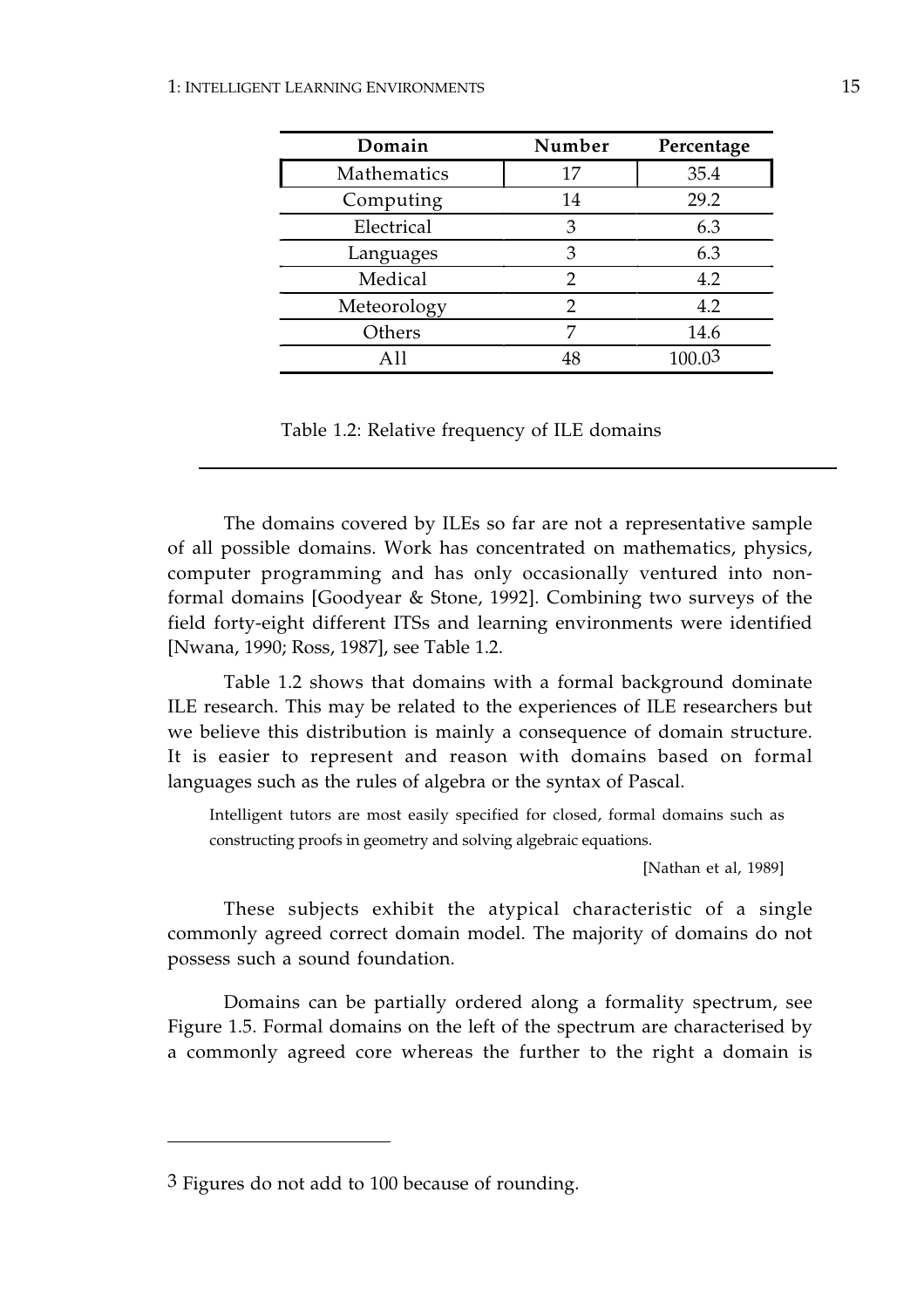|                      | <b>ALGEBRA</b> | <b>ECONOMICS</b> | <b>POLITICS</b>      |
|----------------------|----------------|------------------|----------------------|
| LOGIC                | PHYSICS        | <b>GEOGRAPHY</b> | ART                  |
|                      |                |                  |                      |
| Increasing formality |                |                  | Decreasing formality |

Figure 1.5 A Spectrum of Formality

positioned the more subjectivity and disagreement it is likely to possess. ILE research has been predominantly located on the left of this spectrum.

Domains in the social sciences and humanities do not have this formal framework to build on, they are concerned with the real world which does not behave in such predefined ways. The introduction of people into the domain means that a mathematical consensus is less likely and the domain consists of different experts with differing views [Goodyear & Stone, 1992].

The concentration of ILE research in formal domains has led to the implicit acceptance of the domain model as a single correct representation. The implication is that any learner that deviates from it is in error: leading to terminology such as bugs and mal-rules [Sleeman, 1983]. This approach is sustainable in closed formal domains but is insufficient for the majority of more complex domains where 'bugs' can arise from valid alternative interpretations.

The formality spectrum can only ever be an approximation as domains can exhibit differing degrees of formality at different grain sizes. The choice of the grain size for an ILE is dependent on the tasks the domain knowledge is designed to perform. The top-level description is that in order to aid a learner about some topic an agent must have some knowledge about that topic. However this general statement can be decomposed into sub-tasks.

Domain knowledge is used in several ways – to understand the learner's input, to aid diagnosis of the learner's state and to generate some appropriate reply. SOPHIE [Brown, Burton & Kleer, 1982] provides a good example of the use of domain knowledge for input understanding. A *semantic grammar* [Burton & Brown, 1979] of domain concepts is used to parse the learner's statements in terms of semantic categories (quantities, variables, locations etc) rather than syntactic categories (noun phrase, verb phrase etc.).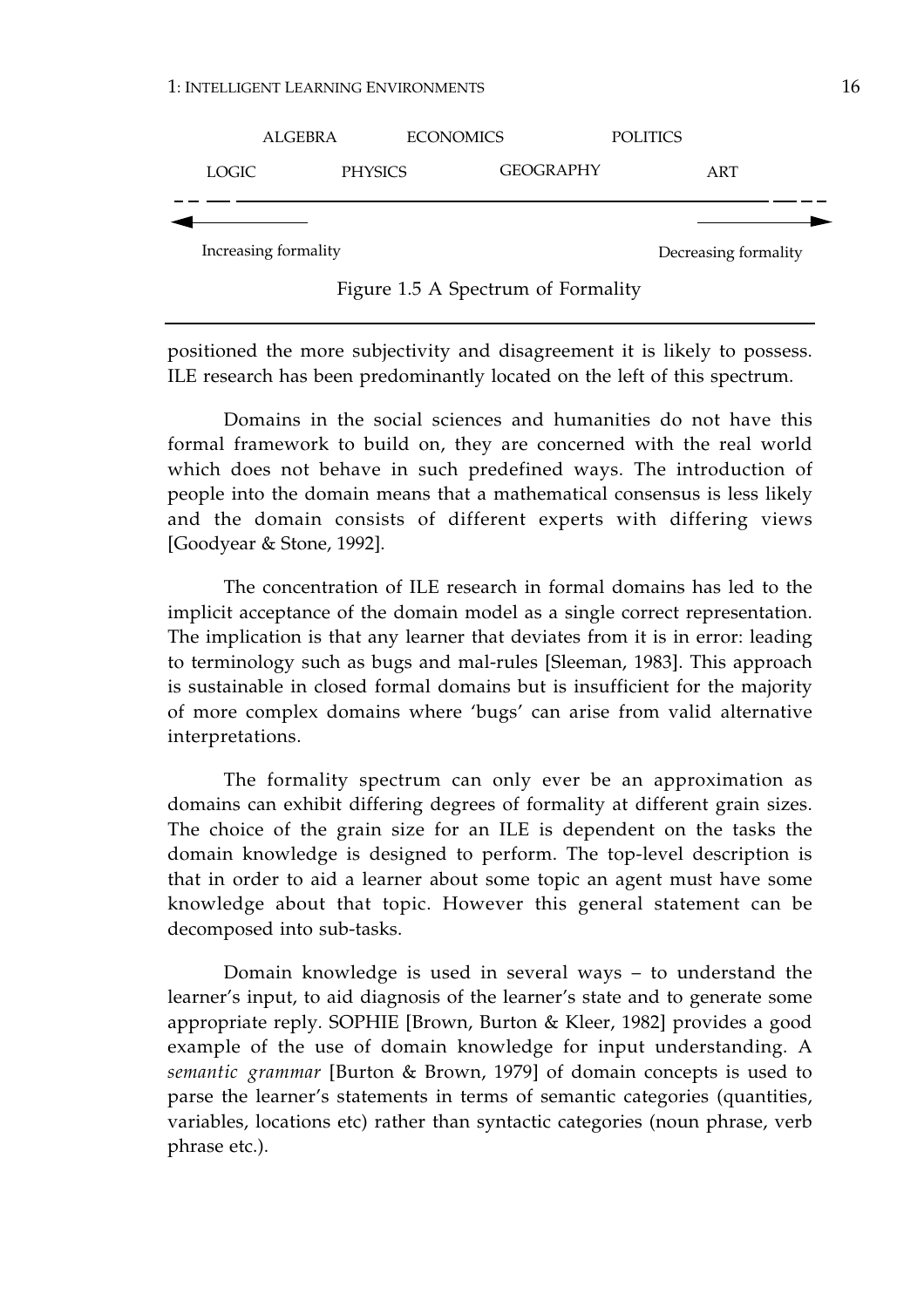Domain knowledge can be used in the diagnosis of the learner's state by relating the learner's behaviour to a domain expert's behaviour in the same circumstances. This is known as *differential modelling* and was used in the WEST system [Burton & Brown, 1982]. The diagnosis can then be used as an input to the communication strategy to inform the decisionmaking processes of the ILE. This process of comparing the domain knowledge with the student model is central to the ITS concept and is based on the notion that a teaching system must be knowledgeable about the domain being taught [Anderson, 1988].

Whenever an ILE introduces some new concept it is using domain knowledge in its responses. At its simplest this is just stating new facts, for example:

> Q: Is it true that fog is a form of precipitation? A: No, fog is an example of condensation.

> > [Brown, Burton & Zydel, 1973]

The formal domain model in ITSs has generally been regarded as a correct representation containing the knowledge to be communicated to the student. The importance of the domain model has allowed this view to permeate many of the knowledge-based activities of ILEs, input understanding, diagnosis, explanation etc. In order to support viewpoint reasoning in any of these tasks the domain model of an ILE must be expressed in a viewpoint-based manner. Previous ILEs have tended to avoid this conclusion by remaining in formal domains where these problems can be concealed in the noise from all the other problems in ILEs.

Although it is generally accepted, within the literature, that experts make use of multiple models of a domain, there have been few intelligent tutoring systems (ITSs) which address this issue.

[Sime & Leitch, 1992]

#### **1.3.2 Learner Model**

*or who am I communicating with?* 

The learner model is the system's representation of what the learner believes about the domain based on the learner's behaviour [Dillenbourg & Self, 1990]. The process of inferring a learner model is called *diagnosis*. The fundamental difference between the learner model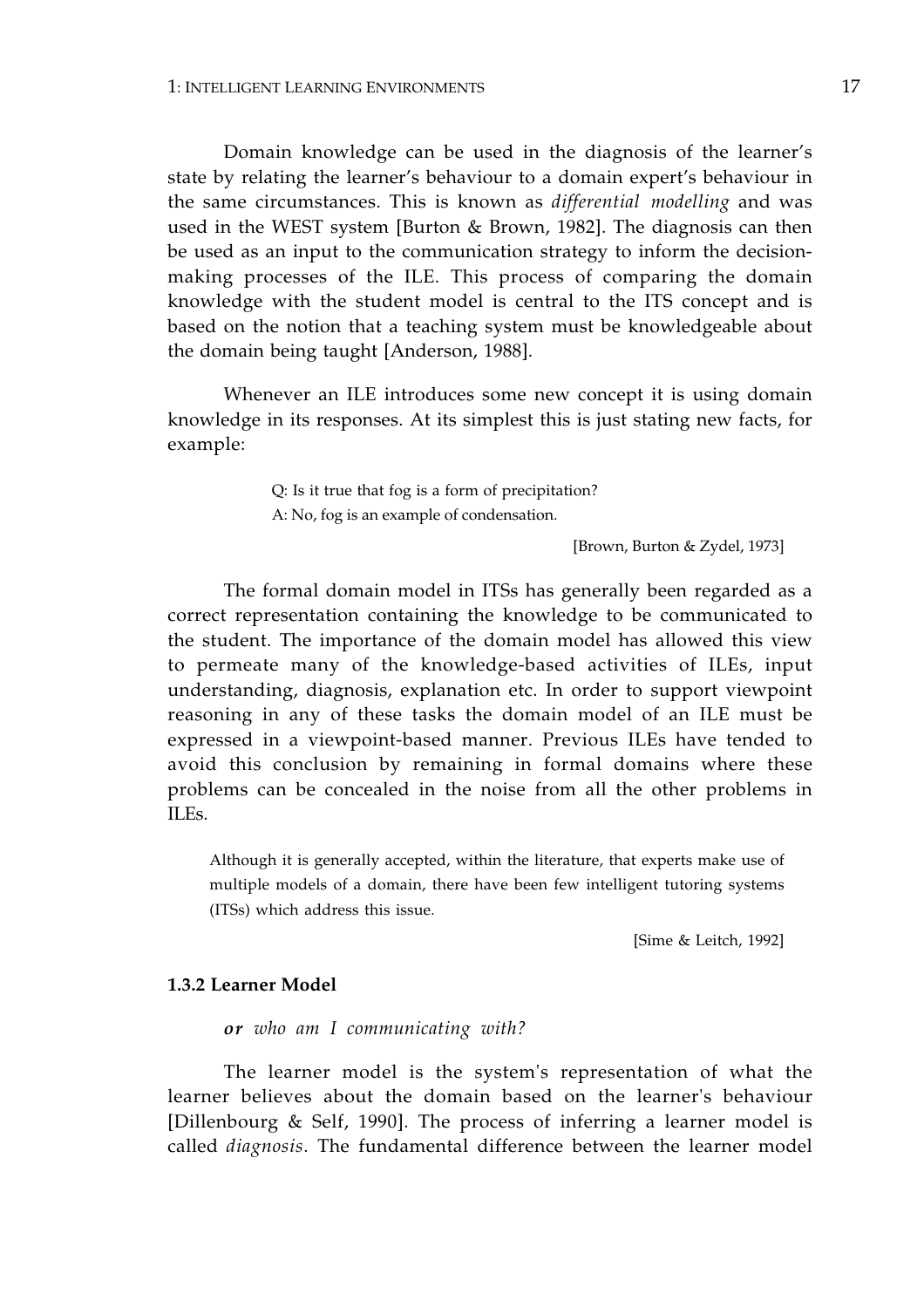and other knowledge in the ILE is that the learner model is more  $\gamma$  dynamic<sup>4</sup> – it can change after each step in the interaction.

An *overlay model* [Brecht & Jones, 1988; Goldstein, 1982] represents the learner as missing some pieces of the domain model – the learner is implicitly diagnosed as being a subset of the expert. Alternatively, common student mistakes can be collected into a *bug library* [Burton, 1982].

This system diagnoses a student by finding bugs from the library that, when added to the expert model, yield a student model that fits the student's performance.

[VanLehn, 1988]

A further refinement is to create a library of more primitive operations (or bug parts) which can be used to generate bugs [Langley, Wogulis & Ohlsson, 1987]. These approaches rely on restricting possible diagnoses of the learner at the design stage rather than engaging in a clarifying dialogue at run-time. The individualised adaptive interactions are limited by the scope of the domain model or the system libraries – they adapt to the learner only as long as the learner remains within the scope envisaged by the designers. Given the inherent variability of human learners this is a significant restriction.

The approaches mentioned above are mainly behavioural approaches (bugs) to learner modelling rather than conceptual diagnoses (misconceptions). This is partly due to their procedural production system approaches. Misconceptions refer to the differences between the conceptual knowledge of the learner (as represented in the learner model) and that of the ILE.

The terminology employed in learner modelling reinforces the view that the ILE is always right and the learner is always wrong. A *mis*conception may be the manifestation of an alternative interpretation of the domain. Columbus was thought to have a major misconception in trying to reach China by sailing west but in a viewpoint with a spherical earth it was a reasonable approach. If the diagnosis of the learner model is reliant on a domain model with a different interpretation then the ILE's

<sup>4</sup> The domain model doesn't change unless the student produces a better solution than the system. Teaching knowledge doesn't change although the particular instantiation of a dialogue plan will follow changes in the learner model.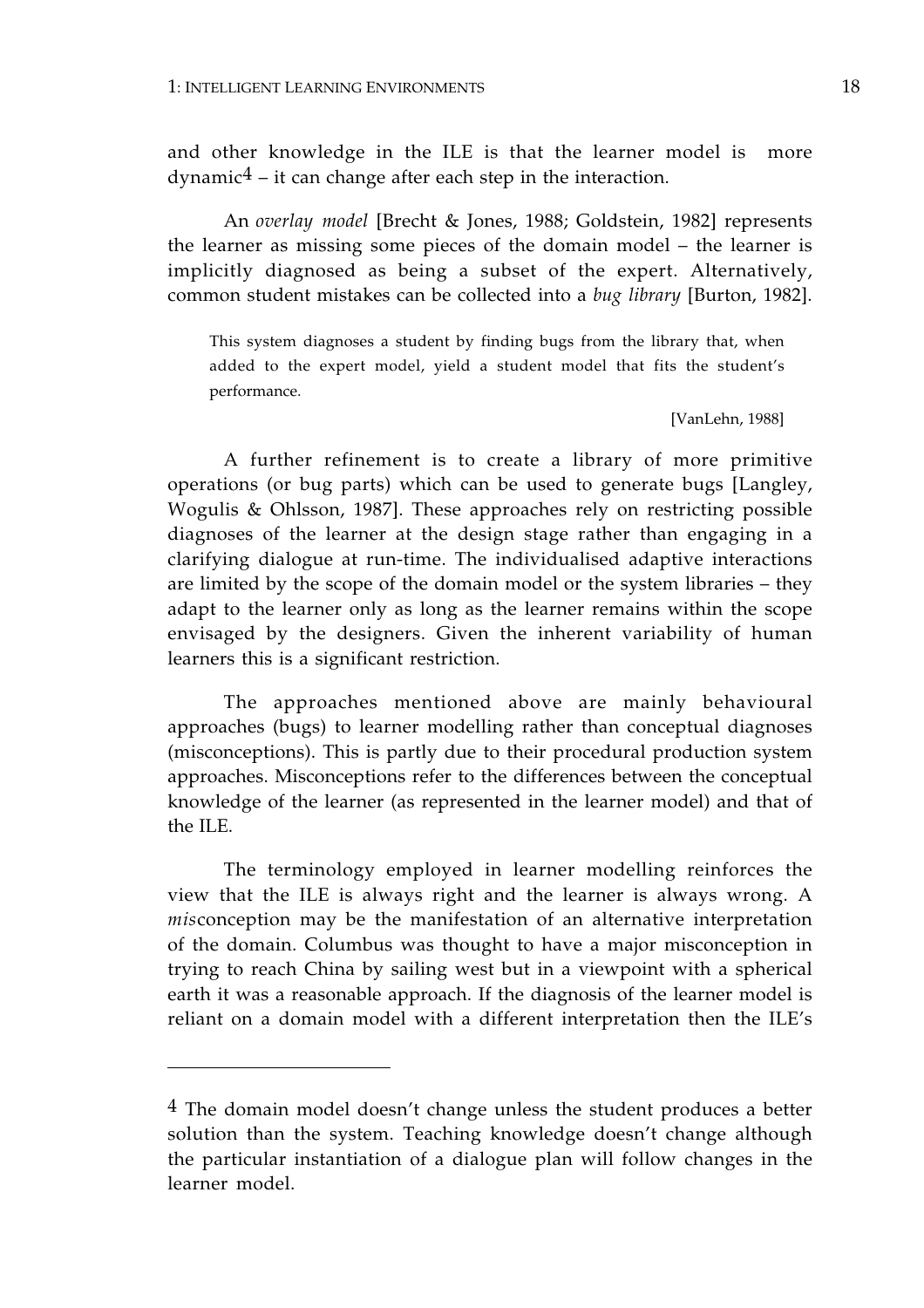decisions will be misinformed – and communication failure is to be expected.

Any diagnosis that uses the domain model is implicitly assuming that the domain interpretation of the learner and the system are similar – they share a common viewpoint. The learner model is constructed by processing information from the domain model, the initial assumptions about communication and past learner behaviour. The assumptions may be implicit and distributed throughout the system, for example, all numbers are in base 10.

Learners frequently use several models to solve problems [Collins, 1985; Collins & Gentner, 1983; diSessa, 1986; Williams, Hollan & Stevens, 1983]. [Minsky, 1985] proposes that diagnosing an electrical motor requires at least two models: an electrical and a mechanical. So the learner model must be prepared to change viewpoints to accurately reflect the learner.

The learner model is the basis for all intelligent interaction in an ILE.

We regard it as axiomatic that any intelligent tutoring system needs a student model

[Self, 1988a]

Diagnosis that assumes that domain model and learner share the same viewpoint, or that a learner uses the same viewpoint at all times, is likely to generate faulty learner models. This implies that:

· learner modelling should support several viewpoints

· diagnostic procedures should be expressed in viewpoint-based terms

· domain models should be expressed in viewpoint-based terms

#### **1.3.3 Communication Strategy/Pedagogical Knowledge**

*or how to decide what to do next ?* 

The communication strategy of an ILE determines the choice and sequence of actions it takes in order to achieve its goals. The inputs to this process are typically the current user action, the learner model, the domain model, previous action history etc.

The communication strategy can be expressed as a network of states, such as *Explore Competency* and *Repair Misconception* [Woolf & McDonald, 1984], or as a series of teaching operators with preconditions and expected effects [Peachey & McCalla, 1986]. The strategy may realise a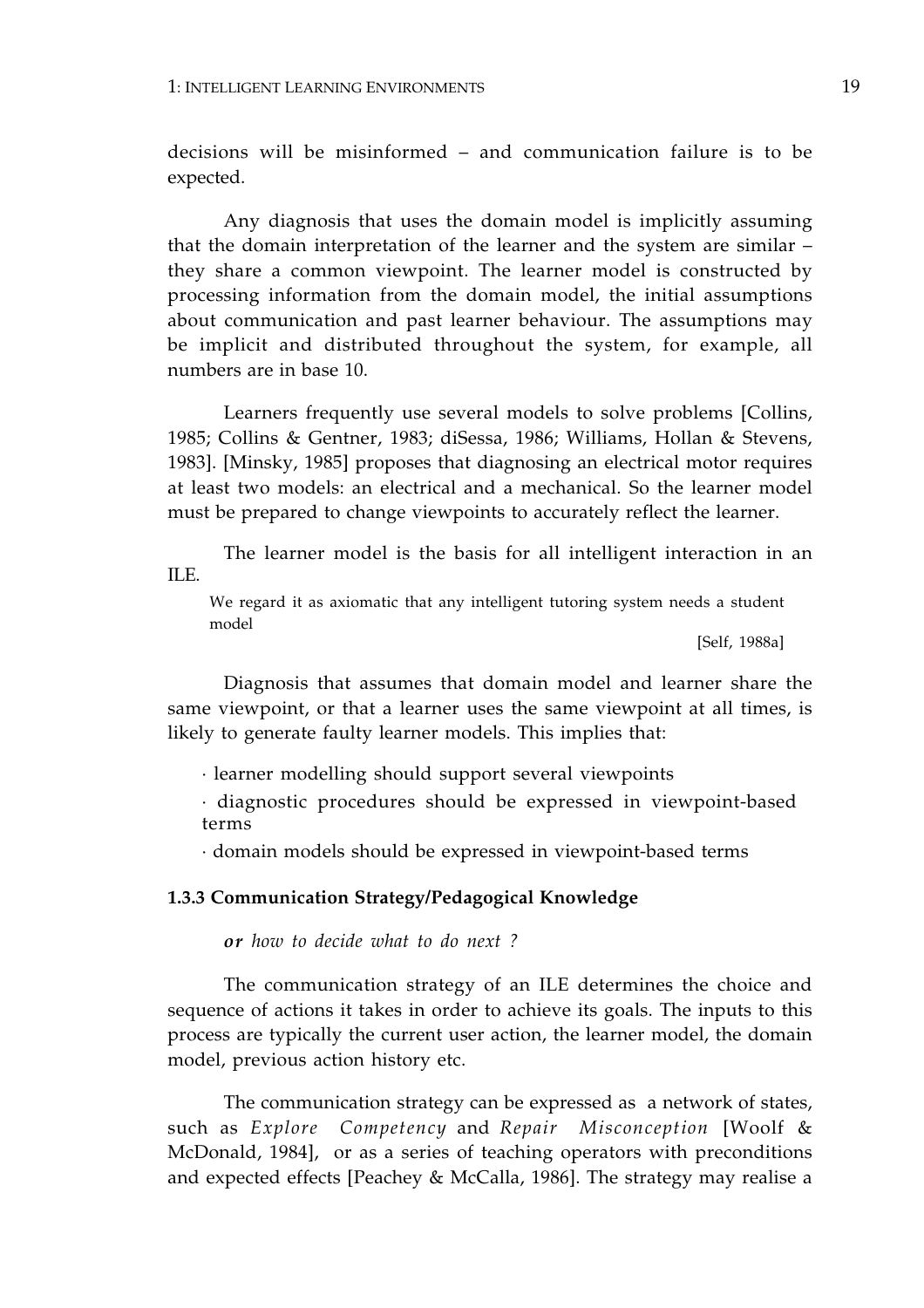particular educational technique such as cognitive apprenticeship [Collins & Brown, 1988] or Socratic tutoring [Stevens, Collins & Goldin, 1982]. However it is generally acknowledged that a system must have several revisable plans in order to provide adaptive interaction [Ohlsson, 1986], e.g. the DOMINIE system [Elsom-Cook & Spensley, 1990].

The use of different communication strategies reflect different assessments of the learner relative to the system's goals. These assessments can only ever be as good as the learner model on which they are based, so any strategy is dependent on accurate learner modelling for its effectiveness. This dependence exhibits itself in the accessibility of the learner and domain models which will answer queries in terms of their knowledge representation language.

The main implication of this thesis for communication strategies is that the knowledge representation used in their input and decision taking should be in terms of viewpoints irrespective of the particular strategy represented.

#### **1.3.4 Interface**

#### *or in what ways can I communicate?*

The interface is where the learner perceives the output of the ILE.: ranging from simple text to multimedia systems using video and sound.

The interface also mediates the learner's communication with the ILE. Voice recognition is not yet a robust enough technology and so almost all input to the ILE is via keyboard and mouse. In addition natural language understanding is not yet advanced enough to allow learners to communicate freely in dialogue systems.

Despite (or perhaps because of) these restrictions the interface is so important that successful systems have been built that embody little intelligence but have supportive problem-solving environments, e.g. EPIC [Twidale, 1989], STEAMER [Hollan, Hutchins & Weitzman, 1984], ALGEBRALAND [Foss, 1987]. The interface can make different conceptual interpretations concrete, for example, STEAMER allows learners to view a graphic propulsion plant at different levels of granularity.

In a domain where an ILE can display different interpretations to the learner the interface becomes an important part of the communication strategy. In other, primarily textual, domains the interface is less of an active entity in the dialogue and more of a messenger between ILE and learner: its central role is not to corrupt the messages.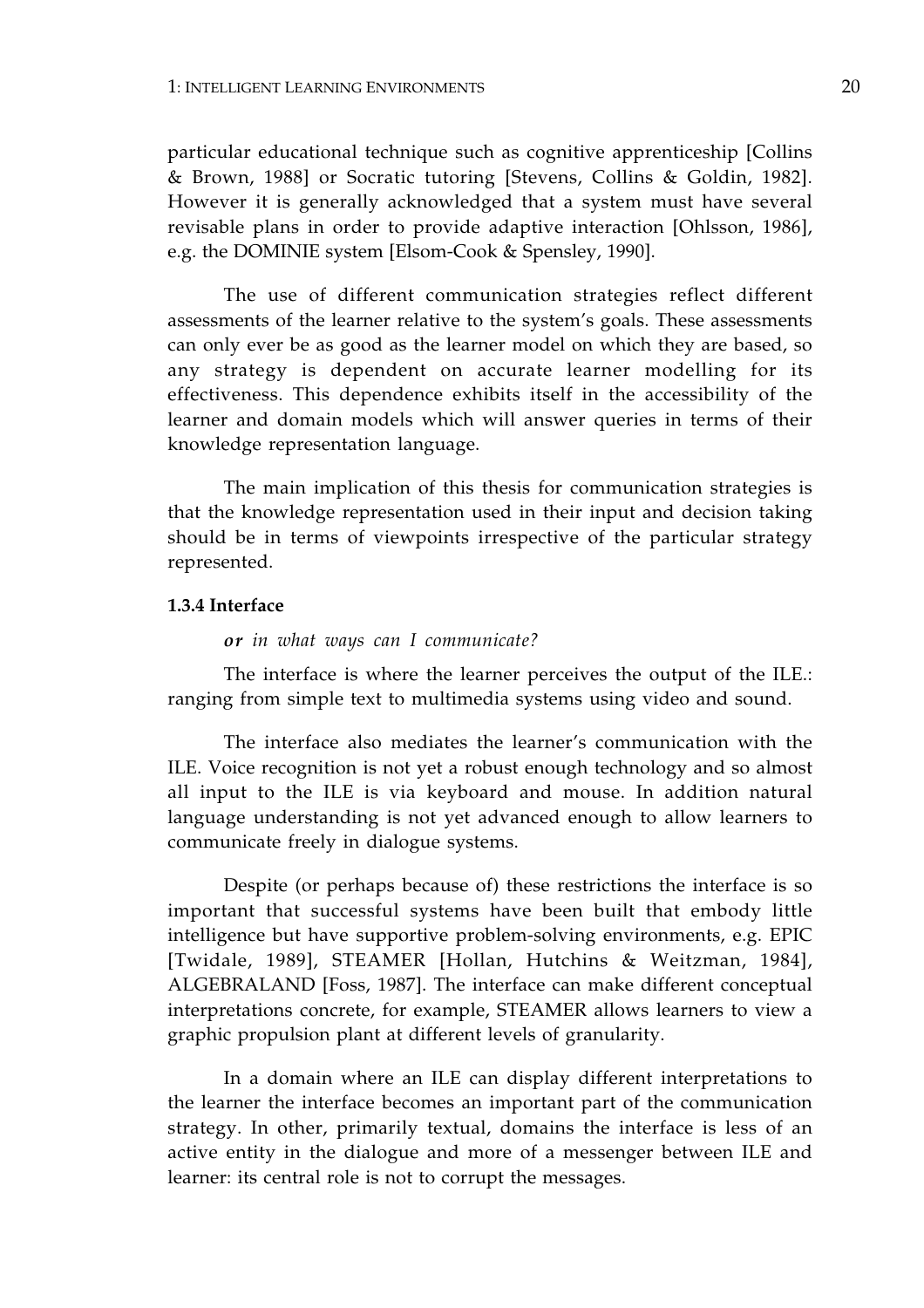Where the presentation of the domain is non-textual the form of the interface has a significant influence on the interaction – interface choices are really pedagogical choices and so should be explicitly represented in the communication strategy (section 1.3.3).

#### **1.3.5 Summary**

Viewpoints affect all knowledge-based activities, which includes the whole of an ILE: learner modelling, domain modelling, communication strategy and interface design. However the importance of viewpoints is not evenly distributed between the components of the ILE.

The domain model of an ILE has to be represented in terms of viewpoints for many, if not most, domains. However it is precisely these domains which ILE research has failed to investigate. Agent models also need to represented in terms of viewpoints both to model agents in the domain and to allow agents to have valid alternative interpretations of the domain.

The goal of interface design is to make the interface transparent [Burns & Capps, 1988]; to have no corrupting influence on the communication. The pedagogical strategy is dependent on other components to deliver information so that decisions can be made. Together these statements imply that knowledge, and hence viewpoints, are of maximum importance in the domain and agent modelling components of an ILE.

Although the display technology and the agent communication strategies may change the domain and agent modelling components will be required by virtually all ILEs. Consequently, work in these areas will have the widest range of future applications.

#### **1.4 Chapter Summary**

The majority of research on ILEs has been based on representing knowledge using a single interpretation. It has been recognised that this is an untenable position for many non-formal non-closed domains that ILEs have previously avoided. This is partially a result of the structure of ITS dialogues and the predominance of ITSs within the ILE field. It has also led to the adoption of a knowledge communication philosophy:

The 'knowledge communication' approach reflects a remarkably Platonic view of the nature of knowledge – that there is some objective knowledge 'out there', absolute and true, which it is the ITS designer's job to describe and communicate to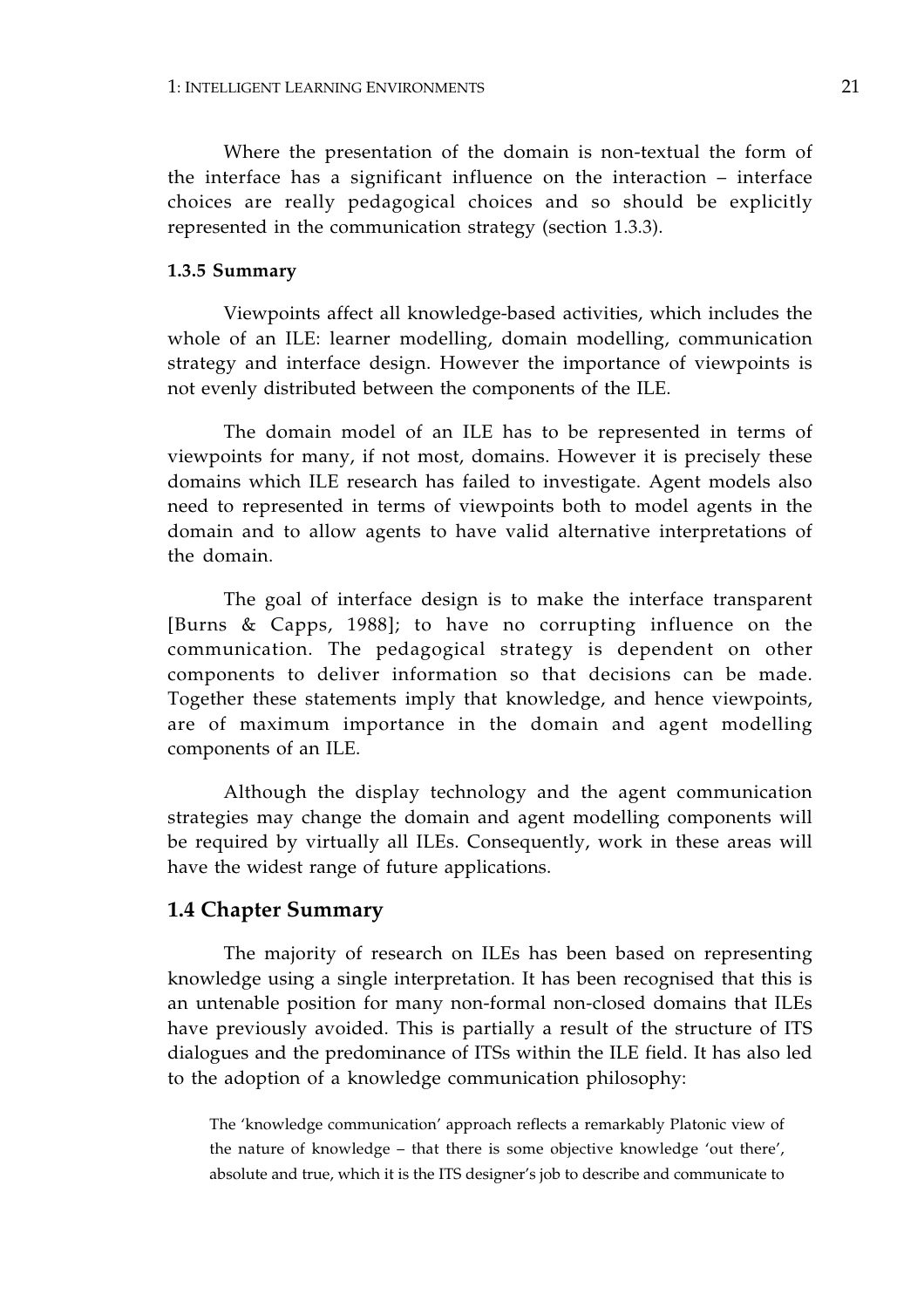a learner. Epistemologists would concede this only for the purest of pure mathematics. … teachers of the social sciences and humanities would blanch at the suggestion that they should merely 'communicate knowledge.'

[Self, 1988b]

There are two complementary approaches to dealing with this problem: redesigning the concept of an ILE and improving its reasoning abilities. The educational technique of peer tutoring provides an alternative conception of an ILE that may reduce the problems caused by differing viewpoints. Within the ILE viewpoint problems occur in all of the components although the domain and agent modelling sections are the most important.

Peer tutoring can be implemented in a learning by teaching system based on an artificial student – which should prove easier to build than an ITS. Although such a system has been proposed [Palthepu, Greer & McCalla, 1991] only one system has been implemented [Michie, Paterson & Hayes-Michie, 1989].

The central themes of this thesis are therefore:

· learning by teaching is an alternative form of ILE that may have fewer viewpoint-related problems than an ITS

· all of the components of an ILE should be designed and implemented in terms of viewpoints

This thesis therefore adopts a research insight in its methodology – 'one problem space is not usually enough for hard problems' [Minsky, 1985]. When diagnosing the failure of a car the engine can be seen from two different viewpoints: a mechanical system and an electrical system. Working in one viewpoint at a time reduces the problem complexity and enables the problem solver to concentrate on specific aspects, e.g. electrical conductivity. The final solution may well involve integrating results from several problem spaces, e.g. the mechanical chassis of a car has electrical properties.

This thesis will deal with the viewpoint problem space, then the learning by teaching problem space and finally will attempt to bring the separate results together.

#### **1.5 Thesis Structure**

Chapters 2 and 3 review the use of viewpoints in the literature in both implemented systems and in less tangible fields. Chapter 4 examines learning by teaching starting with the educational theory of peer tutoring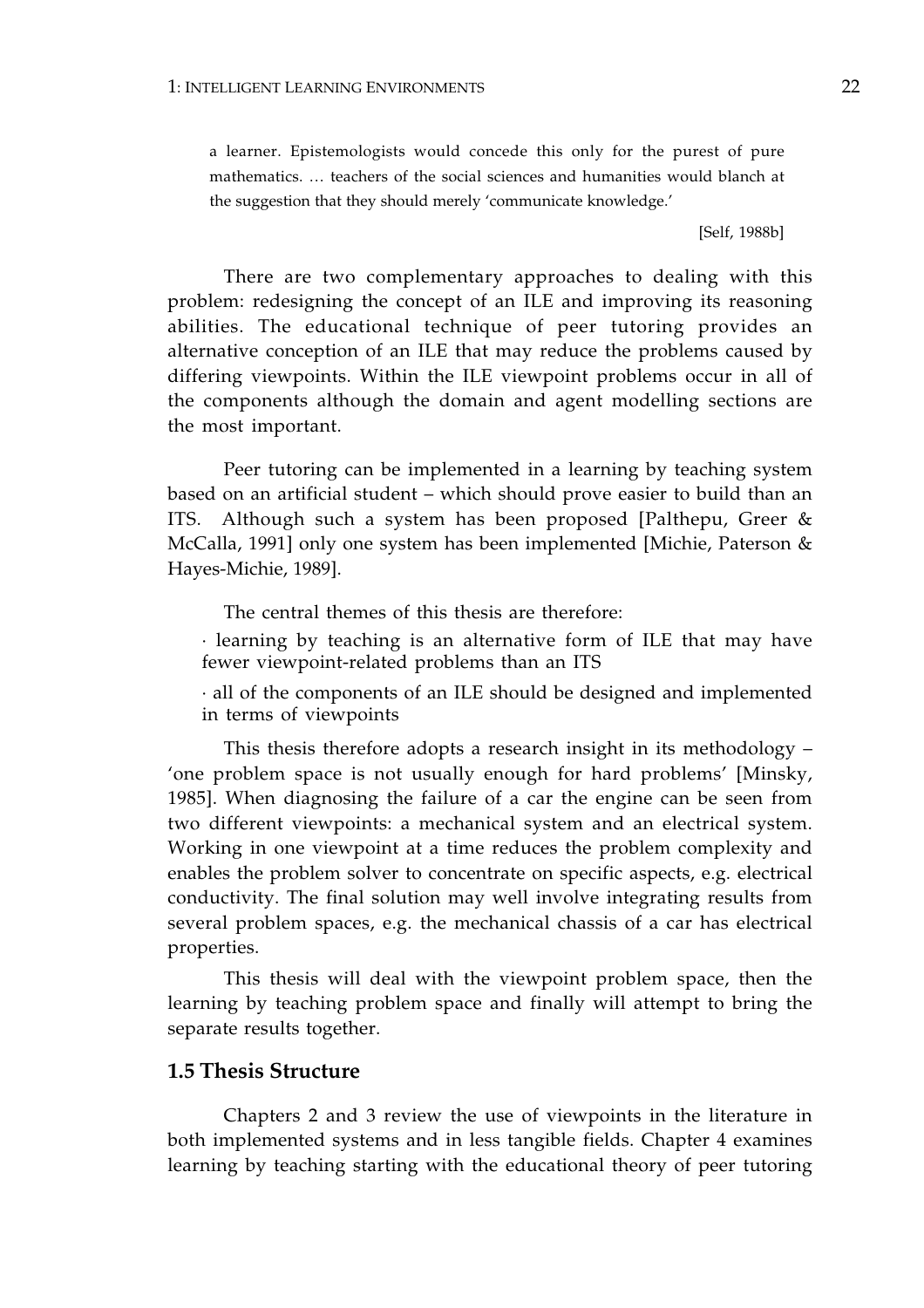and discusses the issues in building an ILE to act as an intelligent student; an Intelligent Student System (ISS).

Chapter 5 describes the DENISE (Demonstration Environment for an Intelligent Student in Economics) system and the experimental domain of economics. Chapter 6 describes the experimental considerations in evaluating DENISE as an ISS.

Chapter 7 describes and analyses the results of interactions with DENISE and Chapter 8 concludes the thesis with a synthesis of the research and proposes future work in the area.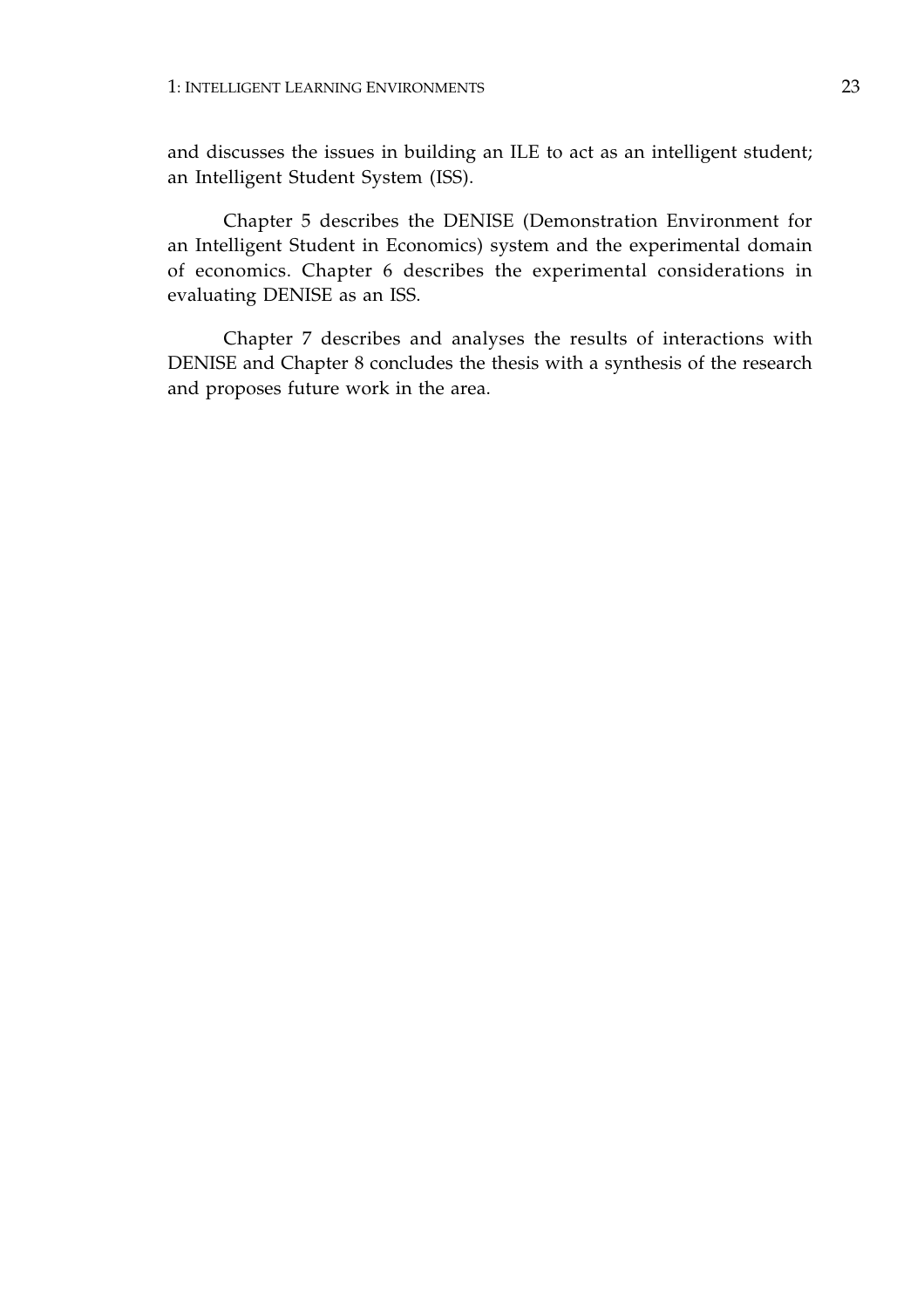# Chapter 2

### Implemented Viewpoints

### **2.1 Introduction**

In order to properly discuss the application of viewpoints it is necessary to identify both implemented and non-implemented viewpoints. This chapter reviews the use of viewpoints in implemented knowledge-based systems. Chapter 3 contains an examination of viewpoints that have not been implemented or are from fields not associated with computer implementation.

As we are concerned specifically with the application of viewpoints to Intelligent Learning Environments the literature review in this chapter is divided into educational and non-educational systems. Section 2.2 reviews educational systems, section 2.3 other systems, such as knowledge representation languages, and section 2.4 compares the two groups.

As the terminology in this field is inconsistent italics will be used to signal terms5 specific to each system, e.g. *context*, *world* , *space*, *environment* etc.; from section 2.2.2 to section 2.3.4 (inclusive).

### **2.2 Implemented Viewpoints in Educational Systems**

In the opening chapter viewpoints were identified as being relevant to all four of the conventional components of an ILE: domain model, learner model, interface and communication strategy. In this section we will extend this decomposition to cover all types of implemented educational systems.

#### **2.2.1 Viewpoints in Domain Models**

This section reviews the use of viewpoints in the domain models of implemented educational systems. In addition, the WHY system is included as the first study to recognise the importance of viewpoints; although the conclusions were not implemented they greatly influenced later work.

<sup>5</sup> Viewpoints are a subset of the terms used in describing the systems; not all terms refer to viewpoints.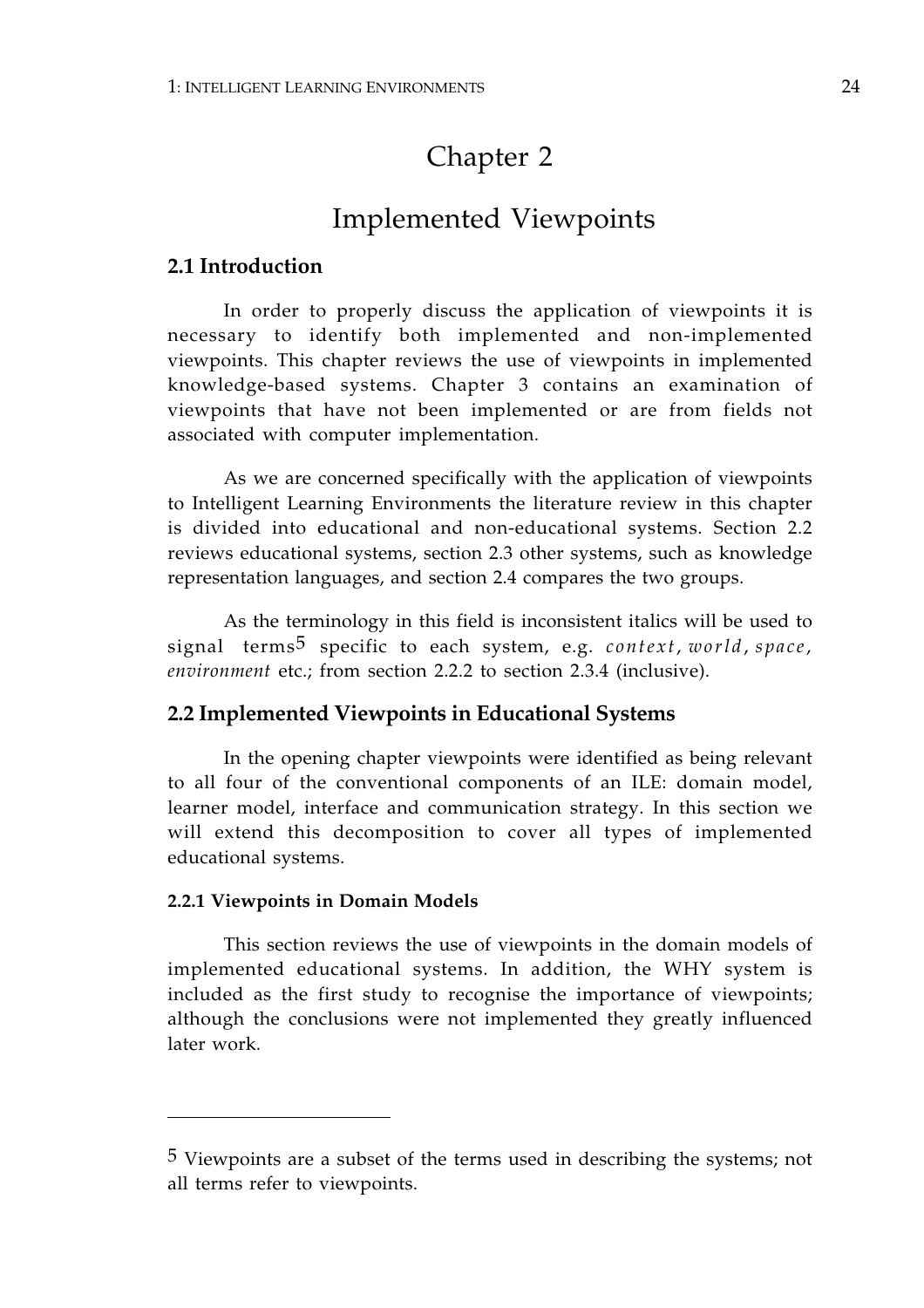#### WHY

The WHY tutor is particularly interesting as in evaluating the original system the developers came to the conclusion that 'representing knowledge about physical processes requires multiple representational viewpoints'6 [Stevens, Collins & Goldin, 1982]. WHY performed simple dialogues to aid the student to acquire a model of the causes of rainfall and in doing so provided an eloquent demonstration of the limitations of a single-viewpoint approach.

The domain knowledge in WHY was originally represented as a number of hierarchical scripts. These scripts viewed causes of rainfall as a 'temporally-ordered linear sequence of events' [Stevens, Collins & Goldin, 1982]. This was discovered to be only a partial explanation of the domain and a 'functional viewpoint' was proposed to explain the relationships amongst object attributes. Other viewpoints were proposed to explain the presence of bug patterns in their studies of human reasoning: the energy viewpoint, the change-of-state viewpoint and spatial relationships.

The evaluation of the WHY system concluded that although the move to multiple viewpoints is complicated it is necessary for effective tutoring.

#### SOPHIE

One of the most significant projects in the ITS field was that of SOPHIE (I, II and III) in the domain of electronic troubleshooting. SOPHIE I [Brown & Burton, 1975; Brown, Burton & Bell, 1975] used four representations of knowledge to function as a reactive learning environment: a simulator, a world state (or database), several inference specialists and a module of qualitative knowledge about electronics.

The simulator generated the database which was acted on by the inference specialists. For example, one of these specialists is called the *Proposer*, it takes an observed circuit measurement and deduces a list of faults that could explain it. The Proposer does this using a set of procedures which encode relevant knowledge about electrical circuits. Thus the electronic knowledge in SOPHIE is distributed between a quantitative simulation and qualitative reasoners.

<sup>6 [</sup>Moyse, 1988] describes this as a 'pleasing confusion of terms' as they do not correspond to his definitions of representation and viewpoint.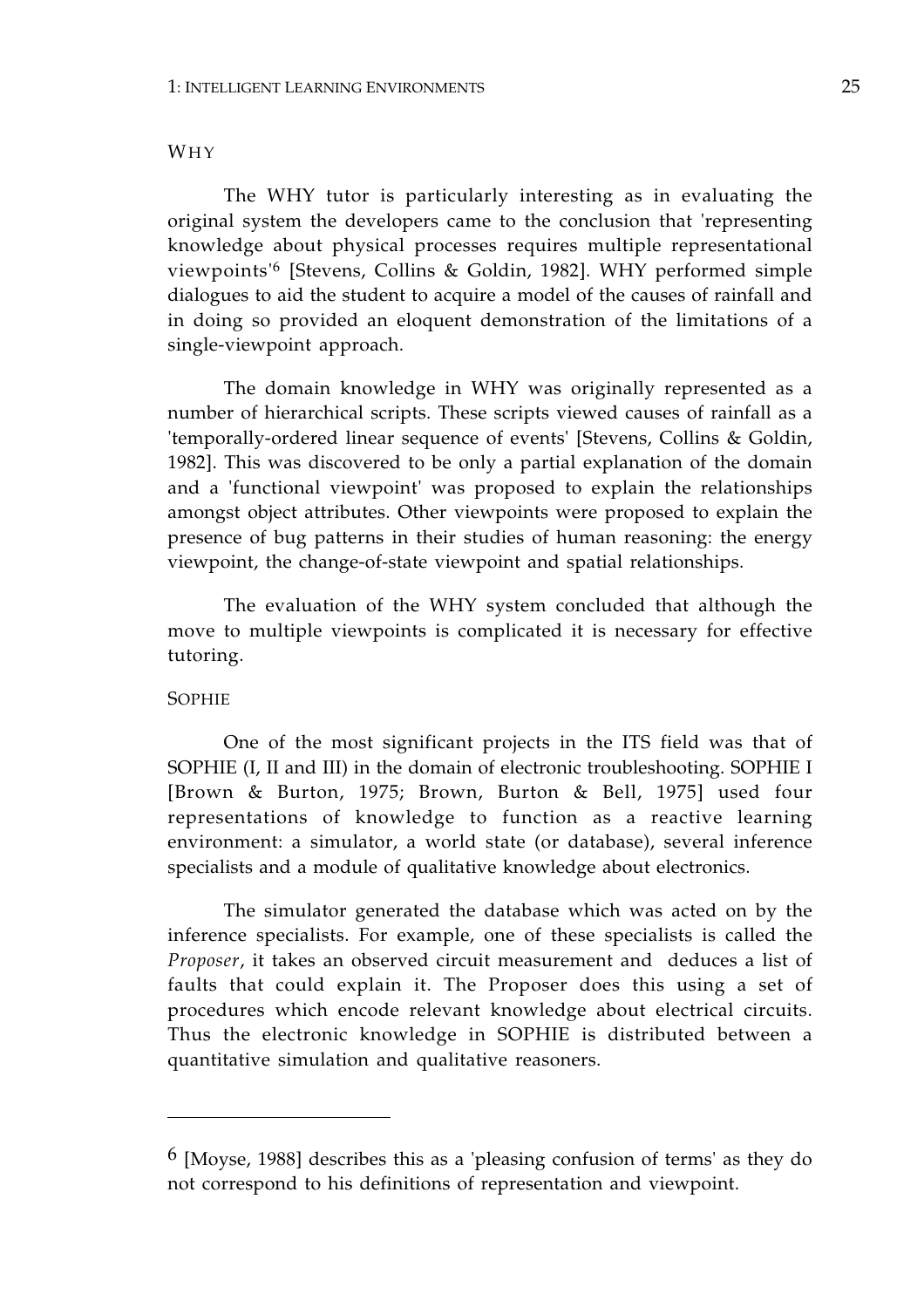This distinction was made clearer in SOPHIE III which was constructed basing 'its inference techniques on those that we observed experts and students using' [Brown, Burton & Kleer, 1982]. The electronics expert consisted of three levels, quantitative voltages and currents, qualitative assertions and a behaviour tree of components and circuit modules. Communication between different reasoners is made through a 'common language of justifications and assumptions' [Brown, Burton & Kleer, 1982].

SOPHIE III illustrated the integration of two alternative viewpoints in the domain of electronics, a low-level quantitative view and a qualitative view.

## **NEOMYCIN**

NEOMYCIN [Clancey, 1983] is a reconfiguration of the rule-based expert system MYCIN so that it can function effectively as a knowledge base for the tutor GUIDON [Clancey, 1987].

The motivation behind NEOMYCIN was that the knowledge in MYCIN was compiled into the rules thus making it impossible to extract and utilise. The result was that students could not follow the explanations given by MYCIN. Although the diagnostic performance of MYCIN was excellent the knowledge was not organised in an appropriate manner for teaching. 'In order to make contact with the knowledge of the domain a level of *structural knowledge* is necessary' [Clancey, 1983].

The structural knowledge required grouped rules into semantic categories closer to human-like reasoning: causal relations, taxonomic relations and diagnostic strategies. [Wenger, 1987] pp277 describes these structural indices as 'orthogonal viewpoints'.

The importance of NEOMYCIN is that it demonstrated that performance in a domain is insufficient for educational applications. Although MYCIN was effective at problem-solving its knowledge was inappropriate for tutoring. The *structural knowledge* of NEOMYCIN was crucial for effective communication and was at least equally important as task-related success in the domain.

## **QUEST**

The QUEST (Qualitative Understanding of Electrical System Trouble-shooting) system is a learning environment for locating faults in electrical circuits and is based on a progression of causal models [White &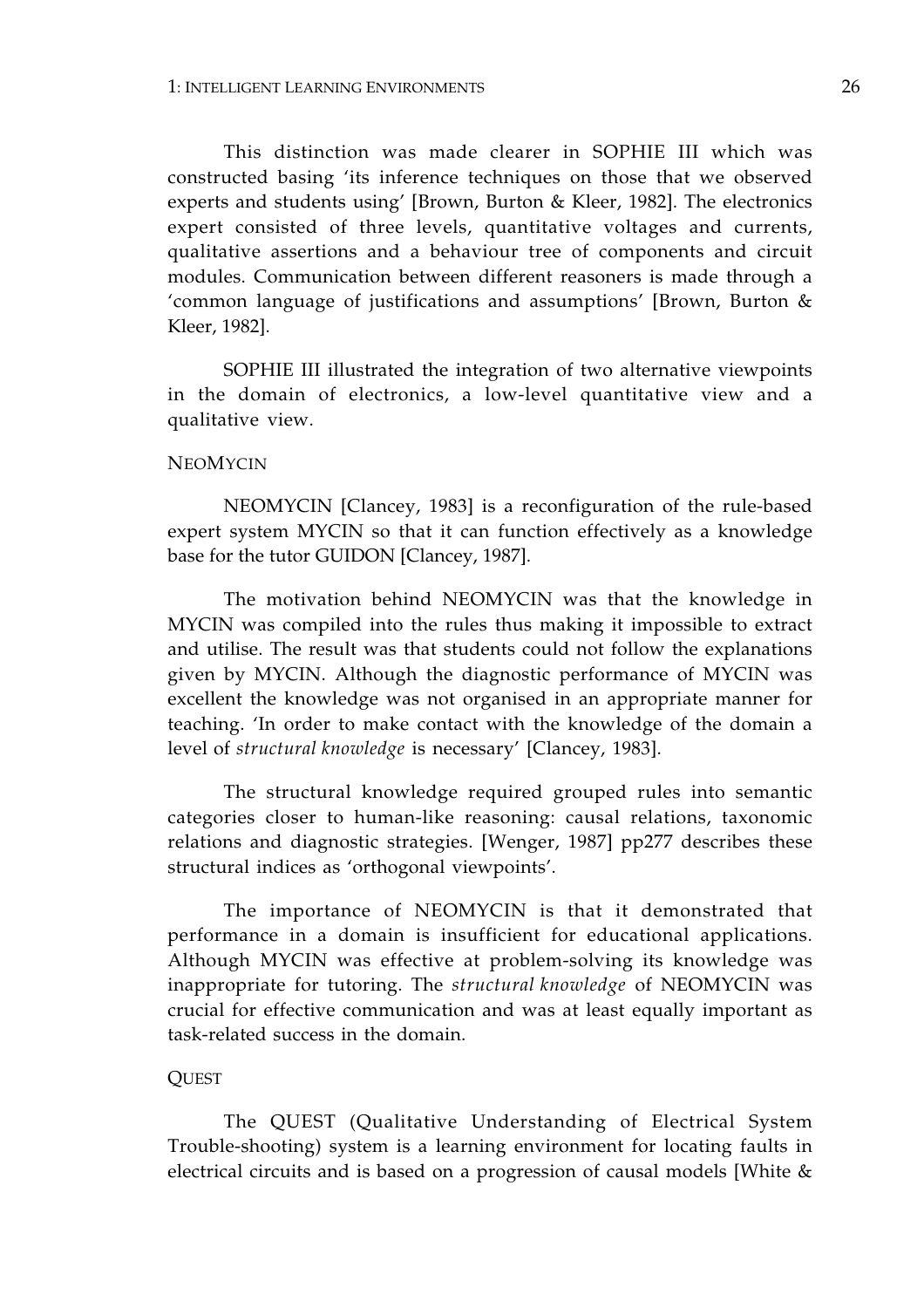Fredericksen, 1987]. The electrical expertise is 'captured by a small set of mental models that embody alternative, but coordinated, conceptualisations of system operation' [White & Fredericksen, 1990].

Progressions can vary along three dimensions: *perspective*, *order* and *degree of elaboration*. The *perspective* of a model 'refers to the nature of the model's reasoning in explaining a circuit's operation' [White & Fredericksen, 1990]. Three examples are given of different perspectives:

- · high level functionality of the circuit (functional models)
- · behaviour of the circuit components (behavioural models)
- · micro-behaviour of the circuit (reductionistic physical models)

Different perspectives appear to have both different grain sizes and model types – although all models are qualitative and causal. It is not clear whether two functional models at different grain sizes qualify as different perspectives.

The *order* of the models refers to a subdivision in behavioural models - between zero-order models and first-order models. Zero-order models reason on the presence or absence of voltage, current etc. (is the light on?). First-order models reason on changes (qualitative derivatives) in voltage, current etc. (is there a voltage increase when we change the light's resistance?). These are distinct from quantitative models that return measures of actual voltages.

The *degree of elaboration* of a model 'is determined by the number of qualitative rules used in propagating the effects of changes in states of circuit components on the behaviour of other components' [White & Fredericksen, 1990]. Both the order and the degree of elaboration appear to refer to a notion of complexity – the form of rules and the number of rules, respectively.

The three model dimensions allow different model evolutions to be defined so learners can choose alternative model progressions according to their goals. To ensure learnability along a progression of models the models have to be *causally consistent* – that is there are no contradictions between models whatever their perspective, order or degree of elaboration.

QUEST is an important project as it demonstrates that even in domains that appear to be formally defined the issue of viewpoints is still relevant for domain knowledge to be used effectively in an ILE.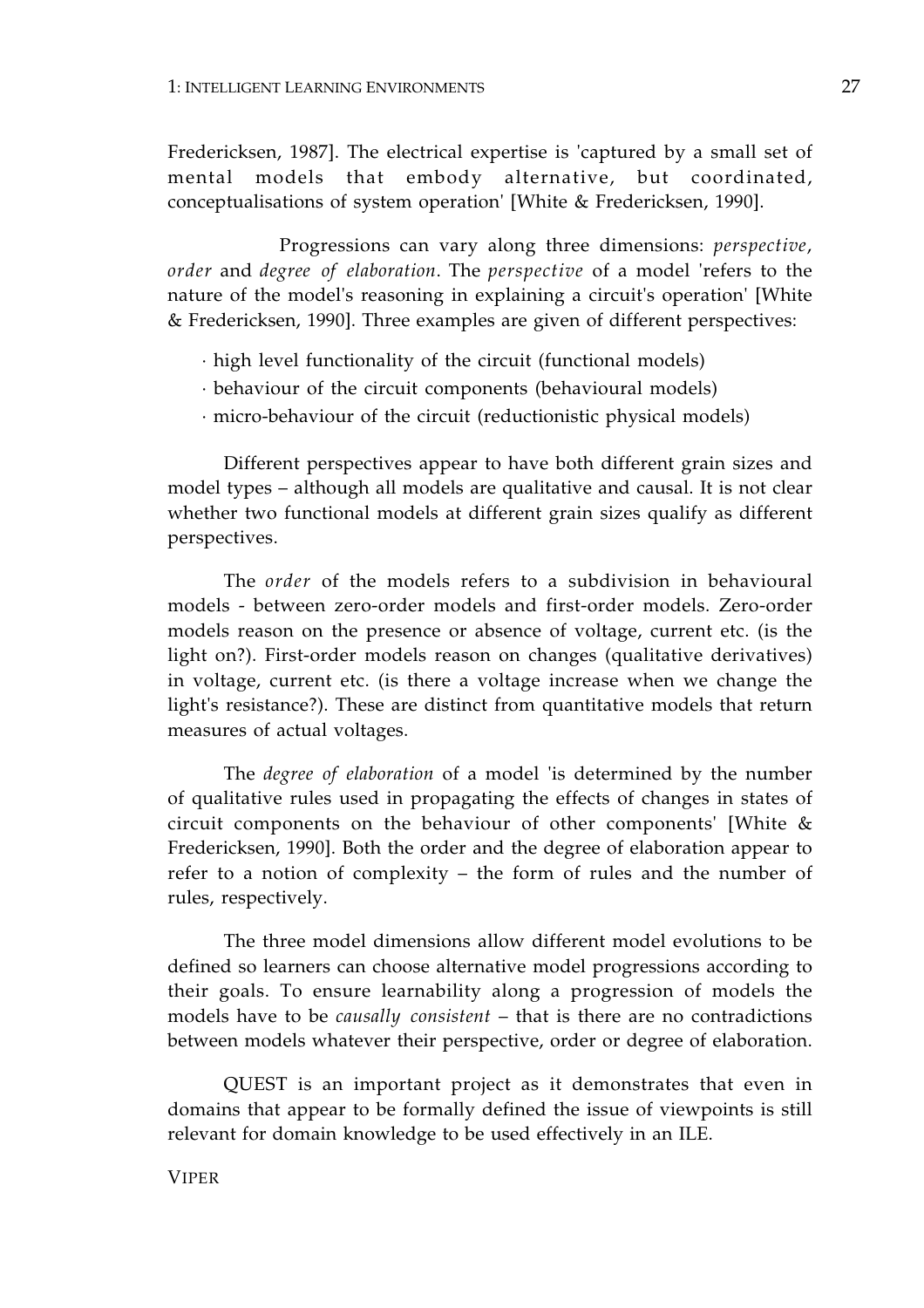The VIPER (Viewpoint-Based Instruction for Prolog Error Recognition) system tutors the localisation of errors made by Prolog students in terms of three pre-defined *viewpoints* [Moyse, 1992].

A *viewpoint* is defined as consisting of three parts, see Figure 2.1: a model, a set of inference procedures (or operators) and a set of heuristics to specify the contexts and goals for applying the viewpoint (although VIPER itself does not use application heuristics). Viewpoints are not proposed as psychological structures but as 'a description of the application of a mental model' [Moyse, 1991].

VIPER embodies three viewpoints of a Prolog interpreter: a search space, a resolution process and a search strategy. These viewpoints are explicitly represented in the interface and govern knowledge representation throughout the system, e.g. 'the [activity] history must contain all the information required for an analysis in terms of any one of the implemented viewpoints' [Moyse, 1992].

The student can choose which of the three viewpoints to work in when attempting some problem although one user 'maintained that there were only two viewpoints in his opinion, Resolution and Search' [Moyse, 1992]. However the learner cannot remove any of the pre-defined viewpoints or define new viewpoints.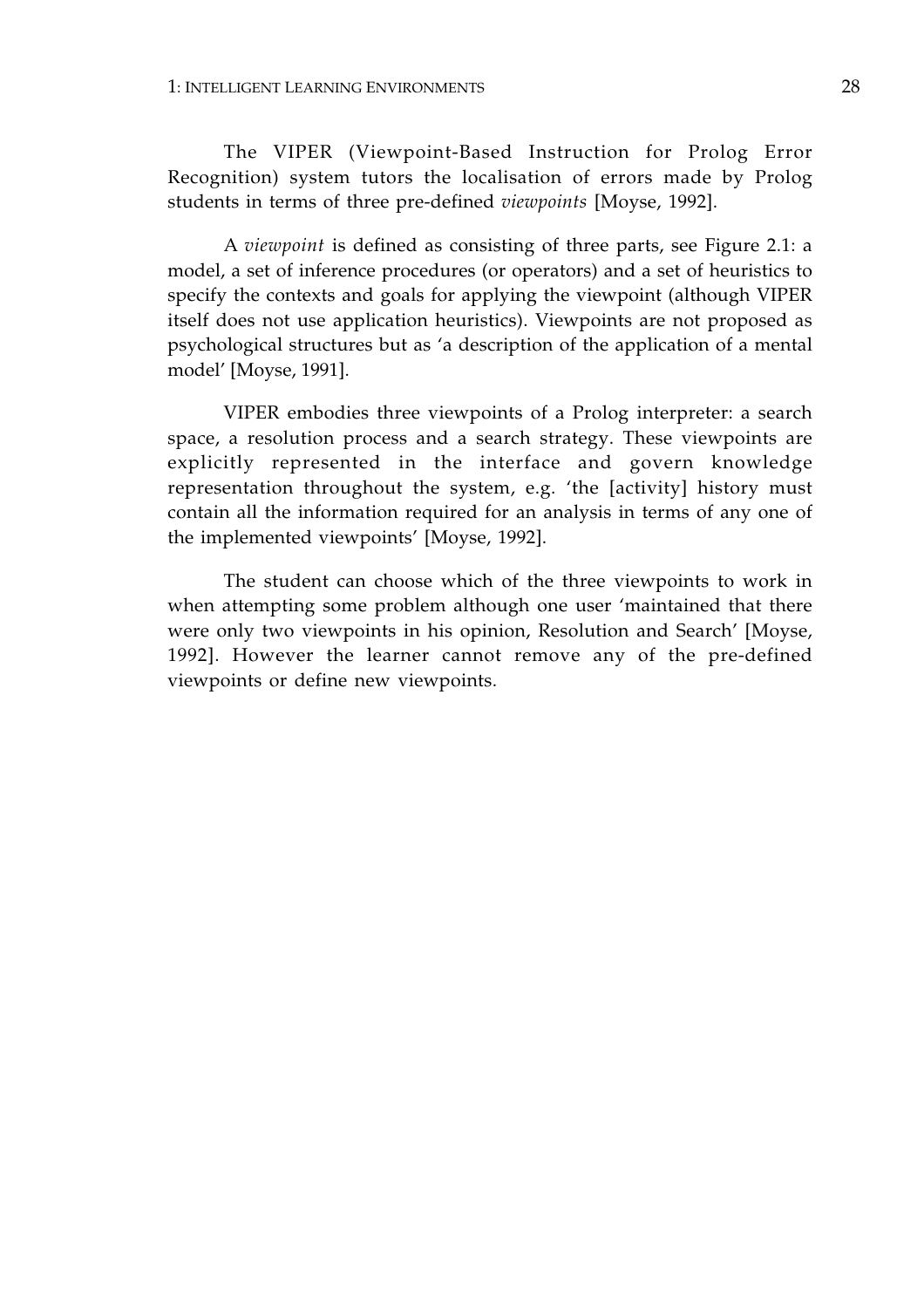

Figure 2.1 An outline structure of a viewpoint from [Moyse, 1990]

Viewpoints are present in all the components of VIPER illustrating their relevance to all aspects of an ILE, as noted in section 1.3. However VIPER illustrates both good and bad points about a viewpoint-based system. On the positive side VIPER shows that viewpoints can be implemented in a working system and they are useful in decomposing a domain. On the other hand, for pragmatic reasons, the viewpoints in VIPER are pre-defined (and 'hard-wired' into the interface) and static which limits any adaptation of the system to those circumstances predicted at design-time. VIPER does not contain a student model so adaptation does not in fact occur 'although [Moyse, 1990] indicates that suitable models could be implemented using well-researched techniques' [Moyse, 1992].

## **SCENT**

SCENT [Greer & McCalla, 1989] is an advice-giving system to novice LISP programmers that uses granularity to recognise student programming strategies.

Granularity is represented through an *abstraction* hierarchy and an *aggregation* hierarchy. The abstraction hierarchy describes general-specific focus shifts whereas the aggregation hierarchy is based on part-whole relationships. For example, a path through the abstraction hierarchy could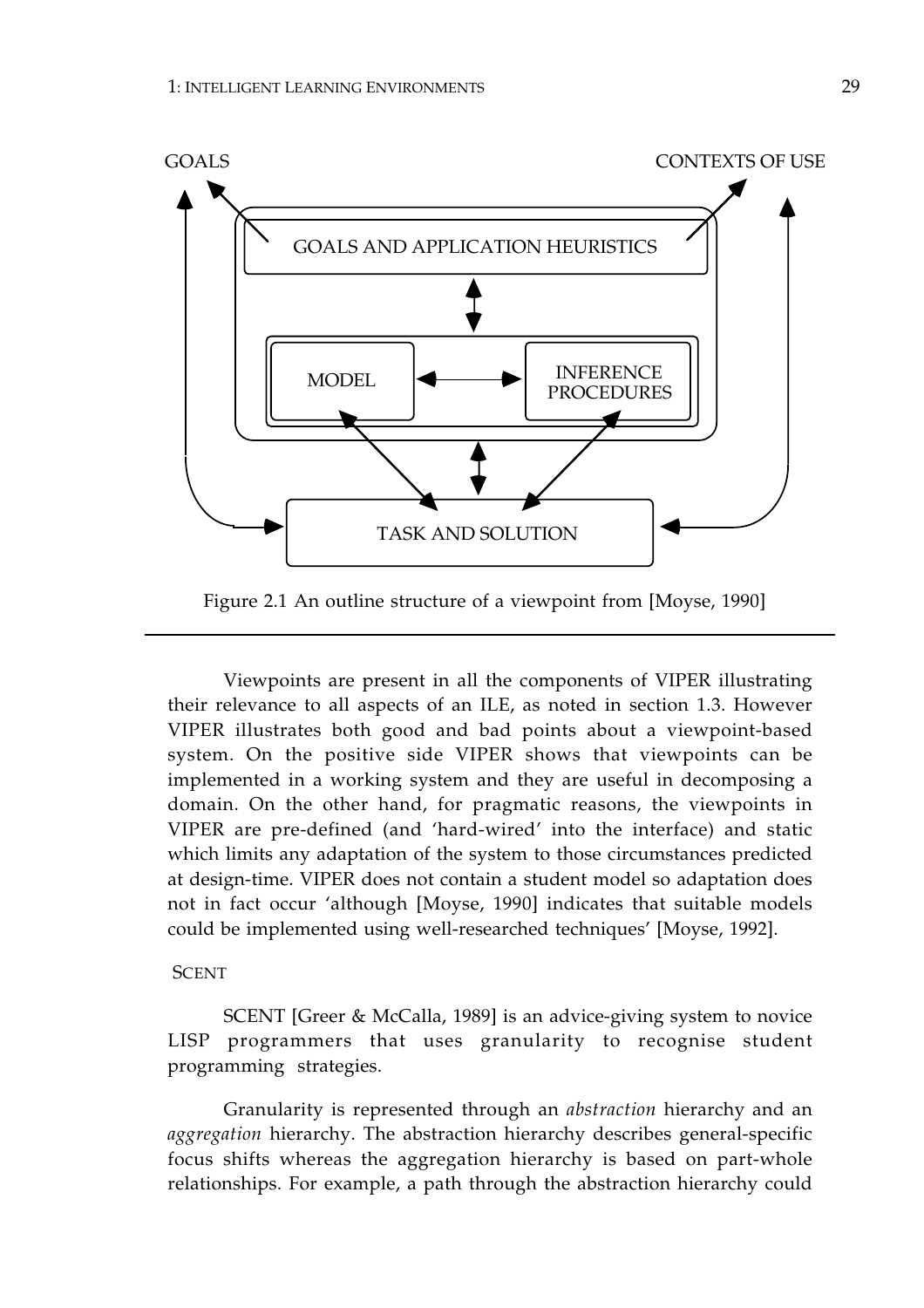be, <Lisp Program, Function Definition, Recursion, Cdr Recursion>, from most general to most specific. In the aggregation hierarchy Cdr Recursion consists of <Cond Well Formed, Null base case, Recursive cdr reduction case>.

However it is recognised that granularity is necessary but not sufficient: 'frequently an object can be characterised in a number of ways, even at a specific grain size' [Greer & McCalla, 1989]. To represent this each characterisation is called a '*K-cluster*'. K-clusters occur in the aggregation hierarchy and collect relevant predicates into relevance groups. They represent alternative sets of components that are equally valid ways of decomposing/generating their common ancestor object.

The explicit representation of granularity in SCENT enables it to simultaneously monitor a student's activity at several levels of granularity. So even if one action cannot be understood at one level it is likely it will be understood somewhere in the two hierarchies and so provide a sound basis for action.

# **SAMPLE**

SAMPLE [Micarelli et al, 1991; Micarelli et al, 1992] is an ITS for teaching students about electrical circuits. SAMPLE is realised in KEE™7 [Filman, 1988] which provides a context mechanism of *worlds* and a Truth Maintenance System (TMS).

A world is a representation of a set of related facts, i.e., a situation, a belief set, or a hypothetical state of a problem solver. In the world system the declarative knowledge sets up the *Background*. The Background is the set of facts that are true in every situation...

[Micarelli, et al., 1991]

Worlds are connected in an acyclic directed graph with child worlds produced by incremental modification of existing worlds. Child worlds inherit the facts contained in consistent ancestor worlds – inconsistent worlds cannot generate child worlds. Worlds can also be *merged* to allow the re-combination of results from a problem that has been split into subgoals.

<sup>7</sup> KEE (Knowledge Engineering Environment) is a trademark of IntelliCorp.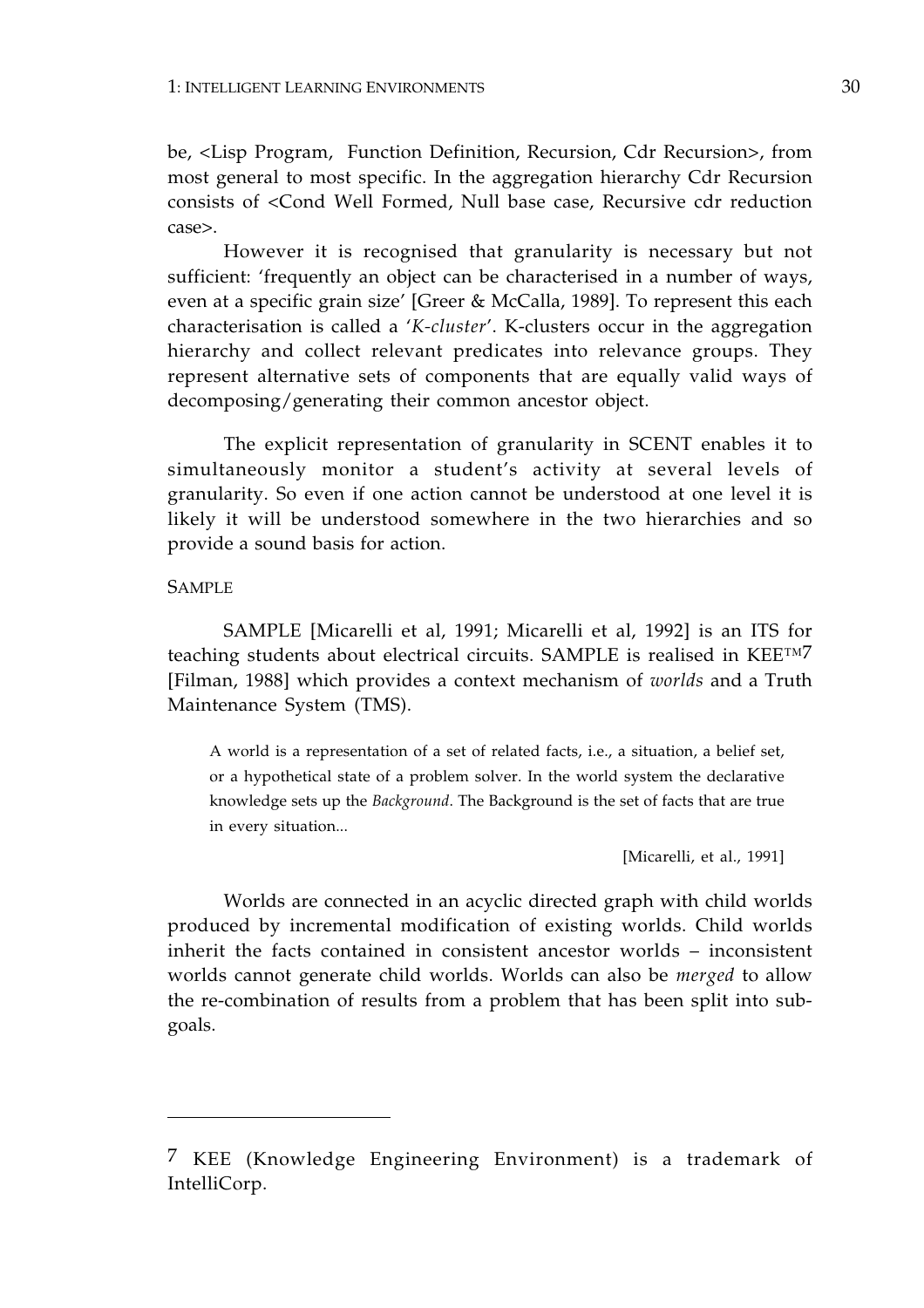The world mechanism in SAMPLE appears to be entirely hidden within the system and is not observable by the learner. The worlds are not used in a directly educational manner but solely to improve the domain reasoning of SAMPLE .

## **Others**

CIRCSIM-TUTOR [Khuwaja et al, 1992] is an ITS in the domain of the baroceptor reflex of the human cardiovascular system. Experience with a single qualitative causal model in version 1 showed that this was not adequate for a significant minority of students. This led to version 2 including a three level causal model which reflected a categorisation of students into three groups depending on their reasoning ability. As in QUEST the model was causally consistent across all levels.

## **2.2.2 Viewpoints in Learner Models**

When domains consist of viewpoint-oriented knowledge it is not surprising that modelling learners in those domains requires a similar viewpoint-based approach. However, learner modelling is considerably more difficult than domain modelling for several reasons:

· change – learner models must be dynamic whereas domain models are static. In addition human learning itself is non-monotonic, learners can forget skills they previously knew.

· bandwidth problem – learner modelling only has learner behaviour on a particular problem(s) as permitted by the interface as input compared with the variety of knowledge acquisition techniques [Wenger, 1987] pp388.

· restricted time – learner modelling decisions are made in an interactive environment with timing constraints which limit processing.

· behaviour discrimination/credit assignment – a learner modeller usually does not know whether a particular action is a true reflection of the learner's beliefs or a mistake due to misconceptions about the interface, cognitive overload [Wenger, 1987] pp386 - or even the learner just experimenting with the system [Twidale, 1991].

· domain boundary problem – a learner modeller cannot know whether some action is a misconception relative to its domain model or a manifestation of the learner using knowledge from outside its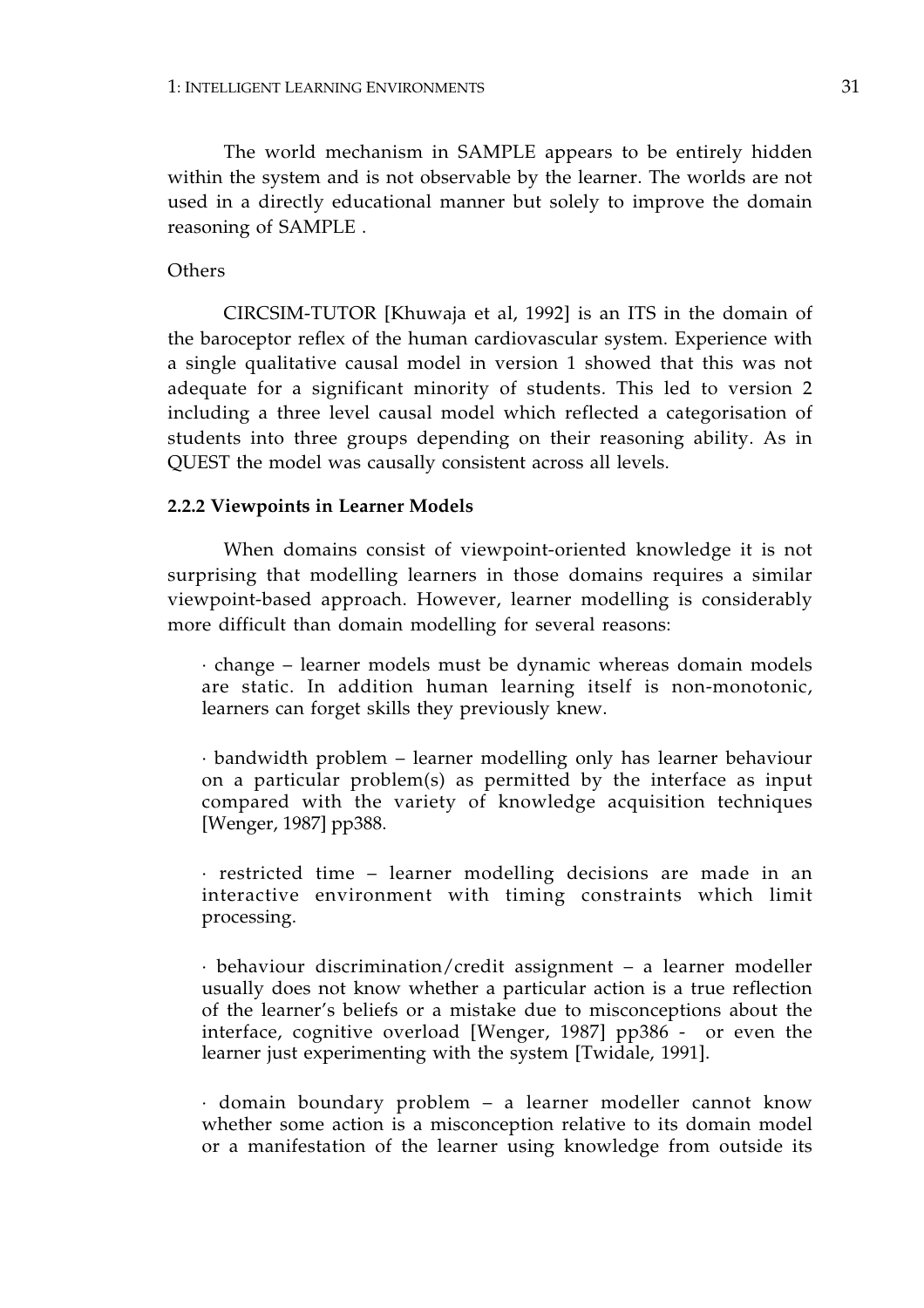domain coverage, i.e. alternative viewpoints. Any knowledge an expert uses is necessarily relevant – because they're an expert!

· learner inarticulation – learners are less likely to be able to articulate their beliefs, plans and goals than domain experts.

Consequently learner models are more likely to rely on simpler (non-viewpoint) techniques than domain models as solving these problems is considered difficult [Moyse, 1990] pp 2.

IMAGE

IMAGE [London, 1992] is the student modeller of the GUIDON2 ICAI system - the domain model is NEOMYCIN, see above.

IMAGE uses a *multiple anticipation* approach to plan recognition to model the learner. Common assumptions such as the closed-world assumption, user correctness, a cooperative user, no real-time constraint and a single unified plan are dropped and replaced by two other assumptions of *relevance* and *ease*.

*Relevance*: If there are several possible explanations of a student's action, provisionally assume the one that is most closely relevant to previous actions.

*Ease*: Of several possible explanations, assume the one that is simplest in terms of domain concepts.

[London, 1992]

Student's are assumed to prefer cognitive economy – they will tend to maintain continuity in their behaviour and use simpler rather than complex explanations. Possible plans are constructed from partial plans and are ranked according to the two cognitive economy assumptions. However IMAGE also maintains plans other than the most likely and continually revises all plans in response to new input.

In order to restrict the plan recognition search space IMAGE uses explicit contexts (intentional, temporal, conceptual) and gradually relaxes them to expand its search in a controlled manner. The contexts group together situations of the same kind leaving three distinct types of viewpoints:

1. *Layers*: levels of abstraction, granularity, complexity or articulation

2. *Variations*: alternative possibilities; permutations with differing assumptions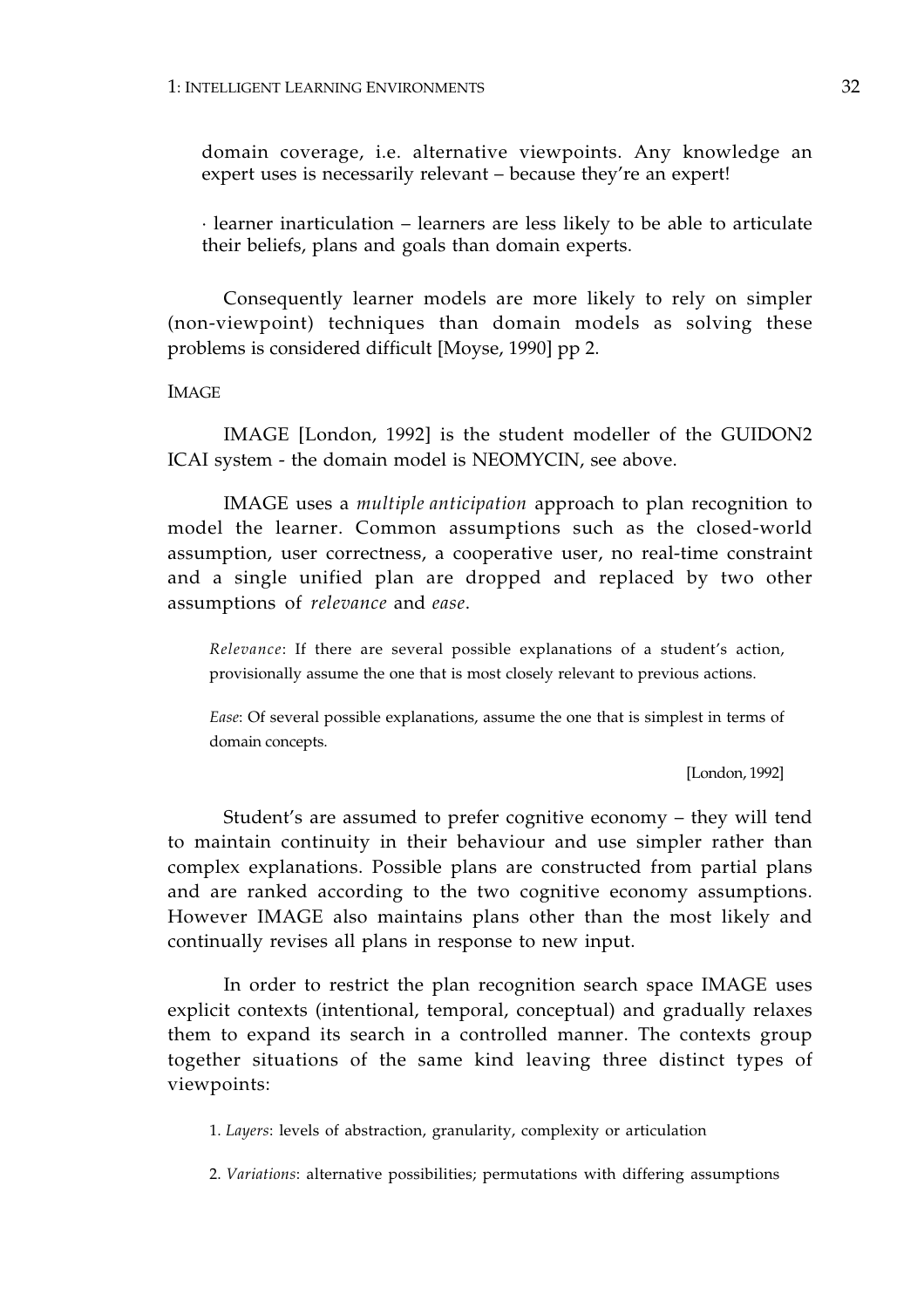3. *Angles*: specializing filters; partial semantics in a consistent body of beliefs

[London, 1991]

IMAGE attempts to advise students using viewpoints only in the third sense of complementary models or *angles*.

#### **2.2.3 Viewpoints in the Communication Strategy**

In section 1.3.3 it was noted that the communication strategy is reliant on the other components of an ILE to provide information to decide on the next action. However the interface between the communication module and the other modules will probably be jointly specified by an ILE's designer.

Within the communication module the role of viewpoints is unclear. One possible question is: do multiple teaching strategies (as in DOMINIE [Elsom-Cook & Spensley, 1990]) qualify as viewpoints? DOMINIE has several different styles including: cognitive apprenticeship, discovery learning, Socratic diagnosis and abstraction. The decision to use one style over another is based on a belief that it will be more effective with the learner. This decision is informed by the interaction history, student preferences and constraints between the styles (some styles are more suited to frequent assessment).

The lack of explicit knowledge in DOMINIE hinders the consideration of the styles as viewpoints although work is being done to rectify this:

To some extent this [style selection] extension of the system requires a more meaningful student model, but it also requires a set of styles which are specifically constructed from explicitly represented goals and beliefs.

[Elsom-Cook & Spensley, 1990]

Although the use of multiple teaching strategies has been recommended, the 'Principle of Versatile Output' [Ohlsson, 1986], it has not been applied in implemented systems [Elsom-Cook & Spensley, 1990]. A possible explanation (of this) is that viewpoints are of greater relevance to the domain and learner models of an ILE (see section 1.3.3) and that viewpoint-related reasoning is done before information is passed to the communication component. This means that discussion of viewpoints in the communication component is really only a discussion of the effects of maintaining viewpoints in the other parts of the ILE.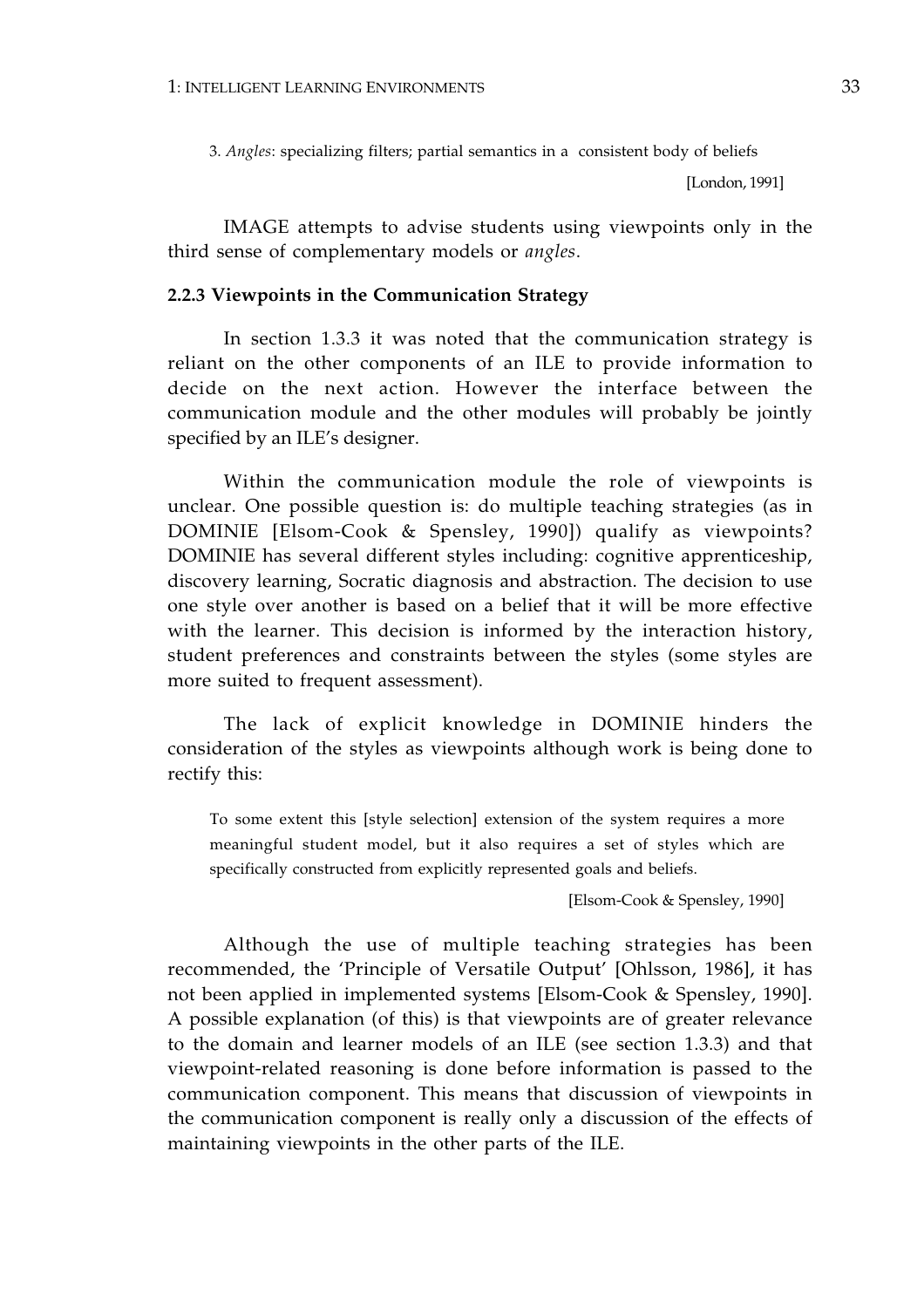#### **2.2.4 Viewpoints at the Interface**

The interface is in the position of having the greatest influence on the usability of an ILE [Dillenbourg, 1991; Twidale, 1991]. It provides the user's only view of the system and however good the communication strategy it cannot compensate for the inability of an interface to effectively convey the system's intentions to the user.

## **STEAMER**

STEAMER is an instructional system based on an interactive inspectable simulation of the steam propulsion unit of a large ship [Hollan, Hutchins & Weitzman, 1984]. The graphical models STEAMER uses approximate the models that experts use to reason about the propulsion system. An important aspect of this *conceptual fidelity* is that the student can 'view and manipulate the plant at a number of different hierarchical levels' [Hollan, Hutchins & Weitzman, 1984].

The views available in STEAMER vary from actual subsystems in the plant to abstract representations, for example, icons are used to represent rates of change - information not easily derived from traditional gauges.

Such a qualitative graphical interface can operate as a *continuous explanation* of the behaviour of the system being modelled by allowing a user to more directly apprehend the relationships that are typically described by experts.

[Hollan, Hutchins & Weitzman, 1984].

The large number of views (one hundred) required in STEAMER demonstrates that although complex devices can be made more comprehensible through multiple representations they may require considerable effort to encode.

#### **BRIDGE**

BRIDGE [Bonar & Cunningham, 1988] is a system that enables students to learn programming through the successive refinement of goals and plans into Pascal code. Further work on BRIDGE has led to the emphasis on representations that display a domain and how to link and move between them. The methodology adopted is that interface should be based on the domain expert's view of the domain.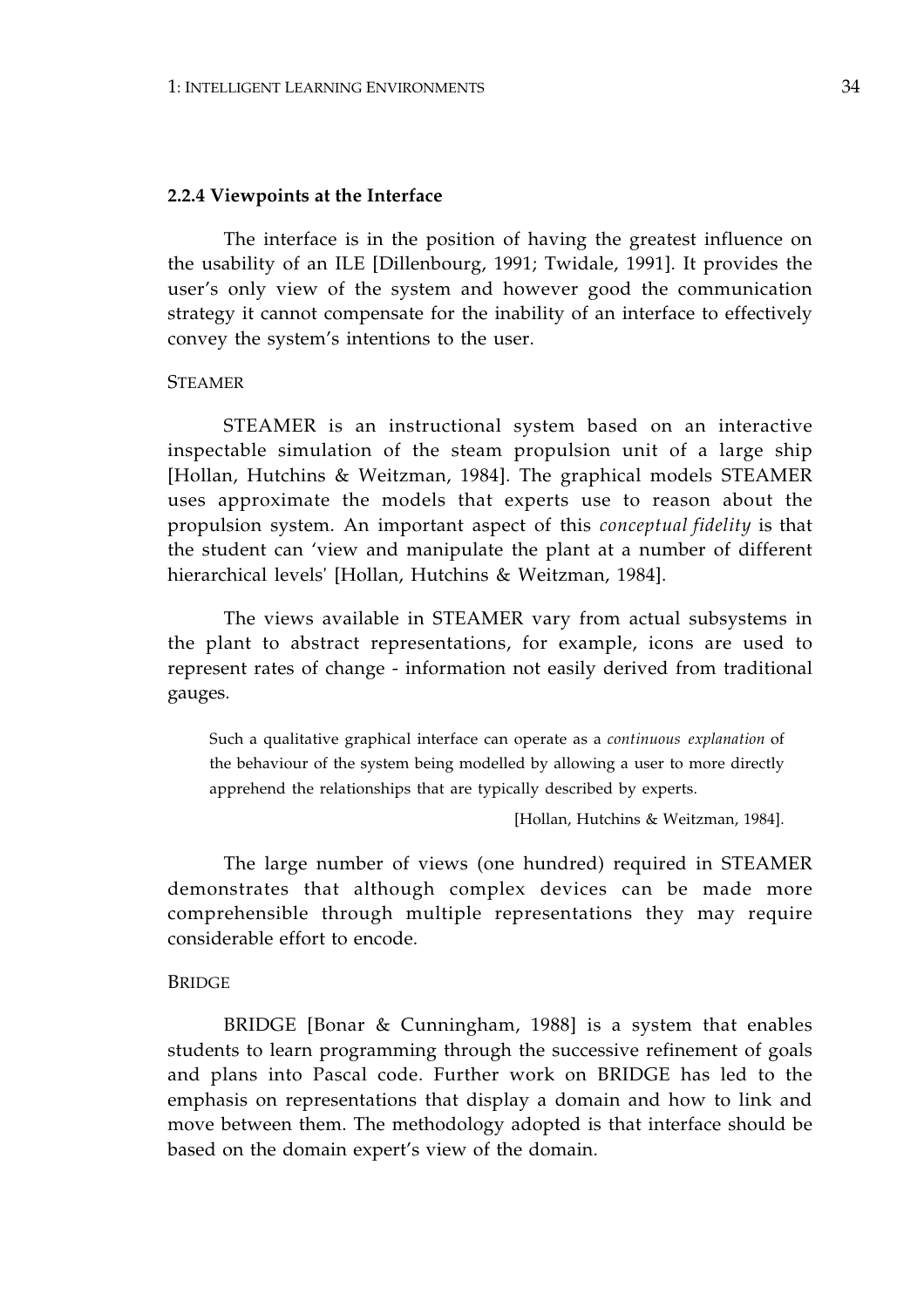Three kinds of expertise are delineated (concepts, representations and rules for referring to situations in the world) and it is the links between these kinds of expertise that are important. 'There must be a way for the student to see how actions in one representation influence a second representation' [Bonar, 1991]. These connections are called *yoking* between representations (of expertise), for example, moving from an informal natural language plan through an iconic plan to Pascal code.

Through the introduction of an iconic plan representation BRIDGE provides an intermediate viewpoint that provides a path from natural language to Pascal code. This demonstrates a further use of viewpoints – as linking mechanisms that provide representational stepping stones that segment the conceptual distance learners have to travel.

#### ANALYZER

Finally we note that a concern with viewpoints is not restricted to the AI and Education community – CAI software can also present students with multiple representations of a domain. ANALYZER [Yerushalmy, 1991] is a mathematics package that presents algebraic functions and graphs. The findings indicated that the software promoted learner inventiveness and enhanced understanding but that the connections between different representations were not implicitly acquired by the pupils. Considering other related CAI work:

The picture which unfolds from these and other studies is that multiple representation tools have the potential to adequately and successfully serve algebra students and help them to understand major concepts. Effective methods for doing this are yet to be developed, however.

[Yerushalmy, 1991]

# **2.3 Non-Educational Implemented Viewpoints**

These are divided into three groups, knowledge representation systems, databases and others.

## **2.3.1 Knowledge Representation Systems**

This section reviews implemented viewpoints in knowledge representation systems. Knowledge representation is almost synonymous with AI and the systems discussed come from widely differing areas although they all share a common trait - viewpoints.

### Viewgen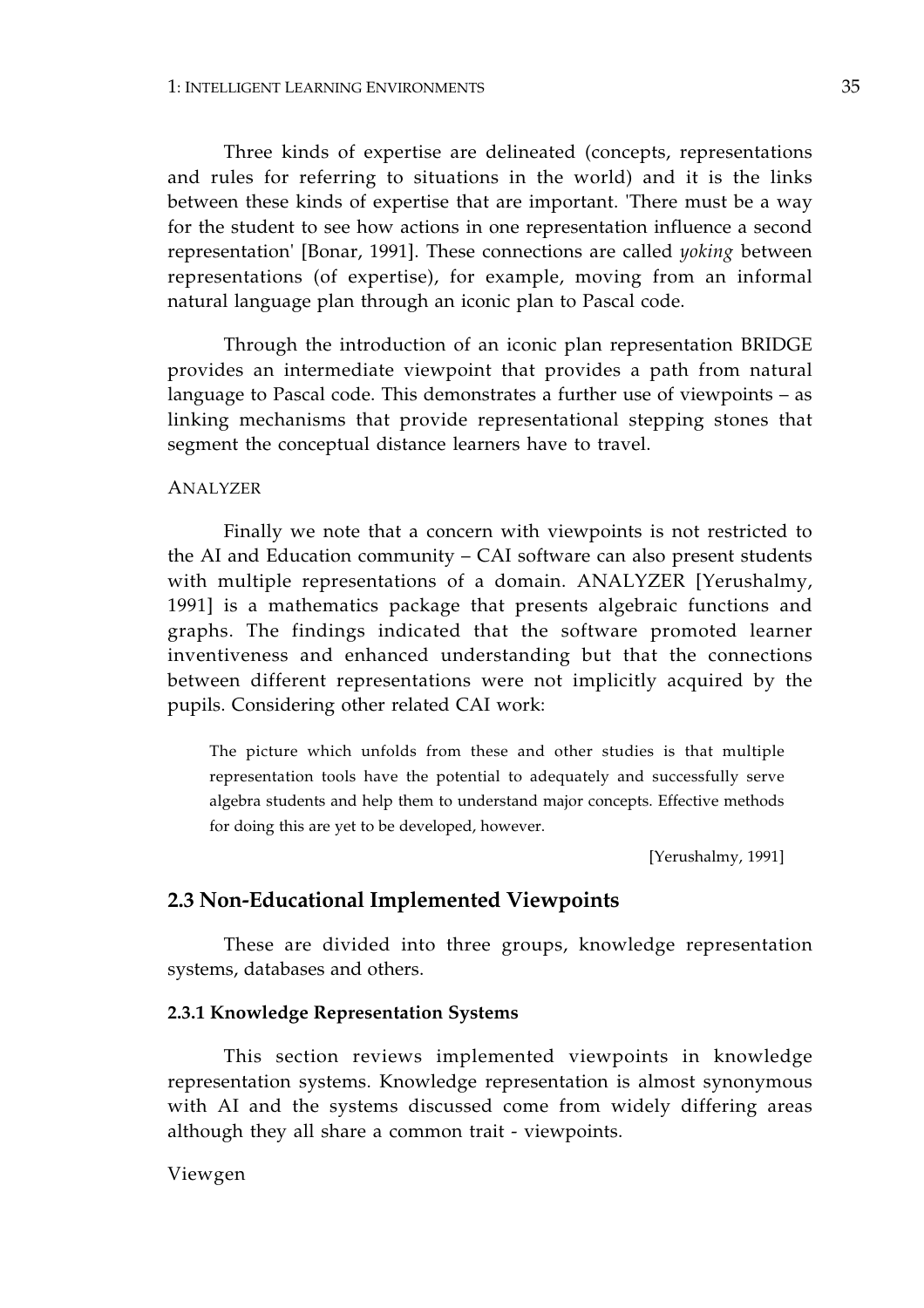Viewgen is a 'belief engine' built to demonstrate the first steps towards an artificial believer by embodying an algorithm for belief ascription [Ballim & Wilks, 1991].

Any system that is designed to engage in dialogue with other agents must reason about them and their beliefs [Ballim, Wilks & Barnden, 1991; Wilks & Ballim, 1987; Wilks & Bien, 1983] In Viewgen these requirements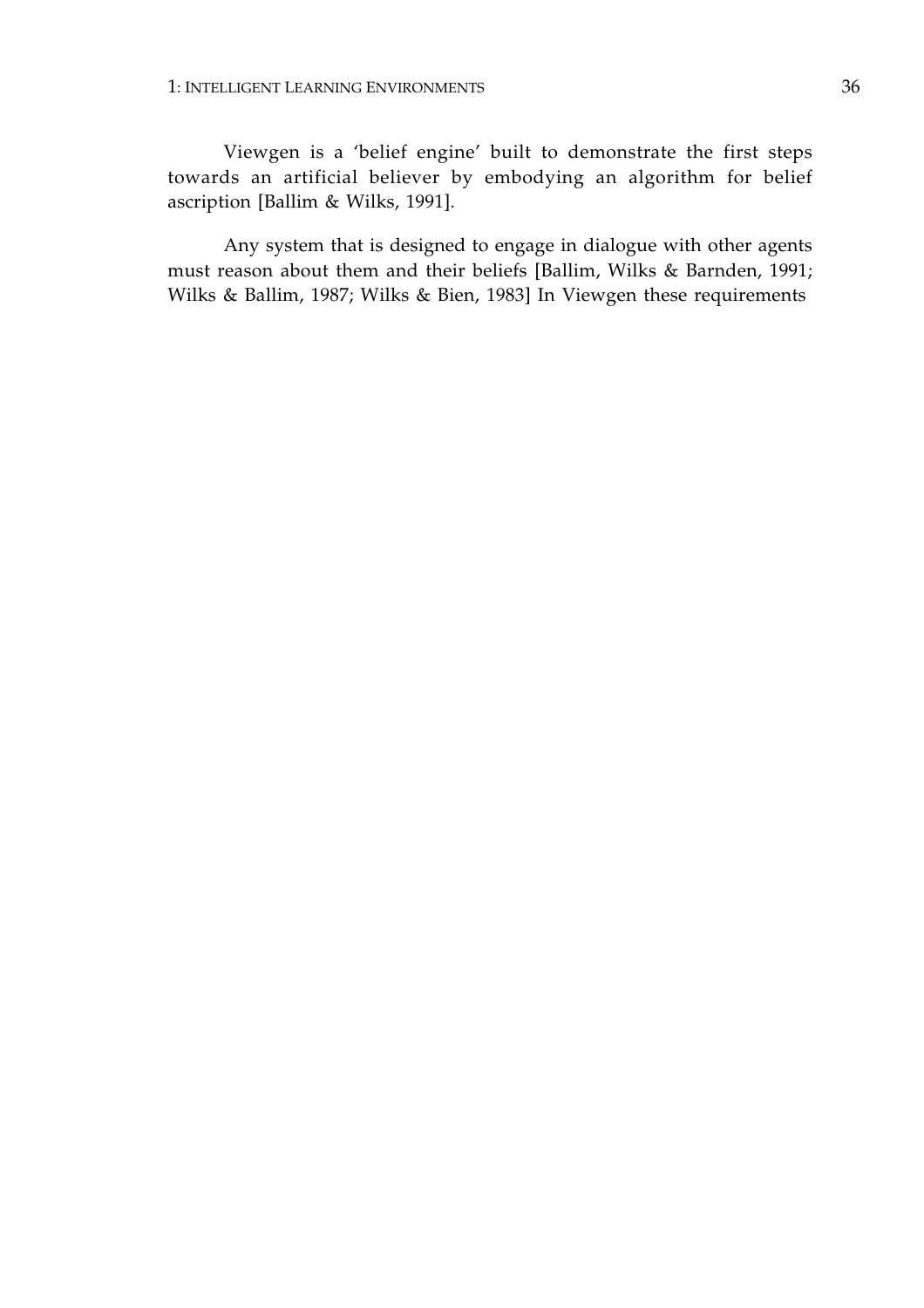

Figure 2.2 Beliefs about and of John from [Ballim, Wilks & Barnden, 1991]

are satisfied through the use of *environments* which partition the beliefs the system holds. Environments are groups of propositions and exist in two forms: *viewpoints*, representing a particular agent's point of view, and *topics*, containing beliefs relevant to a given subject [Ballim & Wilks, 1991]. Viewpoints are constructed according to a rule of belief ascription:

The default ascriptional rule is to assume that another person's view is the same as one's own *except where is explicit evidence to the contrary*.

[Ballim & Wilks, 1991]

Figure 2.2 shows a pictorial representation of beliefs about and of John [Ballim, Wilks & Barnden, 1991]. Boxes with labels at the bottom are viewpoints or believer environments. All beliefs lie within the system viewpoint. Viewpoints contain topic environments, e.g. 'John' and 'Earth', shown as boxes with labels at the top left. So the system believes that John is a man and that he is six feet tall. As the topic environment 'John' is a person it can contain beliefs held by that person as well as beliefs about John. So within the topic environment is the (nested) viewpoint 'John' which contains the topic environment 'Earth' and the belief that the earth is flat. In other words, the system has beliefs about a six foot tall man called John who believes the earth is flat.

Viewpoints are generated on demand, rather than pre-stored, by ascribing beliefs from one viewpoint to another using the default rule mentioned above. Viewgen is at present not integrated with a natural language interface, although this is a long term aim.

# Spaceprobe

Spaceprobe is a computational knowledge representation system that embodies the theory of *Partitioned Representations* [Dinsmore, 1991].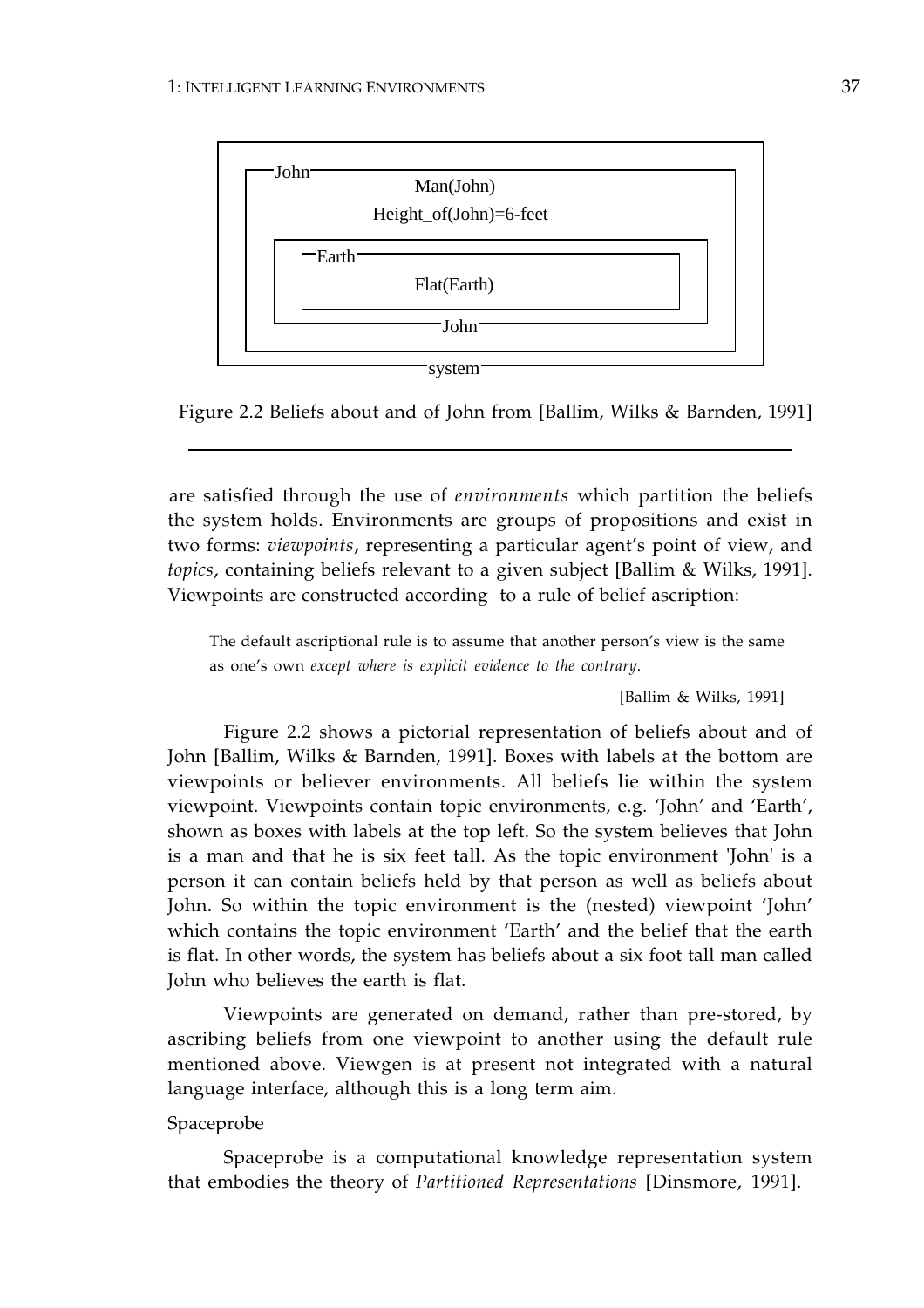In partitioned representations the information communicated in a discourse or acquired by other means is distributed in a principled way over a large set of *spaces*, each of which defines a local, or *parochial*, domain of reasoning.

[Dinsmore, 1991] pp 45

Partitioned Representations are intended to be both a system of mental representation and a means of understanding natural language. Processing is performed in *spaces* that are created in response to 'certain morphemes and syntactic constructions' [Dinsmore, 1991] pp119 such as: 'Warren believes', 'If Bush has a dog', 'In the film', 'In Spain', 'In 1935' etc. These cues are similar to the *space builders* of the *Mental Spaces* theory presented in [Fauconnier, 1985], see section 3.4.

Spaces are organised into a hierarchy and accessed via a *context* such as 'Warren believes' in a similar way to the viewpoints in *Viewgen* (see above). Reasoning is local to a space although the results in child spaces can be raised into parent spaces using the context: this is called *context climbing*. The context can be thought of as similar to an 'application heuristic' [Moyse, 1992] in that it determines when a space should be used. Spaceprobe also uses various activations for its spaces depending on how recently they have been used in discourse processing.

Partitioned Representations are basically a structured set of small knowledge bases with information distributed between the content and organisation of the spaces. The *parochial* reasoning used is the same in all spaces. Although the motivation behind Spaceprobe and Partitioned Representations seems to be linguistic they illustrate the power that can be derived from moving away from an unstructured knowledge base.

#### MULTILOG, OMEGA and IM2

MULTILOG is a logic programming language for knowledge representation based on *worlds* [Kaufmann & Grumbach, 1986]. Worlds consist of a set of clauses and an inference mechanism and can be linked together via inheritance relations.

MULTILOG extends the logic-based OMEGA language [Attardi & Simi, 1984] and partitioned semantic networks [Hendrix, 1979] by providing local inference mechanisms for each world. [Kaufmann & Grumbach, 1986] provide an example involving diagnosing a logic circuit which shows that MULTILOG is capable of hypothetical reasoning and of using different strategies (forward and backward chaining) in different worlds.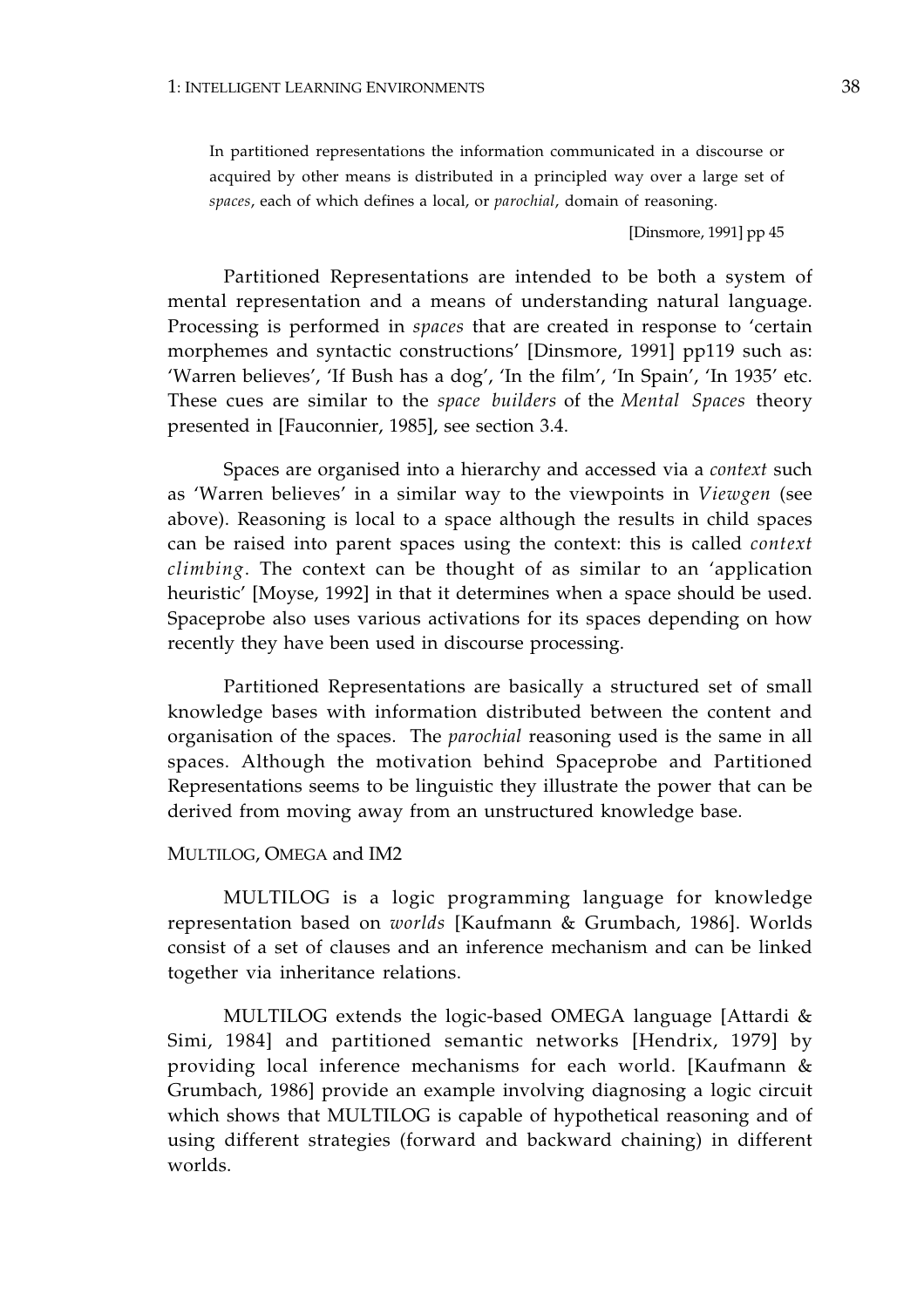In OMEGA a *viewpoint* is defined as being a set of assumptions and as in MULTILOG viewpoints can be related to other viewpoints, e.g. viewpoint *vp1* is a subset of viewpoint *vp2*. [Attardi & Simi, 1984] outline an example in which OMEGA solves the Wise Men Puzzle8 by assigning a single viewpoint to each wise man. In addition there is a viewpoint of the real world which acts as an oracle, or truth source9. [Attardi & Simi, 1984] claims that the OMEGA framework allows different situations at different times to be represented without resorting to temporal logic.

IM2 [Emde, 1987] is a knowledge representation system based on *worlds* which are similar to the *viewpoints* of OMEGA.

 'The most notable difference between worlds and [OMEGA] viewpoints is that information can be only added but not changed within viewpoints. If a description in OMEGA must be changed, then a new viewpoint has to be created.'

[Emde, 1987]

IM2 *worlds* are used to separate knowledge of different generality, declarative and procedural knowledge and also to allow the system to represent competing models of a domain and to run 'contests' between them. IM2 provides *world* inheritance in a similar way to OMEGA and MULTILOG but also uses *evidence points* to represent uncertainty and so allows a *world* to contain contradictory information.

## SNeBR

SNeBR (SNePS10 with Belief Revision) [Martins & Shapiro, 1988] is an implementation of MBR (Multiple Belief Reasoner) [Martins & Shapiro, 1983], an abstract belief revision system.

<sup>8 [</sup>Attardi & Simi, 1984] state the puzzle as: 'A king wishing to know which of his men is the wisest puts a white hat on each of their heads, tells them that at least one hat is white, and asks the first to tell the colour of his hat. The man answers that he does not know. The second man gives the same answer to the same question. The third man answers that his hat is white. The puzzle is: how did the third man know his hat was white?'

<sup>9 [</sup>Ballim, 1991, pp 208] criticise this element of the OMEGA system as being unrealistic and present an alternative solution to the Wise Men Puzzle.

<sup>10</sup> Semantic Network Processing System [Shapiro, 1979].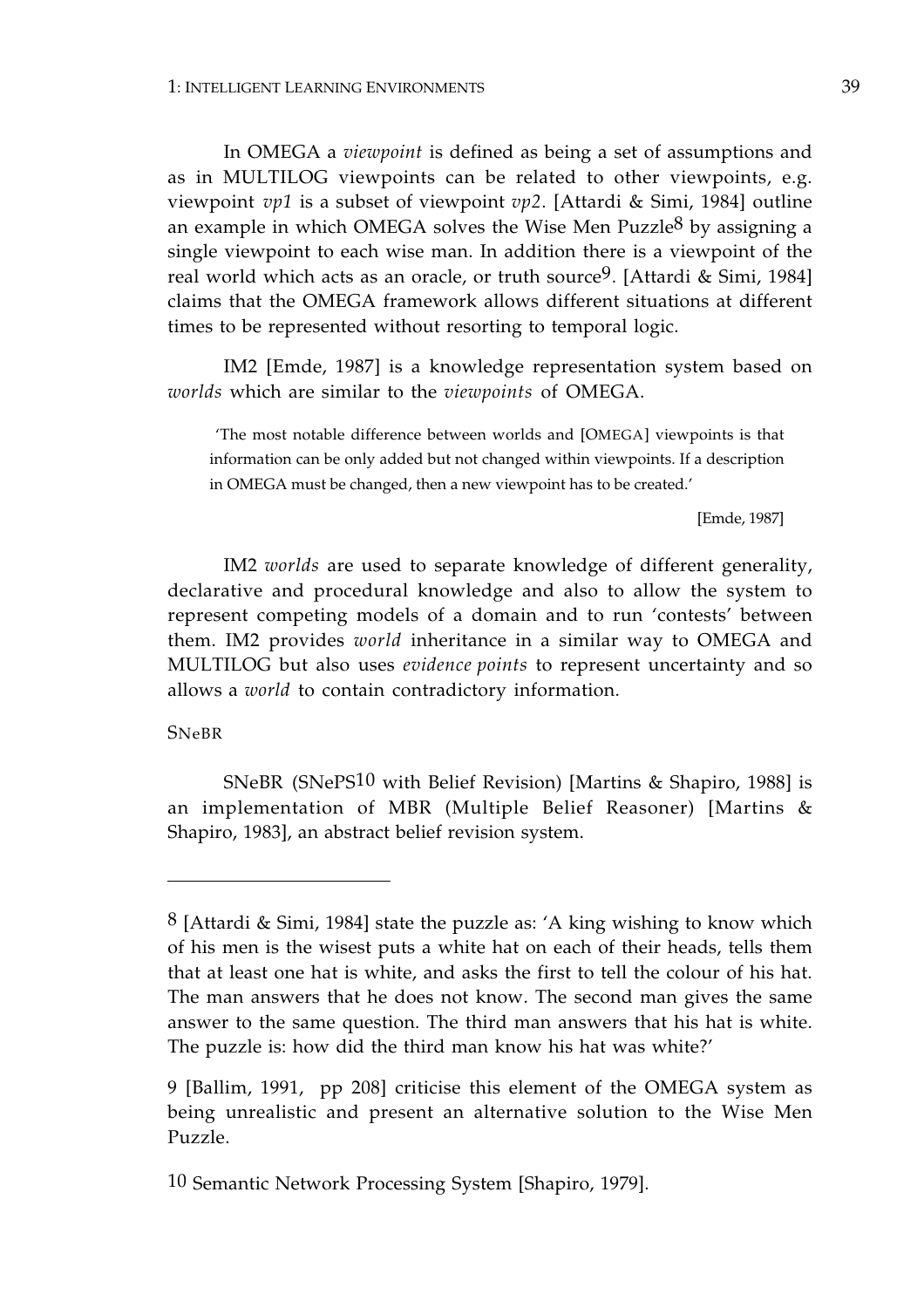MBR works with *contexts*, sets of hypotheses, which determine *belief spaces*, the hypotheses plus all propositions derived exclusively from them. Each operation is performed relative to a *current context* and a *current belief space*. There are no restrictions on the content or subject of hypotheses in a *context* other than that they are not known to be inconsistent.

SNeBR integrates both forward and backward inference in a context although all contexts use the reasoning of the logic SWM<sup>11</sup> [Martins  $\&$ Shapiro, 1988]. Belief revision is done interactively by the user by defining which hypotheses should be present in a context.

# IDM

IDM (Integrated Diagnostic Model) [Fink & Lusth, 1987] is an expert system that combines two forms of knowledge, *experiential* and *fundamental*, in the domain of diagnosis and repair of electrical devices.

Experiential knowledge is the shallow empirical knowledge that an expert acquires over a period of time based on experience. ... Fundamental knowledge is the deeper model-oriented knowledge one usually acquires early on in training. It often comes from books and tends to be based on the structure and function of the device.

[Fink & Lusth, 1987]

The two knowledge bases have independent inference engines and their results are combined via an *executor*. The executor has a further knowledge base which provides the means of integrating the two experiential and fundamental knowledge bases. So IDM can function in situations where it is lacking device knowledge or experience.

# Compositional Modeling

*Compositional Modeling* [Falkenhainer & Forbus, 1991] is an implemented technique for organising domain knowledge into *model fragments* to support large-scale multi-grain multi-perspective models.

A *model fragment* consists of four parts: structural configuration, relevance assumptions, operating conditions and relations imposed on parts of the model. These parts allow the re-usable model fragments to be

<sup>11</sup> After Shapiro, Wand and Martins.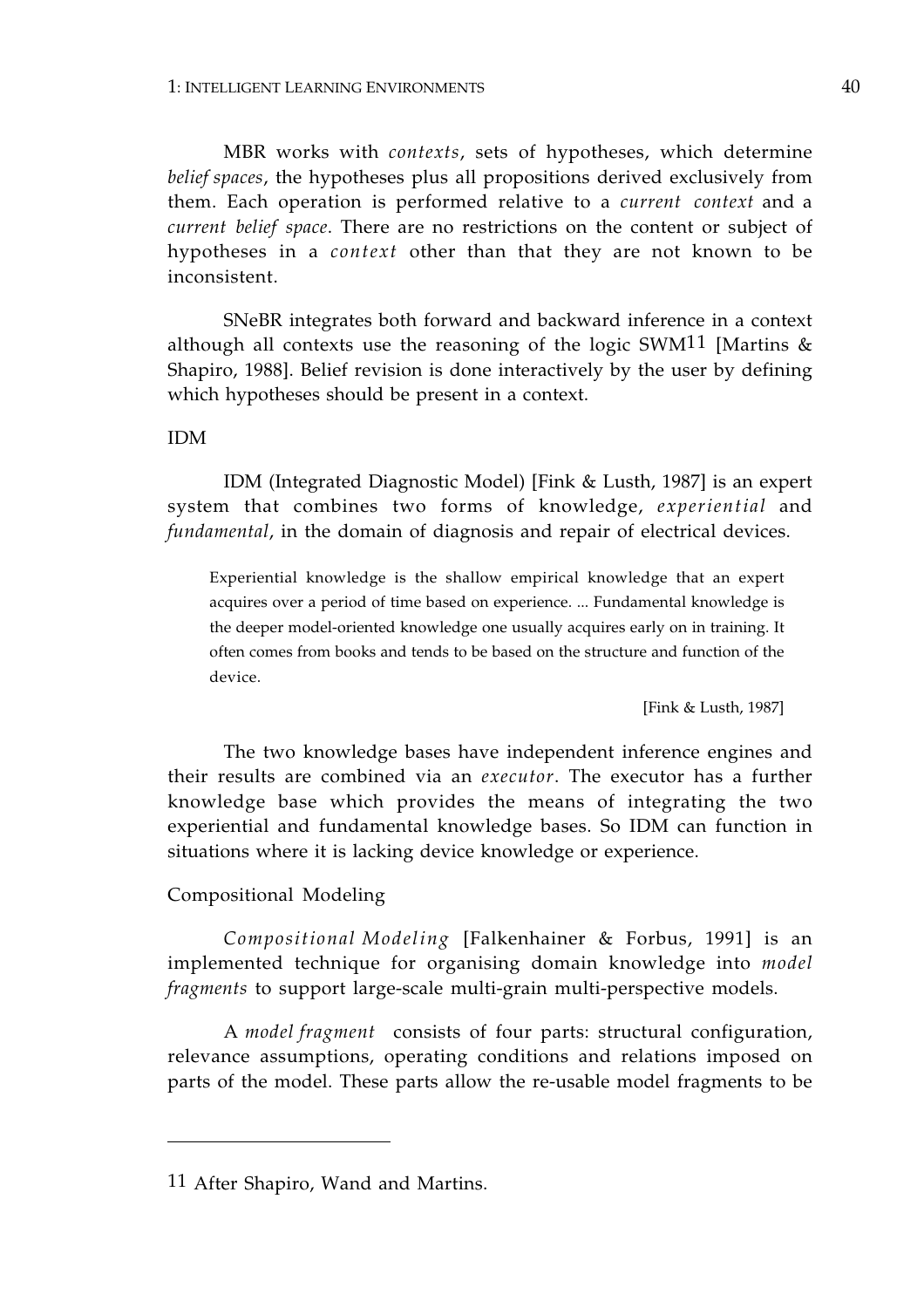composed into larger models to solve specific problems, e.g. only model fragments with appropriate operating conditions can be used in a situation.

The relevance assumptions include grain-size, ontology (e.g. contained stuff, energy flow, molecular collection), approximations and abstractions. [Falkenhainer & Forbus, 1991] describes compositional modeling in terms of mechanical devices but considers the algorithms to be domain independent. The project's ultimate aim is to produce a generic ITS and they implicitly consider the multi-grain multi-perspective problems to be endemic to all domains.

The essence of compositional modeling is selecting and combining elements of a large library of partial models in the most efficient and relevant way possible given the constraints imposed by the problem. The significance of the work is how much prominence is given to viewpoints (grain size and perspective) as a means of focusing computational effort.

## **Others**

Cyc [Guha & Lenat, 1990] is an AI project to develop a system with common sense by representing a very large body of knowledge.

CycL, the representation language of Cyc, allows a set of sentences to be declared a *microtheory* and have associated with it a description related to their scope and use. Microtheories allow Cyc to reason about grain size, multiple representations and, by restricting their context, simplify the axioms used.

KRL [Bobrow & Winograd, 1977] is a frame-based knowledge representation language that integrates procedural and declarative knowledge. One of the major intuitions that form the basis of KRL is:

A description [of a conceptual entity] must be able to represent partial knowledge about an entity and accommodate multiple descriptors which can describe the associated entity from different viewpoints.

[Bobrow & Winograd, 1977]

Other knowledge representation languages, such as KL-ONE (Brachman), ART (Williams), have provided similar capabilities for describing objects from different viewpoints 'but no particular approach for applying them within a domain or using them for appropriate explanation' [London, 1991] pp 42.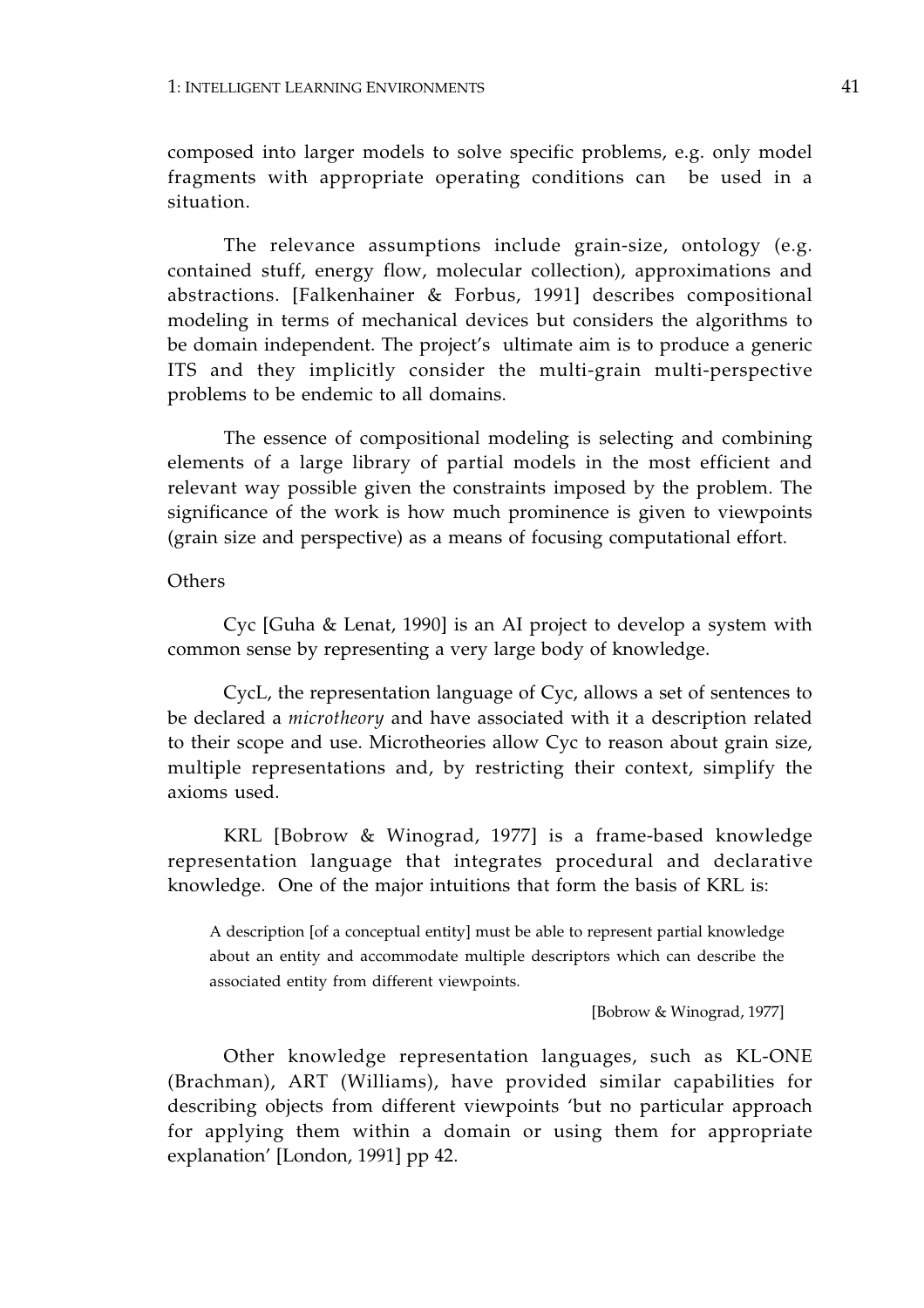An alternative approach is that of representing *Graphs of Models*  [Addanki, Cremonini & Penberthy, 1991] – models are treated as nodes and edges represent the assumptions that have to be changed in moving between the models. When a model conflicts with a problem the system switches to another model that is based on assumptions that tend to alleviate the conflict. Graphs of Models (or GoMs) have been implemented in physical domains where the typical assumptions may involve a frictionless system, rigidity or mass distribution. This approach highlights the problem of model choice – how to choose a new model when the present model is inadequate – and makes the relationships between the different models (viewpoints) particularly explicit.

#### **2.3.2 Databases**

Databases can provide users with different *views* of their contents:

A view may be a subset of the database or it may contain **virtual** data that is derived from the database files but is not explicitly stored.

[Elmasri & Navathe, 1989] pp9

 databases, e.g. SQL based, a view means a '*named derived virtual table'*  The view facility allows users to restrict the information presented by the database so they can concentrate on specific subsets. In relational [Date, 1990] pp187. Views are not based on physical data but are generated by a definition in terms of other tables. [Date, 1990] lists four advantages of views:

- · logical data independence when restructuring the database
- · allowing the same data to be seen differently by different users
- · simplifying the user's perception
- · automatic security is provided for *hidden*12 data

Views are also being developed for object-oriented databases - to provide similar, and commonly understood, features found in relational systems, pp215 [Kim, 1990; Mariani, 1992]. There are many examples of relational systems with views, see [Date, 1990], but the Botany Knowledge Base has been realised with a more sophisticated concept of views than those outlined above.

Botany Knowledge Base

<sup>12</sup> Hidden data is data not visible through a given view.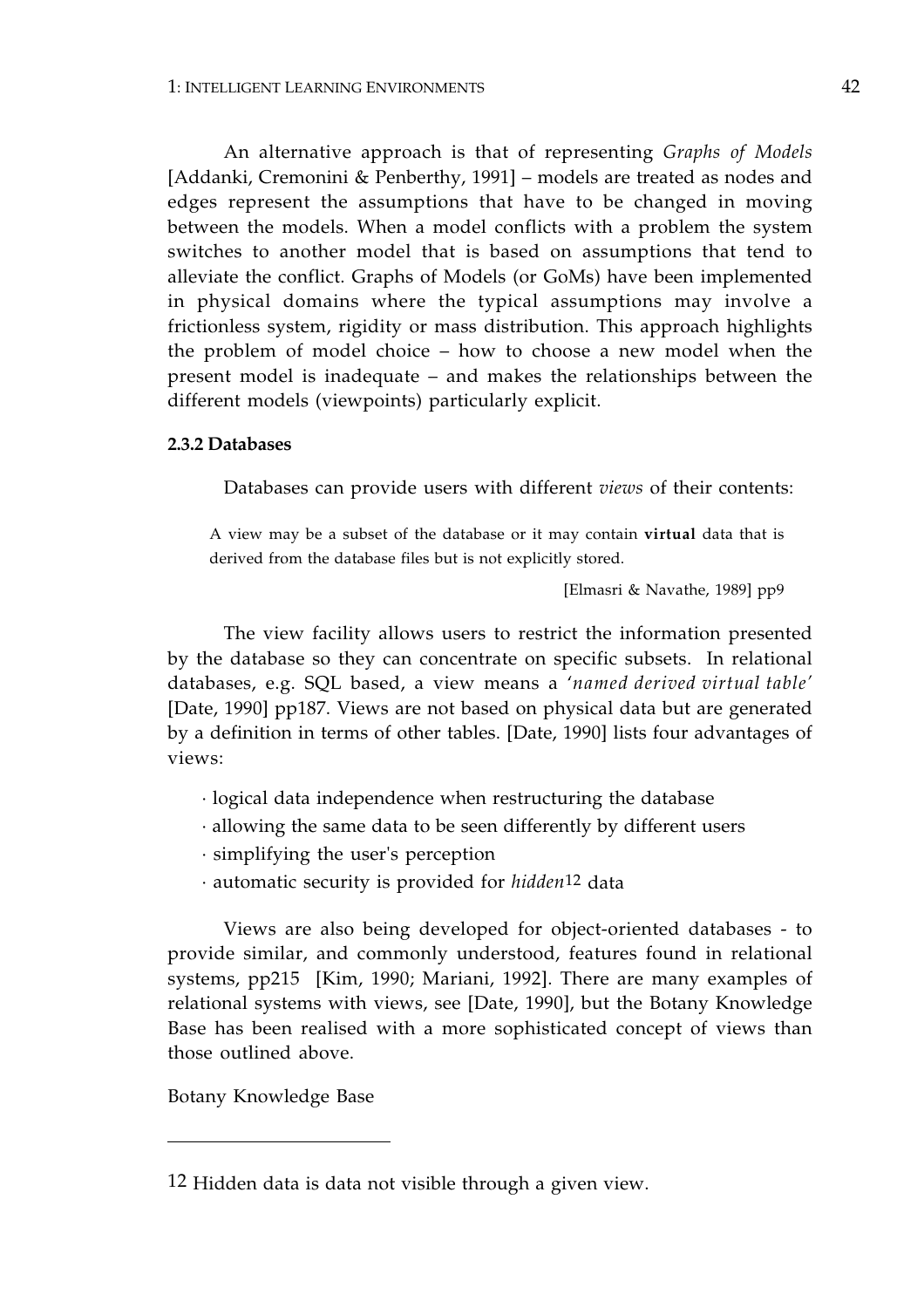| <b>View Type</b> | Context                                                |  |  |  |
|------------------|--------------------------------------------------------|--|--|--|
| Class-dependent  | class hierarchy                                        |  |  |  |
| Structural       | physical or temporal structure of an object or process |  |  |  |
| Functional       | the role of an object in a process                     |  |  |  |
| Modulatory       | how one object or process affects another              |  |  |  |
| Attributional    | the properties of a concept                            |  |  |  |
| Comparative      | comparing or contrasting two concepts                  |  |  |  |

Table 2.1 View Types identified in [Acker, et al., 1991]

The Botany Knowledge Base (BKB) is a representation of *fundamental* domain knowledge containing multiple highly integrated *viewpoints* [Acker et al, 1991]. Fundamental knowledge is characterised as that covered in introductory college, broadly surveys the domain and 'is not reducible to a small number of principles or axioms' [Acker, et al., 1991].

The principle behind the BKB is that representing all possible viewpoints is not practical for a large knowledge base and instead the required viewpoint is dynamically generated according to a number of *view types*.

A view type defines the relations and properties of a concept that are relevant when considering the concept from a viewpoint belonging to that view type. It specifies *necessary relations*, which must be included, and *permissible relations,*  which may be included but are not required.

[Acker, et al., 1991]

It is suggested that a 'small number' of these view types is all that is required to categorise all of the viewpoints within physical domains. The view types proposed so far are shown in Table 2.1. A *viewpoint* is specified by applying a view type to a concept of interest (the main topic) and a reference concept (to be related to the main topic). A functional view type applied to a concept of interest, e.g. pollen, and a reference concept, e.g. plant reproduction, generates the viewpoint 'the functional role of pollen in plant reproduction' [Acker, et al., 1991].

 A question to the BKB determines the concept of interest whereas the view type and the reference concept are inferred from the student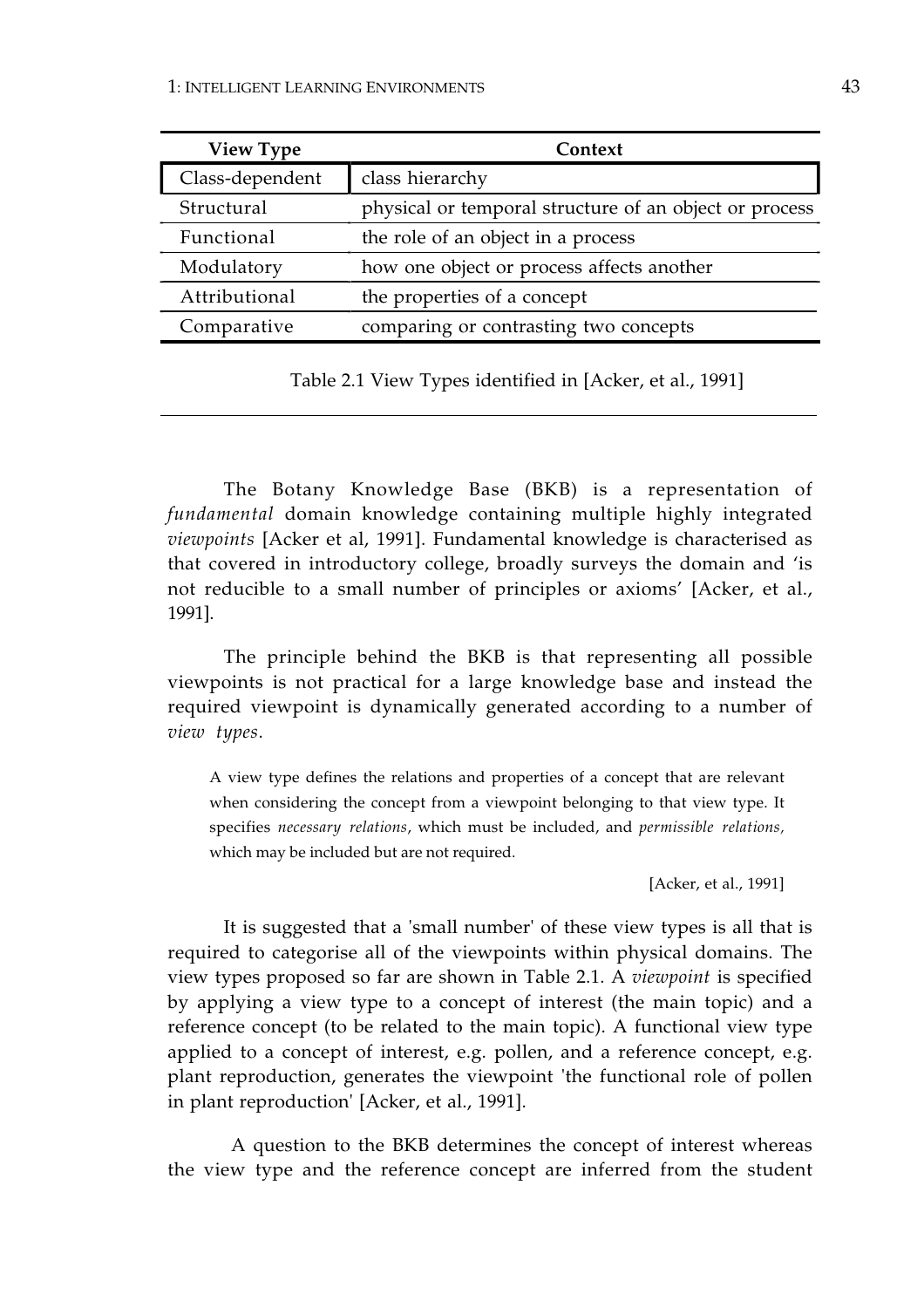model, history, teaching plan etc. The view type is effectively a selector from the knowledge base that restricts the system to a particular set of relations to be used in answering a question. The concept of interest and the reference concept select on the elements rather than the relations.

## **2.3.4 Others**

The production of explanations for users is an example of an area where communication is crucial and has consequently seen some work on viewpoints. BLAH [Weiner, 1980] is an example of the simplest – maintaining a *system* and a *user* view. Elements in the user view were deleted from explanations on the assumption that the user did not want explanations cluttered with obvious or repetitive information.

XPLAIN [Swartout, 1983] attached viewpoints to steps in the methods for generating explanations. When a step was used in creating an explanation the viewpoint is compared against a filter list and the result determined whether the step would be explained. The filter list could be changed to respond to the user's behaviour although 'the problem of deciding which viewpoint to present to a particular user remains open' [Swartout, 1983].

# **2.4 A Comparison of Implemented Viewpoints**

The common link between all the systems discussed above is that a monolithic domain model has been rejected as a possible solution in favour of some notion of viewpoints. Although these solutions are varied there are some common elements – the most important being shown in Table 2.2.

There is a clear distinction between those systems which have separate inference mechanisms for each space (e.g. MULTILOG, VIPER) and those which attempt a global solution (e.g. Viewgen, OMEGA). In addition systems vary in the creation of new spaces, from user defined (e.g. SNeBR) to those triggered by linguistic cues (e.g. Spaceprobe); whereas other systems are restricted to the viewpoints defined at design/compile time (e.g. STEAMER, VIPER) Also some systems have spaces that are necessarily associated with agents (e.g. Viewgen) whereas others allow any beliefs in a space (e.g. SNeBR, MULTILOG). A further difference is evident in the relationships between viewpoints, are these made explicit (e.g. Graphs of Models) in the system, are they present in a hierarchical system (e.g. Viewgen, Spaceprobe) or are they implicit in the user's mind (e.g. VIPER)?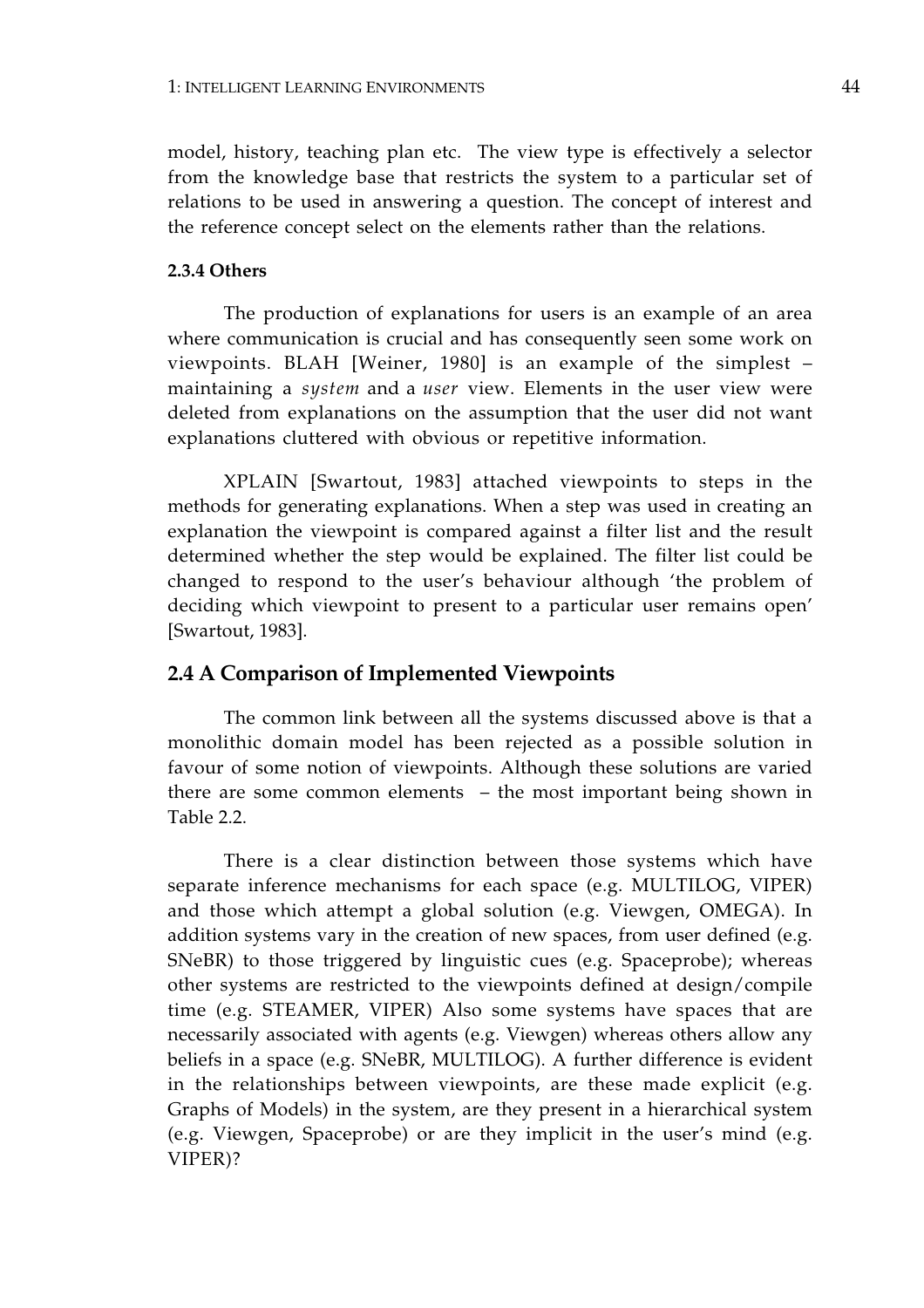Table 2.2 shows a summary of the major differences in the approaches of most of the systems reviewed in this chapter. The systems are compared along several dimensions – possible answers are listed in parentheses.

Global/local inference: is inference the same in all spaces or can different inference mechanisms work in different spaces (global, local)

Agent Spaces: are spaces necessarily associated with agents? (Yes, P(Permitted), No)

Dynamic Space Creation: can new spaces be created dynamically? (Yes, Library, No)

Space/User Transparency: are the different spaces made available to users? (Yes, No)

Space Relationships: can spaces inherit from other spaces? (Yes, No)

As this comparison is based on reports of systems there exists some ambiguity as to some of the attributes for some of the systems. In Table 2.2 this ambiguity is represented by question marks.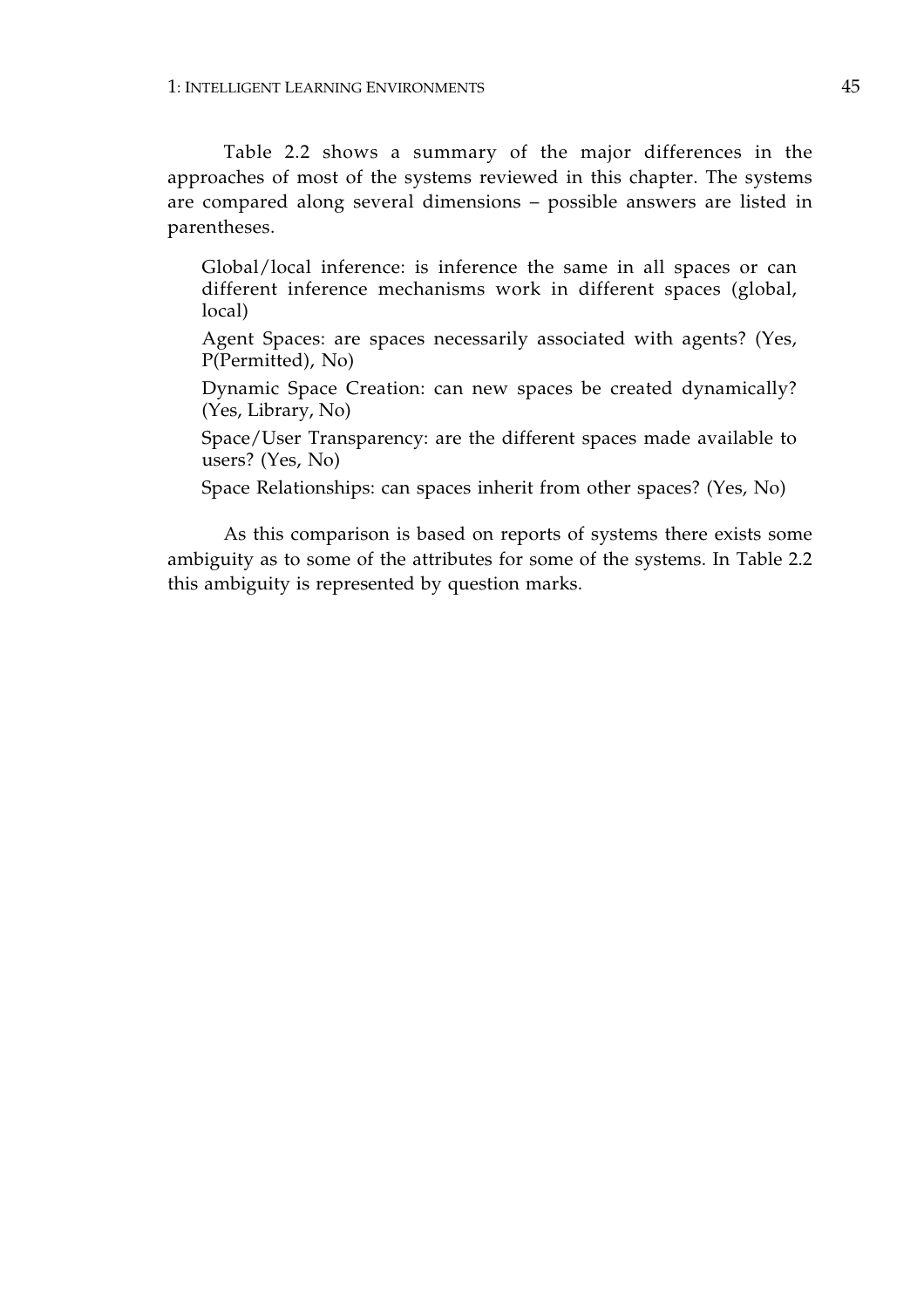1: INTELLIGENT LEARNING ENVIRONMENTS 46

| System/         | Global/             |                | Agent Dynamic | Space/User               | Space                      |
|-----------------|---------------------|----------------|---------------|--------------------------|----------------------------|
| Language        | Local               | <b>Spaces</b>  | Space         |                          | Transparency Relationships |
|                 | Inference           |                | Creation      |                          | (inheritance?)             |
| <b>WHY</b>      |                     |                |               |                          |                            |
| <b>SOPHIE</b>   | Global              | No             | No            | No                       | N <sub>o</sub>             |
| <b>OUEST</b>    | Global              | No             | No            | Yes?                     | Yes?                       |
| <b>NEOMYCIN</b> | Global?             | N <sub>0</sub> | No            | N <sub>o</sub>           | 2                          |
| <b>VIPER</b>    | Local               | No             | No            | Yes                      | No                         |
| <b>CIRCSIM</b>  | Global              | N <sub>o</sub> | No            | $\overline{\mathcal{C}}$ | Yes                        |
| <b>SAMPLE</b>   | Global              | No             | Yes           | No                       | Yes                        |
| <b>SCENT</b>    | Global              | No             | Lib?          | No                       | Yes                        |
| <b>IMAGE</b>    | Global              | No             | Lib           | N <sub>o</sub>           | No                         |
| Viewgen         | Global              | Yes            | Yes           | N <sub>o</sub>           | Yes                        |
| Spaceprobe      | Global              | Yes            | Yes           | No                       | Yes                        |
| <b>MULTILOG</b> | Local               | P              | Yes           | N <sub>0</sub>           | Yes                        |
| <b>OMEGA</b>    | Global              | $\mathbf{P}$   | Yes           | No                       | Yes                        |
| IM <sub>2</sub> | Global              | $\mathbf{P}$   | Yes?          | $\overline{?}$           | $\overline{\mathcal{C}}$   |
| SNeBR           | Global              | $\overline{P}$ | Yes           | Yes                      | Yes                        |
| <b>IDM</b>      | Global              | N <sub>o</sub> | No?           | No                       | N <sub>o</sub>             |
| CycL            | $\overline{Global}$ | Yes            | Yes           | $\ddot{\cdot}$           | Yes                        |
| Comp. Modlg.    | Local               | N <sub>o</sub> | Lib           | $\overline{?}$           | Yes                        |
| <b>KL-ONE</b>   | Global              | Yes            | Yes           | $\overline{?}$           | Yes                        |
| GoMs            | Local               | No             | No            | $\overline{?}$           | N <sub>0</sub>             |
| <b>BKB</b>      | Global              | N <sub>o</sub> | Yes           | Yes?                     | N <sub>o</sub>             |

Table 2.2 A Comparison of Implemented Viewpoints

In addition to computer implementation there is a considerable body of viewpoint-relevant work in other fields – it is reviewed in Chapter 3.

# **2.5 Chapter Summary**

The chapter has reviewed the examples of viewpoint implementation in a variety of fields. The most important differences between the implemented systems have been isolated to:

· user transparency: is the user aware of the viewpoints?

· dynamic spaces: can viewpoints be added/deleted during execution?

· inference: is the inference method space-local or space-global?

· agent spaces: are agents' beliefs necessarily associated with viewpoints?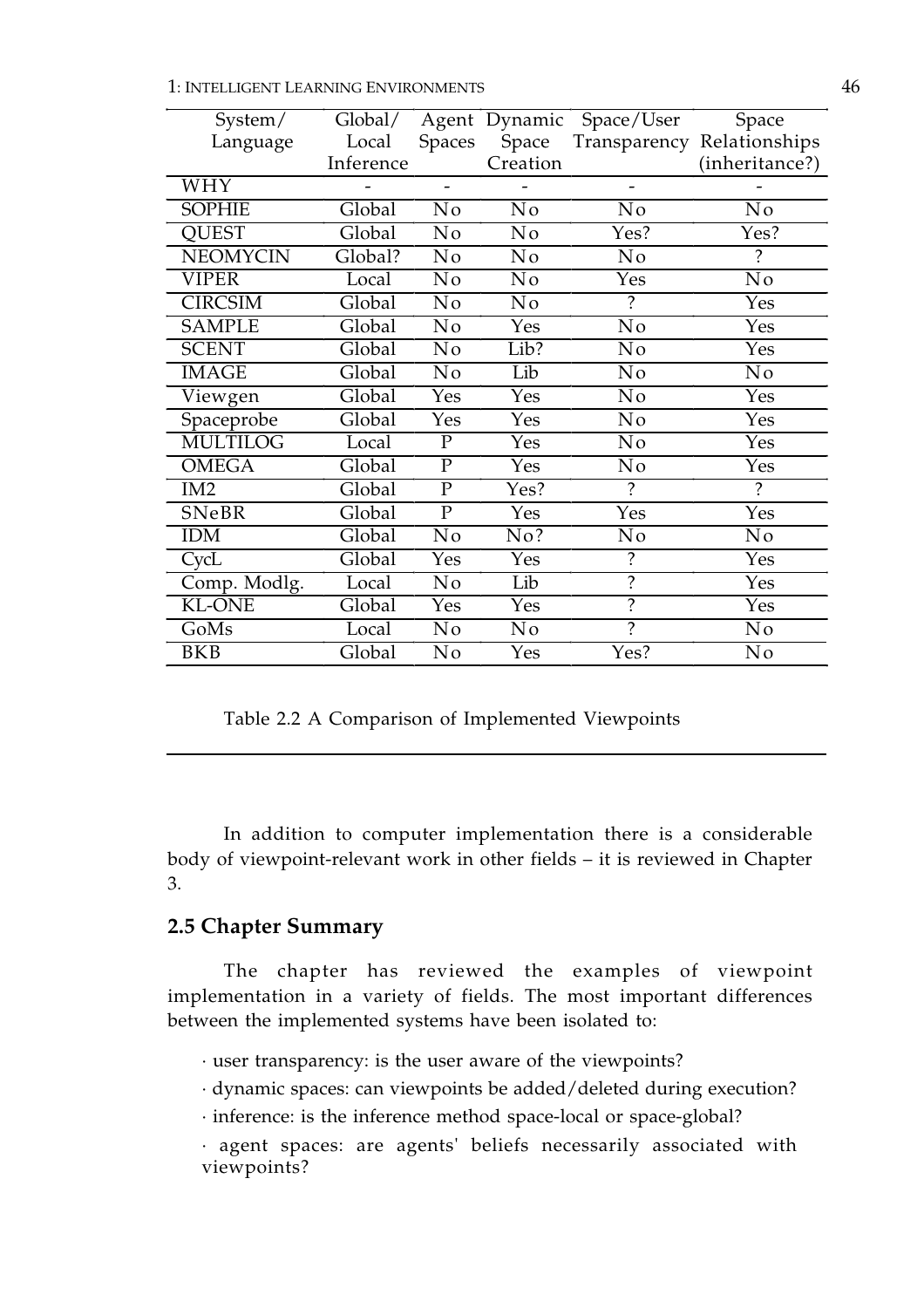· model relationships: are the relationships between models explicit?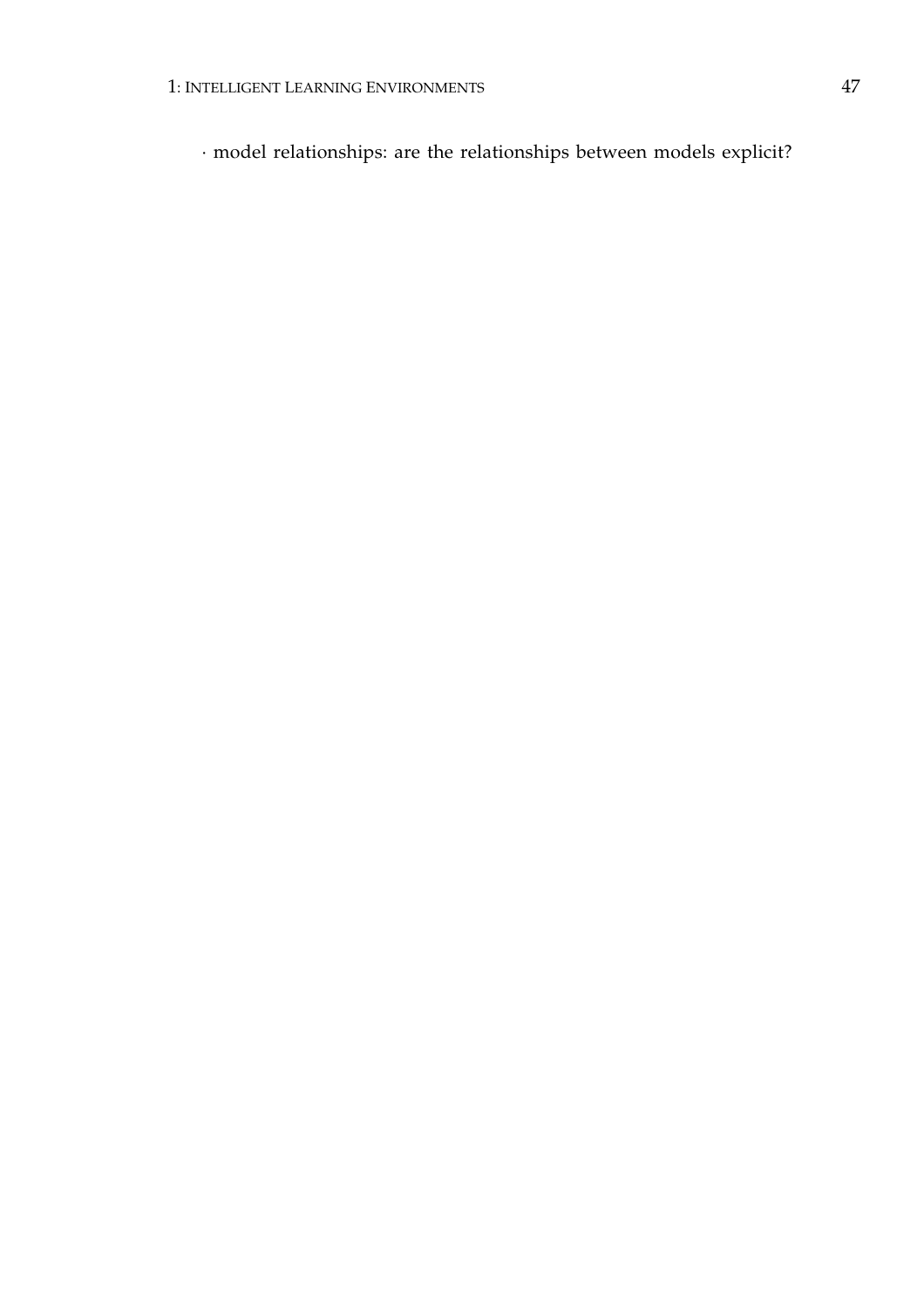# Chapter 3

# Non-Implemented Viewpoints

# **3.1 Introduction**

The previous chapter examined viewpoints in implemented systems. In this chapter the review is extended to examine viewpoints that have not been realised in a computer implementation. This includes work in the fields of mental models, linguistics and ILEs.

As before, *italics* indicate the terms used by the authors in referring to their own work, from section 3.2 to section 3.5 (inclusive).

# **3.2 Intelligent Learning Environments**

This section reviews ILE work on viewpoints which has not been implemented. The intangibility of this research arises from several sources. Some work is in the form of a review, other authors provide suggestions or speculations and others simply fail to indicate whether any implementation has been attempted.

## **3.2.1 Wenger: Interpretative Contexts**

 [Wenger, 1987] considers *viewpoints* to be necessary 'to place misconceptions in a broader conceptual context.' A *viewpoint* is defined as an *interpretative context* determined by its *kernel* and its *scope*.

The kernel of a viewpoint consists of a variable number of keys, which together define the interpretative context referred to as a viewpoint. Keys can be prior decisions, correct or incorrect beliefs, analogies, or assumptions that either explicitly belong to the model or must be inferred as underlying it. The scope of a viewpoint delineates its foreseeable area of relevance. Note that the exact scope of a viewpoint is rarely precisely defined a priori since viewpoints are likely to have obscure ramifications. "Foreseeable implies that the scope of a viewpoint is some minimal area of probable applicability." In sum, a viewpoint is an interpretative context whose kernel contains critical keys to the proper understanding of entities within its scope.

[Wenger, 1987] pp 355

The interpretative context has three levels of application: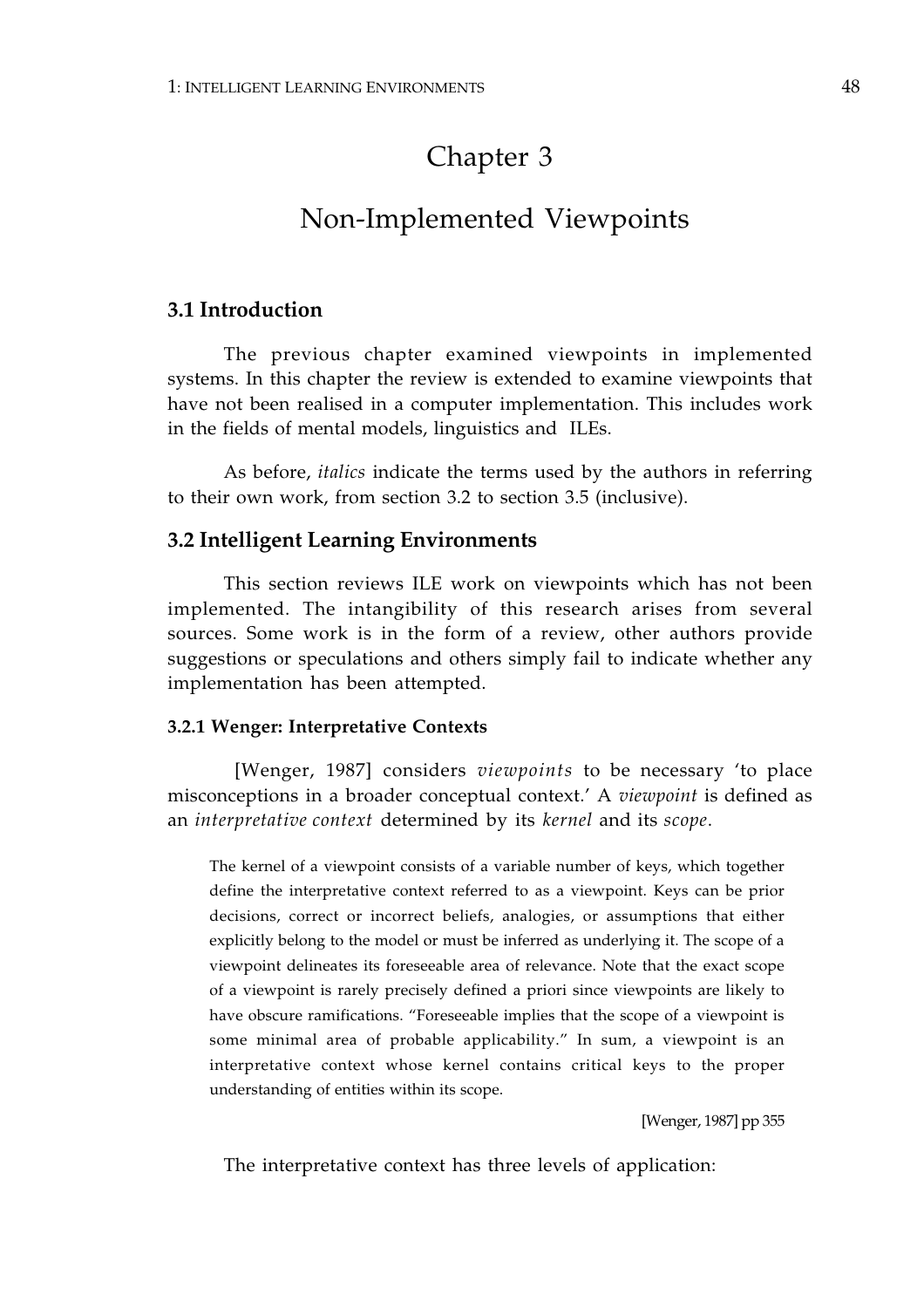· situation specific: problems can be viewed and solved in different ways.

· domain specific: domains can be viewed in different ways.

· background: the assumptions of a learner's worldview.

In addition [Wenger, 1987] briefly outlines composite viewpoints formed by combining the kernels of two viewpoints. He also states that viewpoints can be *compatible* or *competing* but gives no examples or justification.

The usefulness of viewpoints in an instructional setting is decomposed into:

· optimisation of diagnosis: understanding the student's input

· optimisation of didactic steps: acting in line with the student's viewpoint

· instructional tools: introducing new viewpoints on a subject

· instructional targets: using the attainment of a new viewpoint as a goal

Wenger gives no indications of the possible links between the three levels of viewpoint application – or indeed how/if reasoning might differ between the levels. The reason for this is that the levels lack clear boundaries – quite where a situation becomes a domain or a domain becomes a worldview is unclear. The differences between seeing 'a problem in multiple ways', using 'different primitives' and different 'worldviews' are linguistic rather than semantic. The division is equivalent to picking out three levels of an inheritance hierarchy in preference to the others. Wenger's proto-typology of viewpoints merely serves to illustrate that viewpoints are relevant at all levels of knowledge.

The remarks on composite viewpoints are too vague to be useful. The uses of viewpoints, above, are orthogonal to those noted in [Moyse & Elsom-Cook, 1992] (see 2.2.1, pg 24) but address the same underlying issues.

## **3.2.2 Self: Belief Sets**

[Self, 1992] regards a viewpoint as a set of beliefs held by some agent.

A belief is a dispositional state. A belief (and hence a viewpoint) is held by some agent. ... dispositional is intended to indicate that possession of the belief disposes the agent to behave in an certain manner but does not guarantee it.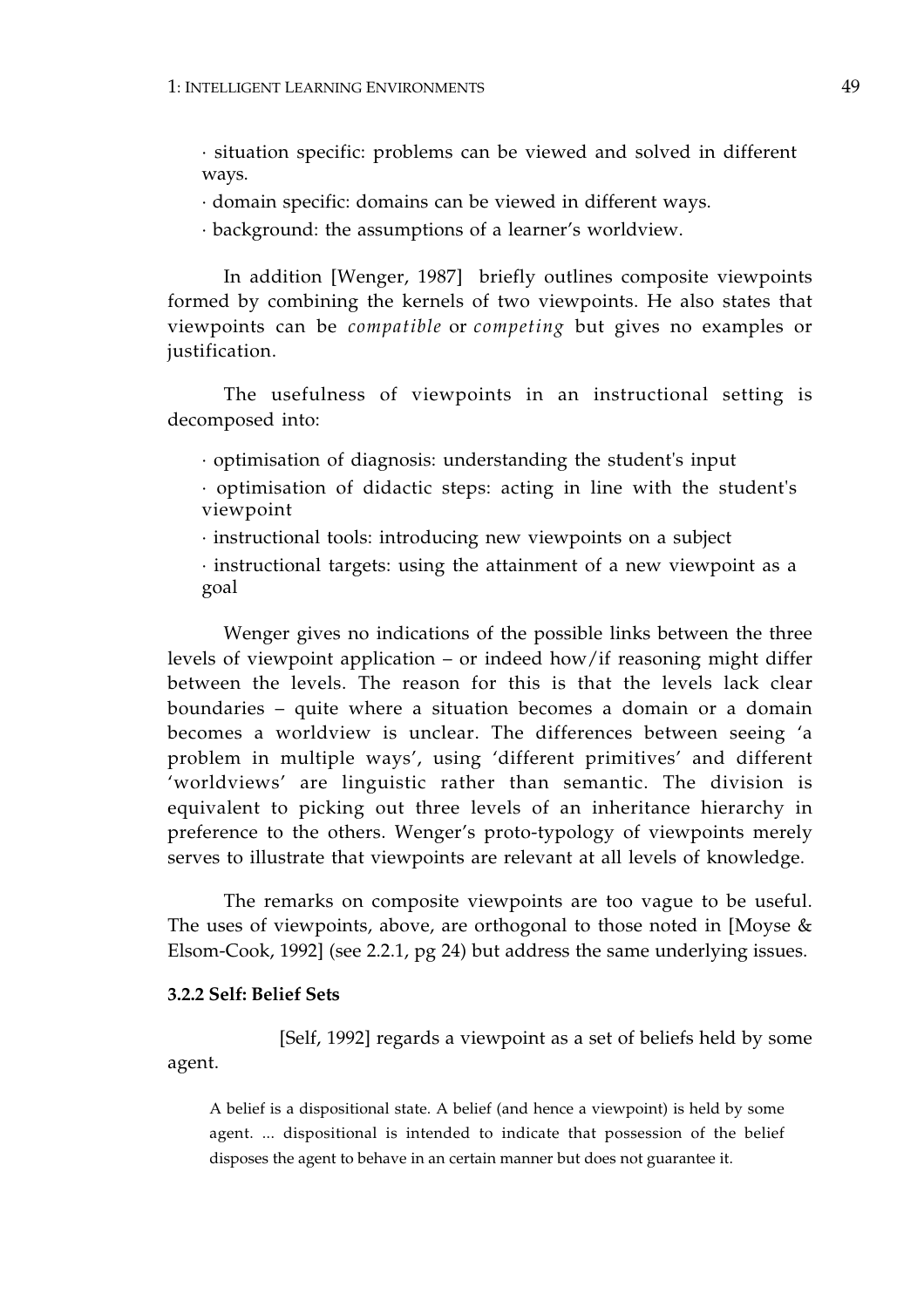

Figure 3.1 Classification of Viewpoints from [Self, 1992]

[Self, 1992]

Applying a viewpoint yields a view. The discussion of viewpoints takes place in the context of the classification shown in Figure 3.1. The major distinction is between viewpoints held by one agent and those held by two or more agents.

Viewpoints held by one agent vary from each other by differing amounts, those close to each are called incremental viewpoints, those significantly different, disparate. These distinctions represent fuzzy areas on a viewpoint spectrum rather than discrete alternatives. An example of incremental viewpoints are the successive states of solving a state-space problem such as the missionaries and cannibals. In contrast disparate viewpoints involve changes in perspective that hopefully make the problem easier to solve. Different representations of the problem can have significant influences on the ease of solution, e.g. the mutilated chessboard.

The main complication that arises in multi-agent scenarios is that agents can maintain viewpoints about other agents and consequently viewpoints about the viewpoints of other agents, etc. Blackboard systems [Hayes-Roth, 1985] are offered as an example of independent viewpoints where each knowledge source acts without reference to the others in order to solve the problem. In contrast distributed problem-solving also occurs when agents do reason about each other, thus creating inter-dependent viewpoints (e.g. see *Viewgen* in section 2.3.1).

## **3.2.3 Other ILE Work**

Using resolution in different viewpoints has been discussed in the context of diagnosing a student's misconceptions in an ITS [Costa,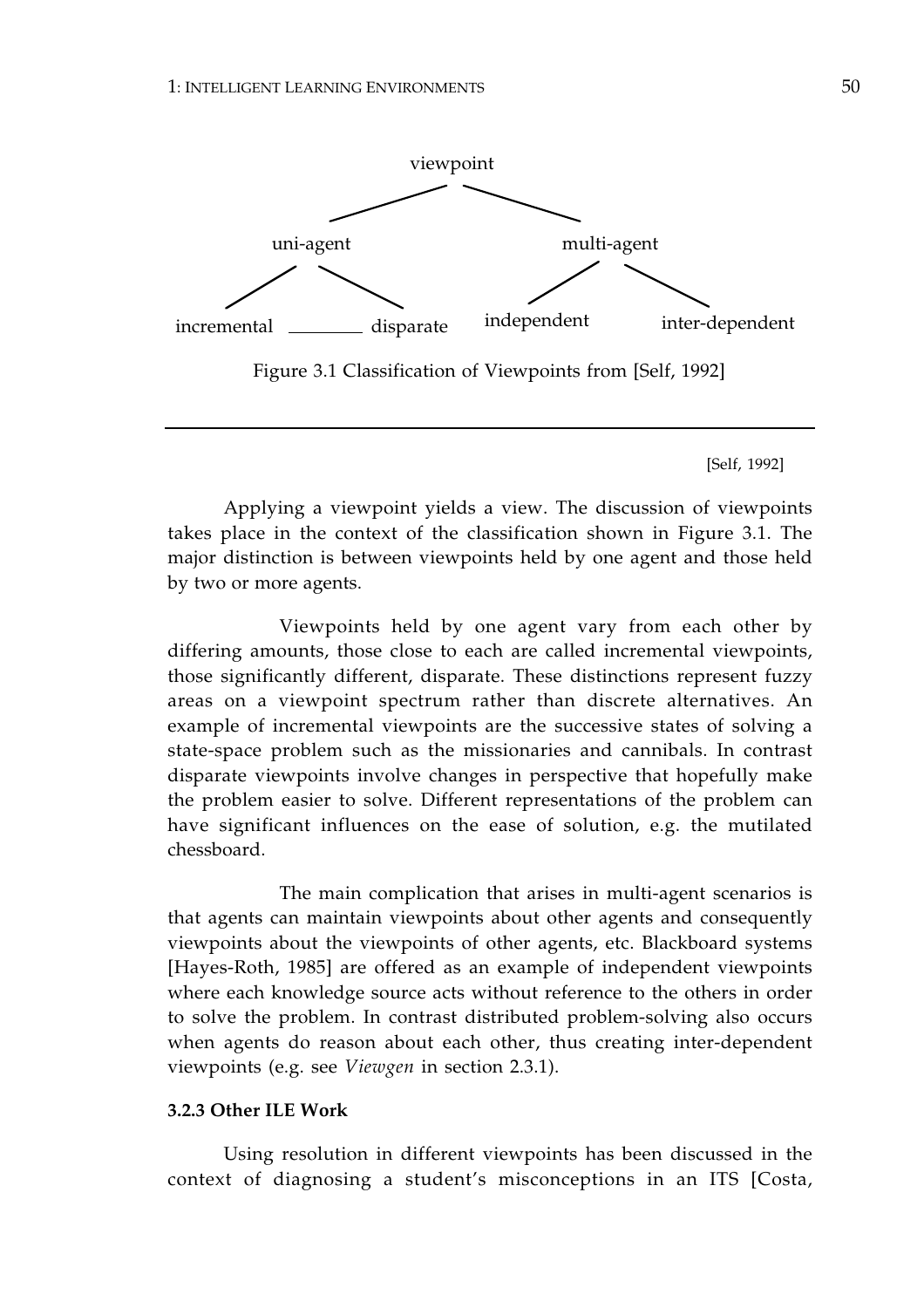Duchenoy & Kodratoff, 1988]. It is based on the idea that misunderstandings can be caused by 'teacher and learner working with different *contexts*.' The system must therefore have partitions in its knowledge base and establish which partition, or context, the interaction takes place in *and* which the student thinks it takes place in. Costa's example shows that by locating the correct *context*, through resolution, the student can be more accurately diagnosed.

 [Finch, 1988] regards *viewpoints* as *filters* over a domain model which are selected to match an explanation of a domain concept to the student's current pedagogical needs. This is similar to the *overlay* learner model (section 1.3.2). Multi-expert knowledge acquisition is recommended as a method of obtaining the different viewpoints to be drawn over the domain.

# **3.3 Mental Models**

Mental models research is fundamentally concerned with understanding human knowledge about the world

[Stevens & Gentner, 1983]

Mental models are the constructs that the human mind builds about the physical world; the model that you use to predict the behaviour of a calculator, moving objects and rainfall.

When attempting to instruct students in understanding electrical circuits tutors often use conceptual models of other systems, or analogies, to convey aspects of the domain. The rationale for this is that the students understand the principles of the analogical conceptual model and can apply some of these to the target system.

## Electricity

Two such analogical conceptual models of electricity are that of 'flowing waters' and 'teeming crowds' [Gentner & Gentner, 1983]. This study of the effects of these analogies on subjects' reasoning about electricity showed that their predictions varied according to the structure of the analogical model they held. Their conclusions show the importance of the selection of the conceptual models presented (directly, or through analogies) to students.

In another study of mental models of electric circuits [Collins, 1985] identified six 'incorrect' models in addition to 'a more or less correct model of the way a battery circuit works.' In addition subjects were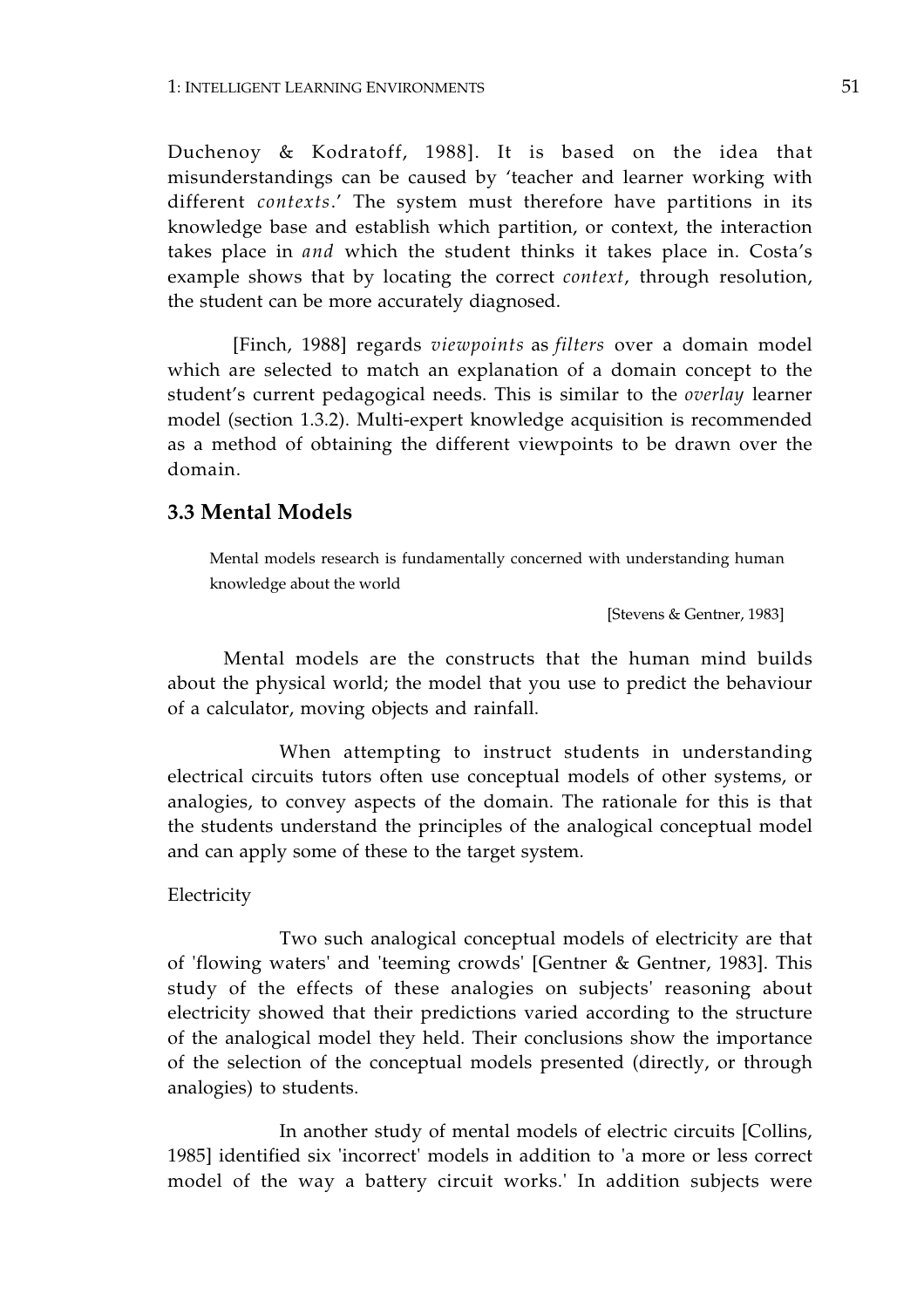observed to have different views on the components of the circuit, 'four different views of the battery' and 'three prevailing views of the light bulb.' Collins argues that the two or three global views of systems usually observed are the product of different views of components at a finer grain level. These lower level views produce many combinations but 'frequently two or three combinations predominate giving rise to the global mental models' [Collins, 1985].

Physical Systems

The use of multiple models has been observed in subjects reasoning about a heat exchanger system.

One thing that surprised us about his use of multiple models was the extent to which he seemed to switch between models in the midst of a single chain of reasoning. ... We consider the use of multiple models to be one of the crucial features of human reasoning.

[Williams, Hollan & Stevens, 1983]

The subject successfully integrated two incomplete system models in order to solve a problem. This use of multiple models has been observed with subjects shifting between the various models when bugs or ambiguities arose [deKleer & Brown, 1983]. [Collins, 1985] comments on two mental models of how a thermostat works, the feedback and the valve views, and at a finer-grain level suggests the existence of many component models as for electricity.

The benefits of using a conceptual model in an instructional situation have been demonstrated when a group with a device model was compared with a control group [Kieras & Bovair, 1984]. Although both subject groups were taught the same procedures the group with a model of the device performed significantly better. These benefits are reliant on the models being perceived in the same way by all the participants in the interaction.

Mental models research shows that humans construct personal models about the world which are at variance with reality. Some of the 'misconception' models are generated (or possibly propagated) by many subjects. The 'remediation' of these models is dependent on the tutor (human or computer) recognising the existence of the models and acting appropriately.

# **3.4 Linguistics**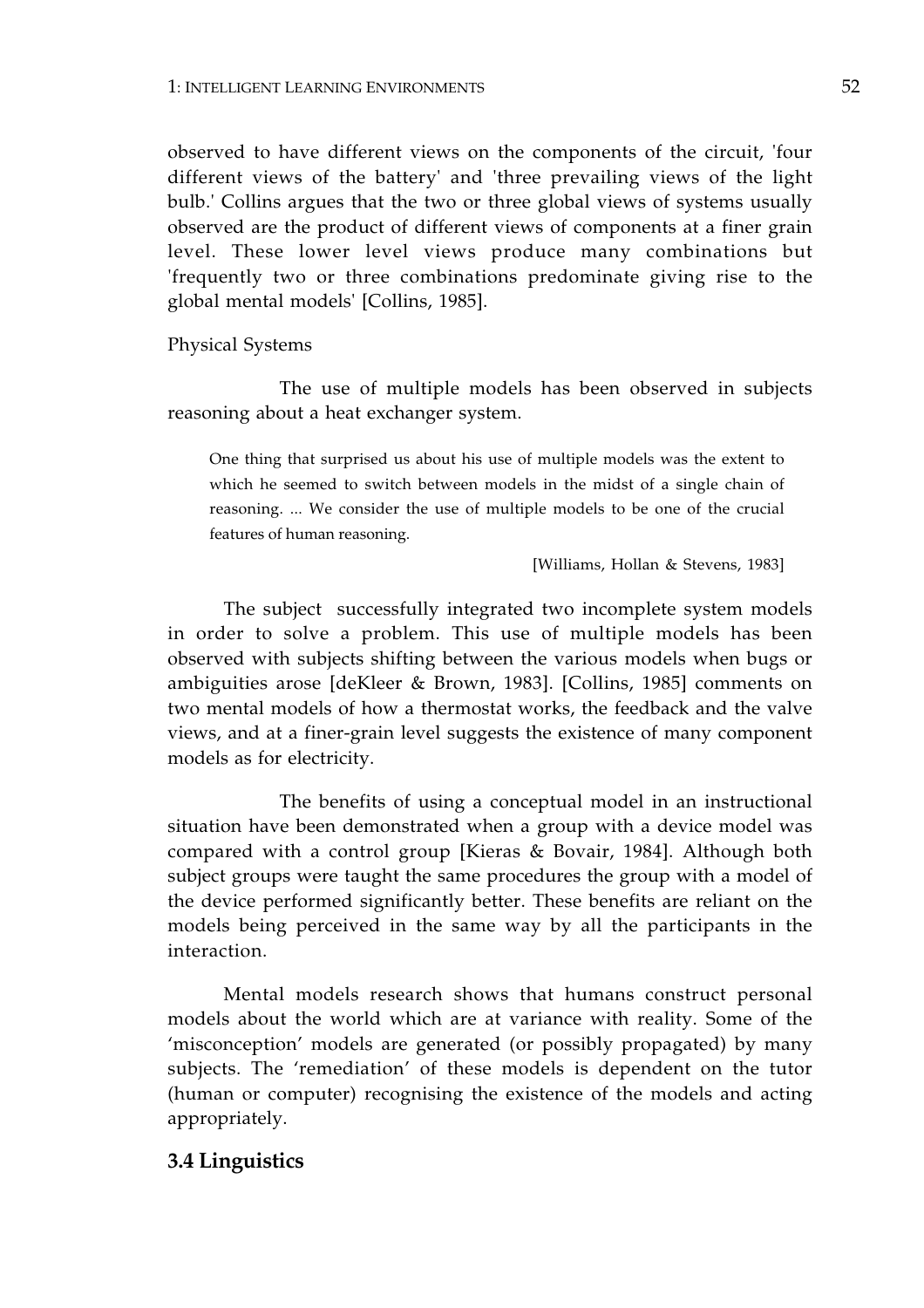This thesis started by saying that communication between agents results in misunderstandings due to the different beliefs of the dialogue participants [Black, Turner & Bower, 1979; Grice, 1968]. Linguistics has addressed the problem when the communication takes place in natural language.

## Mental Spaces

One account of how to construct meaning in natural language is given in the *Mental Spaces* theory of [Fauconnier, 1985]. Mental Spaces are typically established through linguistic cues that separate the subsequent beliefs from current beliefs. Any expression that generates a new space, or refers back to previously created space, is called a *space-builder.* Examples of space builders include:

- · in Len's picture
- · in John's mind
- · in 1929
- · from her point of view
- · possibly
- · theoretically
- · Max believes
- · Gertrude claims

[Fauconnier, 1985] claims that in order to understand natural language humans continually create, modify, delete and move between these mental spaces. Many of the space-builders are analogous to belief logics and systems like *Viewgen* (section 2.3.1) in using agent-specific viewpoints. However the space structure is augmented by *connectors*  which link together items in different spaces. For example, a drama *connector* links a *trigger* of Henry V in a play with a *target* of Henry V in the real world [Fauconnier, 1985] pp19. This approach means that although spaces are structured and hierarchical (in that Len's beliefs about Bill are 'deeper' in the hierarchy than Len's beliefs in general) the majority of inter-space relationships are between elements. These links provide a heuristic for locating a new space:

· plausible new spaces are those with elements with connectors to recently processed elements in the current space

Relevance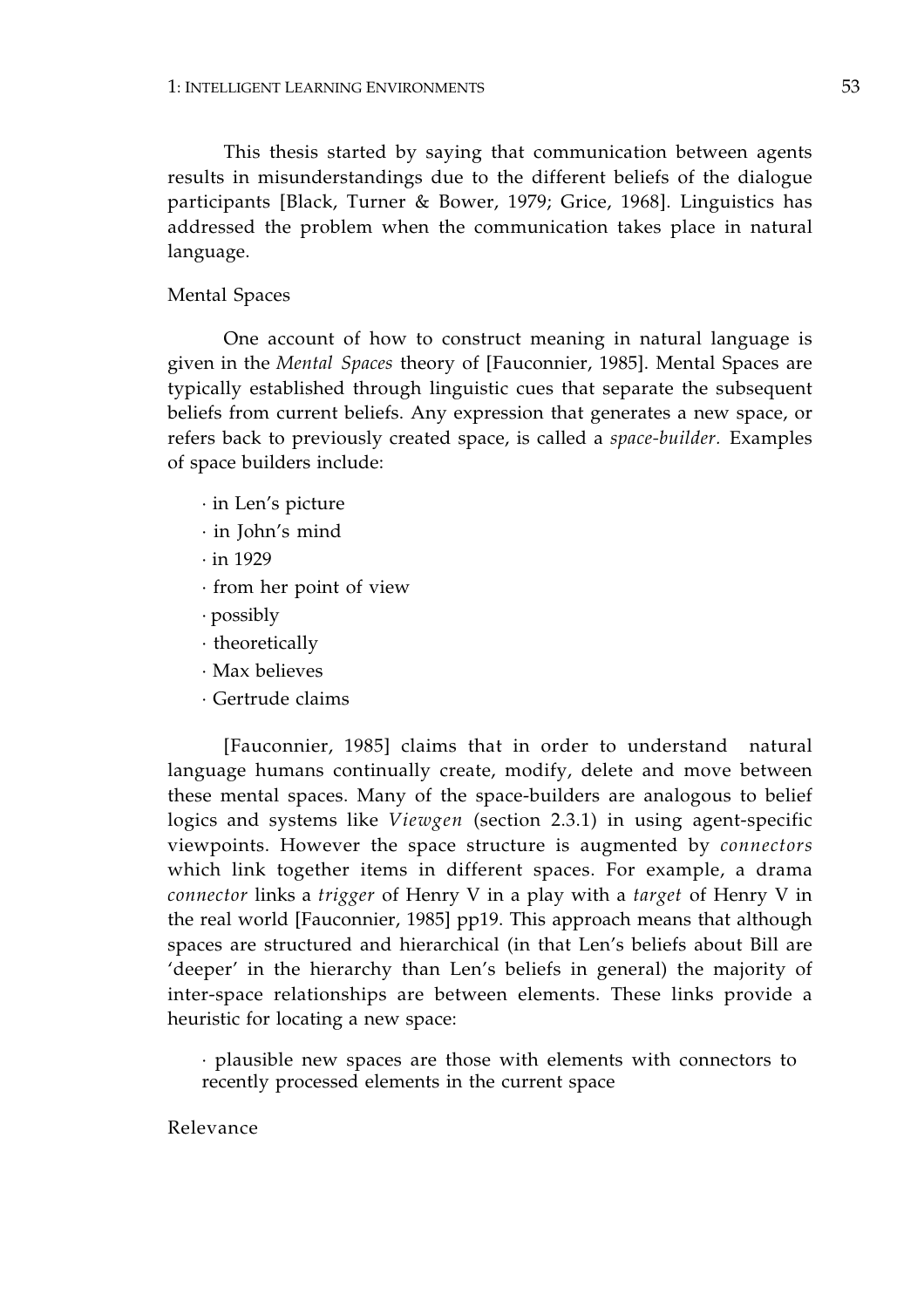[Sperber & Wilson, 1986] contend that human cognition revolves around one property – *relevance*. They claim that ostensive communication, in addition to the message itself, 'communicates the presumption of its own optimal relevance' [Sperber & Wilson, 1986] pp158. That is, the message should contain something useful and it is the most relevant of the possible messages the communicator could have chosen.

The implication of this is that given a multiple-space belief representation a plausible metric for selecting spaces is how relevant the belief is. Relevance is defined in terms of *contextual effects* and *contextual effects* are the consequences of adding new information to a context (or space), specifically:

· erasing assumptions from the context [space]

- · modifying the strength of assumptions in the context [space]
- · deriving implications in the context [space]

Trivial effects such as just adding new information without linking it to existing information do not count as *contextual effects*. This theory also suggests a plausible space selection heuristic:

· select a space where the contextual effects are greatest

A similar heuristic is indeed one of the two methods employed in the IMAGE system, see section 2.2.2.

# **3.5 Artificial Intelligence**

A consequence of approaching problems from different points of view is that one view's beliefs are likely to be inconsistent with those in another view. [Fagin & Halpern, 1988] have formalized this into a logic of *local reasoning* that permits agents to hold inconsistent beliefs without incoherent situations.

One reason that 'people hold inconsistent beliefs is that beliefs tend to come in non-interacting clusters' [Fagin & Halpern, 1988]. As each frame of mind can contain different beliefs about the same objects this amounts to allowing different viewpoints about some set of objects. This logic-based approach is similar to the SNePS system described in section 2.3.1. A formulation in terms of non-monotonic logic is described in [Kumata & Atsumi, 1988].

[Self, 1992] highlights three other logic-based ideas: implicit and explicit belief [Levesque, 1984], awareness [Fagin & Halpern, 1988] and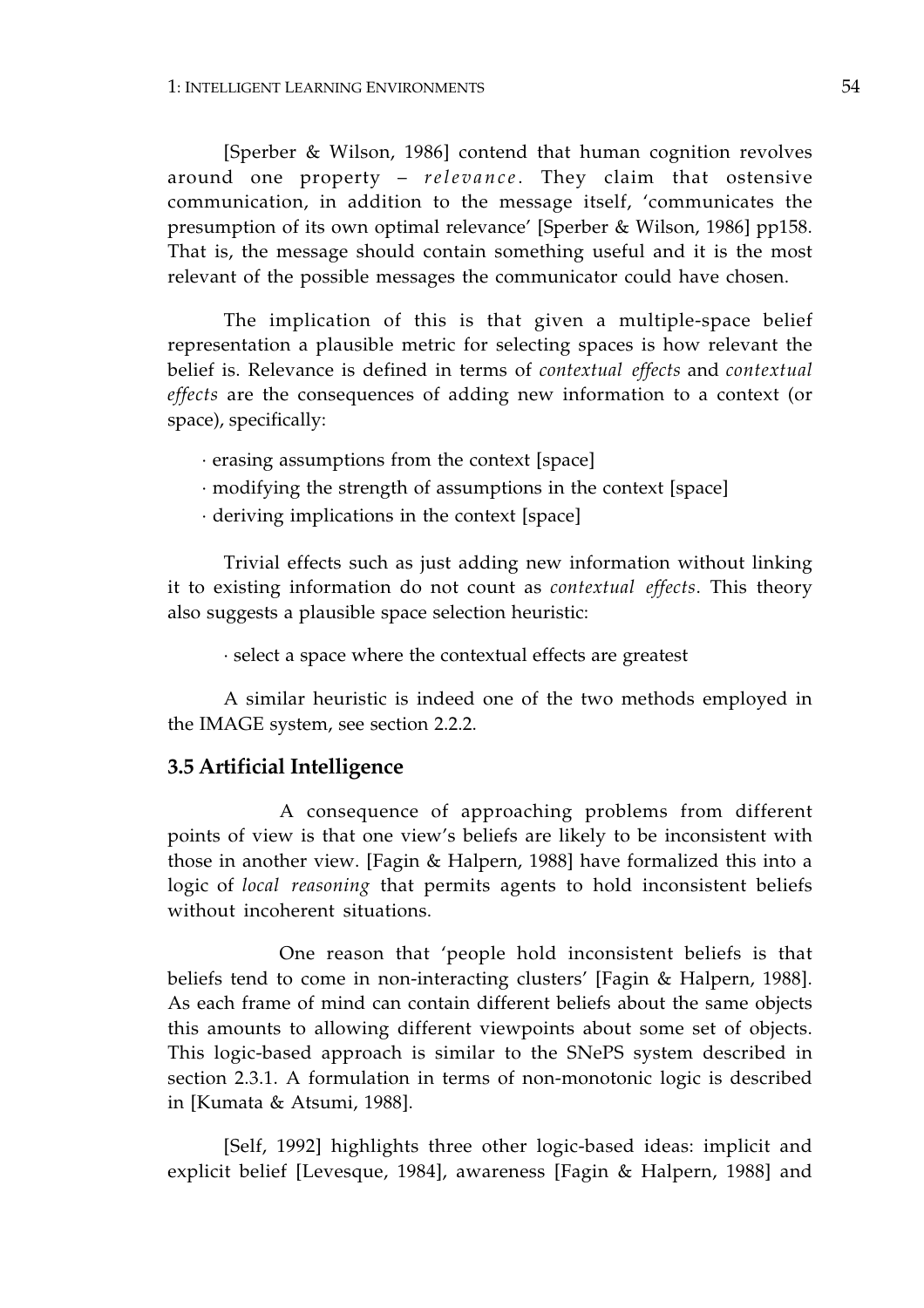resource bounds. An agent's implicit beliefs include all the consequences of its explicit beliefs. Awareness allows agents to reason with just those beliefs that they are 'aware' of, i.e., those they consider to be relevant. The limited resources available to an agent may also restrict its reasoning, for example to achieve real-time constraints on response times.

# **3.6 Synthesis**

The two preceding Chapters have shown that the informal term viewpoints covers a wide variety of interpretations and domains. The review has covered the main areas of viewpoint-related but a comprehensive review of *all* relevant topics is unrealistic within the scope of this research. [London, 1991] and [Moyse, 1990] contain reviews of viewpoints and they both conclude that a restricted examination of the topic is the only practicable approach. Moyse restricts the VIPER system to pre-defined viewpoints and London only considers viewpoints in his sense of *angles* ( see section 2.2.2) in the IMAGE system.

The two complementary senses of viewpoints described in section 1.1 come together in the mechanism the system uses to represent the viewpoints of learners. In ITSs the general problem of student modelling is made considerably harder by the possibility of both the system's domain model and the learner's conception of the domain reflecting alternative viewpoints.

Placing the computer in the role of a learner simplifies the problems but does not remove the need for the system to represent learner's viewpoints on the domain. Given the large number of approaches to this task outlined in the Chapters 2 and 3 some conclusions need to be abstracted from the literature to proceed with the development of the proposed Intelligent Student System.

Table 2.2 listed the important elements of the implemented systems considered in Chapter 2. These were:

- · user space transparency: are the viewpoints visible at the interface?
- · dynamic space creation: are the viewpoints dynamic?
- · space relationship: how are the viewpoints related to each other?
- · agent spaces: are spaces associated with agents?

· global/local inference: do spaces have separate inference mechanisms?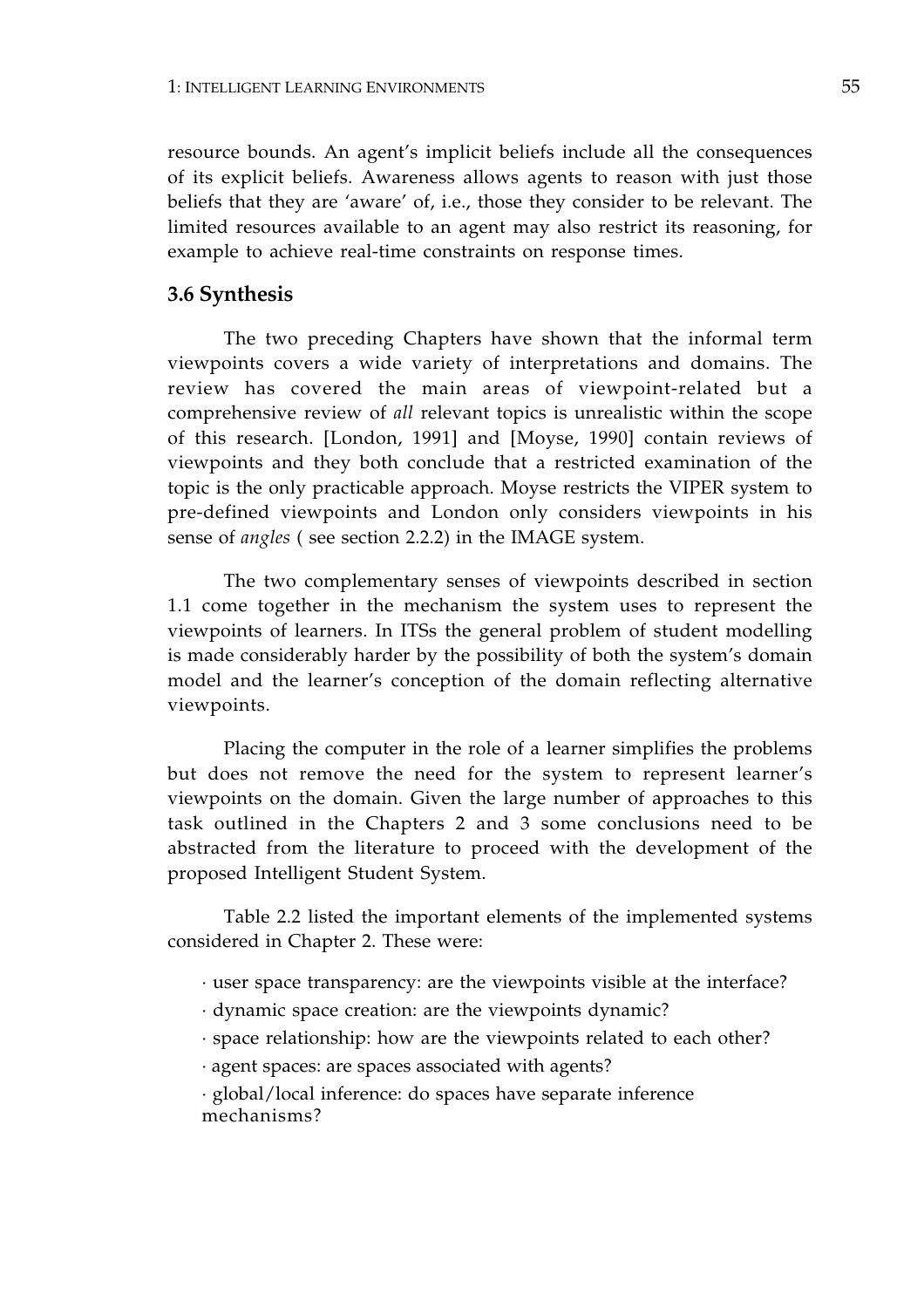The form of the proposed ISS necessitates that the viewpoints and their contents should be dynamic – otherwise the system will be unable to represent revision of users' beliefs during the interaction. As the ISS is designed to represent a single learner's beliefs there is only one agent to be modelled and so agent spaces are not required. The locality of inference and the relationships between viewpoints are determined by the choice of domain for the system (see section 5.2).

The emphasis on communication in section 1.1 implies that viewpoints should be visible at the interface – restricting the viewpoints to internal models only increases the probability of misunderstandings. This may seem obvious but many systems appear to treat viewpoints as an aide to reasoning and not as an aide to communication (see Table 2.2).

A corollary of *visible viewpoints* is that they should be explicit elements of the dialogue and consequently have unique identifiers – *names*. Viewpoints cannot be manipulated or discussed by the user without explicit identifiers.

In summary, the desire to explore the learner's viewpoint in a domain with inherent viewpoints<sup>13</sup> implies that the viewpoints themselves should become explicit and manipulable by the learner. These ideas are implemented in section 5.3.1.

<sup>13</sup> A domain where a dialogue can be reasonably expected to include explicit viewpoints, e.g. economics, politics, psychology, religion, art etc.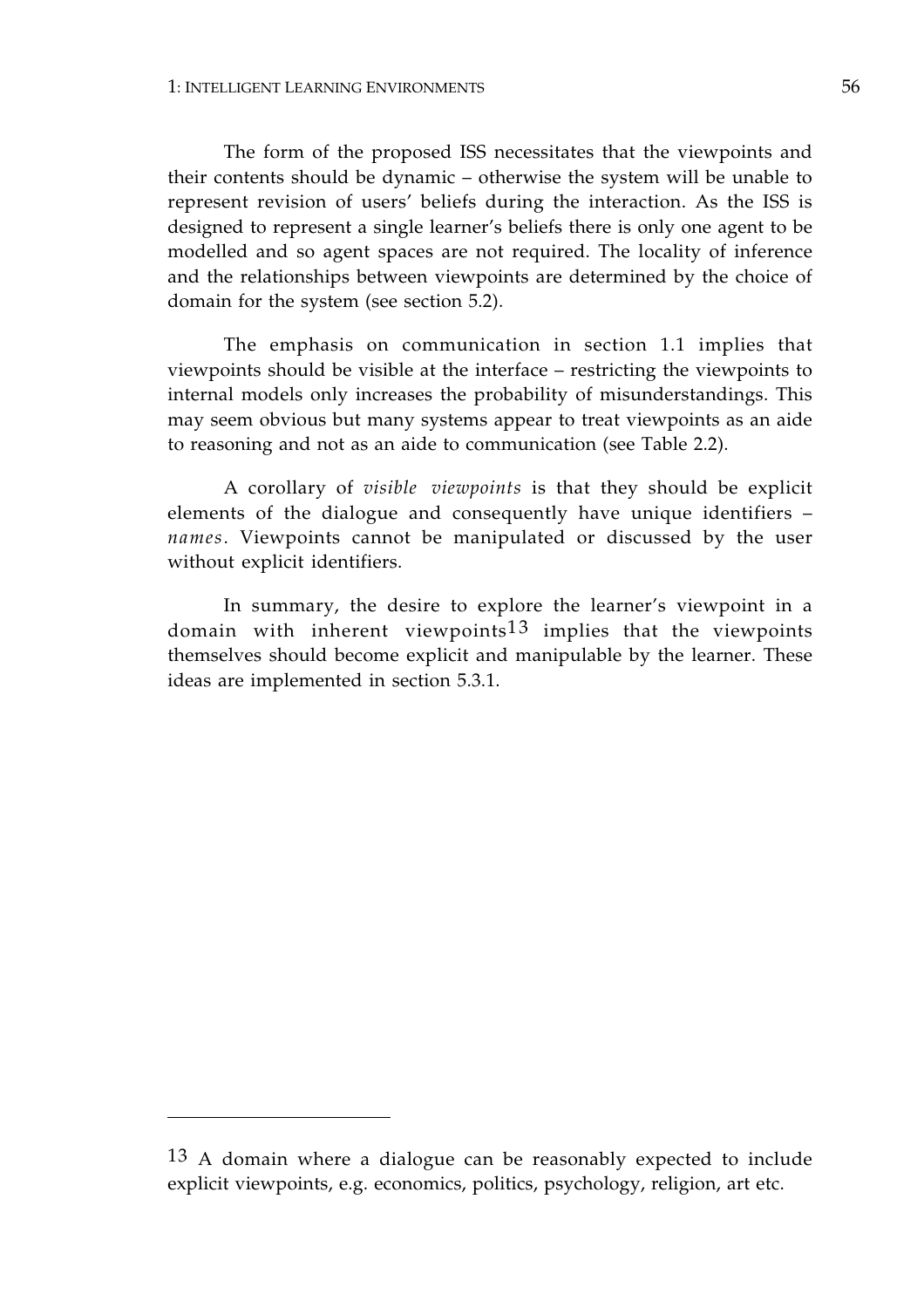# Chapter 4

# Intelligent Student Systems

# **4.1 Introduction**

The concept of an educational system that behaves as a student, rather than a teacher, was outlined in Chapter 1. This Chapter considers these Intelligent Student Systems (ISSs) in more detail.

ISSs have several potential uses :–

1) **to support learning through being taught by a student.** As a teacher the human learner is forced to explain themselves and make their implicit reasoning explicit.

Explanation will bring out possible flaws in arguments, since through attempts to justify the reasoning, the person must examine previously unconsidered (and possibly unconsidered) justifications (VanLehn, 1985). If an explanation is flawed, then the process of having constructed the explanation will characterise the cause of the flawed explanation either as an error in logic (or argument) or as a wrong assumption.

[Palthepu, Greer & McCalla, 1991]

2) **as a learning aid for trainee teachers** – VanLehn in [Sandberg, Barnard & van-der-Hulst, 1992]. The training of teachers involves a combination of theory and practice. Currently the practice takes place in real classrooms with real students. Although this provides realworld experience for the teacher it can be harmful for the students who run the risk of sub-standard teaching. Also there is no guarantee that the experience gained by the teacher is representative of possible student behaviour. A computerised version of teacher training could be tailored to prepare the novice teacher for a representative variety of situations with a consequent reduction in the interference in students' education [Berliner, 1985]. This would be beneficial for trainee teachers, current students and future students (whose teachers would be better trained).

For example, [Corte, Verschaffel & Schrooten, 1991] reports on a system which tests the diagnostic skills of student-teachers through identifying procedural bugs in arithmetic skills. The system is restricted to bug identification though and there is no element of remediation (or learner improvement) as the bugs are not generated from any form of learner model. On a larger scale STDM (Simulation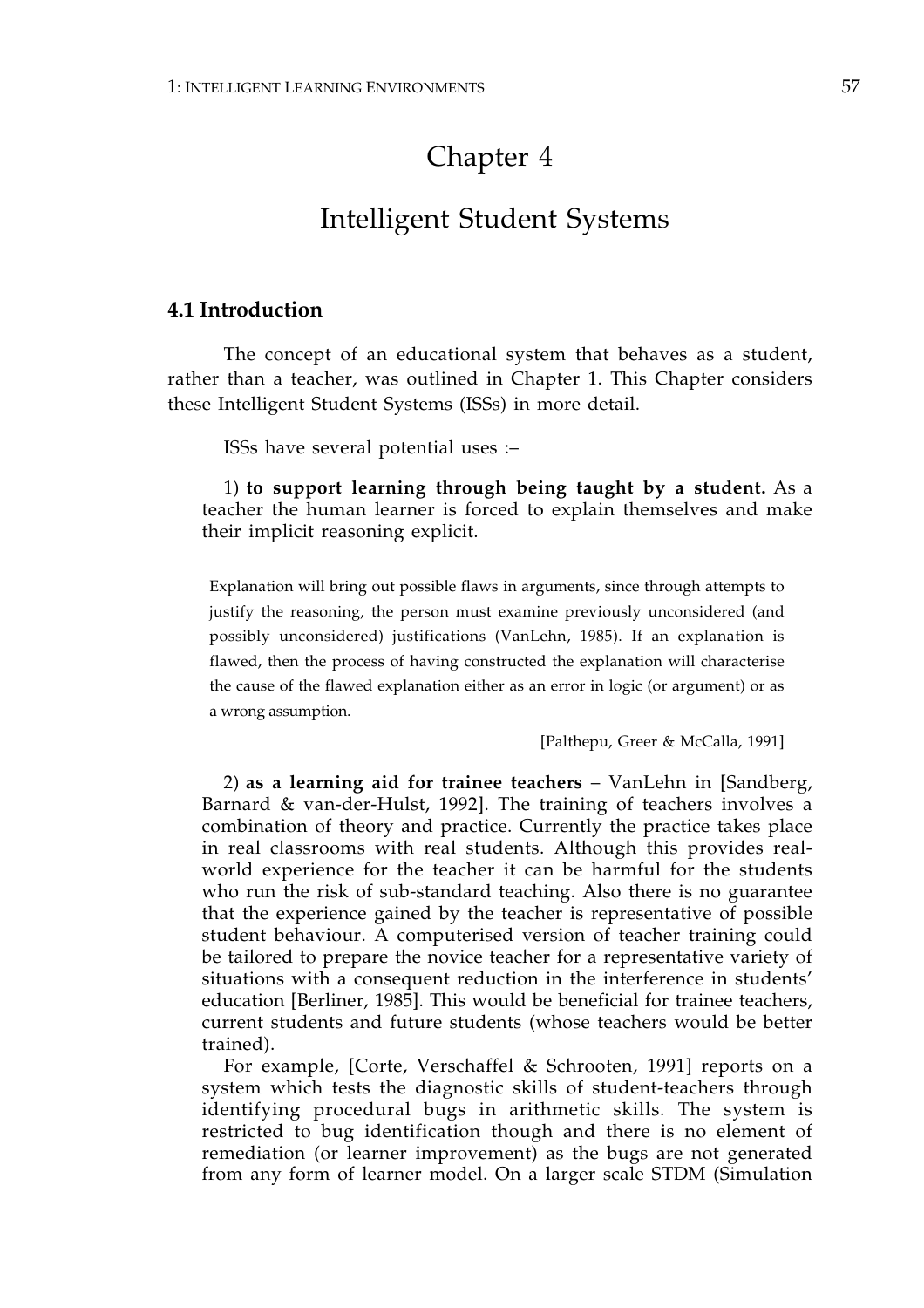on Teacher Decision Making) [Shelley & Sibert, 1991] allows studentteachers to practice on a simulated class of learners. The studentteachers 'received research-based feedback on the probable effects of these decisions' [Shelley & Sibert, 1991] from the simulation. However the pupil simulation (and the student-teacher's decision-making) was based on variables like test results, attendance, health, family background and psychological reports rather than beliefs about a specific domain.

An ISS could also be used in the training of tutors for a peer tutoring project (see section 4.2.1).

3) **as an aid for ITS designers.** The design of an ITS implicitly includes a great deal of information about its potential users – learners. An ISS could be used in an analogous manner to a programmable user model:

 A PUM [programmable user model] is a constrained cognitive architecture that can be programmed (e.g. by an interface designer) to simulate an hypothetical user performing some range of tasks with a proposed interface. A PUM therefore acts as an analytical model of a computer user, cast in a form in which the interface designer has to "program" certain aspects of the user's intended behaviour.

[Young, Green & Simon, 1989]

Although PUMs were conceived of as a tool for the evaluation of interface designs they can be applied to ITSs.14 A PUM is a subset of an ISS as it is only intended to interact with an ITS over a small range of behaviour. So the partial construction of an ISS by an ITS designer can highlight the implicit assumptions made about learners in an ITS.

4) **as an alternative assessment metric for learners.** Assessment of learners in most procedural domains is straightforward, e.g. after being taught a subtraction algorithm learners are given subtraction problems to perform. In declarative domains task performance is not so clearly identified. Conventional methods include multiple-choice, dataresponse and essay-style questions. An alternative is to measure how

<sup>14 [</sup>Young, 1989] considers that, in general, 'artificial users' are impossible to build. However constraining the 'users' to be simply artificial *learners*  renders the approach tractable. The user of an interface may well be undertaking a complex loosely-bounded activity in an unspecified domain (e.g. writing a thesis, designing a car, etc.) whereas a learner learning a new concept is only involved in one human-like activity in a tightly constrained domain.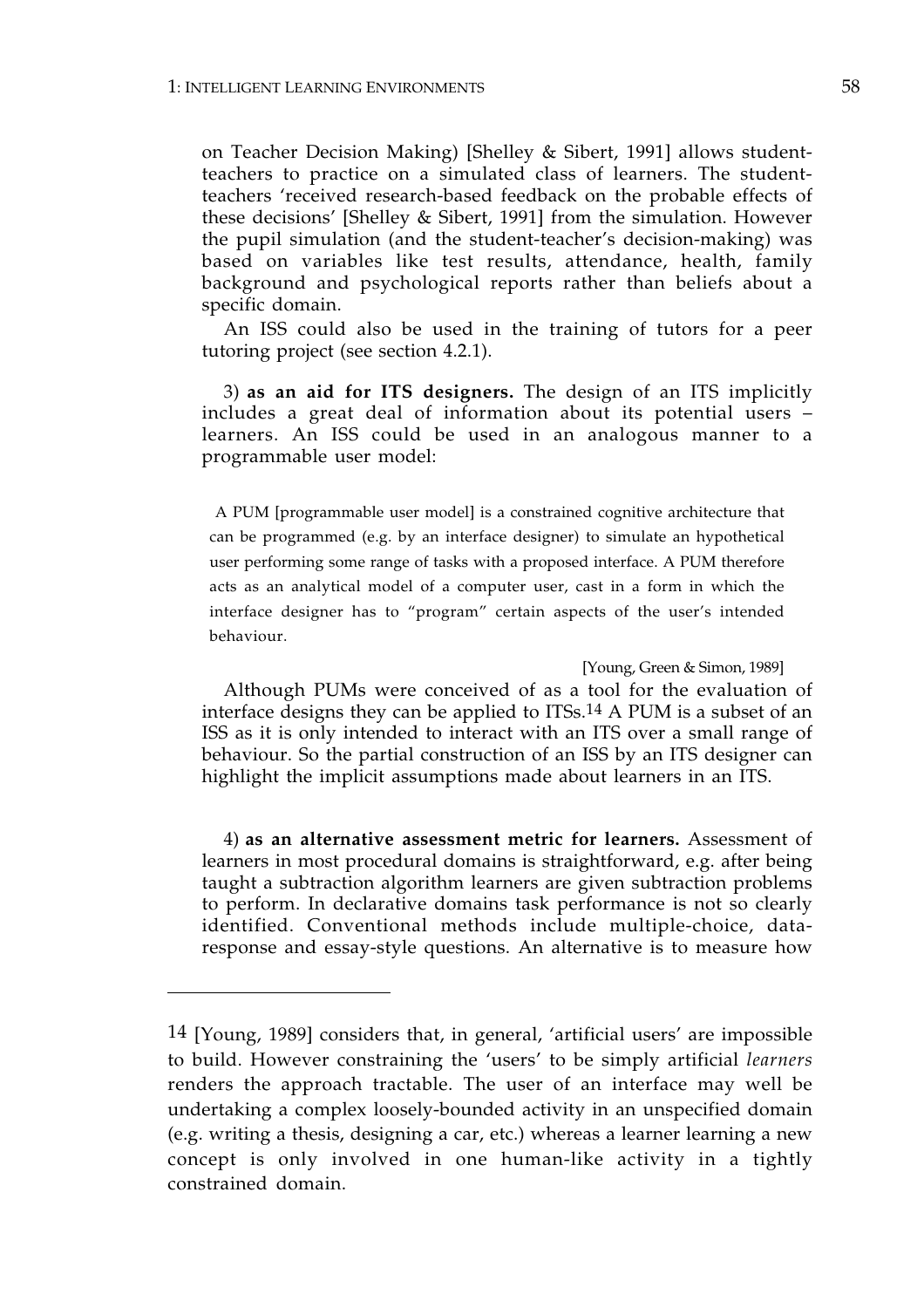successfully a learner can communicate their knowledge about the domain to an ISS. How successfully the ISS acquires knowledge, or can answer questions about the domain, can be used as the basis of a measure of how well the learner has comprehended the domain.

Human-human communicability is unreliable as a metric as those being taught cannot be standardised between learners – whereas an ISS can be consistent. The teaching of knowledge provides a concrete interactive task for learners compared with, for instance, the difficulties of predicting the beliefs of somebody who will read an essay at some future time.

5) **as an evaluation tool for ITSs.** The evaluation of ITSs is 'costly, frustrating, and time-consuming' [Littman & Soloway, 1988]. The automation of the evaluation process is therefore a desirable goal for ILE research. ITSs are evaluated with respect to their effects on human learners (who can be difficult to obtain) and a significant part of automating their evaluation is to provide a population of artificial learners (ISSs). Using ISSs ITSs could undergo many more trials before moving into a real-world teaching situation. If an ITS fails to teach a cooperative ISS then it will probably have considerable difficulty with human subjects. As such an ISS can provide a lower bound for the effectiveness of an ITS.

6) **as a method of evaluating different methods of instruction.**  Alternative theories of instruction are compared with respect to the resultant complexity of the ISSs behaviour as it learns. [Ohlsson, 1992; Ohlsson, Ernst & Rees, 1992] uses this 'method of teachable simulation models' implemented as a production system with constraints to compare the complexity of the *regrouping* and *augmenting* subtraction algorithms.

 This Chapter will concentrate on the first of these uses: a one-toone learning by teaching system – a computerised analogue for the educational practice of peer tutoring (although this could be said to include an element of self-assessment as well). The objective of such a system is not to introduce the learner to new material but to encourage greater understanding of previously acquired domain knowledge. A learning by teaching ISS is thus a complement to an ITS rather than a substitute.

First, peer tutoring and tutorials are examined as they provide the educational rationale for a learning by teaching ISS. Other related systems, such as automated knowledge acquisition tools and machine learning programs, are compared with ISSs. The knowledge requirements of an ISS are discussed and an architecture outlined.

# **4.2 Related Educational Research**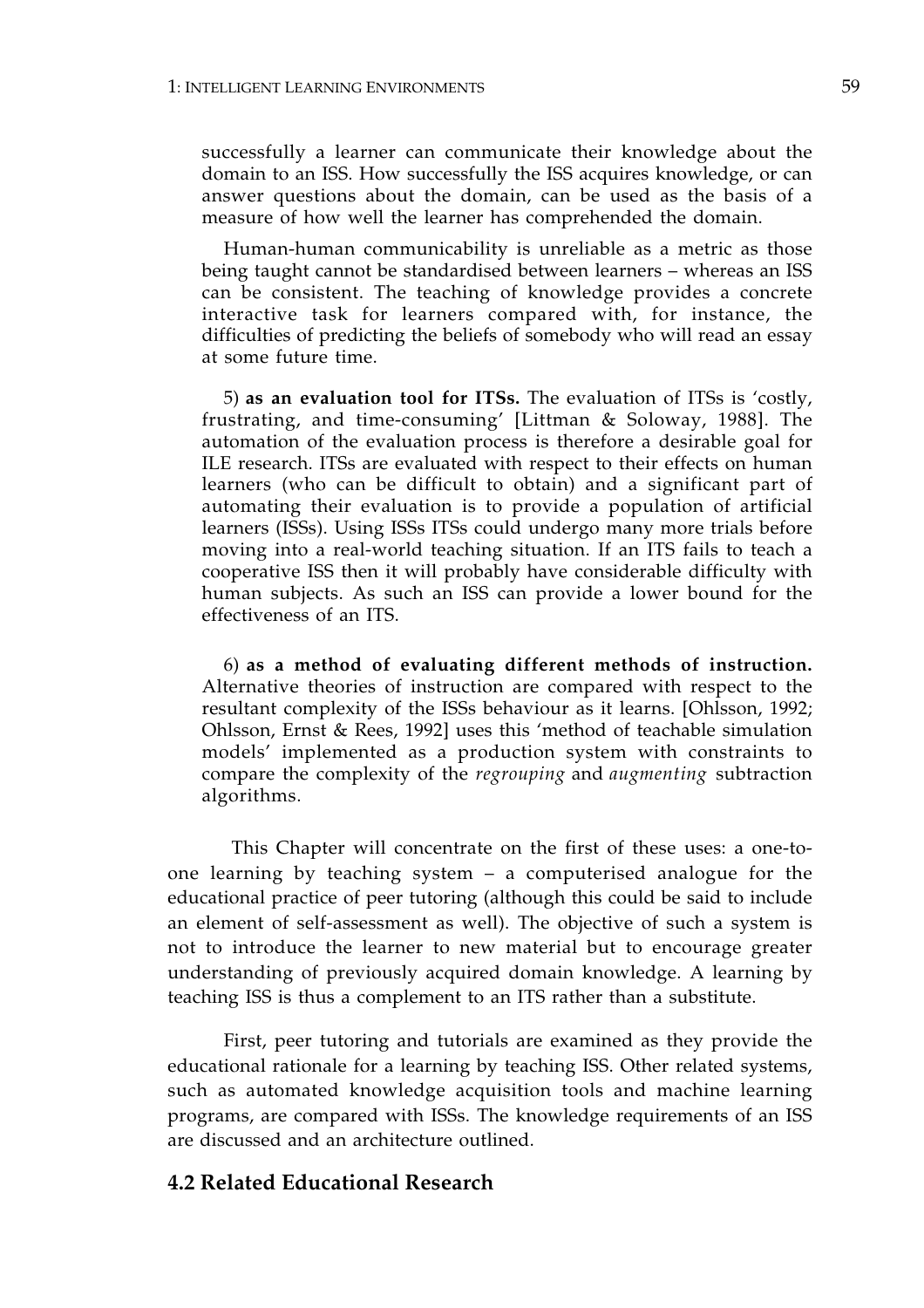The utility of the ISS approach can be considered from two perspectives: the analogy with peer tutoring and its relationship to other conventional educational practices.

## **4.2.1 Peer Tutoring**

Peer Tutoring is 'the system of instruction in which learners help each other and learn by teaching' [Goodlad & Hirst, 1989] pp13. Collaborative behaviour has always been an important part of learning but peer tutoring represents a structured approach with definite educational objectives.

The simplest peer tutoring scenario consists of two subjects: a tutor and a tutee – the tutor being more able in the domain than the tutee. The tutee is usually given some tasks which are at the limit of their ability and when they encounter difficulties the tutor provides help. At this point the tutors take on the role of a teacher in understanding the tutee's difficulties and providing a tailored explanation. As tutees are not usually in continued simultaneous difficulty it is common for tutors to be allocated a small group of tutees although most interaction is usually one-to-one.

The basic idea is that tutees benefit through increased teacher-like personal attention and tutors benefit through experiencing the cognitive demands of teaching. Studies of peer tutoring schemes indicate that both tutors and tutees make cognitive gains. [Goodlad & Hirst, 1989] pp 61 classify the benefits to tutors as:

- · development of their sense of personal adequacy
- · finding a meaningful use of the subject-matter for their studies
- · reinforcing their knowledge of fundamentals

· in the adult role, and with status of teacher, the experience of being part of a productive society

· developing insight into the teaching/learning process and cooperating better with their own teachers

The studies show that tutors can learn by teaching, though the learning is not a simple acquisition of new facts. Tutors learn by restructuring their existing knowledge via experiencing the alternative cognitive demands required by the role of a teacher rather than that of student. A peer tutor is unlikely to acquire new knowledge of the domain in question but may well gain new insight into previously studied topics.

Although benefits to the tutees (individualised instruction, more teaching, companionship and better response to peers than teachers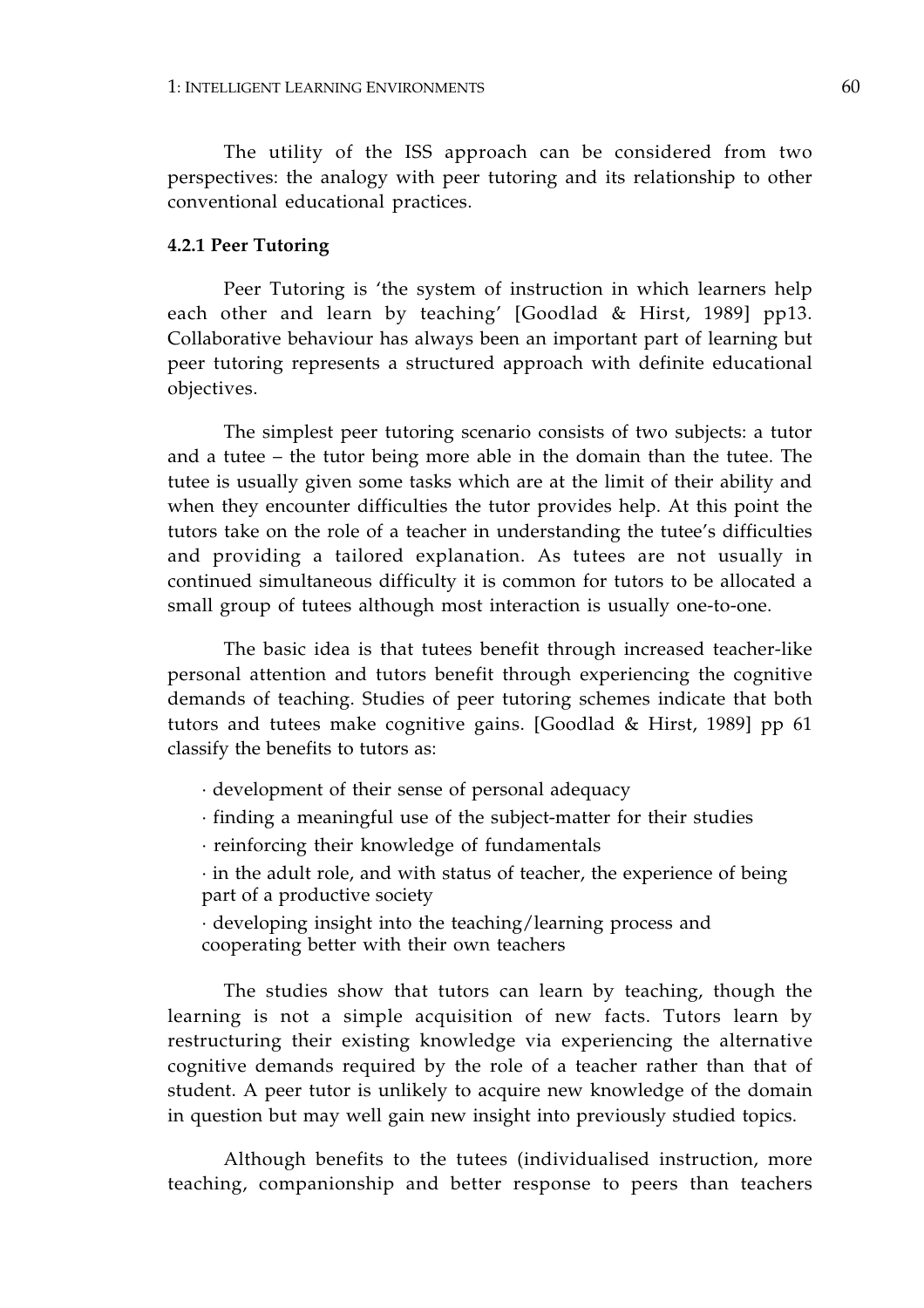[Goodlad & Hirst, 1989]) are used as justifications for classroom peer tutoring schemes, as we are considering systems to aid human learners, the tutee benefits are not relevant  $15$ .

Tutors on peer tutoring schemes report positively on reinforcing subject knowledge, practice in communication of ideas and gaining insight into other perceptions of the domain. For example, Table 4.1 shows some questionnaire results from the 'Pimlico Connection'16 peer tutoring scheme [Goodlad & Hirst, 1989] pp104. Evaluation of this scheme's benefits to tutors were confined to qualitative mechanisms such as interviews and questionnaires.

Studies of the academic achievements of ex-tutors have not been undertaken although some questionnaire results suggest that the experience improves the perception of teaching as a career [Goodlad & Hirst, 1989] pp 108. The schemes do not work well for all participants and some tutors do not benefit as much as others. However, a general result is that significant (not necessarily a majority) numbers of participants do benefit from the experience (see section 'Benefits to Tutors' on page 57) [Goodlad & Hirst, 1989] pp 61.

Studies in the matching of tutors and tutees tend to concentrate on the age and gender of the participants, the structure of the scheme and whether the tutors received any pre-scheme training. Although tutor differences have been compared with respect to tutee benefits there appear to be no guidelines in the literature as to which tutee characteristics are beneficial to tutors beyond broad statements such as 'an age/experience gap of three years seems quite adequate' [Goodlad & Hirst, 1989] pp 85.

Peer tutoring results are robust and wide-ranging; they have been repeated with subjects of different ages, genders, domains, educational levels, cultures, social backgrounds and mental and physical abilities

<sup>15</sup> In the same way that any knowledge gained by ITSs is not used as a justification for adopting their use. The knowledge an ITSs acquires about a learner may (or may not) be lost at the end of a session – it doesn't affect a judgement about how effective the session was in aiding the learner.

<sup>16</sup> A large peer tutoring scheme using students from Imperial College of Science, Technology and Medicine, University of London, as tutors in local secondary schools. The scheme began in 1975 and has used tutors in science, mathematics and craft design technology.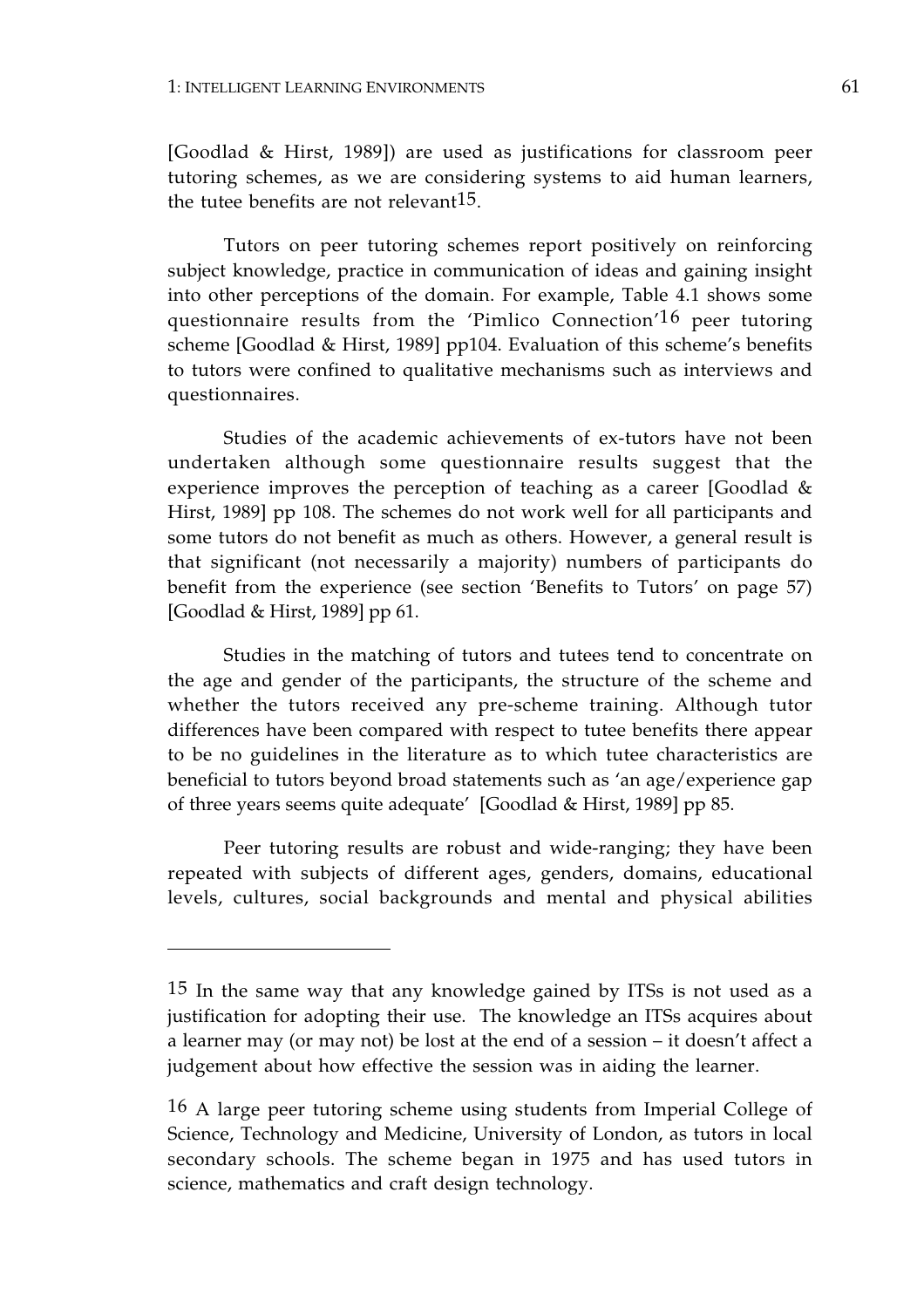|                                                                         | Greatly       | Somewh<br>at | Not at<br>all | Not sure |
|-------------------------------------------------------------------------|---------------|--------------|---------------|----------|
| Reinforcing your knowledge<br>of some aspect of your subject?           | $\mathcal{P}$ | 38           | 56            | 4        |
| Getting practice in the simple<br>communication of scientific<br>ideas? | 55            | 41           | $\mathcal{P}$ |          |
| Gaining insight into how<br>other people perceive your<br>subject?      | 35            | 52           | 10            | 3        |
| Increasing your self-<br>confidence?                                    | 15            | 59           | 19            | 7        |

Percentage of students indicating they had benefited from being a tutor by:

Table 4.1 Selected questionnaire responses from the 'Pimlico Connection' peer tutoring scheme from [Goodlad & Hirst, 1989]

[Goodlad & Hirst, 1989; Goodlad & Hirst, 1990; Saunders, 1992]. There are studies which fail to replicate these common findings (e.g. [Kennedy, 1990]) which suggest that the full range of necessary factors for successful peer tutoring have not been identified.

Related to the peer tutoring studies are the informal reports of teachers who find that teaching students is effective in improving their own understanding of the subject [Berliner, 1989; Dillenbourg, 1991; Michie, Paterson & Hayes-Michie, 1989; Palthepu, Greer & McCalla, 1991]. A central mechanism is that teachers find they have to be able to explain a concept to themselves as a pre-requisite to explaining it to their students17 [Palthepu, Greer & McCalla, 1991]. Good self-explanation has been correlated with good student understanding [Chi et al, 1989; Ferguson-Hessler & Jong, 1990; Pirolli & Bielaczyc, 1989]. Indeed sometimes it is the act of explanation itself rather than any attribute of the other agent(s) that is important:

<sup>17</sup> However the teacher's self-explanations are likely to involve a greater depth of knowledge than the explanations given to students.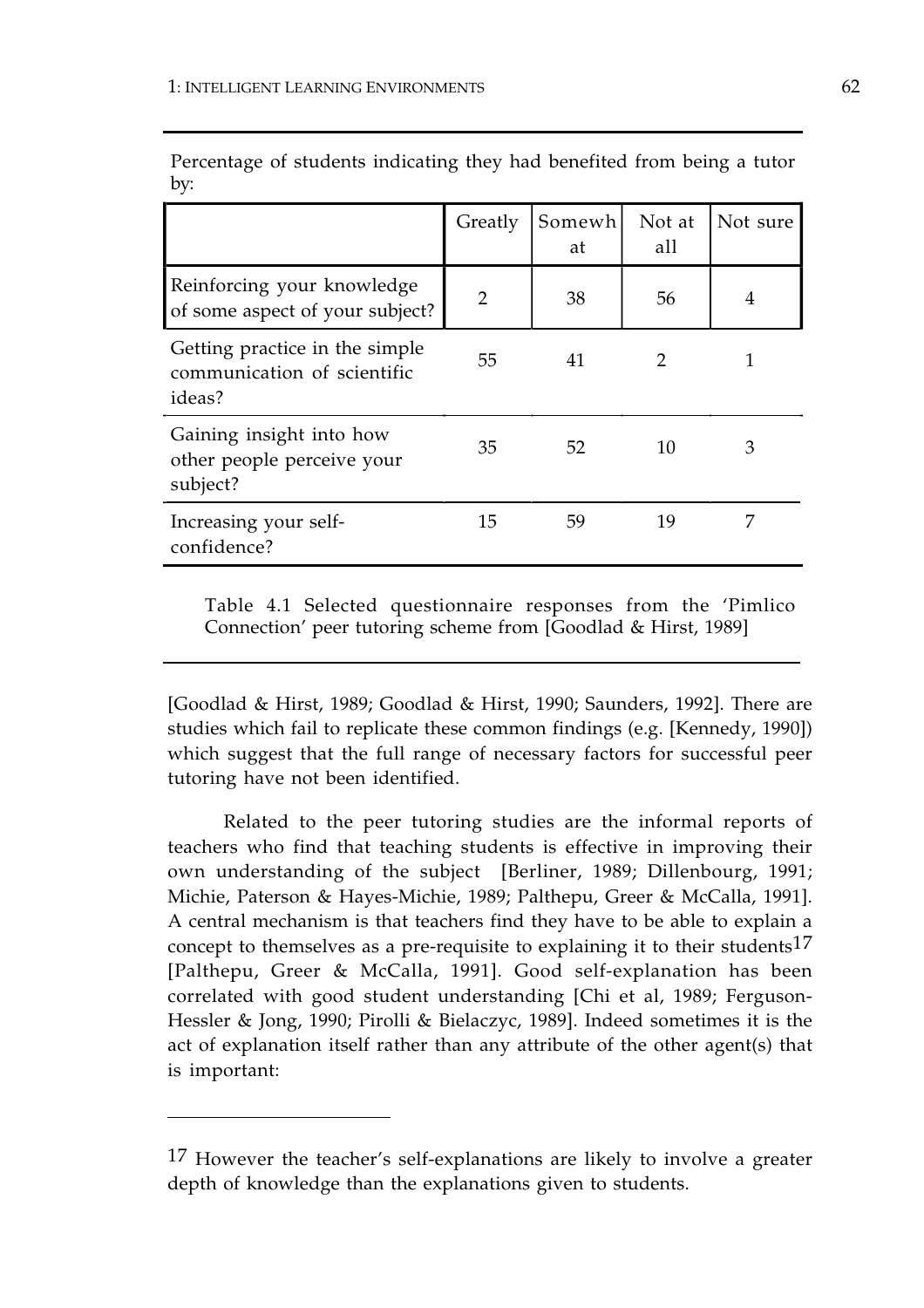Put it another way. Sometimes I've been stuck with a problem, and I've gone into a colleague's room and I've said "Can you spare me a minute?", right. And I've stopped halfway through what I've wanted to say because in exposing the argument I've understood where I've gone wrong. All he's done by way of help is to sit there. And he hasn't understood what I've been trying to say to him because I haven't finished what I was saying.

Economics lecturer18, interview 1, (lines 1147-1155)

There is, however, a difference between peer tutoring schemes and teachers' reports in that peer tutors do not attempt to teach an integrated course module but rather to opportunistically repair the tutee's local failures on some task.

A third evidential source comes from experiments in social cognition. One study of paired peers engaged in problem-solving showed that:

the initially more able members of each pair made more progress than children of comparable initial competence who worked alone.

[Light & Glachan, 1985]

This outcome was not universal amongst the subjects but, together with similar studies [Glachan & Light, 1982; Mugny & Doise, 1978], shows that these effects can be replicated under controlled experimental conditions as well as in the more informal situations found in peer tutoring schemes. Unfortunately, social cognition research concentrates on the tutees and equally matched pairs, with relatively little work investigating the effects on tutors [Rogoff, 1990]. The role of the less able peer in these experiments is to act as a Piagetian source of cognitive and conceptual conflict [Hewson & Hewson, 1984; Nussbaum & Novick, 1982].

These reports indicate that there may be cognitive benefits for learners in teaching a computer about the domain in which they are studying. These benefits include an increased understanding of the learning process, appreciation of the extent of their domain coverage, increased reflection, reinforcement of existing knowledge and making

<sup>18</sup> As part of the examination of the domain of economics (see section 5.2) an economics lecturer was interviewed several times. Some interviews were informal and unrecorded; two interviews were recorded and transcribed. In interview 1 the lecturer described this episode which is relevant to this separate argument.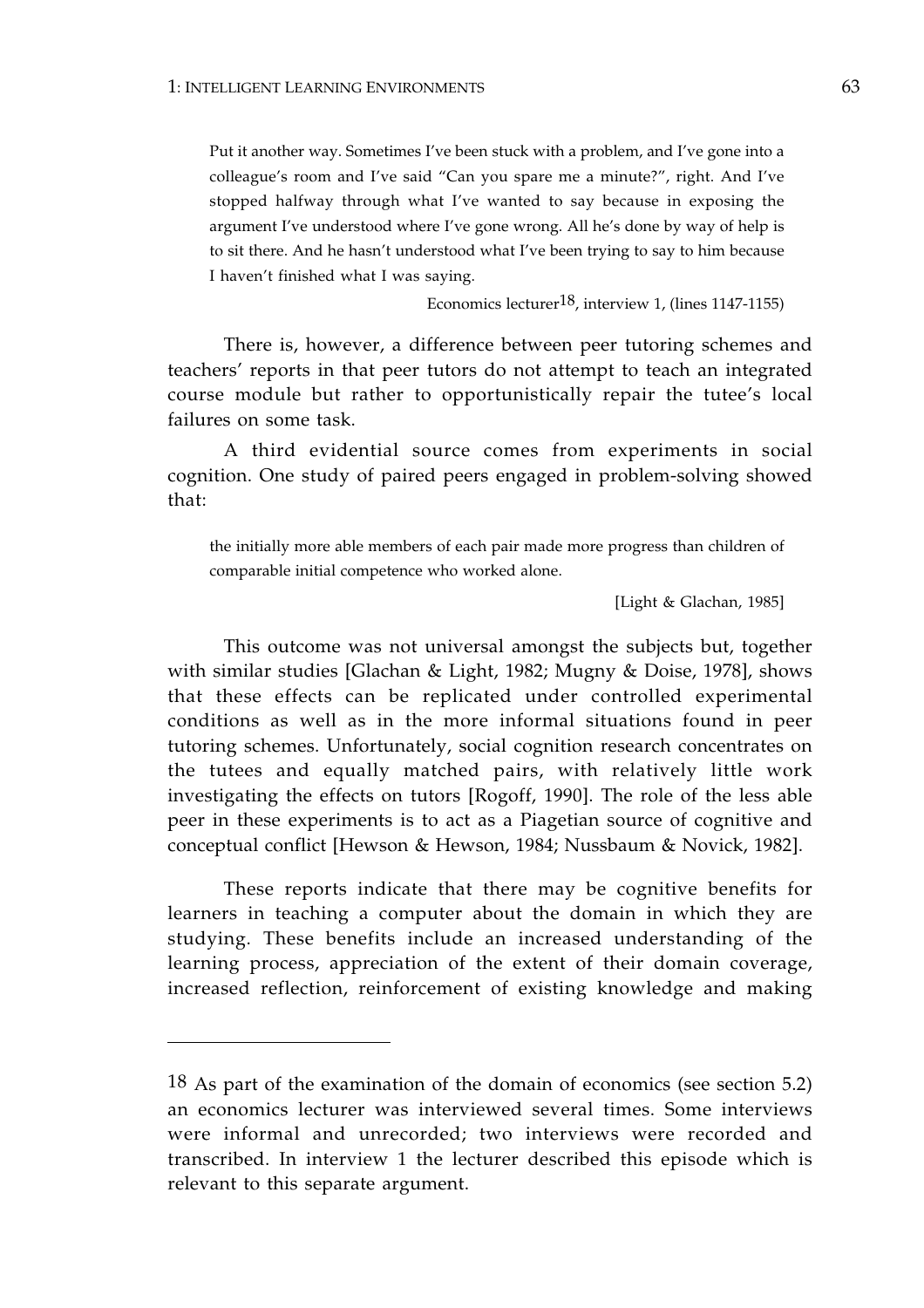their implicit reasoning explicit. These effects should be independent of whether the learners are being initially taught by an ITS or a conventional human teacher.

## Benefits to Tutors

Tutees on peer tutoring projects do not always behave in a manner conducive to the learning of the tutors. When tutors report what they 'liked least' about their experiences the most frequent answers were 'inattentiveness and indiscipline among pupils and not being fully used by teachers', also 'tutors could feel under-used or confused if lessons were not designed to make use of them' [Goodlad, 1985]. These drawbacks to peer tutoring are exactly the type of problems that a computerised alternative could be expected to address.

Peer tutoring schemes are often cited as providing affective, as well as cognitive, gains for their participants, e.g. [Horan et al, 1974; Yogev & Ronen, 1982]. These include improvements in altruism, self-esteem, attitudes to teachers and motivation [Fresko & Chen, 1989; Goodlad & Hirst, 1989].

There is clearly a link between learners' attitudes and their achievements and the relationship is probably simultaneous (a positive feedback loop). The problems of accurately assessing affective changes [Goodlad & Hirst, 1989] pp76 makes it difficult to isolate whether cognitive gains are dependent on the social context of peer tutoring or are largely a consequence of the teaching activities. The possibility of removing the human social aspect (section 4.2.2) by replacing the tutee with an ISS should enable the cognitive effects of peer tutoring to be more accurately assessed.

Some preliminary evidence to suggest that the cognitive effects are related to the teaching activities, and independent of a human tutee, comes from experiments run on an algebra learning by teaching system [Michie, Paterson & Hayes-Michie, 1989]. Subjects taught (by example) a system centred on the inductive machine learning algorithm ID3 [Quinlan, 1986] in the domain of simple linear equations. Two versions of the system were used – in one the learning component was disabled. The subjects that used the learning version recorded the larger pre-test to posttest gain. A control group and a group using a commercial mathseducation package performed less well than the learning by teaching subjects.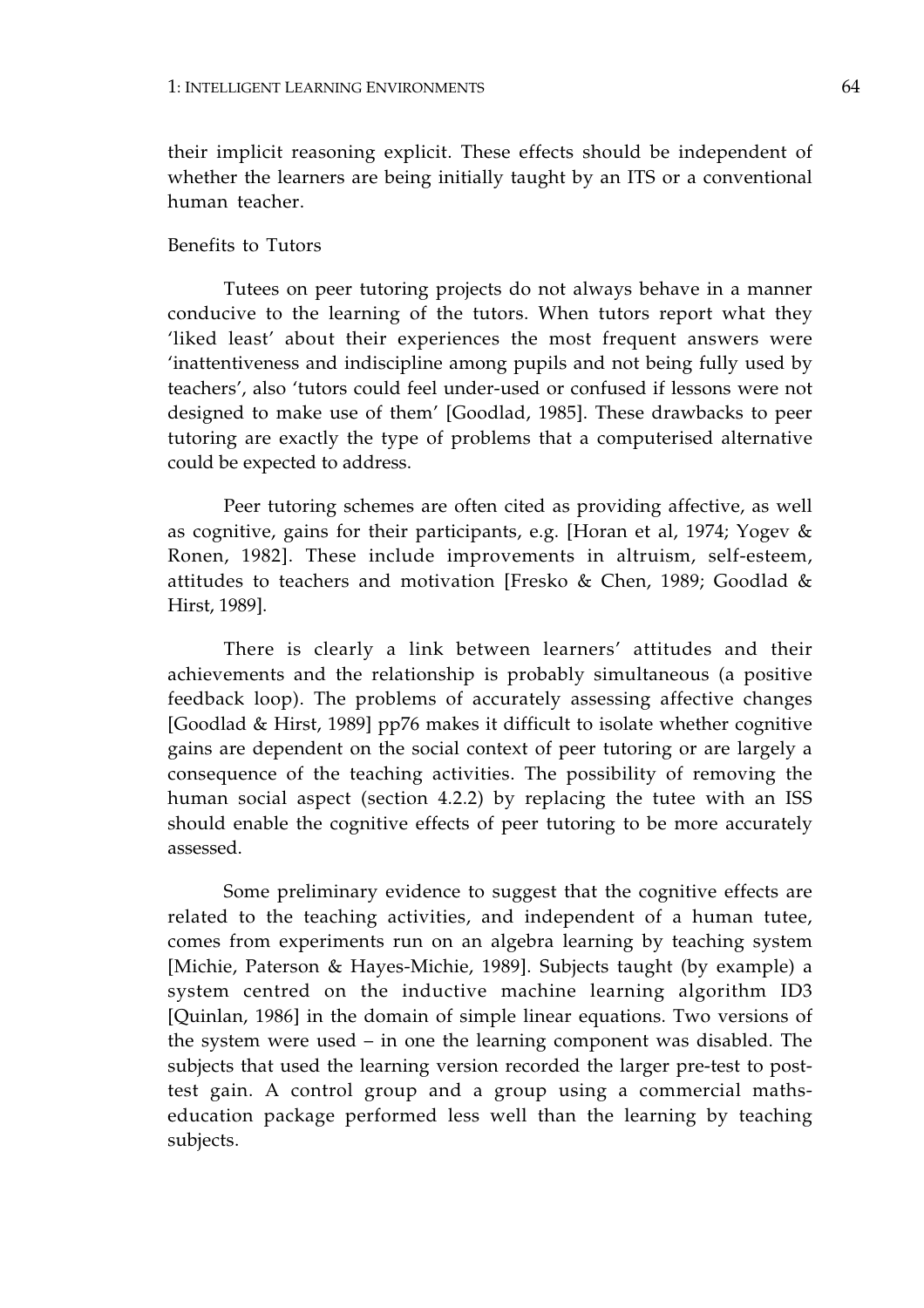The conjectured motivational improvements of the [Michie, Paterson & Hayes-Michie, 1989] subjects, as measured by questionnaire responses, were not observed. This result is consistent with the intuitive assumption that affective gains are less likely from human-computer interactions than human-human ones. It is probable that ISSs will have to rely solely on cognitive outcomes to justify their use. However any conclusions drawn from just a single study should be treated cautiously. It is still the case that the [Michie, Paterson & Hayes-Michie, 1989] results are the *only* reported instance of a learning by teaching system in operation. Whether the outcomes are generalisable, for example across age-ranges or to declarative domains, remains an open question.

## Research Methodology in Peer Tutoring

The evaluation method for the [Michie, Paterson & Hayes-Michie, 1989] experiment is typical of human-human peer tutoring schemes; pre and post-tests together with questionnaires. The interactions themselves are treated as black-boxes with few reports of actual tutee-tutor communications. Qualitative research is restricted to questionnaires and post-session interviews. Possible reasons for this include: the large scale of studies19, administrative and organisational restrictions, intrusion into and contamination of the tutor-tutee interactions.

This approach has led to the inappropriate application of psychological theories to peer tutoring:

Loose general references to complete theoretical frameworks within psychology (e.g. Gestalt theory) are unlikely to aid the production of a cohesive body of information or assist the discovery of cause and effect relationships concerning educational phenomena. This is because, in general, such frameworks can produce theoretical mechanisms that account for both the presence and the absence of the phenomenon studied.

[Kennedy, 1990]

We suggest that this imprecision in applying psychology to peer tutoring is a consequence of relying on gross variables such as gender, domain, age etc and pre/post tests/interviews instead of concentrating on

<sup>19</sup> For example, [Kennedy, 1990] reports on a study using 108 pupils resulting in 17,280 minutes of interaction (without including a further 37 pupils who missed some of the sessions).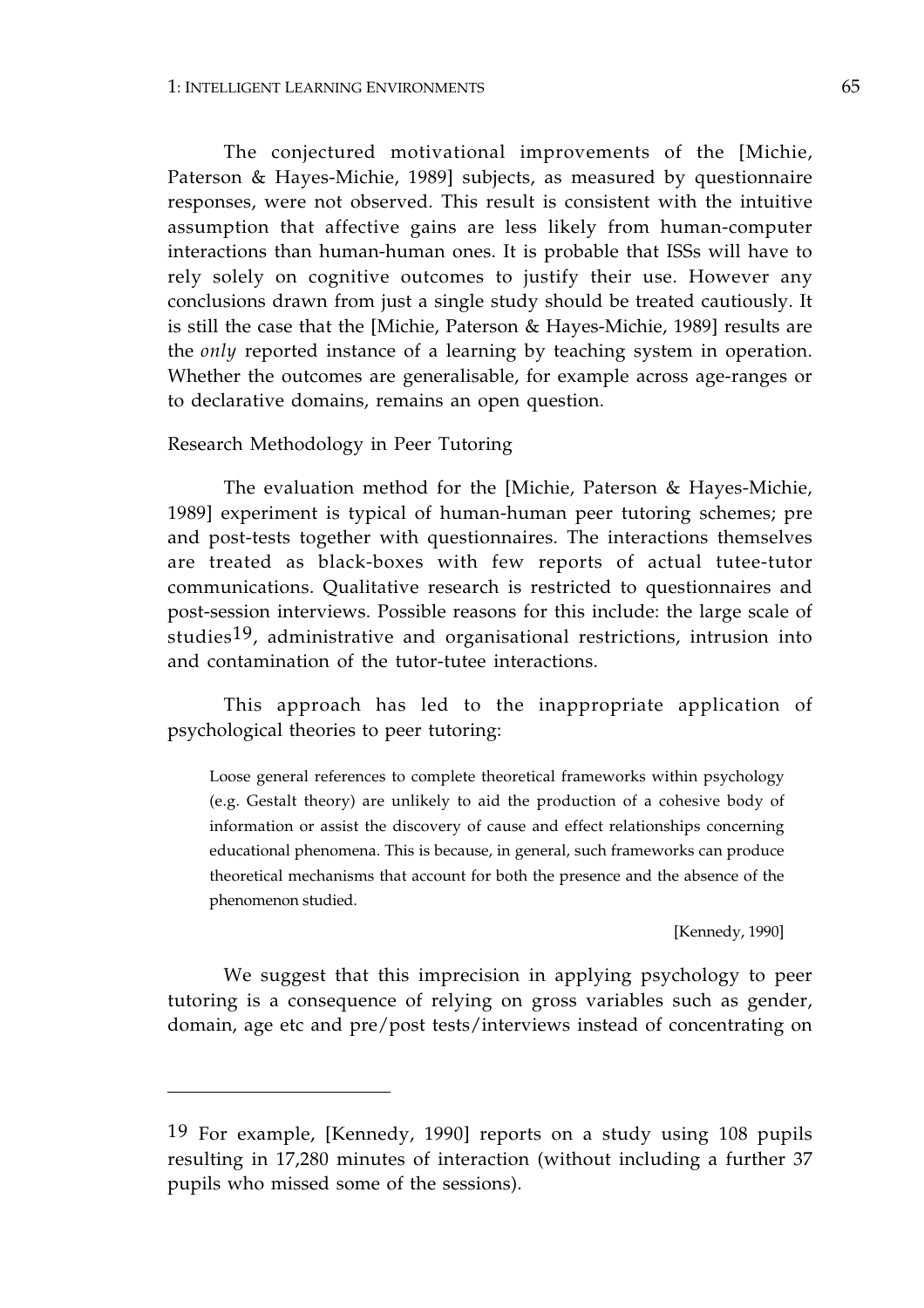analysing the detail of dialogues as has been done in Socratic tutoring [Collins, 1977; Collins & Stevens, 1991]. This could also account for the lack of guidelines as to which tutee characteristics are best for which tutors.

Consider the following hypothesis about peer tutoring:

· the demands of providing a time-limited response to a tutee prevents the tutor from fully appreciating, say, the ramifications of a self-explanation provoked by a tutee's question. Thus, ironically, the source of the self-explanation could prevent the full consequences of the resultant belief revision from being made explicit: a self-limiting benefit.

Hypotheses such as this require the kind of low level dialogue-based research which is absent from the peer tutoring literature and could be made easier using an ISS. In this case an ISS is a good candidate for removing the time factor as it can simply wait for the tutor to respond and is unlikely to present the same demand for attention as a human pupil. Additionally the recording of self-explanation may be inhibited by the presence of a tutee.

A computerised approach is well suited to faithfully recording dialogues as they happen, without overt intrusion into the interaction, rather than relying on post-session recollection. ISSs have the potential to inform peer tutoring research by eliminating many experimental variables (e.g. gender, age, culture) to produce a 'purer' form of learning by teaching experience. This is in sympathy with the call for a more rigorous methodological approach to peer tutoring in [Kennedy, 1990].

## **4.2.2 Learner Beliefs in Tutorial Groups**

The previous section gave some reasons why an ISS could be expected to successfully provide a tool to examine learners' beliefs. A related question is: how is this done in conventional education?

Although learners' knowledge may be contradicted in lectures and reflected in essays the *interactive* nature of the tutorial is the activity designed to identify misconceptions on a regular basis. The 'distinctive potential of small group work is learning which is based on the expression, exploration and modification of ideas' [Rudduck, 1978].

As a means of elucidating learner beliefs tutorials are limited by several organisational and psychological factors.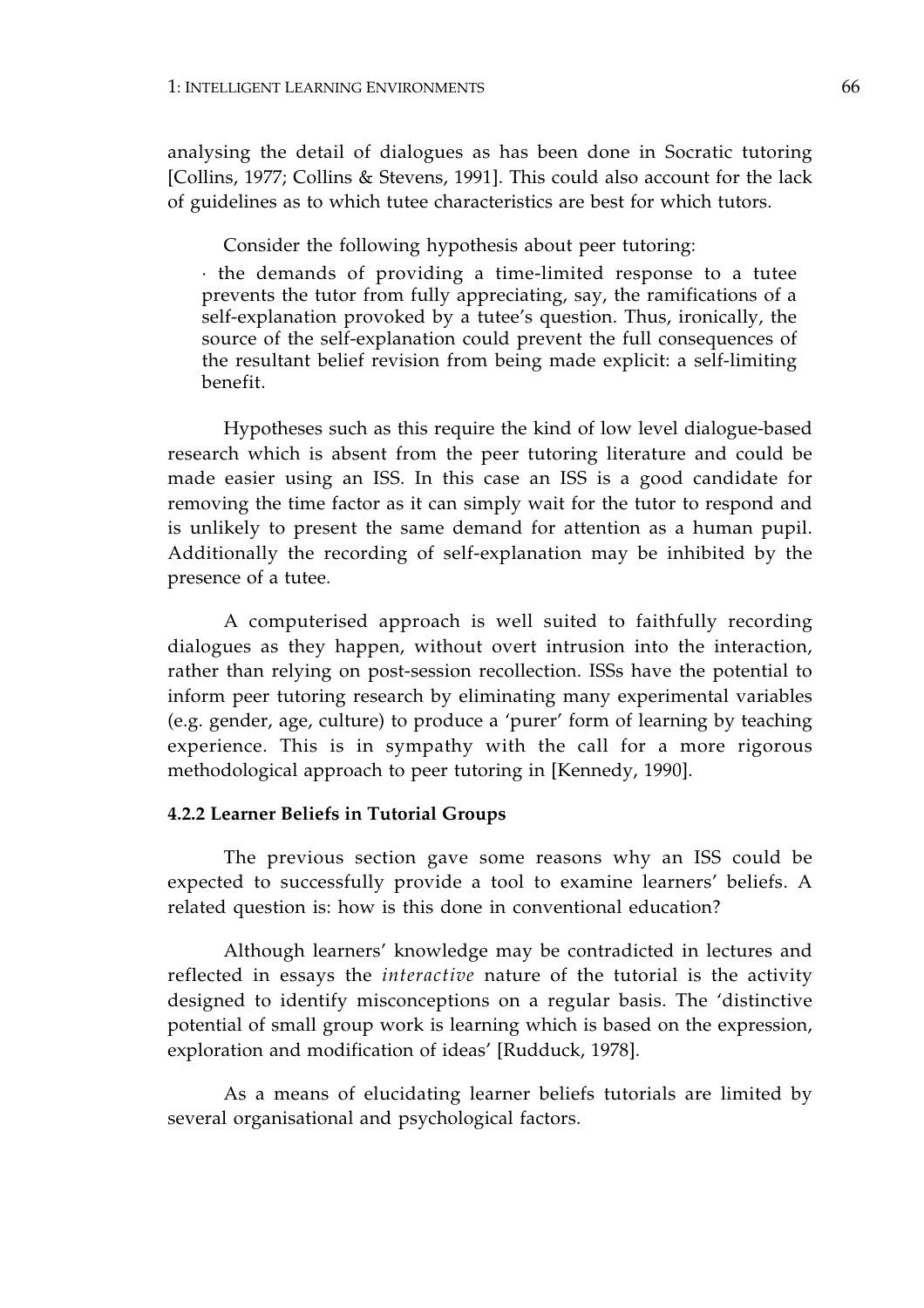Tutors often complain that they have difficulty getting students to speak in tutorials and students for their part may regard an invitation to participate as "being picked on". … Other common reasons for students' reluctance to participate in a tutorial are that they don't know the ground rules, they are afraid of exposing themselves in public, or simply that they sense that the tutor really wants to do all the talking.

[Habeshaw, Habeshaw & Gibbs, 1984]

They come in here, and you ask someone something in the tutorial and they say,"Why are you picking on me"… they don't articulate it, but that's what they're thinking. "Why have you asked me? I haven't done anything!"

Economics lecturer, interview 1, (lines 1116-1120)

In analysing recordings of small group work [Rudduck, 1978] divides the problems and concerns of students in tutorials into four categories:

Making contributions:

· anticipating the end of other speakers' contributions

· balancing listening and preparing to contribute

· the discussion moving faster than the student's thoughts *(leading to)* 

· contributions away from the focus of group discussion

Understanding conventions:

· uncertainty of rôles

· how far to go in acknowledging uncertainty or ignorance? Knowing enough to contribute:

· uncertainty about the agenda

· anxiety that they do not want to be 'shown up' in front of their peers

· inadequacy of knowledge compared with the tutor

Assessment:

· is the tutorial being used as informal assessment?

· how far any comments made may circulate outside the tutorial

Some of these problems remain in an ISS interaction (e.g. possibility of actions indirectly affecting formal assessment) but the change from a social to a private context removes most of them. An ISS interaction is still social, in the sense that it is not introspective, but peer-pressure, turntaking and discussion speed are based on human group attributes and need not generate problems in using an ISS. Although any system can be designed to replicate undesirable effects, it is taken as definitional that an ISS should not, for example, fail to allow a learner a turn in a dialogue or broadcast a learner's misconception to a public network.

The problems listed above all inhibit the effective discussion of an individual learner's beliefs about a topic during a tutorial session. The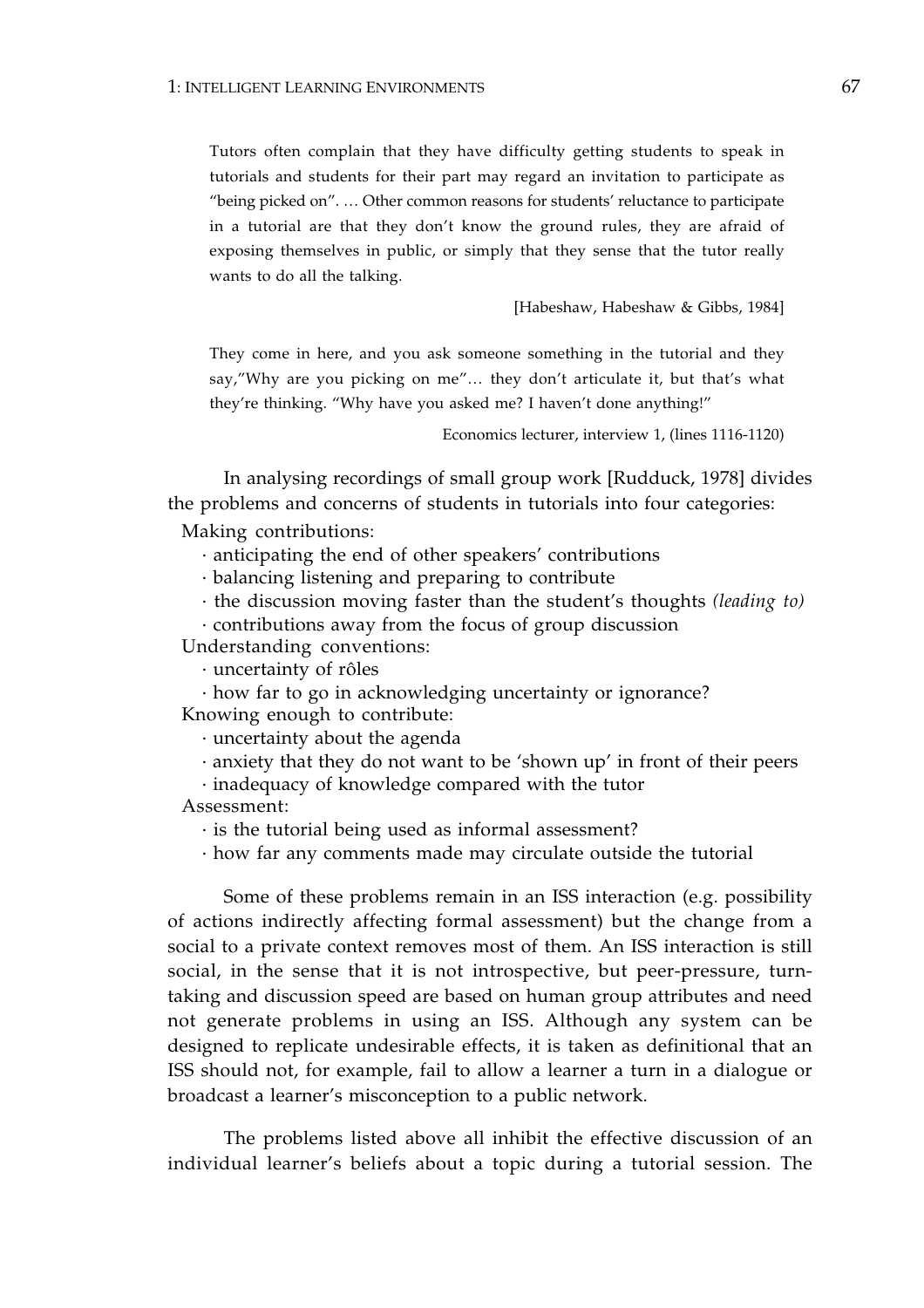continued prevalence of the tutorial in higher education largely therefore reflects economic considerations rather than educational objectives. The clear superiority of one-to-one human interaction [Bloom, 1984] is accompanied by greatly increased costs.

The dysfunctional aspects of tutorials described above show that, as well as the potential benefits from the *supply* of an ISS (section 4.2.1), there exists an unsatisfied *demand* for such a tool within existing educational structures.

### **4.2.3 Socratic Tutoring**

The learning by teaching approach has some similarity to Socratic tutoring (or, more generally, inquiry teaching [Collins & Stevens, 1991]) in that 'the central notion is to force the student to reason for himself' [Collins, 1977]. However there are several significant differences between these two paradigms.

In the Socratic method the student learns three kinds of things: (1) specific information about a variety of cases; (2) the causal dependencies or principles that underlie these cases; and (3) a variety of reasoning skills. These include such abilities as forming hypotheses, testing hypotheses, distinguishing between necessary and sufficient conditions, making uncertain predictions, determining the reliability or limitation of these predictions, And asking the right questions when there is not enough information to make a prediction.

[Collins, 1977]

Socratic tutoring relies on the tutor selecting a path through a known domain to force a student to confront weaknesses in their knowledge. Rules identified during studies of tutorial interactions illustrate the dependence on the tutor's domain model, for example:

Rule 16: Ask for a prediction about an unknown cause

*If*

a student has identified all the primary factors that affect the dependent variable

*then*

pick a case that is either hypothetical or unlikely to be known and ask the student to predict the likely value of the variable for that case.

[Collins, 1977]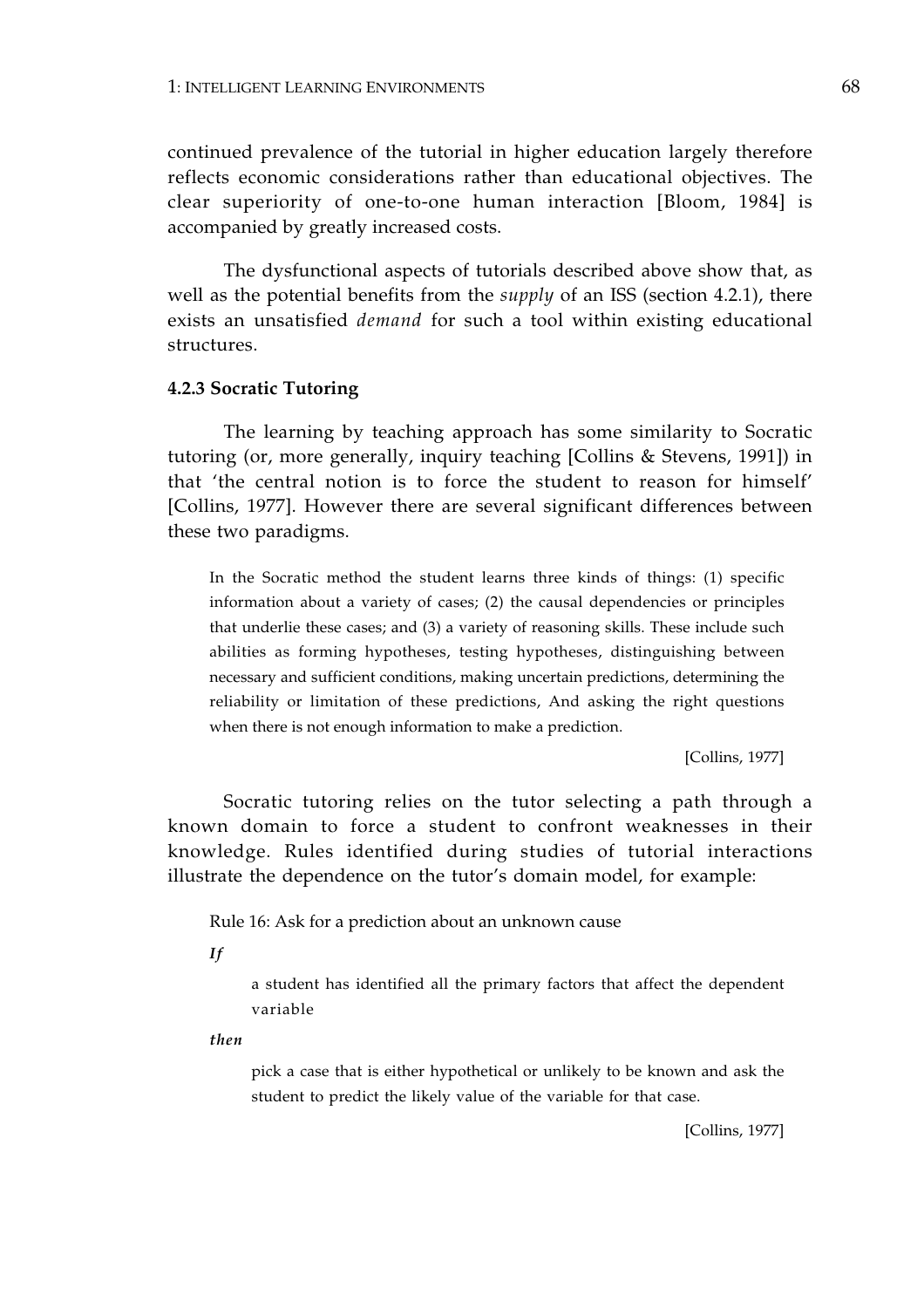| casel<br>Louisiana.<br>$S$ :<br>$\frac{2}{3}$<br>T:<br>  Why there? [Ask for any factors]<br>$S$ :<br>selectively flood fields.<br>5<br>T:<br>counterexample for an insufficient factor]<br>S:<br>Aha, I don't think so.<br>6<br>$\overline{7}$<br>$T$ :<br>Why? [Ask for any factors]<br>8<br>S:<br>flat land so you can flood a lot of it, unless you terrace it.<br>9<br>What about Japan? [ Pick a counterexample for an unnecessary factor]<br>T:<br>S:<br>10<br>they can flood it selectively even though it's tilted overall.<br>(section omitted)<br>11<br>S:<br>unknown case] | $T$ : | Where in North America do you think rice might be grown? [Ask about a known           |
|----------------------------------------------------------------------------------------------------------------------------------------------------------------------------------------------------------------------------------------------------------------------------------------------------------------------------------------------------------------------------------------------------------------------------------------------------------------------------------------------------------------------------------------------------------------------------------------|-------|---------------------------------------------------------------------------------------|
|                                                                                                                                                                                                                                                                                                                                                                                                                                                                                                                                                                                        |       |                                                                                       |
|                                                                                                                                                                                                                                                                                                                                                                                                                                                                                                                                                                                        |       |                                                                                       |
|                                                                                                                                                                                                                                                                                                                                                                                                                                                                                                                                                                                        |       |                                                                                       |
|                                                                                                                                                                                                                                                                                                                                                                                                                                                                                                                                                                                        |       | Places where there is a lot of water. I think rice requires the ability to            |
|                                                                                                                                                                                                                                                                                                                                                                                                                                                                                                                                                                                        |       |                                                                                       |
|                                                                                                                                                                                                                                                                                                                                                                                                                                                                                                                                                                                        |       | Ok. Do you think there's a lot of rice in, say, Washington and Oregon? [Pick a        |
|                                                                                                                                                                                                                                                                                                                                                                                                                                                                                                                                                                                        |       |                                                                                       |
|                                                                                                                                                                                                                                                                                                                                                                                                                                                                                                                                                                                        |       |                                                                                       |
|                                                                                                                                                                                                                                                                                                                                                                                                                                                                                                                                                                                        |       |                                                                                       |
|                                                                                                                                                                                                                                                                                                                                                                                                                                                                                                                                                                                        |       | There's a lot of water up there too, but there's two reasons. First the climate isn't |
|                                                                                                                                                                                                                                                                                                                                                                                                                                                                                                                                                                                        |       | conducive, and second, I don't think the land is flat enough. You've got to have      |
|                                                                                                                                                                                                                                                                                                                                                                                                                                                                                                                                                                                        |       |                                                                                       |
|                                                                                                                                                                                                                                                                                                                                                                                                                                                                                                                                                                                        |       |                                                                                       |
|                                                                                                                                                                                                                                                                                                                                                                                                                                                                                                                                                                                        |       | Yeah, well they have this elaborate technology I suppose for terracing land so        |
|                                                                                                                                                                                                                                                                                                                                                                                                                                                                                                                                                                                        |       |                                                                                       |
|                                                                                                                                                                                                                                                                                                                                                                                                                                                                                                                                                                                        |       |                                                                                       |
|                                                                                                                                                                                                                                                                                                                                                                                                                                                                                                                                                                                        |       | Do you think they might grow rice in Florida? [Ask for a prediction about an          |
|                                                                                                                                                                                                                                                                                                                                                                                                                                                                                                                                                                                        |       |                                                                                       |

 $T = Tutor, S = Student$ 

| Table 4.2 Fragments of a dialogue on growing grain from [Collins, 1977] |  |  |
|-------------------------------------------------------------------------|--|--|
|                                                                         |  |  |

In applying this rule the tutor must know the primary factors of the dependent variable (domain model) and also have information about the likely knowledge of the student (student model). This is also shown in transcripts of Socratic dialogues, as in Table 4.2. Although some tutor questions, lines 3 and 7, are domain independent others, lines 5 and 9, require a complete domain model. Lines 1 and 11 show the use of a student model by the tutor.

Socratic dialogues rely on the tutor's expertise, whereas learning by teaching activities proceed with a relatively ignorant tutee. The contrast between the knowledge requirements of these human-human interactions is clear and there is no reason why it should not apply to their computerised analogues. In addition to placing different demands (and roles) on the learner, Socratic and learning by teaching approaches require different computational architectures.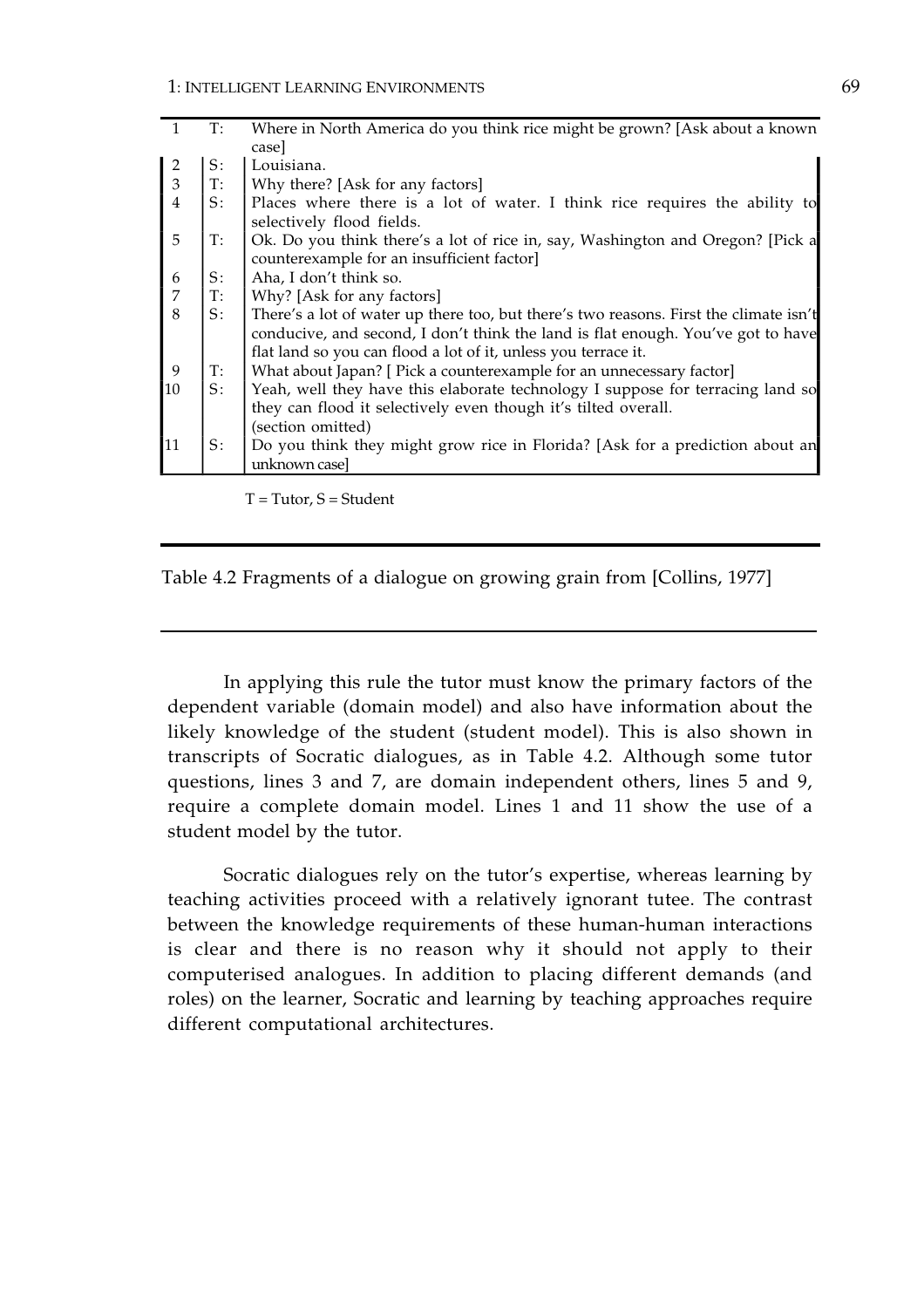# **4.3 Related Systems**

There are two main types of non-ILE systems which are relevant in considering the components of an ISS – those that perform knowledge acquisition and machine learning.

Automated Knowledge Acquisition Systems

[Marcus, 1988] characterises automated knowledge acquisition tools as:

tools that can elicit relevant domain knowledge from experts; maintain that knowledge in a form which makes it accessible for analysis, review or modification; and use the knowledge to perform a specific task.

ISSs are similar to automated knowledge acquisition systems [Marcus, 1988] in that they engage in a dialogue with a human user who has superior knowledge about a domain. However, the difference in users could hardly be more extreme; a learner with incomplete and probably inconsistent beliefs and an experienced domain expert. Knowledge acquisition systems have no interest in the educational effects they have on their users (who, as experts, are probably not in need of such effects).

Some knowledge acquisition tools restrict interaction to contexts in which experts find it easier to perform. [Eshelman, 1988] reports that diagnostic experts often have trouble in deciding whether some evidence supports a hypothesis directly or by making alternative hypotheses less likely. Consequently the  $MOLE_{KA}$  tool [Eshelman, 1988] is designed to avoid direct questioning of experts and to infer this information from other sources. This behaviour is antithetical to that of an ISS; it should concentrate on areas where the user has difficulty rather than avoiding them. If topics of inconsistency were avoided then learners would come away from a learning by teaching session with a distorted view of their understanding of the domain.

In addition, knowledge acquisition systems are designed to produce expert systems that will function after the end of the knowledge acquisition session. The effects of an ISS are *constrained* to occur *during*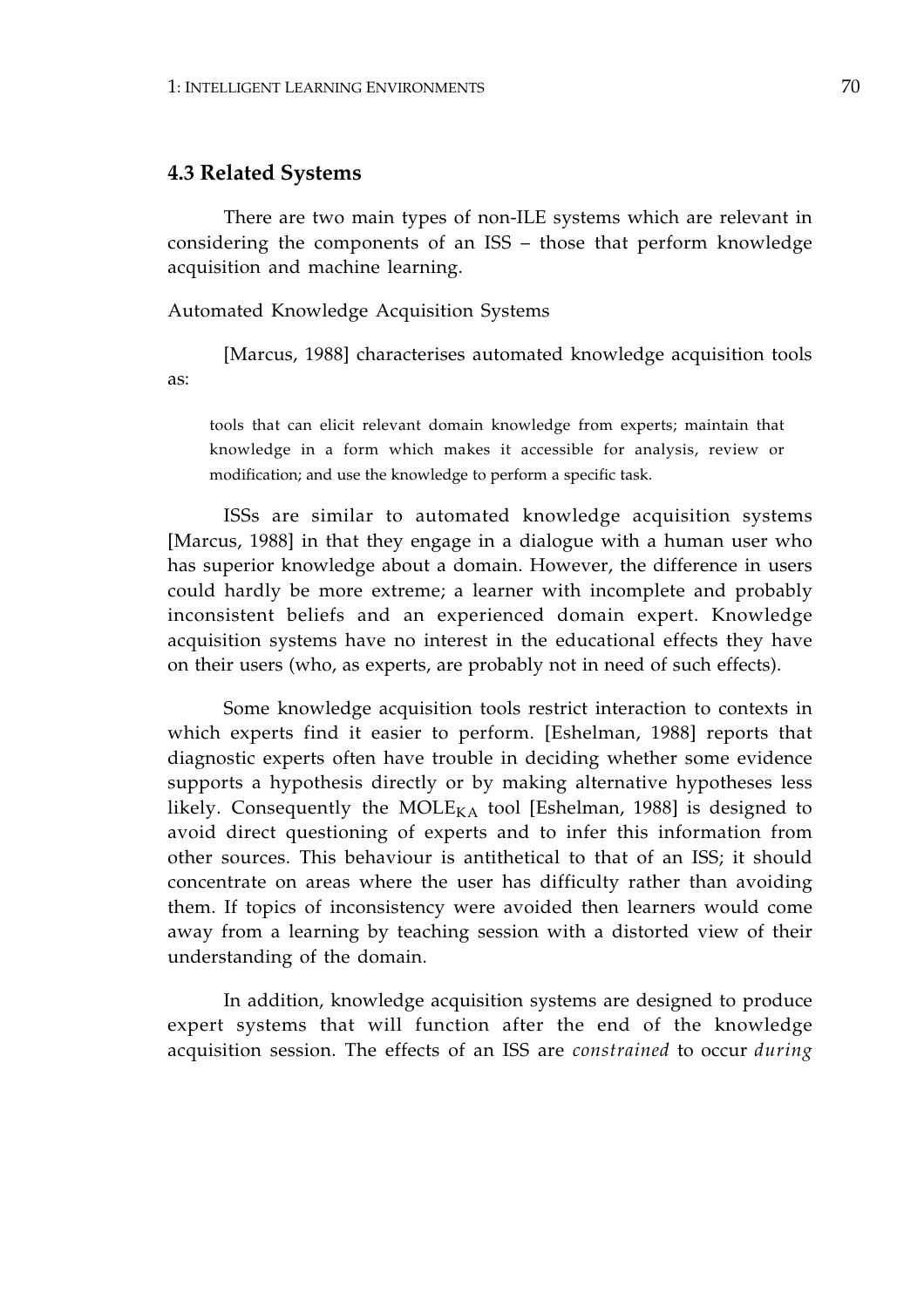the interaction; there is no independent system to be constructed or future task to be performed20.

The main aspect of knowledge acquisition systems that can be usefully applied in an ISS are the control strategies [Kahn, Nowlan & McDermott, 1985]. For example, [Palthepu, Greer & McCalla, 1991] suggest *find contradictions*, *check completeness* and *confirm existing knowledge*  as candidate heuristics for guiding a learning by teaching interaction. These issues are discussed further in section 6.2 in the design of an experimental dialogue.

## Machine Learning

Machine learning is clearly relevant in trying to construct artificial students, as their real-life counterparts do appear to learn (at least some of the time). The important question is how should an ISS learn? [Michie, Paterson & Hayes-Michie, 1989] report on using an inductive learning algorithm in which the learners provided examples of solutions to equations from which the system induced a general rule. Subjects using the learning version showed a greater improvement than those using a non-learning version (section 4.2.1). However, the hypothetical system described in [Palthepu, Greer & McCalla, 1991] appears to learn only in the sense of adding new relations to its knowledge base, i.e. rote learning. ISSs are different from machine learning systems in that learning is not an end in itself. Only learning that supports the generation of a useful question (that causes the learner to think) or maintains the integrity of the scenario is necessary. The interactive nature of an ISS means that if machine learning mechanisms are to be used to guide the dialogue the algorithm should be one that permits questions to be asked of the tutor, e.g. [Gasarch & Smith, 1992].

It is an open question as to whether complex machine learning is necessary or whether the style of reasoning in knowledge acquisition systems is sufficient to produce the desired effects in learners. The alternative of using a series of pre-defined simulations [Chan & Baskin, 1990] will restrict the learning of the ISS and requires prior knowledge of *any* model *any* learner may choose to teach to the system: this knowledge is clearly unavailable.

<sup>20</sup> Although it is possible that an ISS may provide learners with hardcopy session transcripts or model contents to remind them of the strengths/weaknesses of their domain knowledge.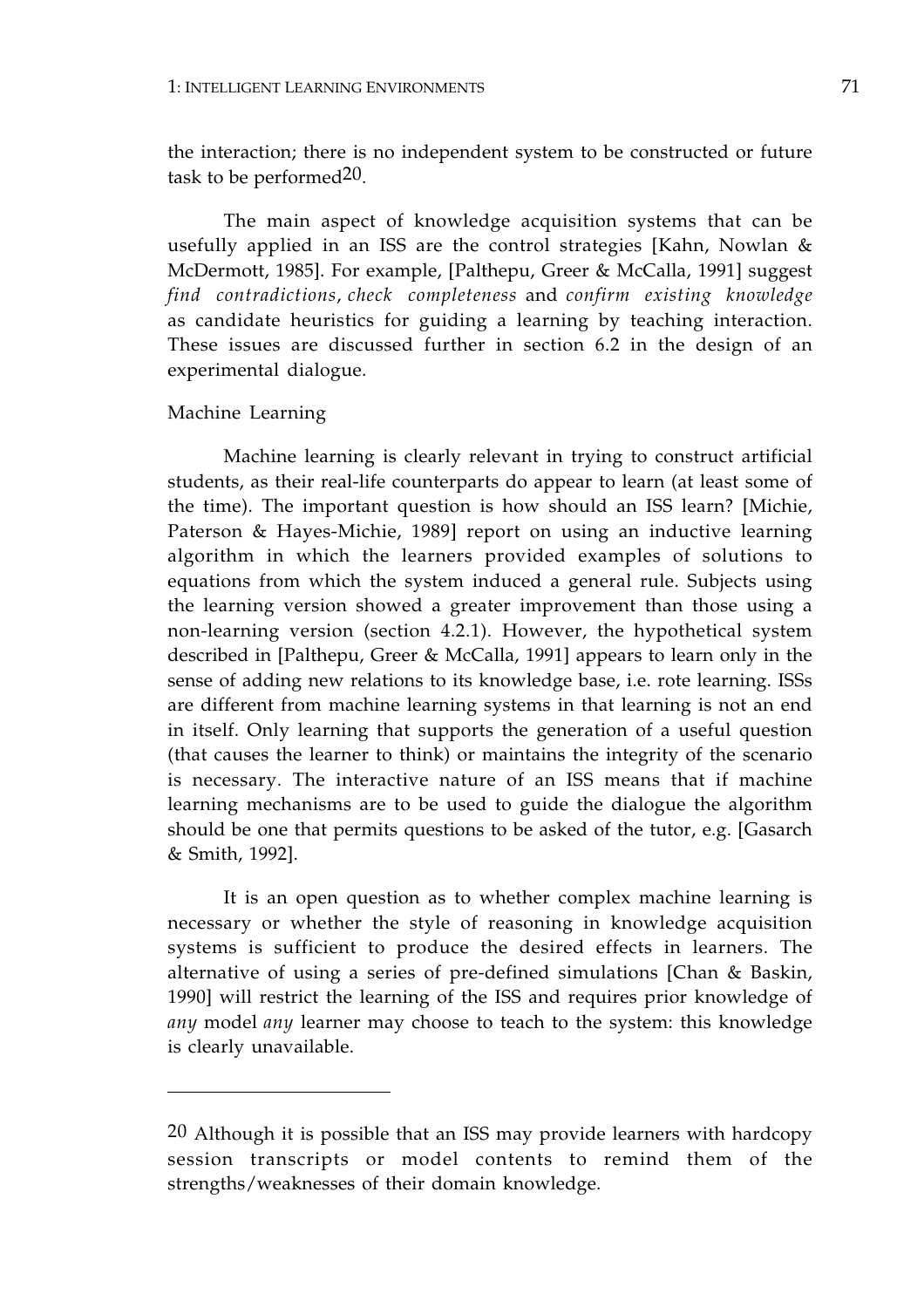## Other Systems

*Instructable systems* [MacDonald, 1991] are also designed for knowledgeable users who act as teachers. Instructable systems allow users to automate repetitive tasks by learning them from a human user. As with some automated knowledge acquisition tools the system is designed to minimise cognitive effort on the part of a user who is not intended to learn about the domain during the interaction. Also the user is expected to fully understand the domain (or be able to perform the task) prior to using the system. These restrictions and a concentration on example-based tasks (e.g. guiding robot arm painters) mean that instructable systems, while superficially similar, are a distinct class of systems from ISSs.

# **4.4 Intelligent Student Systems**

The previous section outlined systems which have some similarity to an ISS but which have not been influenced by educational considerations.

The evidence from classroom activities suggests that an ISS could provide an additional type of human-computer educational interaction with cognitive benefits for learners. The analogies with human educational practice suggest two different types of activity involving an ISS:

· a teaching activity where the learner acts as a tutor to the ISS by introducing new material as suggested in [Palthepu, Greer & McCalla, 1991].

 $\cdot$  a task-centred activity<sup>21</sup> where the ISS is monitored and aided by the learner as it attempts some task in the domain. This is closer to the style of interaction envisaged for a two-agent teacher-less LCS [Chan & Baskin, 1990].

These two activities can of course be concatenated – the learner tutors the ISS and then monitors and updates the system as it tests its knowledge on a domain task. However, there is no requirement for the two activities to be linked – it may be more effective for the learner to

<sup>21</sup> This is different to the *instructable systems* [MacDonald, 1991] approach where the system performs the task independently, and is not monitored, thus freeing the human to do other tasks.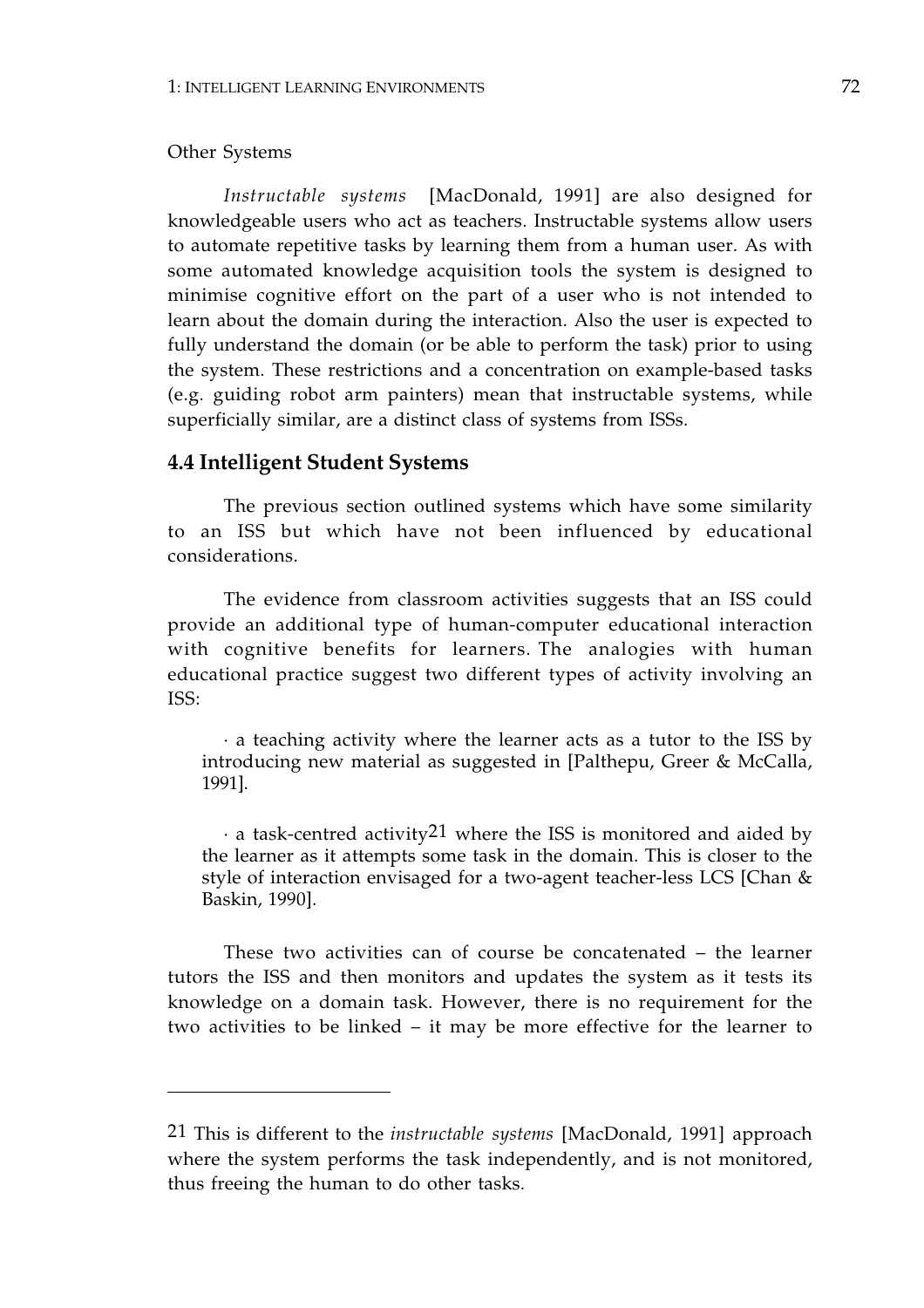monitor models generated by other students or pre-specified 'buggy'/alternate-viewpoint models

An analogy can be drawn between these ISS activities and conventional programming. The teaching activity resembles program implementation and the monitoring activity is similar to program debugging and maintenance. However here there is no programming language syntax but a set of concepts and relations that enable learners to express their knowledge about the domain.

## **4.4.1 The Components of an ISS**

A sample abstract architecture of a system to perform learning by teaching has been outlined in [Palthepu, Greer & McCalla, 1991] and includes typical ILE components: student model, dialogue control, pedagogical module etc. The existent [Michie, Paterson & Hayes-Michie, 1989] system consists of an inductive machine learning algorithm, relevant decision factors (attributes) and the next solution step (classes). The binary attributes included *are there any bracketed terms?, does the equation have a common factor?* and *are there like terms on opposite sides?* Classes included *multiply out bracketed terms*, *combine like terms*  and *divide by the coefficient of the unknown*. The algorithm learns the relationship between the attributes (what to look for) and the classes (what to do next) from the examples provided by the user.

## The Domain Model

A major difference between ISSs and ITSs is that, as with real students, there is no requirement for a pre-defined domain model. The system is taught about the domain by the human learner at run-time rather than by a knowledge engineer at compile-time. Although there is no requirement for a pre-defined domain model there is no prohibition of one either. An ISS could have access to a domain model to make strategic decisions yet conceal it from the learner – the computer would be an expert posing as a novice. As [Palthepu, Greer & McCalla, 1991] point out this destroys the domain independence of an ISS and requires careful design so that the expert knowledge does not become apparent to the learner. If an ISS demonstrated that it already knew the material it would destroy the integrity of the learning by teaching scenario and could confuse and/or de-motivate the learner.

Furthermore, a domain model will commit the ISS to a particular set of viewpoints which may, or may not, intersect with the viewpoints of the users. If the learner views the material through radically different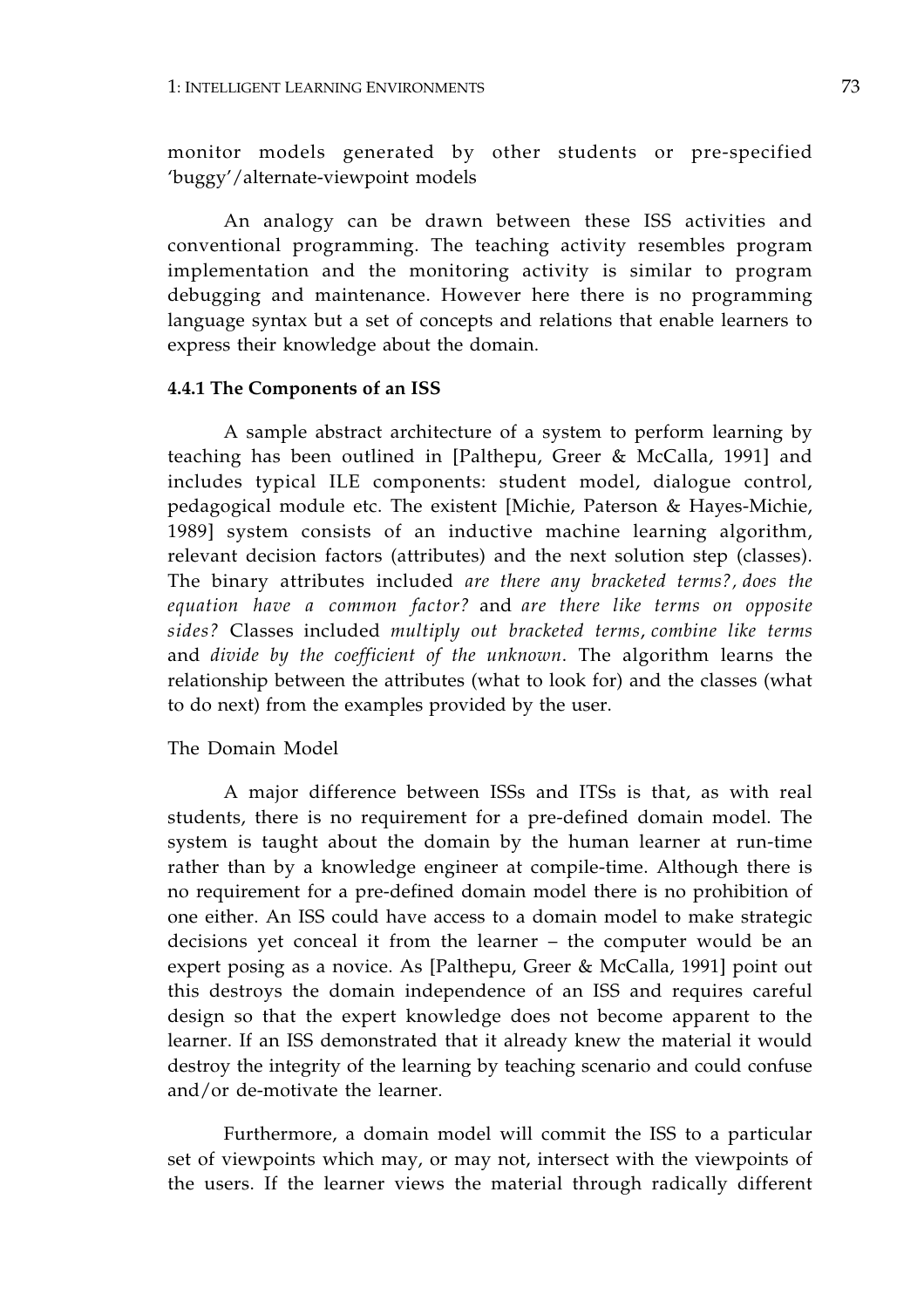viewpoint(s) then the pre-defined domain model may be of little use in guiding the interaction.

An ISS with a domain model, an intelligent system taking the part of an ignorant student, can be regarded as the computational equivalent of using *confederates* in psychological experiments.

confederates: in an experimental situation the aides of the experimenter who pose as subjects but whose behaviour is rehearsed prior to the experiment. The real subjects are sometimes termed *naive subjects*.

[Goldenson, 1984]

## The Tabula Rasa Assumption

Diametrically opposed to the inclusion of a domain model is the *tabula rasa* assumption [Palthepu, Greer & McCalla, 1991]; the system is empty of domain knowledge, all of which is provided by the learner.

The *tabula rasa* assumption of a system without a domain model implies that all of the system's domain knowledge originates from the learner. This omission of domain knowledge acquisition means that ISSs should be simpler to develop than ITSs with a lower operating complexity.

The *tabula rasa* assumption is misleading as it conceals the need for a mutually understandable language in which to conduct the interaction. There is clearly a minimum level of domain knowledge that the ISS and the learner must share. In the analogy with programming this knowledge is that contained in the syntax of the programming language. This *conceptual syntax* imposes constraints on the relationships between domain objects; for example, in economics it makes sense to talk about the flow of redundancies from the employed to unemployed but not about the flow of inflation<sup>22</sup>. At the lowest level of granularity the conceptual syntax may be negotiable but in most situations an ISS would be expected to understand the basic types of relationships in the domain. These restrictions are separate from the content of models constructed by the lSS; the relationship between flows and stocks is independent of whether an economic model is monetarist, Keynesian or Marxist. Different subsets of the conceptual syntax would be required to deal with radically different

<sup>&</sup>lt;sup>22</sup> Flows (vacancies and redundancies) move between stocks (employed and unemployed) whereas inflation is the proportionate rate of increase in the price level.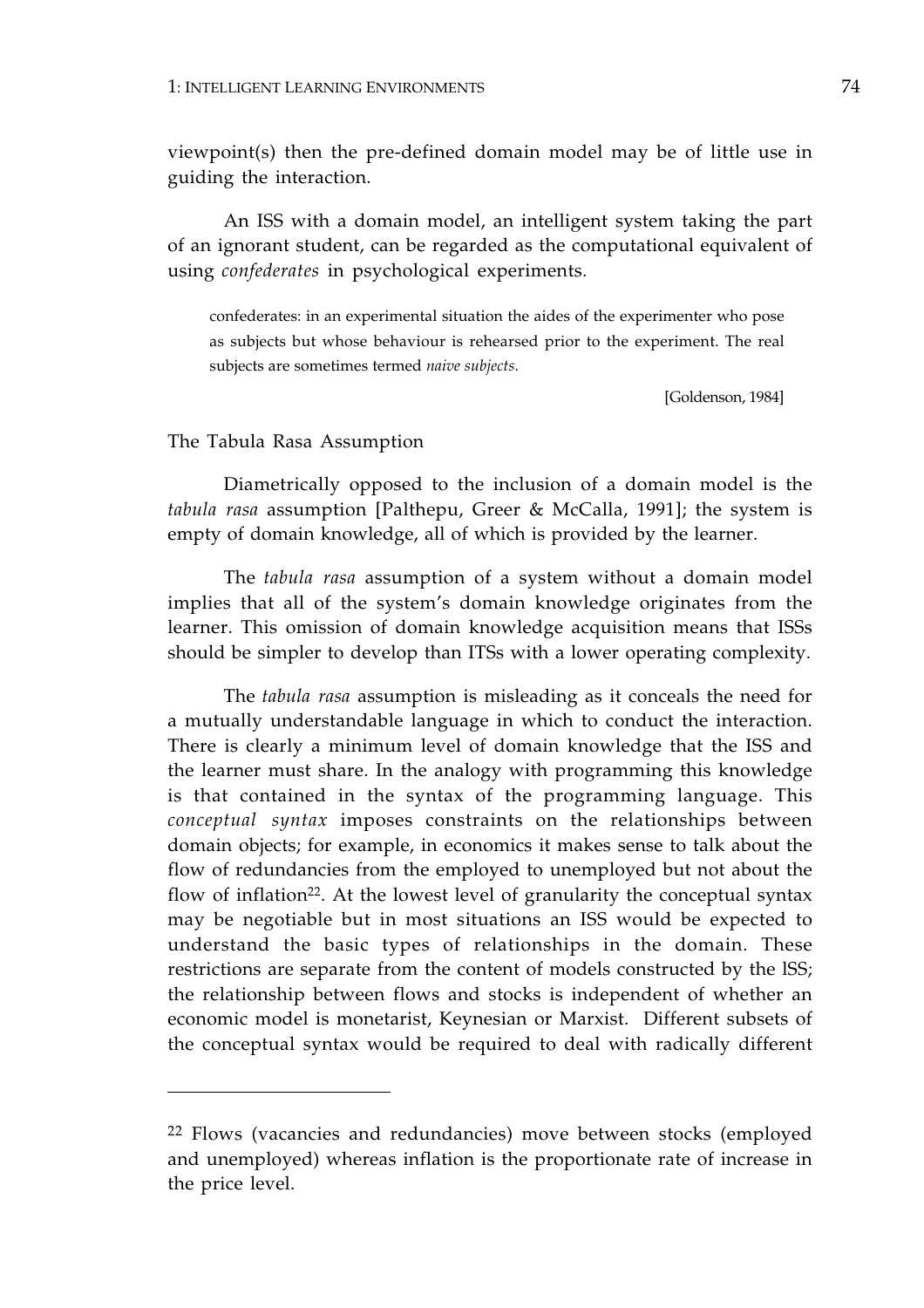viewpoints on the domain [Moyse, 1992]. In addition there must be a communication language that allows the user to express agreement and disagreement about concepts expressed in the conceptual syntax.

An ISS can be domain-independent in the sense of not possessing domain models but, unless the learner can tutor the conceptual syntax, will not be entirely devoid of domain knowledge. So the *tabula rasa*  assumption must be applied to a system which includes a conceptual syntax.

So the minimum component list for an ISS is therefore: a dynamic domain model (or learnt model), a learning strategy to control the dialogue and update the model, a conceptual syntax and a communication language at the interface. More complex ISSs have an option to include full domain models and modelling of tutoring strategies used by learners.

In terms of the [Michie, Paterson & Hayes-Michie, 1989] system the conceptual syntax equates to the classes and attributes that delimit the behaviour of the inductive learning algorithm. The proposed [Palthepu, Greer & McCalla, 1991] system disguises its conceptual syntax by not including it in the architecture description, but the hypothesised dialogue reveals it through the assumed mutual language of kinds, types and rules.

## **4.4.2 ISS Architecture**

One of the distinguishing features of ILEs is the student model; 'the component that represents the student's current state of knowledge' [VanLehn, 1988]. The [Michie, Paterson & Hayes-Michie, 1989] system did not include a student model. Although [Palthepu, Greer & McCalla, 1991] include a student model in their system description they question its utility. In the analogy with peer tutoring however, a student model seems perverse: a tutee generally can't model the knowledge of their tutor. The state of the student's knowledge is reflected in the model built up by the ISS and so a separate student model would be redundant.

The interface between the control strategy and the learnt model of an ISS can be considered to consist of two parts: actions that maintain the model and those which assess its contents. Figure 4.1 shows a schematic diagram of the theoretical architecture of an ISS with an optional domain model. The components are: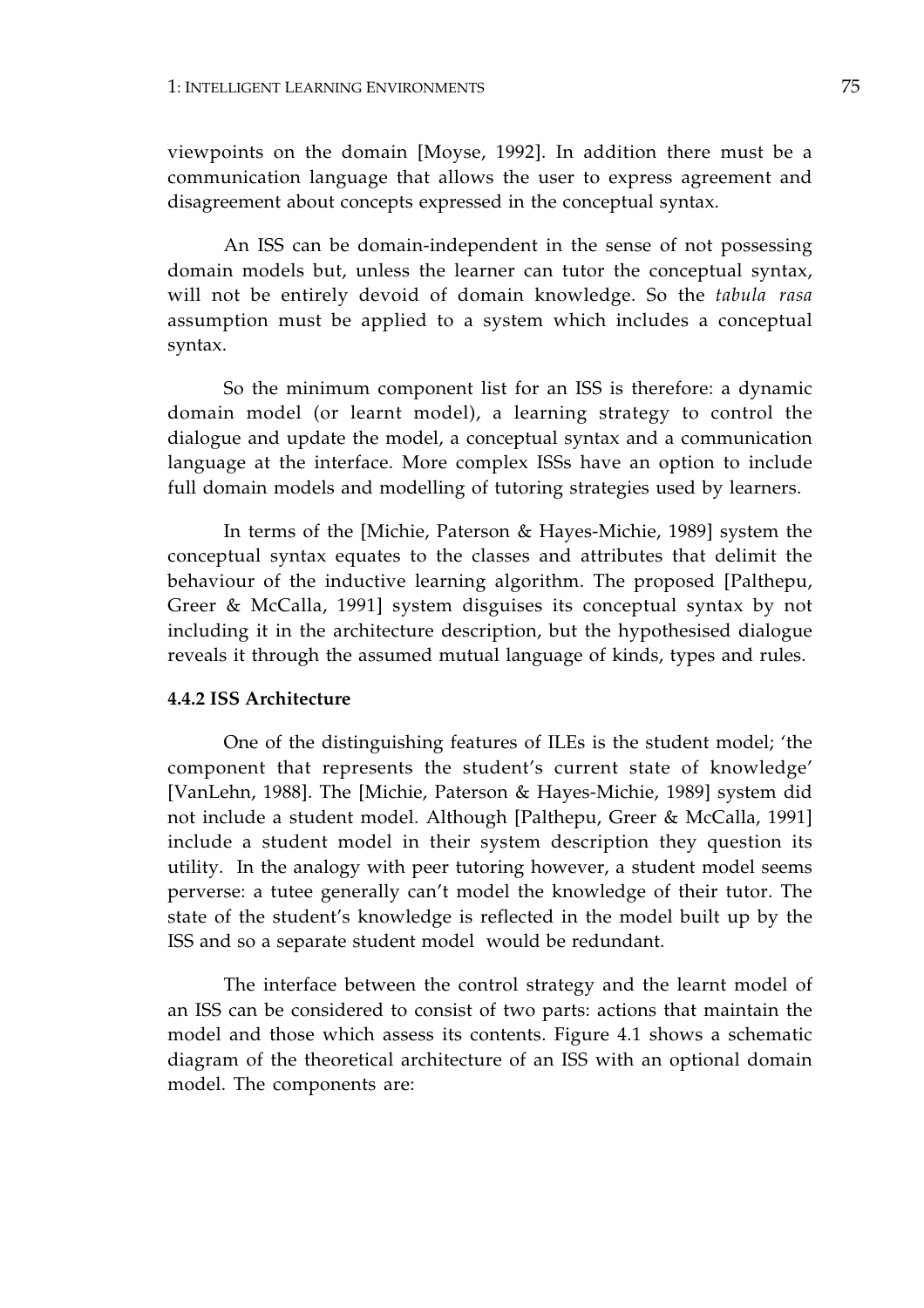· *learnt model*:23 the model the system has acquired from the learner merged with the 'seeded' initial model (if present).

· *conceptual syntax*: the restrictions on the contents of the learnt model.

· *dialogue strategy*: control of the system's behaviour, including when to update the learnt model. Achieved via conventional programming constructs: variables, conditional tests, loops, etc.

· *model maintenance functions: t*hat modify the learnt model; such as adding and deleting beliefs acquired from the learner.

· *model access functions*: the mechanisms with which the dialogue strategy tests the state of the learnt model and the domain model (if present). These are read-only functions which leave the learnt model unaltered.

· *interface functions*: communication with the user (dialogs, menus, prompts, graphics etc).

· *domain model*: (optional) a model of expert domain knowledge in the domain in which the system is being used.

The outline input-output cycle is:

1) learner provides an input

2) input checked against the current conceptual syntax

3) dialogue (or learning) strategy takes the checked input and, accessing the learnt model (and optionally the domain model), determines the next action, including, for example, a combination of:

· modifying the learnt model

· modifying the conceptual syntax

· asking the learner a question (which could be confirmatory, exploratory, open or closed) or some other interface action

<sup>23 [</sup>Palthepu, 1991] call this component a Domain Knowledge Base.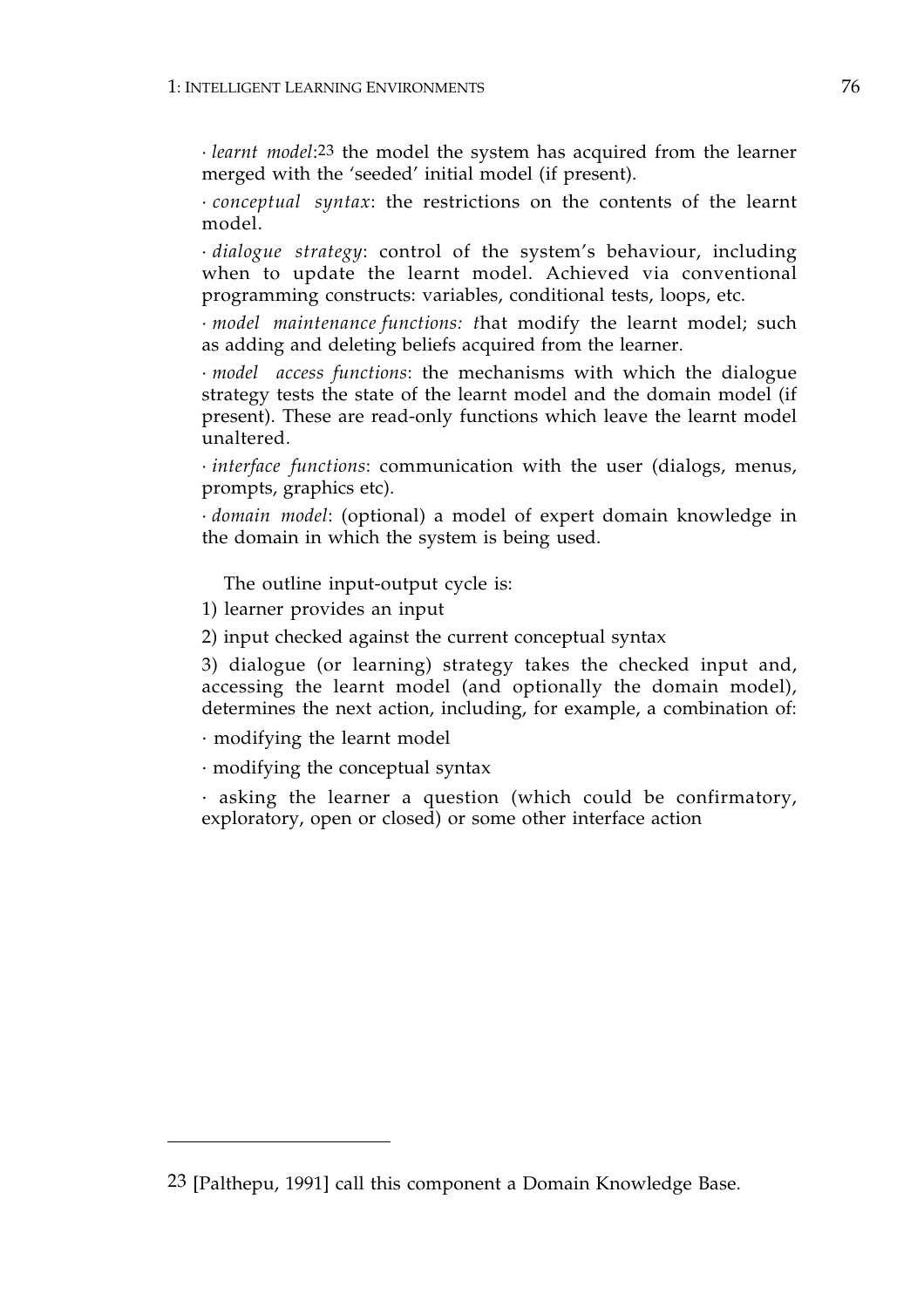

Figure 4.1 Theoretical Architecture of an ISS

# **4.5 Synthesis**

The peer tutoring research suggests that a learner can achieve significant educational benefits through interacting with another learner who is less knowledgeable about a domain. Similarly, an ISS has less knowledge than the learner. This runs counter to the prevailing ILE philosophy of building intelligent systems which are superior to the learner in domain knowledge and have accompanying pedagogical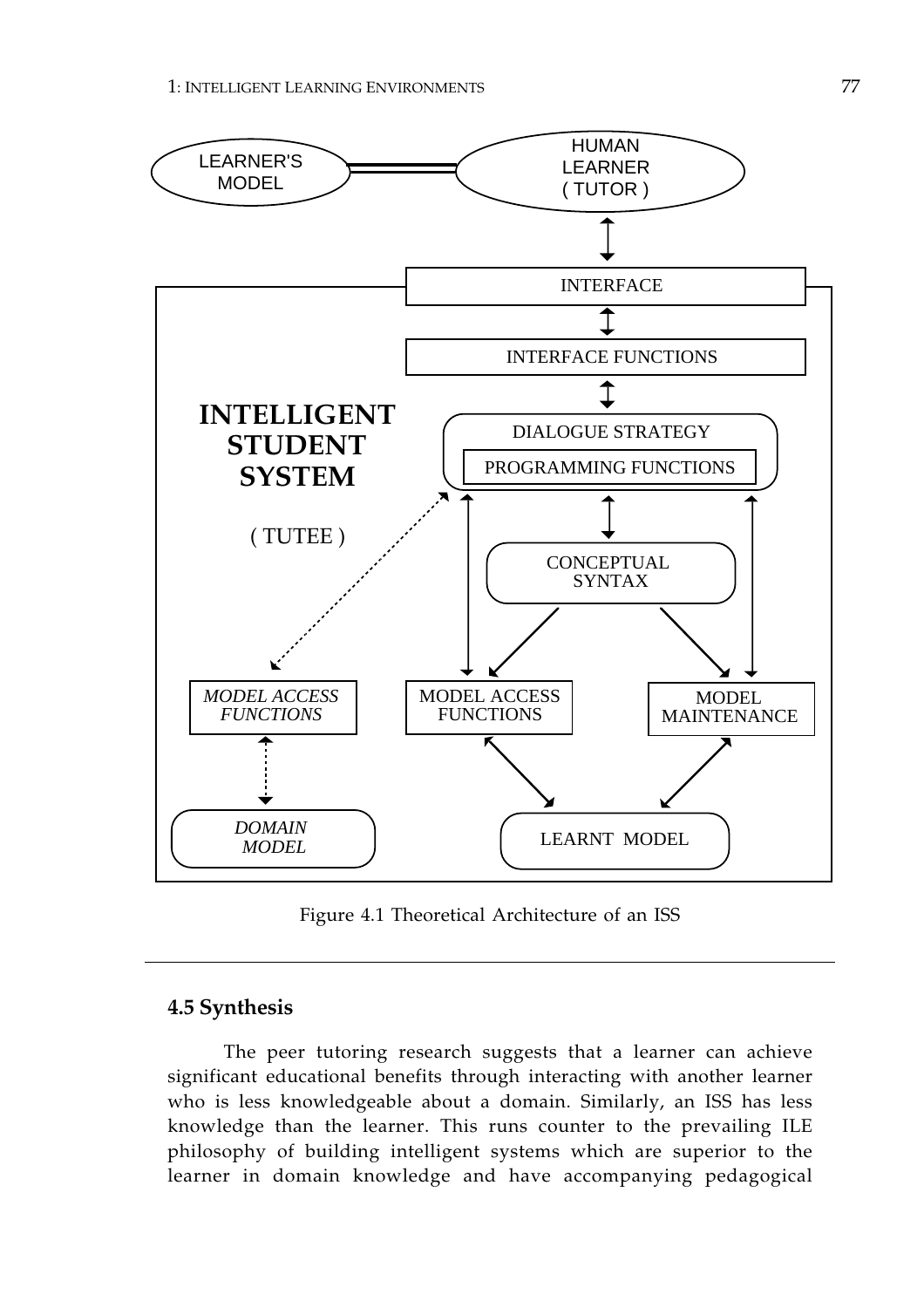knowledge to mediate the interaction. The ILE community has been fixated on the conventional teacher-student relationship which has resulted in attempts to build systems which require large amounts of knowledge engineering. Whilst this is not explicitly incorrect the focus on a ITS 'communication' approach [Wenger, 1987] has been, at least partially, a misdirection of the research effort. The input (computational complexity) to output (educational effects) ratio of an ISS approach is considerably better than that of the ITS.

There are two main reasons for the simpler architecture of the ISS:

1) the student model and the domain model of an ITS are merged into the single ISS learnt model. Although the theoretical architecture of the ISS allows a full domain model it is expected that ISSs can function effectively without a fully specified model of the domain. To the extent that ISSs can work with partially full domain models then ISSs are simpler than ITSs.

2) the dialogue strategy of a ISS is based on learning rather than teaching. Teaching effects emerge from placing the human learner in the role of a teacher; they do not have to be explicitly coded in the dialogue strategy. A strategy that teaches is inherently more complex than one that learns because it has to combine information from *two* models (a student model and a domain model) whereas a learning strategy only reasons about *one* model.

The central argument so far can be summarised as:

· ILE research has been biased towards ITSs in domains which can be adequately modelled with single-viewpoints.

· The problems of multiple viewpoints will become increasingly apparent as ILEs move into new domains.

· These problems can be dealt with through improved reasoning techniques or designing new ILEs with knowledge requirements that inherently reduce viewpoint-based difficulties – however any ILE must be 'viewpoint-aware'.

· An ISS is an example of an ILE that attempts to minimise the problems of viewpoints through system design.

· The ISS concept is grounded in current educational practice, peer tutoring, but has only ever been explored once – in a statistical manner in a procedural domain.

· ISSs have the potential for providing a new form of ILE interaction; complementary to, and computationally simpler than, ITSs.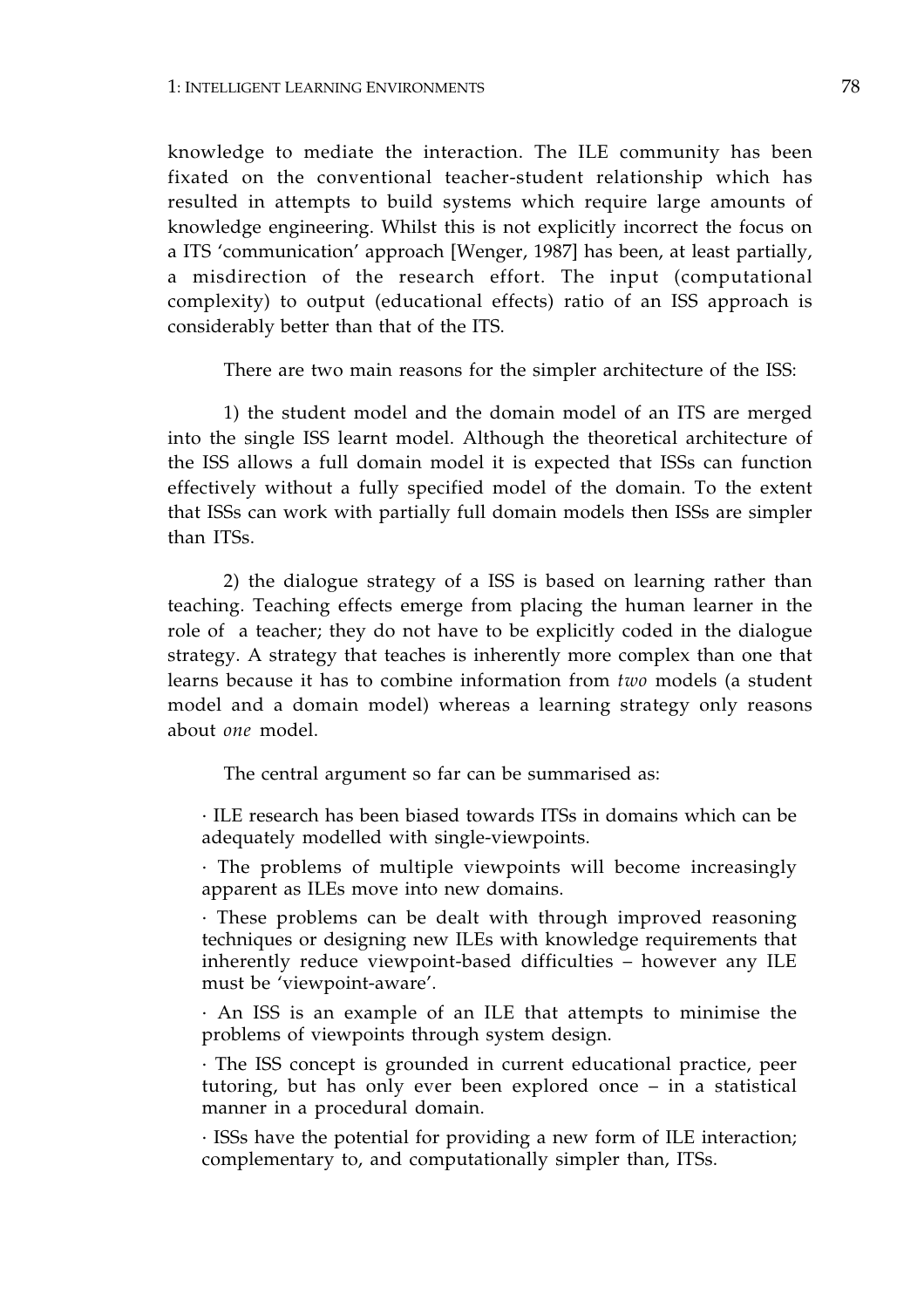The following empirical research questions arise from the above points:

- 1) can an ISS be used as a learning by teaching tool?
- 2) does it replicate any of the effects of human-human peer tutoring?
- 3) what domain-related knowledge does an ISS require?
- 4) do learners find ISS interaction useful/interesting?
- 5) can ISS results be as general as those from human-human peer tutoring?
- 6) do ISS activities require a concrete task other than teaching?
- 7) does an ISS require an additional student model?
- 8) what type of learning should an ISS perform?

Only *one* experimental study [Michie, Paterson & Hayes-Michie, 1989] has ever attempted to address *any* of these questions (in an atypical domain) and there are sound educational, computational and economic reasons for further investigation of ISSs.

The scope of these questions is clearly greater than the scope of this thesis. Questions 2 and 5 require a greater level of detail and precision in studies of human-human peer tutoring [Kennedy, 1990] before they can be answered in full. Although some aspects of question 2 may be answered relatively swiftly question 5 implies many studies of ISSs covering a diverse set of domains. Similarly, question 8 calls for numerous controlled experiments with ISSs containing different dialogue strategies.

Questions 1, 3, 4, 6 and 7 lend themselves to examination within the resource limitations of this research. Although unequivocal answers are unlikely to emerge from a single study it is with these five questions that the study will be examined in section 7.5. The research therefore requires an ISS to be designed, implemented and tested.

This Chapter has provided the theoretical framework for an investigation into ISSs – the following Chapter describes the design and implementation of an ISS in the domain of economics.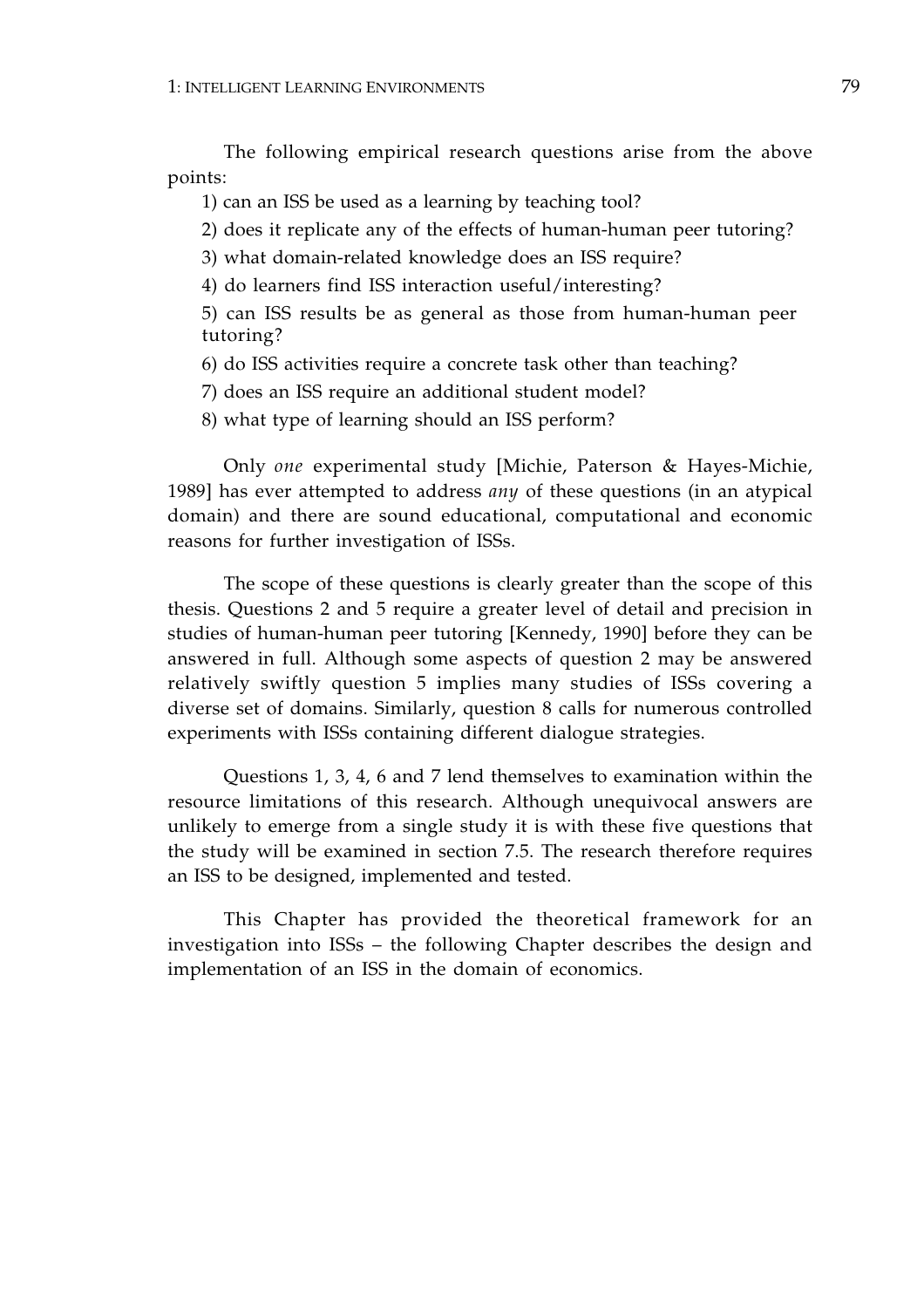# Chapter 5

# DENISE: An ISS in the Domain of Economics

# **5.1 Introduction**

The previous Chapter concluded with several research questions about ISSs that can only be answered by experiments with a concrete system. This Chapter describes the selection, and analysis, of the domain of economics and the design of DENISE (Demonstration ENvironment for an Intelligent Student in Economics), an ISS with which to perform such experiments.

# **5.2 The Domain of Economics**

In section 1.3.1 it was noted that the distribution of domains in ILE research was skewed towards formal mathematical domains that were amenable to single-viewpoint descriptions. As one of the claims of this thesis is that ISSs reduce the viewpoint-related problems, that will become increasingly apparent as ILEs expand their domain-coverage, a domain which has inherent-viewpoints is desirable. A separate research paradigm, that of examining 'under-researched' domains, leads to the same conclusion – as domains with inherent viewpoints have been relatively scarce in ILE work. Similarly, the procedural nature of the [Michie, Paterson & Hayes-Michie, 1989] study leads to a preference for a declarative domain.

Domain selection also has to be guided by practical considerations: the availability of domain information (both textual and from human experts), the complexity of prerequisite knowledge, possible sources of test subjects, etc. After consideration of these factors, economics was chosen as the domain for the test of an experimental ISS. The remainder of this section details the justifications for this choice and outlines other relevant work in computational economics.

# **5.2.1 The Structure of the Domain of Economics**

Economics is both a theoretical and an applied domain. Economic theories exist in a conceptual space separate from the measurement of the real economy [Margenu, 1966]. For example, the theoretical concept of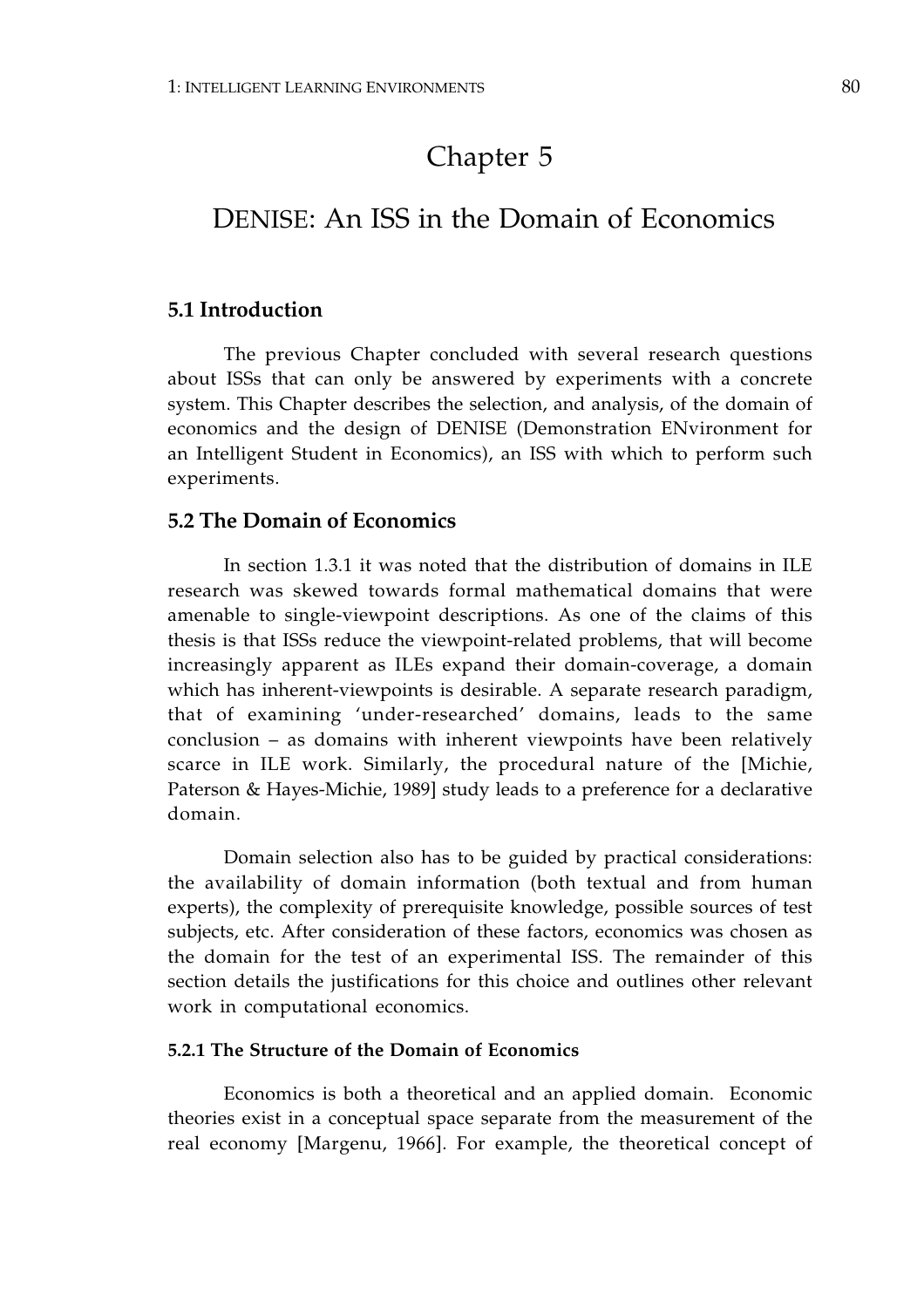unemployment does not necessarily refer to the published unemployment figures.

In section 1.3.1 economics was considered to be a domain that was less formal than the domains, such as electronics, which dominate ILE research. As with other social sciences, economics is characterised by disagreement amongst its practitioners – and its students. Economic theories describe the real world using different terms and at different levels of abstraction, and consequently generate conflicting conclusions about applying economic policies to the real world.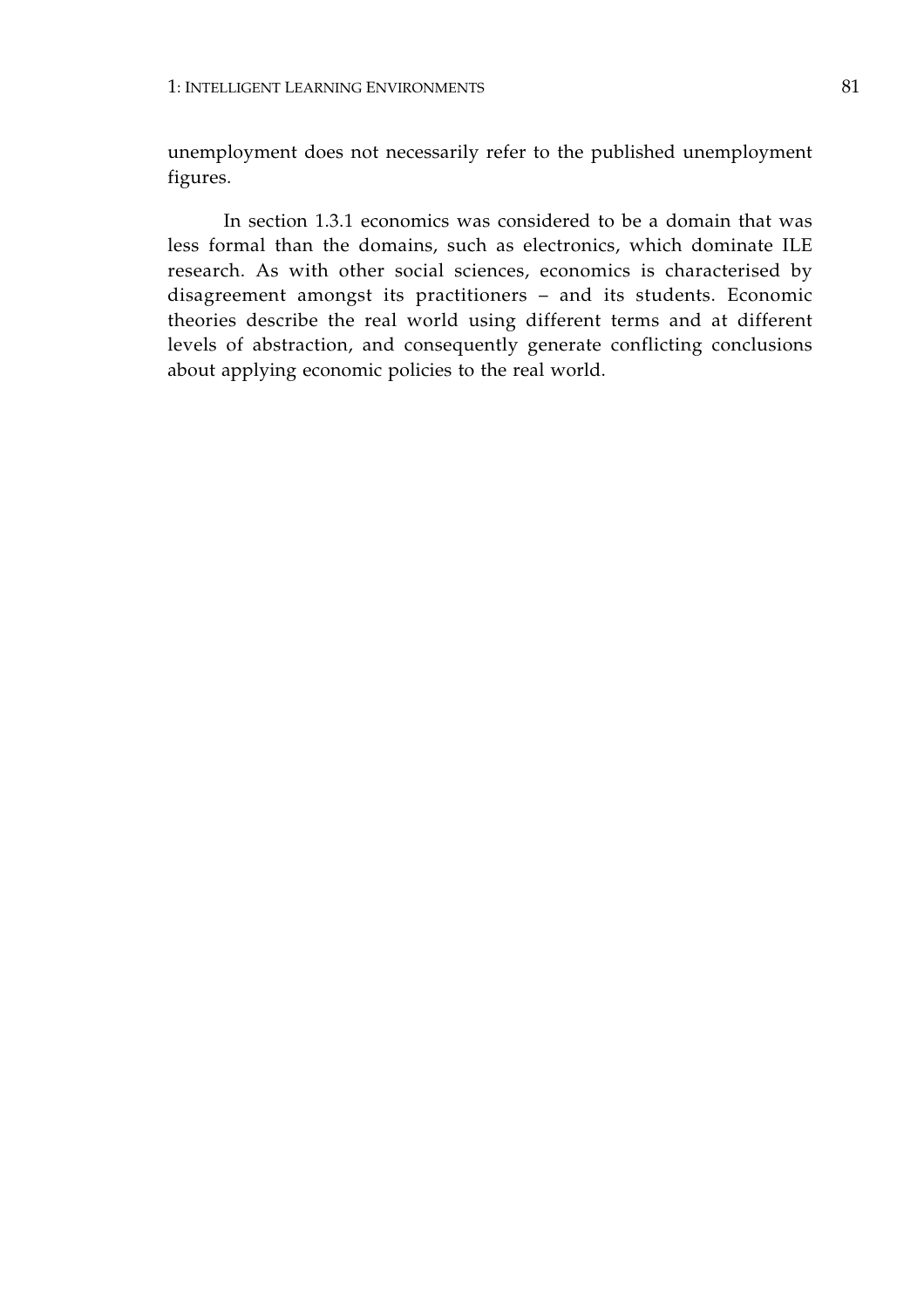Interviewer's speech in *italics:* L refers to a line in interview 1, 2L to a line in interview 2

- L033 government expenditure is always less efficient than private expenditure, private investment
- L034 which is, well, more or less an ideological point of view
- L035 *So depending on your ideology you can take either view*
- L036 Right
- L037 *One would say that the economy would increase productivity, the other would say that this would not happen?*
- L038 Not necessarily productivity.
- L039 because productivity would be a relation between input and output
- L040 and increased government expenditure would just mean that output increases<br>L041 because demand increases input could increase by the same percentage too
- because demand increases input could increase by the same percentage too
- L042 so productivity would remain equal
- L043 but since input increases there would be more demand<br>L044 for like labour which is an input to production
- for like labour which is an input to production
- L045 and if you had an unemployment situation this could be relieved
- L046 that's more or less the Keynesian view.
- L047 Monetarists would say, because government tends to push out private investment
- L132 *What is the effect of a decrease in profits?*
- L133 *Now assuming that its a major sector*
- L134 Supply side economists would say
- L135 decrease in profits is decrease in investments
- L136 no money, no investments
- L137 and then there would be a downward spiral
- L138 less investment, less production, less employment and so forth
- L139 *You say supply side economists, does that imply you don't agree with it?*
- L140 I would think its not that .. not that easy, that simple
- 2L035 and I guess that we have already talked about it
- 2L036 that in certain parts of economic theory there is no agreement
- 2L037 *The kind of Monetarist, Keynesian ...?*
- 2L038 Right, so we have to agree upon which way the counterpart is following
- 2L039 before we can go into details
- 2L040 because details only make sense with the whole thing agreed upon
- 2L041 so we are talking about the same flows and so forth

Figure 5.1 Three interview extracts with an economist from [Huxor, 1988]

These theories, or viewpoints, are found in economics texts and dialogues and clearly illustrate the alternative conceptual frameworks that economists use to communicate.

[Huxor, 1988] reports the transcripts of two interviews with an economics lecturer, extracts of which are shown in Figure 5.1. These extracts include examples of viewpoint-based reasoning as being integral for communication in the domain, e.g. Keynesian (L046, 2L037), Monetarist (L047, 2L037), supply-side economists (L134, L139). In the first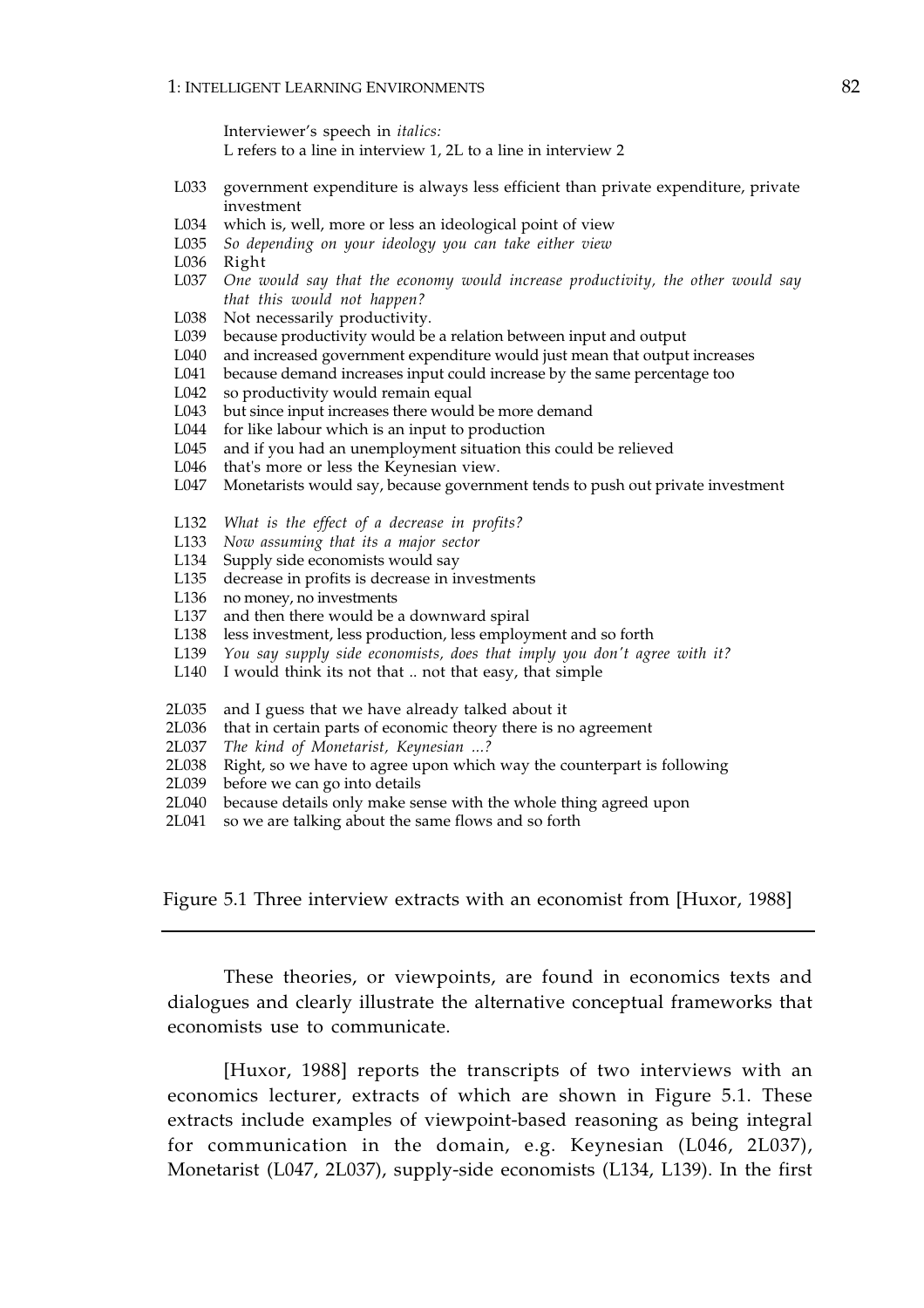1) Comment on the relevance to Industrial Economics of one of the following:

- a) The structure/conduct/performance paradigm
- b) Austrian economics
- c) Public Choice Theory
- d) Transactions Costs
- e) The 'new' industrial economics

2) How are the theories of internal labour markets and segmented labour markets related? Is the labour market in Britain segmented?

3) Using a theoretical framework of your choice discuss the possible causes of the real appreciation in the value of the US \$ in the first half of the 1980's. What light does this analysis throw on the concept of the 'equilibrium' exchange rate?

4) Critically appraise the filtering and trade-off theories of housing markets.

Figure 5.2 Examination questions from [Lancaster-University, 1990]

extract in Figure 5.1 lines L040 to L046 are expressing a Keynesian viewpoint and then L047 puts a Monetarist alternative. In the third extract lines 2L038-2L041 neatly express the importance of agents interacting in the same viewpoint.

The same viewpoint-based reasoning is evident in the assessment of students; Figure 5.2 shows some questions from a final year undergraduate examination paper.

This domain structuring by theory is not simply an aid to explanation when communicating with non-economists or students but is used by economists in their own research. If the viewpoints were only a surface feature introduced during explanations to students they would still be important but less so than if they are a core aspect of the domain. Their centrality can be independently shown using cocitation analysis: cocitation analysis uses the references that authors cite in their writings to produce a map of a domain.

 Author Cocitation Analysis (ACA) is a set of data gathering, analytical, and graphical display techniques that can be used to produce empirical maps of prominent authors in various areas of scholarship.

[McCain, 1990]

ACA can be used with cluster analysis to decompose the domain according to 'schools of thought' [McCain, 1983] (or viewpoints). [McCain, 1986] used a panel of macroeconomists to group 41 authors and compared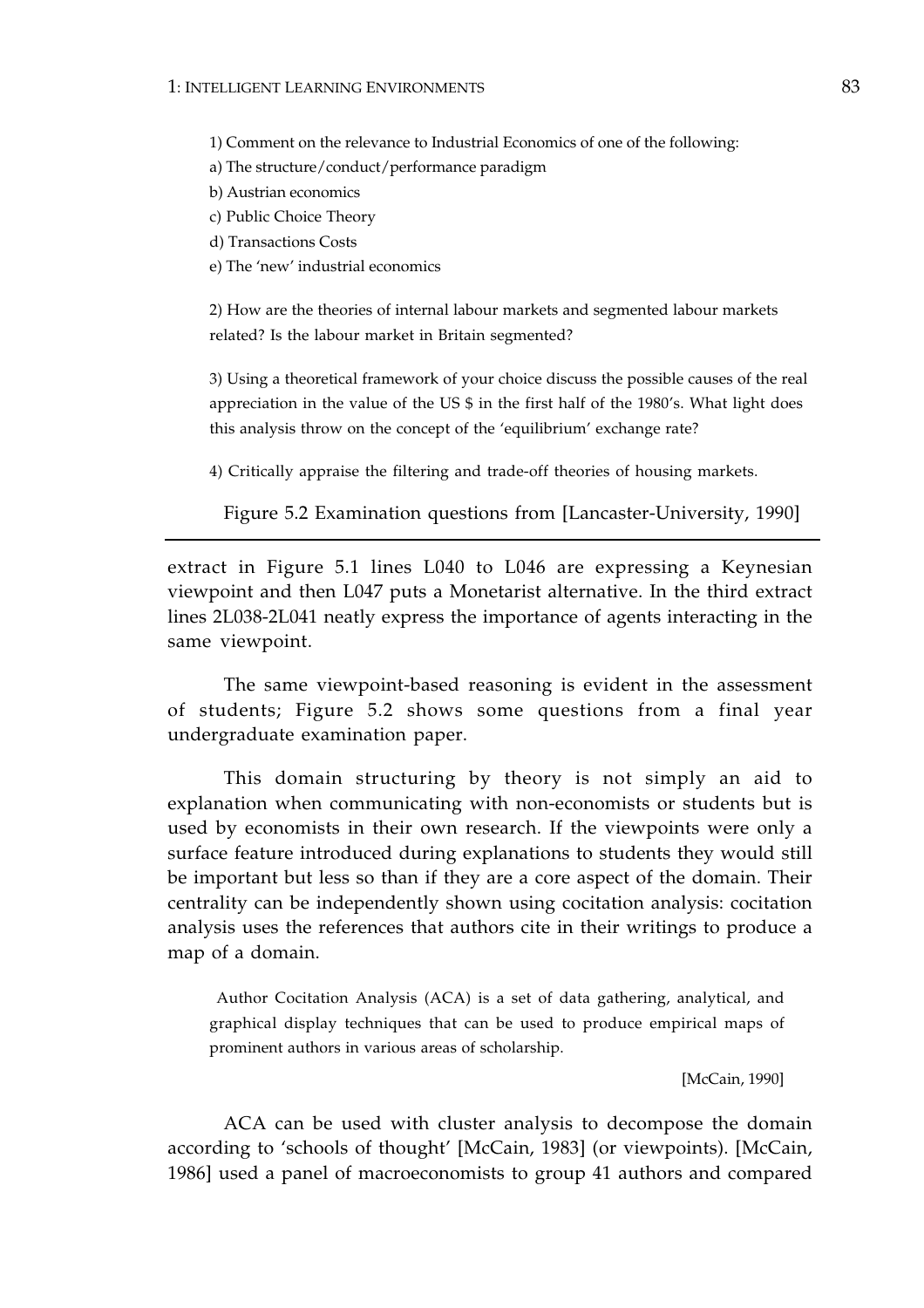their similarity judgements with cocitation data. The two approaches share much of the same structure, Monetarists, New Classical Economics, Post Keynesians, etc., with the major difference being accounting for by the economists assigning empirical and econometric authors to particular schools of thought. In addition [McCain, 1990] shows that the migration of certain authors between schools of thought can be identified over time as the bulk of the domain remains stable. The decomposition of the domain in these terms is endemic at all levels of communication about economics.

The language of the *theory* in economics is a pre-requisite for participating in a coherent dialogue with an economist. Ignorance of the theoretical viewpoint of another agent has the potential to render a interaction meaningless and/or inefficient as reasoning effectively takes place within separate languages (which may intersect in unexpected ways).

Viewpoints in economics also appear as levels of abstraction. Economics is often divided into macroeconomics, the whole economy, and microeconomics, individual consumers [Stanlake, 1976]. The concepts and relationships between them are local to the level of the model. This is discussed further in the next section where it is related to work on qualitative causal economics.

## **5.2.2 Related Work in Computational Economics**

Economics has been largely ignored by ILE researchers – the notable exception being the SMITHTOWN [Shute & Glaser, 1990] environment. SMITHTOWN includes a microworld in which students can conduct experiments (e.g. by varying the supply of a particular good) on a simulated town in order to discover economic 'laws'. The simulation is numerical; with particular prices, numbers of goods consumed, revenues, incomes etc. Other ILE applications, such as the use of microeconomics concepts in [Peachey & McCalla, 1986] and a simulation in [Schiff & Kandler, 1988], have used economics as an adjunct when demonstrating other topics (planning and decision-making respectively). In general, 'little has been published on economic reasoning and explanation' [Huxor, 1988].

The use of numerical economical simulations, as opposed to qualitative simulations (e.g. [Forbus, 1984; Kuipers, 1986]), is common in CAI, e.g. [Gudgin, 1987; Hobbs & Judge, 1992; Lumsden & Scott, 1987; Millerd & Robertson, 1987]. Simulations offer students activities which are radically different from a conventional economics curriculum and can give them an opportunity to *apply* the theories they have learnt about in a task-based situation. A common form involves placing students as the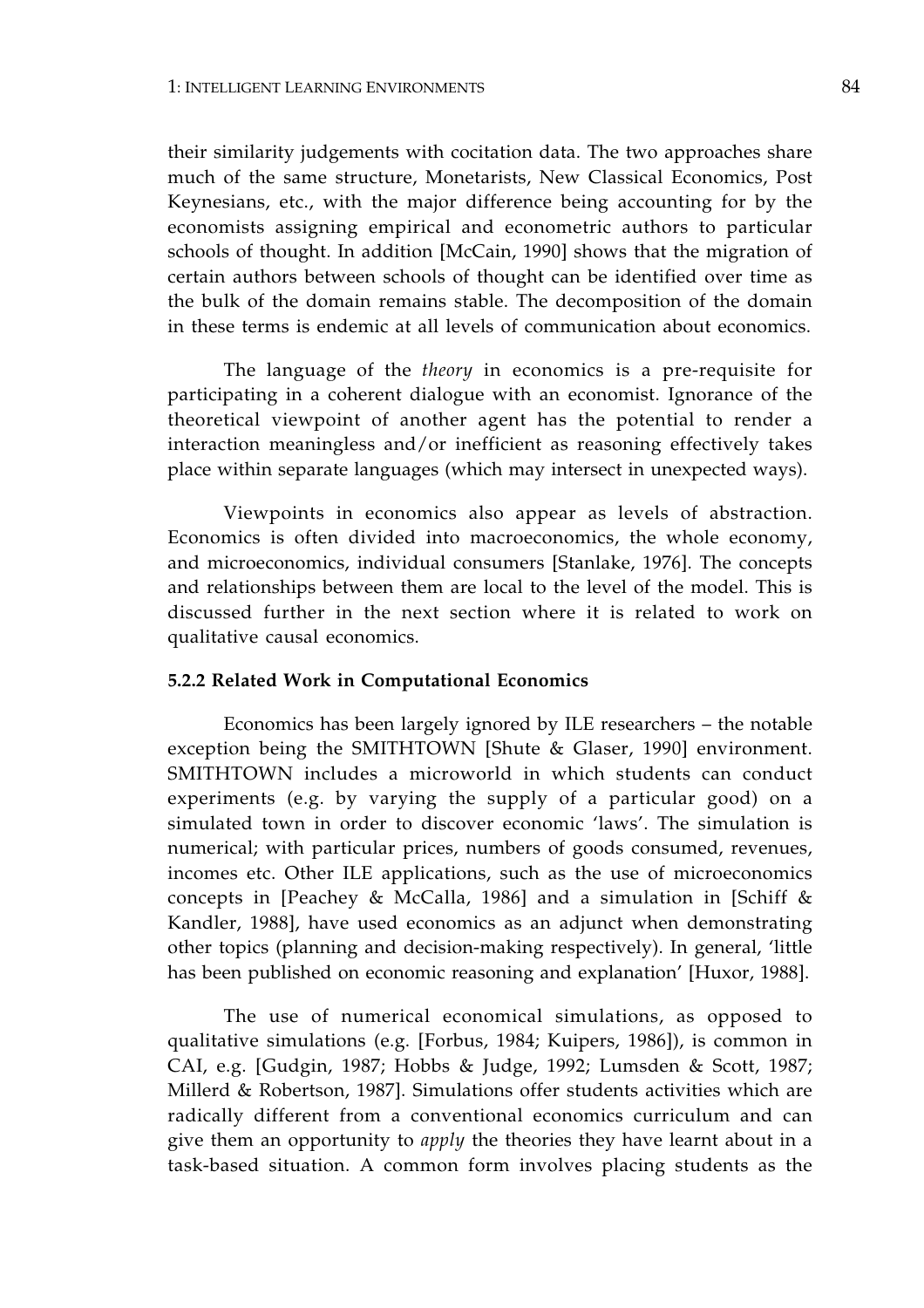Chancellor of the Exchequer and playing a 'stabilisation game' [Gudgin, 1987] to manage the economy according to some welfare criteria (e.g. inflation below 5% and unemployment below 10%).

The economic simulations used in CAI are *black-boxes* – internal calculations are not available to their users [Breece, 1988]. This lack of transparency can lead to significant problems:

Attempts to test hypotheses may be thwarted because the results arrive after unknown time-lags. Furthermore, the model involves theories with which students may be unfamiliar. These factors could obscure the information provided by the simulation during a run, which in turn could inhibit the learning process.

… the use of entirely inappropriate material imported by students from other sources such as their lectures or their A-level studies.

For many students, misconceptions were deepened by the sophisticated and somewhat unexpected economics used in the simulation.

[Stead, 1990]

In addition, students can suffer from information overload as a small number of equations in the simulation can generate large quantities of data [Lumsden & Scott, 1987]. The students have to map theoretical concepts acquired from their conventional curriculum to the mass of numbers generated by the simulation which cannot communicate in the same conceptual language.

Numerical simulations have a place in economics education but they are not suitable for generating intelligent dialogues about theoretical concepts. As a part of a larger environment, e.g. SMITHTOWN, simulations can be useful but in general they need the addition of a qualitative component as in the SOPHIE system (section 2.2.1).

Although previous work on ILEs and CAI in economics is inappropriate for application to an ISS, there are some non-numerical applications of AI techniques to economics which are relevant.

Qualitative Reasoning in Economics

Economic theories are frequently expressed as qualitative abstractions of highly complex exchange systems for which no complete quantitative models are known or likely to be found

[Farley & Lin, 1990]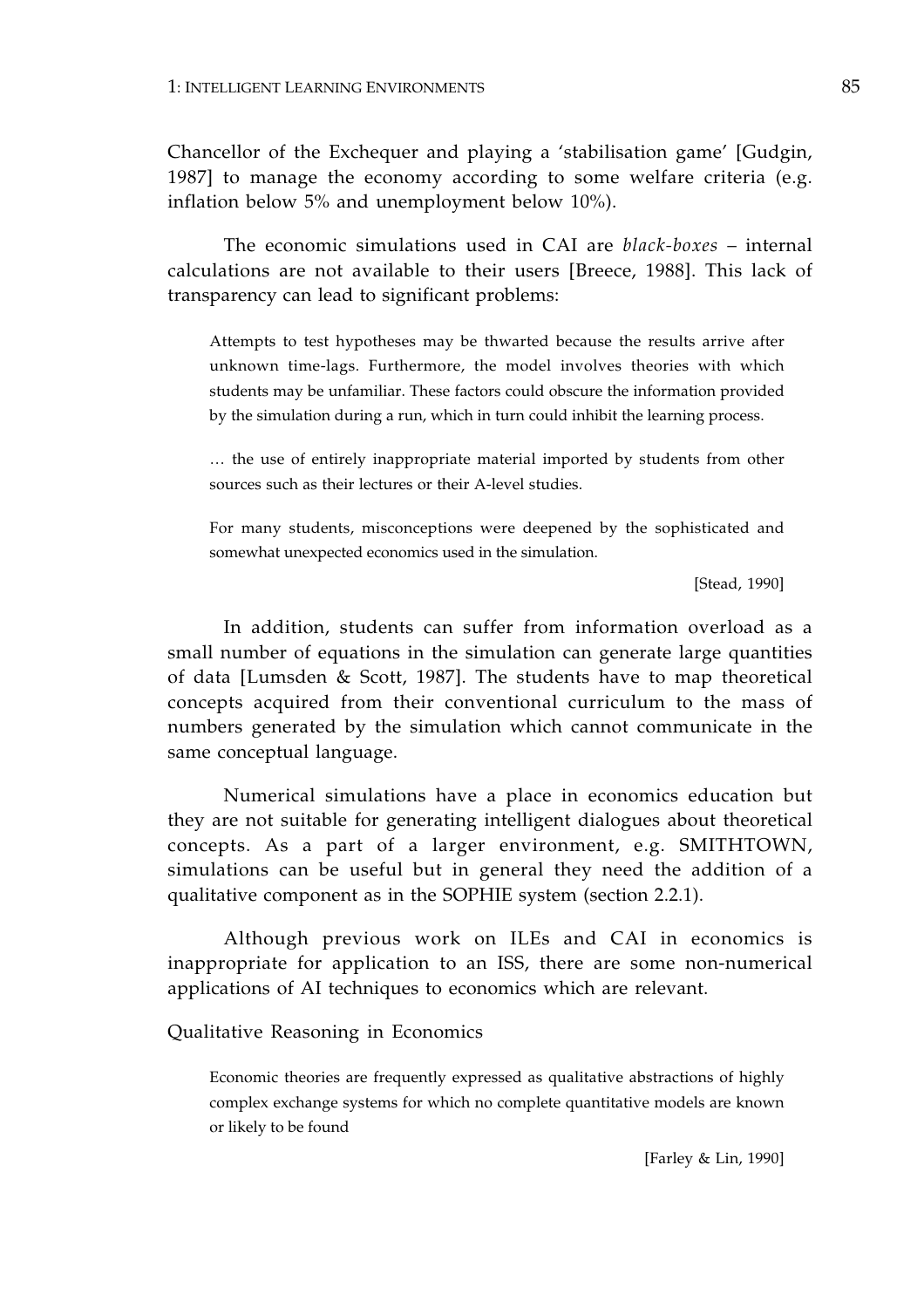#### 1: INTELLIGENT LEARNING ENVIRONMENTS 86

The majority of AI work on qualitative reasoning has been in the domains of electrical circuits, medical diagnosis and physical systems [Cohn, 1989]. Qualitative reasoning is thought to more closely approximate to human thought processes than alternatives such as numerical, formal logic or probabilistic reasoning [Console & Torasso, 1990].

Reasons to study formal qualitative models of economics have been listed as:

the lack of consistent quantitative data, the wish to create formal procedures for tracing causal chains, the validation of the structure of quantitative models, and the description of structural changes of economic models.

[Bernsden & Daniels, 1990]

A central objective in the development of qualitative reasoning in economics is to 'fill the gap between the classical number crunching approach and verbal intuitive economic reasoning' [Bernsden & Daniels, 1990].

Economists make extensive use of qualitative models. In the dialogue shown in Figure 5.1 the economist frequently reasons in a qualitative terms, e.g. 'increased government expenditure would just mean that output increases.' Text books frequently represent economic theories as qualitative models [Mado & Sawa, 1989; Dornbusch, 1990] and such reasoning can be extracted from extracts of natural language text [Pau, 1984; Pau, 1986]. The use of qualitative reasoning is, in addition to the reasons noted above, a convenient abstraction for several related reasons:

· to concentrate on the direction of changes in variables (positive or negative)

· to avoid 'hard' mathematics

· to aid reasoning for non-economists such as decision-makers [Farley, 1986]

· to simplify numerical data (as with simulations, above)

· to aid students who are having difficulty with particular concepts, e.g.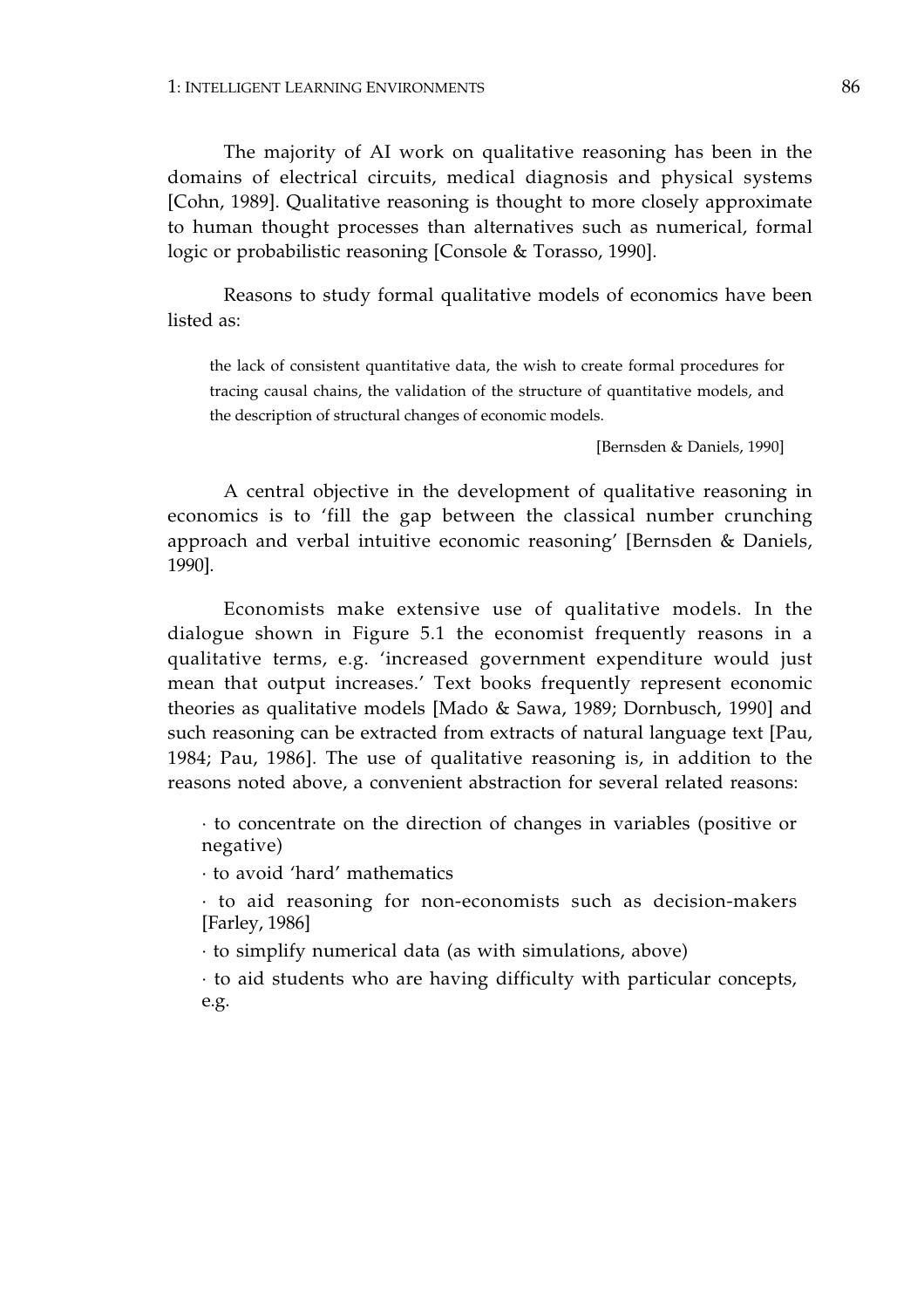*Do you think the students even have a good qualitative understanding of economics, rather than a quantitative {one}?* 

No, I'm not aware of it. I'm not talking about quantitative understanding. I'm talking about when you say a relationship. You know you want to be able to talk about relationships, and that's not a quantitative understanding, you know. You say it's, well, it's inversely related, or it's a linear relationship, or it's a nonlinear relationship, or how is it …? You know, they're puzzled at the words you used, don't ask me why.

> Economics lecturer, interview 1, (lines 980-990) (Interviewer in *italics*)

Qualitative models are usually, though not necessarily, causal24. [Huxor, 1988] includes *part-of* relations in a model obtained from a knowledge elicitation exercise to create a multi-level causal economic model structurally similar to the human physiology model described in [Khuwaja et al, 1992], e.g.

```
link( interest_rates, private_investment, fall ).
link( private investment, imports, rise ).
link( imports, total_sales, part_of ).
```
[Huxor, 1988]

Although not explicitly stated, the meaning of the first relation, that a rise in interest\_rates causes a fall in private\_investment, is clearly intended to also imply that a fall in interest\_rates causes a rise in private\_investment. This is the representational approach taken by [Bernsden & Daniels, 1990; Farley & Lin, 1990]. More formally, using the notation of [Kuipers, 1986], the statement that 'demand (D) is a monotonically decreasing function with respect to price level(P)' (*or* a rise (fall) in the price level has a negative (positive) effect on demand) can be represented as:

$$
(1) \qquad D = M^-(P)
$$

<sup>24</sup> A non-causal qualitative model could only describe associations between economic concepts (e.g. high inflation and high unemployment are associated with each other) and so could not be used in a decisionmaking context. An association between high inflation and high unemployment provides no information that can be used to formulate a policy to, say, reduce unemployment.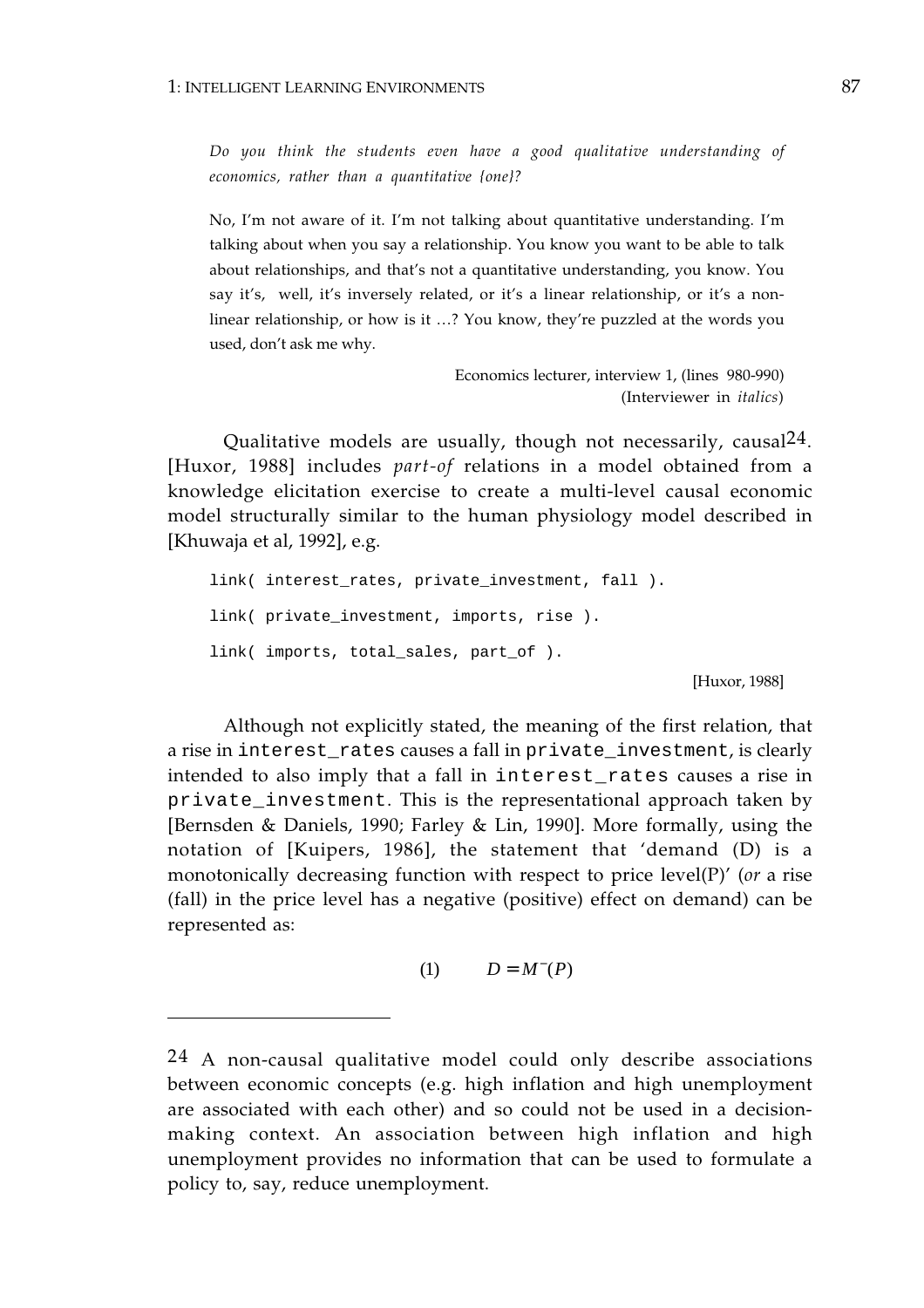[Farley & Lin, 1990]

The causal ordering is from the *independent* variable, the price level (P), to the *dependent* variable, demand (D). A model consisting of such elements, together with *part-of* relations, is capable of generating qualitative predictions of the effects of changes in variables. [Berndsen & Daniels, 1989; Bernsden & Daniels, 1990; Bourgine & Raiman, 1986; Farley, 1986; Farley & Lin, 1990; Farley & Lin, 1991] have all demonstrated that such qualitative models can make predictions consistent with the standard theoretical and numerical predictions of Keynesian economic models. This Keynesian-fixation reflects a lack of variety in choosing theories to model rather than any intrinsic restriction in the technique.

*Part-of* relations in economic models are treated as a special case of causality, *contemporaneous* causality [Hicks, 1979]; effects from the independent variable influence the dependent variable in the same time period. Standard causal relations are examples of *sequential* causality, where there is a period of decision-making by economic units25 before the effects are propagated. For example, in equation (1) above, a rise in the price level is first perceived by an economic unit which then adjusts its preferences on the basis of this new information and then makes changes in its behaviour which are reflected in an observed change of demand in the market. In *contemporaneous* causality there are no economic units in between the variables, for example:

(2) 
$$
M_d - M_1 - M_2 = 0
$$

where

 $M_d$  = total money demand  $M_1$  = transactions money demand  $M<sub>2</sub>$  = speculative money demand

[Bernsden & Daniels, 1990]

There is no decision-making entity between the variables in equation (2): they are merely *balance sheet* equations that reflect a conceptual decomposition of the domain that economists have found useful.

<sup>25</sup> An economic unit is any entity that can be regarded as reacting to information and includes consumers, households, workers, firms, governments, trade unions, etc.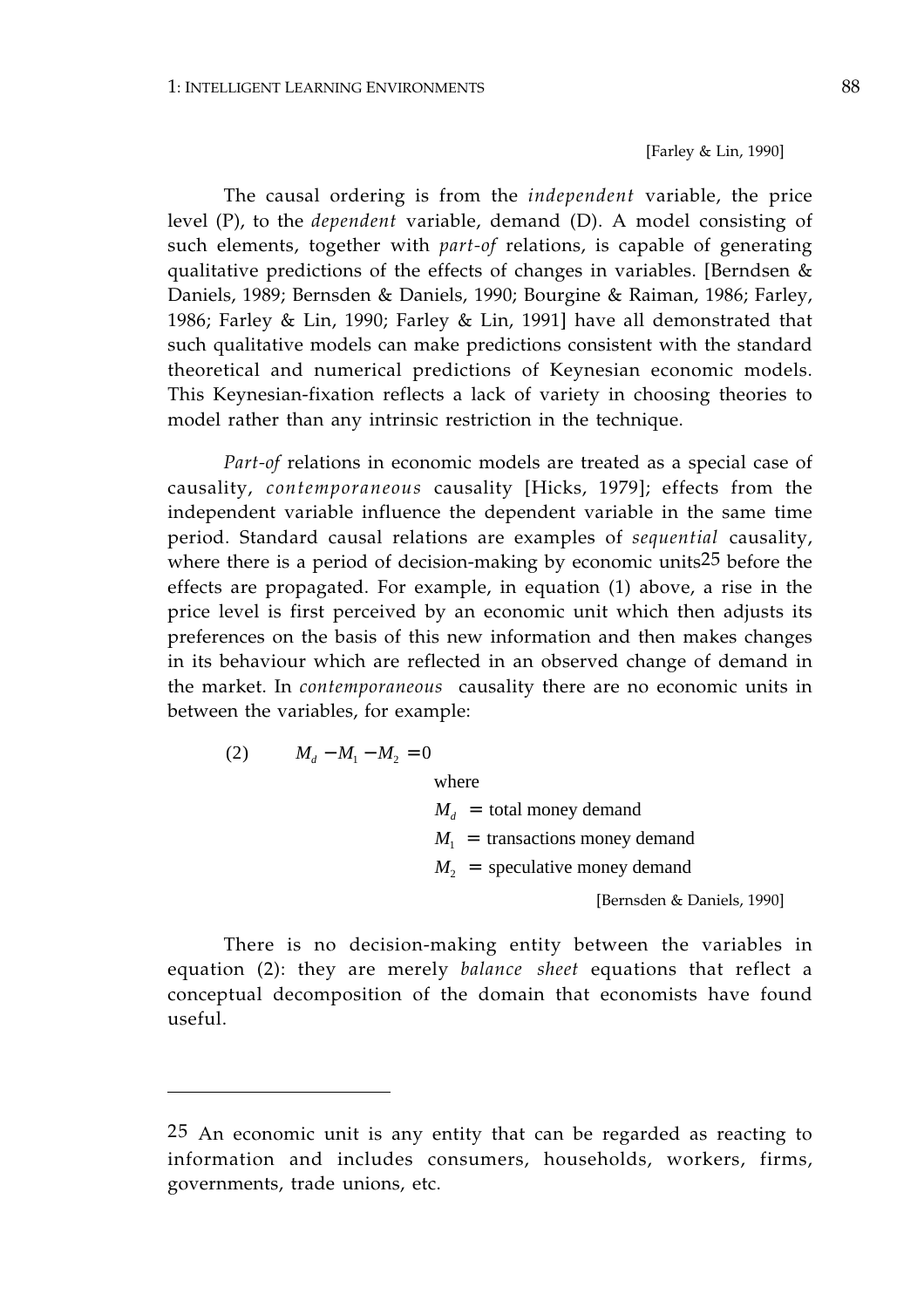The most common use of qualitative causal models is in qualitative simulations [Cohn, 1989]. Given an initial state for the variables changes are propagated to produce qualitative behaviours, e.g. the mass and spring will oscillate with decreasing amplitude [Kuipers, 1986]. In economics almost all of the qualitative models are used for economic simulations, e.g. [Berndsen & Daniels, 1991; Farley & Lin, 1990]. A prerequisite of such a simulation is the existence of the qualitative model; [Cohn, 1989] restates the question that clearly follows:

'A major unsolved question for reasoning systems of this type is, where are the causal models supposed to come from? All these models are descriptions of situations that carefully include certain features and ignore others in order to produce descriptions that are precisely tailored for the performance of a specific task. … This question definitely deserves further consideration.'

[Letovsky, 1983]

 Acquisition of causal models can be viewed as part of a larger process, that of qualitative simulation. Learning of causal models is typically done by identifying patterns in quantitative data, e.g. [Selfridge, Daniell & Simmons, 1985], rather than interactively acquiring the models from users. The DENISE system described in the following section has an alternative use as an 'acquirer' of causal models which could be integrated into a larger educational system where the learner's task is to run qualitative simulations.

In one sense causal models in economics come from a deeper model of economic systems in terms of agents/actors. This is the model that economists would 'finally resort to' [Huxor, 1988] in explaining the domain. The existence of this deep model beneath the common qualitative reasoning provides a possible metric for ISS evaluation:

· if a learner is forced to resort to a deep actor-based economic model in order to explain a concept in qualitative causal terms then the interaction has provoked a self-explanation effect.

Such a pattern of reasoning is also a shift in viewpoint down to a representation of smaller grain-size. Experimental data can be analysed with respect to several perspectives: causal qualitative models, contemporaneous and sequential causality, alternative 'schools of thought' and deep agent-based models.

## **5.2.3 Summary**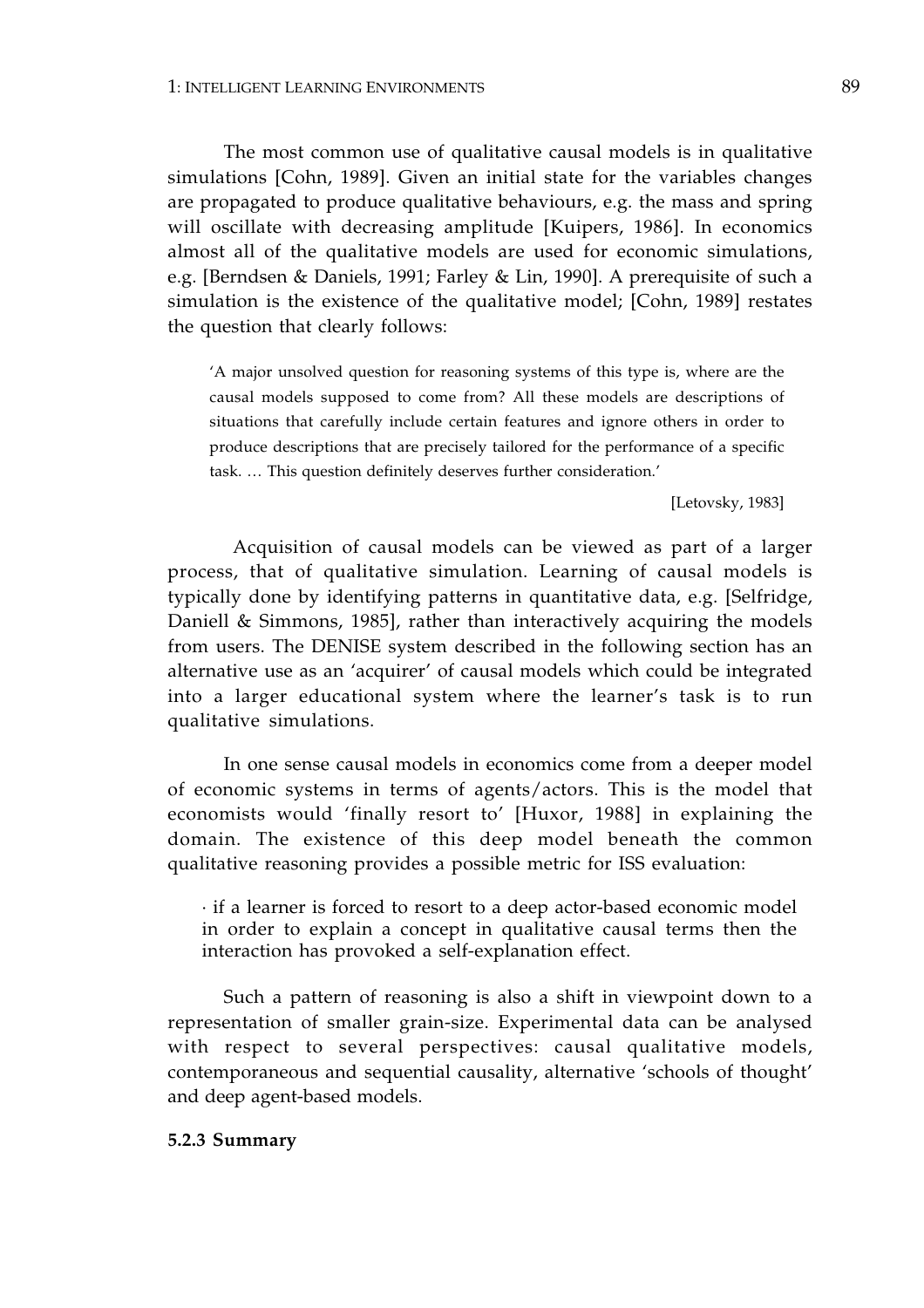Qualitative causal models in economics are a good candidate for a conceptual syntax for an experimental ISS for several reasons:

· qualitative reasoning is routinely used in all forms of economic discourse

· qualitative economic models have only been used for simulations and not as the basis for dialogues with computers

· qualitative causal models are built on deep models, based on an agent-action paradigm, which provide a well-understood subdomain in which to investigate the effects (e.g. self-explanation) on human learners

· economics has been 'under-researched' by the ILE community

· model implementation is tractable as shown by qualitative economic simulations

· economic reasoning is viewpoint-based

· the interactive acquisition of causal models may be relevant to mainstream qualitative reasoning and simulation

The design and implementation of a conceptual syntax in DENISE is described in the following section.

# **5.3 DENISE: An Experimental ISS**

DENISE is a development environment, including authoring tools to create and modify dialogue strategies, as well as a run-time experimental system. As described in section 4.4.1 the components of an ISS are: a learnt model, a conceptual syntax, a dialogue strategy, model access functions, model maintenance functions and an optional domain model.

As DENISE is the first system of its type, the appropriate methodology is one of proving the concept of an ISS rather than engaging in extensive experimentation. The dialogue strategy for DENISE has been designed without reference to a domain model to provide a base line with which to assess future additions of domain knowledge. Acquiring a full domain model only to (possibly) discover that it doesn't contribute to the effects of an ISS is an unsound methodology. Methodology is discussed further in section 6.2.

The following sections describe the implementation of the theoretical ISS components, outlined in section 4.4.2, in DENISE. The dialogue strategy will be explained using an example of authoring a simple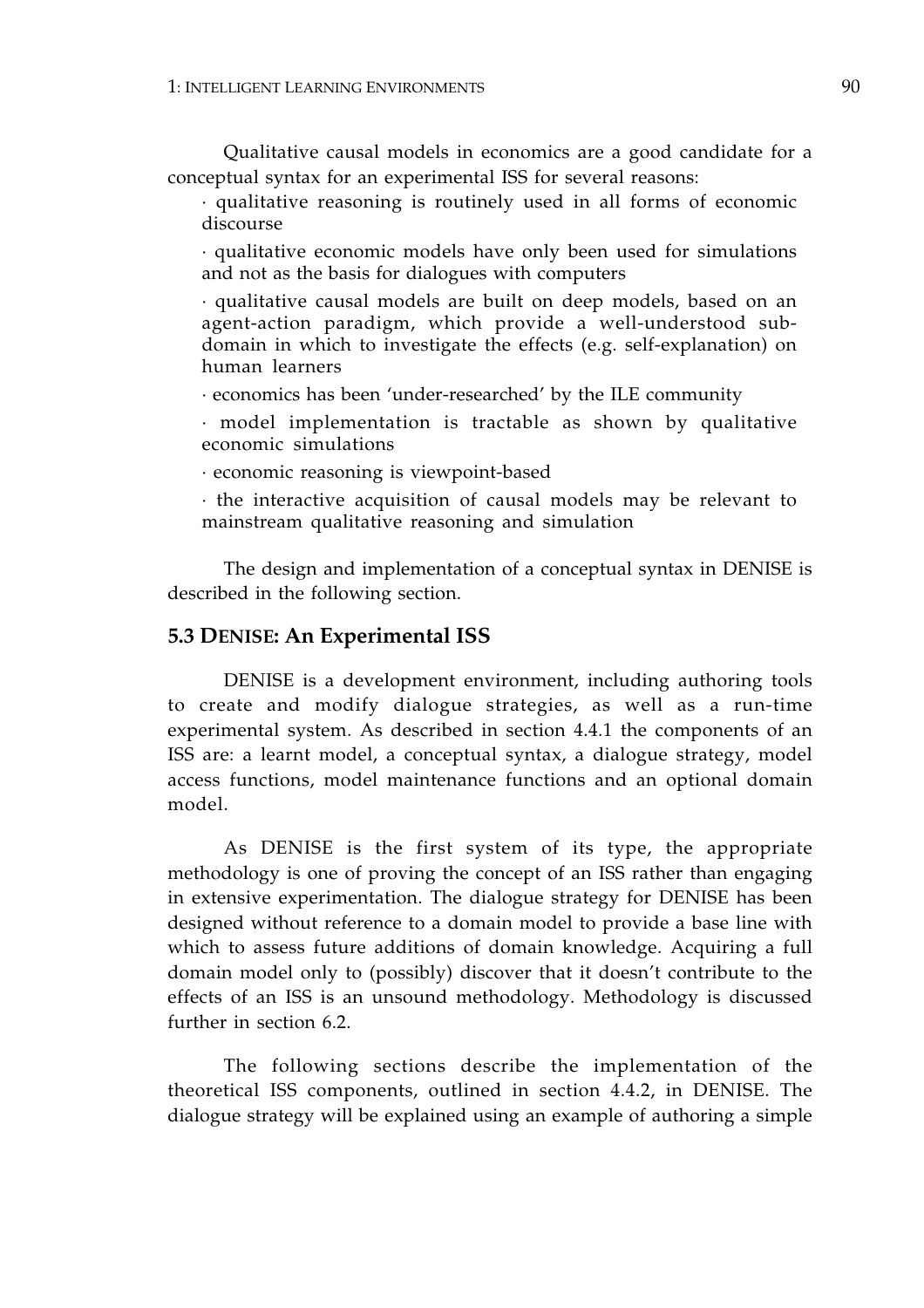strategy. DENISE has been implemented in MacProlog<sup>26</sup> 4.5 on Apple Macintosh computers.

## **5.3.1 The Learnt Model and Conceptual Syntax in DENISE**

The conceptual syntax in DENISE is designed to support the causal qualitative economic reasoning described in section 5.2.2. In addition the learnt model needs to support the different viewpoints that are characteristic of economic knowledge.

The viewpoints of the learnt model are hierarchical in nature with inheritance of beliefs from general to more specific viewpoints. This formulation is consistent with the general approach of the majority of systems in Table 2.2.

As the learnt model has to represent the user's beliefs over time the learnt model must also allow the creation and deletion of viewpoints during the interaction (as opposed to pre-defining them at compile-time).

The conceptual syntax of qualitative relations pervades all of the economic viewpoints that DENISE is designed to represent. Thus the reasoning is global – there are no inference mechanisms local to particular viewpoints. There is complete user-space transparency – all of the learner's beliefs (and the viewpoints that contain them) held in the system are accessible (via dialogue). This means that the system cannot reason in viewpoints which the user has not participated in creating27. The system is thus not imposing any particular pre-defined conceptualisation of the domain upon the user as is the case with an ITS.

The structure of the learnt model is:

```
viewpoint( Viewpoint_Name, Sub_List, Viewpoint_Contents
)
```
The learnt model is based on an permanent viewpoint with Viewpoint\_Name of root. The Sub\_List is a list of the child viewpoints of Viewpoint\_Name. The Viewpoint\_Contents consists of the qualitative relations of Viewpoint\_Name.

<sup>26</sup> MacProlog is developed by Logic Programming Associates Ltd.

<sup>&</sup>lt;sup>27</sup> The act of using the system is taken as participating in the special case of the creation of the root viewpoint.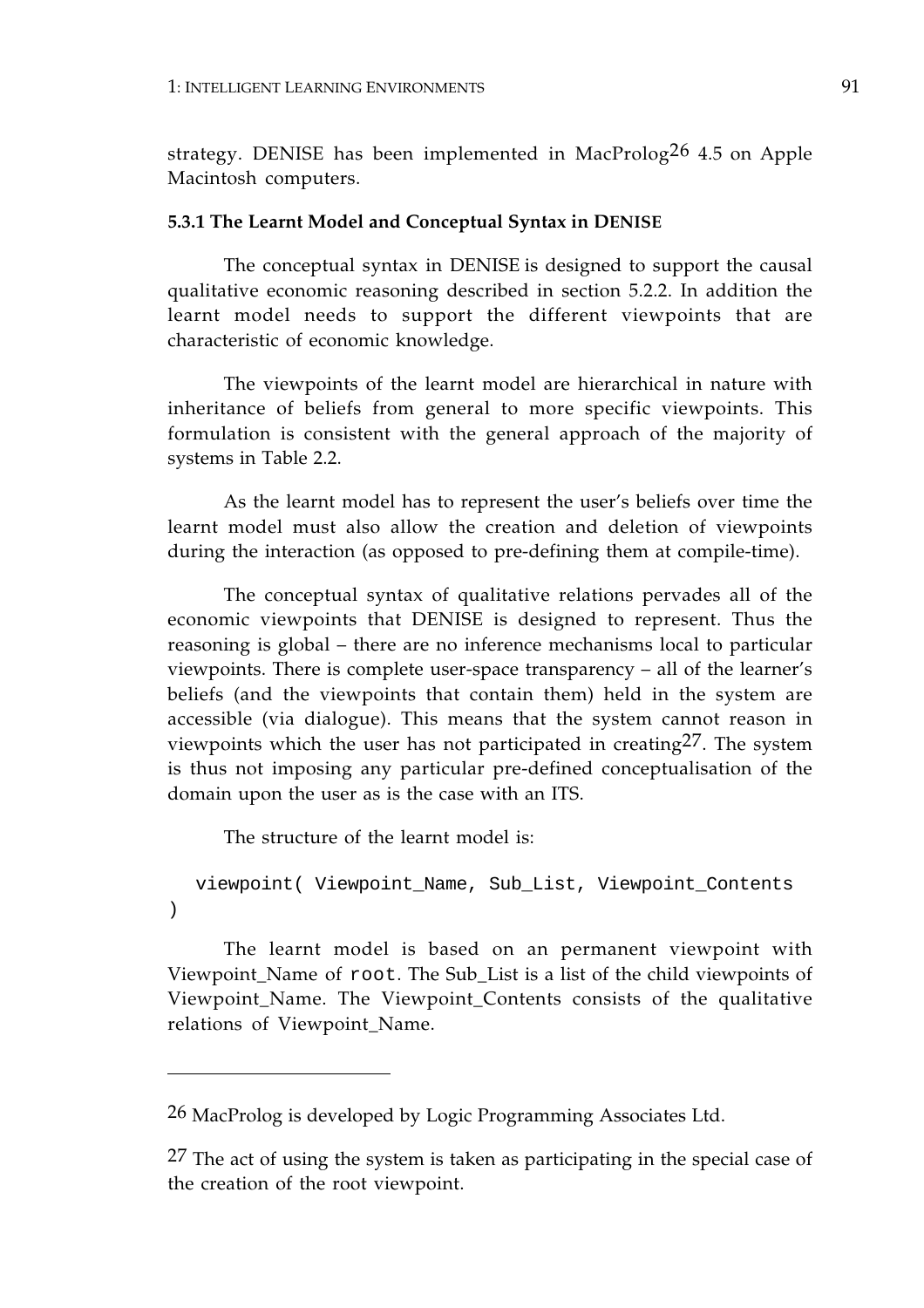Viewpoints inherit relations from their parent viewpoints unless they contain a different relationship between the same objects. This is similar to the default ascriptional rule used in *Viewgen* (section 2.3.1). In terms of viewpoints the ascriptional rule is: unless a viewpoint contains an alternative relationship between two concepts, assume that such a relationship can be inherited from a parent viewpoint (which itself can inherit).

At its simplest, the relations in the viewpoints of the learnt model can be restricted to just two (a positive and a negative causal relationship), as in [Berndsen & Daniels, 1991; Farley, 1986]. These can be viewed as a specialisation of an unsigned causal relation, the equivalent of 'A is related to B but I'm not quite sure how.' The dual nature of causality in economics suggests that a contemporaneous analogue may be useful, the equivalent of 'A is a part of B but I'm not sure whether it's positive or negative.'28

The basic conceptual syntax used in DENISE is therefore:

- · the general unsigned sequential causal relationship
- · the positive sequential causal relationship
- · the negative (or inverse) sequential causal relationship
- · the general unsigned contemporaneous causal relationship
- · the positive contemporaneous causal relationship
- · the negative contemporaneous causal relationship

The six elements of the conceptual syntax are all binary relationships, which implies that the learnt model will consist of triples, e.g. (interest\_rates, neg\_seq, money\_supply) meaning that a change in interest rates will be reflected, in time, by an opposite change in the money supply. In addition to the six relationships above there is also the question of the representation of completeness; how to maintain a record of whether a set of relationships affecting a dependent variable is complete. It is straightforward to question the user about this issue but the conceptual syntax must allow this information into the learnt model. Therefore, a completeness relationship needs to be added to the six causal relationships

<sup>28</sup> Although there is no precedent for his type of relationship, the worst that can happen is that the facility will not be used by learners. An example of a negative part-of relation would be the role of imports in the balance of payments, with exports as the positive part-of relation.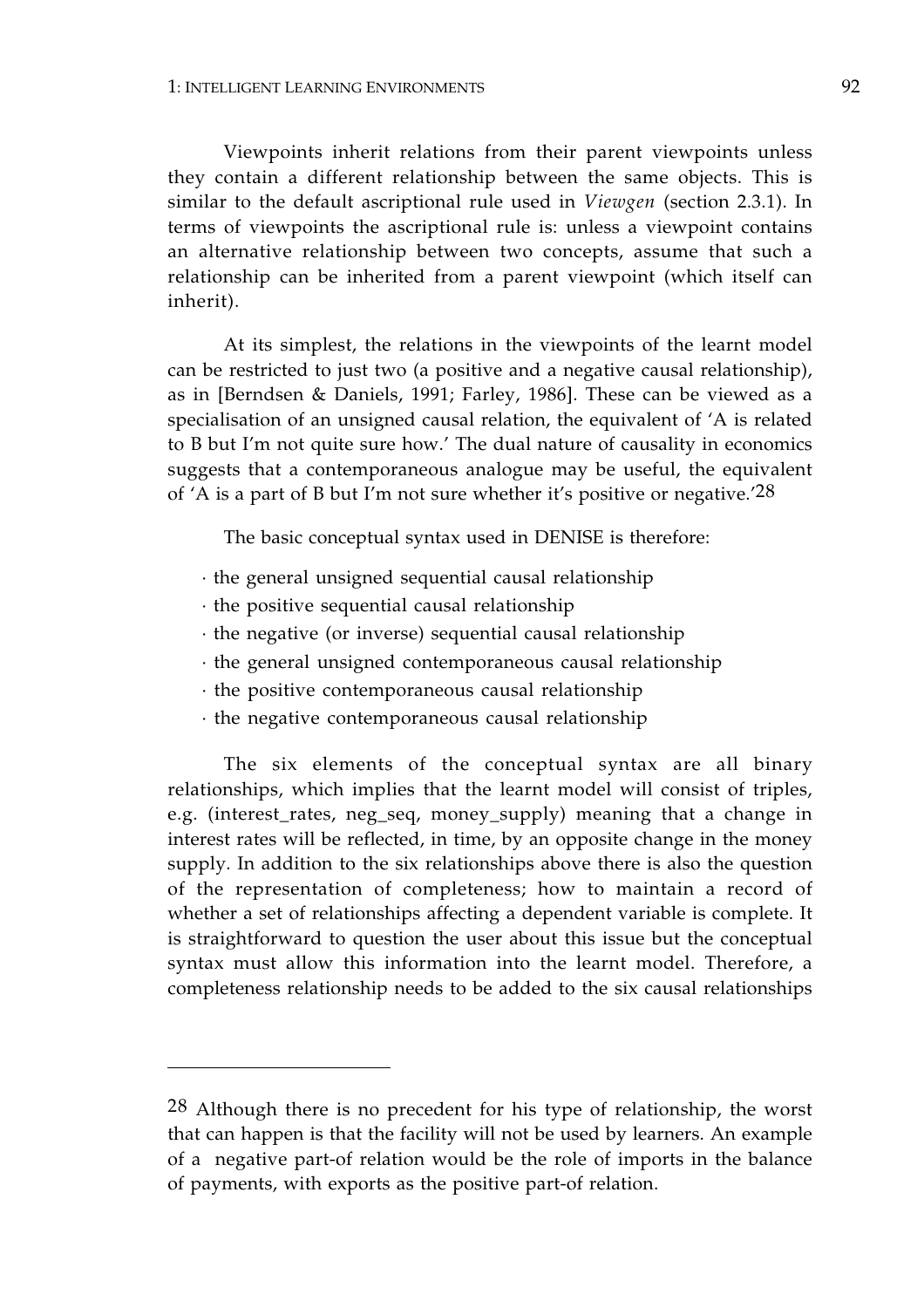to produce the conceptual syntax, although it is a purely internal construct29.

In section 4.4.1 it was indicated that the learner could change the conceptual syntax of an ISS during an interaction. This operation is theoretically possible but complicated in practice. As a rough analogy consider a program that changed the syntax of its programming language, recompiled itself and continued execution. Alternatively, all of the functions in the model access and model maintenance components would have to be constructed independent of any particular conceptual syntax. These problems are soluble but non-feasible in the context of the resources available for this research. Consequently DENISE is based on a static conceptual syntax. This approach worked in the [Michie, Paterson & Hayes-Michie, 1989] experiments and is implicitly assumed in the proposed [Palthepu, Greer & McCalla, 1991] system.

# **5.3.2 Model Functions in DENISE**

The model access and maintenance functions constitute the interface between the learnt model and dialogue strategy. These functions are the atomic building blocks that the author of the dialogue strategy combines to generate the behaviour of the system. These functions illustrate the application of the viewpoint principle as a central element of knowledge use within the system. The input data to model functions are the plan variables of the dialogue strategy, such as the current viewpoint or the last referenced concept.

Model maintenance functions are similar to model access functions, except that the former alter the learnt model itself instead of the dialogue strategy plan variables. Examples of both types of functions are given – the full lists are in Appendix A.

Model Access Functions

<sup>29</sup> This does not violate the user-space transparency principle as it is reflected in the dialogue. When a completeness relation is present, then a list of independent relations has a 'and this list is completed' included. This is to simplify the implementation, as 'completeness' is an unary relation whereas the remainder of the learnt model consists of binary relationships.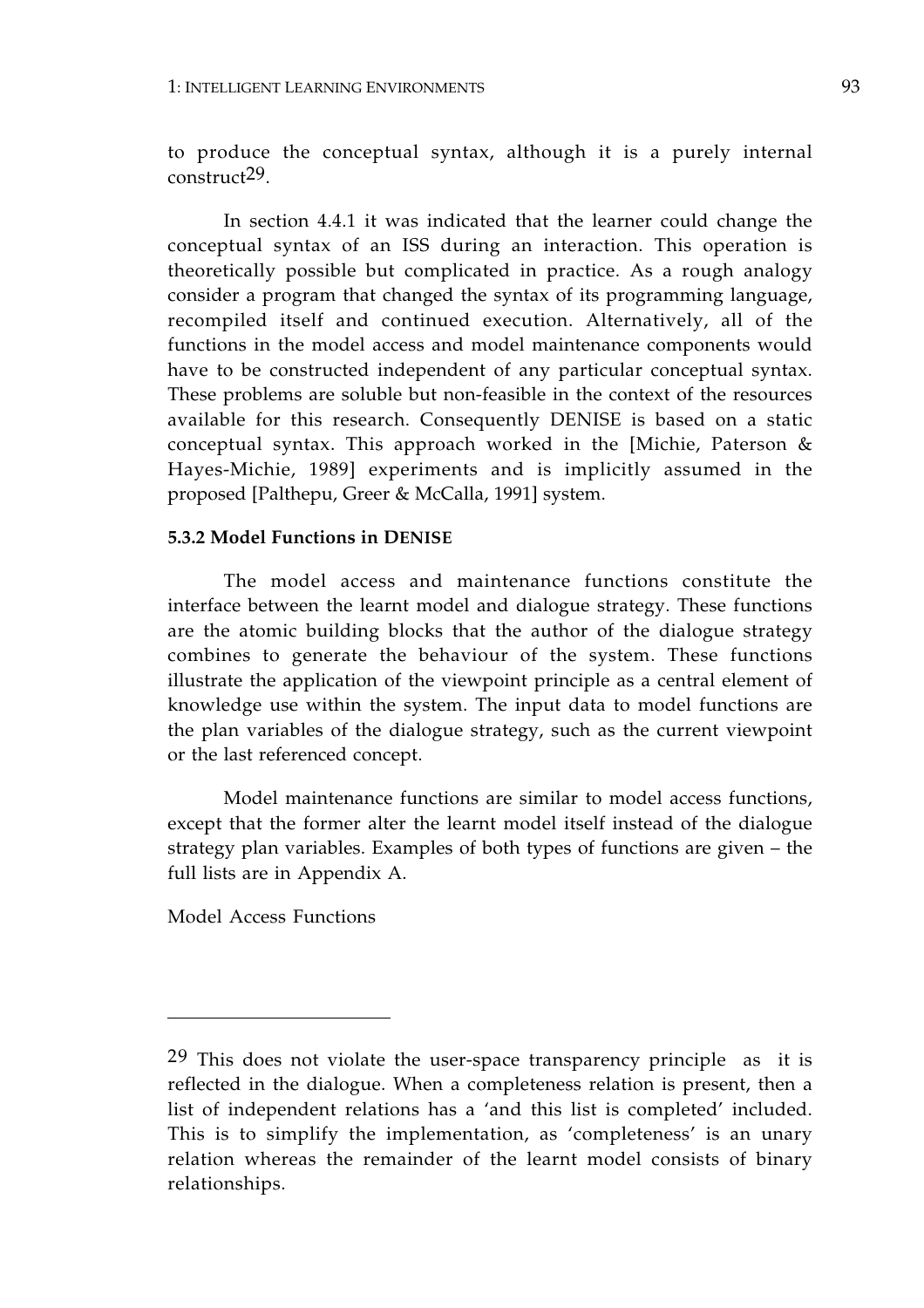

Figure 5.3 The Action of a Model Access Function

The model access functions interrogate the state of the learnt model and return a value to the dialogue strategy. In addition they can also instantiate one or more *plan variables* (see section 5.3.4), as shown in Figure 5.3. A model function need not contain any arguments or affect any plan variables.

Model functions are dependent on a particular conceptual syntax; it is necessary to know the morphology of the learnt model before it is possible to examine its particular characteristics. Given the conceptual syntax described in the previous section then a model access function in DENISE is specified as: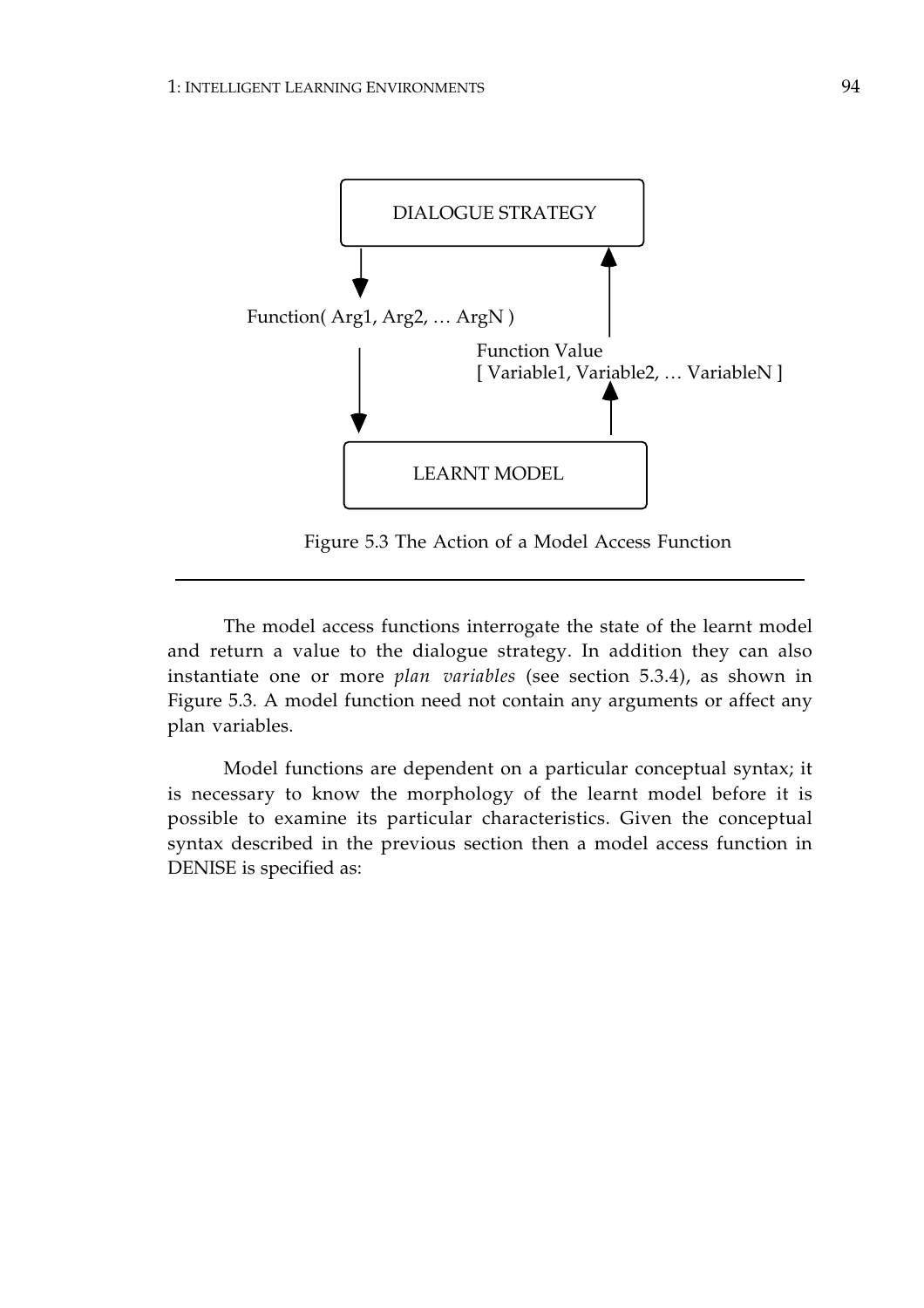## 1: INTELLIGENT LEARNING ENVIRONMENTS 95

find\_relation( *Viewpoint*, *Concept1*, *Concept2* ) { *yes*, *no* }: { *Relation* } – is there a relation between *Concept1* and *Concept2* ? find\_dependent( *Viewpoint*, *Concept1*, *Relation* ) { *yes*, *no* }: { *Concept2* } – is there a dependent variable matching *Concept1* and *Relation*? sub\_viewpoint( *Viewpoint* ) { *yes*, *no* }: { *Viewpoint\_List* } – find the immediate child viewpoints of *Viewpoint*  find\_concept\_no\_independency( *Viewpoint*, ) { *yes*, *no* }: { *Concept2 \_List* } – find concepts with no causal links to them

Figure 5.4 Some Model Access Functions

function\_name( *Argument1, … ArgumentN* ) { *Return Values* }: { *New Variables* }

The arguments are instantiated plan variables and are unchanged by the function call. The return value and any new variables created are used in the dialogue strategy (section 5.3.3). The variables serve the purpose of variable procedure parameters in a language such as Pascal [Findlay & Watt, 1985] and allow functions the flexibility to return multiple results. Model access functions leave the learnt model unchanged. The simplest example is:

present( *Viewpoint, Concept1, Relation, Concept2* ) { *yes, no* }:

The four-argument boolean access function *present* queries the learnt model as to whether the relationship (Concept1, Relation, Concept2) is present in the viewpoint *Viewpoint*. The value passed back to the dialogue strategy is either *yes* or *no* and there is no change to the plan variables. A further example:

peer\_viewpoints( *Viewpoint* ) { *yes*, *no* }: { *Viewpoint\_List* }

Here the function peer\_viewpoints has only one argument but returns the new plan variable *Viewpoint\_List* which contains a list of all viewpoints with the same immediate parent as *Viewpoint*. With a library of such model access functions the author of a dialogue strategy can have dynamic access to the learnt model at any stage of an interaction with a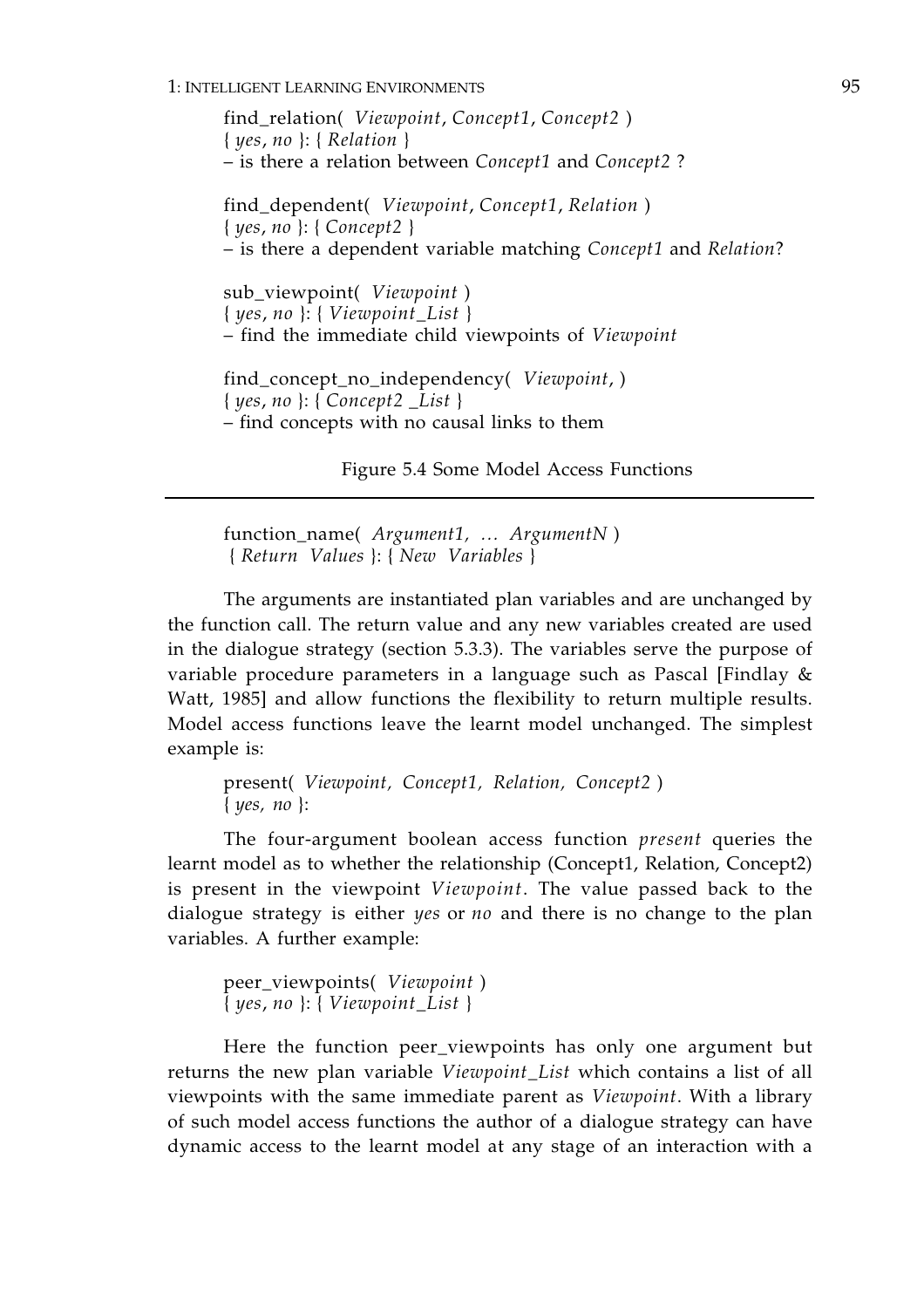learner. Figure 5.4 lists some more model access functions together with a brief description – complete list in Appendix A.

# Model Maintenance Functions

Model maintenance functions are simpler than the access functions in that they do not create plan variables but they do have the side-effect of modifying the learnt model. For example:

del\_viewpoint( *Viewpoint* ) { *yes*, *no* } – delete the viewpoint *Viewpoint* and its contents

Maintenance functions act in the same way as access functions returning a value to the dialogue strategy. In general the value should be *yes*, indicating a successful operation. However if the dialogue strategy is badly designed by its author then maintenance functions will return no values; for example, if *del\_viewpoint* is called with a non-existent viewpoint as an argument. The full list of model maintenance functions is listed in Appendix A. A further example:

add\_to\_model( *Viewpoint*, *Concept1*, *Relation*, *Concept2* ) { *yes*, *no* } – add the relationship (*Concept1*, *Relation*, *Concept2*) to *Viewpoint* 

# **5.3.3 The Interface in DENISE**30

The model functions outlined in the previous sections enable DENISE to make real-time decisions as to the action to present to the user at the interface.

In Chapter 4 it was noted that an ISS can either be grounded in a task or simply engage in a dialogue about the domain. If an ISS is being taught to perform a task then the task may need to be represented to the learner at the interface. DENISE is not grounded in a particular task (other than teaching) and so the interface consists solely of a dialogue between the system and the user.

<sup>30</sup> This section appears before the section on the dialogue strategy as it describes features which are used in the explanation of the authoring component.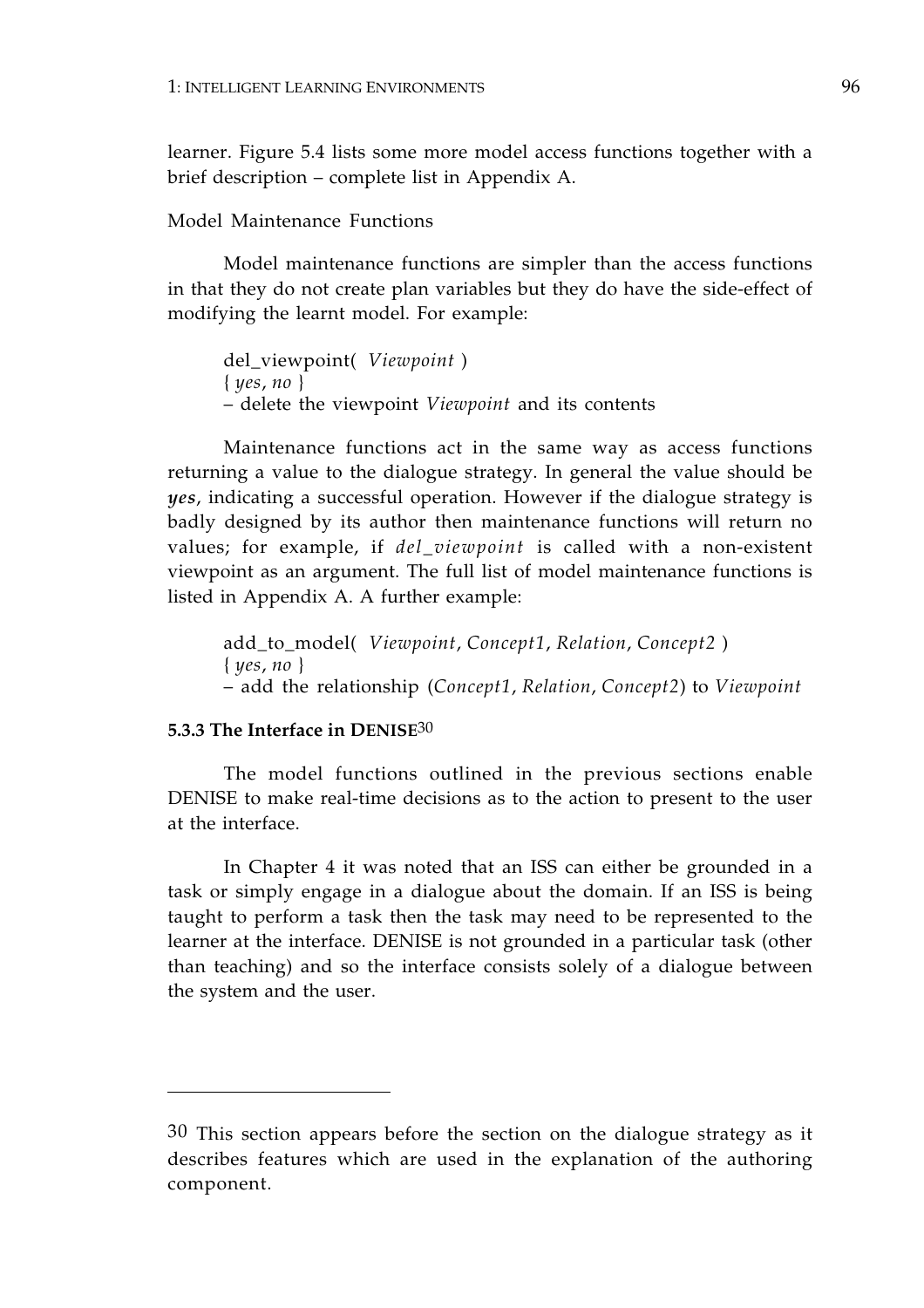At its simplest, a human-computer dialogue can be implemented as a command-line text interface as in SCHOLAR [Carbonell, 1970]. However, such interfaces do not give the user all the information relating to the constraints on valid inputs. In an ISS these constraints take the form of the conceptual syntax. The static conceptual syntax in DENISE means that the interface can easily represent a template to guide and constrain the user during a dialogue.

The representation of dialogue at the interface can essentially take two forms: the user can give the system commands via textual elements (typing, buttons, menus etc) or via direct manipulation (e.g. the Macintosh operating system interface, Designer's Notepad [Haddley & Sommerville, 1990]). The choice of interface style will affect the nature of interaction and the results obtained from any experiments with the system. As indicated in section 4.2.1, a major source of experimental data will be the thinkaloud protocols of users. [Svendsen, 1991] shows that during problemsolving a textual interface encourages greater verbalisation by experimental subjects. Users tend to concentrate on the graphical objects themselves rather than on their semantic referents. Practical considerations, and computational complexity, therefore favour a textually based interface design.

The conceptual syntax described in section 5.3.1 is based on relationships between two concepts – the independent and the dependent variable. In addition, the relationships are derived from a finite set. These points suggest a template of three fields (independent variable, relationship and dependent variable) with a menu selection for the relationship field. In combination with a field for textual output from DENISE and buttons to respond to closed questions, a typical dialog window looks like Figure 5.5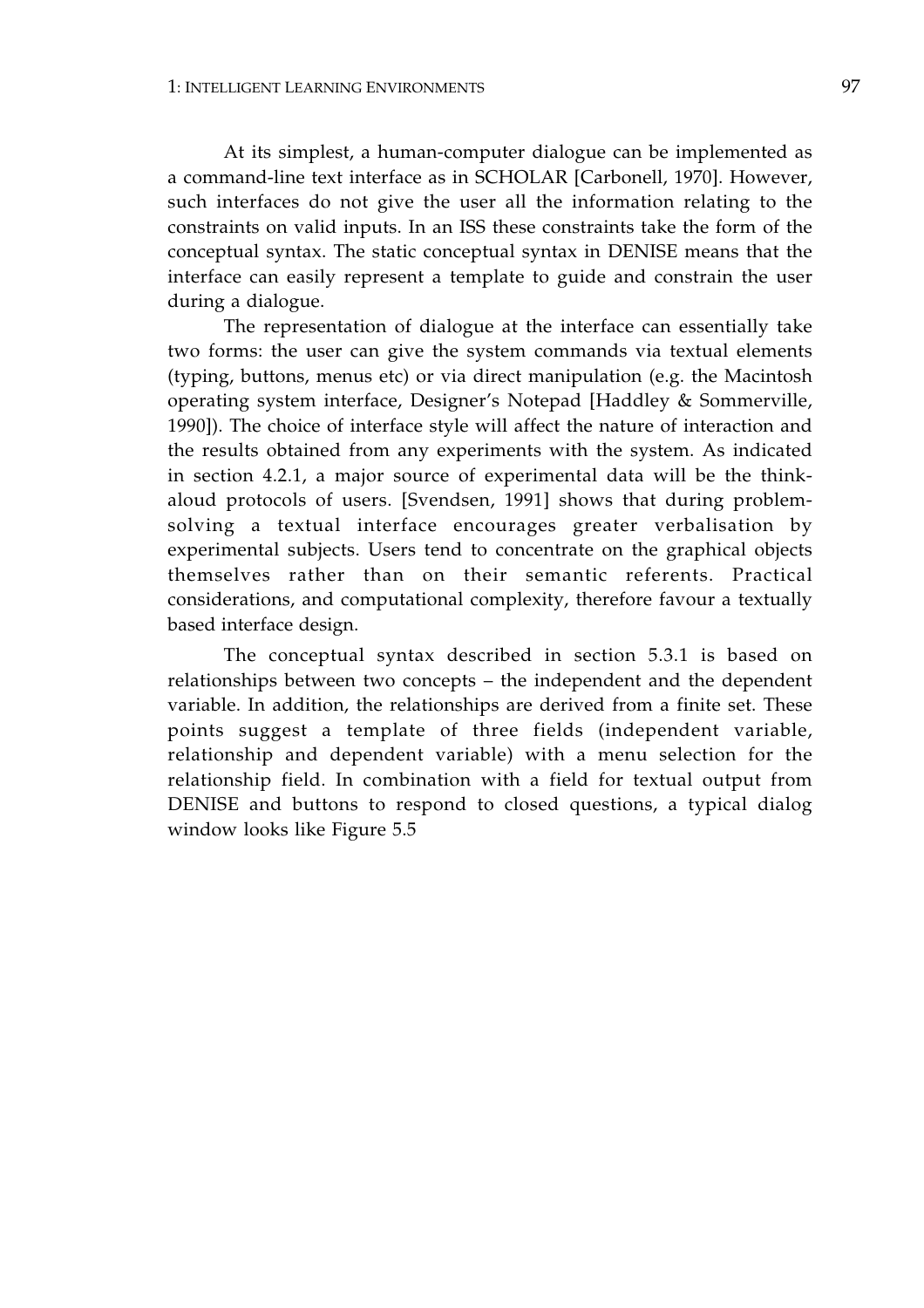| question                                       |
|------------------------------------------------|
| Tell me about something                        |
| Dictionary                                     |
| money_demand<br>positive                       |
|                                                |
| <b>Take control</b><br>Don't know<br>Yes<br>No |
| Figure 5.5 A typical dialog window in DENISE   |

[Palthepu, Greer & McCalla, 1991] describe a dialogue where the system retains control of the interaction<sup>31</sup> and the [Michie, Paterson  $\&$ Hayes-Michie, 1989] system has a large degree of user control. DENISE allows the learner to explicitly take control of the dialogue, and effectively ignore the system's last question, with a button alongside the usual dialogue responses, Figure 5.5.

<sup>31</sup> Although with frequent 'open' questions like 'Anything else?' or 'What now?'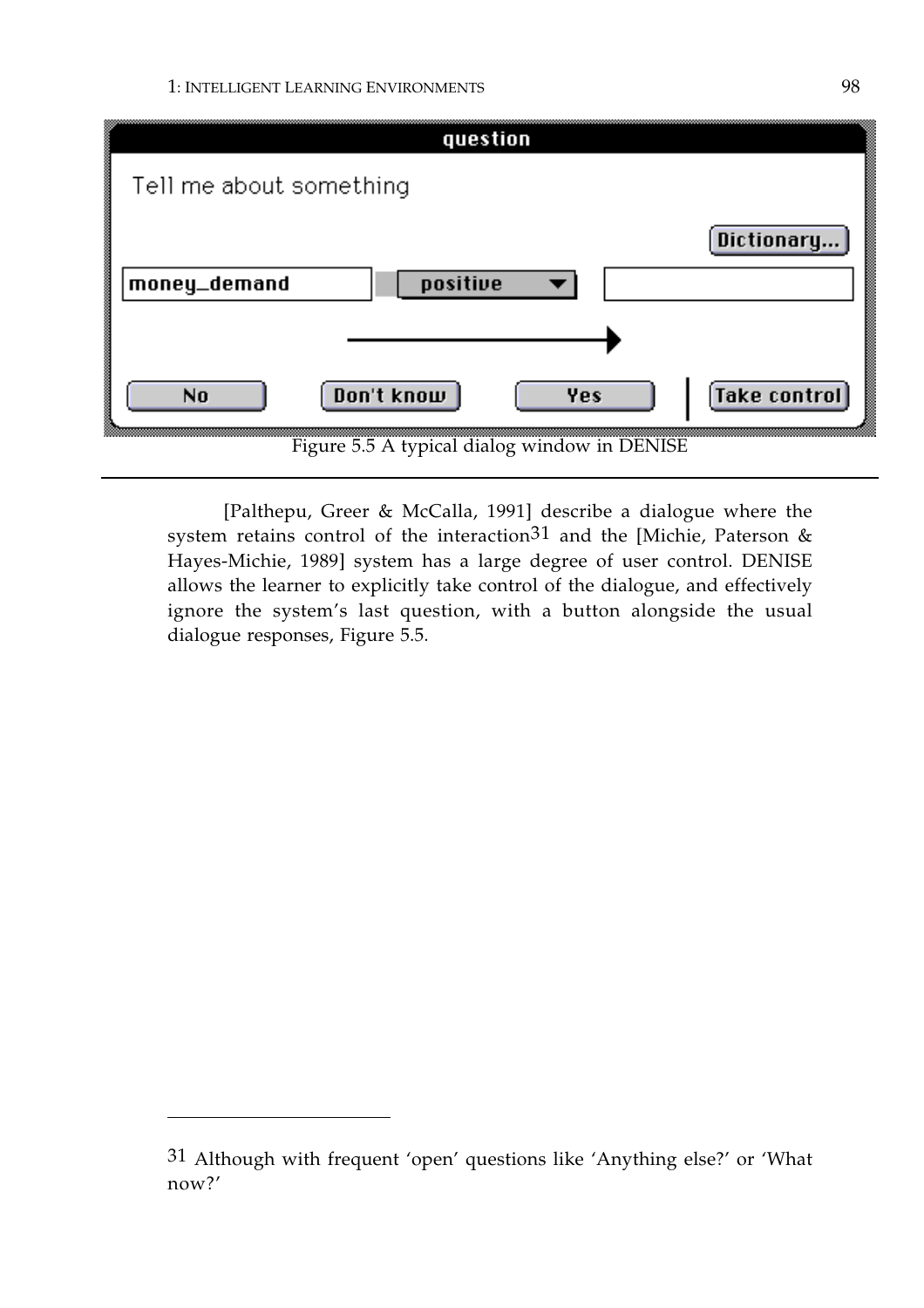1: INTELLIGENT LEARNING ENVIRONMENTS 99



Figure 5.6 A menu constraining input to the conceptual syntax

Figure 5.6 shows the conceptual syntax constraining the user's input by restricting the relation to one of those shown in the popup menu. This format also serves as a clear reminder to the learner of the shared interaction language DENISE is equipped to understand.

The **Dictionary...** button in these dialog windows is an aide to usability rather than a necessary feature of the system. When this button is clicked a separate dialog window is activated which displays a scrollable list of all the concepts that are present in the learnt model, see Figure 5.7. If a

| dictionary          |    |  |
|---------------------|----|--|
| exchange_rate       |    |  |
| government_spending |    |  |
| linflation          |    |  |
| investment          |    |  |
| money_demand        |    |  |
| money_supply        |    |  |
| profits             |    |  |
| trade_union_power   |    |  |
| unemployment        |    |  |
| wage_costs          |    |  |
|                     |    |  |
|                     |    |  |
| <b>Cancel</b>       | Ωk |  |
|                     |    |  |

Figure 5.7 The dictionary of previously used terms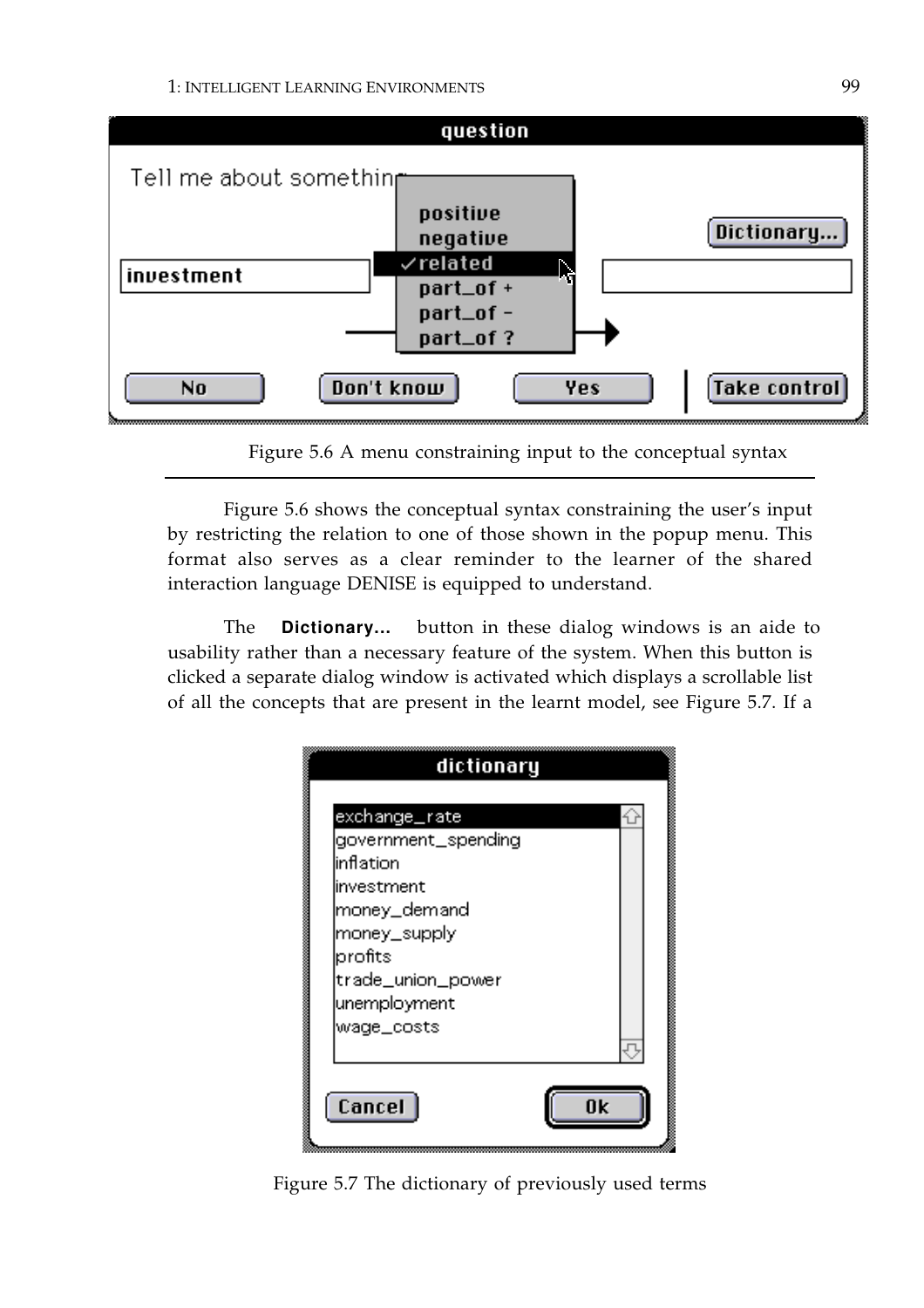

Figure 5.8 The user takes control of the dialogue

concept is selected from this list the dialog window closes and the selected item appears in the main window in whichever edit field contains the cursor. Pilot testing quickly revealed that users tend to forget the exact name they have given a concept, e.g. 'money\_demand' or 'demand\_for\_money'.

Providing a list of all terms they have used reduces the cognitive load on learners in using the system and allows them to concentrate on the domain rather than on the mechanics of DENISE. In addition, list selection is much quicker and easier than (re)typing terms. If users have made typing errors then the alphabetical listing of the term dictionary also makes them easier to locate and correct, Figure 5.7.

The dialog windows return values and instantiate variables in the same way as a model access function – interrogating the user rather than the learnt model. These 'interface functions' are treated identically to the model functions in the dialogue strategy as just a source of information to decide on which action to process next.

The user can take control of the dialogue and is presented with the window shown in Figure 5.8. In this mode the user is not questioned by the system at all and has access to several additional functions. The user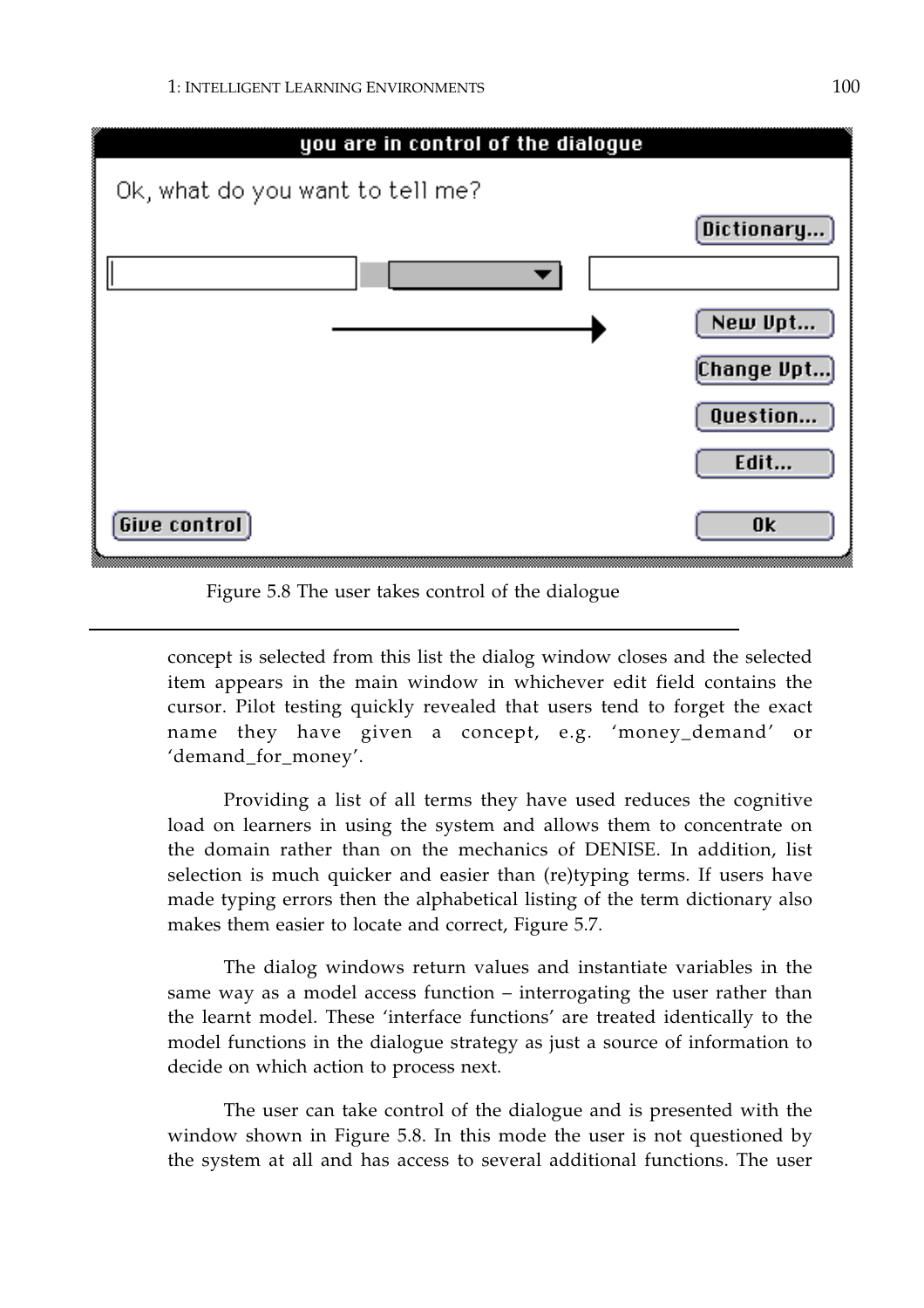*Node Structure:* 

• Node Name

*where Node Name is unique in the dialogue strategy* 

• Action Sequence: M Actions where  $M \geq 1$ 

*where Action is one of* 

*{ Model Access Function, Model Maintenance Function Interface Function, Programming Function }* 

• Arc Sequence: N Arcs where  $N \geq 1$ 

*where Arc = [ New Node Name, Condition ]* 

Figure 5.9 The Structure of a Node in the Dialogue Strategy

can create new viewpoints and change between existing viewpoints. The user can also question DENISE using question marks in the edit fields and the relationship menu as a form of database query within the current viewpoint, e.g.  $(?, pos, inflation) = 'give me all of the concepts that$ positively affect inflation.'

### **5.3.4 Dialogue Strategy in DENISE**

The dialogue strategy controls the behaviour of DENISE – it determines what the system does next.

The dialogue strategy, or plan, in DENISE is represented as a network of nodes in a similar manner to the discourse management network [Woolf & McDonald, 1984]. This structure is straightforward to design and implement and allows a strategy author to precisely locate the status of the system at any point in a dialogue.

Figure 5.9 shows the composition of nodes in the dialogue strategy. Each node consists of a sequence of *actions*, for example, a model function or a dialog window to present to the user and a number of *arcs* to other nodes. The final action in the sequence must be a function that returns a value which is then used to determine which node is processed next. In addition, there are plan variables that persist over the network and subnetworks (or *procedures*).

The manipulation of these variables is achieved through a set of standard imperative programming functions: these functions take plan variables as inputs and return values (and create new variables). For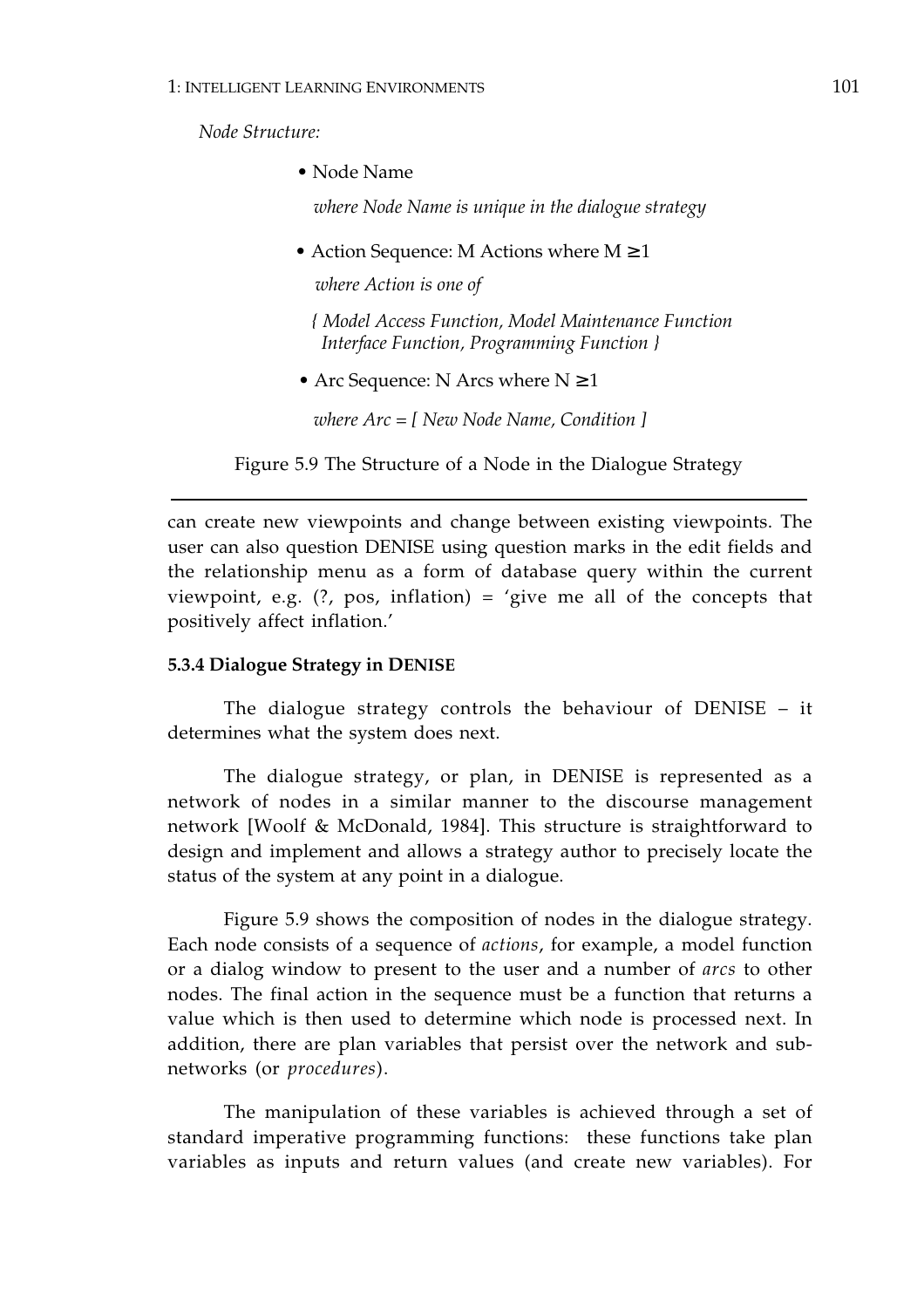example, functions exist to assign new variables, modify variables, compare variables, etc. All these facilities combine to produce a rich structure for a dialogue strategy author to control the behaviour of the system.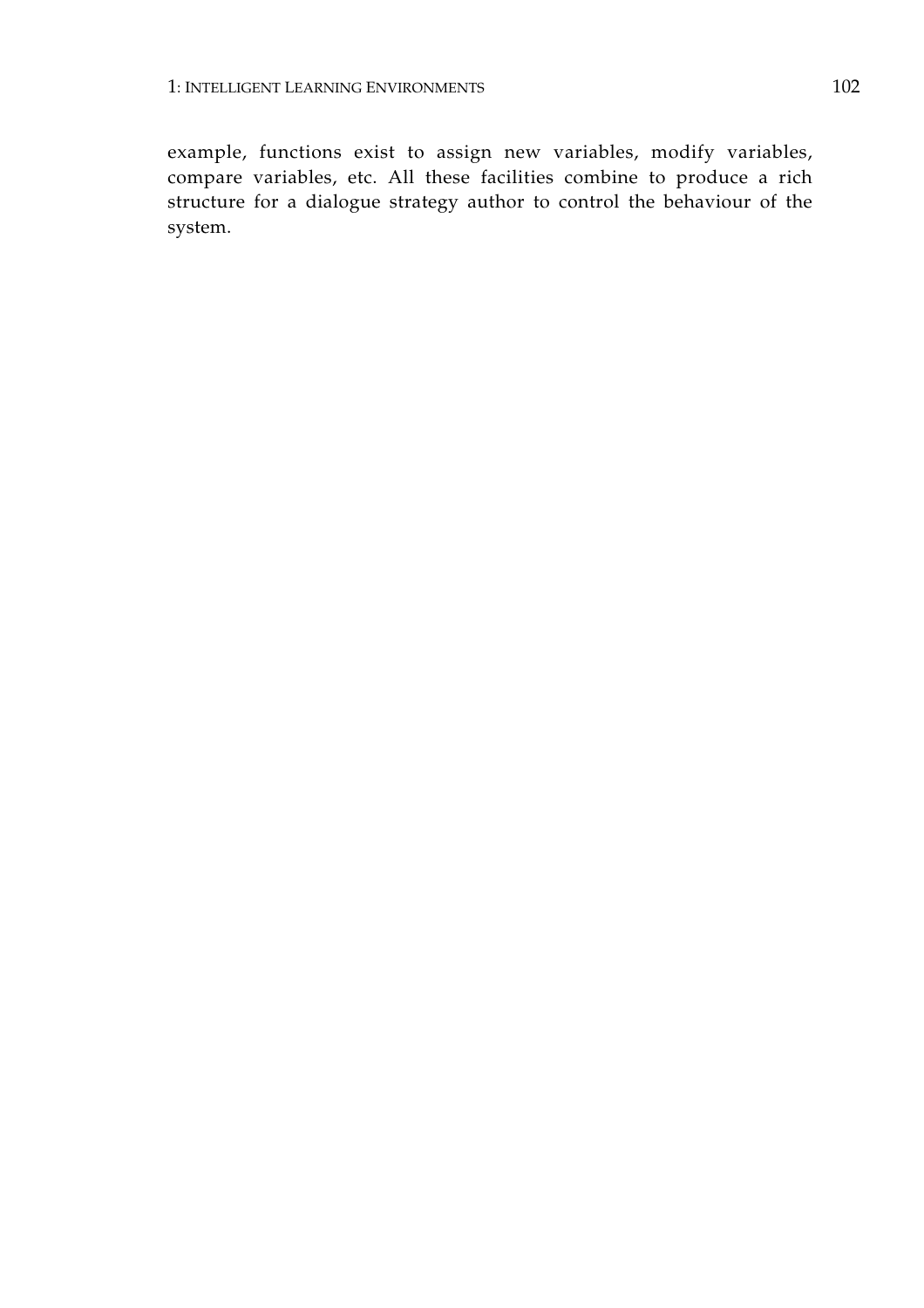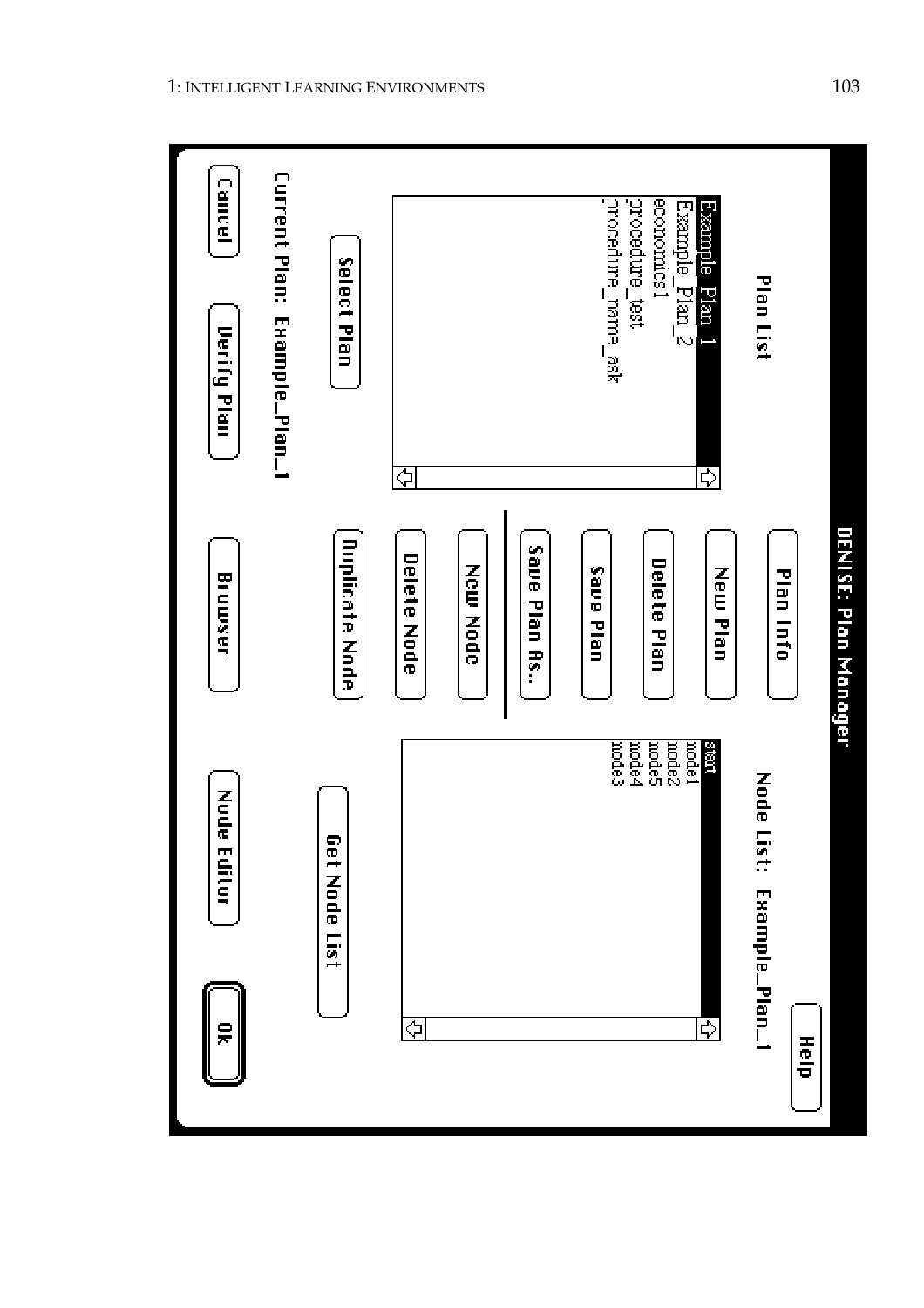#### Figure 5.10 The Main Screen of Plan Manager

The structure of a dialogue strategy will be shown through an example of authoring a simple plan using the *Plan Manager* tools in the DENISE system. As a baseline the conceptual syntax and model functions will be restricted to those shown in previous sections.

Figure 5.10 shows the main screen of the authoring environment in DENISE: Plan Manager. Existing strategies (or plans) and partial strategies (or procedures) are shown under Plan List on the left. In this case there are three plans and two procedures (which always start with 'procedure\_'). On the right is a list of all nodes in the currently selected plan: 'Example\_Plan\_1', containing only six nodes. The execution of a plan requires a recognised entry point; this is provided by the requirement that every plan must contain a 'start' node.

Figure 5.10 shows buttons which lead to the three other parts of the Plan Manager authoring environment:

· Node Editor: editing of actions and arcs of a particular node.

· Browser: single-stepping through existing plans or sub-procedures

· Verify Plan: produces an analysis of the structure of a plan

The **New Plan** button creates a new empty plan, called 'Simple Plan' in this case. Clicking on **New Node** opens the node editor as shown in Figure 5.11. The actions of the node are shown on the left, the arcs on the right. The two mode-status messages indicate the last edits performed on the node.

The name of this node has been edited to be 'start' as it will be the entry point to 'Simple Plan'. In addition, one action and one arc have been added to the node. The action is to call an interface function called 'text\_dialog' with a text message as its sole argument. The arc is a link to a non-existent node (at present), 'node1', with a condition of 'always'32.

'Simple Plan' consists of just six nodes in total and is listed in full in Appendix B; its structure is shown in Figure 5.12. The graphical complexity

<sup>32 &#</sup>x27;always' is a special condition which does not rely on the returned value of a function and overrides any other conditions to always proceed to the named node – 'node1' in this case.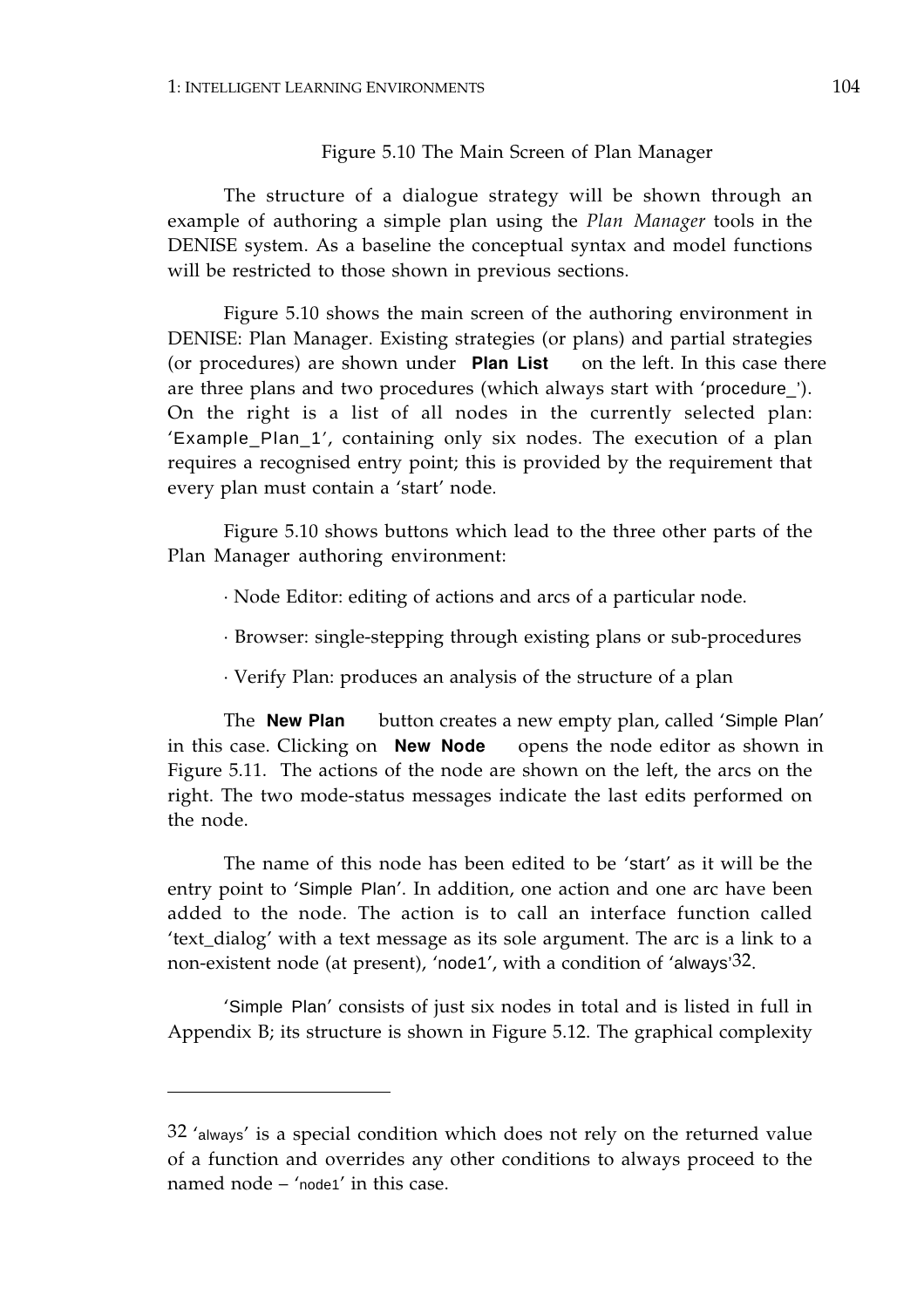of even a simple plan is a further argument for avoiding a directmanipulation interface. Executing 'Simple Plan', DENISE just expands the learnt model by finding concepts with no cause; nodes with no causal inarcs. Input from the user is added to the root viewpoint of the learnt model without duplication. The system guides the structure of the interaction as the interface functions called do not allow the user to assume control.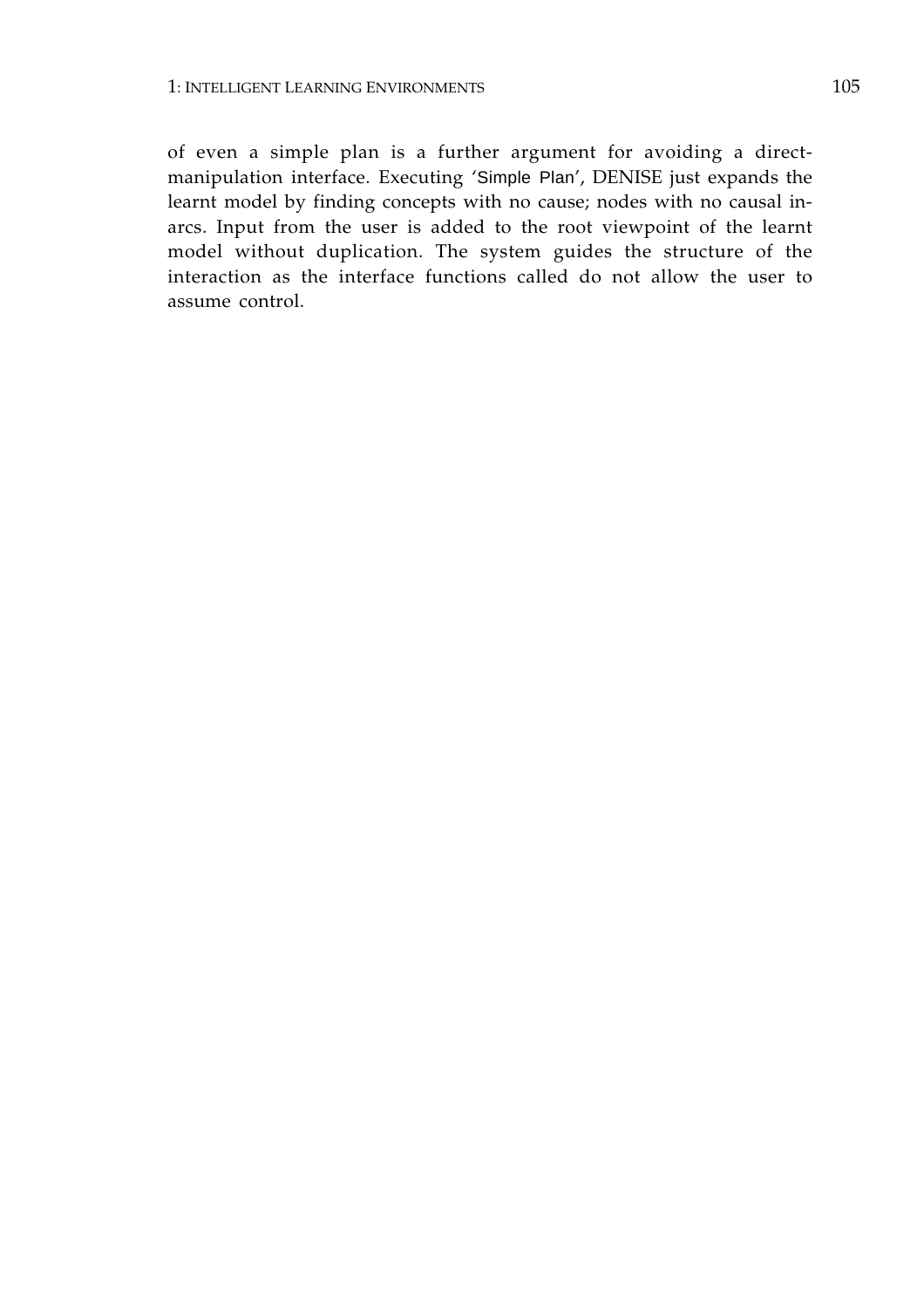| <b>Node</b><br>New Arc                     |                                                                |
|--------------------------------------------|----------------------------------------------------------------|
| sheme                                      | Welcome to Simple Plan                                         |
| <b>Condition:</b>                          | Data:<br>Mode<br><b>New Action</b>                             |
| nodel                                      | text_dialog                                                    |
| Node:                                      | <b>Function:</b>                                               |
| add<br>D<br>Edit<br><b>Clear</b><br>Delete | <b>Add Action</b><br>Edit Action<br>Clear<br><b>Del Action</b> |
| ⇦                                          | ⇦                                                              |
| aboit<br>1, always<br>₿                    | end, end ]<br>ext_dialog, Welcome to Simple Plan ]<br>₿        |
| Arc List                                   | Cancel<br><b>Action List</b>                                   |
| 電<br>ਚ<br>Accept                           | Node Name:<br>start                                            |
| Йe                                         | DENISE: Node Editor ( Simple_Plan ) : new_no                   |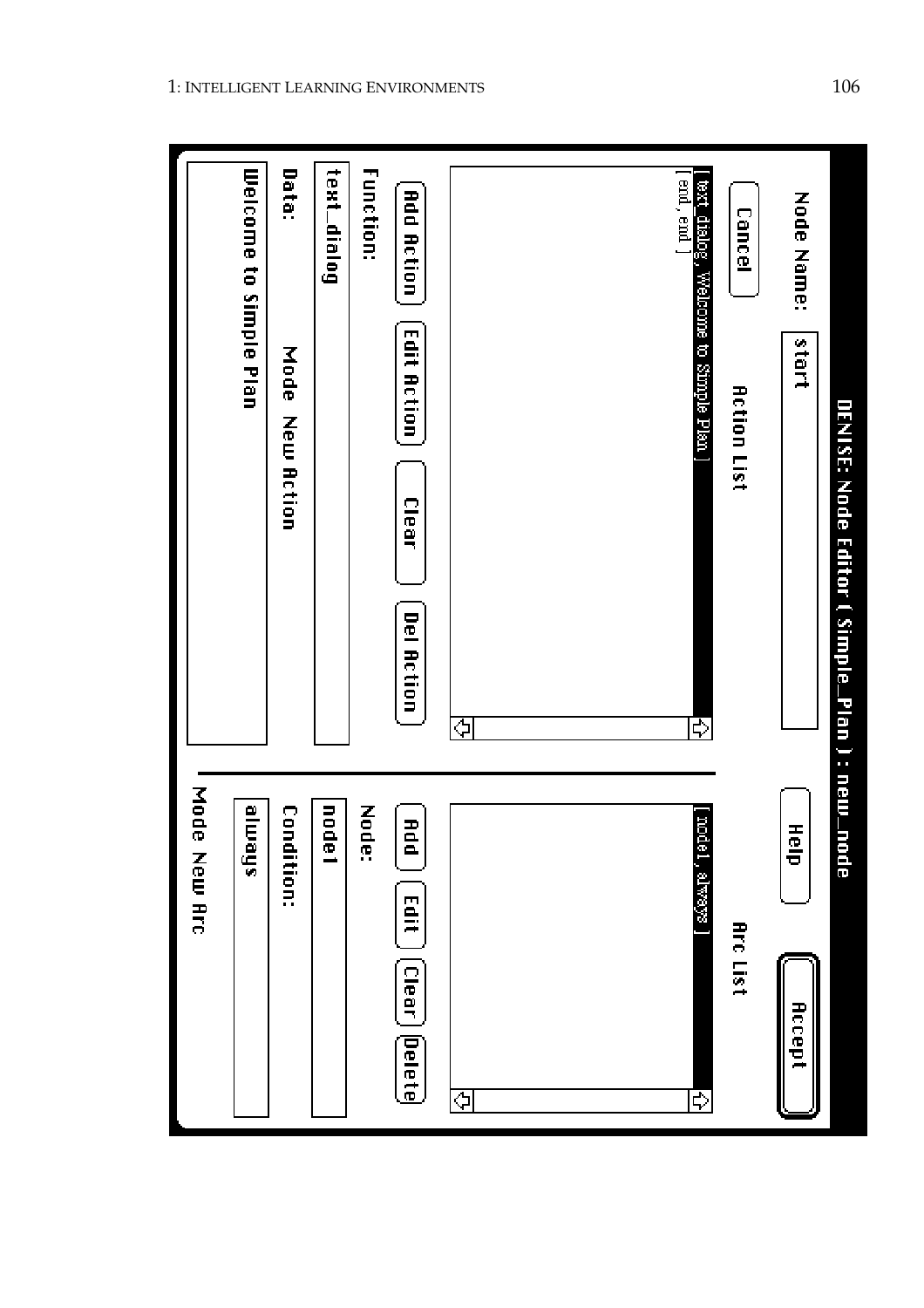

Figure 5.11 Creating a New Node in the Node Editor

Running Dialogue Plan: Simple Plan D: Welcome to Simple Plan D: Tell me about something U: inflation is negatively related to unemployment D: So what affects inflation then U: money\_supply is positively related to inflation D: So what affects money\_supply then U: unemployment is negatively related to money\_supply D: Tell me about something U: money\_supply is positively related to inflation D: You've already told me money\_supply is positively related to inflation, tell me something new. U: interest\_rates is negatively related to unemployment D: So what affects interest rates then

Figure 5.13 DENISE's record of a dialogue running 'Simple Plan'

 'Simple Plan' is too *simple* to be realistically tested with learners but a short sample dialogue is shown in Figure 5.13. In combination with thinkaloud protocols dialogues such as these will constitute the real-time experimental data.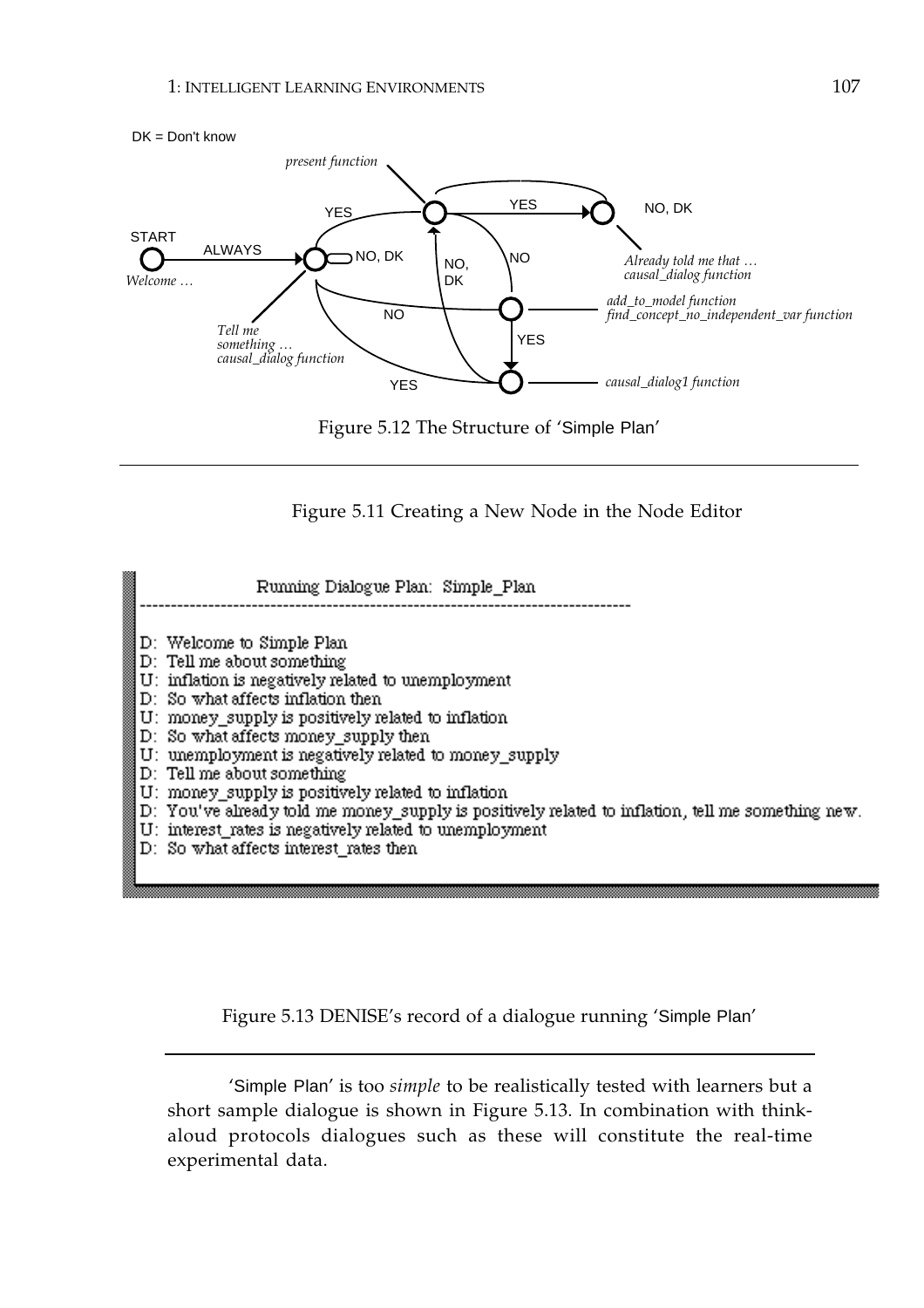Dialogue strategies exist independently of the ISS component of DENISE. The choice of which dialogue strategy to execute is made at runtime from the library of existing strategies. Plan Manager allows a user to author a dialogue strategy rather than rely on a limited selection provided by the system author. The user is limited by the model functions provided by the system author but these allow the development of arbitrarily complex dialogue strategies through well-known programming language constructs, e.g. iteration, branching, procedures, argument passing, variable scope, etc.

#### **5.4 Summary**

A system has been designed and implemented within which to conduct experiments to investigate the use of an ISS. The domain for investigation, economics, has been analysed so that informed judgements can be made on the experimental data that is generated. The next Chapter describes the particular dialogue strategy and experimental method used in examining the effects of interactions with DENISE.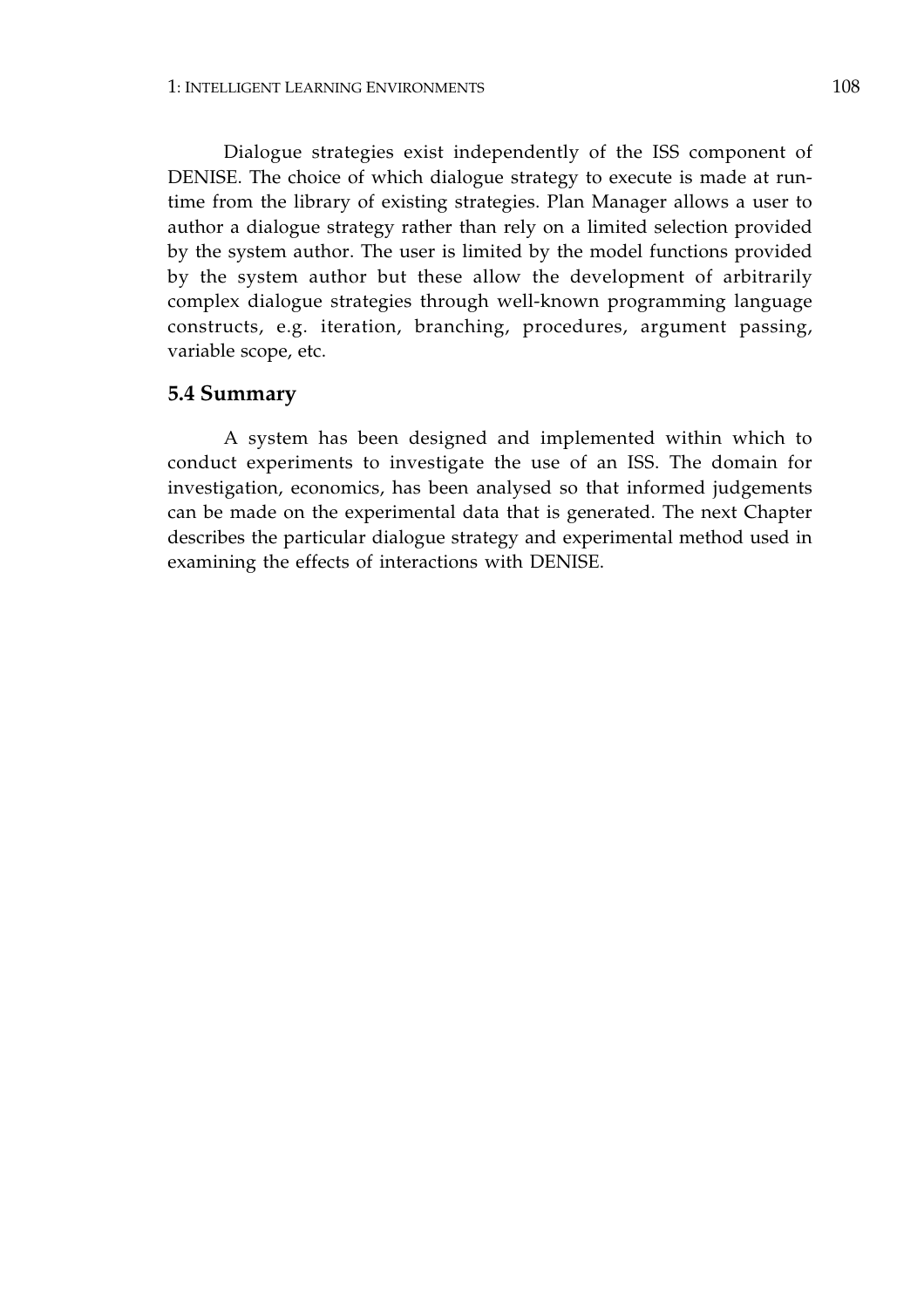# Chapter 6

## Experimentation

## **6.1 Introduction**

This Chapter takes the DENISE system shell outlined in Chapter 5, initialises it with a particular dialogue strategy and describes the experimental methodology adopted for evaluating the ISS concept.

In order to evaluate the theoretical ISS architecture proposed at the end of Chapter 4 the DENISE shell requires three elements: a conceptual syntax, a set of functions (model access, model maintenance, interface and programming) and a dialogue strategy. The first two elements were discussed in sections 5.3.1 and 5.3.2 respectively. The dialogue strategy, section 6.2, will determine the behaviour of the system, specifying how much control the user has over the direction and content of the interaction.

Section 6.3 describes the experimental methodology adopted for the evaluation of DENISE. The collection and analysis of data from various sources is discussed with respect to a novel ILE such as an ISS. Section 6.4 outlines the experimental procedures. Analysis of the results obtained is reported in Chapter 7.

## **6.2 The Experimental Dialogue Strategy**

There are many possible dialogue strategies that can be associated with a particular set of available functions. Although the strategy, functions and conceptual syntax are in some ways jointly determined it is in the dialogue strategy that the behaviour of the ISS is embodied.

The two previous pieces of work on learning by teaching do not give much information at precisely what behaviour the ISS should generate. The [Michie, Paterson & Hayes-Michie, 1989] system's strategic behaviour is limited to checking the validity of user input with respect to 'well-formed' equations. The interaction is driven almost entirely by the user's own wishes.

[Palthepu, Greer & McCalla, 1991] are more forthcoming in that they suggest several pedagogical strategies from two sources: knowledge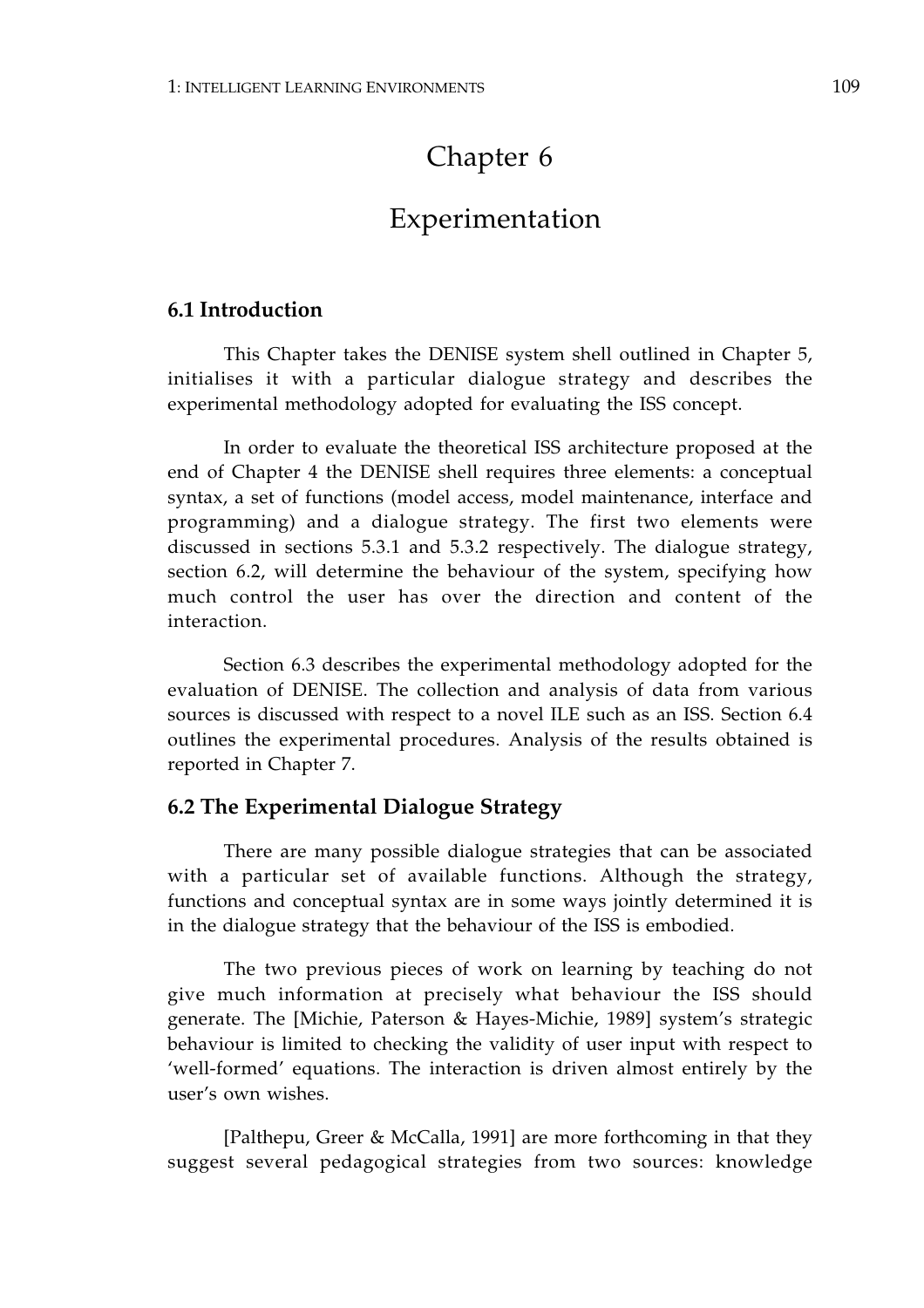validation and dialogue control. Knowledge validation heuristics suggested are:

- · confirm existing knowledge
- · elaborate new knowledge
- · find contradictions
- · check for completeness of knowledge

These general heuristics are instantiated by their (implicit) nodebased conceptual syntax, for example elaborate new knowledge could be either elaborating new nodes ('Can you list them?') or elaborating new properties of nodes ('Can you say something more about mammals?').

The second source of strategic information comes from dialogue control. [Palthepu, Greer & McCalla, 1991] list several suggestions:

· providing continuity

· attempting to cooperate with student preferences

· encouraging a shift in initiative (e.g. by using a non-committal default responses, such as 'Ok please proceed')

· following 'familiar' knowledge acquisition patterns

A component called 'pedagogical mediation' is responsible for selecting the next action from the suggestions provided by knowledge validation and dialogue control. As an example they propose that:

apparent contradictions discovered by Knowledge Validation would normally outrank all other considerations since it is important to clarify contradictions in the student's mind by pointing them out.

[Palthepu, Greer & McCalla, 1991]

The broad thrust of the [Palthepu, Greer & McCalla, 1991] proposals is undoubtedly correct; students do check what they know, ask questions to expand their knowledge, etc. (and these system actions should provoke the user into cognitive activity). Students also tend to react to explicit contradictions, although people do maintain inconsistent beliefs with surprising persistence [Gardenfors, 1988].

The design of a dialogue strategy is the answer to the question: how should an agent behave in order to cause its teacher to examine their own knowledge? Aside from the [Palthepu, Greer & McCalla, 1991] proposals there appears to be no other directly relevant work to formulate such an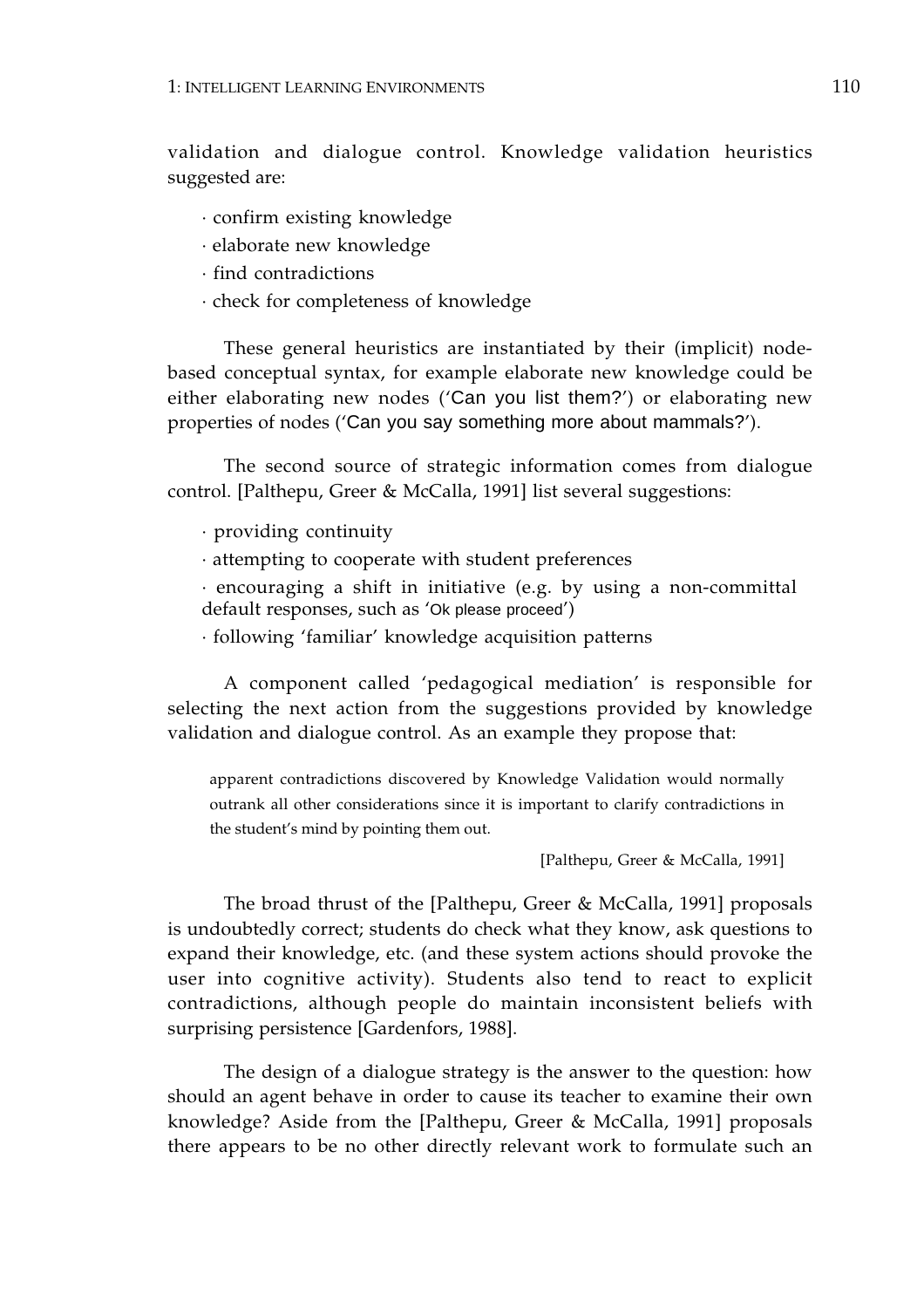answer (although there is no guarantee that any human-human guidelines would transfer over to an ISS interaction).

The design of the experimental dialogue strategy is therefore to take these suggestions as a baseline and expand and adapt them to the experimental domain of economics. For example, the elaborate new knowledge heuristic could be interpreted as:

Given a concept *C*,

· ask for a new relationship where *C* is the independent variable

e.g. what does a change in C affect?

· ask for a new relationship where *C* is the dependent variable

e.g. changes in which concepts would cause a change in C?

The check for completeness of knowledge heuristic can be similarly transferred as:

· ask whether *C* is an independent variable to other dependent variables

e.g. does C affect anything else other than {list of existing relationships}?

· ask whether *C* is a dependent variable to other independent variables

e.g. does anything other than {list of existing relationships} affect C?

Similar transfers apply to the contemporaneous causal relationships.

An important extension over the [Palthepu, Greer & McCalla, 1991] proposed system is that DENISE supports viewpoint-based reasoning and can therefore reason between viewpoints, ask about similarities and differences between viewpoints, switch the dialogue focus to another viewpoint etc. For example, a candidate heuristic is to try to identify similarities between viewpoints and move them 'higher' up the learnt model:

e.g. as relationship R is the same in both Viewpoint1 and Viewpoint2 is it reasonable to move it into Viewpoint3?

{where *Viewpoint3* is a common parent of *Viewpoint1* and *Viewpoint2*}

There is a danger in the design of the dialogue strategy that the system will become repetitive (and possibly less interesting for the user) and explore new topics in the same manner as it done in the past. Two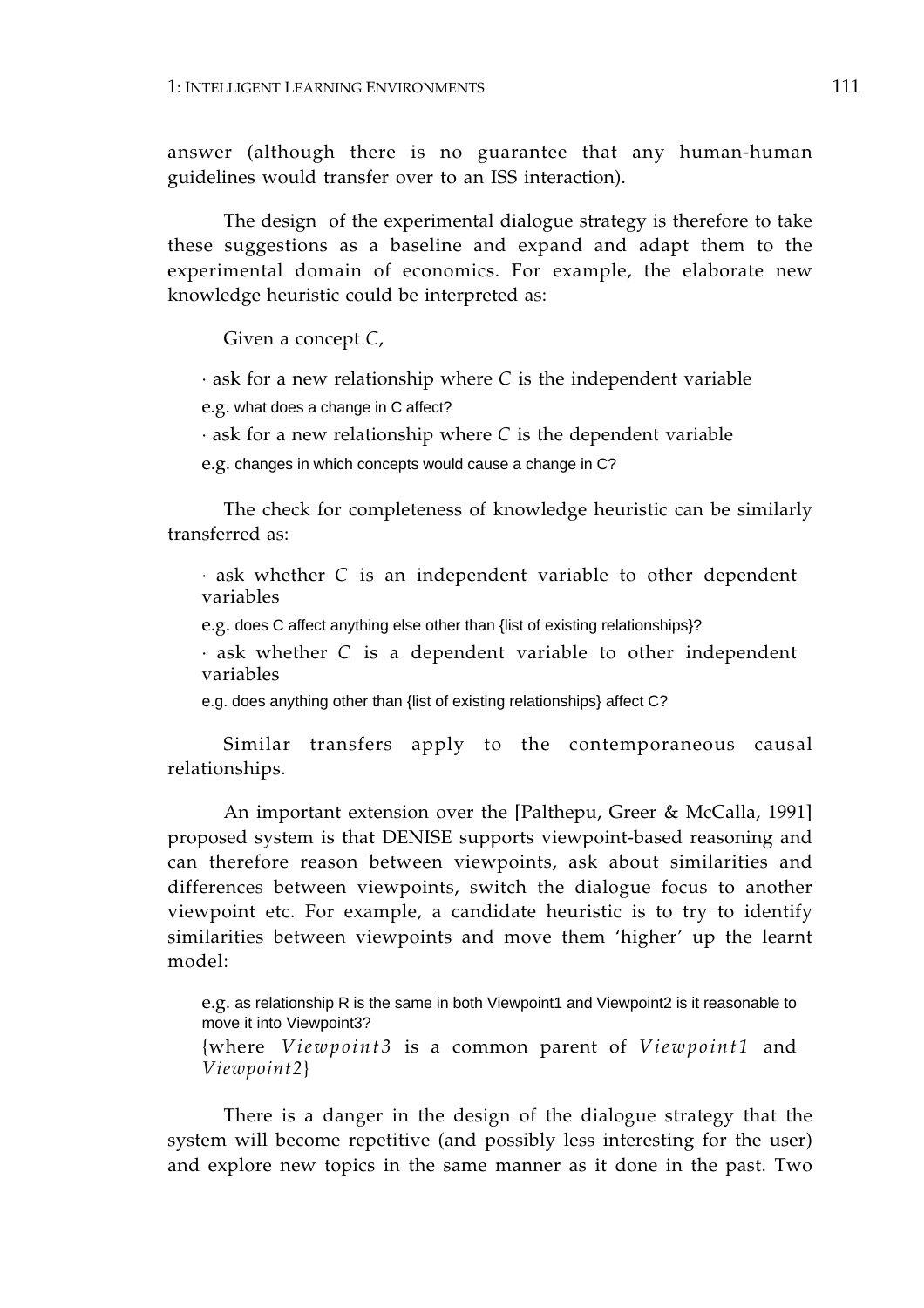mechanisms exist to counter this tendency: initiative shifts and explicit repetition avoidance. Initiative shifts are produced by the system simply responding with a non-committal default response, as above, which forces the responsibility for the direction of the interaction back onto the user. Also, the dialogue strategy can maintain a history of the interaction and always select a different option to the last similar choice. A less computationally intensive solution is to introduce a random programming function so that, at various points, the dialogue strategy becomes indeterminate.

The combination of these various elements into a strategy is somewhat arbitrary as this process has never been attempted before. Some principles, such as an emphasis on contradictions, can be justified with reference to psychological theories. Contradictions are a source of cognitive (or conceptual) conflict [Hewson & Hewson, 1984; Nussbaum & Novick, 1982] and so can serve as a trigger for self-explanation and belief revision. Also, a contradiction is likely to most effective when presented as soon as possible after the belief it is contradicting ('That's not what you just said' is more likely to be effective than 'That's not what you said an hour ago'). As to the relative merits of other heuristics the best approach is probably to await empirical results. The 'pedagogical mediation' component of the [Palthepu, Greer & McCalla, 1991] system is noticeably lacking on further elaboration concerning this issue.

The strategic issues involving viewpoints are equally underspecified. Many systems reviewed in Chapter 2 would switch to another viewpoint when reasoning in the current viewpoint failed. Such behaviour does not provide heuristics to determine when an ISS should try to shift the dialogue into a new viewpoint. A simple solution would be to simply abrogate the responsibility and leave viewpoint shifts to the initiative of the learner.

In this exploratory research there doesn't seem to be a case for including extensive machine learning techniques to infer additional beliefs to those in the learnt model. This is for the same reasons as the omission of a domain model – to provide a baseline from which to proceed. Instead, single 'proposals' (e.g. try and find if this concept has any related independent variables) are made and used as the basis of a question to the learner.

The experimental dialogue strategy is embodied in the plan 'economics-exp' which is listed in full in Appendix B. The strategy centres around expanding the learnt model through the elaborate knowledge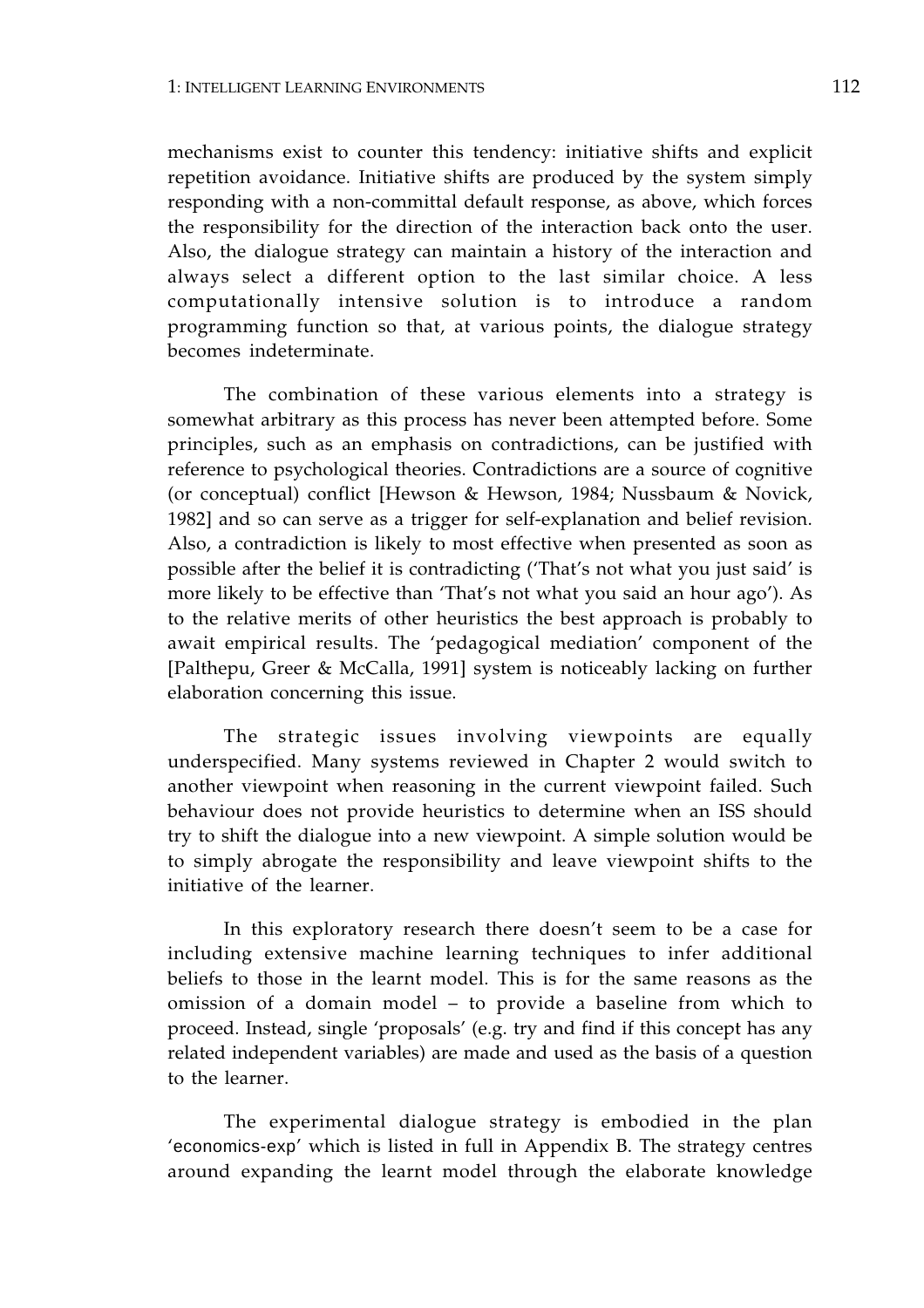heuristic. It incorporates indeterminism through the use of random numbers to try to minimise repeated sequences although significant use is made of default non-committal responses. The strategy allows the user to take control of the dialogue and continue the interaction without interruption from the system. The strategy also incorporates explicit viewpoints and requests to add new viewpoints to the learnt model.

## **6.3 Experimental Methodology**

It is generally accepted that a good evaluation methodology is lacking in most intelligent tutoring systems (ITS) research [Baker, 1991; Park, Perez & Seidel, 1987; Shute, 1990]. … What factors contribute to the current lack of sound evaluation – why is it so difficult or rare? One reason is that, as a research field, ITS is relatively new and we do not have an accepted cadre of formal research methods or metrics.

[Murray, 1993]

In response to comments such as this the evaluation of ITSs has recently shown a trend towards more formal summative methods, e.g. [Legree, Gillis & Orey, 1993; Shute, 1993; Shute & Regian, 1993] . This tendency has become prominent after many years of research refining the concept of the ITS through qualitative formative evaluation of partial systems in 'toy' domains. The achievement of a summative environment for ITS evaluation can be regarded as a indication of the maturity of the field. However there is still a valuable place for formative evaluation: [Twidale, 1993] notes several problems in the controlled summative evaluation of ILEs:

· rigorous experiments are large, slow and costly

- · a controlled experiment only really measures one thing
- · a controlled experiment produces averaged out figures of overall performance
- · unexpected interactions may lead to misleading results
- · the possibly overpowering effect of the interface
- · learning to learn with an ILE takes time

These points have to be balanced against the argumentative power of statistically valid controlled experimental results [Shute, 1993]. The progression from informal evaluation of ITSs to the expectation of formal controlled evaluation has taken many years. The ISS concept, in contrast, is right at the beginning of this sequence; only *one* system has ever been built and evaluated.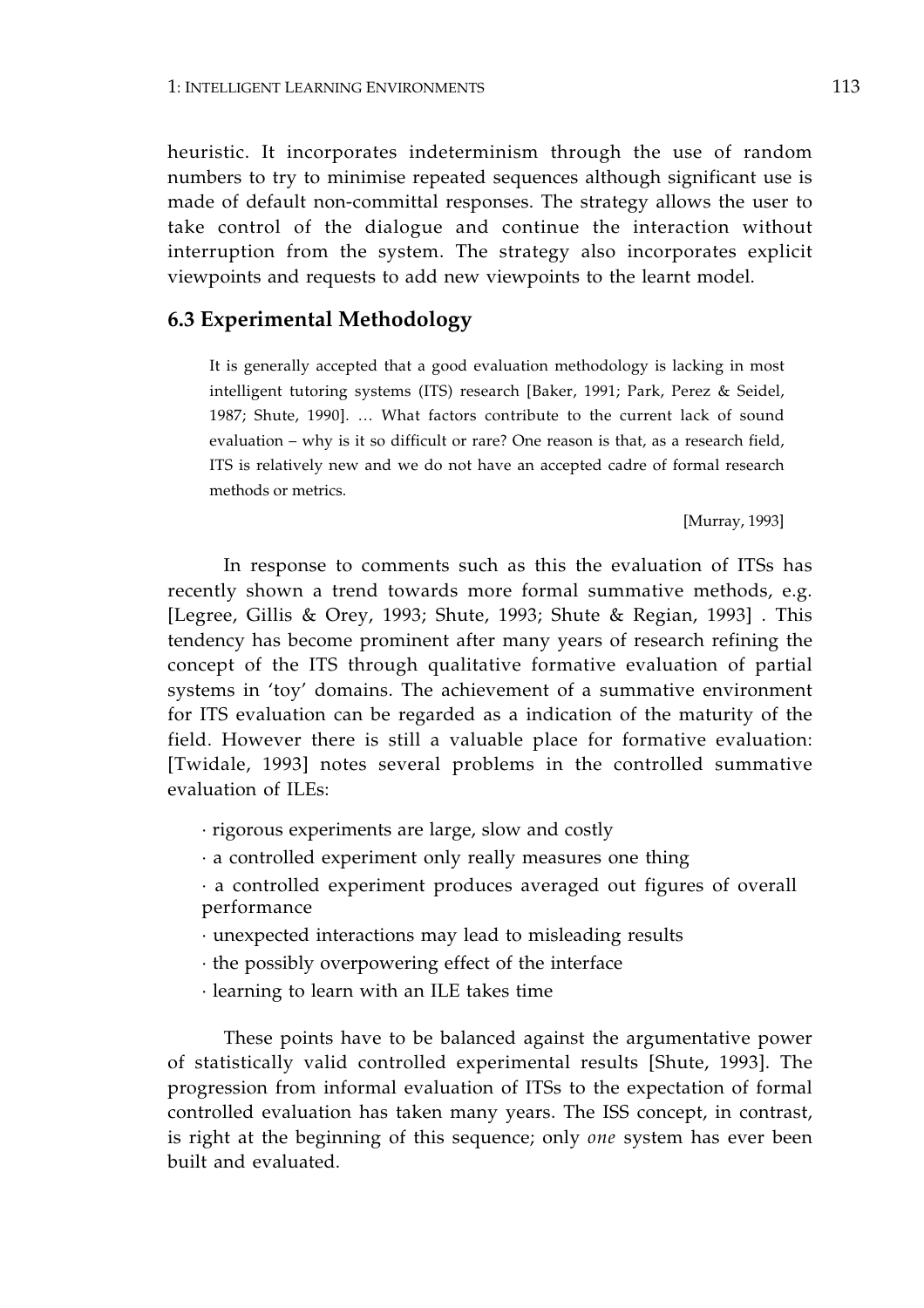[Murray, 1993] lists three requirements for a research area to be classed as 'exploratory' and therefore to be amenable to formative research:

· few or no empirical studies have been published

· there are no generally acknowledged experimental or evaluation methods, standards or metrics

· there is no consensus in the field on the most important issues, problem areas, and trade-offs

There has been one empirical study published [Michie, Paterson & Hayes-Michie, 1989]. As ISS interactions are presently *black-boxes,* there is no history of problem areas, trade-offs or evaluation methods. These considerations, together with the limitations noted by [Twidale, 1993] above, and the resource constraints on this research lead to the adoption of a formative qualitative methodology for the evaluation of ISSs in general and DENISE in particular.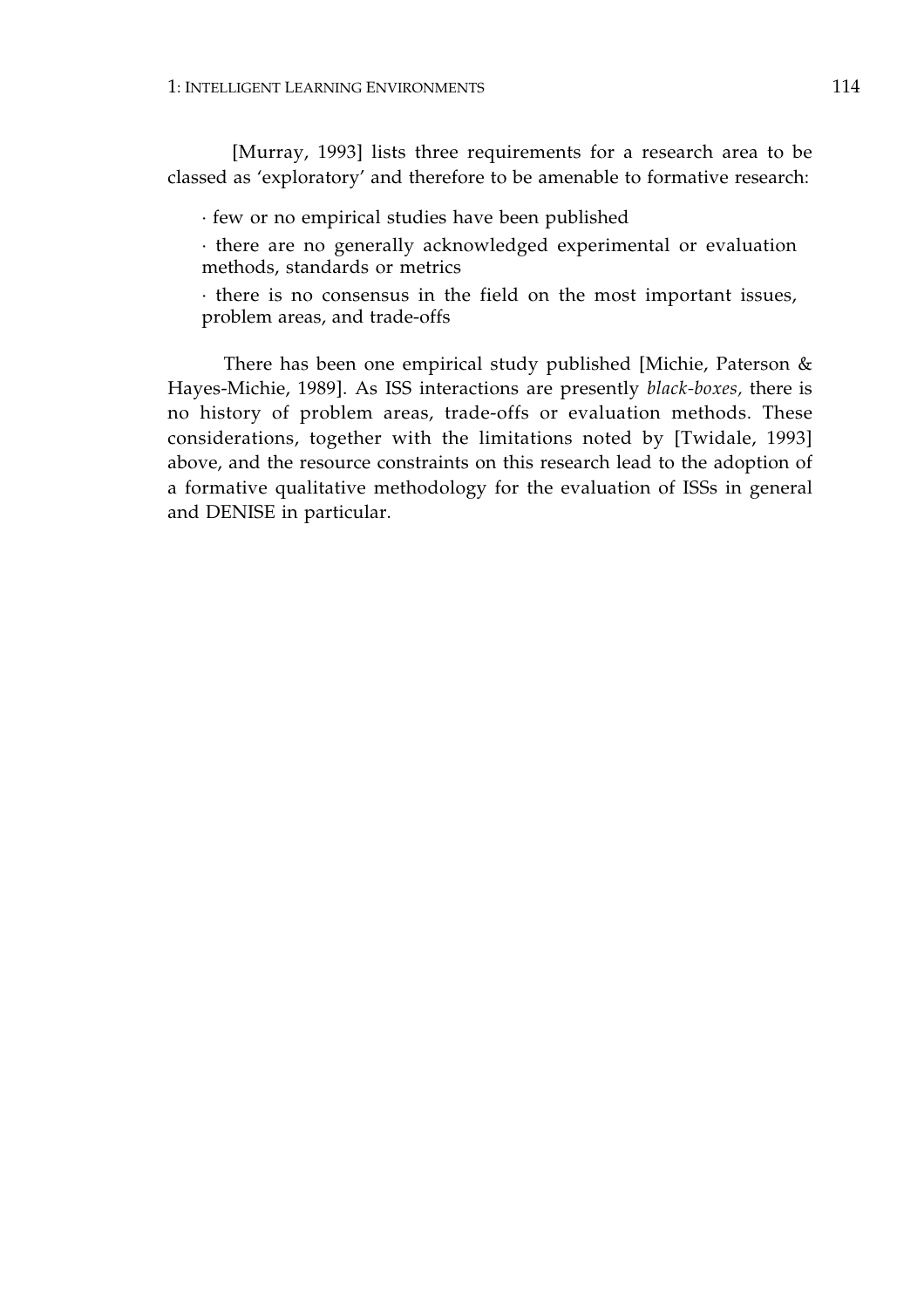|    | <b>Evaluation Method</b>                                                |
|----|-------------------------------------------------------------------------|
|    | example                                                                 |
|    | Usage in evaluation of DENISE                                           |
| 1. | <b>Outside Assessment</b>                                               |
|    | e.g. expert panels                                                      |
|    | Not used                                                                |
| 2. | Wizard of Oz Experiments                                                |
|    | e.g. human simulates system behaviour                                   |
|    | Not used                                                                |
| 3. | <b>Existence Proofs</b>                                                 |
|    | e.g. prototype system, toy domains, inductive argument<br><b>DENISE</b> |
| 4. | Observation and the Qualitative Classification of Phenomena             |
|    | e.g. task analysis                                                      |
|    | Observation of users interacting with DENISE                            |
| 5. | Structured Tasks and the Quantitative Classification of                 |
|    | Phenomena                                                               |
|    | e.g. interviews, questionnaires, statistical methods, concept maps      |
|    | Post-Session Interview                                                  |
| 6. | <b>Performance Metrics</b>                                              |
|    | e.g. feature usage, cognitive change                                    |
|    | Feature Usage                                                           |
| 7. | Internal Evaluation                                                     |
|    | e.g. program traces                                                     |
|    | DENISE internal system trace                                            |
| 8. | <b>Comparison Studies</b>                                               |
|    | e.g. corroboration and duplication                                      |
|    | Comparison with peer tutoring studies                                   |
|    | Table 6.1 Evaluation Methods for Exploratory                            |

ITS Research from [Murray, 1993]

The experiments are not intended to answer all of the ISS research questions posed at the end of Chapter 4 (which would be unrealistic) but to make the first attempt at defining the area.

## Methods

Although ITSs differ from ISSs in their architecture, role and intended effects on their users the evaluation methods used are still relevant. [Murray, 1993] lists eight main evaluation methods for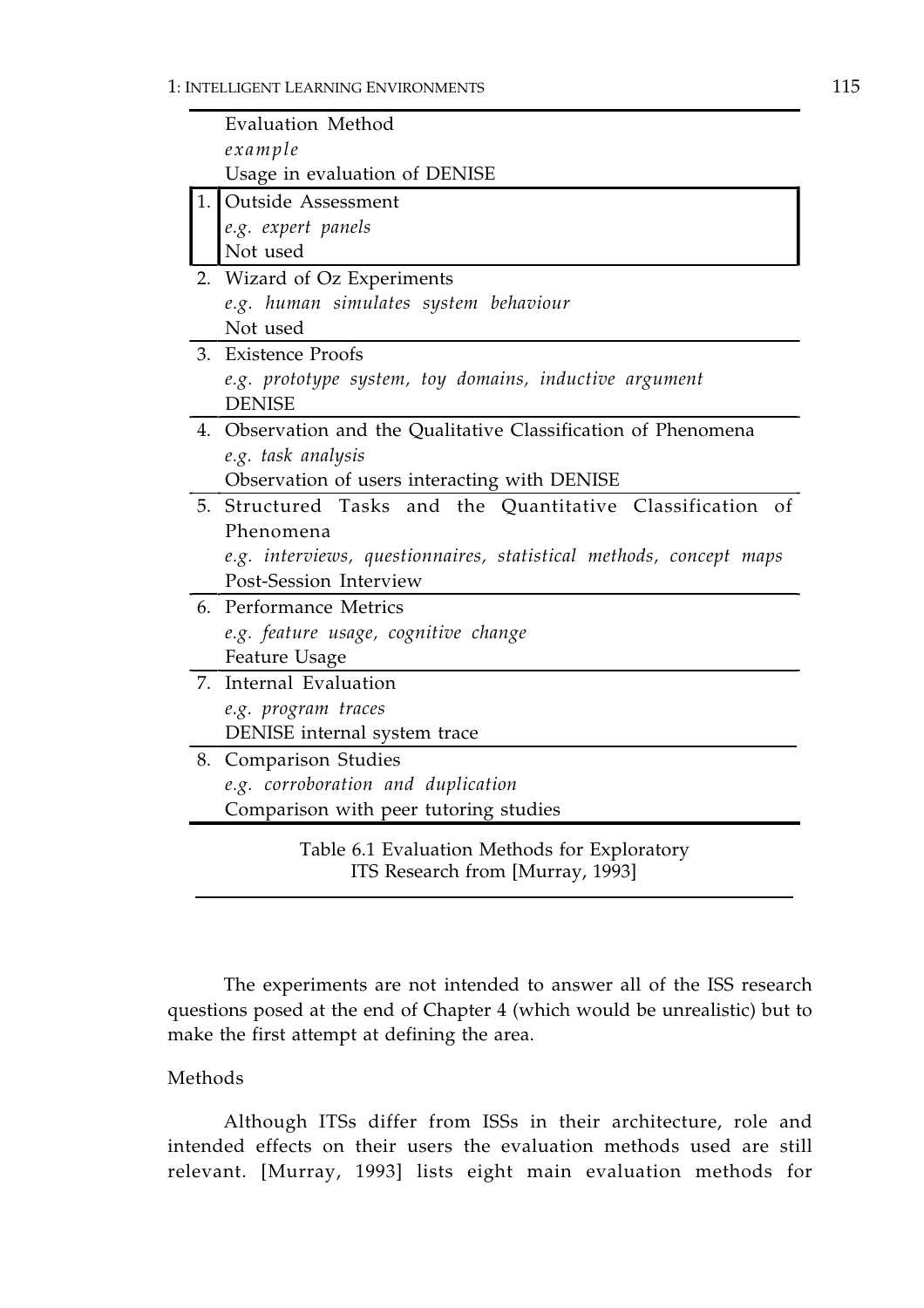'exploratory' ITS research; Table 6.1 lists them together with their analogues in the evaluation of DENISE. The only method that is not available for evaluating DENISE is number two, the *Wizard of Oz*  experiment. The Wizard of Oz experiment is characterized by an expert communicating with a user via a terminal rather than face-to-face. The expert can then simulate the behaviour of a computer program and the user is unaware that a person is responding rather than a computer system. At present the system is not capable of replacing the control of the dialogue strategy with human instructions.

DENISE is in itself an existence proof (category three) of the ISS concept; these systems are feasible. Observation of users' think-aloud protocols and of the actual dialogue they engage in with DENISE will constitute the data for method four. This data can be analysed with respect to the conceptual syntax of the interaction, the theoretical viewpoints and domain concepts of the domain of economics.

Users were also asked to complete a questionnaire about their experience with the system. Recording of sessions, both externally and within DENISE, allows analysis of feature usage during interactions. The internal system trace will also record the frequency with which various parts of the dialogue strategy are used. The comparison studies are limited by the novel nature of ISS research. The [Michie, Paterson & Hayes-Michie, 1989] system was evaluated with pre and post-tests and a brief six-question questionnaire33. There is no reported work on interactions between learners and learning-by-teaching systems.

As noted in section 4.2.1, there appear to be no protocols of tutortutee interactions in peer tutoring schemes (observations in category four of the methods in Table 6.1). However, some qualitative research (interviewing and questionnaires) does exist for peer tutoring schemes and can be used as a basis for comparison with DENISE.

<sup>33</sup> Questions included: 'what did you like about the program?', 'what improvements would you make to the program?', 'do you have any other comments about the program?'. Two four-point scales (very boringslightly boring-quite interesting-very interesting , worse than before-the same-a little better-a lot better) were used to measure interest and equation understanding, respectively. Only the answers to these final two questions were reported.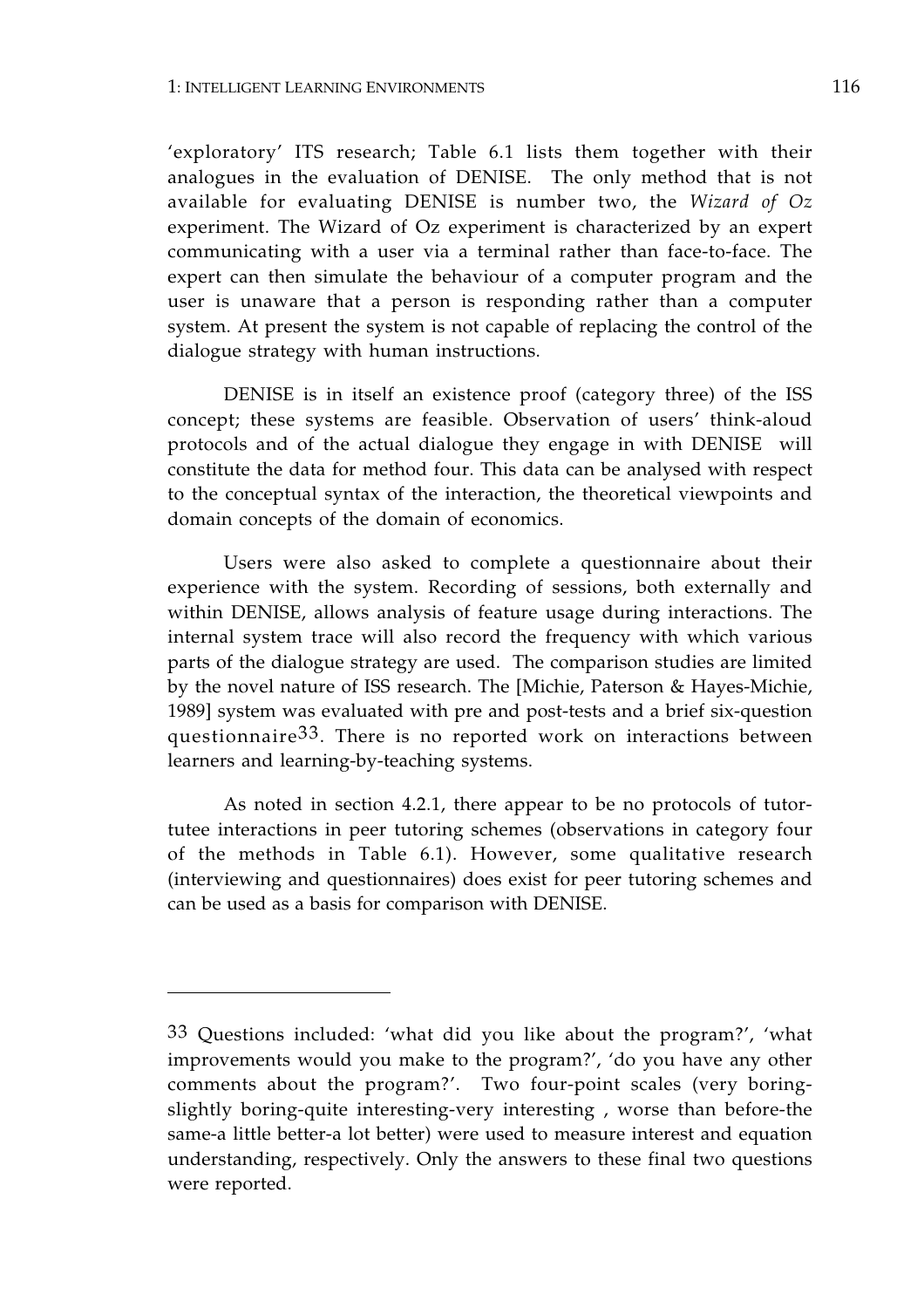It is also possible to identify where evidence of specific effects should be located, for example, evidence of self-explanation (if present) will appear in categories four and five, evidence of belief revision in category four. Categories one, two (not used) and three (the existence proof) have been dealt with prior to the actual experiments.

#### **6.4 Experimental Procedures**

The system was pilot tested with members of the Computing Department. The main result of this was to add the dictionary mechanism shown in Figure 5.7. This proved an effective mechanism for preventing typing mistakes and for speeding up the user's input to the system. The wording of some buttons was also changed to reduce ambiguity as to their function.

#### Subjects

The domain of economics, as with most social science domains, is understood at many different levels of detail according to subjects' previous exposure to relevant material. This can range from the qualitative causal understanding expressed in the conceptual syntax of DENISE to a detailed mathematical understanding of, say, production functions. Subjects varied in knowledge from 'naive economics' to having taken a formal economics courses.

Subjects were given a short introduction (about five minutes) to qualitative causal reasoning, using the related domain of politics as an example, to ensure they shared the conceptual syntax of the system. The examples are shown in Appendix C. Subjects were then familiarised with the interface of the system, the use of the mouse, etc.

The subjects were given instructions to teach DENISE about economics and asked to think-aloud during the session. Subjects were paid for their participation. Five subjects were recorded using the system.

#### Physical Environment

The experiments were conducted on a Macintosh LCII computer and were recorded using a video camera. Experimenter interventions were restricted to prompts to encourage the subjects to verbalise their reasoning or to recover from an interface problem. At the end of the session subjects were informally asked to give their comments in general terms about the system.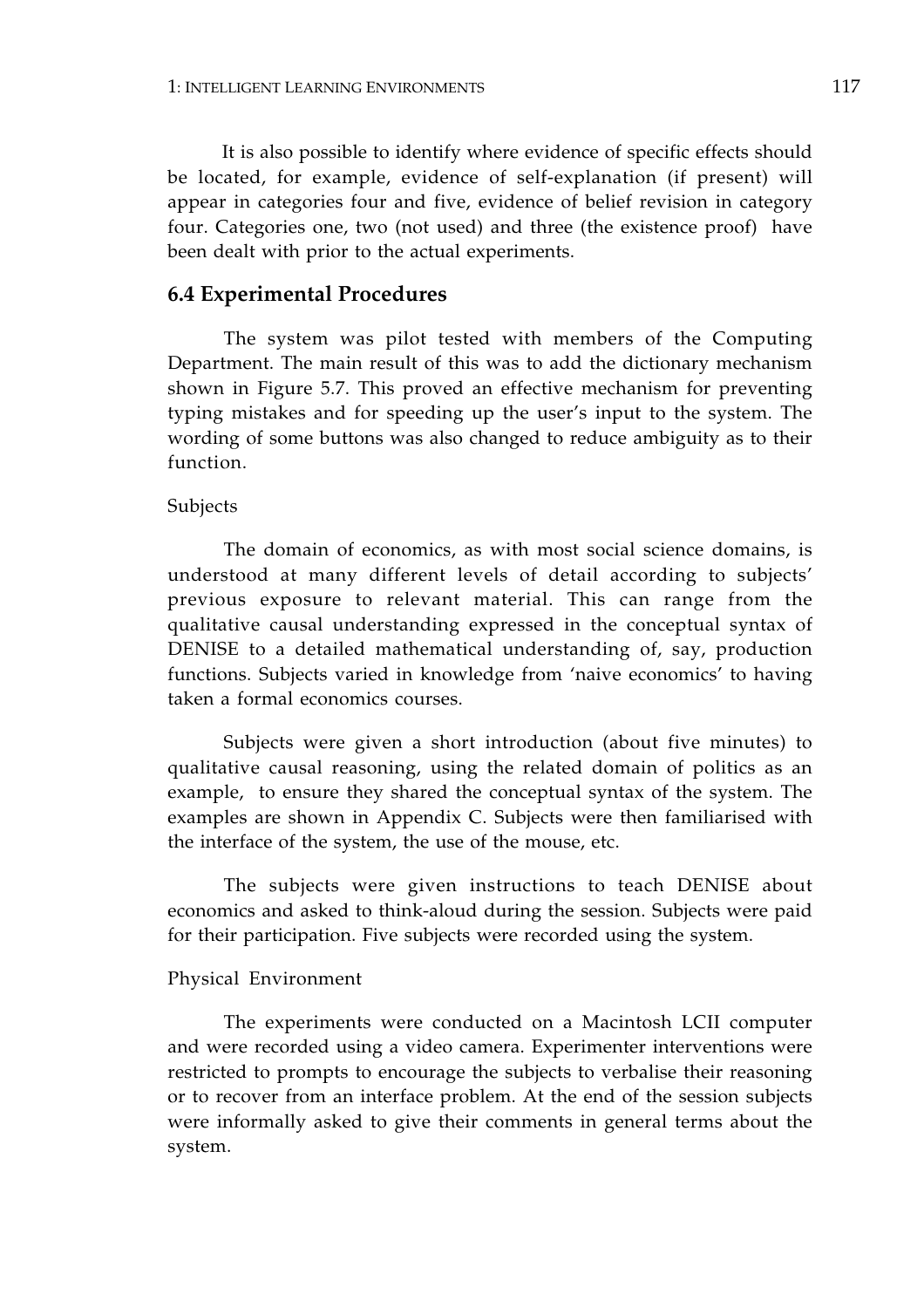# Chapter 7

## Experimental Results

## **7.1 Introduction**

This Chapter presents and analyses the results of the user trials with the DENISE ISS system. These results appear to be the first ever study of users interacting with an ISS, or anything similar.

Five subjects were recorded interacting with the system and interviewed immediately after the session (total time about 45 minutes). The first two subjects  $(A \& B)$  had previously taken formal economics courses whereas the other three  $(C, D \& E)$  had no experience of economics education. All of the subjects were computer literate and had no difficulties with mouse and keyboard operation.

## **7.2 Experiences with the Interface**

The interface was generally well received by the subjects with few observed problems or complaints afterwards. The subjects often exhibited long (up to 30 seconds) pauses between entering relations into the system. However, these were clearly due to cognitive processes, as once subjects announced they had found a relation they usually proceeded swiftly to communicate it to DENISE.

Table 7.1 summarises the subjects' usage of various system features. The sequential causal relations were more popular than contemporaneous relations although subject C constructed a model without any negative relations at all. All of the subjects used the dictionary feature extensively throughout the interactions; as suggested by the pilot tests. Only three of the subjects  $(A, B \& E)$  took control of the dialogue from DENISE and only two new viewpoints were created (by B  $\&$  E)<sup>34</sup>.

One specific problem reported by subject B was a variance in the 'continue' button which was labelled 'yes' in all the dialog windows except the 'take control' dialog where it was labelled 'ok'. The subject was temporarily confused about whether it would have the same effect as the 'yes' button. This is a minor version of a similar problem observed by

<sup>34</sup> Although E's new viewpoint was never used.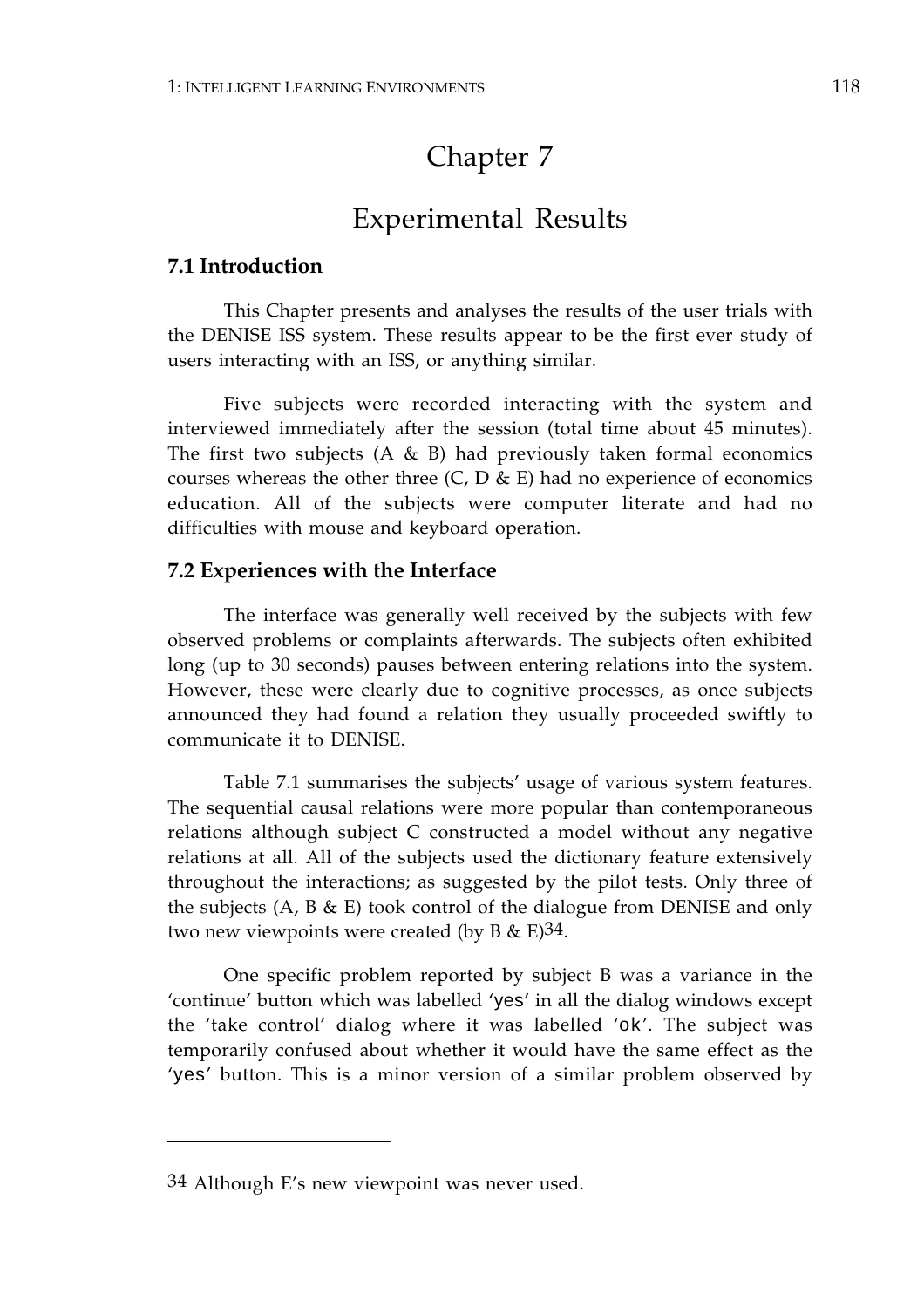| Subject                  | A            | B                   | $\mathsf{C}$        | D                   | E            |
|--------------------------|--------------|---------------------|---------------------|---------------------|--------------|
| Feature                  |              |                     |                     |                     |              |
| <i>positive</i> relation |              |                     |                     |                     |              |
| negative relation        |              |                     | $\pmb{\chi}$        |                     |              |
| related relation         |              | $\boldsymbol{\chi}$ | $\boldsymbol{\chi}$ |                     |              |
| $part\_of\_+$            |              | X                   | X                   |                     |              |
| $part\_of\_$ -           |              | $\boldsymbol{\chi}$ | $\mathbf{x}$        | $\boldsymbol{\chi}$ | $\mathbf{x}$ |
| $part\_of\_?$            |              | $\boldsymbol{\chi}$ | $\pmb{\chi}$        |                     | $\pmb{\chi}$ |
| Dictionary               |              |                     |                     |                     |              |
| <b>Take Control</b>      |              |                     | $\boldsymbol{\chi}$ | $\boldsymbol{\chi}$ |              |
| <b>Create Viewpoint</b>  | X            |                     | X                   | X                   |              |
| <b>Change Viewpoint</b>  | X            |                     | X                   | $\boldsymbol{\chi}$ | $\mathbf{x}$ |
| Question                 | $\pmb{\chi}$ |                     | $\boldsymbol{\chi}$ | X                   |              |
| <b>Edit Concept</b>      |              | X                   | X                   | X                   | $\pmb{\chi}$ |

Table 7.1 Feature use by the experimental subjects

[Twidale, 1989] in testing the EPIC system, where a badly worded prompt caused users to change their behaviour.

Other problems with the interface were minor; such as the dictionary window overlapping the main dialog window and, after an inadvertent click by the user, preventing the user from continuing until it had been closed.

The dictionary acquired an extra function than the one for which it was designed; namely speeding up input and reducing typing errors. The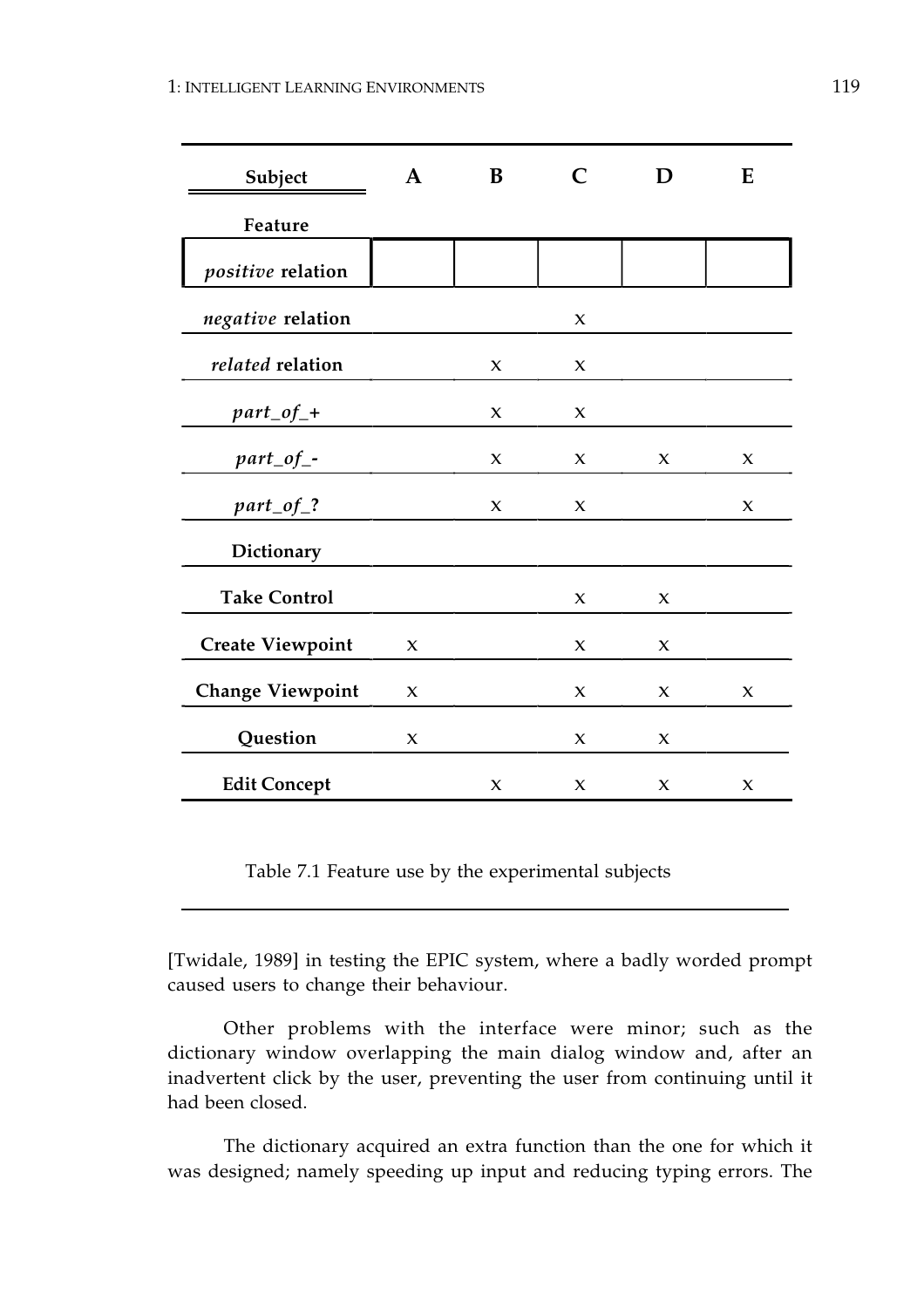dictionary dialog window was used as a source of inspiration for subjects who couldn't think of a new relationship, particularly when DENISE gave a default non-committal response:

B: I did find I was using the dictionary for ideas, once I'd built up a dictionary

B: rather than coming out with new stuff

B: So I was restricting the amount of relations, the things I was telling it about

B: was between all the different things I'd told it

Typical interview comments about the interface:

C: It was fairly obvious what was going on from the buttons,

C: there wasn't anything left unclear

D: The windows are easy to use

E: It was all pretty straightforward, yeah

The success of the interface can be attributed to the piloting, and modifications, of DENISE and the close mapping of the conceptual syntax to the display actually presented to the subjects.

## **7.3 Dialogues**

DENISE records the dialogues of users, an example is shown in Figure 7.1. This dialogue shows some of the basic actions of the experimental dialogue strategy: creating an initial viewpoint, elaborating knowledge and using default non-committal responses to encourage the user to take the initiative.

The subjects were generally agreed that the default responses were 'harder' to respond to.

A: When it asks you to tell you something you hadn't already told it–

 $E^{35}$ : A blank, default one, rather than-

A: Yeah, cos, you can think of things

A: to link things together with a lot easier if

A: you've got something there you can think, oh well

 $35 E =$  experimenter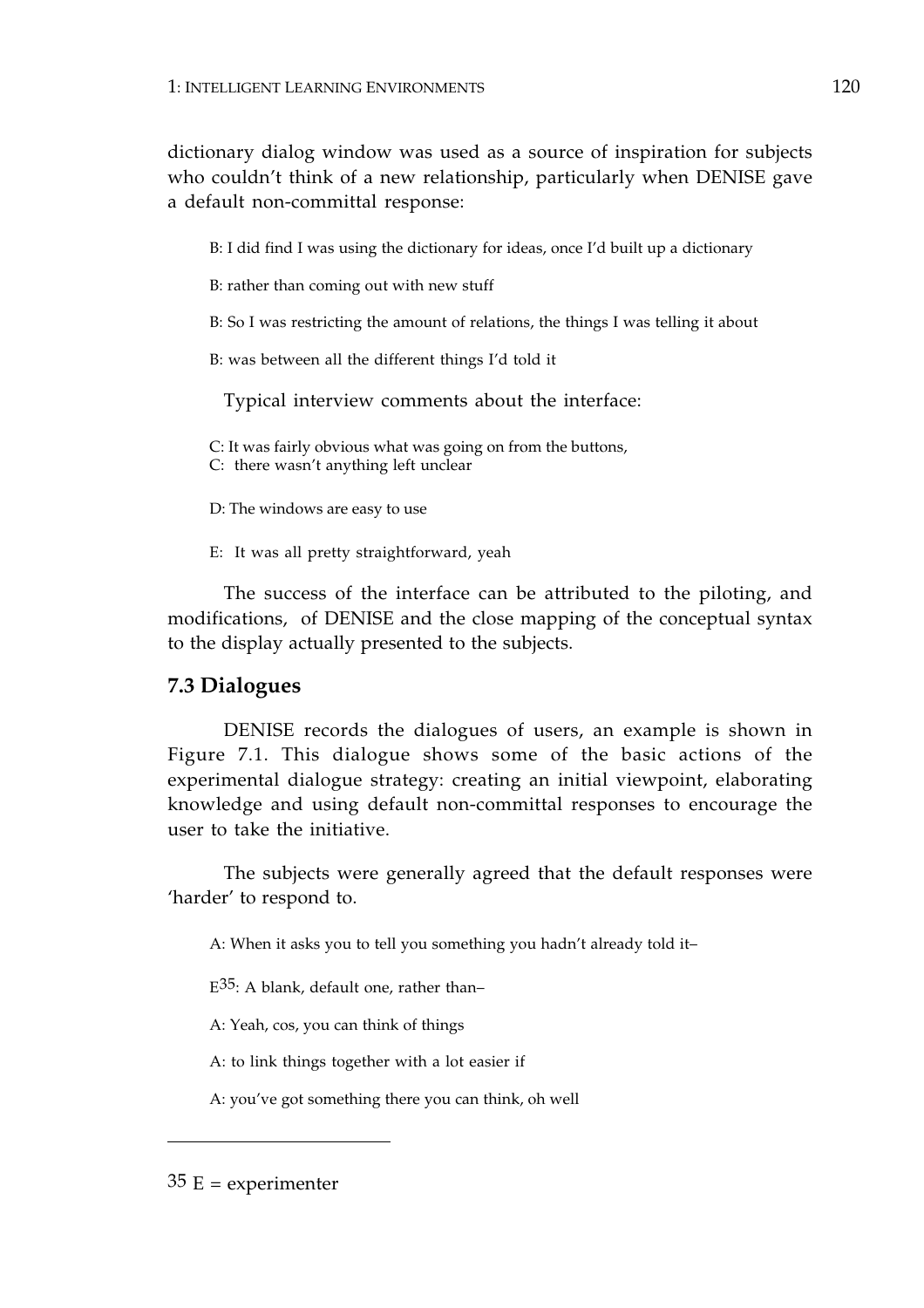A: that makes me think of something else

A: whereas if you haven't got anything there

A: you got to think of something to link something to in the first place

Talking about questions that asked about a specific concept:

- B: Yeah, that was easier cos I only had to think of half a thing
- B: plus it was making me think as well
- B: forcing me, sparking things off in my mind without me having
- B: to spark them off in it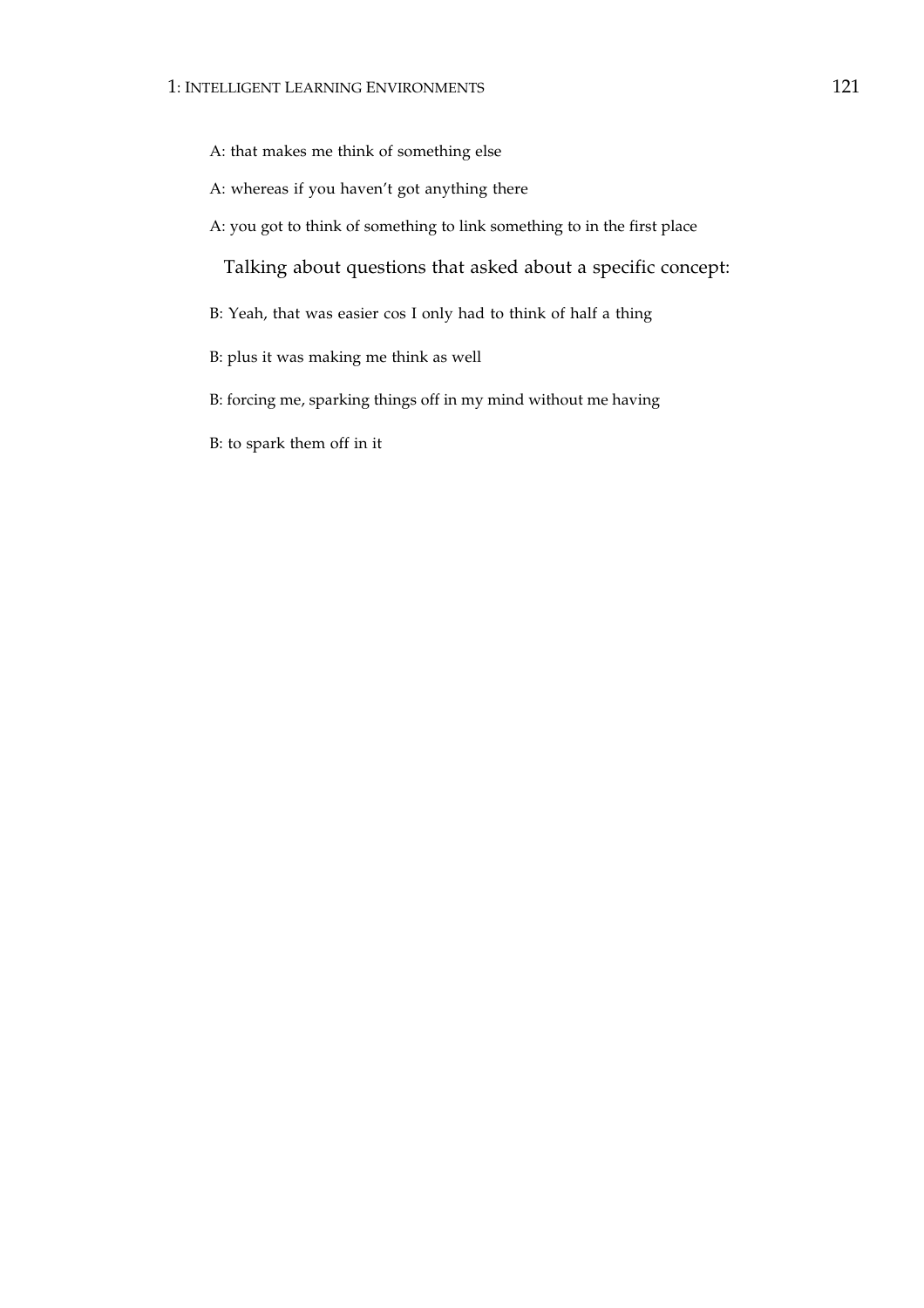## 1: INTELLIGENT LEARNING ENVIRONMENTS 122

D: Welcome to DENISE and the economics\_exp1 plan

D: I'll have to place your beliefs into a viewpoint so the first thing to do is to give it a name

U: Create a new viewpoint called {*subject's first name*} beneath root

D: Ok. What else do you want to tell me?

- D: Ok, tell me something about economics
- U: price is negatively related to sales
- D: Ok so what affects price then
- U: demand is positively related to price
- D: Ok, go on
- U: tax is negatively related to spending power
- D: Ok so what affects tax then
- U: govt\_spending is positively related to tax
- D: Ok, go on
- U: govt\_spending is negatively related to unemployment
- D: Ok so what affects govt\_spending then
- U: unemployment is positively related to govt\_spending
- D: Ok, go on
- U: mortgage\_rates is negatively related to house buying
- D: Ok so what affects mortgage\_rates then
- U: building\_society\_greed is positively related to mortgage\_rates
- D: Tell me something about economics
- U: economic\_optimism is positively related to house buying

D= DENISE U=USER

Figure 7.1 A portion of DENISE's dialogue record of subject B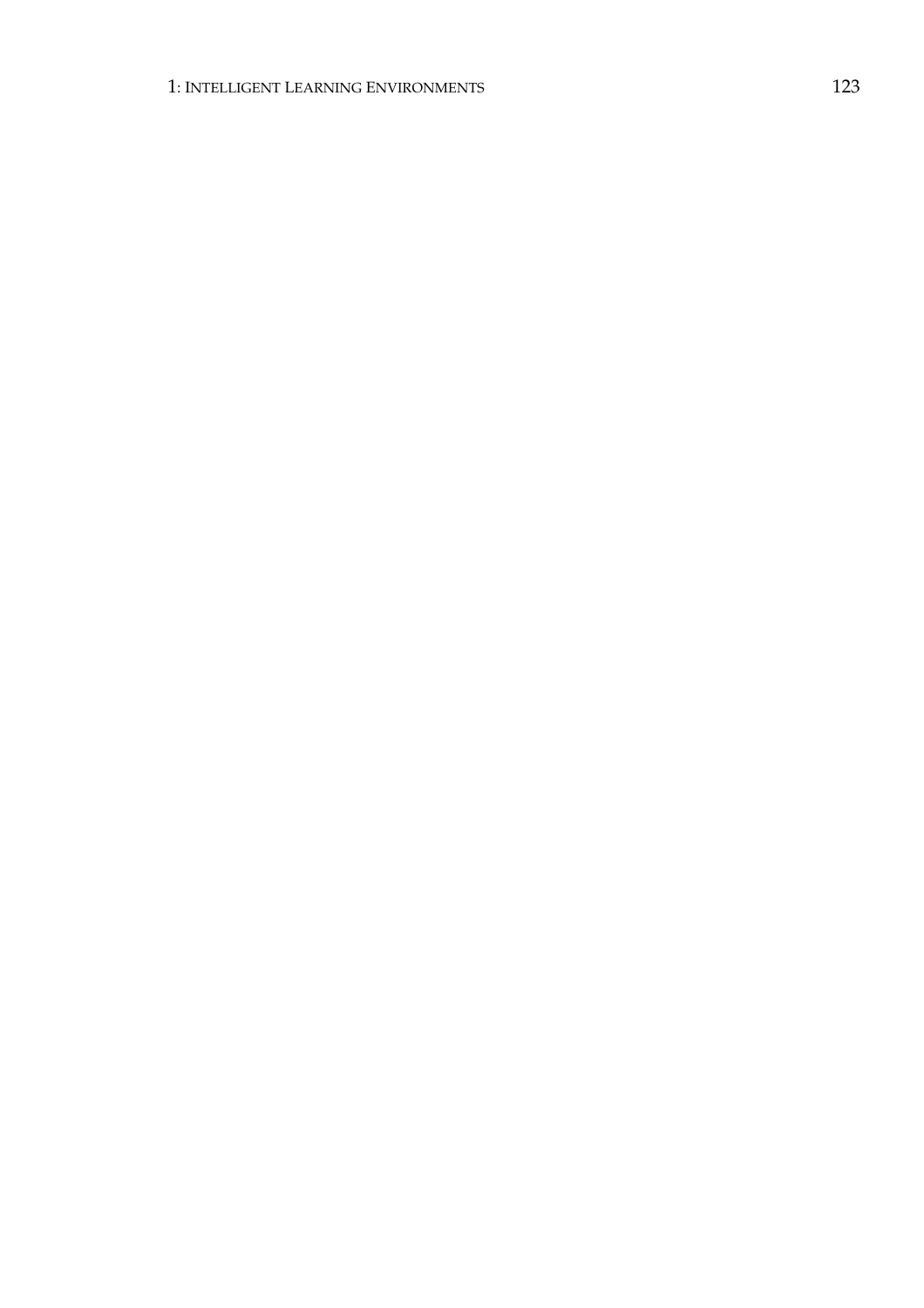One subject particularly disliked the default responses:

D: it would have been better if it had just pulled something off

D: the menu of things I'd already said at random

D: and said what affects this

Subject response times at default responses tended to be longer when the initiative was passed to them. Together with the infrequent use of the 'take control' aspect of the system it seems reasonable to conclude that the subjects were generally uncomfortable in the role of initiative taker.

One subject went as far as:

A: Definitely put me off teaching for life

A: There's no way I stand up in front of a classroom of people and make a fool of myself.

A: A computer I can just about handle I suppose.

This preference for computers over people was suggested in section 4.2.2. The positive part of the default response is that the subjects agreed it made them think about the domain However, the rate of interaction with with the system fell to virtually zero when presented with the default response.

Subjects showed a reluctance to verbalise their reasoning despite continued prompting from the experimenter.

E: What's it like?

A: Terrifying, absolutely terrifying

E: Why?

A: Well I don't know.

A: Someone else watching you

A: while you're trying to think about

A: something you don't know much about

The presence of the experimenter has clearly had an adverse effect on the subjects' propensity to verbalise their reasoning. Where verbalisation did occur it was mainly in the form of the relationship that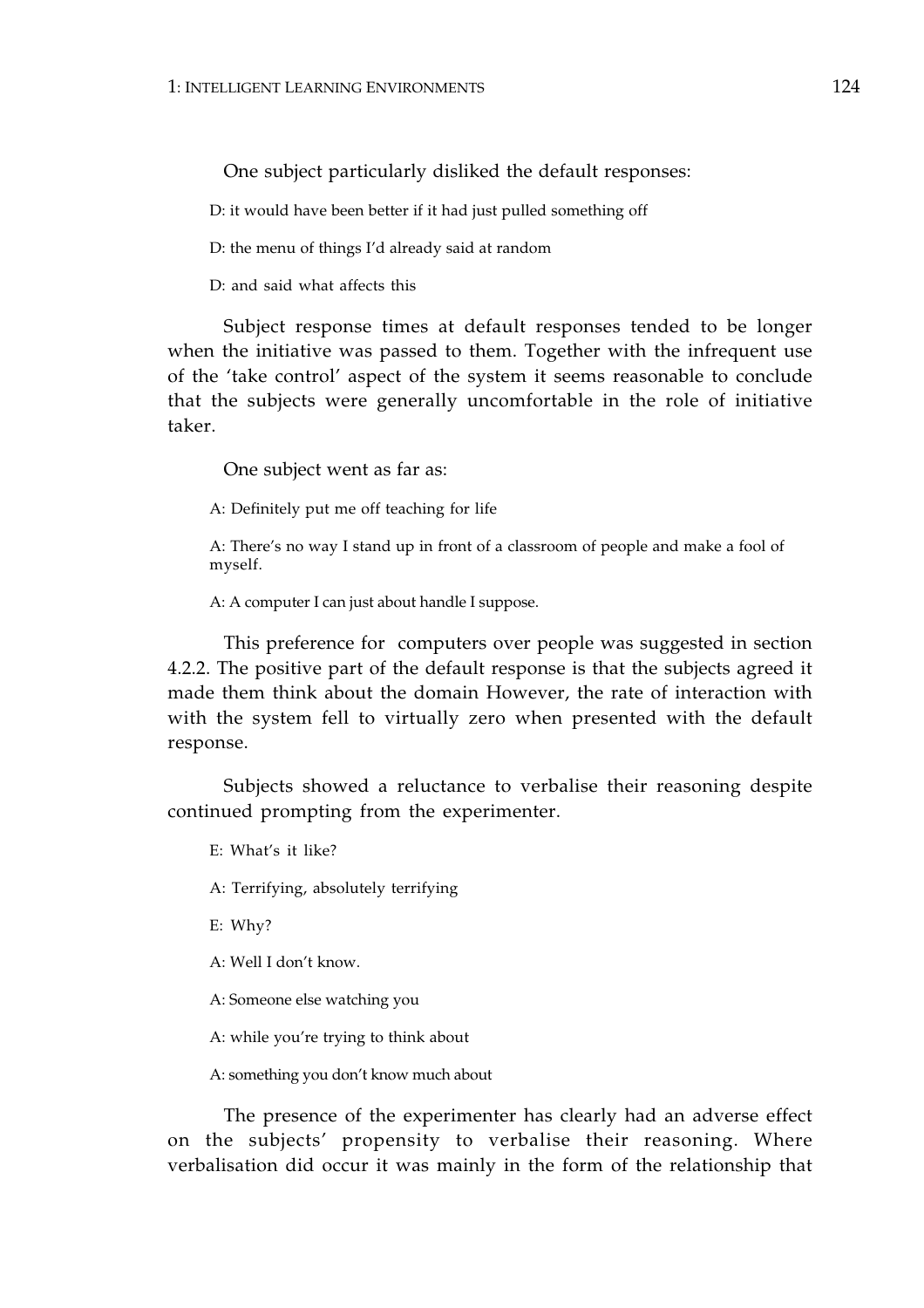Selects negative relationship, clicks on 'yes' button

they subsequently entered into the system. At no point did any of the subjects verbalise a shift to a deep actor-based model of the economy. It is impossible to tell whether this means that no such model was used or whether it was used but not verbalised.

Sometimes it appeared that it hardly mattered whether the system was intelligent. For example, subject B:

Enters price increase in the independent concept edit box

Enters sales in the dependent concept edit box

B: Now have I mucked it up by putting price increase...

B: Cos I'm almost assuming the direction already-

B: If I was just to say price on this-'

Changes price increase to price

Selects negative relationship, clicks on 'yes' button

Here the act of explicitly stating the relationship causes the subject to realise that price increase is not a sensible concept as an independent variable. Similarly Subject B again,

> Enters government\_spending in the independent concept edit box

Enters unemployment in the dependent concept edit box

B: More government spending more....

B: oh no, I've the cause going the wrong way here

B: ok, there's a negative response, I can have that

Here the subject is about to enter a positive relationship when he realises it is incorrect, and then realises that a negative relationship does in fact exist between the two concepts.

## **7.4 Models**

All of the subjects managed to communicate a qualitative economic model to DENISE, for example Figure 7.1. However nearly all the models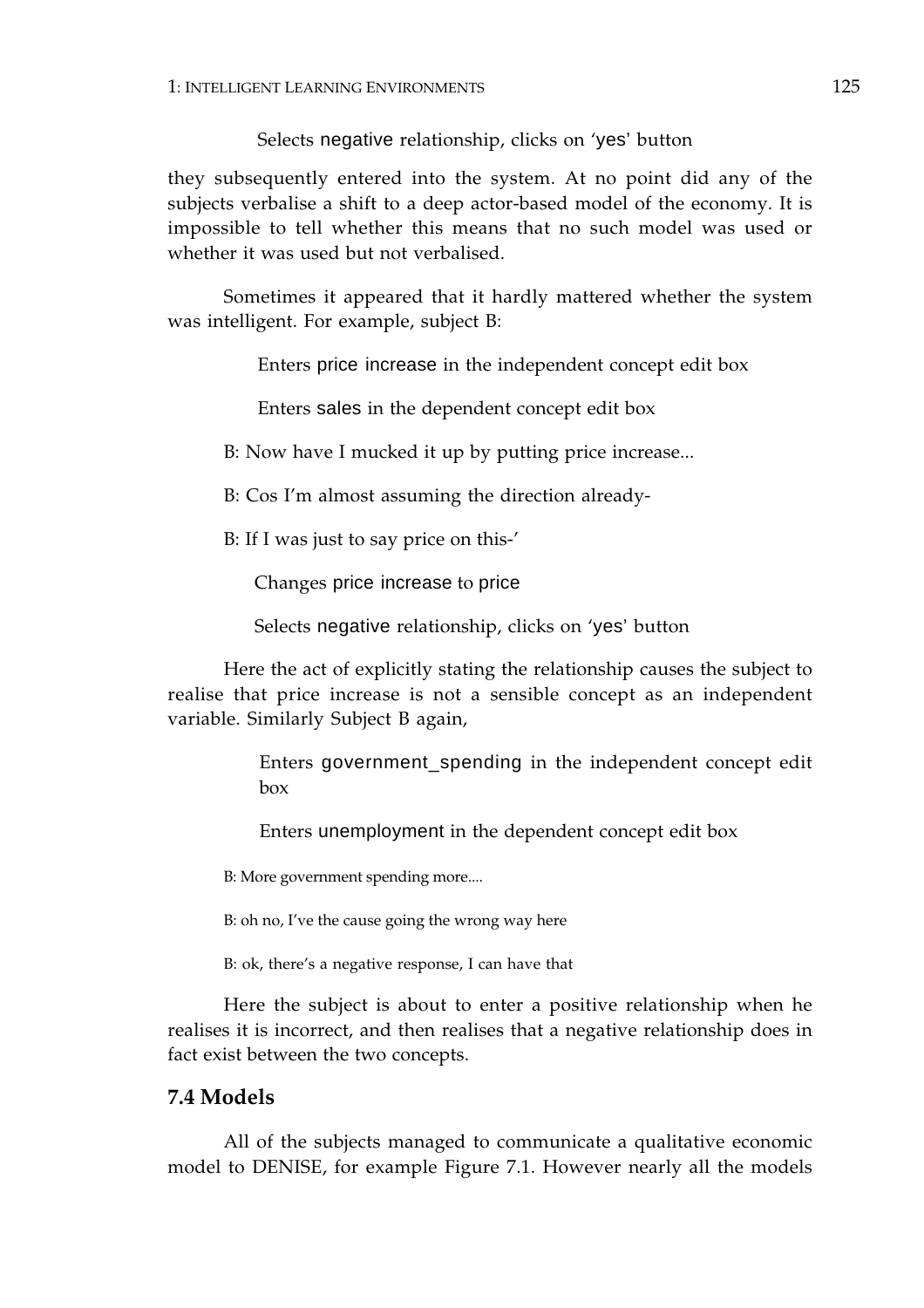| <b>Subject</b>  |     |     |        |       |  |
|-----------------|-----|-----|--------|-------|--|
| unique concepts | 11% | 69% | $55\%$ | $1\%$ |  |

Table 7.2 Percentage of unique concepts generated

were a single-viewpoint and the one subject (B) that did create a new viewpoint did so more out of experimentation than a purposeful commitment to describe an alternative view.

The positive and negative causal relationships overwhelmed the other relationships in rate of use. Many of the relationships would be conventionally regarded as 'misconceptions', e.g. (subject D)

U: unemployment is negatively related to state of economy

This states that a rise(fall) in unemployment would cause the economy to worsen(improve).

The domain concepts entered into DENISE varied widely ranging from traditional economic concepts to politics and even to religion and wars (subject D):

- U: religion part\_of\_+ wars
- D: Ok go on
- U: religion is negatively related to crime

This sort of *domain drift* is a consequence of exploring the learner's viewpoint rather than restricting the interaction to a well defined domain. Learners do not necessarily have the same conception of a domain as the system designers. The wide variety of domain topics covered suggest that the models acquired are indeed individualised. Many of these concepts would not be encountered in economics courses. The concepts used by subjects can be compared with concepts used by the other subjects, as in Table 7.2. 55% of concepts referred to by subject C were not referred to by any of the other subjects. Subject A, who had economics experience, concentrated on a small number of well known concepts (e.g. exports, imports, interest rates, unemployment etc) and produced a more tightly connected model.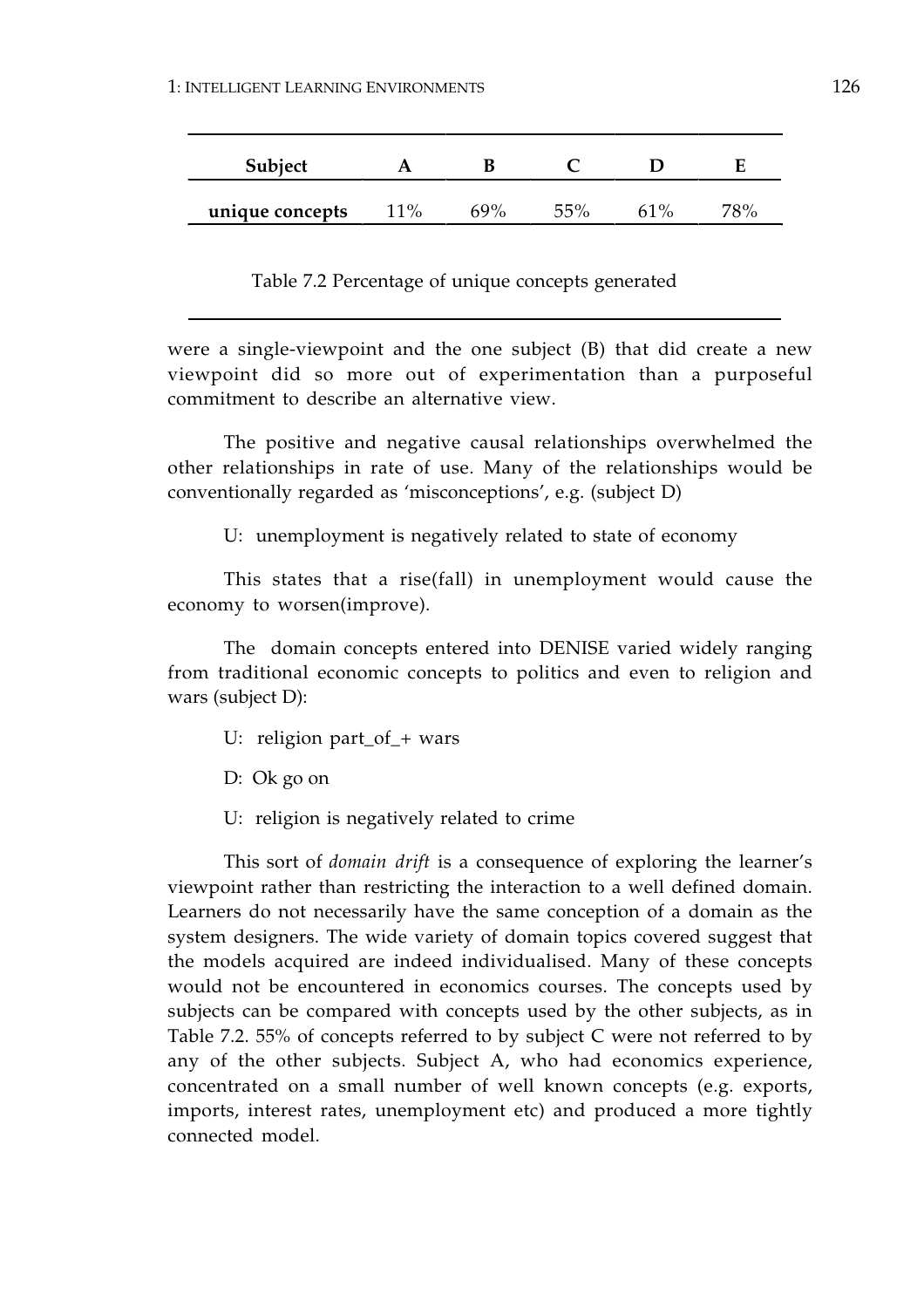The unfortunate lack of alternative viewpoints expressed is a consequence of the freedom of the system, if it does not force users into moving viewpoints and they don't want to then they will remain in the current viewpoint. This is a form of cognitive economy [Scanlon & O'Shea, 1988].

Subject E drew an analogy with supervision of undergraduate students which is reminiscent of peer tutoring reports:

E: I did some demonstrating in biology to some of the undergrads

E: and, you know, you're there doing a higher degree

E: and everything and they're just at the beginning

E: and you talk to them, it gets you thinking

E: some of the things they ask you

E: you think , Oh I never thought of it that way

#### **7.5 Summary**

Bearing in mind that the sample size for the trials was small the results can be summarised as:

- · DENISE can capture individualised models from users
- · users are forced to examine their own beliefs
- · users do revise their beliefs as they interact with DENISE
- · *domain drift* occurs

· users were reluctant to verbalise their reasoning in the experimental situation

· users prefer to remain in a viewpoint rather than move to a new one

· default non-committal responses slow down interactions but may provoke reasoning

#### Research Questions

In section 4.5 eight research questions were outlined and five were identified as being appropriate to this research:

Question 1: can an ISS be used as a learning by teaching tool?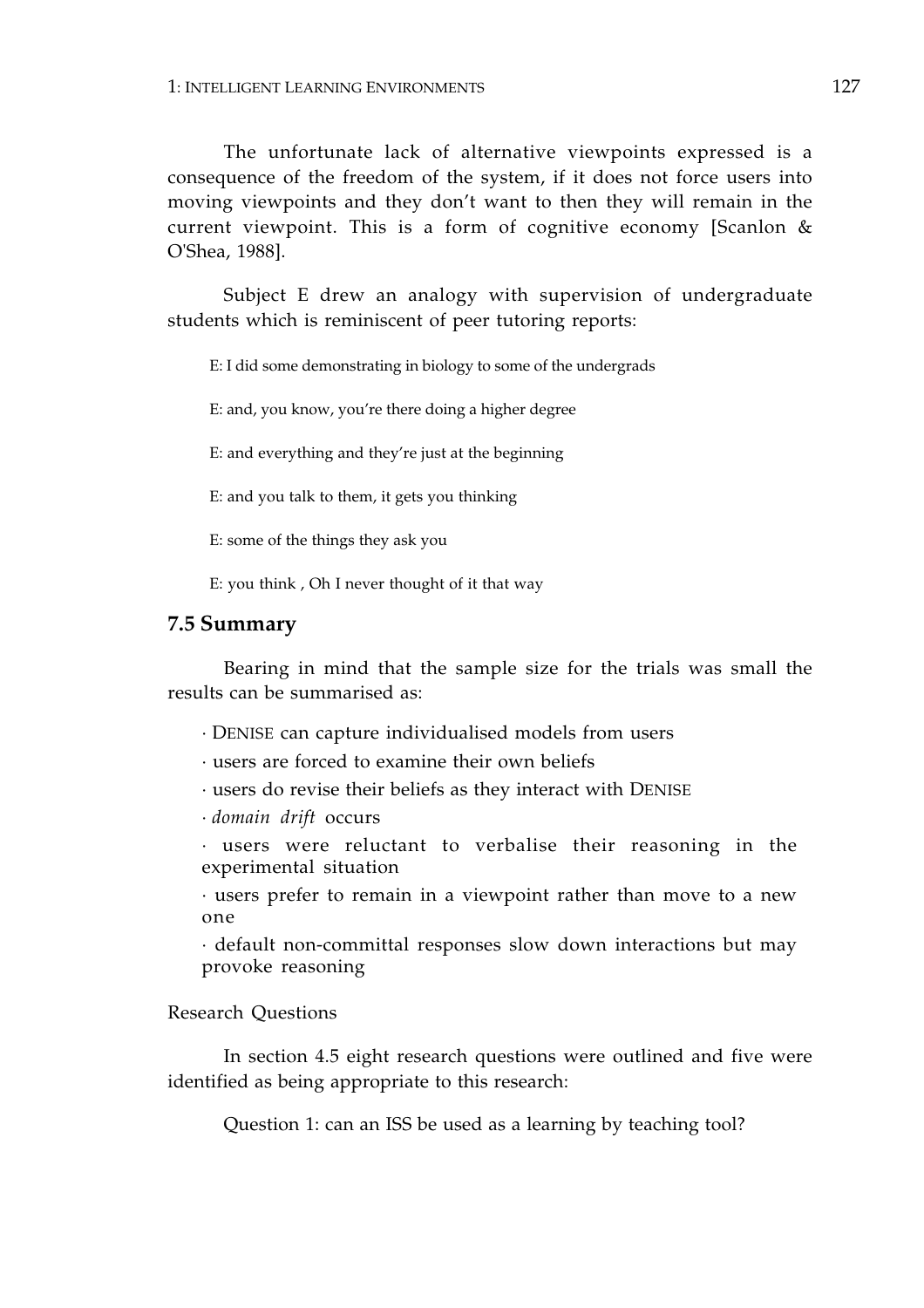*Yes.* The experiences with DENISE indicate that the ISS concept can be used to provoke human learners to examine their own knowledge about a domain. This self-examination, or reflection, is held to be the critical part of the learning by teaching paradigm.

Question 3: what domain-related knowledge does an ISS require?

It is clear that an ISS requires some knowledge of the domain. However, this knowledge need not be of the 'full domain model' type required by the ITS approach. The DENISE experiment provides support for the view that only knowledge of the *type* of domain concepts is necessary. The conceptual syntax in DENISE contained no knowledge about the domain of economics yet none of the subjects realised that the dialogue was essentially domain-independent.

Question 4: do learners find ISS interaction useful/interesting?

*Yes*. The subjects, although not explicitly learners in the domain, found the interaction particularly interesting. Without an interest in the domain they did not find the dialogue *useful* but could see how a dialogue in an appropriate domain might be helpful. All of the subjects thought the role reversal aspect of the ISS interaction was interesting and stimulating.

Question 6: do ISS activities require a concrete task other than teaching?

*Maybe*. The limitations of the dialogue strategy and the lack of a perceived goal to the interaction were apparent in the post-experiment interviews. A definite goal to the session would have provided focus to the dialogues and possibly prevented the feeling of 'being lost' in the domain.

Question 7: does an ISS require an additional student model?

*Probably Not*. The subjects were not aware of the 'ignorance' of the ISS during the interactions and yet proceeded to develop several complicated economics relationships. It does seem to be the case that the system didn't need to know anything about the learners to provoke a viable dialogue.

Further discussion is found in section 8.1.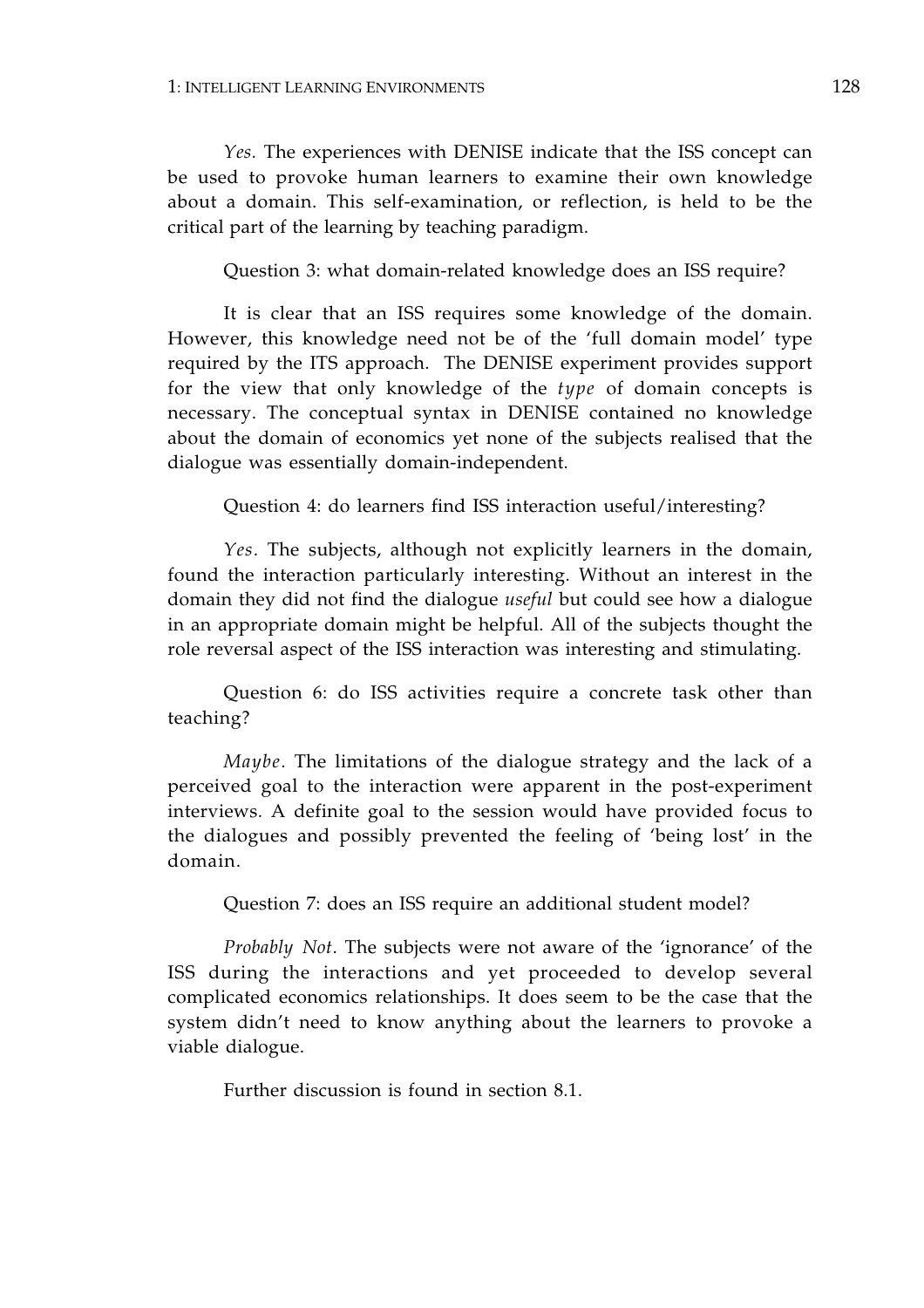# Chapter 8

## Conclusions and Future Work

## **8.1 Conclusions**

This Chapter summarizes the research contributions of the thesis and outlines possible directions for future work on ISSs.

The thesis is based around two senses of viewpoints:

· the viewpoints of domains

· the viewpoint of the learner

Traditional ILEs have tended to reduce the importance of both of these concepts and emphasized the role of domain knowledge. This thesis represents a part of the trend towards knowledge negotiation [Moyse & Elsom-Cook, 1992] rather than knowledge communication [Wenger, 1987].

Research into learning by teaching systems is still in an embryonic stage. These systems have the potential to produce novel forms of learning interactions which do not require the computational sophistication of many ILEs. The lack of a domain model produces domain independence at the expense of the designer's ability to control the direction of the interactions. Initial experiments with DENISE tend to support the basic premise that these systems can acquire individualised models from users.

The discussion of the DENISE experiments can be examined in the context of four design issues which are important for the design of ISSs. These four areas cover: the learnt model, control of the interaction, domain knowledge and conceptual syntax.

### Learnt Model

The learnt model in DENISE was empty at the beginning of each subject's session. This means that there are no initial reference points for the dialogue strategy and the system has no curriculum to follow. Learners can 'drift' around the domain (if they wish) as they retain overall control of the dialogue. The initially empty learnt model contrasts sharply with peer tutoring studies as real tutees have considerable knowledge about the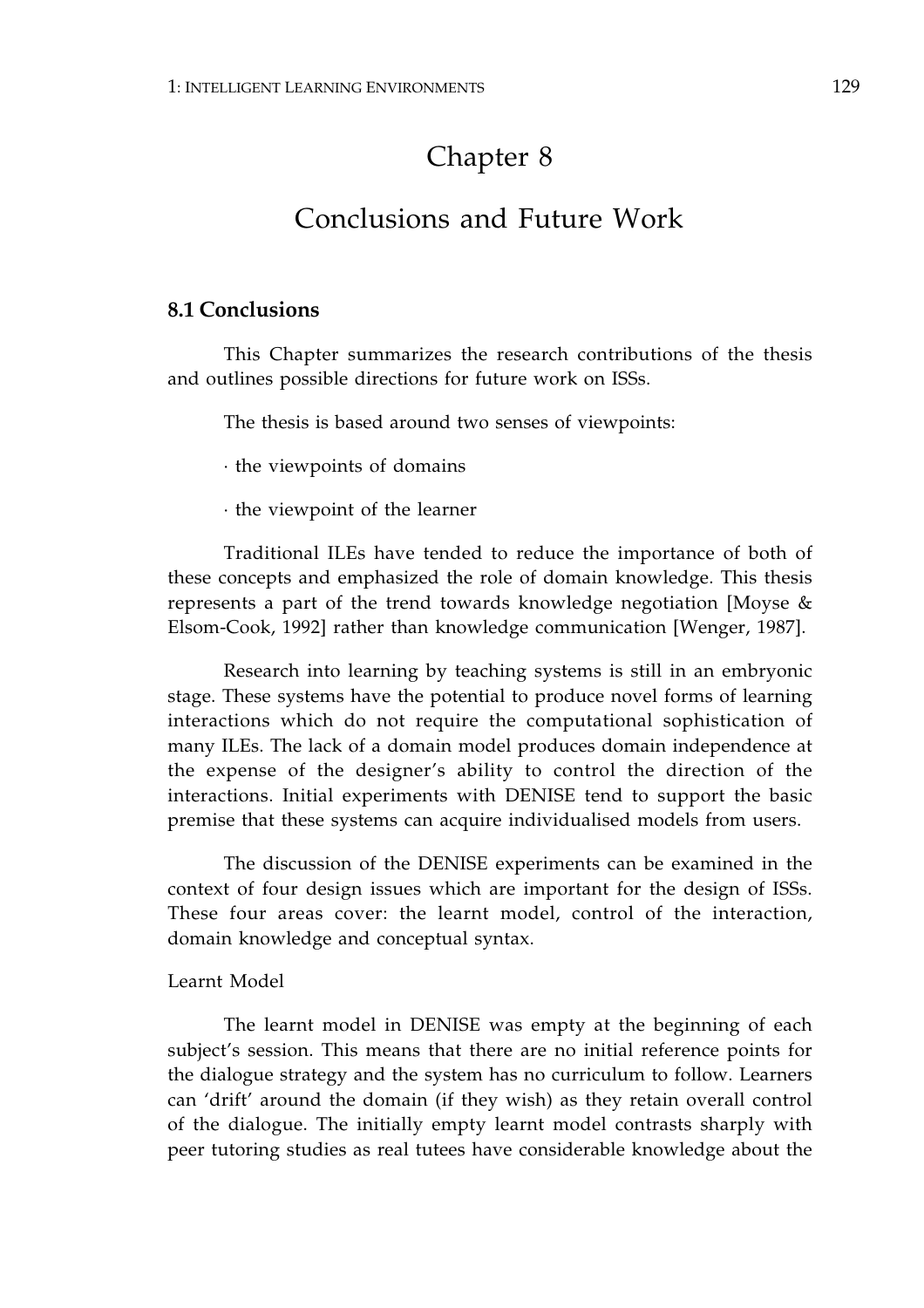domain. A possible alternative is to 'prime' the learnt model with some initial beliefs to more precisely locate the dialogue in a particular domain.

Subjects found it difficult to remember which concepts and relationships they had previously used and frequently referred to the dictionary mechanism. This appears to be because the only external reflection of the system's learning came in the content of DENISE questions. This was particularly noticeable when the system produced a default non-committal response. In the [Michie, Paterson & Hayes-Michie 1989] system users could test the effectiveness of the currently induced rule against equations thus providing an indication of the state of the learnt model. In a declarative domain it may be that some sort of assessment or visualisation of the system's learning is needed to maintain focus in a mixed-initiative dialogue. A graphical representation such as presented in the SemNet system [Fisher, 1992] may be appropriate.

The notion of 'drifting' out of a domain is a value judgement; if it is a realistic representation of the subject's conception of the domain in question then it is impossible for the subject to be 'out' of their own domain. When a system sets out to explore a *subject's* viewpoint of a domain it seems unreasonable to object if it is different to someone else's viewpoint.

### Control of the Interaction

A human tutor has both domain and pedagogical knowledge with which to control the direction of a dialogue with a student. When a learner is placed in the role of a tutor there is considerably less control knowledge and the dialogue can easily 'drift' across the domain. In order to prevent this drift the ISS must take greater responsibility for the direction of the interaction than a human tutee.

Task-based interaction, such as most peer tutoring and the [Michie, Paterson & Hayes-Michie 1989] system's equation-solving, provides an implicit control of the interaction as there are clear goals and sub-goals to be attained. This task-based control allowed the system to function with a minimal dialogue strategy which left learners in complete control. Several subjects expressed a preference for explicit direction in the interactions with DENISE rather than an open-ended dialogue.

In a declarative domain implicit task-based control is easily lost and the ISS needs to provide alternatives if the system is to be used for specific pedagogical objectives. It may be that an explicit curriculum or domain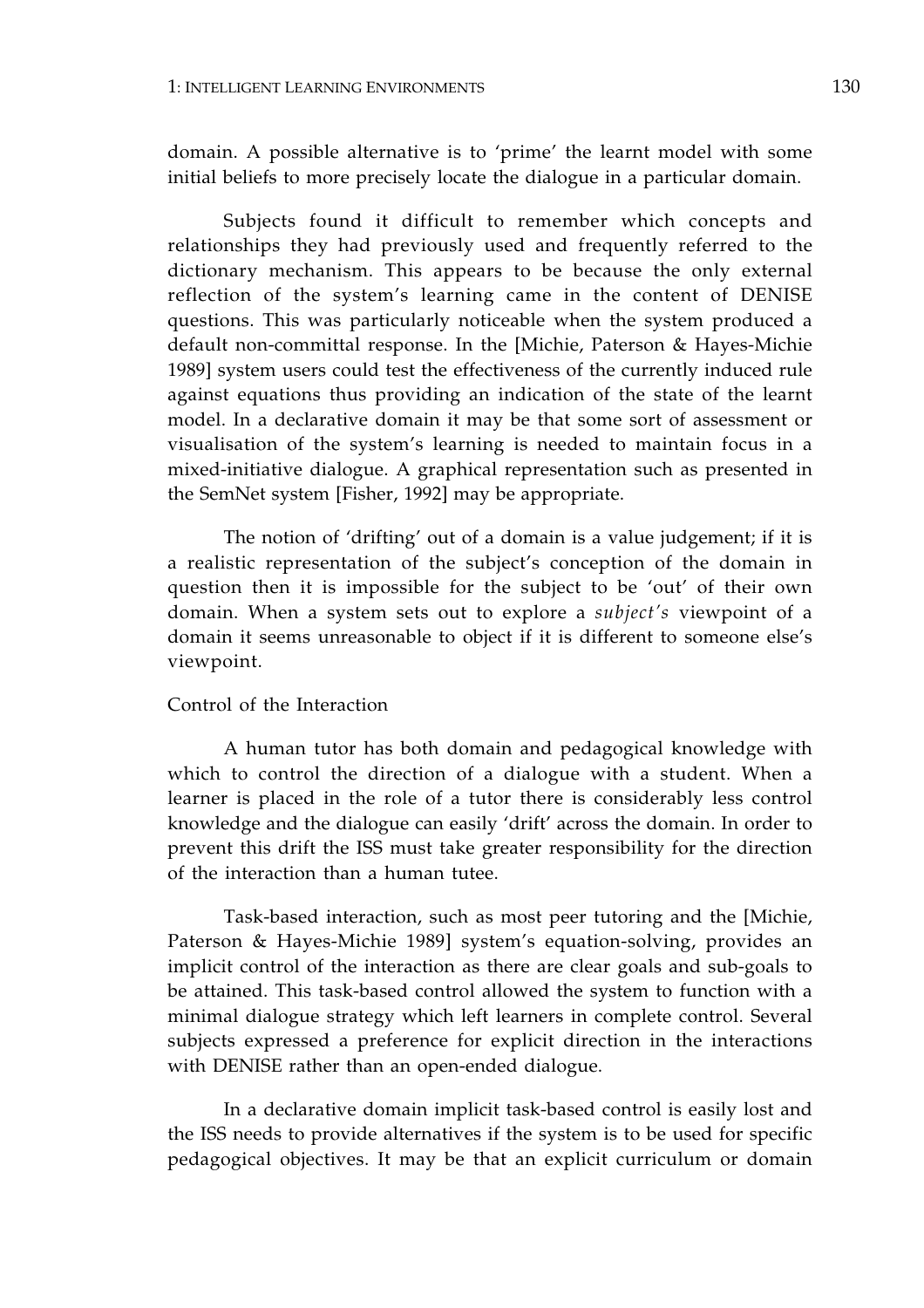knowledge (either a 'primed' learnt model or a conventional domain model) needs to be added to the ISS architecture for declarative domains.

A related issue is which partner, if any, should have the final say about the direction of a dialogue. If the system wishes to explore a new viewpoint and the learner does not then how is the interaction to continue. In classrooms the teacher's view usually prevails whereas many computer systems control the dialogue. The sharing of control when traditional roles are reversed is a complicated area and is a candidate as a good reason to include non-domain related information in an ISS.

#### Domain Knowledge

DENISE functions without any prior knowledge of economics; other than the knowledge encoded in the conceptual syntax. Thus DENISE currently represents one extreme along a spectrum of possible ISS configurations – a dialogue strategy which does not refer to a domain model. At the other end is an ISS with a full domain model in the classical ITS tradition. Here the dialogue strategy can compare user statements with some 'correct' model. In such a situation the ISS is deceiving the learner – externally appearing to be a novice whilst internally having the knowledge of an expert. Such a system would go beyond a straightforward analogue of peer tutoring to move towards an 'optimal' student.

#### Conceptual Syntax

The conceptual syntax (system and user) in DENISE is fixed at compile-time and cannot be changed by the learner or the system. The constrained nature of the DENISE system meant that some subjects wished to express relationships that went beyond the qualitative causal links in the system.

There are three complementary approaches to producing a system with a more complicated conceptual syntax. Firstly, simply use a richer conceptual syntax; this could include structural knowledge, order of magnitude reasoning or knowledge about the temporal aspects of relationships. Secondly, the initial user conceptual syntax could be added to during the interaction – either by the system or a selection by the user. This could be achieved through a differential model – with a more complex system conceptual syntax gradually being added to the user conceptual syntax. Thirdly, allow the user to modify the conceptual syntax. This solution produces an adaptable system but requires that the dialogue strategy is constructed on the 'shifting foundations' of a changing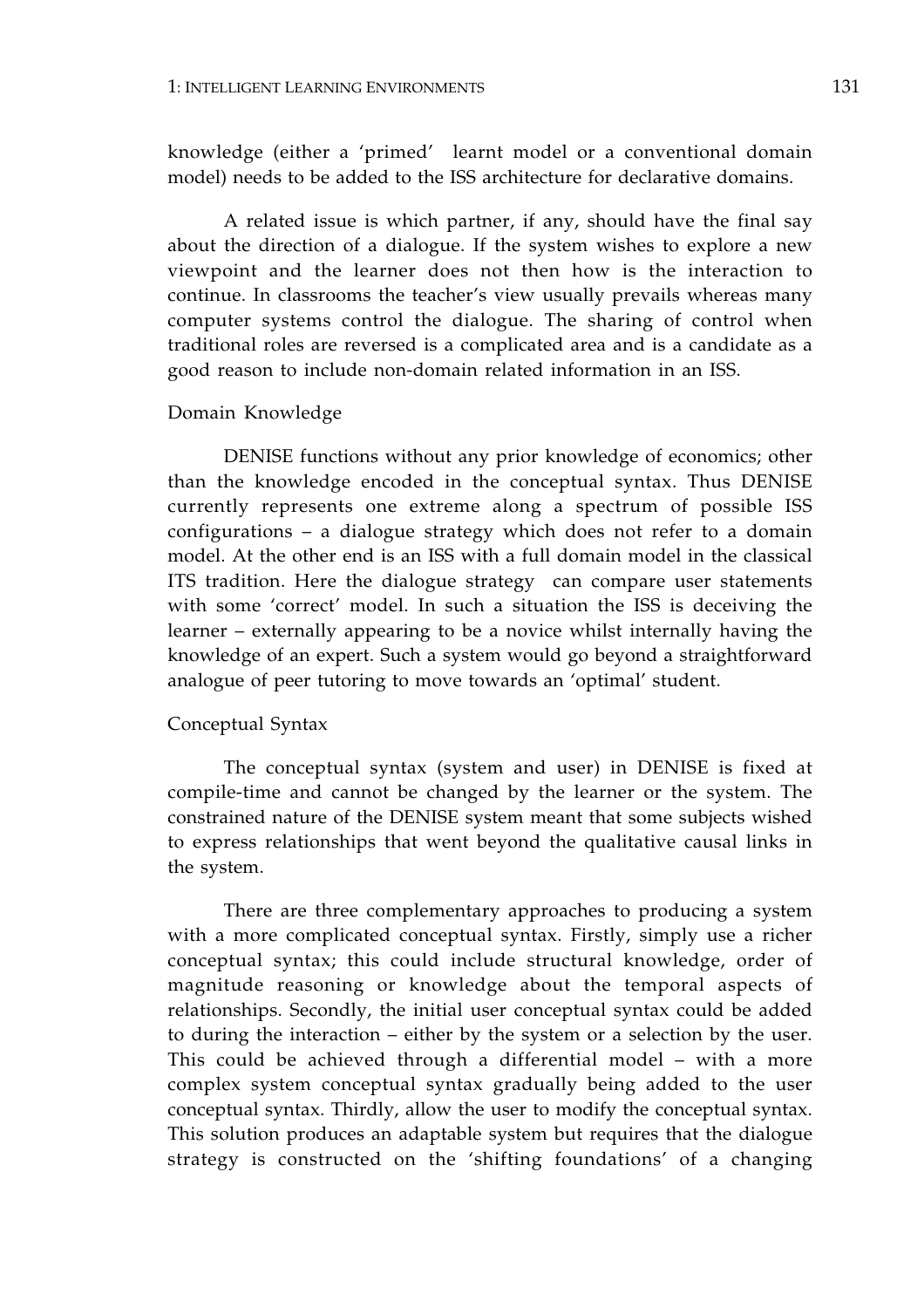conceptual syntax. This may be technically possible but greatly increases the difficulty of authoring the dialogue strategy.

#### Contributions

This thesis brings together a variety of work from different fields to delineate a framework for ISSs.

An ISS and associated authoring facilities have been designed, implemented and tested in the domain of economics. The claim to originality is simply that this thesis represents the first sizable piece of work on these systems.

The issues highlighted by this research are:

· the rationale for investigating ISSs

· the components necessary for their use

· ISSs without domain models are feasible

· ISSs are capable of forcing learners to examine their own beliefs

· ISS have significant cost and complexity advantages over other forms of ILE

· it is difficult to restrict or plan interactions when the learner has final control of the dialogue

The technical aspects of reasoning with viewpoints have been emphasized at the expense of introducing them into dialogues as explicit objects that are manipulable by the learner. Viewpoints should migrate from the inference engines of ILEs to the interface, where the learner can experience them directly.

In addition to the relative computational simplicity of ISS compared to ITSs they also have a possible organizational advantage. In placing an ITS in a school classroom the existing teacher may well feel threatened by the 'machine that is replacing her'. An ISS is in no sense 'de-skilling', as it is relatively ignorant. ISSs therefore may be appropriate Trojan horses for the dissemination of knowledge-based software into the education system.

In sum, ISSs are novel educational systems with the potential to bring a new form of interaction into the ILE field.

## **8.2 Future Work**

There is a large amount of work to be done on refining and testing ISSs to discover if their potential can be realised. The central goal must be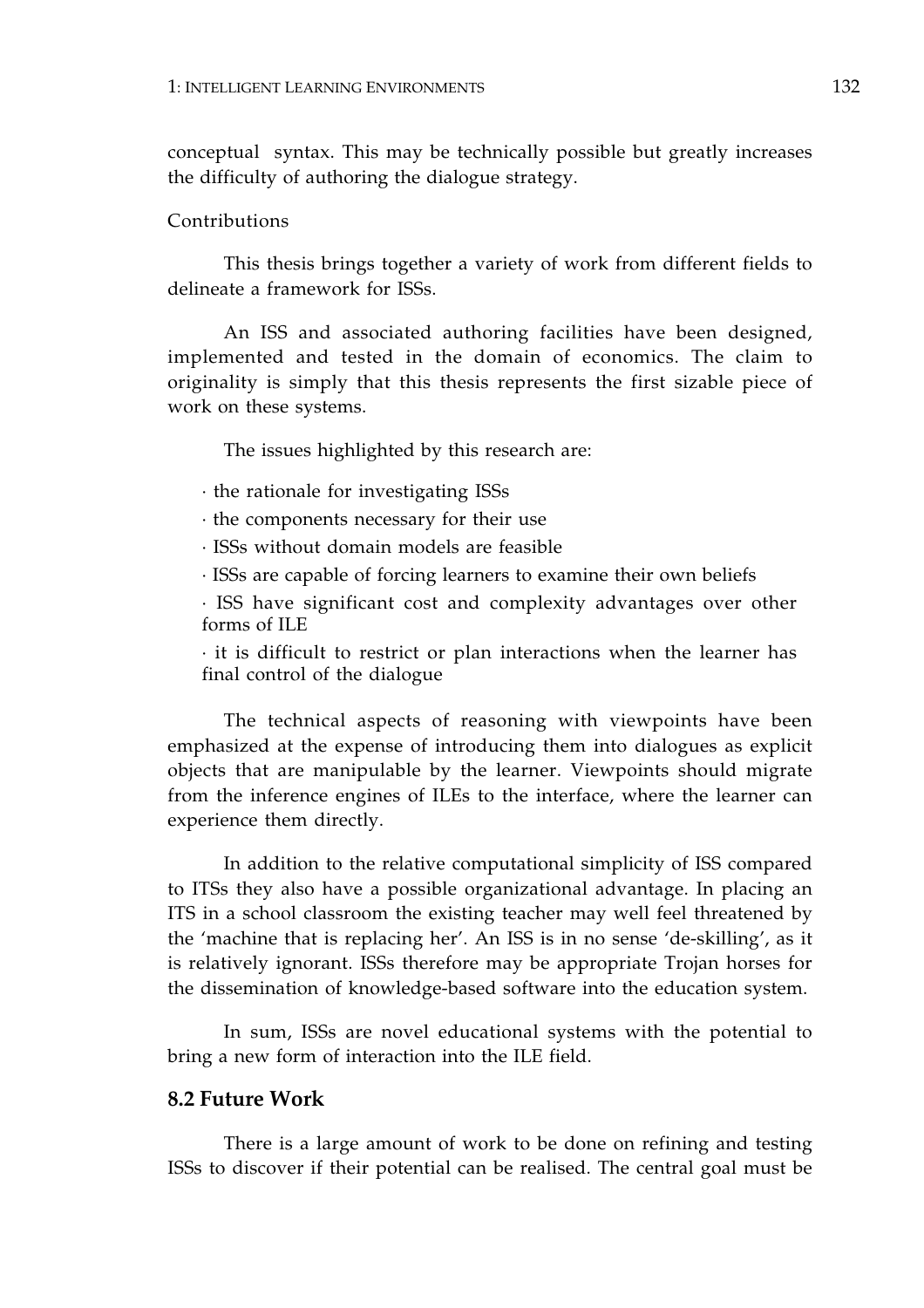more studies and more empirical data from different domains with different conceptual syntaxes.

The research questions listed in section 4.5 are a starting point to delimiting the future work in this area. Significantly, some of these questions relate to peer tutoring research rather than the development of computer systems for educational applications.

However, it is not necessary for peer tutoring research to produce clear evidence that the learning by teaching paradigm is a succesful technique. ISSs are something new; approaches which do not work with human-human interactions may still function with human-computer interactions. The concentration of peer tutoring research on matching together tutors and tutees suggests that an appropriately designed adapatable ISS could be more successful than a human tutee.

Some of the central issues of the ISS concept that deserve attention are:

· is domain knowledge needed?

The role of domain knowledge in the ISS may well determine its success. If ISSs, in practice, require similar domain models to ITSs then they will be subject to the same inflexibility and brittleness. If ISSs can function with little domain knowledge (as DENISE does) then they will have significant advantages over ITSs and could become widespread educational tools.

· the possibilities of a task-based ISS where the system has a problem to solve so that the learner has an explicit goal.

The 'drift' around the domain that users of DENISE experienced needs to be addressed if ISSs are to be used in real-world educational settings. This can be addressed in two main ways: a more directive dialogue strategy and a visualization of the learnt model. The impact of providing a graphical representation of the learnt model during the interaction is clearly an important area of research.

· how should ISSs learn to aid their users?

The mechanism that the ISS uses to learn from the user can take one of two main forms. A mechanical algorithm, as in DENISE, or a model of human learning. Our expectation is that a cognitively accurate computer learner is not necessary but this needs to be examined using controlled experiments.

· can ISSs be used as a tool for assessment?

Assessing procedural knowledge is straightforward; to determine whether some agent knows how to do task t, simply present the agent with task t and observe. If the agent can repeatedly perform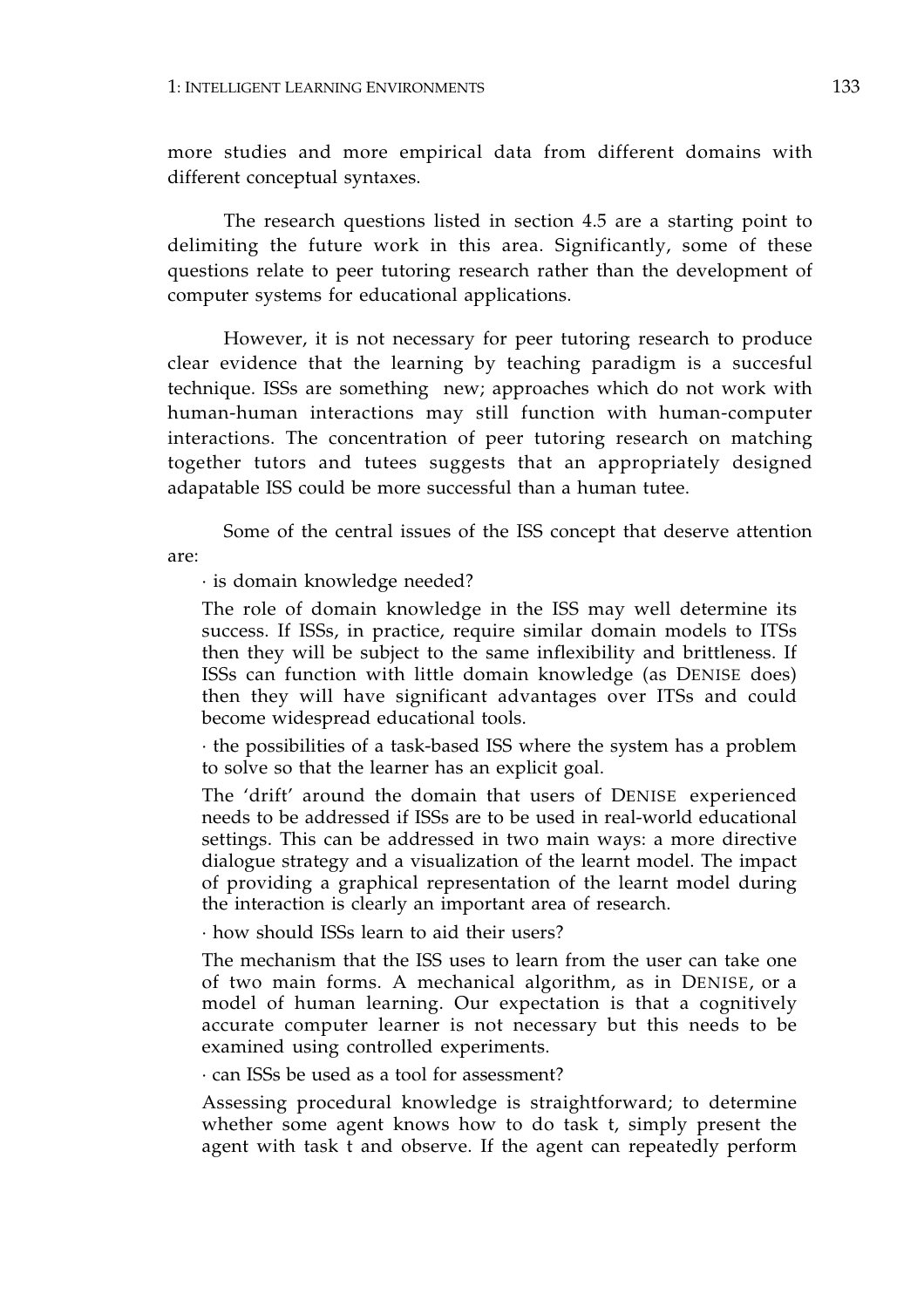similar tasks to t then it is reasonable to conclude that the agent does indeed possess the appropriate procedural knowledge.

Assessing declarative knowledge is more complicated. Conventional education relies on essays and multiple choice questions or tries to proceduralize the assessment in, for example, physics problems. The work presented here suggests that a possible assessment method for declarative knowledge can be generated through providing a concrete teaching task for a learner.

### **8.3 Endpiece: A One Sentence Summary of the Thesis**

So, encapsulating the central theme of this thesis in one sentence:

*The task of teaching an agent is an effective means of operationalizing learners' knowledge for educational benefit.* 

or

*You don't really know what you know, or know whether what you think you know is the same as what you really know, until you can teach what you know to some agent that doesn't know it – but is capable of learning it.*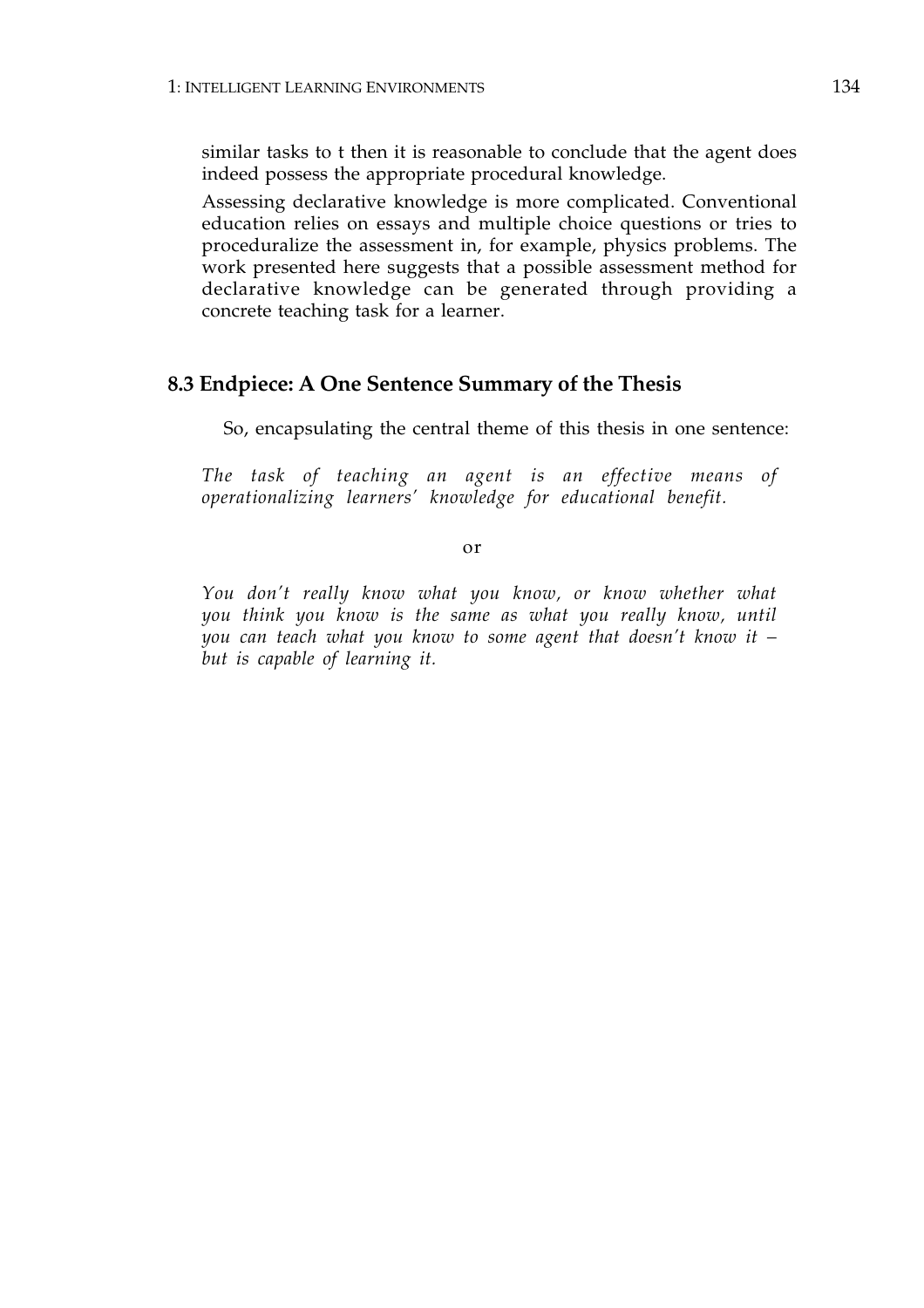### **References**

Acker, L., Lester, J., Souther, A. and Porter, B. (1991), Generating coherent explanations to answer students' questions, in Burns, H., Parlett, J.W. and Redfield, C.L. (Eds.), *Intelligent Tutoring Systems: Evolutions in Design*, Hillsdale, NJ: Lawrence Erlbaum, 151-176.

Addanki, S., Cremonini, R. and Penberthy, J.S. (1991), Graphs of models, *Artificial Intelligence*, 51(1-3), 145-177.

Anderson, J.R. (1988), The expert module, in Polson, M.C. and Richardson, J.J. (Eds.), *Foundations of Intelligent Tutoring Systems*, Hillsdale, NJ: Lawrence Erlbaum, 21-54.

Attardi, G. and Simi, M. (1984), Metalanguage and reasoning across viewpoints, *European Conference on Artificial Intelligence,* Pisa, Italy, Elsevier Science, 413-422.

Baker, E. (1991), Technology assessment: policy and methodological issues, in Burns, H., Parlett, J.W. and Redfield, C.L. (Eds.), *Intelligent Tutoring Systems: Evolutions in Design*, Hillsdale, NJ: Lawrence Erlbaum.

Ballim, A. and Wilks, Y. (1991), *Artificial Believers: the Ascription of Belief,* Hillsdale, NJ: Lawrence Erlbaum.

Ballim, A., Wilks, Y. and Barnden, J. (1991), Belief ascription, metaphor and intensional identification, *Cognitive Science*, 15(1), 133-171.

Berliner, D. (1985), Laboratory settings and the study of teacher education, *Journal of Teacher Education*, 36(6), 2-8.

Berliner, D. (1989), Being the teacher helps students learn, *Instructor*, 98(9), 12-3.

Berndsen, R. and Daniels, H. (1989), Sequential causality and qualitative reasoning in economics, in Pau, L.F. (Ed.), *Expert Systems in Economics, Banking and Management*, Elsevier Science, 125-135.

Berndsen, R. and Daniels, H. (1991), Qualitative economics: an implementation in PROLOG, *Computer Science in Economics and Management*, 4(1), 1-13.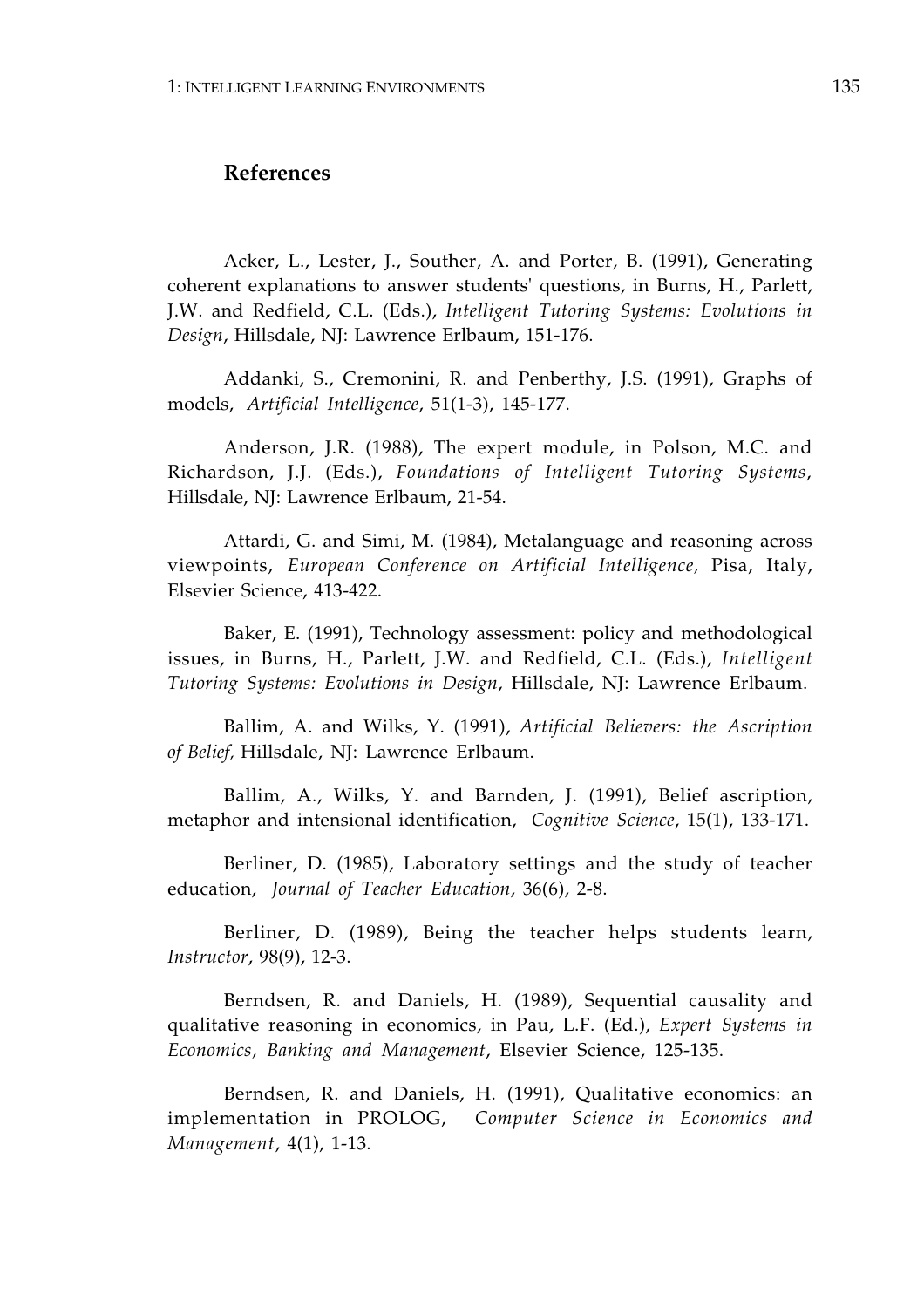Bernsden, R. and Daniels, H. (1990), Qualitative dynamics and causality in a Keynesian model, *Journal of Economic Dynamics and Control*, 14(2), 435-450.

Black, J.H., Turner, T.J. and Bower, G.H. (1979), Point of view in narrative comprehension, memory, and production, *Journal of Verbal Learning and Verbal Behaviour*, 18(2), 187-189.

Bloom, B.S. (1984), The 2 sigma problem: the search for methods of group instruction as effective as one-to-one tutoring, *Educational Researcher*, 13(6), 4-16.

Bobrow, D.G. and Winograd, T. (1977), An overview of KRL, a knowledge representation language, *Cognitive Science*, 1(1), 3-46.

Bonar, J.G. (1991), Interface architectures for intelligent tutoring systems, in Burns, H., Parlett, J.W. and Redfield, C.L. (Eds.), *Intelligent Tutoring Systems: Evolutions in Design*, Hillsdale, NJ: Lawrence Erlbaum Associates, 35-67.

Bonar, J.G. and Cunningham, R. (1988), Bridge: tutoring the programming process, in Psotka, J., Massey, L.D. and Mutter, S.A. (Eds.), *Intelligent Tutoring Systems: lessons learned*, Hillsdale, N.J.: Lawrence Erlbaum Associates, 409-434.

Bourgine, P. and Raiman, O. (1986), Economics as reasoning on a qualitative model, *1st International Conference on Economics and Artificial Intelligence,* Aix-en-Provence, France., Pergamon Press, 121-125.

Brachman, R. and Schmolze, J. (1985), An overview of the KL-ONE knowledge representation system, *Cognitive Science*, 9(2), 171-216.

Brecht, B. and Jones, M. (1988), Student models: the genetic graph approach, *International Journal of Man-Machine Studies*, 28(5), 483-504.

Breece, J.H. (1988), Computerized economic modelling: from laboratory to classroom, *Social Science Computer Review*, 6(4), 498-514.

Brown, J.S. and Burton, R.R. (1975), Multiple representations of knowledge for tutorial reasoning, in Bobrow, D.G. and Collins, A. (Eds.), *Representation and Understanding*, New York: Academic Press, 311-349.

Brown, J.S., Burton, R.R. and Bell, A.G. (1975), SOPHIE: a step towards creating a reactive learning environment, *International Journal of Man-Machine Studies*, 7(5), 675-696.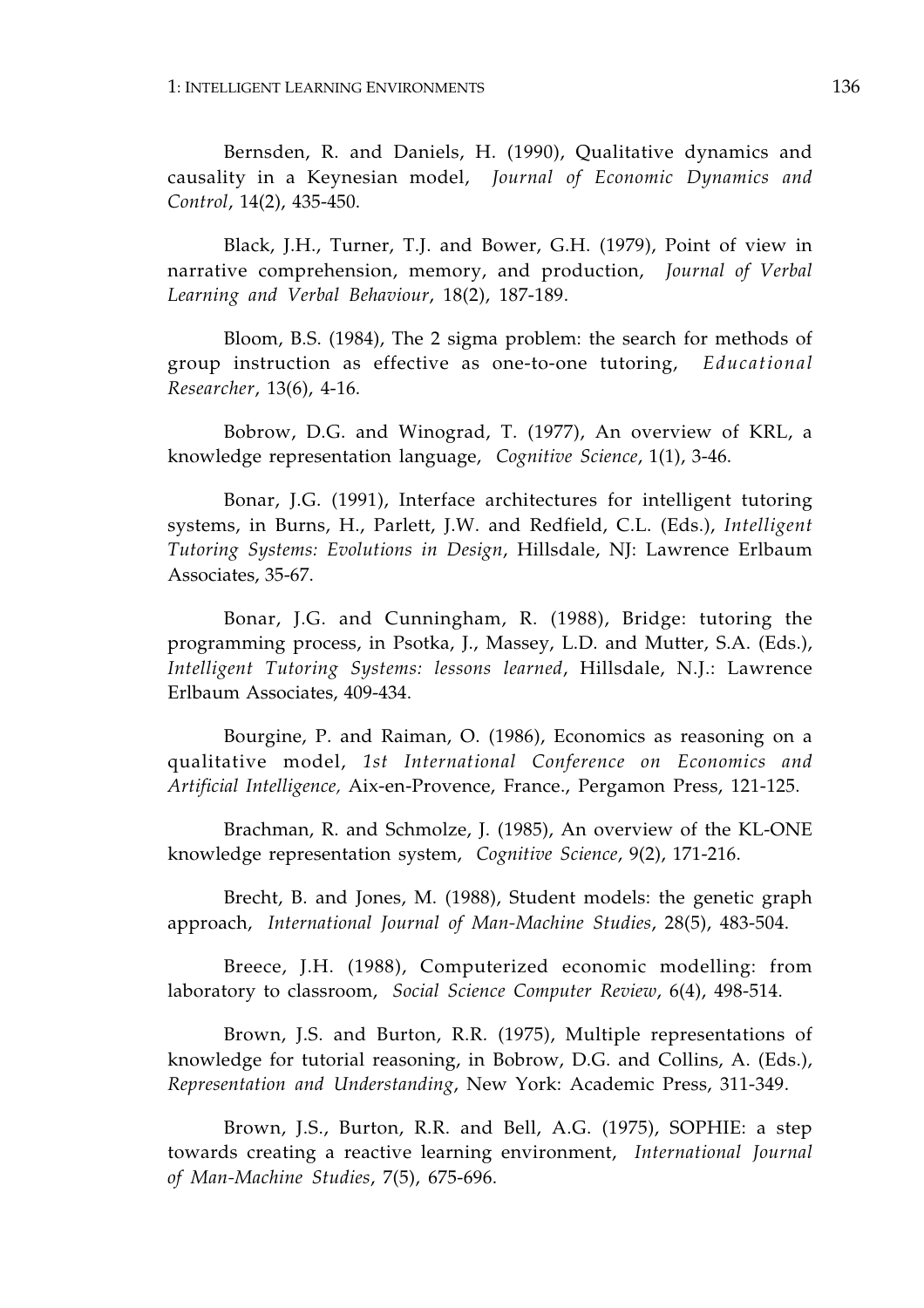Brown, J.S., Burton, R.R. and Kleer, J.d. (1982), Pedagogical, natural language and knowledge engineering techniques in SOPHIE I, II and III, in Sleeman, D. and Brown, J.S. (Eds.), *Intelligent Tutoring Systems*, London: Academic Press, 227-282.

Brown, J.S., Burton, R.R. and Zydel, F. (1973), A model-driven questioning-answering system for mixed-initiative computer-assisted instruction, *IEEE Transactions on Systems, Man and Cybernetics*, 3(3), 248 257.

Burns, H.L. and Capps, C.G. (1988), Foundations of intelligent tutoring systems: an introduction, in Polson, M.C. and Richardson, J.J. (Eds.), *Foundations of Intelligent Tutoring Systems*, Hillsdale, NJ: Lawrence Erlbaum, 1-19.

Burton, R.R. (1982), Diagnosing bugs in a simple procedural skill, in Sleeman, D. and Brown, J.S. (Eds.), *Intelligent Tutoring Systems*, London: Academic Press, 157-183.

Burton, R.R. and Brown, J.S. (1979), Toward a natural language capability for computer-assisted instruction, in O'Neil, H.F. (Eds.), *Procedures for Instructional Systems Development*, London: Academic Press, 273-313.

Burton, R.R. and Brown, J.S. (1982), An investigation of computer coaching for informal learning activities, in Sleeman, D. and Brown, J.S. (Eds.), *Intelligent Tutoring Systems*, London: Academic Press, 79-98.

Carbonell, J.R. (1970), AI in CAI: an artificial intelligence approach to computer-assisted instruction, *IEEE Transactions on Man-Machine Systems*, 11(4), 190-202.

Chan, T.-W. and Baskin, A.B. (1988), "Studying with the prince": the computer as a learning companion, *ITS-88,* Montreal, Canada, 194-200.

Chan, T.-W., Chung, I.-L., Ho, R.-G., Hou, W.-J. and Lin, G.-L. (1992), Distributed learning companion system: WEST revisited, *Second International Conference on Intelligent Tutoring Systems,* Montreal, Canada, Springer-Verlag, 643-650.

Chan, T.W. and Baskin, A.B. (1990), Learning companion systems, in Frasson, C. and Gauthier, G. (Eds.), *Intelligent Tutoring Systems: at the Crossroads of Artificial Intelligence and Education*, Norwood, N.J.: Ablex, 6-33.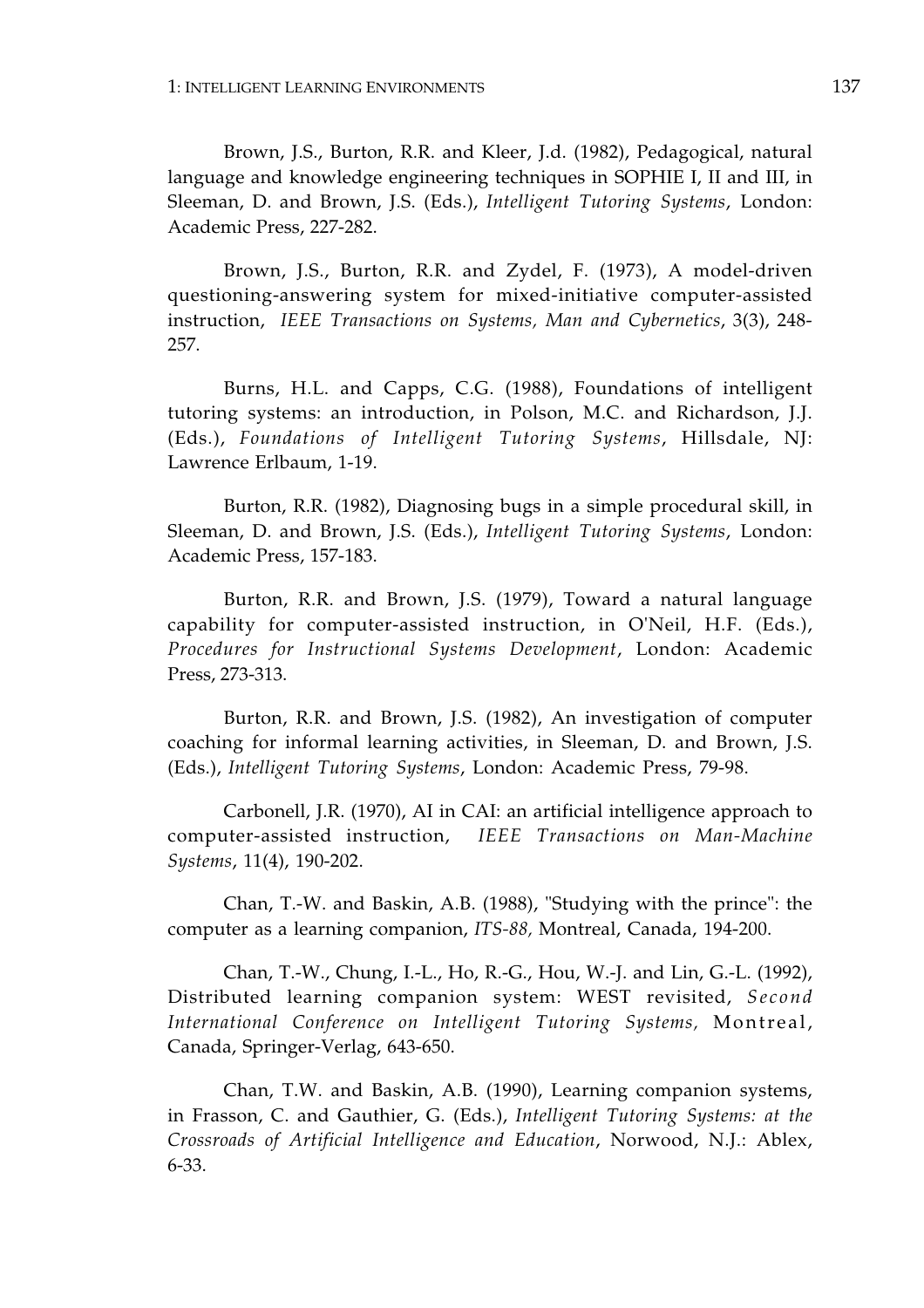Chi, M.T.H., Bassok, M., Lewis, M.W., Reimann, P. and Glaser, R. (1989), Self-explanations: how students study and use examples in learning to solve problems, *Cognitive Science*, 13(2), 145-182.

Clancey, W.J. (1983), The epistemology of a rule-based expert system - a framework for explanation, *Artificial Intelligence*, 20(3), 215-251.

Clancey, W.J. (1987), *Knowledge-Based Tutoring: The GUIDON Program,* Cambridge, MA: The MIT Press.

Cohn, A.G. (1989), Approaches to qualitative reasoning, *Artificial Intelligence Review*, 3(2-3), 177-232.

Collins, A. (1977), Processes in acquiring knowledge, in Anderson, R.C., Spiro, R.J. and Montague, W.E. (Eds.), *Schooling and the Acquisition of Knowledge*, Hillsdale, N.J.: Lawrence Erlbaum, 339-363.

Collins, A. (1985), Component models of physical systems, *7th Annual Conference of the Cognitive Science Society,* 80-89.

Collins, A. and Brown, J.S. (1988), The computer as a tool for learning through reflection, in Mandl, H. and Lesgold, A. (Eds.), *Learning Issues for Intelligent Tutoring Systems*, New York: Springer-Verlag, 1-18.

Collins, A. and Gentner, D. (1983), Multiple models of evaporation processes, *5th Annual Conference of the Cognitive Science Society,* 1-5.

Collins, A. and Stevens, A.L. (1991), A cognitive theory of inquiry teaching, in Goodyear, P. (Ed.), *Teaching Knowledge and Intelligent Tutoring*, Norwood, NJ: Ablex, 203-230.

Console, L. and Torasso, P. (1990), Hypothetical reasoning in causal models, *International Journal of Intelligent Systems*, 5(1), 83-124.

Corte, E.D., Verschaffel, L. and Schrooten, H. (1991), Computer simulation as a tool in studying teachers' cognitive activities during error diagnosis in arithmetic, in Goodyear, P. (Ed.), *Teaching Knowledge and Intelligent Tutoring*, Norwood, N.J.: Ablex, 367-378.

Costa, E., Duchenoy, S. and Kodratoff, Y. (1988), A resolution based method for discovering students' misconceptions, in Self, J. (Ed.), *Artificial Intelligence and Human Learning: Intelligent Computer-Aided Instruction*, London: Chapman and Hall, 156-164.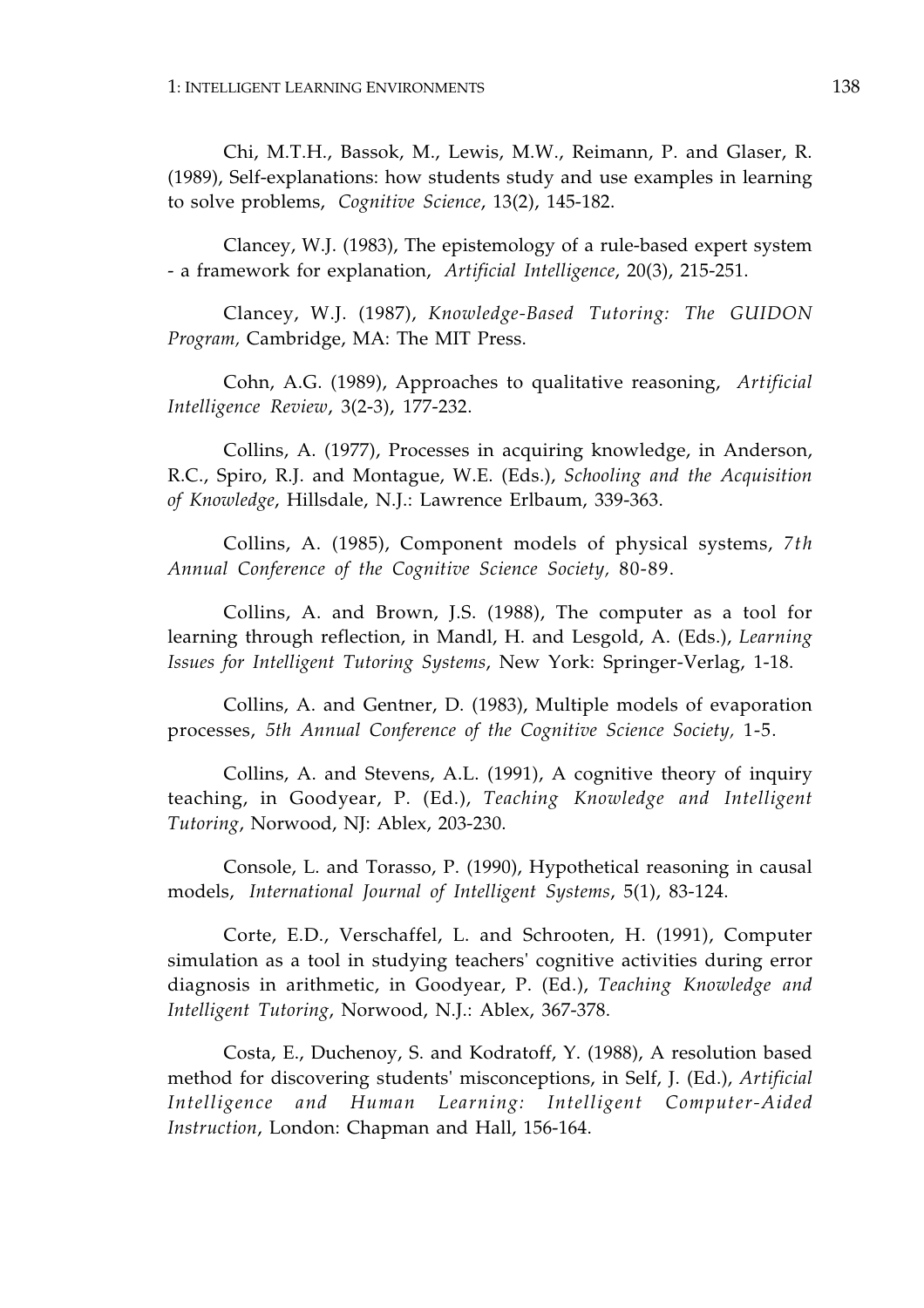Cumming, G. and Self, J. (1989), Collaborative intelligent educational systems, *4th International Conference on AI and Education,*  Amsterdam, Holland, IOS, 73-80.

Date, C.J. (1990), *An Introduction to Database Systems,* Addison-Wesley.

deKleer, J. and Brown, J.S. (1983), Assumptions and ambiguities in mechanistic mental models, in Gentner, D. and Stevens, A.L. (Eds.), *Mental Models*, Hillsdale, N.J.: Lawrence Erlbaum Associates, 155-190.

Dillenbourg, P. (1991), *Human-Computer Collaborative Learning*, Unpublished PhD thesis, Computing Department, Lancaster University, U.K.

Dillenbourg, P. and Self, J. (1990), *A Framework for Learner Modelling*, AI Technical Report 49, Lancaster University. 7/90.

Dillenbourg, P. and Self, J.A. (1992), PEOPLE POWER: A humancomputer collaborative learning system, *Second International Conference on Intelligent Tutoring Systems,* Montreal, Canada, Springer-Verlag, 651 660.

Dinsmore, J. (1991), *Partitioned Representations,* Dordrecht, Netherlands: Kluwer Academic.

diSessa, A. (1986), Models of computation, in Norman, D.A. and Draper, S.W. (Eds.), *User Centered System Design: New Perspectives on Human-Computer Interaction*, Hillsdale, NJ: Lawrence Erlbaum, 201-218.

Dornbusch, R. and Fischer, S. (1990), *Macroeconomics*, (5th Edition), New York: McGraw-Hill.

Douglas, S.A. (1991), Tutoring as interaction: detecting and repairing tutoring failures, in Goodyear, P. (Ed.), *Teaching Knowledge and Intelligent Tutoring*, Norwood, N.J.: Ablex, 123-147.

Elmasri, R. and Navathe, S.B. (1989), *Fundamentals of Database Systems,* Redwood City, CA: Benjamin/Cummings.

Elsom-Cook, M. and Spensley, F. (1990), A tutor for procedural skills, in Elsom-Cook, M. (Ed.), *Guided Discovery Tutoring: A Framework for ICAI Research*, London: Paul Chapman, 57-69.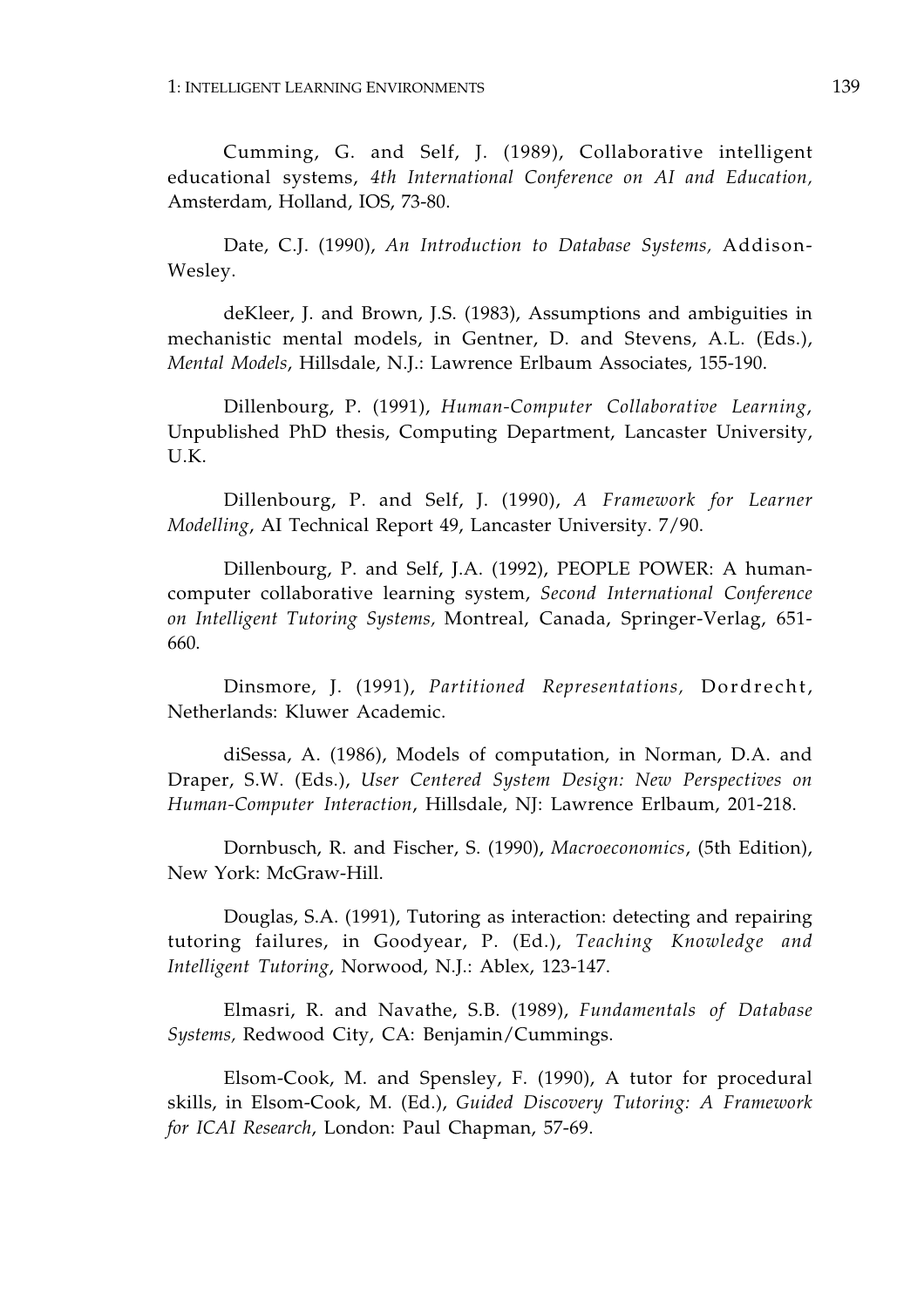Emde, W. (1987), An inference engine for representing multiple theories, in Morik, K. (Ed.), *Knowledge Representation and Organization in Machine Learning*, Berlin: Springer-Verlag, 148-176.

Eshelman, L. (1988), MOLE: A knowledge-acquisition tool for coverand-differentiate systems, in Marcus, S. (Ed.), *Automating Knowledge Acquisition for Expert Systems*, London: Kluwer Academic, 37-80.

Fagin, R. and Halpern, J.Y. (1988), Belief, awareness and limited reasoning, *Artificial Intelligence*, 34(1), 39-76.

Falkenhainer, B. and Forbus, K.D. (1991), Compositional modeling: finding the right model for the job, *Artificial Intelligence*, 51(1-3), 95-143.

Farley, A.M. (1986), Qualitative modelling of economic systems, *1st International Conference on Economics and Artificial Intelligence,* Aix-en-Provence, France., Pergamon Press, 41-44.

Farley, A.M. and Lin, K.-P. (1990), Qualitative reasoning in economics, *Journal of Economic Dynamics and Control*, 14(2), 465-490.

Farley, A.M. and Lin, K.-P. (1991), Qualitative reasoning in microeconomics: an example, *Decision Support Systems and Qualitative Reasoning: Proceedings of the IMACS International Workshop,* Toulouse, France, North-Holland, 303-306.

Fauconnier, G. (1985), *Mental Spaces: Aspects of Meaning Construction in Natural Language,* London: The MIT Press.

Ferguson-Hessler, M. and Jong, T.d. (1990), Studying physics tests: differences in study processes between good and poor performers, *Cognition and Instruction*, 7(1), 41-54.

Filman, R.E. (1988), Reasoning with worlds and truth maintenance in a knowledge-based programming environment, *Communications of the ACM*, 31(4), 382-401.

Finch, I. (1988), Explanation and viewpoints, *The 4th Alvey Explanation Workshop,* Manchester, UK, Alvey Knowledge Based Systems Club, 227-241.

Findlay, W. and Watt, D.A. (1985), *Pascal: an introduction to methodical programming,* London: Pitman.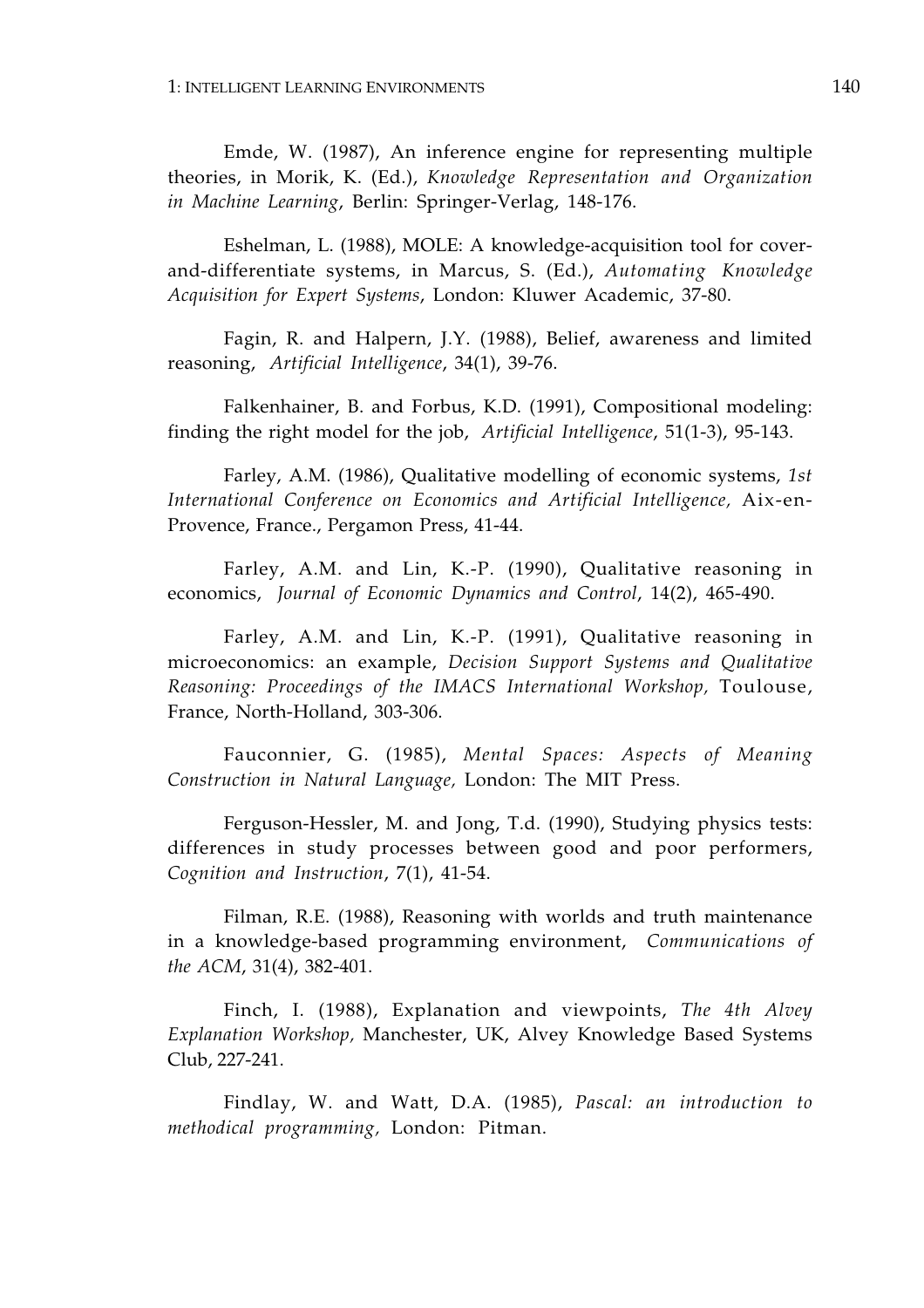Fink, P.K. and Lusth, J.C. (1987), Expert systems and diagnostic expertise in the mechanical and electrical domains, *IEEE Transactions on Systems, Man, and Cybernetics*, 17(3), 340-349.

Fisher, K. (1992), SemNet: a tool for personal knowledge construction, in Kommers, P.A.M., Jonassen, D.H. and Mayes, J.T. (Eds.), *Cognitive Tools for Learning*, Berlin: Springer-Verlag, 63-75.

Forbus, K.D. (1984), Qualitative process theory, *Artificial Intelligence*, 24(1-3), 85-168.

Foss, C.L. (1987), *Learning from errors in Algebraland*, Technical Report IRL-87-0003 Institute for Research on Learning, Palo Alto.

Fresko, B. and Chen, M. (1989), Ethnic similarity, tutor expertise and tutor satisfaction in cross-age tutoring, *American Educational Research Journal*, 26(1), 122-140.

Gardenfors, P. (1988), *Knowledge in Flux: Modeling the Dynamics of Epistemic States,* London: MIT Press (Bradford Book).

Gasarch, W.I. and Smith, C.H. (1992), Learning via queries, *Journal of the ACM*, 39(3), 649-674.

Gentner, D. and Gentner, D.R. (1983), Flowing waters or teeming crowds: mental models of electricity, in Gentner, D. and Stevens, A.L. (Eds.), Hillsdale, N.J.: Lawrence Erlbaum Associates, 155-170.

Glachan, M. and Light, P. (1982), Peer interaction and learning: can two wrongs make a right?, in Butterworth, G. and Light, P. (Eds.), *Social Cognition: studies of the development of understanding*, Brighton, UK: Harvester Press,

Goldenson, R.M. (Ed.) (1984), *Longman Dictionary of Psychology and Psychiatry*, White Plains, N.Y.: Longman.

Goldstein, I.P. (1982), The genetic graph: a representation for the evolution of procedural knowledge, in Sleeman, D. and Brown, J.S. (Eds.), *Intelligent Tutoring Systems*, London: Academic Press, 51-77.

Goodlad, S. (1985), Putting science in context, *Educational Research*, 27(1), 61-67.

Goodlad, S. and Hirst, B. (1989), *Peer Tutoring: a Guide to Learning by Teaching,* London: Kogan Page.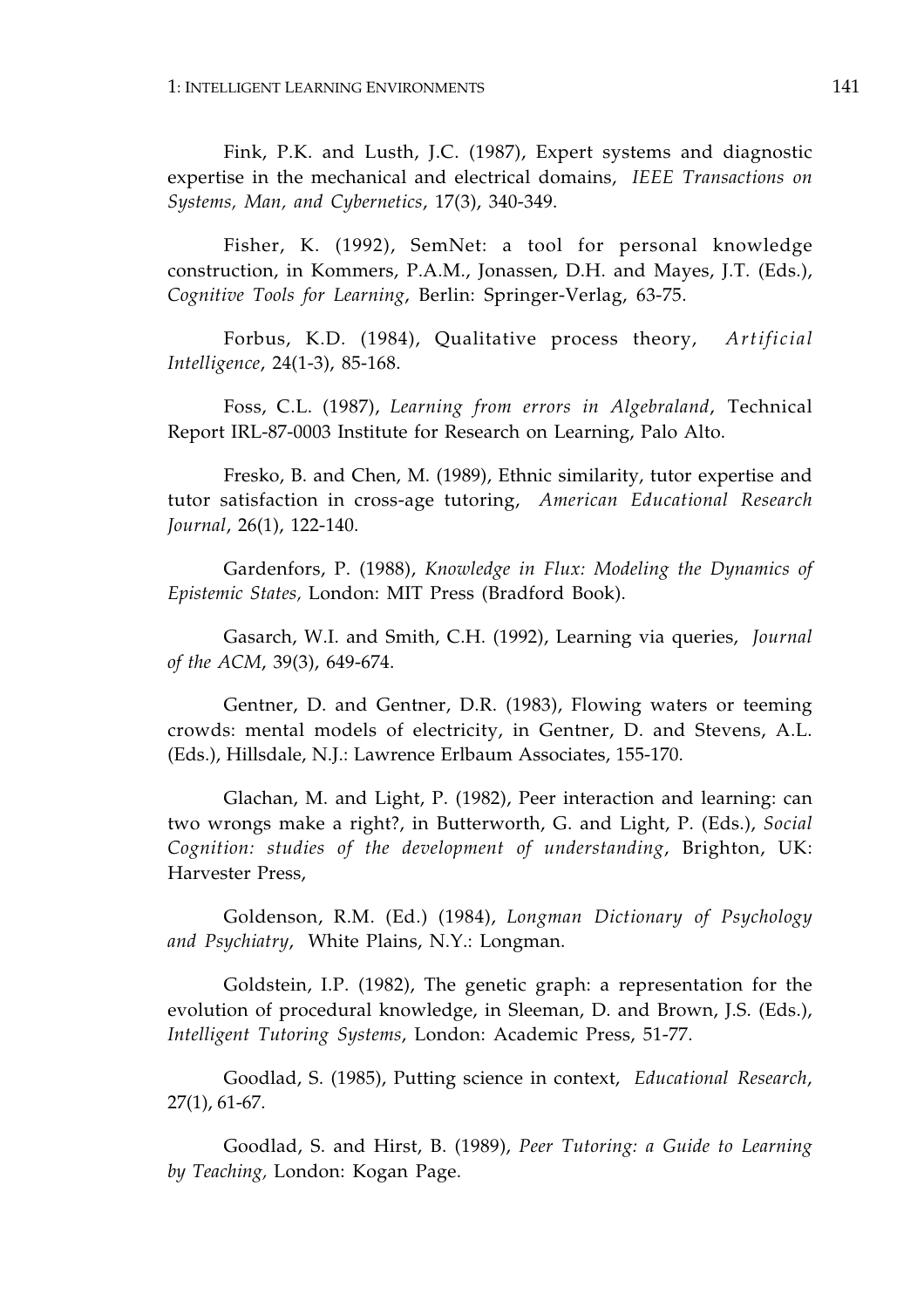Goodlad, S. and Hirst, B. (Eds.) (1990a), *Explorations in Peer Tutoring*, Oxford, UK: Blackwell.

Goodlad, S. and Hirst, B. (1990b), Explorations in peer tutoring, in Goodlad, S. and Hirst, B. (Eds.), *Explorations in Peer Tutoring*, Oxford, UK: Blackwell, 1-25.

Goodyear, P. and Stone, C. (1992), Domain knowledge, epistemology and intelligent tutoring in social science, in Moyse, R. and Elsom-Cook, M. (Eds.), *Knowledge Negotiation*, London: Academic Press, 69-95.

Greer, J. and McCalla, G. (1989), A computational framework for granularity and its application to educational diagnosis, *Eleventh International Joint Conference on Artifical Intelligence,* Detroit, Michigan, Morgan Kaufmann, 477-482.

Grice, H.P. (1968), Utterer's meaning , sentence meaning and word meaning, *Foundations of Language*, 4, 225-42.

Gudgin, A.N. (1987), Computer-assisted learning of introductory economics, *British Journal of Educational Technology*, 18(2), 84-93.

Guha, R.V. and Lenat, D.B. (1990), Cyc: a midterm report, *AI Magazine*, 11(3), 32-59.

Habeshaw, S., Habeshaw, T. and Gibbs, G. (1984), *53 Interesting Things to do in Seminars and Tutorials,* Technical and Educational Services.

Haddley, N. and Sommerville, I. (1990), Integrated support for systems design, *Software Engineering Journal*,

Halff, H.M. (1988), Curriculum and instruction in intelligent tutors, in Polson, M.C. and Richardson, J.J. (Eds.), *Foundations of Intelligent Tutoring Systems*, Hillsdale, N.J.: Lawrence Erlbaum Associates, 79-108.

Hayes-Roth, B. (1985), A blackboard architecture for control, *Artificial Intelligence Journal*, 26(3), 251-321.

Hendrix, G.G. (1979), Encoding knowledge in partitioned networks, in Findler, N.V. (Ed.), *Associative Networks: Representation and Use of Knowledge by Computers*, London: Academic Press, 51-92.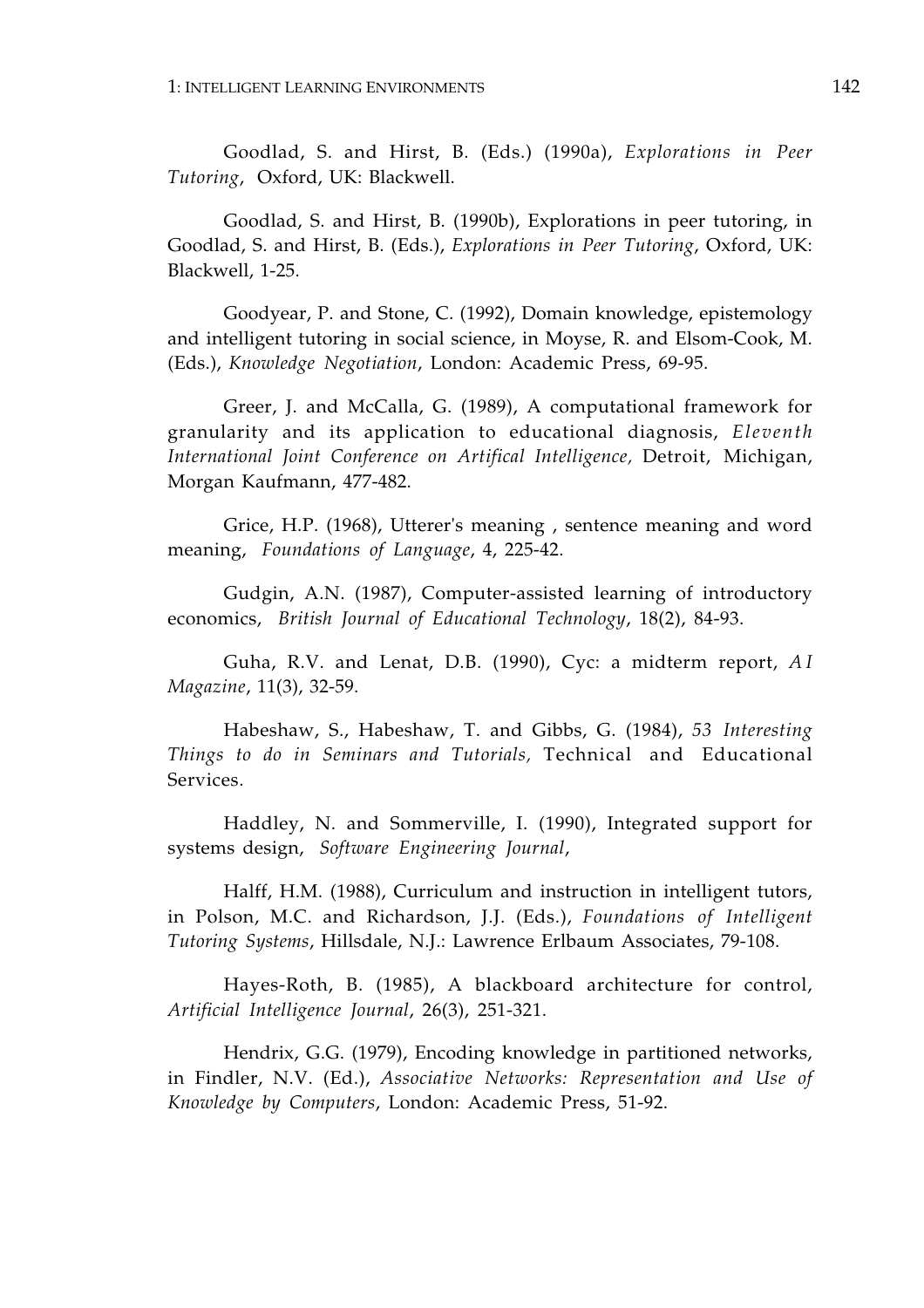Hewson, P.W. and Hewson, M.G.A. (1984), The role of conceptual conflict in conceptual change and the design of science instruction, *Instructional Science*, 13(1), 1-13.

Hicks, J. (1979), *Causality in economics,* Oxford, UK: Blackwell.

Hobbs, P. and Judge, G. (1992), Computers as a tool for teaching economics, *Computers and Education*, 19(1/2), 67-72.

Hollan, J.D., Hutchins, E.L. and Weitzman, L. (1984), STEAMER: an interactive inspectable simulation-based training system, *AI Magazine*, 5(4), 15-27.

Horan, J.J., Girolomo, M.A.d., Hill, R.L. and Shute, R.E. (1974), The effect of older-peer participant models on deficient academic performance, *Psychology in the Schools*, 11(2), 201-12.

Huxor, A. (1988), *Explanation and Understanding: An Architecture for Economic Elaboration*, Technical Report TR-LP-26, European Computer-Industry Research Centre GmbH. 1/ 88.

Johnson-Laird, P.N. and Byrne, R.M.J. (1991), *Deduction,* Hillsdale, NJ: Lawrence Erlbaum.

Kahn, G., Nowlan, S. and McDermott, J. (1985), Strategies for knowledge acquisition, *IEEE Transactions on Pattern Analysis and Machine Intelligence*, 7(5), 571-522.

Kaufmann, H. and Grumbach, A. (1986), MULTILOG: Multiple worlds in logic programming, *Seventh European Conference on Artificial Intelligence,* Brighton, UK, 291-305.

Kennedy, M. (1990), Controlled evaluation of the effects of peer tutoring: are the 'learning by teaching' theories viable?, in Goodlad, S. and Hirst, B. (Eds.), *Explorations in peer tutoring*, Oxford, UK: Blackwell, 58-72.

Khuwaja, R.A., Evans, M.W., Rovick, A.A. and Michael, J.A. (1992), Knowledge representation for an intelligent tutoring system based on a multilevel causal model, *Second International Conference on Intelligent Tutoring Systems,* Montreal, Canada, Springer-Verlag, 217-224.

Kieras, D.E. and Bovair, S. (1984), The role of a mental model in learning to operate a device, *Cognitive Science*, 8(3), 255-273.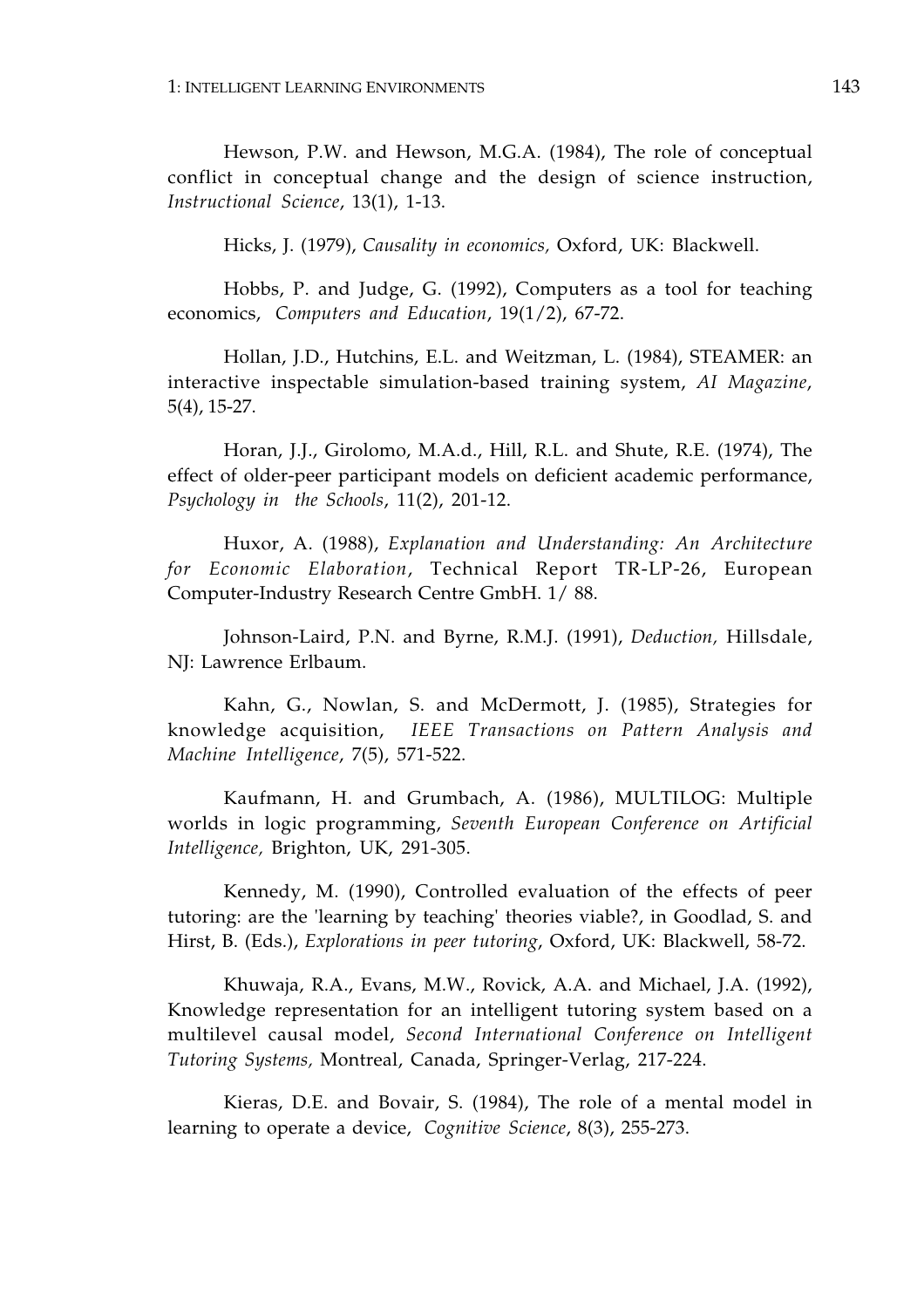Kim, W. (1990), *Introduction to Object-Oriented Databases,*  Cambridge, MA: MIT Press.

Kimball, R. (1982), A self-improving tutor for symbolic integration, in Sleeman, D. and Brown, J.S. (Eds.), *Intelligent Tutoring Systems*, London: Academic Press,

Kuipers, B. (1986), Qualitative simulation, *Artificial Intelligence*, 29(3), 289-338.

Kumata, Y. and Atsumi, M. (1988), A design of viewpoints-directed knowledge system for decision support, in Kovacs, P. and Straub, E. (Eds.), *Governmental and Municipal Information Systems*, Elsevier Science, 281 298.

Lancaster-University (1990), *Department of Economics, Examinations,* 

Langley, P., Wogulis, J. and Ohlsson, S. (1987), Rules and principles in cognitive diagnosis, in Fredericksen, N. (Ed.), *Diagnostic Monitoring of Skill and Knowledge Acquisition*, Hillsdale, NJ: Lawrence Erlbaum, 217-50.

Legree, P.J., Gillis, P.D. and Orey, M.A. (1993), The quantative evaluation of intelligent tutoring system applications: product and process criteria, *Journal of Artificial Intelligence in Education*, 4(2/3), 209-226.

Letovsky, S. (1983), *Qualitative and Quantative Temporal Reasoning*, Technical Report DCS/RR\*296, Yale University.

Levesque, H. (1984), A logic of implicit and explicit belief, *Proceedings of the National Conference on Artifical Intelligence,* Los Altos: Morgan Kaufmann,

Light, P. and Glachan, M. (1985), Facilitation of individual problem solving through peer interaction, *Educational Psychology*, 5(3/4), 217-225.

Littman, D. and Soloway, E. (1988), Evaluating ITSs: the cognitive science perspective, in Polson, M.C. and Richardson, J.J. (Eds.), *Foundations of Intelligent Tutoring Systems*, Hillsdale, N.J.: Lawrence Erlbaum Associates, 209-242.

London, R.V. (1991), *Student Modeling with Multiple Viewpoints by Plan Recognition*, Unpublished PhD thesis, Stanford University.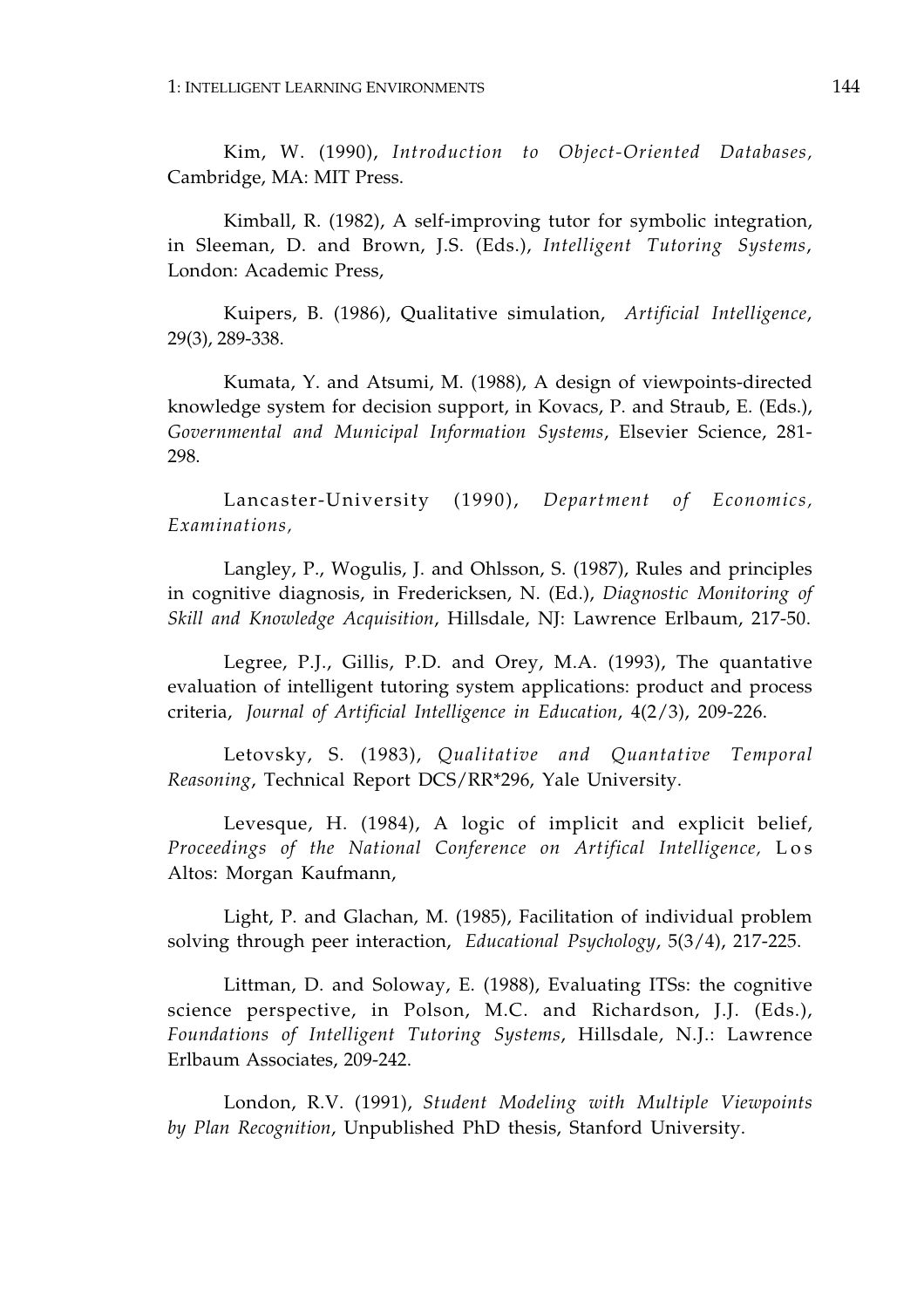London, R.V. (1992), Student modeling to support multiple instructional approaches, *User Modeling and User-Adapted Interaction*, 2(1-2), 117-154.

Lumsden, K. and Scott, A. (1987), Teaching macroeconomics by simulations, in Kent, W.A. and Lewis, R. (Eds.), *Computer Assisted Learning in the Humanities and Social Sciences*, Oxford: Blackwell Scientific Publications, 73-79.

MacDonald, B.A. (1991), Instructable systems, *Knowledge Acquisition*, 3(4), 381-420.

Mado, S. and Sawa, T. (1989), Expert system for qualitative causal inference in economics, *Dynamic Modelling and Control of National Economies 1989,* Edinburgh, UK, Pergamon, 529-531.

Marcus, S. (Ed.) (1988), *Automating Knowledge Acquisition for Expert Systems*, London: Kluwer Academic.

Margenu, H. (1966), What is a theory?, in Krupp, S.R. (Ed.), *The Structure of Economic Science: essays on methodology*, Englewood Cliffs, NJ: Prentice-Hall, 25-38.

Mariani, J.A. (1992) "Realising Relational-style Operators and Views in the Oggetto OODBMS", Internal Document, Computing Department, Lancaster University:

Martins, J.P. and Shapiro, S.C. (1983), Reasoning in multiple belief spaces, *Eighth International Joint Conference on Artificial Intelligence,*  Karlsruhe, West Germany, 370-373.

Martins, J.P. and Shapiro, S.C. (1988), A model for belief revision, *Artificial Intelligence*, 35(1), 25-79.

McCain, K.W. (1983), The author cocitation structure of macroeconomics, *Scientometrics*, 5, 277-289.

McCain, K.W. (1986), Cocited author mapping as a valid representation of intellectual structure, *Journal of the American Society for Information Science*, 37(3), 111-22.

McCain, K.W. (1990), Mapping authors in intellectual space: a technical review, *Journal of the American Society for Information Science*, 41(6), 433-443.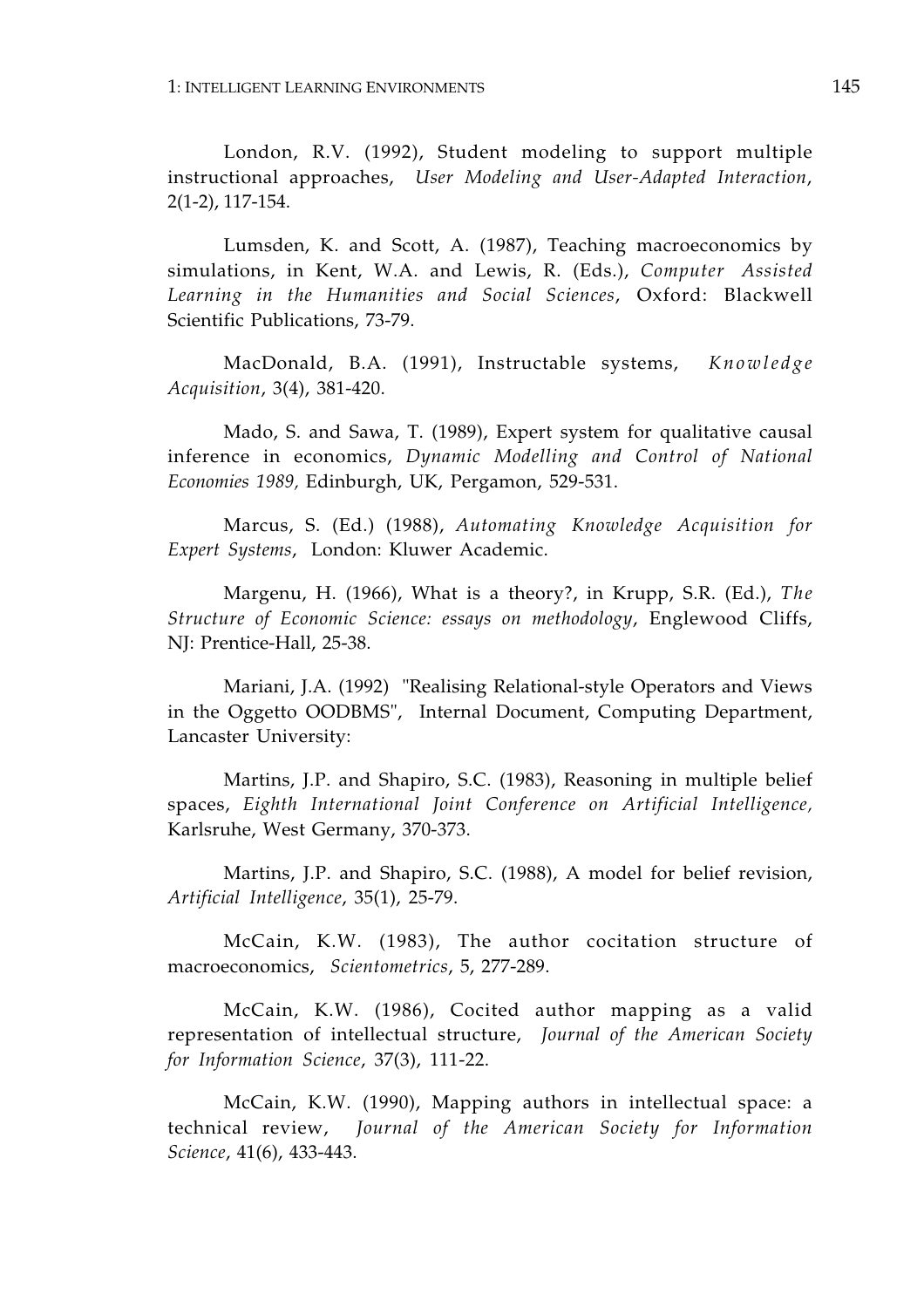Micarelli, A., Mungo, F., Nucci, F. and Aiello, L. (1991), SAMPLE: An intelligent educational system for electrical circuits, *Journal of Artificial Intelligence in Education*, 2(3), 83-99.

Micarelli, A., Mungo, F., Nucci, F.S. and Aiello, L. (1992), Reasoning with worlds and truth maintenance in an intelligent tutoring system, *Expert Systems with Applications*, 4(1), 147-155.

Michie, D., Paterson, A. and Hayes-Michie, J. (1989), Learning by teaching, *2nd Scandinavian Conference on Artificial Intelligence '89,*  Tampere, Finland, IOS, 307-331.

Millerd, F.W. and Robertson, A.R. (1987), Computer simulations as an integral part of intermediate macroeconomics, *Journal of Economic Education*, 18(2), 269-286.

Minsky, M. (1985), A framework for representing knowledge, in Brachman, R.J. and Levesque, H.J. (Eds.), *Readings in Knowledge Representation*, San Mateo, CA: Morgan Kaufmann, 246-262.

Moyse, R. (1988), *Multiple Viewpoints for Intelligent Tutoring Systems*, CITE report 39, Institute of Educational Technology, Open University. 5/88.

Moyse, R. (1990), *Multiple Viewpoints for Intelligent Tutoring Systems*, Unpublished PhD thesis, The Institute of Educational Technology, The Open University, U.K.

Moyse, R. (1991), Multiple viewpoints imply knowledge negotiation, *Interactive Learning International*, 7(1), 21-37.

Moyse, R. (1992), A structure and design method for multiple viewpoints, *Journal of Artificial Intelligence in Education*, 3(2), 207-233.

Moyse, R. and Elsom-Cook, M. (Eds.) (1992a), *Knowledge Negotiation*, London: Academic Press.

Moyse, R. and Elsom-Cook, M. (1992b), Knowledge negotiation: an introduction, in Moyse, R. and Elsom-Cook, M. (Eds.), *Knowledge Negotiation*, London: Academic Press, 1-19.

Mugny, G. and Doise, W. (1978), Individual and collective conflicts of centrations in cognitive development, *European Journal of Social Psychology*, 9(1), 105-9.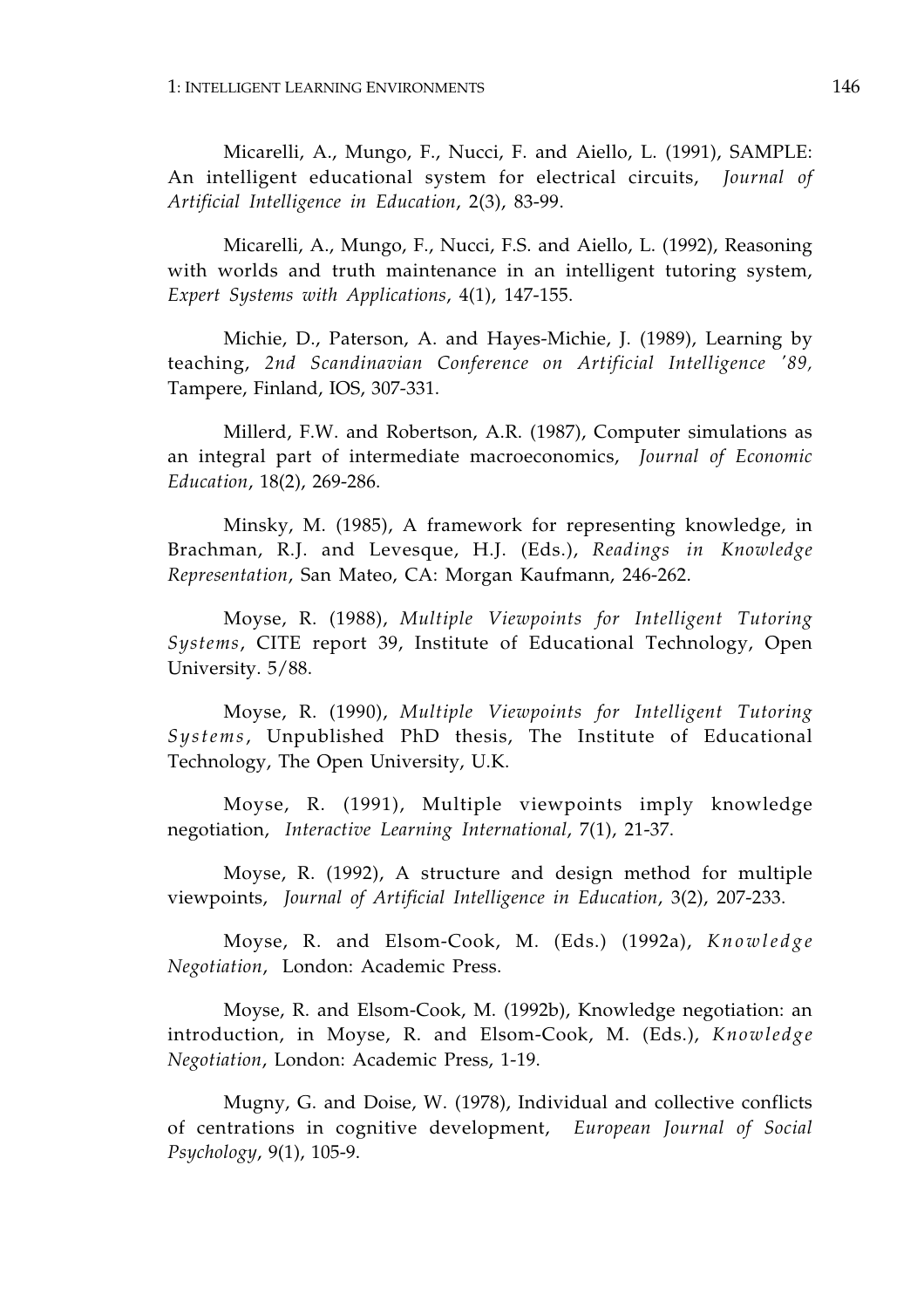Murray, T. (1993), Formative qualitative evaluation for exploratory research, *Journal of Artificial Intelligence and Education*, 4(2/3), 179-207.

Nathan, M.J., Johl, P., Kintsch, W. and Lewis, C. (1989), An unintelligent tutoring system for solving word algebra problems, *4th International Conference on AI and Education,* Amsterdam, Holland, IOS, 169-176.

Newell, A. (1982), The knowledge level, *Artificial Intelligence*, 18(1), 87-127.

Nussbaum, J. and Novick, S. (1982), Alternative frameworks, conceptual conflict and accommodation: toward a principled teaching strategy, *Instructional Science*, 11(3), 183-200.

Nwana, H.S. (1990), Intelligent tutoring systems: an overview, *Artificial Intelligence Review*, 4(4), 251-277.

Ohlsson, S. (1986), Some principles of intelligent tutoring, *Instructional Science*, 14(3-4), 293-326.

Ohlsson, S. (1992), Artificial instruction: a method for relating learning theory to instructional design, in Jones, M. and Winne, P.H. (Eds.), *Adaptive Learning Environments: Foundations and Frontiers*, New York: Springer-Verlag, 55-83.

Ohlsson, S., Ernst, A.M. and Rees, E. (1992), The cognitive complexity of learning and doing arithmetic, *Journal for Research in Mathematics Education*, 23(5), 441-467.

Palthepu, S., Greer, J. and McCalla, G. (1991), Learning by teaching, *The International Conference on the Learning Sciences,* Evanston, Illinois, AACE, 357-363.

Park, O.-C., Perez, R.S. and Seidel, R.J. (1987), Intelligent CAI: old wine in new bottles, or a new vintage?, in Kearsley, G. (Ed.), *Artificial Intelligence and Instruction: Applications and Methods*, Addison-Wesley, 11-45.

Pau, L.F. (1984), Inference of the structure of economic reasoning from natural language analysis, *Dynamic Modelling and Control of National Economies 1983,* Pergamon Press, 157-163.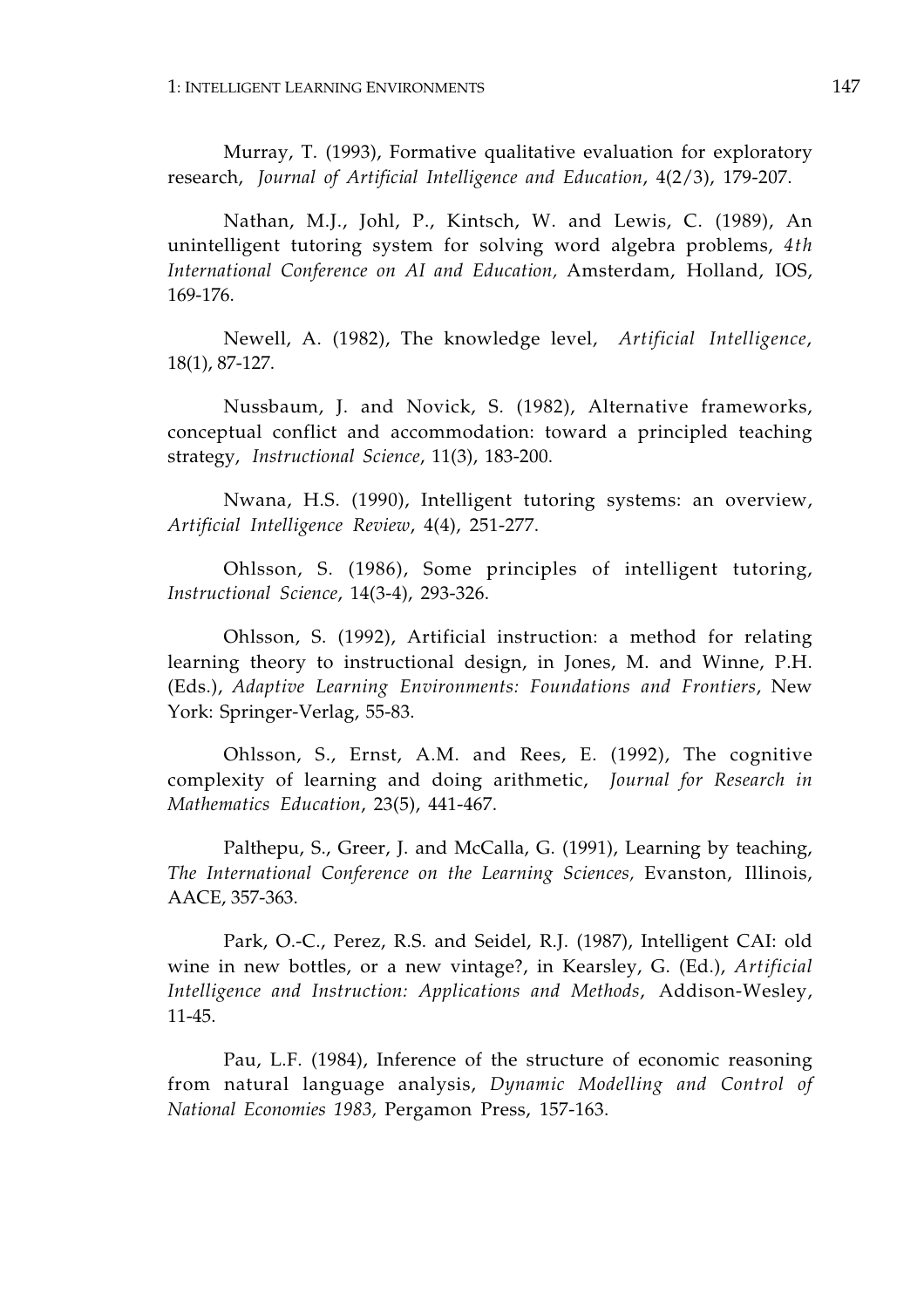Pau, L.F. (1986), Inference of functional economic model relations from natural language analysis, in Pau, L.F. (Ed.), *Artificial Intelligence in Economics and Management*, Elsevier Science, 173-183.

Peachey, D.R. and McCalla, G.I. (1986), Using planning techniques in intelligent tutoring systems, *International Journal of Man-Machine Studies*, 24(1), 77-98.

Petrie-Brown, A. (1989), Intelligent tutoring dialogue: the structures of an interaction, *4th International Conference on AI and Education,*  Amsterdam, Holland, IOS, 195-201.

Petrie-Brown, A. (1990), Discourse and dialogue: concepts in intelligent tutoring interactions, *Journal of Artificial Intelligence in Education*, 1(2), 21-29.

Pirolli, P. and Bielaczyc, K. (1989), Empirical analyses of selfexplanation and transfer in learning to program, *Eleventh Conference of the Cognitive Science Society,* Ann Arbor, Michigan, Lawrence Erlbaum,

Quinlan, J.R. (1986), Induction of decision trees, *Machine Learning*, 1(1), 81-106.

Rogoff, B. (1990), *Apprenticeship in Thinking: cognitive development in social context,* New York, N.Y.: Oxford University Press.

Ross, P. (1987), Intelligent tutoring systems, *Journal of Computer Assisted Learning*, 3(1), 194-203.

Rudduck, J. (1978), *Learning Through Small Group Discussion: a study of seminar work in higher education,* Guildford, UK: Society for Research into Higher Education.

Sandberg, J., Barnard, Y. and van-der-Hulst, A. (1992), Interviews on AI and education: Kurt VanLehn and David Merrill, *AI Communications*, 5(2), 85-91.

Saunders, D. (1992), Peer tutoring in higher education, *Studies in Higher Education*, 17(2), 211-218.

Scanlon, E. and O'Shea, T. (1988), Cognitive economy in physics reasoning: implications for designing instructional materials, in Mandl, H. and Lesgold, A. (Eds.), *Learning Issues for Intelligent Tutoring Systems*, New York: Springer-Verlag, 258-277.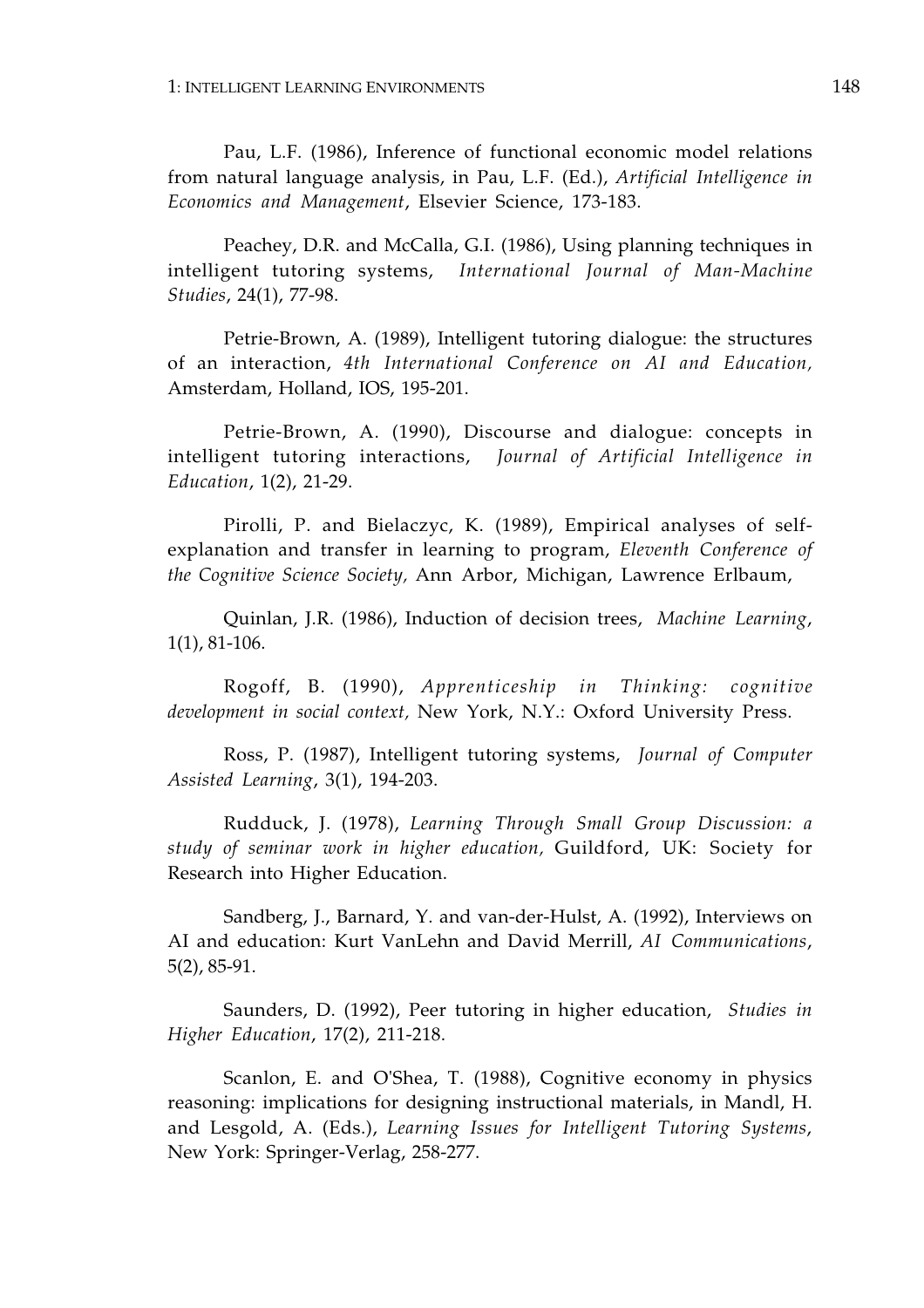Schiff, J. and Kandler, J. (1988), DecisionLab: a system designed for user coaching in managerial decision support, *ITS-88,* Montreal, Canada, 154-161.

Self, J. (1988a), Bypassing the intractable problem of student modelling, *ITS-88,* Montreal, Canada, 18-24.

Self, J. (1988b), Knowledge, belief and user modelling, in O'Shea, T. and Sgurev, V. (Eds.), *Artificial Intelligence III: Methodology, Systems, Applications*, Elsevier Science, North-Holland, 3-9.

Self, J. (1992), Computational viewpoints, in Moyse, R. and Elsom-Cook, M. (Eds.), *Knowledge Negotiation*, London: Academic Press, 21-40.

Selfridge, M., Daniell, J. and Simmons, D. (1985), Learning causal models by understanding real-world natural language explanations, *Applications of AI,*, IEEE.

Shapiro, S.C. (1979), The SNepS semantic network processing system, in Findler, N.V. (Ed.), *Associative Networks: Representation and Use of Knowledge by Computers*, London: Academic Press, 179-203.

Shelley, A. and Sibert, E. (1991), Computer simulation in teacher education: enhancing teacher decision making, in Goodyear, P. (Ed.), *Teaching Knowledge and Intelligent Tutoring*, Norwood, N.J.: Ablex, 341 365.

Shute, V. (1993), An experiential approach to teaching and learning probability: Stat Lady, *World Conference on Artificial Intelligence in Education,* Edinburgh, Scotland, AACE, 177-84.

Shute, V. and Regian, J.W. (1993), Principles for evaluating intelligent tutoring systems, *Journal of Artificial Education*, 4(2/3), 245 271.

Shute, V.J. (1990), Rose Garden Promises of Intelligent Tutoring Systems: Blossom or Thorn?, Presented at *Space Operations, Applications and Research Symposium,* Albuquerque, NM,

Shute, V.J. and Glaser, R. (1990), A large scale evaluation of an intelligent discovery world: Smithtown, *Interactive Learning Environments*, 1(1), 51-77.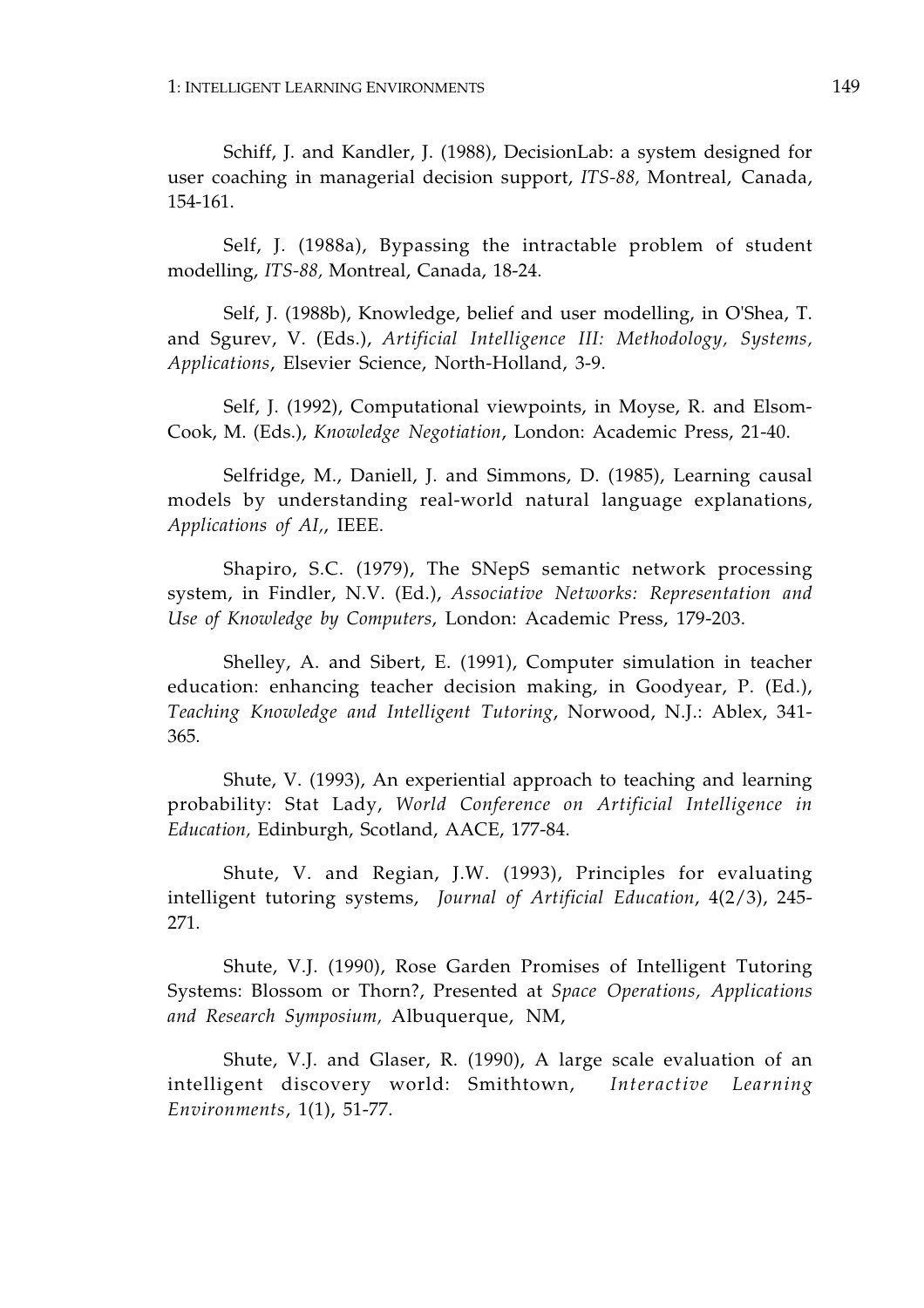Sime, J.-A. and Leitch, R. (1992), A learning environment based on multiple qualitative models, *Second International Conference on Intelligent Tutoring Systems,* Montreal, Canada, Springer-Verlag, 116-123.

Simon, H.A. (1983), Why should machines learn?, in Michalski, R.S., Carbonell, J.G. and Mitchell, T.M. (Eds.), *Machine Learning I*, Los Altos, CA: Morgan Kaufmann, 25-37.

Sleeman, D. (1983), Inferring student models for intelligent computer-aided instruction, in Michalski, R.S., Carbonell, J.G. and Mitchell, T.M. (Eds.), *Machine Learning: an artificial intelligence approach*, Palo Alto, CA: Morgan Kaufmann, 483-510.

Sperber, D. and Wilson, D. (1986), *Relevance: Communication and Cognition,* Oxford, UK: Basil Blackwell.

Stanlake, G.F. (1976), *Introductory Economics,* Longman.

Stead, R. (1990), Problems with learning from computer-based simulations: a case study in economics, *British Journal of Educational Technology*, 21(2), 106-117.

Stevens, A., Collins, A. and Goldin, S.E. (1982), Misconceptions in students' understanding, in Sleeman, D. and Brown, J.S. (Eds.), *Intelligent Tutoring Systems*, London: Academic Press, 13-24.

Stevens, A.L. and Gentner, D. (1983), Introduction, in Stevens, A.L. and Gentner, D. (Eds.), *Mental Models*, Hillsdale, NJ: Lawrence Erlbaum, 1 6.

Svendsen, G.B. (1991), The influence of interface style on problem solving, *International Journal of Man-Machine Studies*, 35(3), 379-397.

Swartout, W.R. (1983), XPLAIN: a system for creating and explaining expert consulting programs, *Artificial Intelligence*, 21(3), 285-325.

Topping, K. (1988), *The Peer Tutoring Handbook: Promoting Cooperative Learning,* Beckenham, Kent: Croom Helm.

Twidale, M. (1989), *The Use of Explicit Intermediate Representations in Intelligent Tutoring Systems*, Unpublished PhD thesis, Computing Department, Lancaster University.

Twidale, M. (1991), Student activity in an intelligent learning environment, *Intelligent Tutoring Media*, 2(3/4), 113-127.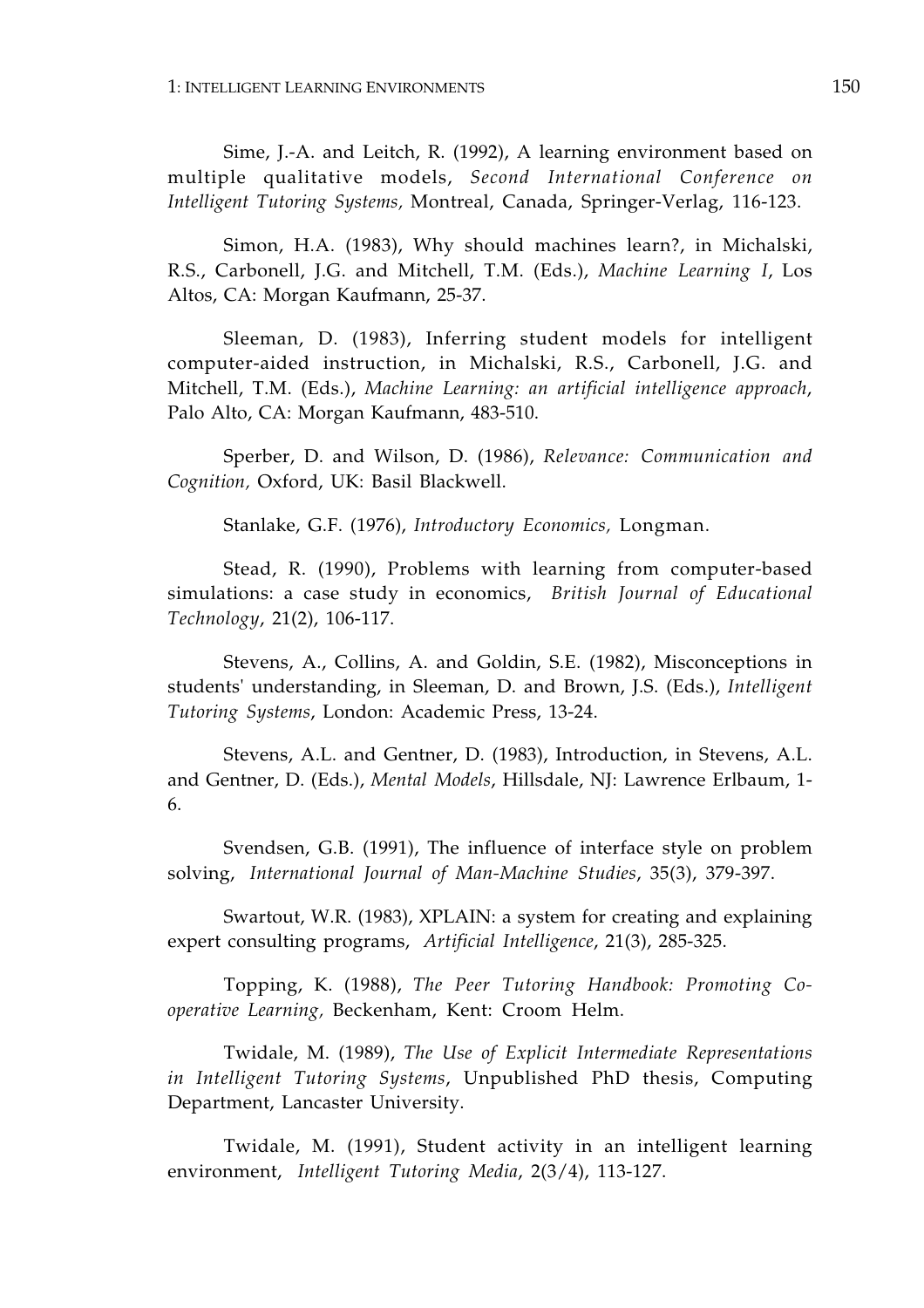Twidale, M. (1993), Redressing the balance: the advantages of informal evaluation techniques for intelligent learning environments, *Journal of Artificial Intelligence in Education*, 4(2/3), 155-178.

VanLehn, K. (1988), Student modeling, in Polson, M.C. and Richardson, J.J. (Eds.), *Foundations of Intelligent Tutoring Systems*, Hillsdale, NJ: Lawrence Erlbaum, 55-78.

Weiner, J.L. (1980), BLAH, a system which explains its reasoning, *Artificial Intelligence*, 15(1-2), 19-48.

Wenger, E. (1987), *Artificial Intelligence and Tutoring Systems: Computational and Cognitive Approaches to the Communication of Knowledge,* Los Altos: Morgan Kaufmann.

White, B.Y. and Fredericksen, J.R. (1987), Qualitative models and intelligent learning environments, in Lawler, R.W. and Yazdani, M. (Eds.), *Artificial Intelligence and Education, Volume 1: Learning Environments and Tutoring Systems*, Norwood, NJ: Ablex, 281-305.

White, B.Y. and Fredericksen, J.R. (1990), Causal model progressions as a foundation for intelligent learning environments, *Artificial Intelligence*, 42(1), 99-157.

Wilks, Y. and Ballim, A. (1987), Multiple agents and the heuristic ascription of belief, *Tenth International Joint Conference on Artificial Intelligence,* Milan, Italy, 118-124.

Wilks, Y. and Bien, J. (1983), Beliefs, points of view and multiple environments, *Cognitive Science*, 7(2), 96-119.

Williams, M.D., Hollan, J.D. and Stevens, A.L. (1983), Human reasoning about a simple physical system, in Gentner, D. and Stevens, A.L. (Eds.), *Mental Models*, Hillsdale, NJ: Lawrence Erlbaum, 131-153.

Woolf, B. (1988), Representing complex knowledge in an intelligent tutor, in Self, J. (Ed.), *Artificial Intelligence and Human Learning: Intelligent Computer-Aided Instruction*, London: Chapman and Hall, 3-27.

Woolf, B. and McDonald, D.D. (1984a), Building a computer tutor: design issues, *IEEE Computer*, 17(9), 61-73.

Yerushalmy, M. (1991), Student perceptions of aspects of algebraic function using multiple representation software, *Journal of Computer Assisted Learning*, 7(1), 42-57.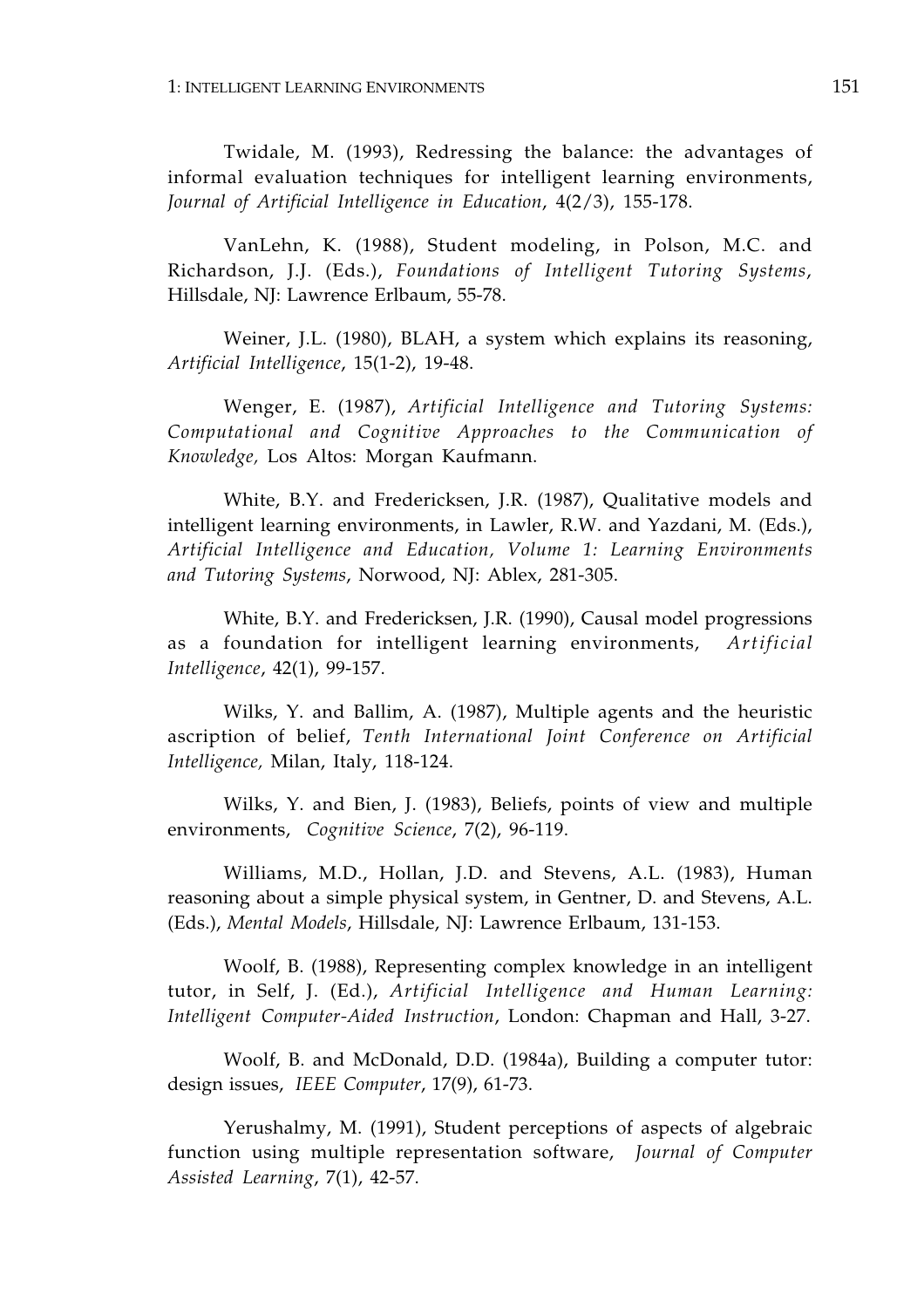Yogev, A. and Ronen, R. (1982), Cross-age tutoring – effects on tutors' attributes, *Journal of Educational Research*, 75(5), 261-8.

Young, R.M., Green, T.R.G. and Simon, T. (1989), Programmable user models for predictive evaluation of interface designs, *Conference on Human Factors in Computing, CHI'89,* Austin, Texas, ACM, 15-19.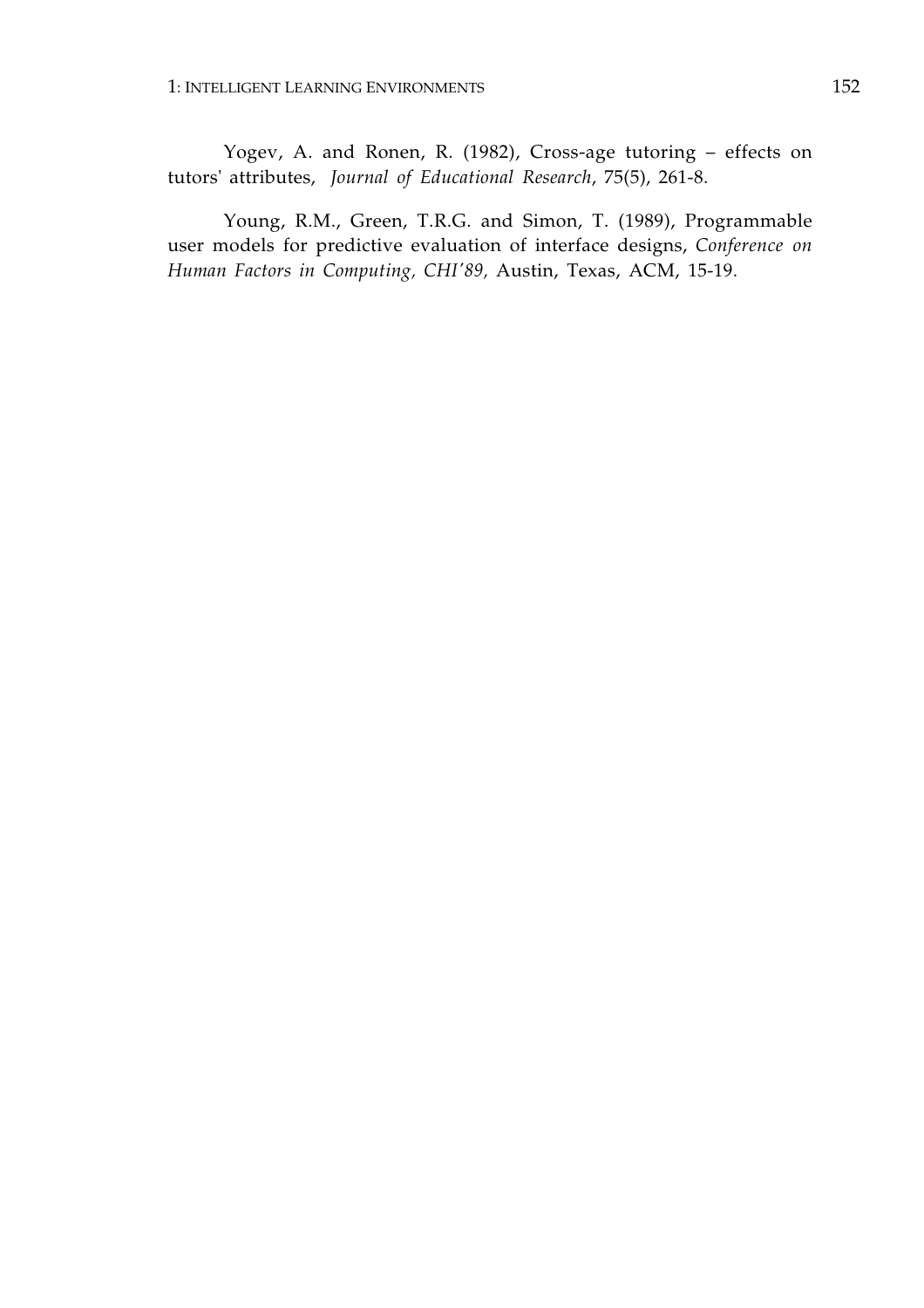# Appendix A

## Dialogue Strategy Functions in DENISE

### **A.1 Introduction**

The dialogue strategy functions provide information to determine the next action of the system. There are four types of function:

· *model access functions*: these interrogate the state of the learnt model

· *model maintenance functions*: these modify the contents of the learnt model

· *interface functions*: these present a question, dialog, menu etc. to the user

· *programming functions*: these allow plan variables to be compared, tested, created, modified etc and allow access to miscellaneous system resources such as random number generators.

The generic template of a function specification is given below:

function\_name( *Argument1, … ArgumentN* ) { *Return Values* }: [ *New Variables* ] – natural language description

The arguments may be constants or plan variables (which DENISE instantiates before passing to the function code). The return values are a complete list of all values the function can return to the dialogue strategy. This value can be ignored by the strategy if desired. The list inside the [] brackets is any new plan variables the function creates; an empty list signifies that no new variables are to be created.

#### **A.2 Model Access Functions**

Model access functions are characterised by being read-only operations; they do not alter the contents of the learnt model.

present( *Viewpoint, Concept1, Relation, Concept2* ) { *yes, no* }: [] – is the given relationship in the given viewpoint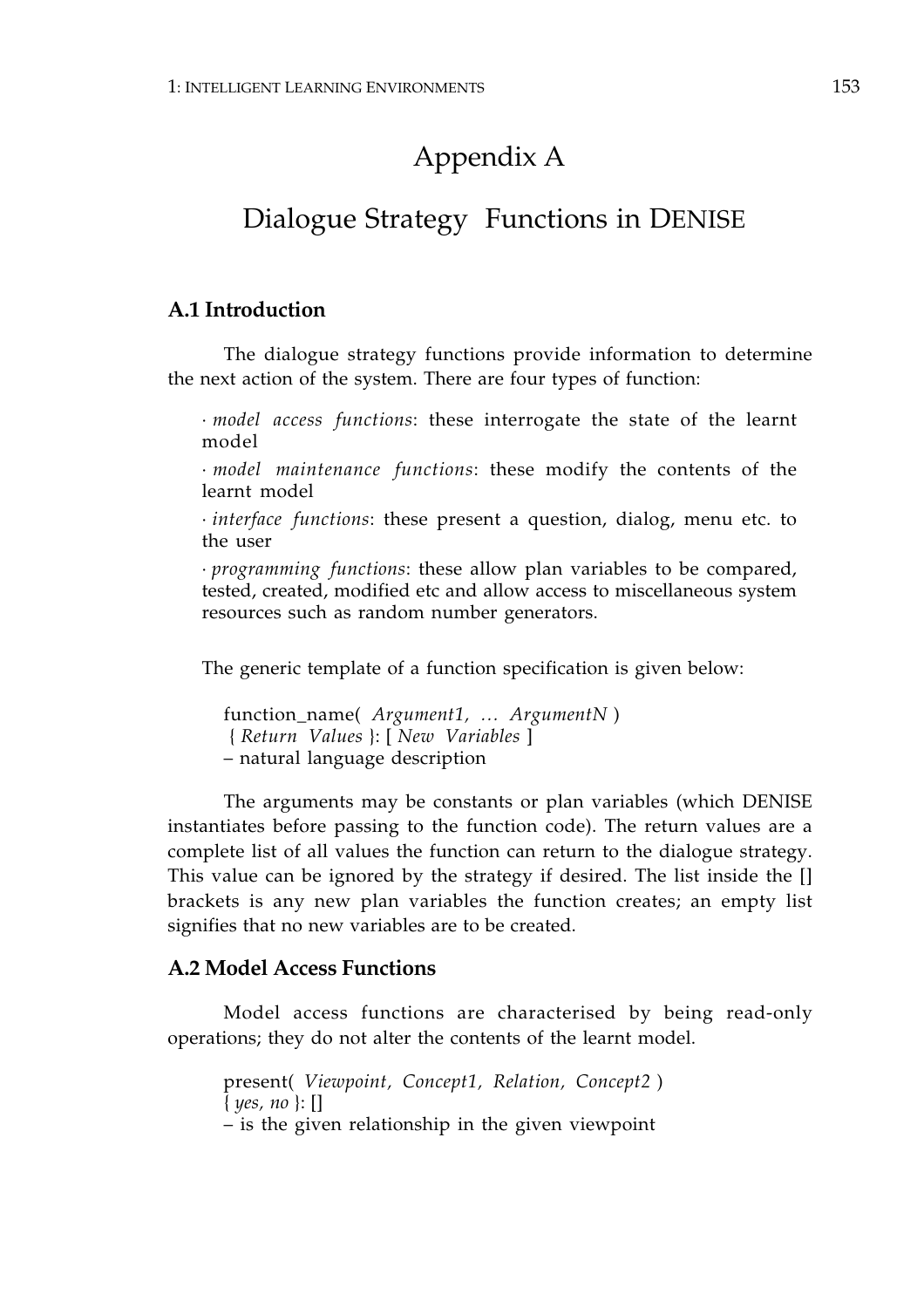find\_relation( *Viewpoint*, *Concept1*, *Concept2* ) { *yes*, *no* }: [ *Relation* ] – is there a relation between *Concept1* and *Concept2* ?

find\_dependent( *Viewpoint*, *Concept1*, *Relation* ) { *yes*, *no* }: [ *Concept2* ] – is there a dependent variable matching *Concept1* and *Relation*?

sub\_viewpoint( *Viewpoint* ) { *yes*, *no* }: [ *Viewpoint\_List* ] – find the immediate child viewpoints of *Viewpoint* 

find\_concept\_no\_independent\_var( *Viewpoint*, ) { *yes*, *no* }: [ *Concept2 \_List* ] – find concepts with no causal links to them

find\_concept\_no\_dependent\_var( *Viewpoint* ) { *yes*, *no* }: [ *Concept1\_List* ] - find concepts with no causal links from them

peer\_viewpoints( *Viewpoint* ) {*yes*, *no* }: [*Viewpoint\_List* ] - find the peer viewpoints to *Viewpoint* 

contradiction(*Viewpoint*, *Concept1*, *Relation* , *Concept2* ) {*yes*, *no* }: [*Message*] - find contradictions and generate an appropriate message

### **A.3 Model Maintenance Functions**

Model maintenance functions alter the contents of the learnt model; adding and deleting relationships and viewpoints.

add\_to\_model( *Viewpoint*, *Concept1*, *Relation*, *Concept2* ) { *yes*, *no* } – add the relationship (*Concept1*, *Relation*, *Concept2*) to *Viewpoint*  del\_viewpoint( *Viewpoint* ) { *yes*, *no* } – delete the viewpoint *Viewpoint* and its contents add\_viewpoint( *New\_Viewpoint*, *Parent\_Viewpoint* ) { *yes*, *no* } - add a new viewpoint beneath *Parent\_Viewpoint*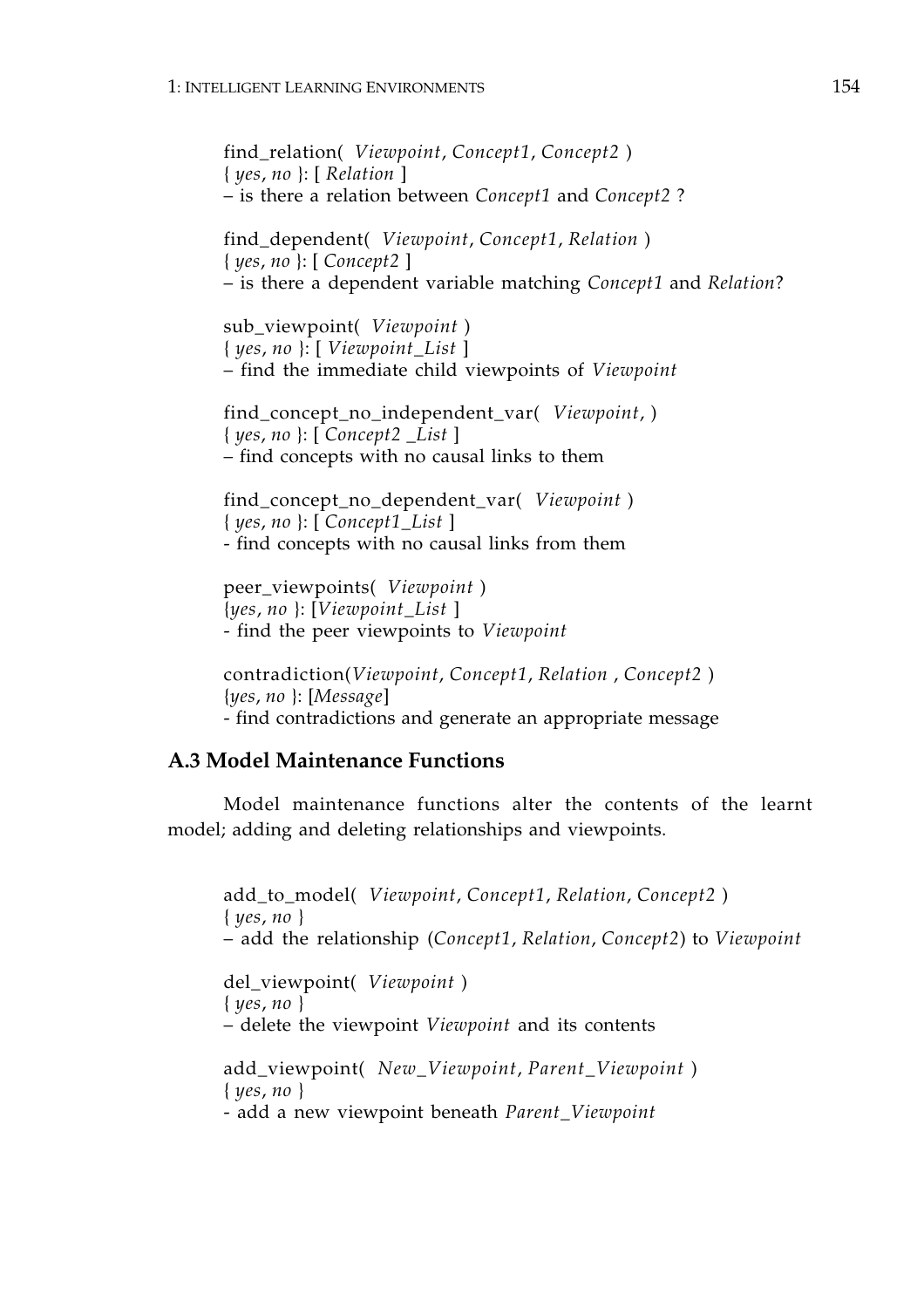remove( *Viewpoint*, *Concept1*, *Relation*, *Concept2* ) { *yes*, *no* } – remove the relationship (*Concept1*, *Relation*, *Concept2*) from *Viewpoint* 

### **A.4 Interface Functions**

Interface functions causes changes in the user's perception of the system. In DENISE they display different text messages, menus, buttons etc.

```
causal_dialog_mixed( Message )
{ yes, no, dk, mixed }: [ Concept1, Relation, Concept2 ]
- general dialog window
causal_dialog_control
{ yes, mixed }: [Concept1, Relation, Concept2 ]
- let the user take control
causal_dialog_mixed1(Message, Concept2 )
{ yes, no, dk, mixed }: [ Concept1, Relation, Concept2 ]
- ask for an independent concept
causal_dialog_mixed2( Message, Concept1)
{ yes, no, dk, mixed }: [ Concept1, Relation, Concept2 ]
- ask for a dependent concept
yes_no_dialog(Message )
{ yes, no }: []
- simple choice
text_dialog(Message)
{ yes }: []
-display a message
ask_new_viewpoint
{yes, no}: [ Viewpoint, Parent_Viewpoint ]
- ask for a new viewpoint
```
### **A.5 Programming Functions**

Programming functions allow the dialogue strategy to take decisions not immediately based on the result of a model access function or an interface function. These include typical programming activities such as testing, comparing and assigning variables. Access is also provided to facilities such as counting list contents and random numbers.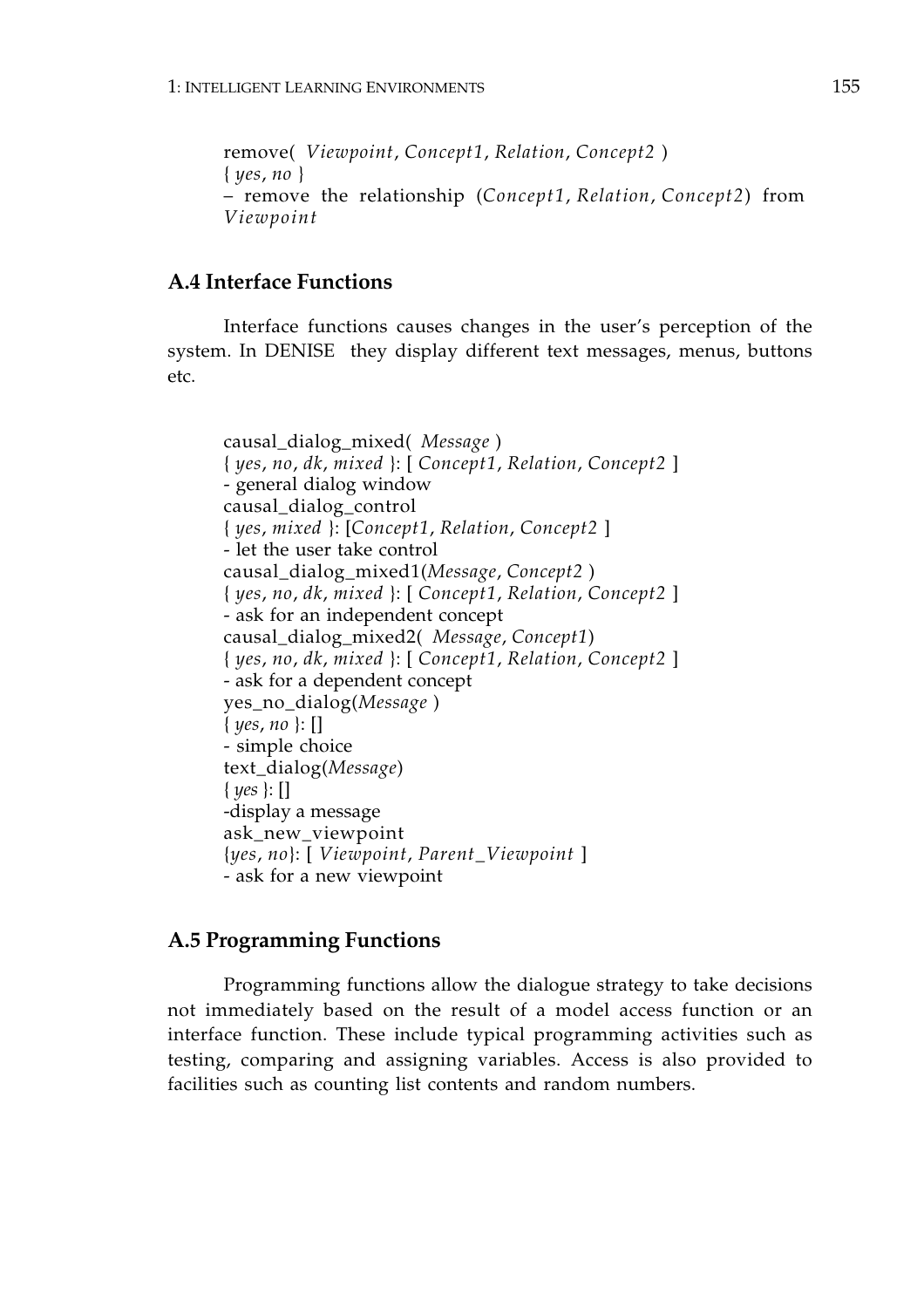assign( *Value* ) { *yes* }: [ *New\_Variable* ] – *New\_Variable* becomes *Value* 

assign(*Variable* ) { *yes* }: [ *New\_Variable* ] – *New\_Variable* takes the value of *Variable* 

head( *List* ) { *yes* }: [ *Head* } – takes the head of *List* (Lisp: cdr)

count( *List* ) { *yes* }: [ *Number* ] – list length

random( *Probability* ) { *yes*, *no* }: [] – return yes if a random number between 1 and 100 is less than *Probability*, otherwise *no*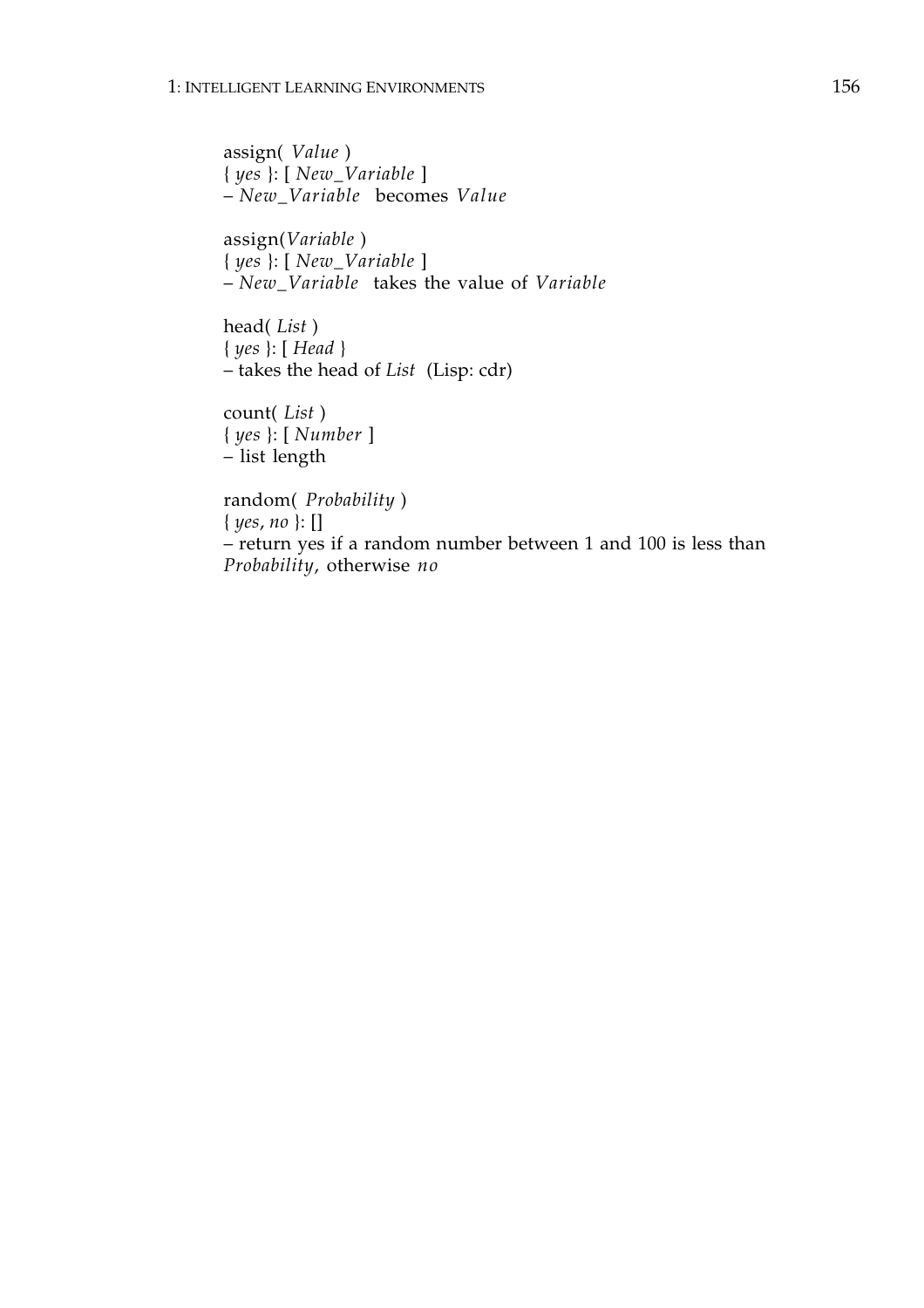# Appendix B

# The Experimental Dialogue Strategy

## **B.1 Strategy**

This appendix lists the code for the experimental dialogue strategy used in Chapter 6; the plan 'economics\_exp1'.

The strategy is made up of a network of nodes connected by arcs as shown in Figure 5.12. The network is represented as clauses in LPA MacProlog 4.5 with the form:

node( *Node\_Name*, *Action\_List*, *Arc\_List* ).

Plan variables are prefixed with a \$, e.g. \$current\_viewpoint.

## **B.2 'economics\_exp1'**

```
/* economics_exp1 */
```
node( start, [

[ text\_dialog, 'Welcome to DENISE and the economics\_exp1 plan' ],

 [ text\_dialog, 'I''ll have to place your beliefs into a viewpoint so the first thing to do is to give it a name' ] ],

 $\lceil$ 

```
 [ viewpoint_create, always ] ] ).
```
node( node1, [

[ causal\_dialog\_mixed, 'Ok, tell me something about economics' ] ],

 $\sqrt{ }$ 

[ node\_false\_start, no ],

```
[ node_false_start, dk ],
```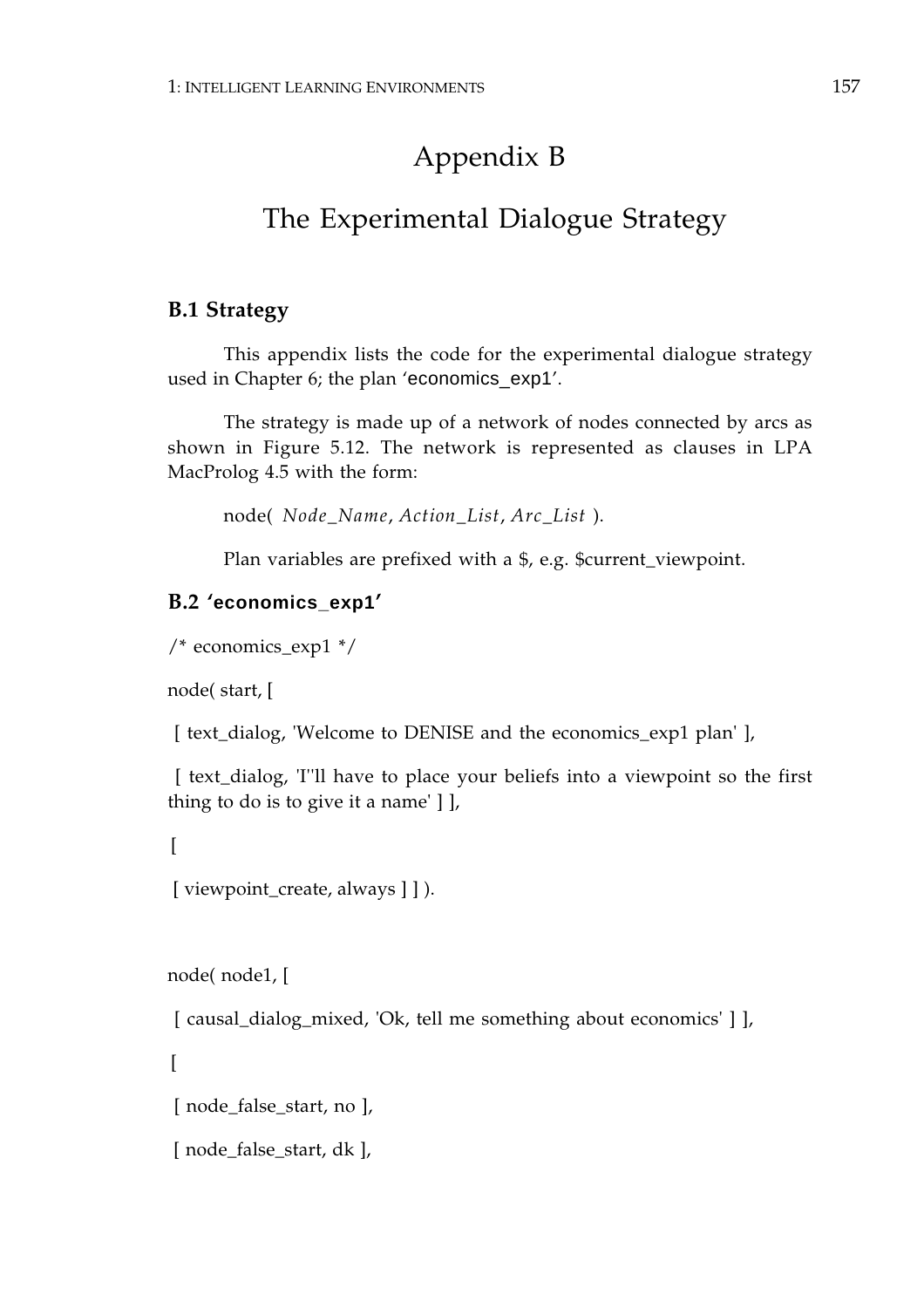```
[ control, mixed ],
[node2, yes] ] ).
node( node2, [
 [ present, '[ $current_viewpoint, $concept1, $relation, $concept2 ]' ] ],
\Gamma [ node_intermediate, no ],
[ node_already_present, yes ] ] ).
node( node3, [
[ causal_dialog_mixed, 'I already know that. Tell me something new' ] ],
\sqrt{ } [ control, mixed ],
 [ node1, dk ],
 [ node1, no ],
[node2, yes] ] ).
node( control, [
[ causal_dialog_control, null ] ],
\left[ \right] [ node1, control ],
[ control, yes ] ] ).
node( node_independent_test, [
 [ find_concept_no_independent_var, '$current_viewpoint ' ] ],
\lceil
```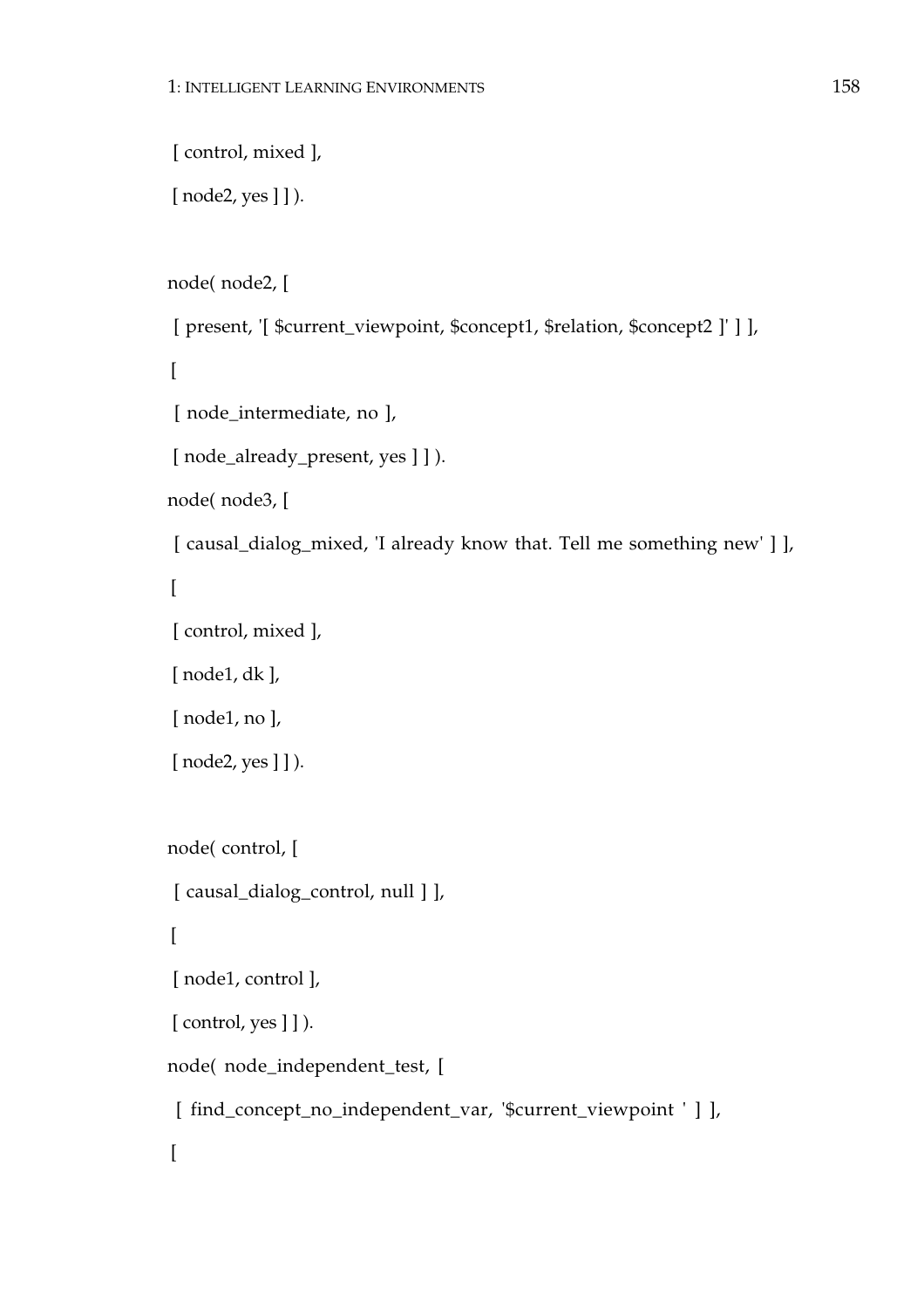[ node\_ask\_independent, yes ],

```
[ node dependent test, no ] ] ).
```
node( node\_ask\_independent, [

[ head, '\$independent\_list' ],

[ causal\_dialog\_mixed1, '[ ''Ok so what affects \$head then'', \$head ]' ] ],

 $\Gamma$ 

[ node\_check\_present, yes ],

[ control, mixed ],

[ node1, dk ],

[ $node1, no$ ] ]).

node( viewpoint\_create, [

[ viewpoint\_create\_dialog, null ] ],

 $\left[ \right]$ 

[ viewpoint\_create, no ],

[ $node1, yes$ ] ]).

node( node\_false\_start, [

 [ causal\_dialog, 'Well that''s not a very helpful start is it? You''re supposed to be teaching me things. Come on, tell me something about economics.' ] ],

```
\left[ \right] [ control, mixed ],

 [ node2, yes ],

[ node_false_start, dk ],
```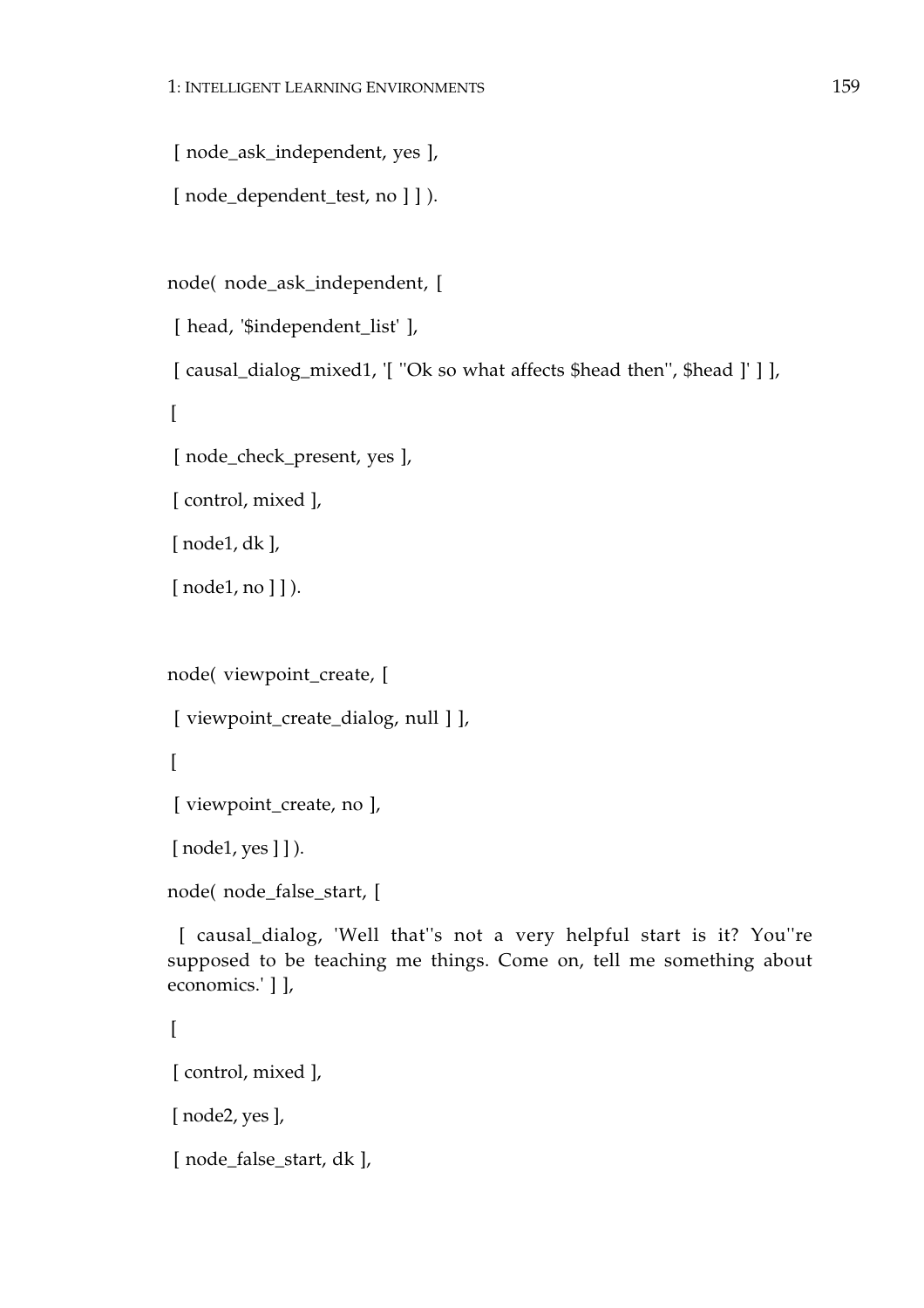```
[node_false_start, no] ]).
```

```
node( node_already_present, [
```
 [ causal\_dialog, 'You''ve already told me \$concept1 \$relation \$concept2 Tell me something new' ] ],

```
\left[ \right]
```

```
 [ control, mixed ],
```
[ node2, yes ],

[ node1, dk ],

[ $node1, no$ ] ]).

node( node\_contradiction\_test, [

```
 [ contradiction, '[ $current_viewpoint, $concept1, $relation, $concept2 ]' ] ],

\Gamma
```
[ node\_intermediate1, yes ],

```
[ node_intermediate, no ] ] ).
```
node( node\_intermediate1, [

[ yes\_no\_dialog, '\$messsage' ] ],

[

[ node\_intermediate, yes ],

[ node\_default\_response, no ] ] ).

node( node\_intermediate, [

 [ add\_to\_model, '\$current\_viewpoint \$concept1 \$relation \$concept2' ], [ random, '85' ] ],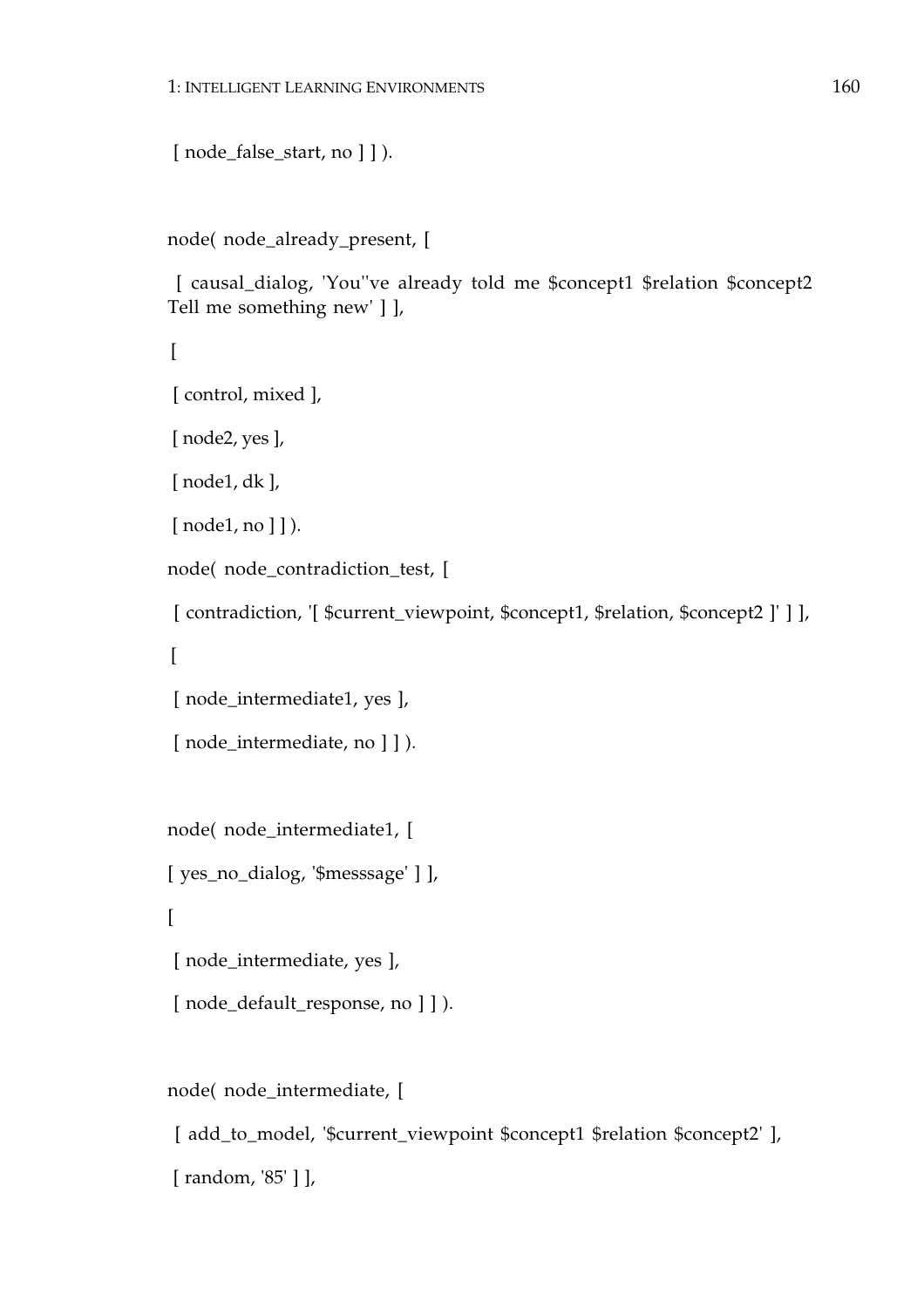```
\overline{[}[ node_other_viewpoint, two ],
[ node_independent_test, one ] ] ).
node( node_dependent_test, [
 [ find_concept_no_dependent_var, '$current_viewpoint' ] ],
\Gamma [ node_default_response, no ],

[ node_ask_dependent, yes ] ] ).
node( node_ask_dependent, [

 [ head, '$dependent_list' ],

 [ causal_dialog2, '[ ''What does $head affect then'', $head ]' ] ],

\left[ \right] [ node_default_response, dk ],

 [ node_default_response, no ],

 [ node2, yes ],

[ control, mixed ] ] ).
node( node7, [

 [ add_to_model, '$current_viewpoint $concept1 $relation $concept2' ],

 [ random, '40' ] ],
```

```
 [ node_intermediate, one ],
```
 $\Gamma$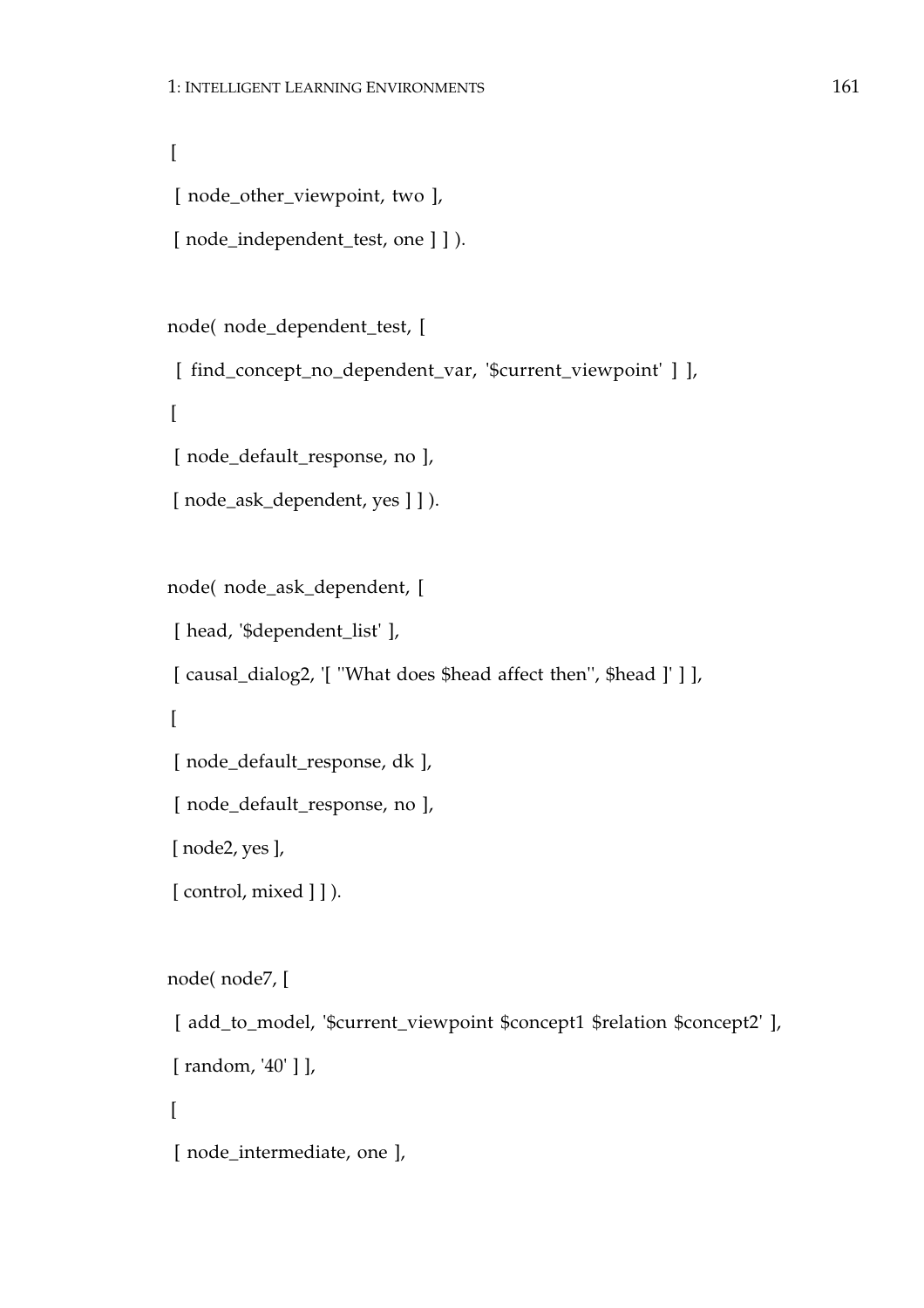```
[ node_dependent_test, two ] ] ).
```

```
node( node8, [
```

```
 [ present, '$current_viewpoint $concept1 $relation $concept2' ] ],
```

```
\overline{[} [ node2, yes ],
[ node_default_response, no ] ] ).
```
node( node\_default\_response, [

```
[ causal_dialog, 'Ok, go on' ] ],
```
 $\Gamma$ 

[ node2, yes ],

[ node1, dk ],

[ node1, no ],

```
[ control, mixed ] ] ).
```
node( node\_other\_viewpoint, [

```
 [ yes_no_dialog, 'Can you think of another viewpoint besides 
$current_viewpoint' ] ],
```
### $\sqrt{ }$

```
 [ node_other_viewpoint2, yes ],
```

```
[ node_default_response, no ] ] ).
```
node( node\_new\_viewpoint, [

[ yes\_no\_dialog, 'Change to the viewpoint \$new\_viewpoint' ] ],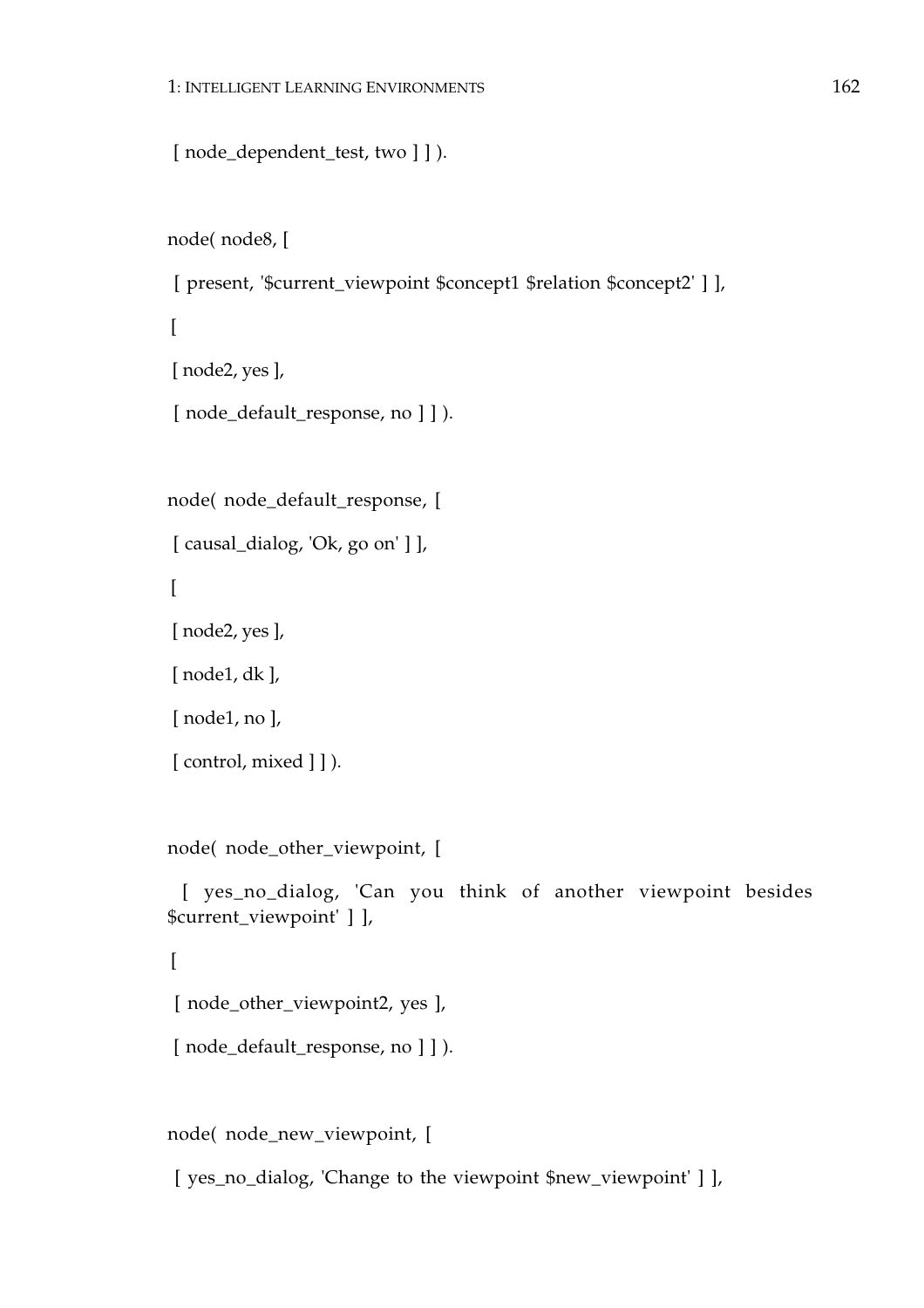```
\overline{[} [ node_default_response, no ],
[ node10, yes ] ] ).
```

```
node( node10, [
```
 $\Gamma$ 

[ assign, '\$current\_viewpoint \$new\_viewpoint' ] ],

```
[ node_default_response, always ] ] ).
```

```
node( node_check_present, [
```
 [ present, '\$current\_viewpoint \$concept1 \$relation \$concept2' ] ],  $\Gamma$  [ node\_already\_present, yes ], [ $node7, no$ ] ] ). node( node\_other\_viewpoint2, [ [ ask\_new\_viewpoint, null ] ],

 $\overline{[}$ 

```
 [ node_new_viewpoint, yes ],
```

```
 [ node_default_response, no ] ] ).
```